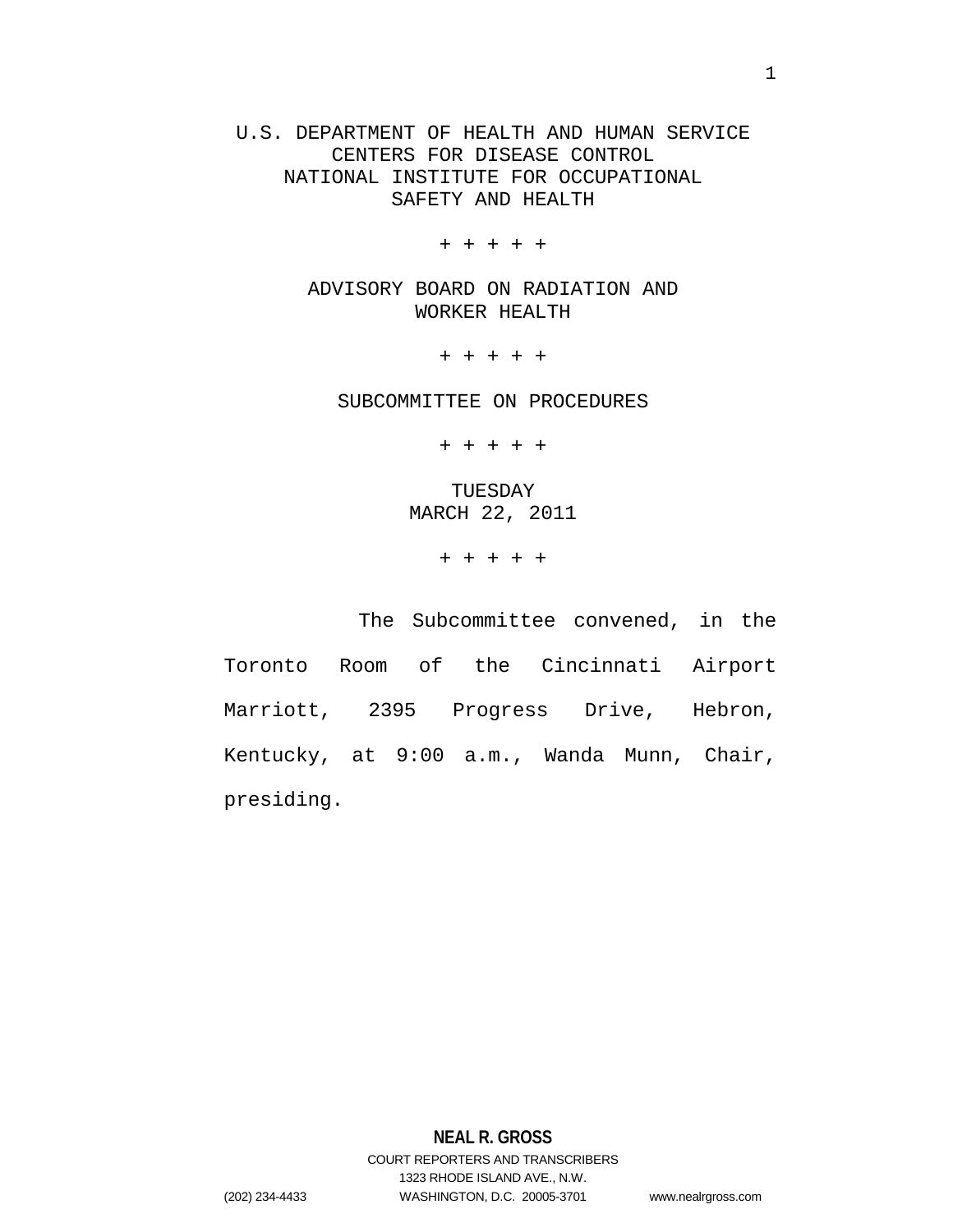PRESENT:

WANDA I. MUNN, Chair MICHAEL H. GIBSON, Member RICHARD LEMEN, Member\* PAUL L. ZIEMER, Member

ALSO PRESENT:

TED KATZ, Designated Federal Official NANCY ADAMS, NIOSH Contractor\* HANS BEHLING, SC&A\* ELIZABETH BRACKETT, ORAU Team\* ROBERT ANIGSTEIN, SC&A\* STU HINNEFELD, DCAS JENNY LIN, HHS STEPHEN MARSCHKE, SC&A JOHN MAURO, SC&A\* STEVE OSTROW, SC&A\* SCOTT SIEBERT, DCAS\* MATTHEW SMITH, ORAU Team\* JOHN STIVER, SC&A\* ELYSE THOMAS, ORAU Team\* BRANT ULSH, DCAS

\*Participating via telephone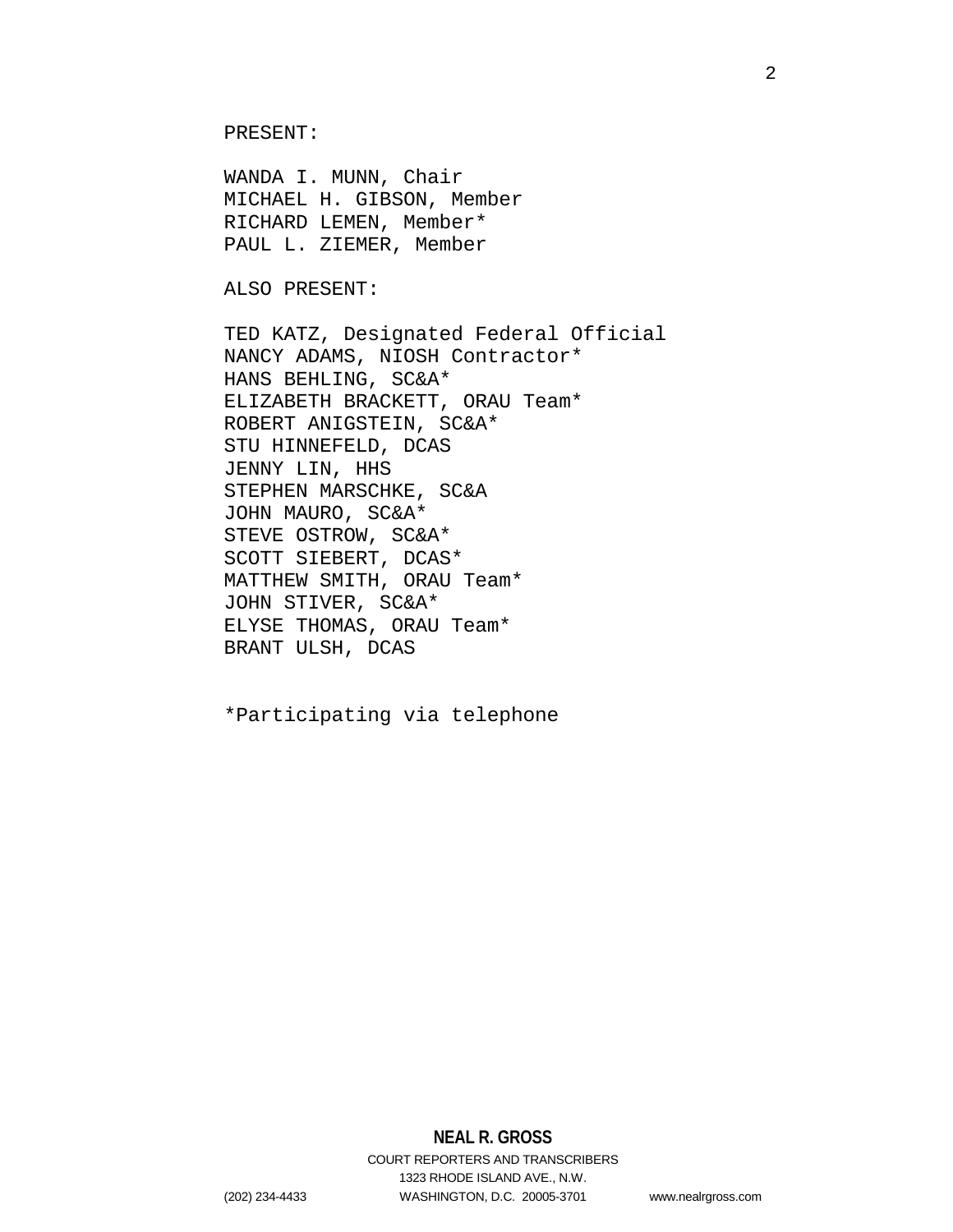# C-O-N-T-E-N-T-S

| Call to order                                                  | 8  |
|----------------------------------------------------------------|----|
| Roll call                                                      | 8  |
| Report on database working meetings<br>and current status      | 16 |
| Steve Marschke                                                 | 17 |
| Brant Ulsh                                                     | 19 |
| Process issues and status for getting<br>two-pagers online     | 24 |
| OTIB-2, Rev. 2                                                 | 32 |
| Brant Ulsh                                                     | 32 |
| Liz Brackett                                                   | 33 |
| Action items                                                   | 45 |
| Carryover items                                                | 47 |
| Status of TIB-10-08 after NIOSH<br>MCNP runs provided          | 47 |
| Steve Marschke                                                 | 47 |
| Bob Anigstein                                                  | 48 |
| Action item                                                    | 68 |
| Action item                                                    | 73 |
| Status of revised OTIB-29-02<br>response                       | 73 |
| OTIB-21-02, response to calculation<br>differences and sources | 80 |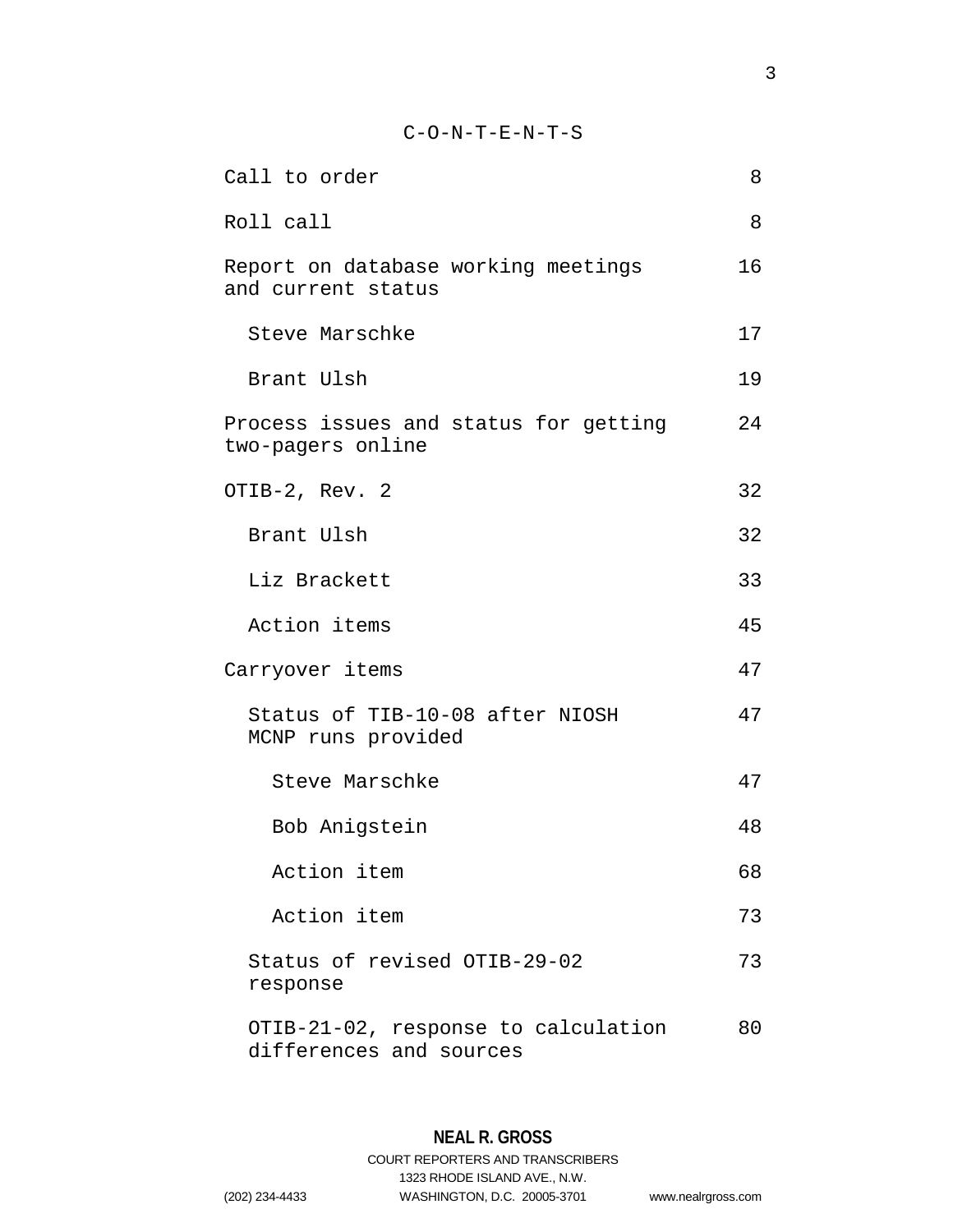Carryover items (Continued) OTIB-21-04, response to documentation 82 question Action item 92 Verify OTIB-51-01 link is complete 93 and item closed and Status of OTIB-47-01 and -02 and Status of OTIB-19 and Status of OTIB-57-02 and -03 and Status of OTIB-21-02 and -04 (Linking issues for all) Brant Ulsh 93 Elyse Thomas 93 Status of two outstanding OTIB-70 102 issues Brant Ulsh 102 Action item 109 Discussion of tracking responsibility 109 for overarching issues TIB-13 action status, rewrite of 3 and 124 4, response due on 5 Steve Marschke 124 Bob Anigstein 124 Action item 127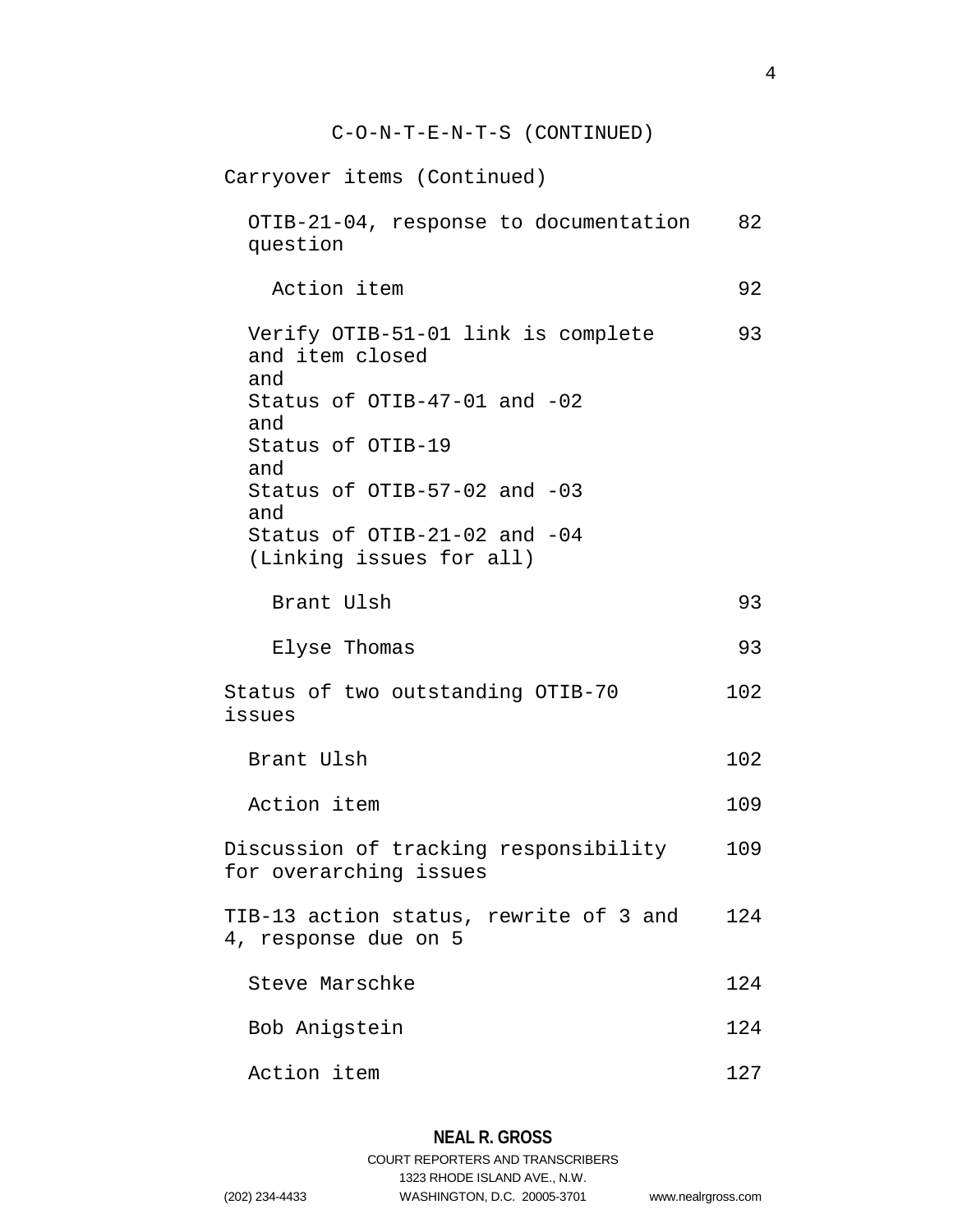| TIB-13 action status, rewrite of 3 and<br>4, response due on 5 (continued)                                                          |     |
|-------------------------------------------------------------------------------------------------------------------------------------|-----|
| Brant Ulsh                                                                                                                          | 127 |
| Elyse Thomas                                                                                                                        | 127 |
| Review and discussion of SC&A PER<br>reviews                                                                                        | 132 |
| PER-008, modification of NIOSH IREP<br>cancer risk model: effect of<br>combined lung model on<br>non-compensable lung cancer claims | 132 |
| Hans Behling                                                                                                                        | 135 |
| Stu Hinnefeld                                                                                                                       | 158 |
| Handling PERs in the database                                                                                                       | 184 |
| PER-18, Los Alamos National Laboratory<br>TBD Revision                                                                              | 210 |
| Hans Behling                                                                                                                        | 210 |
| Discussion                                                                                                                          | 230 |
| Action item                                                                                                                         | 243 |
| PER-20, Blockson TBD Revision                                                                                                       | 246 |
| Hans Behling                                                                                                                        | 246 |
| Action item                                                                                                                         | 277 |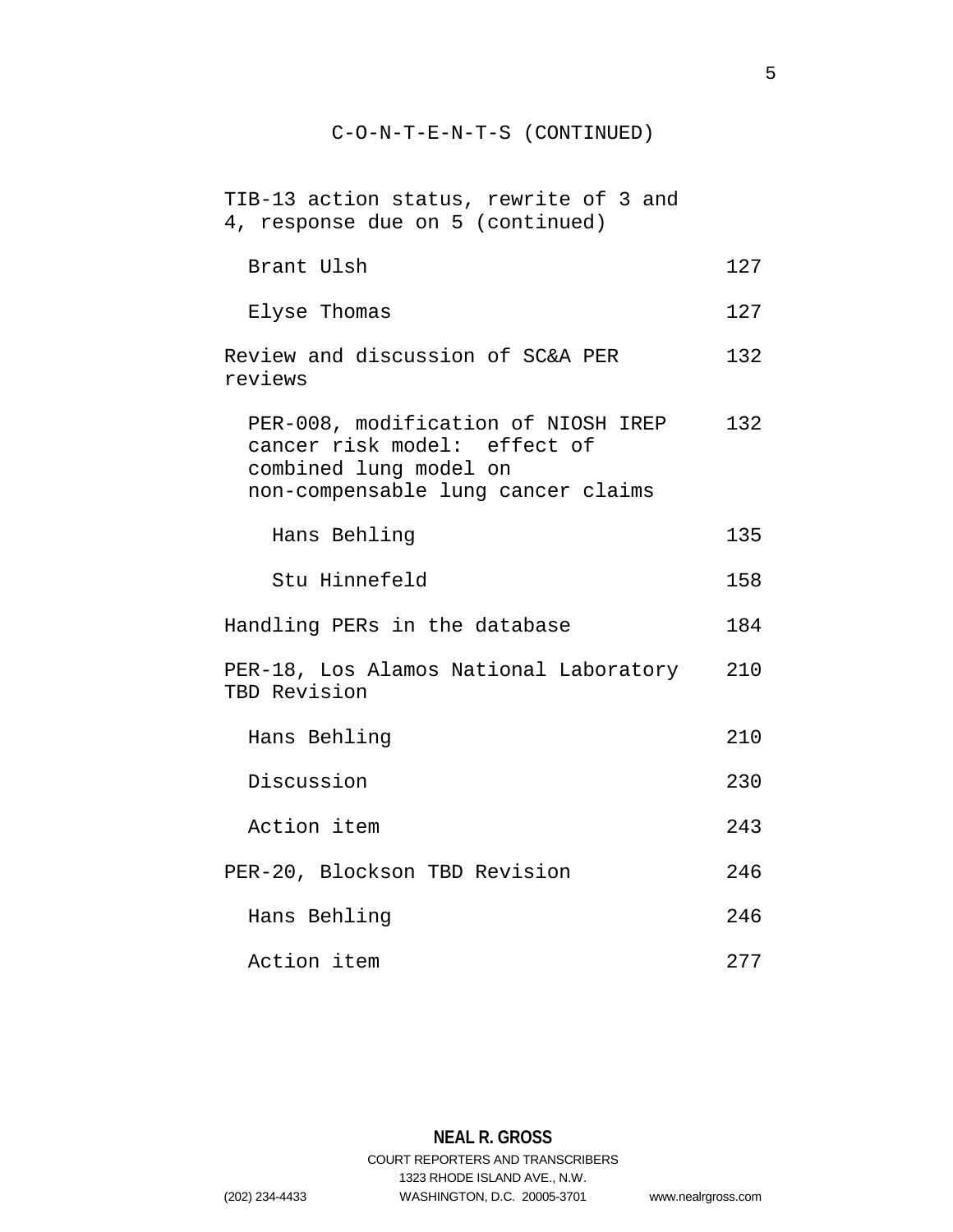| Review of 14 two-pagers                                                                                                                | 279 |
|----------------------------------------------------------------------------------------------------------------------------------------|-----|
| TIB-2, tritium calculations with IMBA                                                                                                  | 283 |
| TIB-6, interpretation of external<br>dosimetry records at the Savannah<br>River Site                                                   | 297 |
| $TIB-7$                                                                                                                                | 298 |
| OTIB-4, estimating the maximum<br>plausible dose for workers at atomic<br>weapons employer facilities                                  | 307 |
| OTIB-8, standard complexwide<br>conversion factor for overestimating<br>external doses measured with<br>thermoluminescent dosimeter    | 315 |
| TIB-15, Bayesian methods for<br>estimation of unmonitored Y-12<br>external penetrating doses with a<br>time-dependent log normal model | 321 |
| OTIB-22, guidance on wound modeling<br>for internal dose reconstruction                                                                | 323 |
| OTIB-28, validation of thorium annual<br>dose conversion factors                                                                       | 323 |
| OTIB-30, external coworker dosimetry<br>data for the Hanford Site                                                                      | 328 |
| PROC-2, Use of integrated modules<br>for bioassay analysis                                                                             | 231 |
| PROC-4, scheduling telephone<br>interviews                                                                                             | 232 |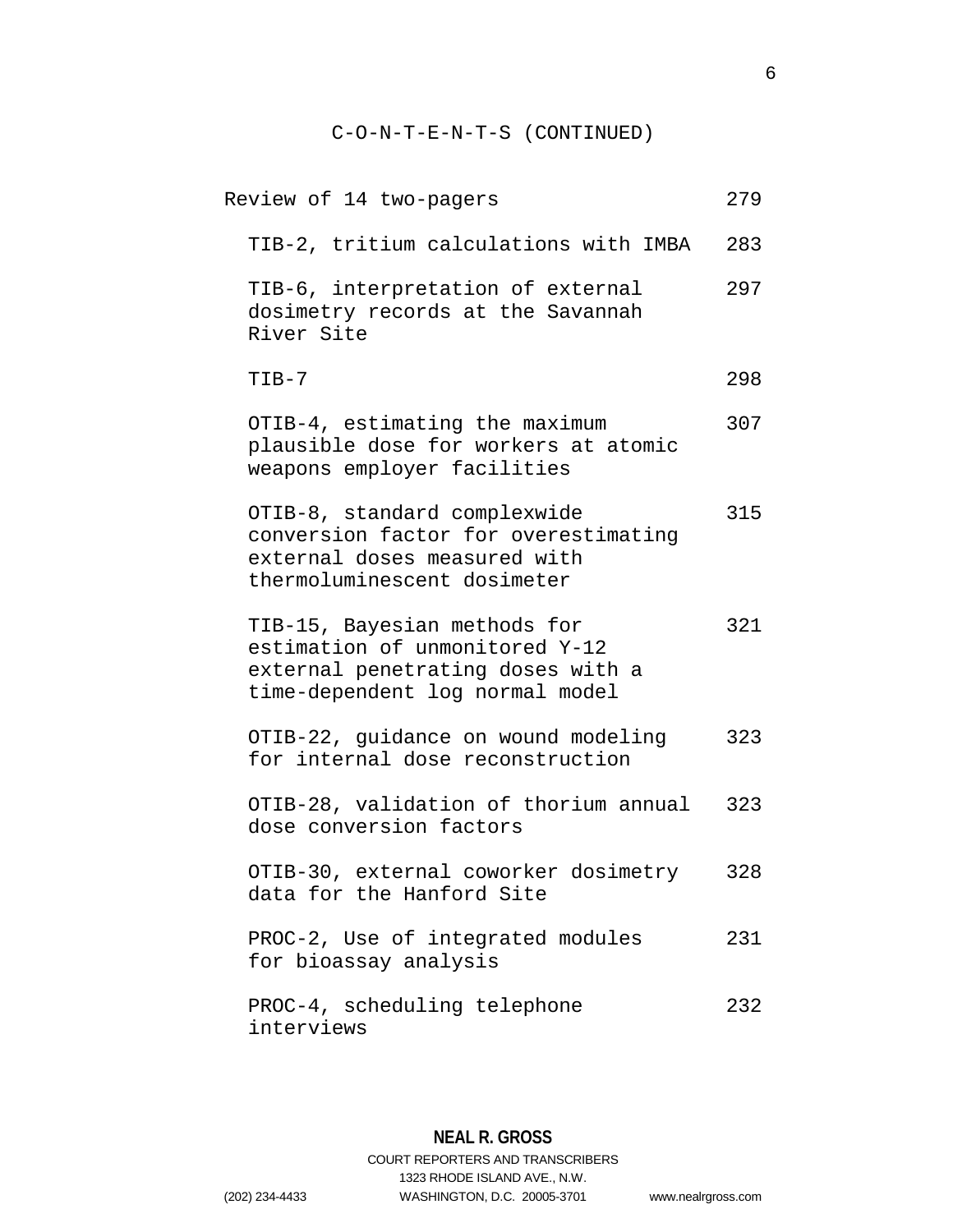| Review of two-pagers (continued)                                     |     |
|----------------------------------------------------------------------|-----|
| PROC-12, performing telephone<br>interviews                          | 333 |
| OCAS-PR-003, Rev. 0, performing and<br>reporting dose reconstruction | 333 |
| ORAUT-OTIB-3, Savannah River Site<br>tritium dose assessments        | 336 |
| Administrative Details                                               | クイス |

# **NEAL R. GROSS**

COURT REPORTERS AND TRANSCRIBERS 1323 RHODE ISLAND AVE., N.W. (202) 234-4433 WASHINGTON, D.C. 20005-3701 www.nealrgross.com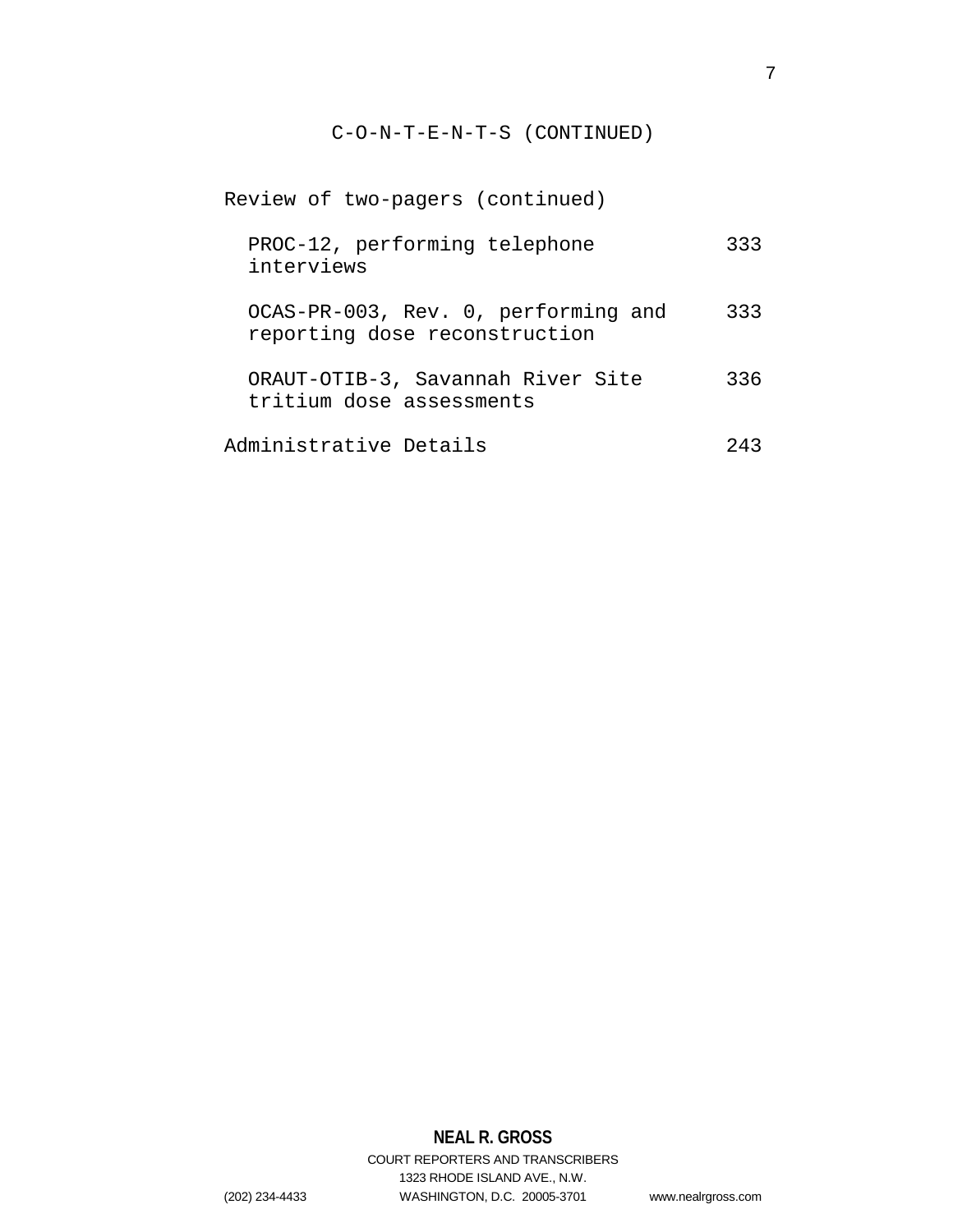P-R-O-C-E-E-D-I-N-G-S 2 8:59 a.m. MR. KATZ: Good morning, everyone. The Advisory Board on Radiation and Worker Health, Procedures Subcommittee, let us get started. We have a couple of Board Members that will be with us by phone part of the day. Let's begin with roll call with Board Members, with the Chair. CHAIR MUNN: Wanda Munn, Board Member and Chair of the Subcommittee. MEMBER GIBSON: Mike Gibson, Board Member. MEMBER ZIEMER: Paul Ziemer, Board Member. MR. KATZ: And do we have right now any Board Members on the line? (No response.) Dr. Lemen? Dick? (No response.) 22 Then, carry on, NIOSH ORAU Team?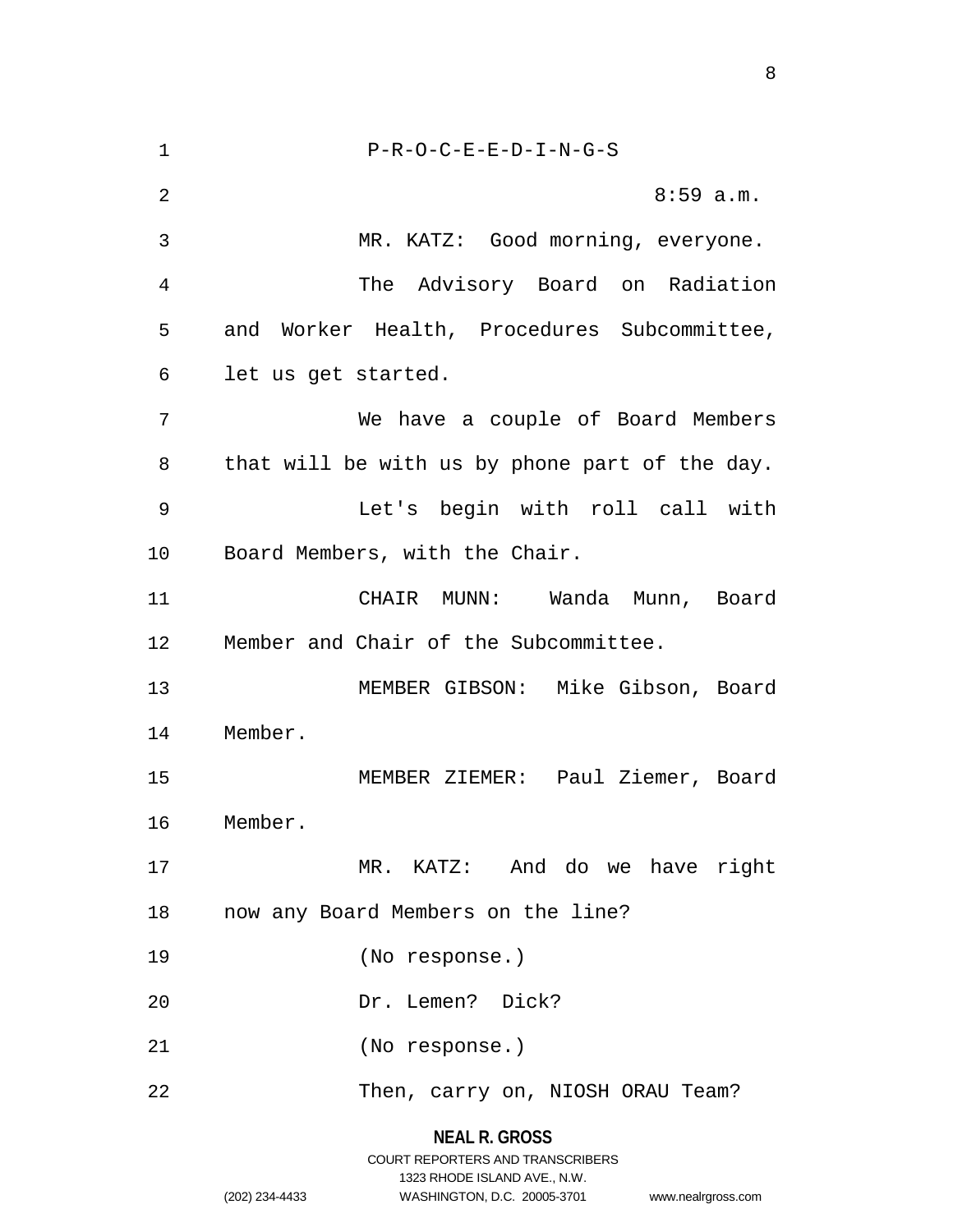**NEAL R. GROSS** MR. HINNEFELD: Stu Hinnefeld from NIOSH, DCAS. I couldn't remember where I was from. (Laughter.) DR. ULSH: Brant Ulsh from NIOSH DCAS. MR. KATZ: And NIOSH-ORAU on the line? MS. THOMAS: Elyse Thomas, ORAU. MR. SIEBERT: Scott Siebert, ORAU Team. MR. SMITH: Matthew Smith, ORAU Team. 14 MR. KATZ: Welcome all of you. SC&A team in the room? 16 MR. MARSCHKE: Steve Marschke. 17 MR. KATZ: And on the line? DR. MAURO: John Mauro, SC&A. Good morning. MR. KATZ: Good morning. Welcome, John. MR. STIVER: John Stiver, SC&A.

> COURT REPORTERS AND TRANSCRIBERS 1323 RHODE ISLAND AVE., N.W.

(202) 234-4433 WASHINGTON, D.C. 20005-3701 www.nealrgross.com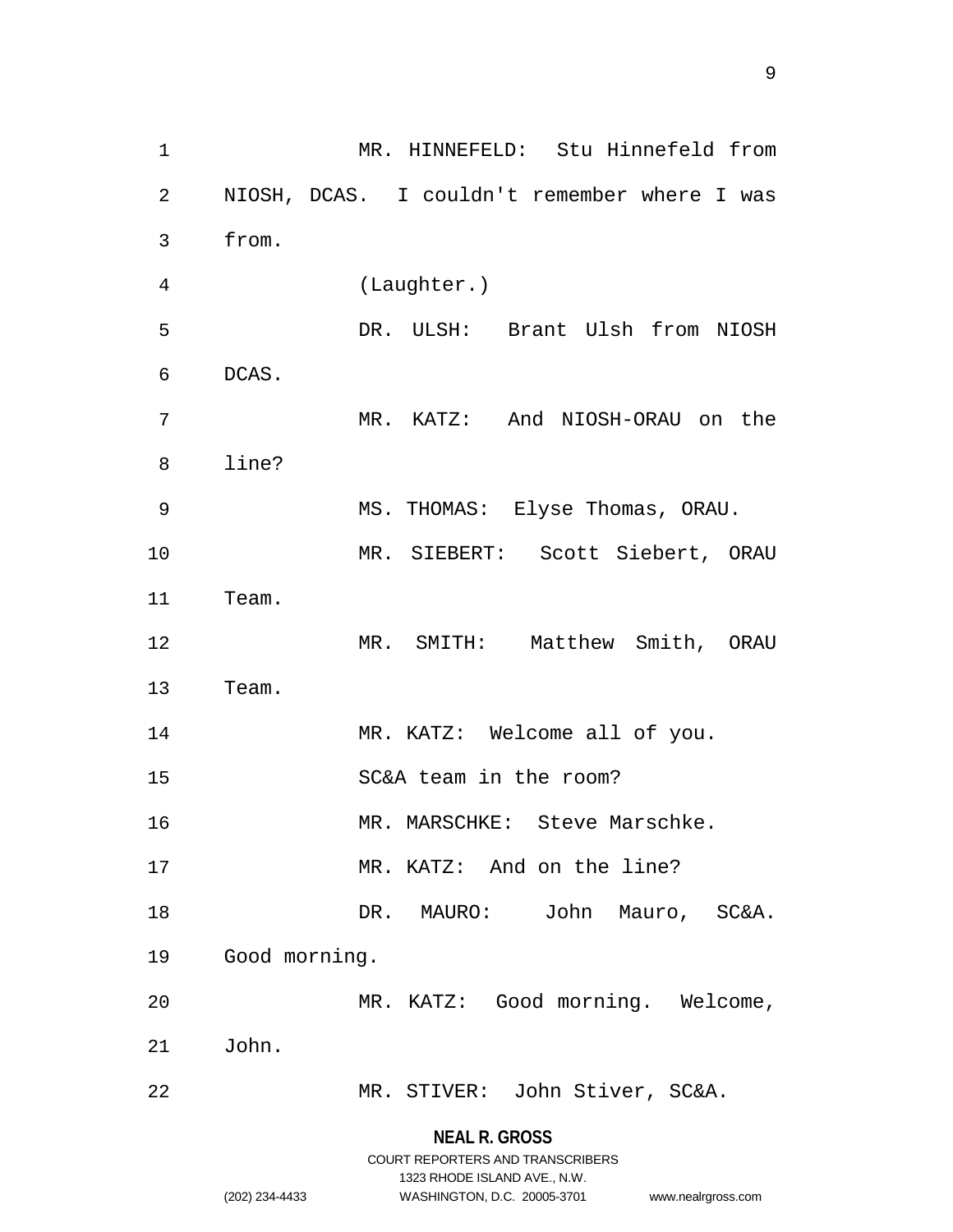1 DR. OSTROW: Steve Ostrow, SC&A. CHAIR MUNN: Good morning, Steve. DR. ANIGSTEIN: Bob Anigstein, SC&A. MR. KATZ: Bob, you have a lot of interference on your line. Okay. HHS or other government officials or contractors to the feds in the room? 10 MS. LIN: Jenny Lin, HHS. 11 MR. KATZ: And on the line? (No response.) Okay. And any members of the public on the line? (No response.) I'm sorry, could you say that again? Anyone else in the public? (No response.) Okay. All right. Wanda, it's your agenda. John, you have like Bob on the line. Do we have a special order of the day

# **NEAL R. GROSS**

|                | COURT REPORTERS AND TRANSCRIBERS |                    |
|----------------|----------------------------------|--------------------|
|                | 1323 RHODE ISLAND AVE N.W.       |                    |
| (202) 234-4433 | WASHINGTON, D.C. 20005-3701      | www.nealrgross.com |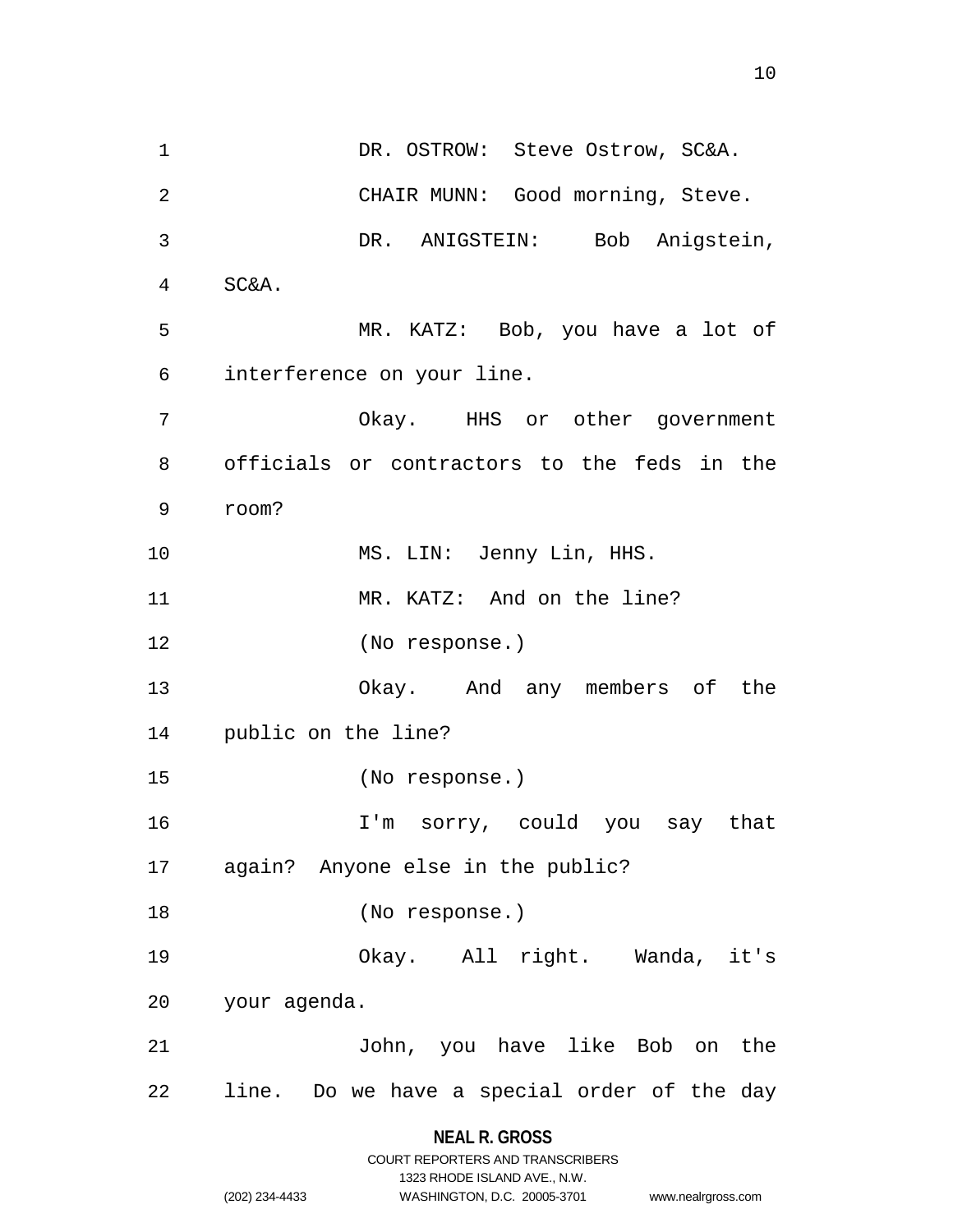to make use of people who have partial roles? DR. MAURO: This is John. We do have a number of people on the line. I'm not sure if there is a more efficient way to do it in terms of the schedule. We may be able to sweep people in and out. It would be a little more efficient that way. CHAIR MUNN: You do have the action item list and agenda, do you not? DR. MAURO: Yes, I have it right in front of me. I know Hans is not on the line yet. He's not going to be jumping in, I guess, until OTIB-70. DR. BEHLING: John, I'm on the line. 17 DR. MAURO: Oh, you are on the line? DR. BEHLING: I just missed the roll call. DR. MAURO: Okay. So, yes, we do have a large number of people from SC&A on the

#### **NEAL R. GROSS**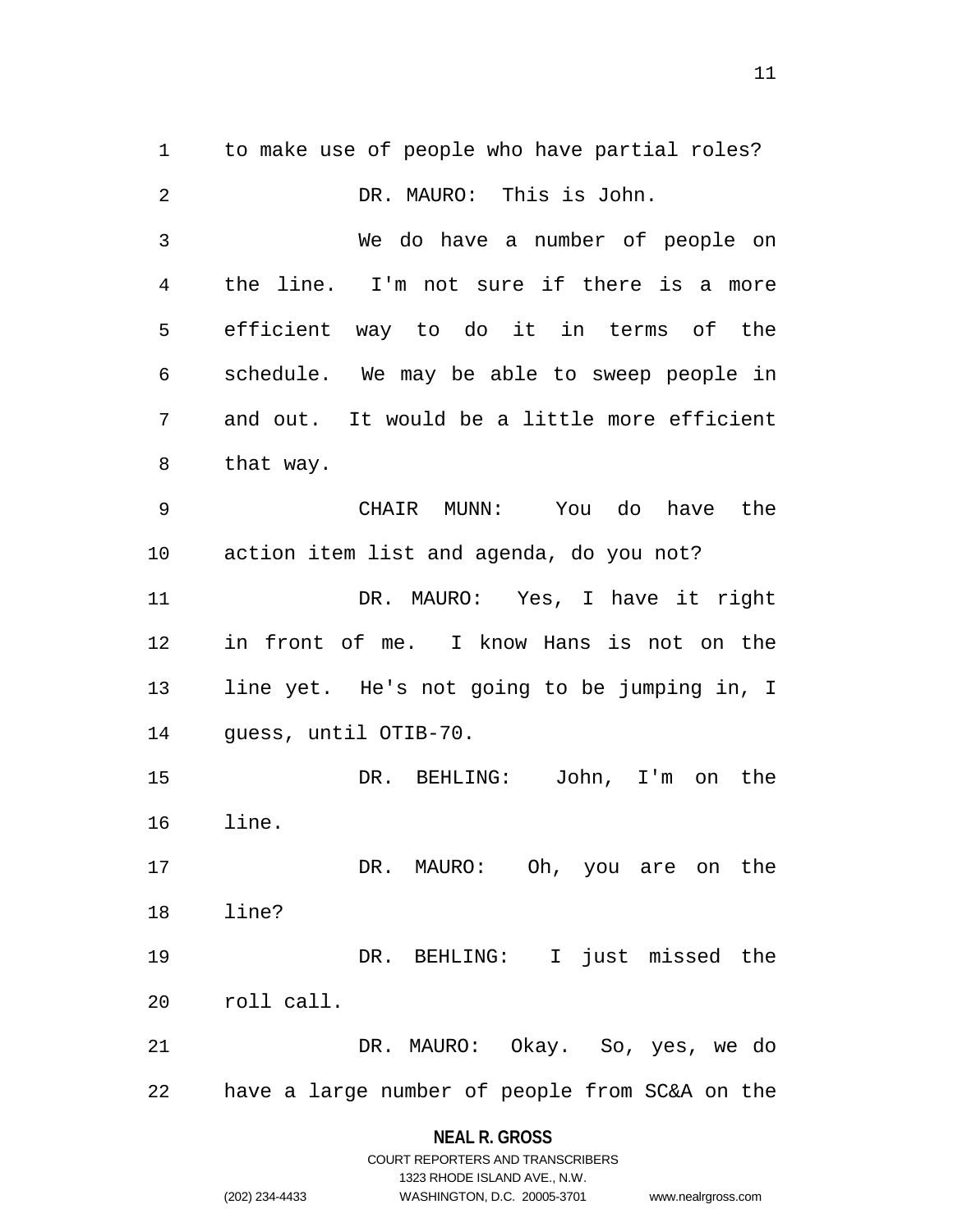line. And the first one up, it looks like might be Bob.

 We have, yes, the database. Steve, of course, will cover that. And, then, OTIB-10, I believe that's Bob Anigstein. Then, the others come in sequence later. I don't know how you would like to proceed.

 CHAIR MUNN: Well, it was my plan to pretty much follow the agenda with one insertion somewhere along the line. We had had some background communications about OTIB-2 and the number of outstanding items that we have on it, despite the fact that that procedure is no longer in place. And I thought I would slip that in this morning, if that's possible to do.

 But, other than that addition, I had intended to pretty much follow what we have here, unless there is someone who feels that that is too much of a crunch on their personal schedule. This is the appropriate time for us to change anything that needs

> **NEAL R. GROSS** COURT REPORTERS AND TRANSCRIBERS 1323 RHODE ISLAND AVE., N.W. (202) 234-4433 WASHINGTON, D.C. 20005-3701 www.nealrgross.com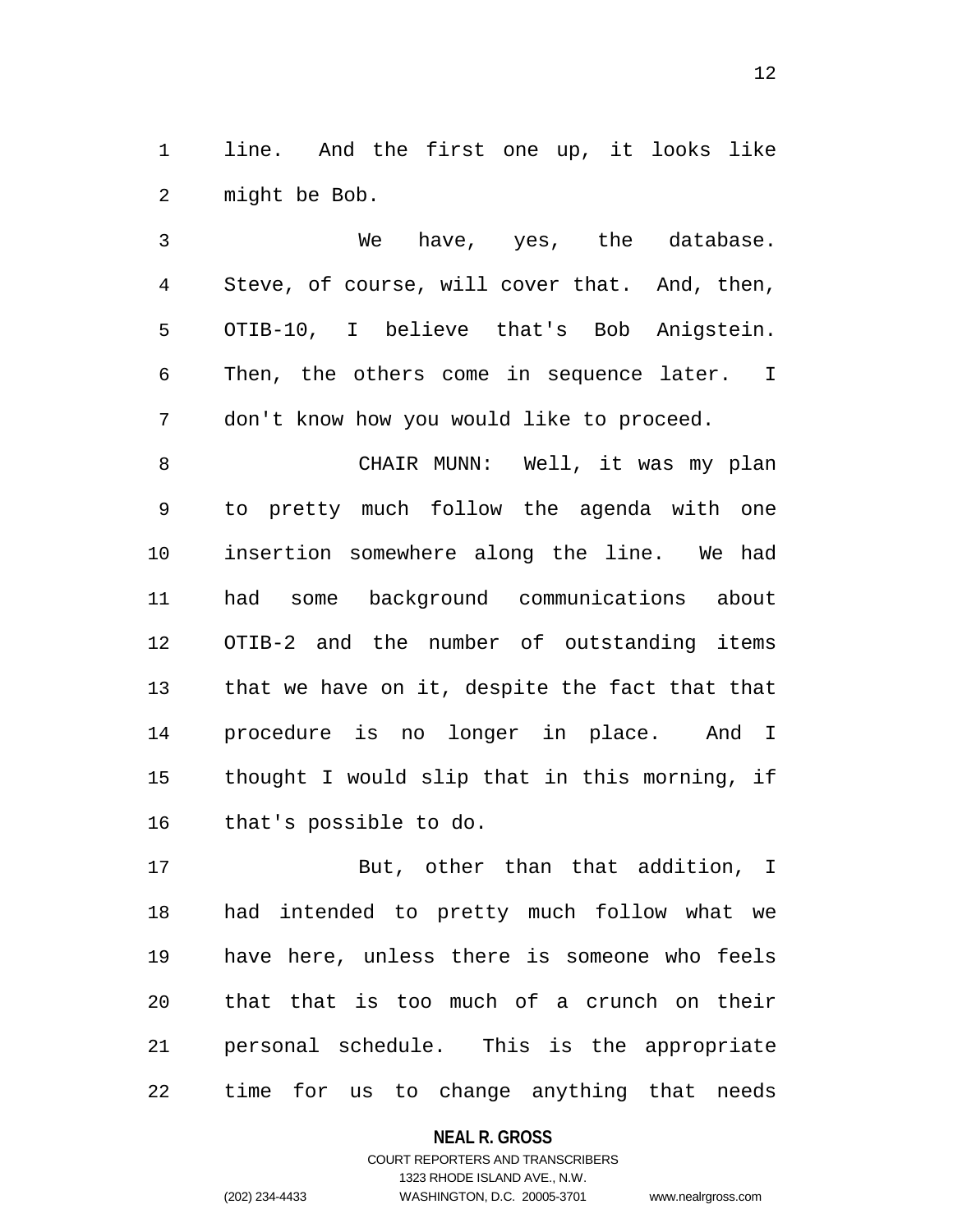**NEAL R. GROSS** changing. I guess that is the best way to go. DR. MAURO: I wouldn't suggest you change the schedule. I think that it looked fine to me. It is just a matter of whether, for example, Hans could join us a little later, at 11:15. I'm not sure who is involved in OTIB-21. I have to say I am not familiar with that particular one and what the issues are. Steve, offhand, do you know what that is? CHAIR MUNN: No, it's 2, not 21. 13 DR. MAURO: Oh, I see. I see. Okay. CHAIR MUNN: OTIB-21 is on the list, but -- DR. MAURO: Okay. So, OTIB-2 is an item that you are inserting. CHAIR MUNN: Correct. DR. MAURO: I'm not sure which one that is. MR. MARSCHKE: It is maximum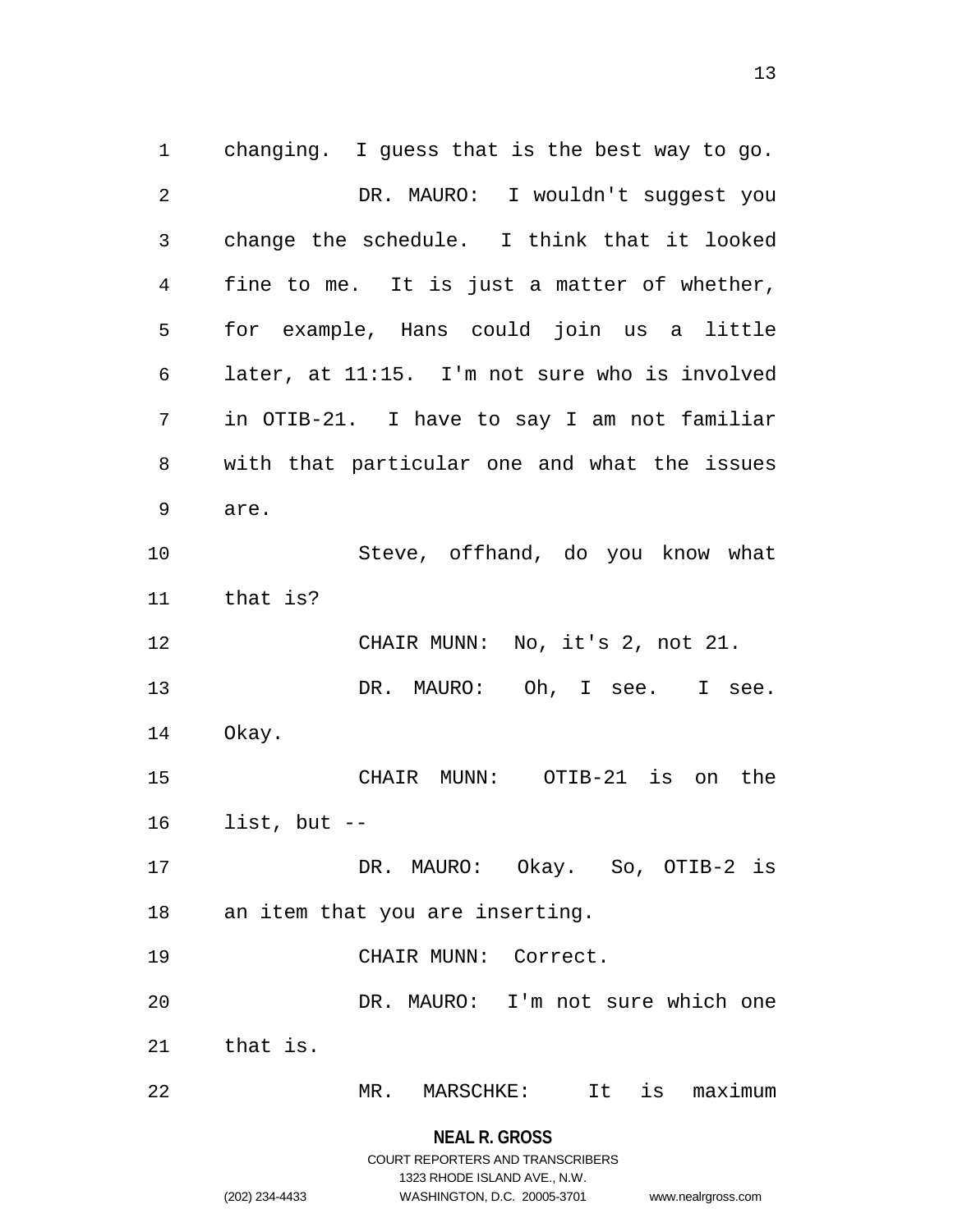internal dose estimates for certain DOE complex claims.

 CHAIR MUNN: Which has been cancelled.

 MR. MARSCHKE: And it's been cancelled.

DR. MAURO: Oh, okay.

 CHAIR MUNN: And so, the discussion pretty much is going to be what happens to those action items.

11 DR. MAURO: Okay.

 CHAIR MUNN: There are about 30 action items outstanding on that.

14 DR. MAURO: Oh, I mean, I guess I can cover that. So, at least for the first maybe hour or so, until we get to Bob's on OTIB-10. I don't know. As far as we're concerned, we are fine staying on the line listening in and, then, jumping in and out as necessary.

 Very often, we will hit subjects that other people, the SC&A people, could

# **NEAL R. GROSS** COURT REPORTERS AND TRANSCRIBERS

1323 RHODE ISLAND AVE., N.W.

(202) 234-4433 WASHINGTON, D.C. 20005-3701 www.nealrgross.com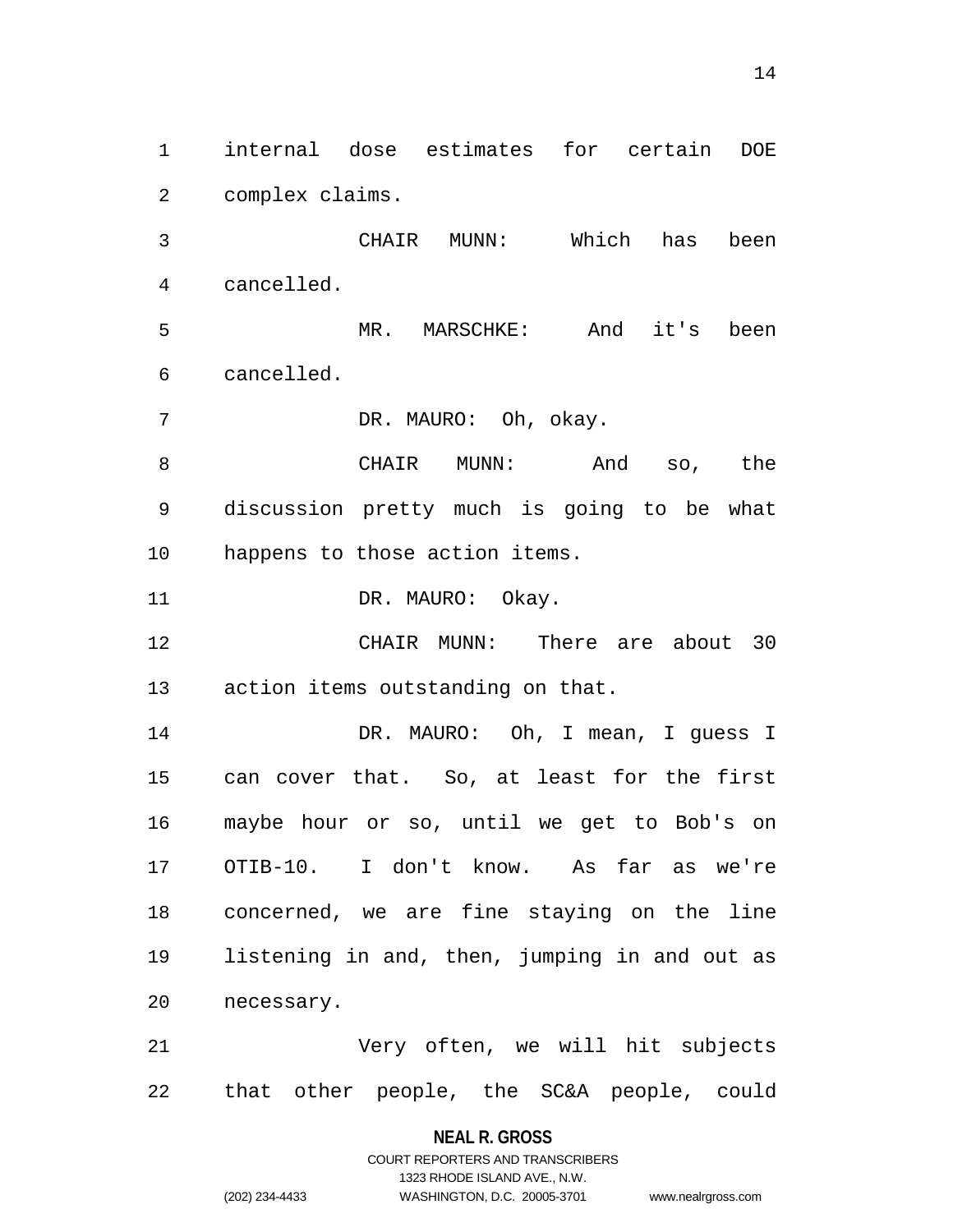contribute. Sometimes it is just not predictable. So, we are fine staying online, if it is okay with you. But if you would rather, for efficiencies, perhaps Bob will join us at 10:00 and, then, Hans could join us after the break at 11:00; that might be a way to go.

 CHAIR MUNN: Well, as you know, it is my preference to keep the agenda as fluid as necessary for the people involved. But if it is okay for you --

 DR. MAURO: Ted, and everyone else, having everyone online would be my preference.

 CHAIR MUNN: And I think it would probably be mine.

 MR. KATZ: That's fine. That's fine. I just didn't want to hold anyone hostage. I don't know who's doing what. So, I didn't want to hold people hostage who are coming in much later. But that's fine.

CHAIR MUNN: We'll just try to

**NEAL R. GROSS** COURT REPORTERS AND TRANSCRIBERS

1323 RHODE ISLAND AVE., N.W.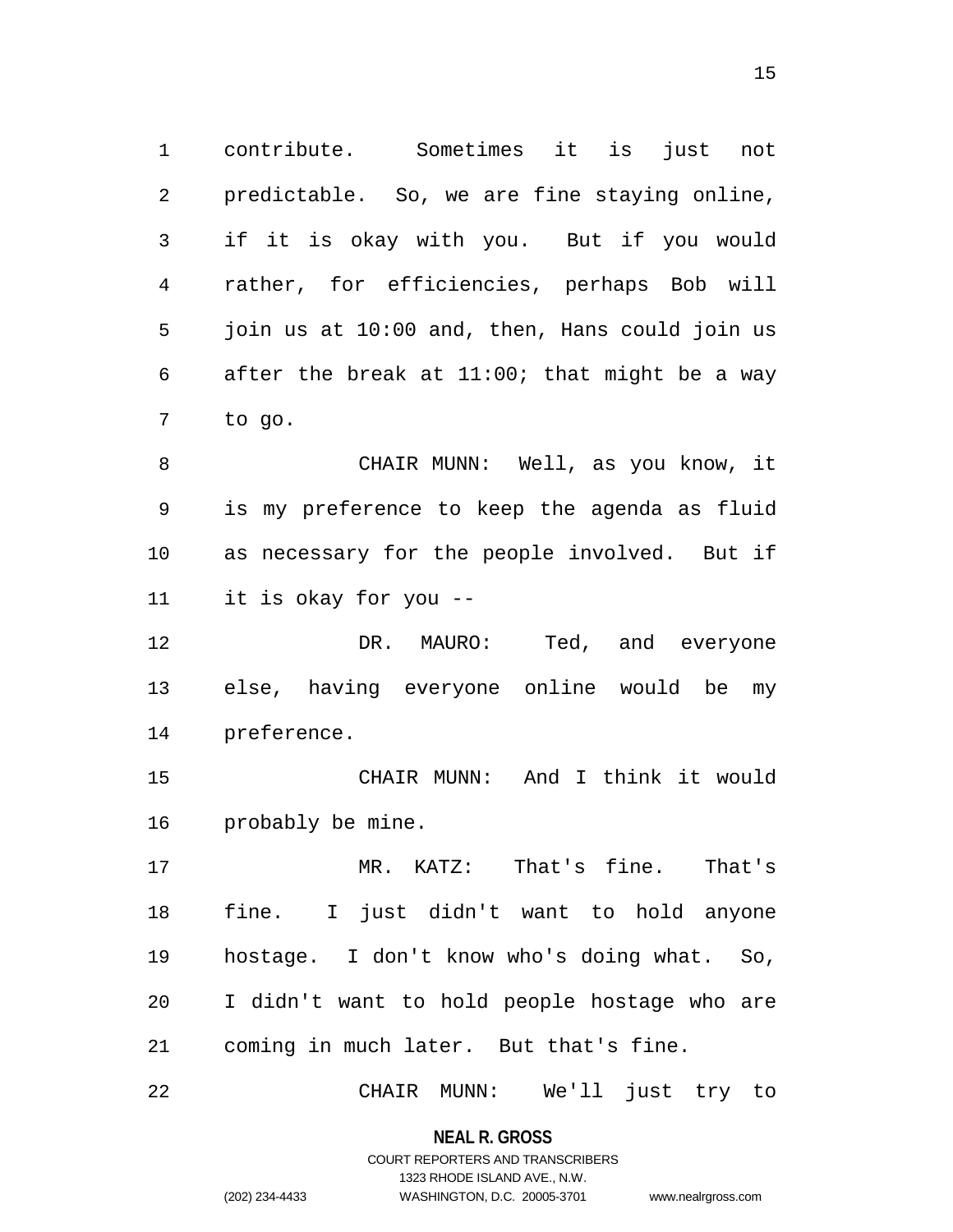pretty much stick with what we've got with the possible exception of 0002.

 DR. MAURO: Knowing my crew, what's probably happening is, if it is a subject that they are not involved in, they are probably busy punching away on their computer doing other things and listening with one ear. So, we'll be fine.

 CHAIR MUNN: That's good. All right. Fine.

 Then, let's go ahead and address where we need to insert what I assume will be a fairly brief discussion about OTIB-2. I would like personally to do that just before we start the carryover items because I don't anticipate that it's going to take very long for us to do that. So, just ahead of TIB-10, if that is all right with everyone here, we'll talk about OTIB-2 there.

 The first item on our agenda is a report on the database working meetings that have been going on behind the scenes to try to

**NEAL R. GROSS**

COURT REPORTERS AND TRANSCRIBERS 1323 RHODE ISLAND AVE., N.W. (202) 234-4433 WASHINGTON, D.C. 20005-3701 www.nealrgross.com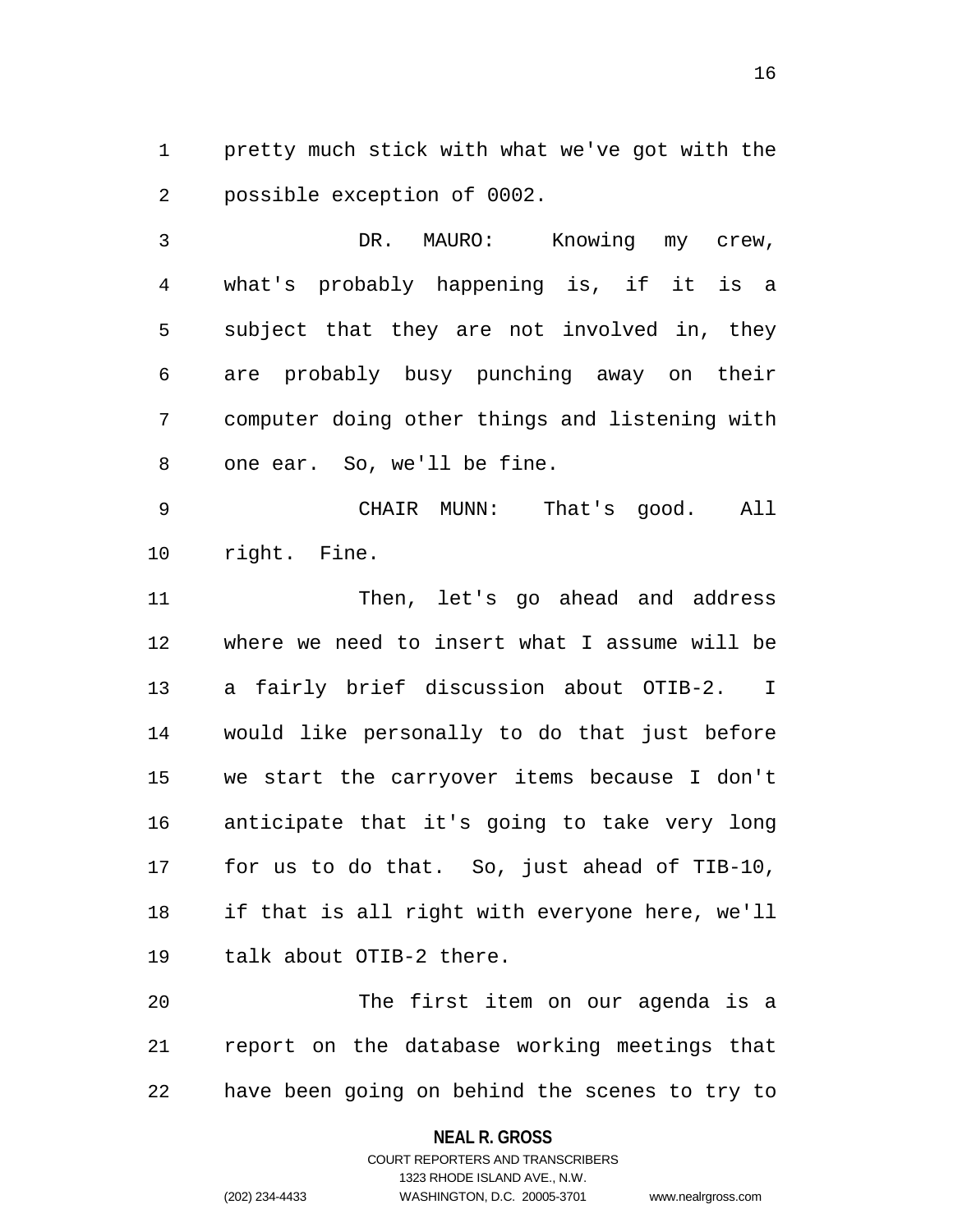get our database all cleaned up, spiffy, and exactly the way we would like to have it.

 Since Steve is here, would you like to bring us up-to-speed so far? Where are we? I understand from conversations we had prior to starting this meeting that we are not going to be able to do much with our database live because of the status of where we are right now.

 But tell us what's happening, Steve.

 MR. MARSCHKE: Well, what is happening is, on February 17th, John Stiver and myself came down to Cincinnati and met with the NIOSH folks. We had a pretty long, pretty detailed discussion as to what the database needed to do and what it didn't need to do.

 We walked through the database. We looked at all the screens. We cut out a number of the screens which we felt were redundant. We stressed the importance of

#### **NEAL R. GROSS**

## COURT REPORTERS AND TRANSCRIBERS 1323 RHODE ISLAND AVE., N.W. (202) 234-4433 WASHINGTON, D.C. 20005-3701 www.nealrgross.com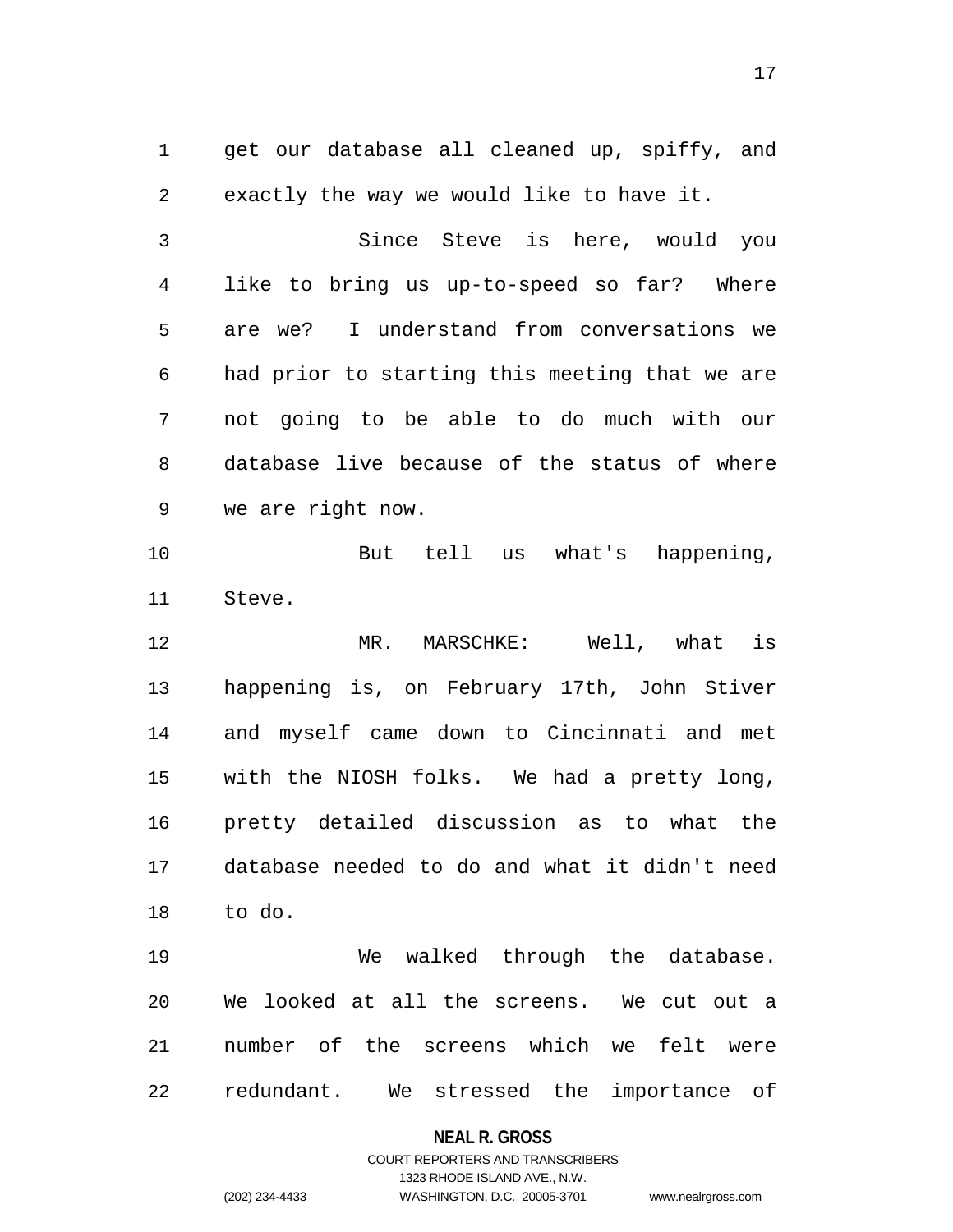speed, so that we could keep up with the Subcommittee when the Subcommittee is making changes in live time.

 And so, we basically had what I would call a design criteria meeting on February 17th, and we left NIOSH with a number of action items to go back and really to revise, extensively revise, the database.

 I guess I should preface this by saying that the database original was an Access database written by SC&A. And, then, it was ported over into an SQL database which NIOSH was trying to integrate into their master documents control database.

 After the January meeting of the Procedures Subgroup, NIOSH decided that that was too big of a job trying to integrate the procedures functions into their overall database. They decided they wanted to break it out into the NIOSH, or the Procedures Subcommittee database into a separate standalone database, perhaps linked to the

#### **NEAL R. GROSS**

# COURT REPORTERS AND TRANSCRIBERS 1323 RHODE ISLAND AVE., N.W. (202) 234-4433 WASHINGTON, D.C. 20005-3701 www.nealrgross.com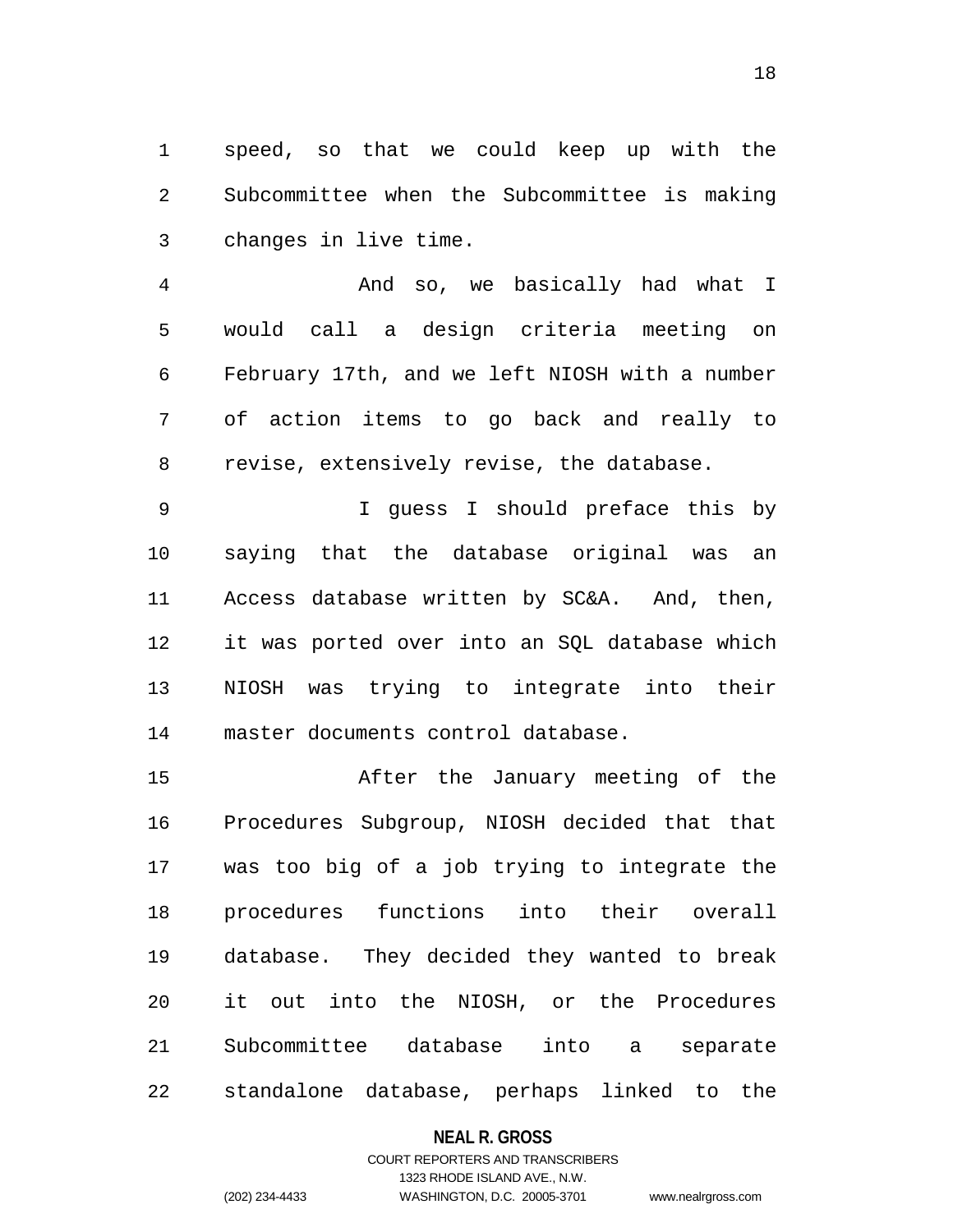other one with some links to pick up documents, and so on and so forth, but primarily just a standalone database.

 At that point, that is when we set up the February 17th meeting and went down and said, well, what should this standalone database do? What does it need to do? What can it do better than what we were doing with the Access database? And what needs to be done to support the Subcommittee?

 And we think we have a path forward. I guess I would give it to Brant to update what has happened since the 17th.

 DR. ULSH: Well, since the 17th, I mean we kind of categorized the improvements that Steve mentioned into two different general categories. One is kind of a behind- the-scenes thing that is going to be transparent to a user, that is going to improve the way the database functions, make it speedier, so that we can actually use it live time in a meeting. And those kinds of

#### **NEAL R. GROSS**

# COURT REPORTERS AND TRANSCRIBERS 1323 RHODE ISLAND AVE., N.W. (202) 234-4433 WASHINGTON, D.C. 20005-3701 www.nealrgross.com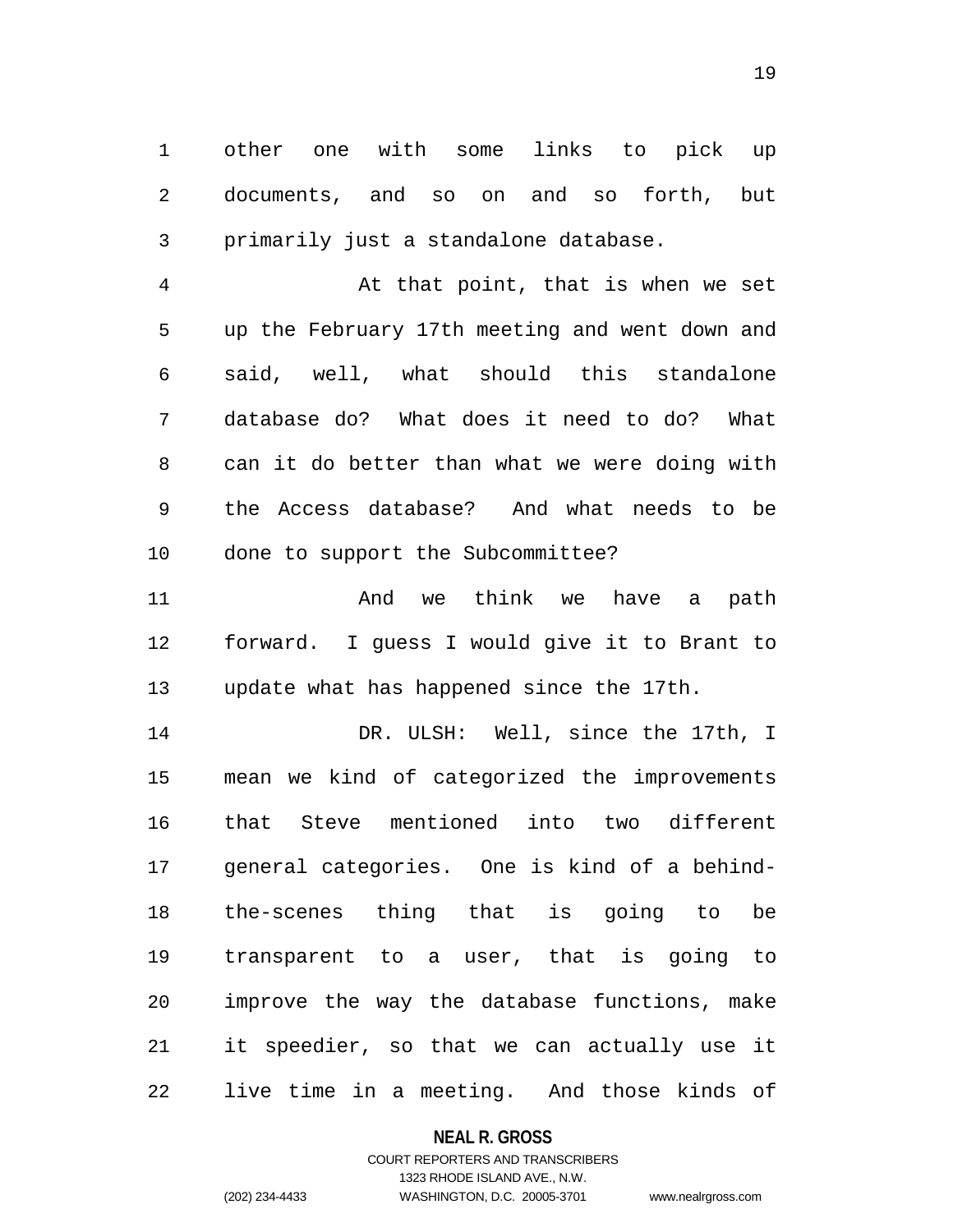things are going on right now.

 The other types of improvements are the ones that Steve mentioned, you know, moving things around, delete this screen, make it easier to navigate. And so, that is going to happen.

 Once the database goes live -- and this is all going to happen before our next Procedures Subcommittee meeting; that is our current plan anyway -- we are going to build some time into the schedule for all three, me, Elyse, and Steve, to go and use the database, kind of road-test it and make any further suggestions.

 No doubt, if we implement some of the changes, it will bring up other ideas, too. But it is our goal to have at the next meeting of this Subcommittee, to have a perfectly functional database that is updated with all the latest status that we have been kind of stockpiling over the past few meetings.

#### **NEAL R. GROSS**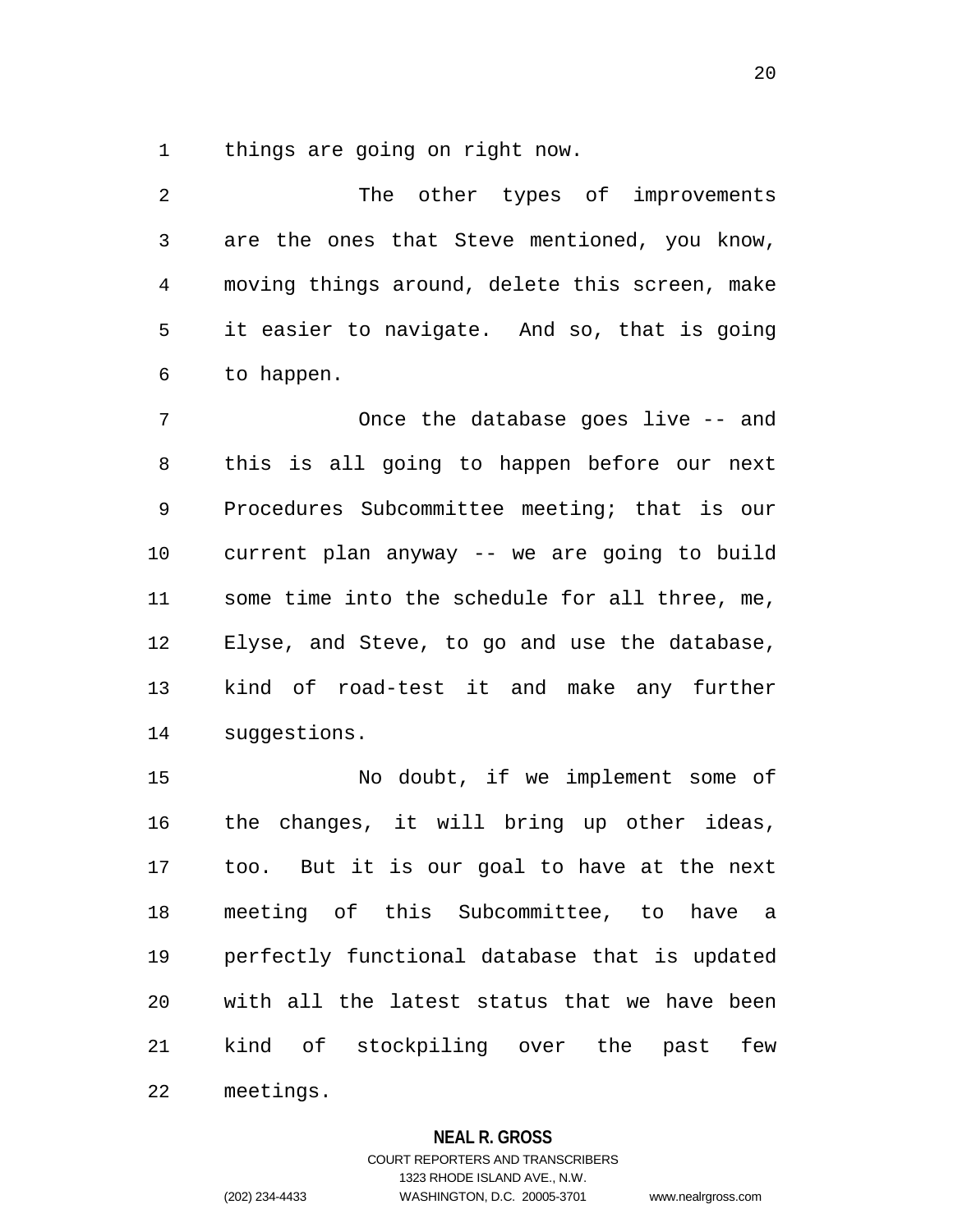CHAIR MUNN: And hopefully, a little of an instruction session for us at our next meeting.

 DR. ULSH: We can do that. The goal is to have the new database look a lot like the old one, to kind of minimize the learning curve. That was one of the things that I asked our IT folks to do.

 But there will be some changes, you know, some of the ones that we talked about in that February meeting. So, we can do that. We can incorporate a training session at the next meeting if you would like.

 CHAIR MUNN: For those of us who have a hard time holding up a learning curve, we would really appreciate that.

(Laughter.)

18 DR. ULSH: Sure.

 CHAIR MUNN: If we can plan on that, then I will plan on having that as a part of our agenda next time.

MR. MARSCHKE: I should say one of

**NEAL R. GROSS**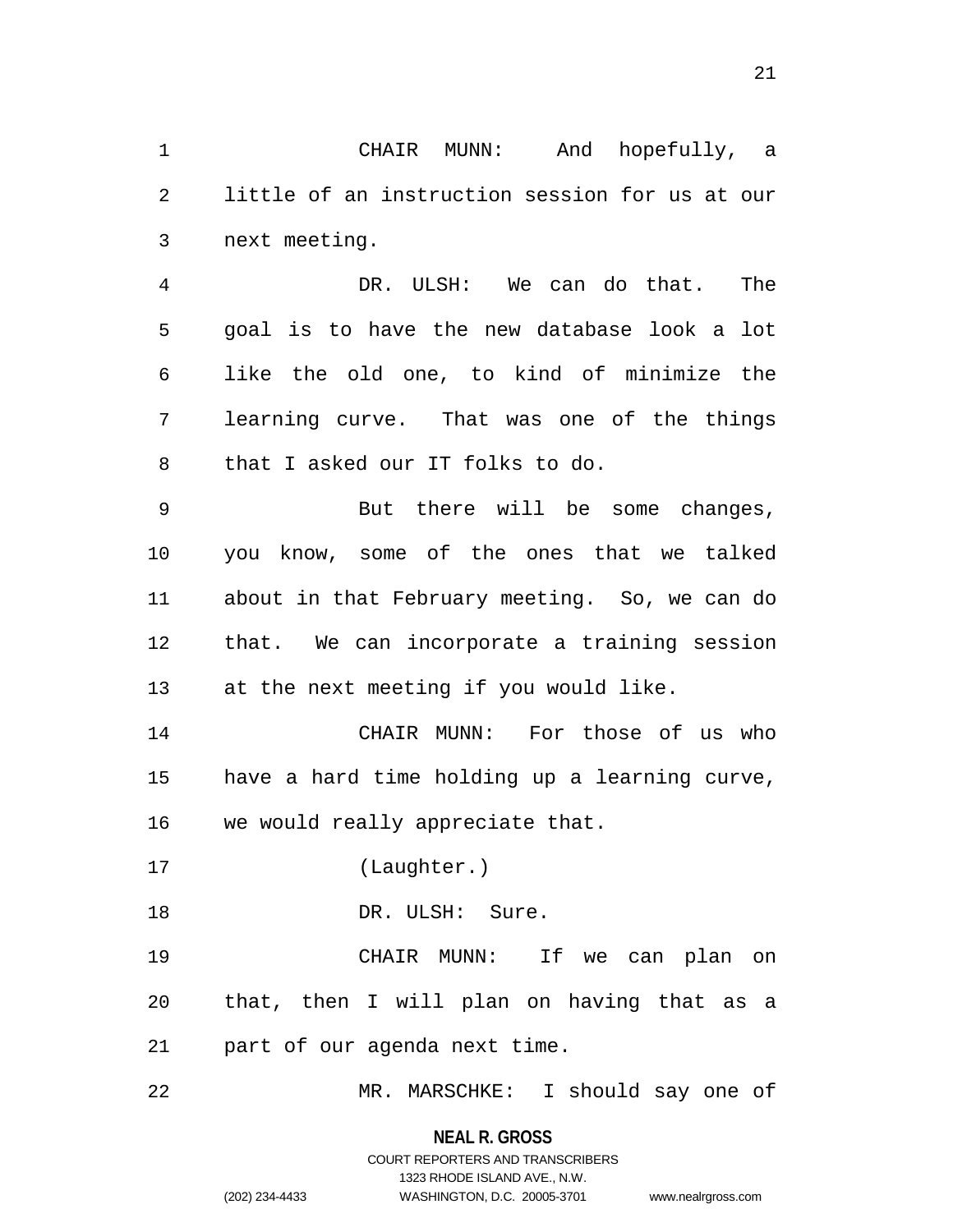the things we have been doing, like Brant said, we have not been updating the database to reflect the latest activities of the Subcommittee. So, I did ask Rose to go through the transcript from the last couple of meetings to pull out all the action items, all the changes that we made to status changes, and so on and so forth. She has made a list from the October meeting, a nice, detailed list as to what has changed, and so on and so forth. So that, when the database does become available to us, we can go back and make sure that we captured everything that we talked about at these Subcommittee meetings.

 And we would plan on doing that when the transcript from the January one -- it wasn't available on the website when we looked, the last time we looked. It may be available there now. I don't know. I haven't looked in a week or two.

 But we will do that, look for the January one, and we will do that again for

> **NEAL R. GROSS** COURT REPORTERS AND TRANSCRIBERS

> > 1323 RHODE ISLAND AVE., N.W.

(202) 234-4433 WASHINGTON, D.C. 20005-3701 www.nealrgross.com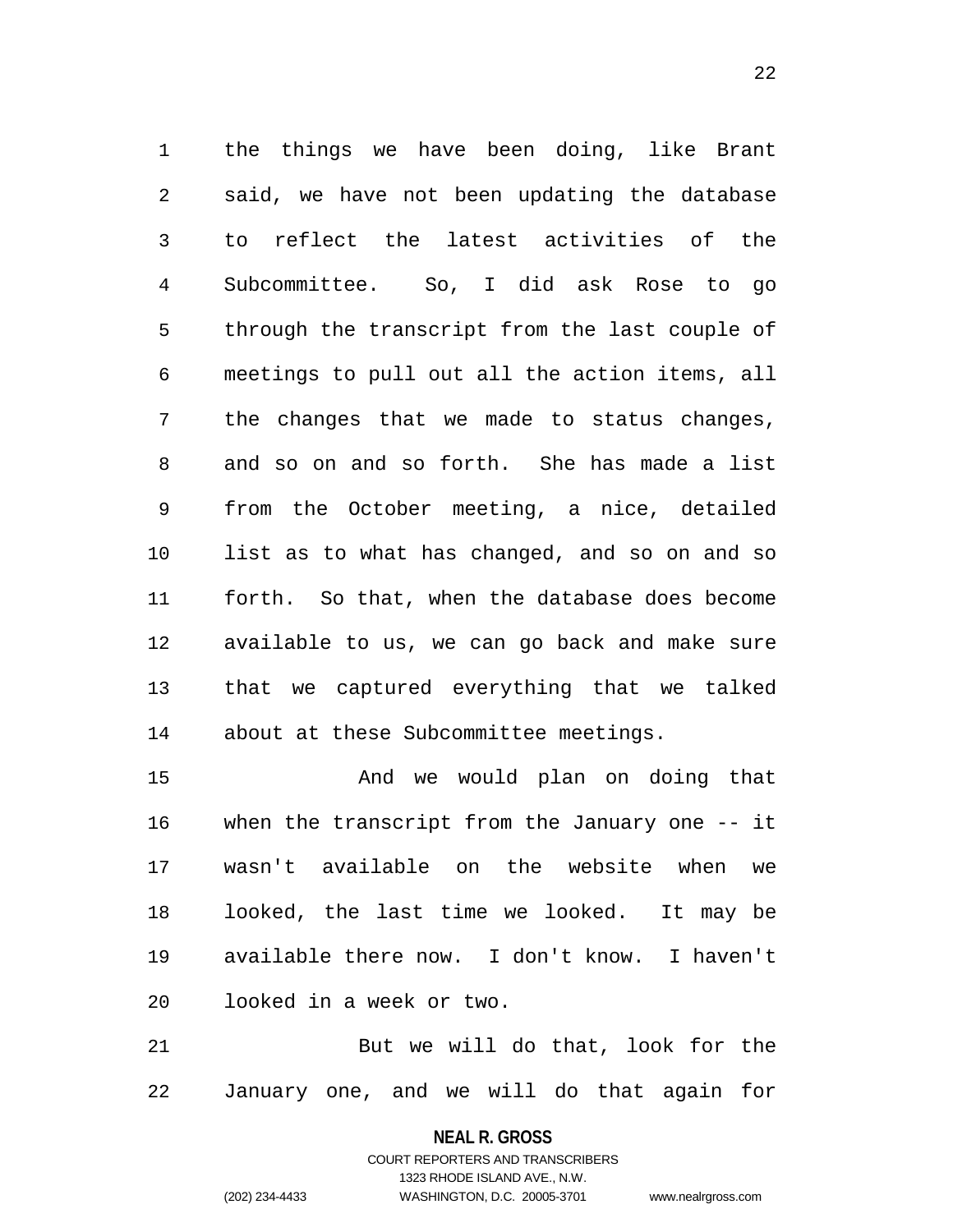this meeting to make sure that we capture every change, all the changes that are made. MR. KATZ: I don't know whether it is on the website yet, but I can get you the -- MR. MARSCHKE: Because the database is not ready to receive it yet, so it wasn't -- I know I can go to you and you would provide that to me. MR. KATZ: Yes. MR. MARSCHKE: But since the database wasn't available, I didn't see the urgency to do it. CHAIR MUNN: I plan to have it certified in the next couple of weeks. 16 MR. KATZ: Okay. CHAIR MUNN: Good. It will be an item on our next agenda. MS. ADAMS: Yes, Ted, this is Nancy Adams. Procedures is not PA-cleared yet. MR. KATZ: Right, right. No, I

> **NEAL R. GROSS** COURT REPORTERS AND TRANSCRIBERS

> > 1323 RHODE ISLAND AVE., N.W.

(202) 234-4433 WASHINGTON, D.C. 20005-3701 www.nealrgross.com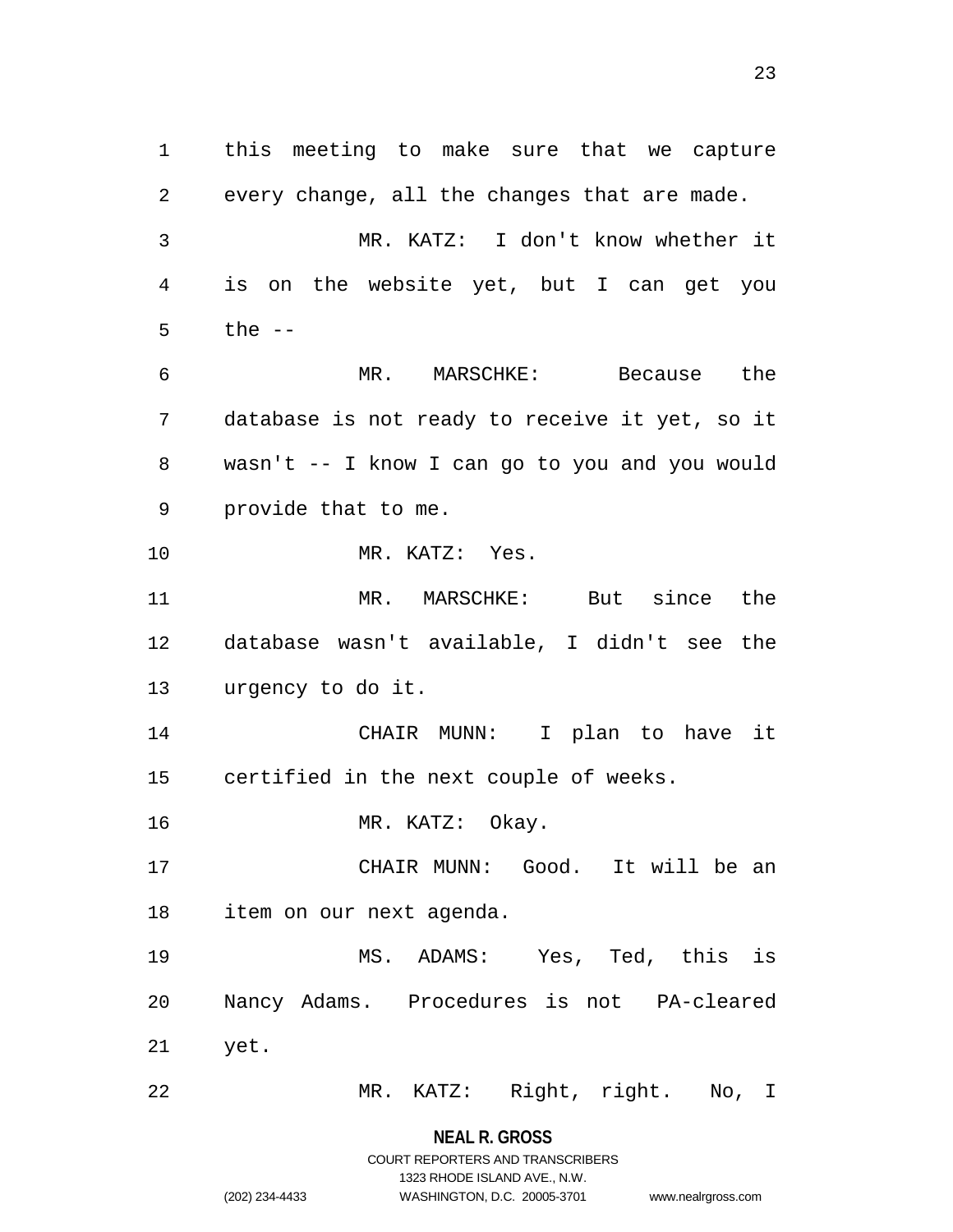understand it's not available yet generally.

 MR. HINNEFELD: As long as it is not PA-cleared, but the Board Members can see it. MR. KATZ: Yes. Yes, no problem. CHAIR MUNN: Now the next item on the list, I hope that was clear to people what I meant. One of the things that certainly is not clear to me with respect to our getting the two-pagers online, we had a little discussion last time about how that was going to happen. 13 T think, Elyse, didn't you Elyse is on the line, isn't she? 15 MR. KATZ: Elyse, yes. CHAIR MUNN: Yes. Elyse, didn't you indicate that this was not going to be a real problem, and that you would essentially have whatever behind-the-scenes activity has to go on in order to have us just send you the material that needs to go up on the new database which will be the two-pagers? Did I

#### **NEAL R. GROSS**

## COURT REPORTERS AND TRANSCRIBERS 1323 RHODE ISLAND AVE., N.W. (202) 234-4433 WASHINGTON, D.C. 20005-3701 www.nealrgross.com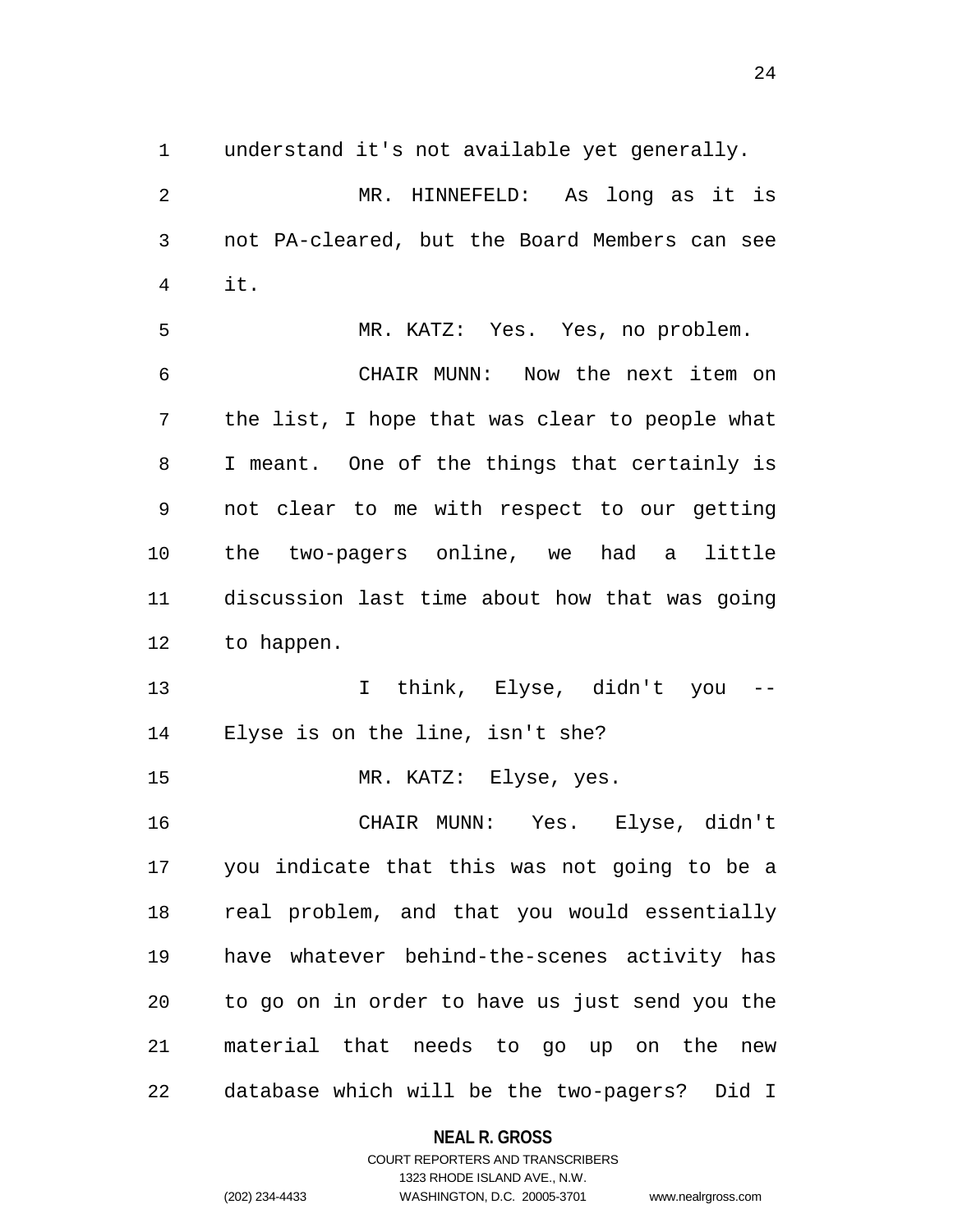misinterpret what was said last time?

 MS. THOMAS: Yes, this is Elyse. I'm not sure what I have to do with the two-pagers. CHAIR MUNN: Okay. Okay. Very good. Then I misinterpreted who was doing what. 8 MS. THOMAS: Okay. MR. HINNEFELD: Well, yes, I mean the one thing to determine, the thought, what 11 I thought about these two-pagers was that they would be placed on the website. 13 CHAIR MUNN: Exactly. MR. HINNEFELD: Because the report itself, the Procedures report, and once I started looking at it, I realized not all 17 those were up there, either. 18 CHAIR MUNN: That's true. MR. HINNEFELD: So, what we are doing now is assembling the various reports and procedure reviews, and there are quite a number that SC&A has provided. Some of them

#### **NEAL R. GROSS**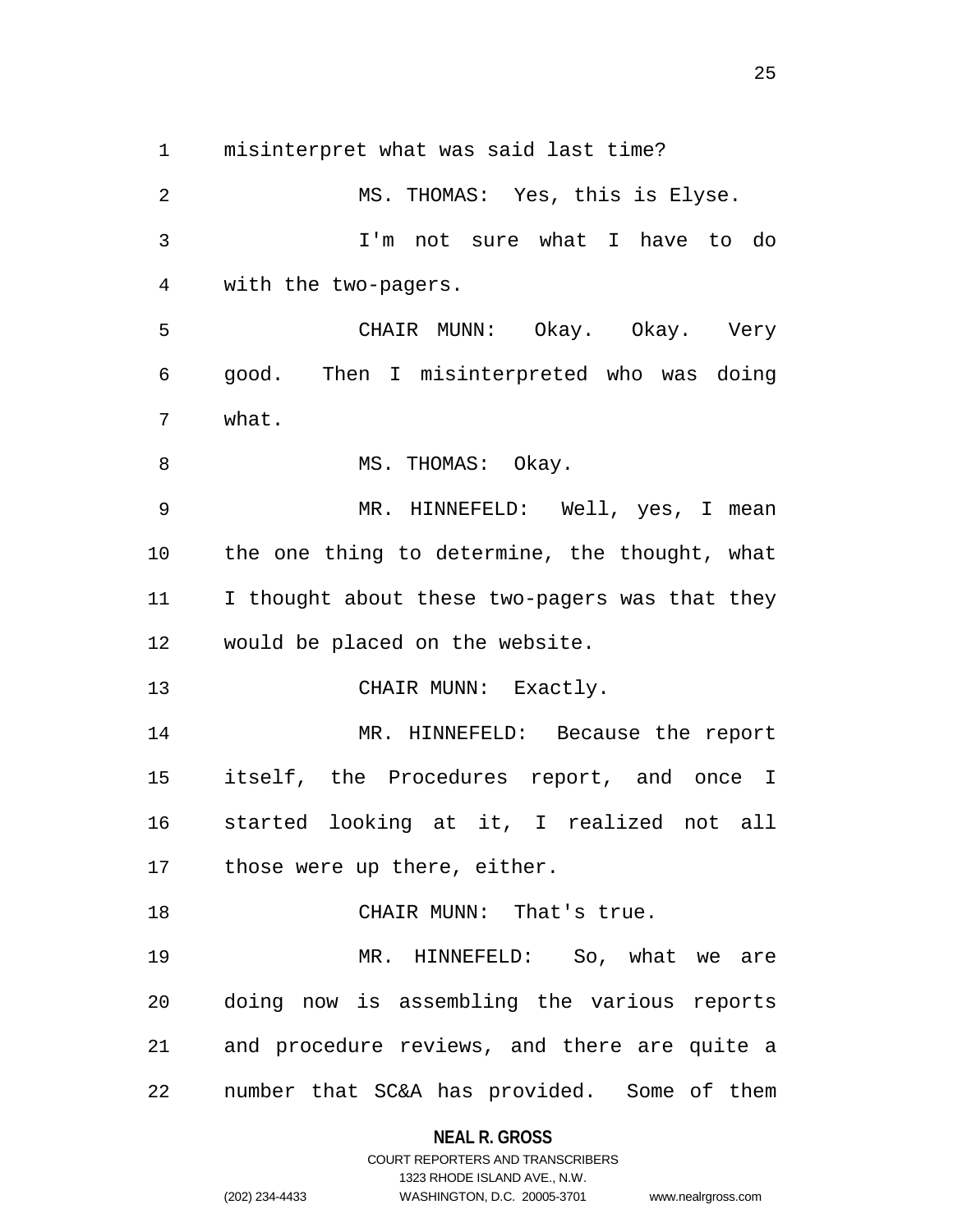are so old that they were not yet what they call 508-compliant. After a certain date, everything that we put up there has to be readable by people with disabilities. And so, it has to be interpretable by a language interpreter, in other words, a program that looks at printed pages and makes an audio, reads it to the user.

 So, some of them were old enough that they were not yet 508-compliant. And so, I believe SC&A is preparing 508-compliant versions. They may have already submitted all those. I forget whether --

 MR. KATZ: No, they haven't submitted those yet.

 MR. HINNEFELD: But when we have all of SC&A's reports of their procedure reviews, you know, the big ones that come out, those will go on the website. Some of them are there now, and you can look on our website under Advisory Board and, then, Reports from the Technical Support Contractor, and, then,

#### **NEAL R. GROSS**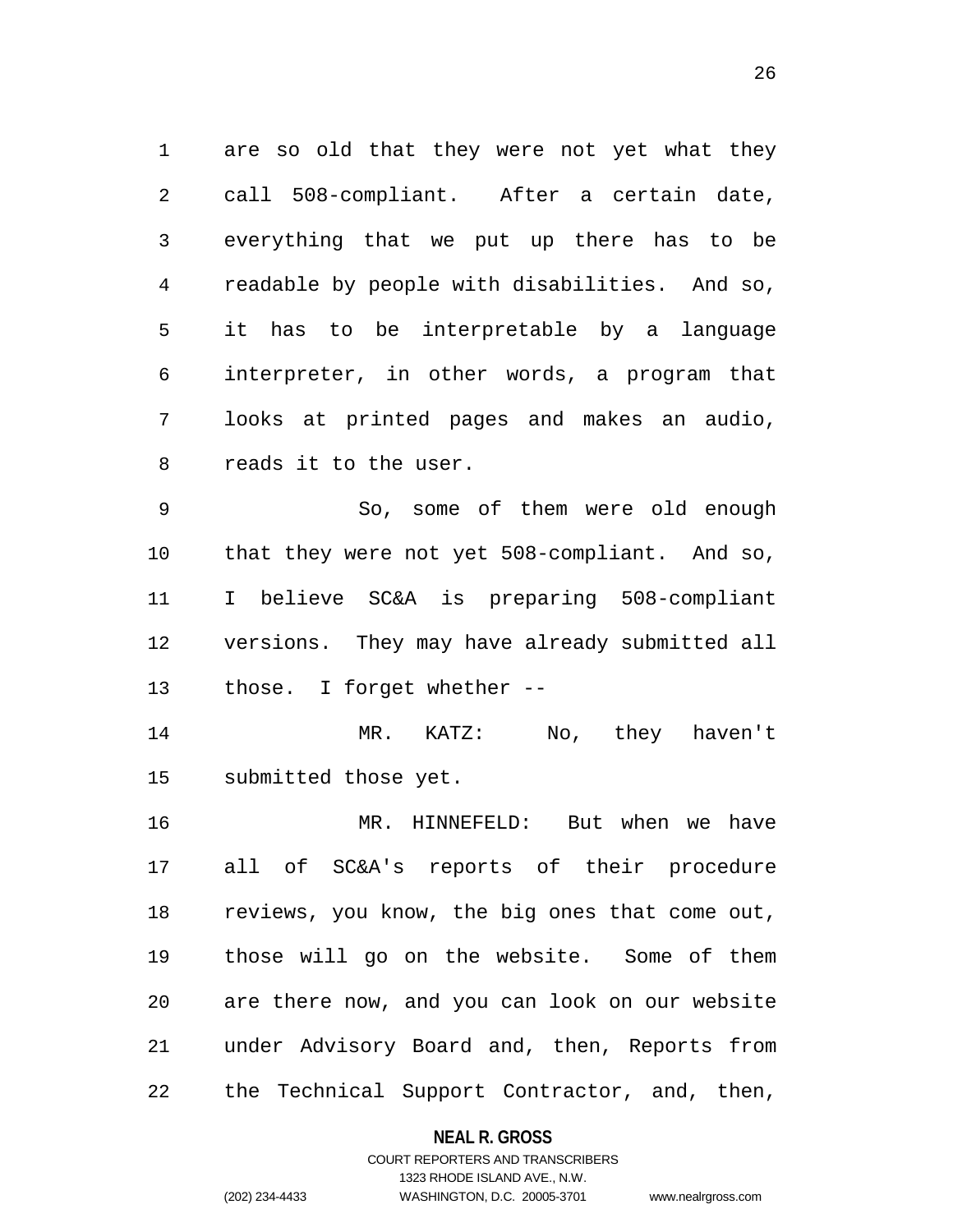you go down about two-thirds of the page and you get to the Procedure Review. There are a couple or three that are on there now, but we will have all of them on there. Then, that's the place where the reports are.

 Now you can decide where you want to put -- if you will let us know where you want the two-pagers to go, you know, we can provide that as well.

10 CHAIR MUNN: Okay.

 MR. HINNEFELD: They could go on their own page with a link from that site. They could do it however you want to design it.

 Or, in fact, Chris might have a 16 good suggestion.

 CHAIR MUNN: It was our original intent, when we talked about it earlier, to have the two-pagers have their own -- MR. HINNEFELD: Their own page-- their own page, their own site. And the

introductory information that we have approved

#### **NEAL R. GROSS**

COURT REPORTERS AND TRANSCRIBERS 1323 RHODE ISLAND AVE., N.W. (202) 234-4433 WASHINGTON, D.C. 20005-3701 www.nealrgross.com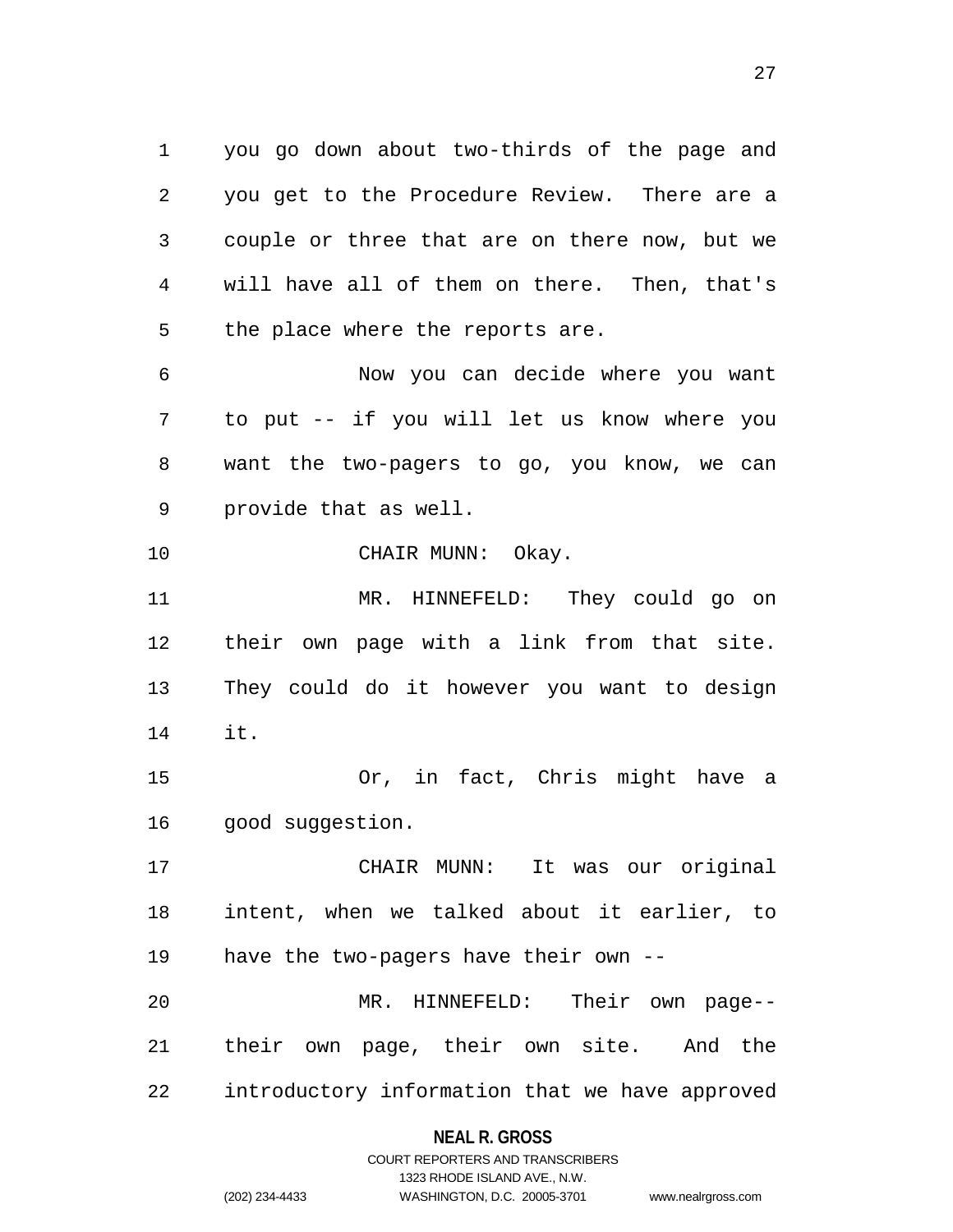in the past would be the first thing people would see. Then, the procedures would be listed alphabetically, and for people who wanted to see the original procedure, there would be a hotlink that could take them to that.

7 MR. HINNEFELD: Okay.

 CHAIR MUNN: But I was concerned about our internal procedure here. I wanted to make sure that, especially since at the last Board it was agreed that this Subcommittee would be able to approve what was going to go up there, we wouldn't have to take it back to the Board each time.

15 And that being the case, then I wanted to make sure that our internal process here amongst us was workable, easy, and agreeable.

**And my thought at this time is**  that, since the Subcommittee as an entity does not have clerical staff to support it, that the logical thing to do, when we approve

#### **NEAL R. GROSS**

# COURT REPORTERS AND TRANSCRIBERS 1323 RHODE ISLAND AVE., N.W. (202) 234-4433 WASHINGTON, D.C. 20005-3701 www.nealrgross.com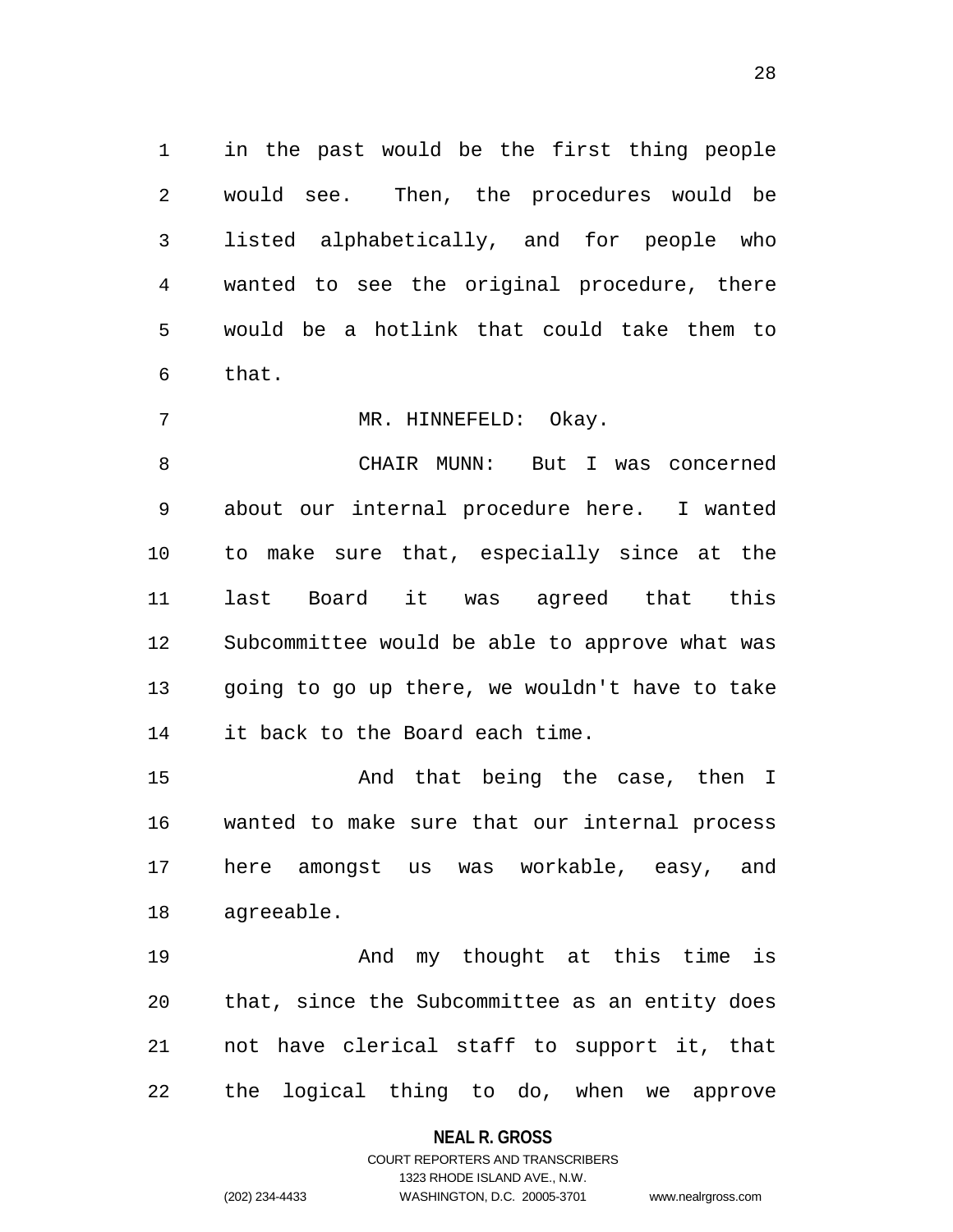something, is for me to try to provide a clean copy of that to Ted --

 MR. KATZ: That's fine. CHAIR MUNN: -- for his agreement that, yes, this is what we had agreed to do. And, then, from you to Stu or whoever is the individual responsible for getting it up on the page -- MR. KATZ: That's fine. CHAIR MUNN: If that is amenable with all here, then I would like to propose that that is essentially what we do in the future. 14 MR. HINNEFELD: That's fine. CHAIR MUNN: All right. Very good. 17 Then, I will be sending you the pages that we have already -- 19 MR. KATZ: The final copy. CHAIR MUNN: -- approved and that the Board has approved very shortly. MR. KATZ: Okay.

**NEAL R. GROSS**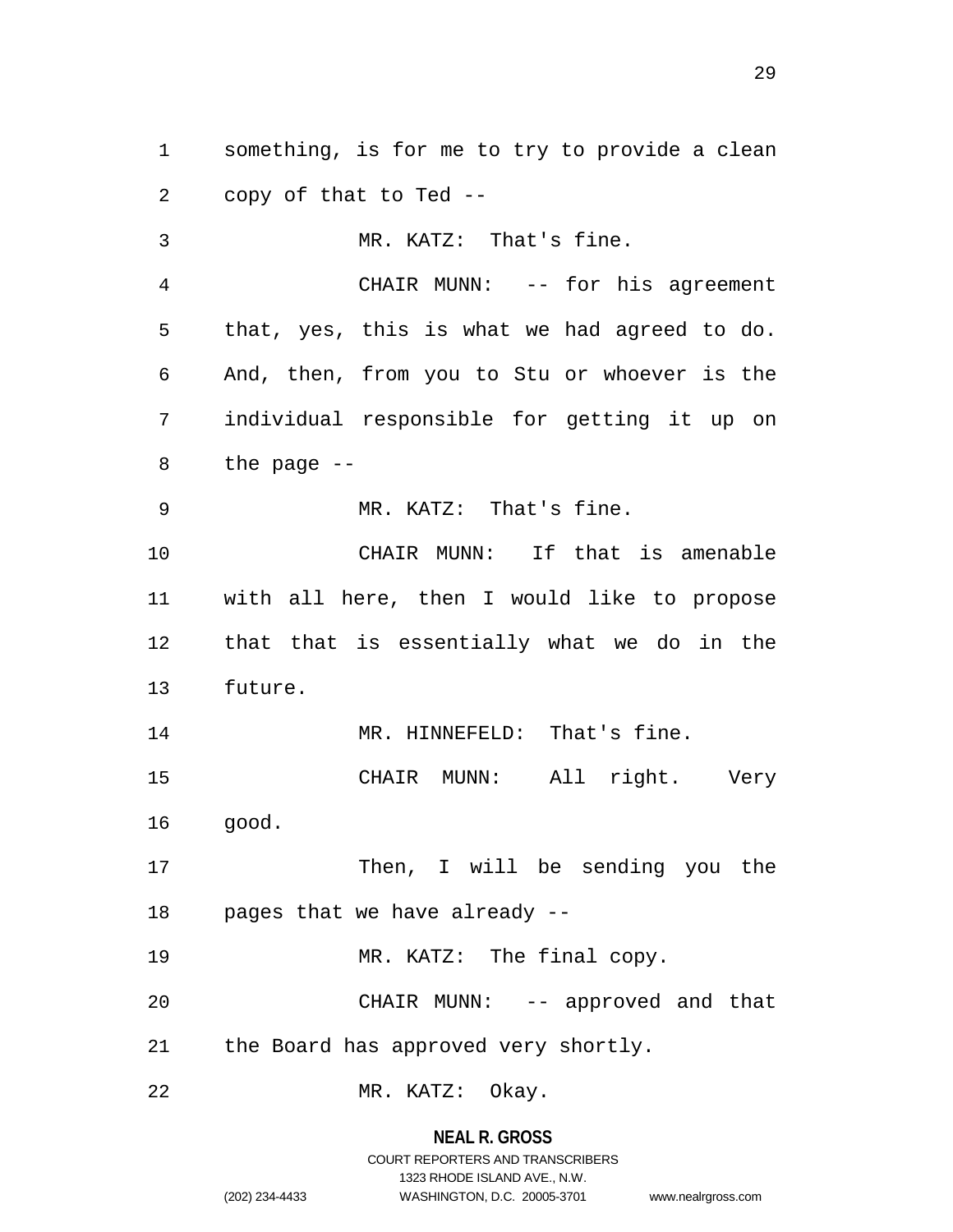CHAIR MUNN: That's good. MR. HINNEFELD: Now, if we have questions about how you want these links to work, should we talk to somebody in particular about it or should we -- CHAIR MUNN: Yes. MR. HINNEFELD: Okay. Because the thing that occurred to me, I don't know much about web design, but it would occur to me that you would link back and forth. I mean somebody could go to the procedure report, you know, the big report with all the procedures, and could link to the two-pagers associated with that report. Okay. And they could also read a

 two-pager and they could link to the report. Now I think you can make that link open at the exact procedure that you review. That would have to be definitely better because, otherwise, you have got this 200-page document where you've got to find your own procedure in, which you could find it in the table of

#### **NEAL R. GROSS**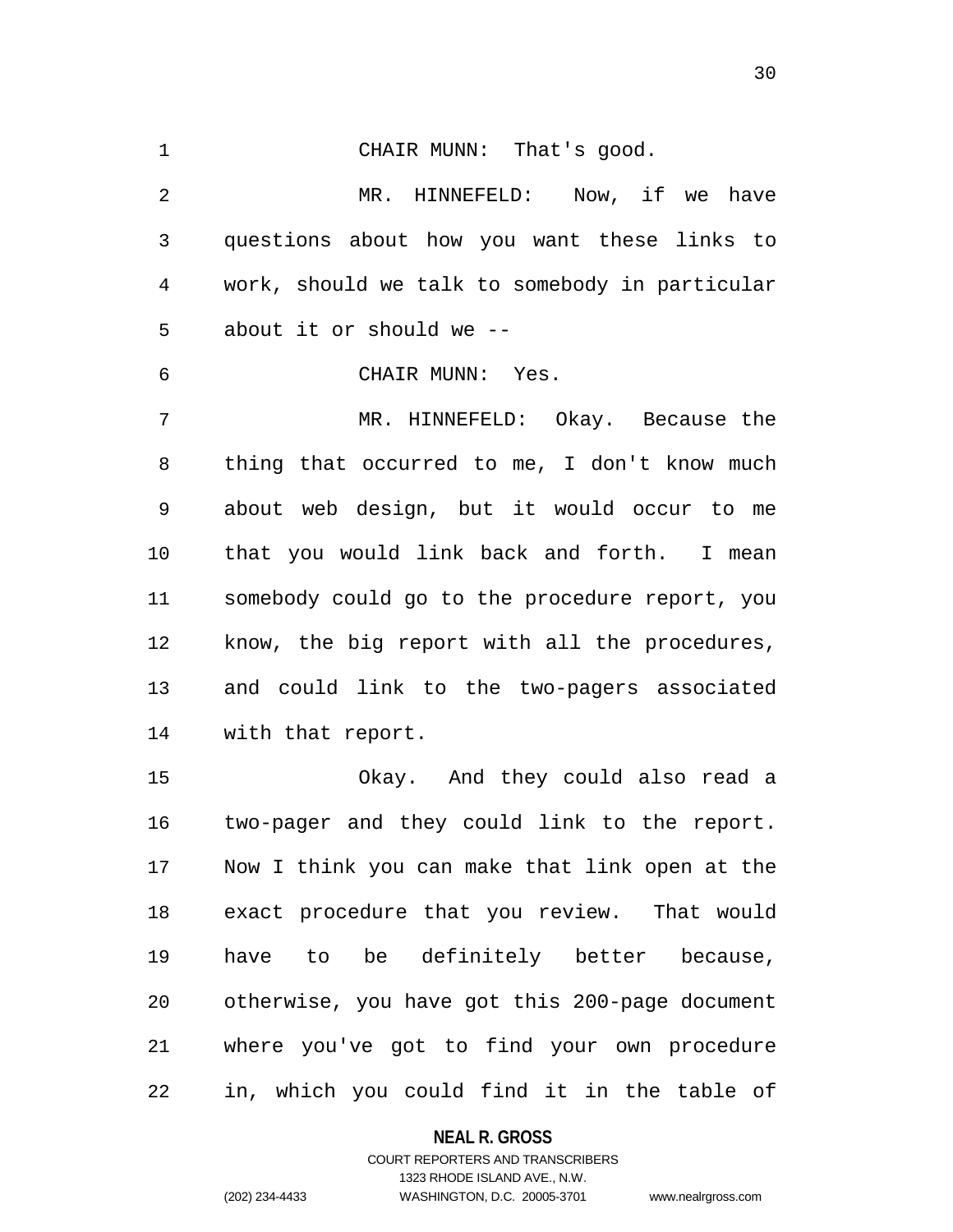contents. But, I mean, it is still a little bit of a burden. So, you just wanted to make this as easy for the user as possible. CHAIR MUNN: Absolutely. MR. HINNEFELD: And I think our guys, our designers, are probably better at deciding what to do than I am. 9 CHAIR MUNN: Good. MR. HINNEFELD: So, I think it can open a specific page. I won't swear to that. CHAIR MUNN: Well, it will be fine. From our perspective as a Subcommittee, speaking personally for myself, my concern is just the assurance that our two-pager does have a link to the original procedure, if people want to go there. CHAIR MUNN: Okay. Now you're saying "procedure." You mean procedure review document, right? CHAIR MUNN: Yes, I mean our two-

pager has --

#### **NEAL R. GROSS**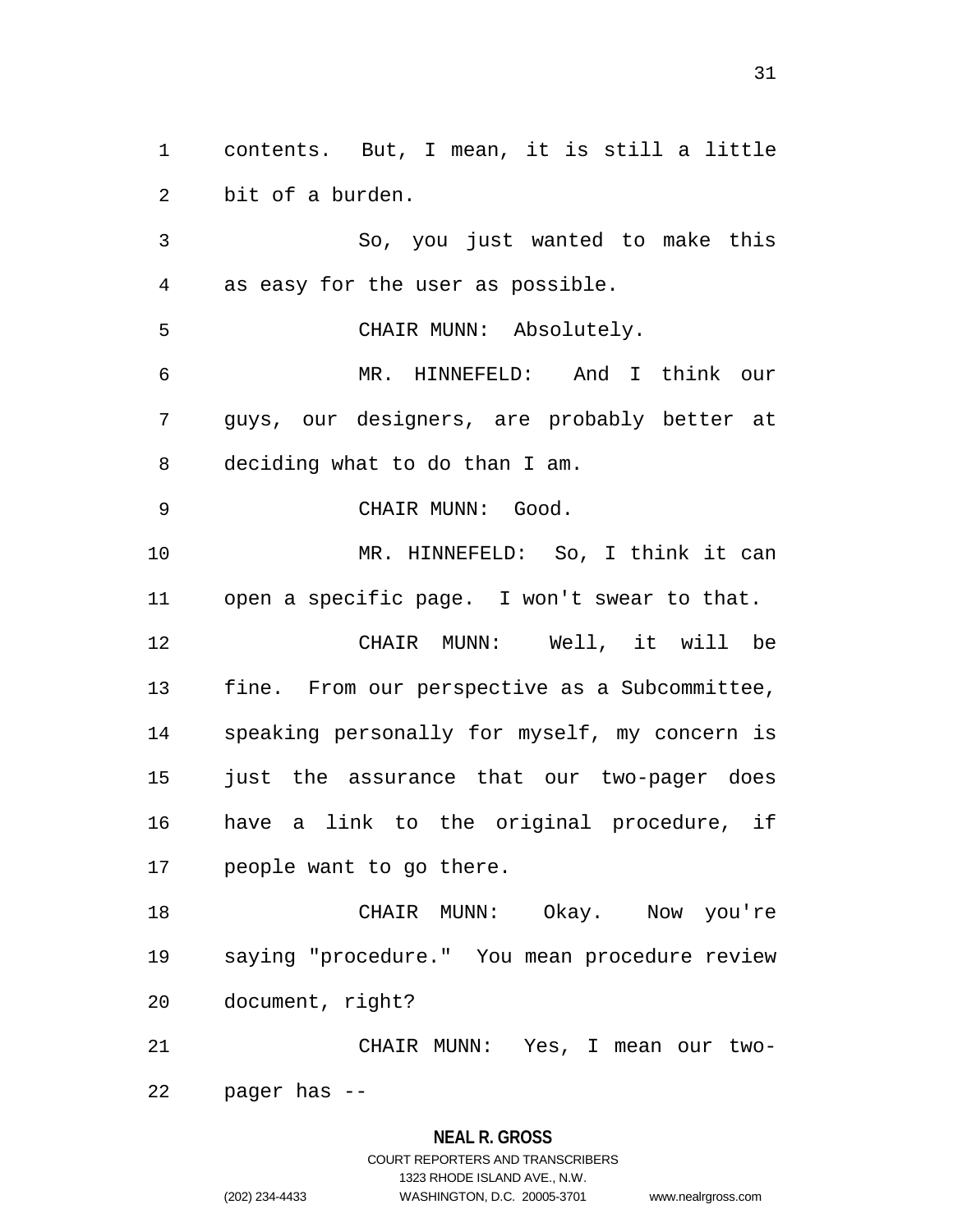MR. HINNEFELD: The two-pager has a link to SC&A's procedure review? CHAIR MUNN: Has a link to the original review, yes. MR. HINNEFELD: Okay. CHAIR MUNN: Yes. Because that is what the two-page is -- 8 MR. HINNEFELD: Yes. CHAIR MUNN: -- is a compilation of activities that occurred as a result of that review. 12 Any problem? We agree? Seeing no objection, let's move on to the next item, which I had suggested would be the insertion of our OTIB-2, Rev. 2. 16 And, Brant, would you like to give us a thumbnail sketch of where we are here and why we need to clear this off our database? DR. ULSH: Yes. I'll give you a brief update, and, then, I will turn it over to Liz Brackett, who is on the call, to discuss kind of the technical details of this.

# **NEAL R. GROSS** COURT REPORTERS AND TRANSCRIBERS

1323 RHODE ISLAND AVE., N.W.

(202) 234-4433 WASHINGTON, D.C. 20005-3701 www.nealrgross.com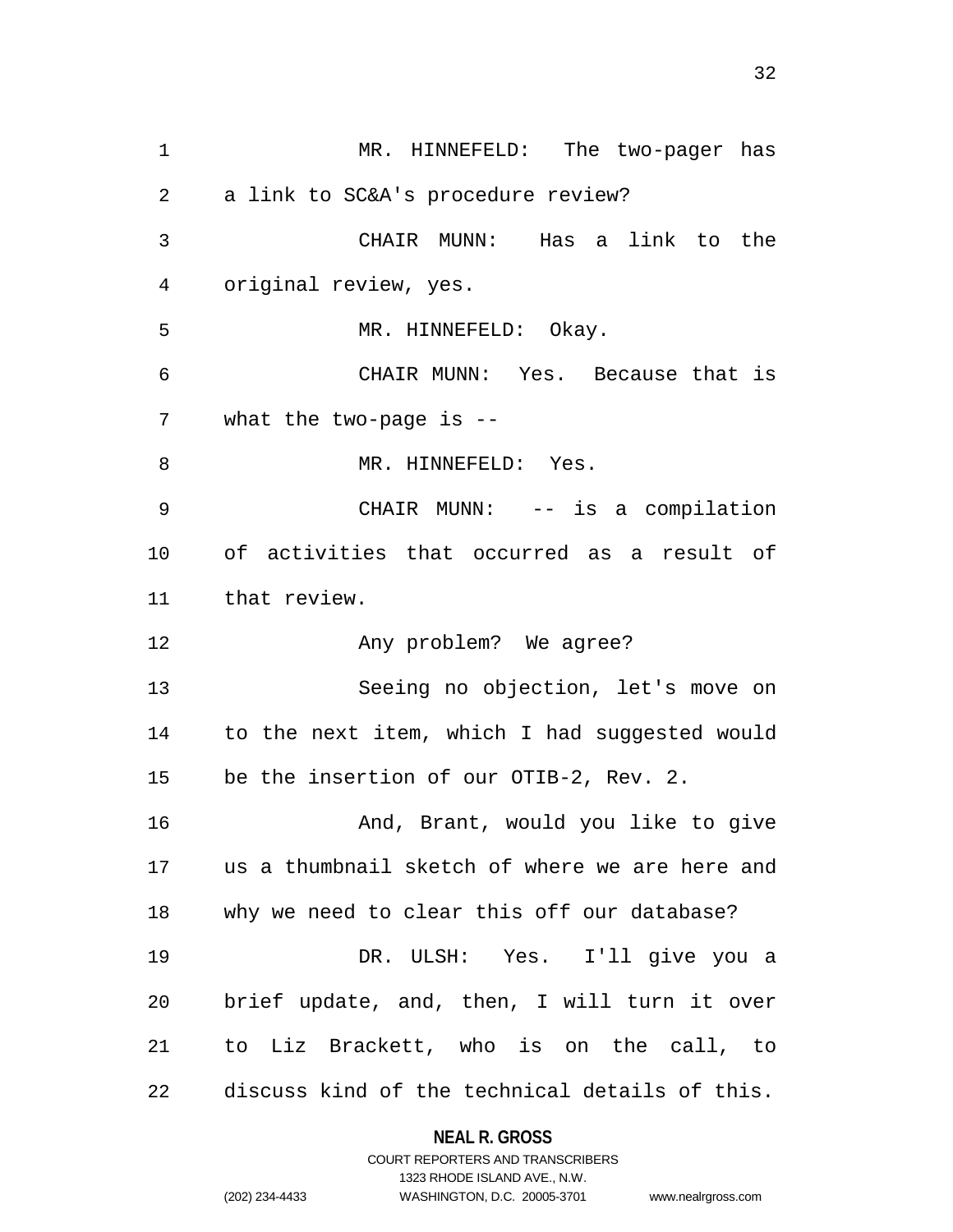This particular TIB, Steve gave you the long time earlier, is out-of-date because we no longer use this TIB for doing dose reconstructions. This is one that had been reviewed, and there were, I think, approximately 30 open findings.

 And so, it wasn't clear to me exactly what the disposition of those findings should be, given that the TIB has been cancelled. I don't want to assume that the findings just go away because, obviously, we are doing something different now. So, some of those findings might be transported to another document.

 But, Liz, are you on the line? 16 MS. BRACKETT: Yes, I'm here.

 DR. ULSH: Okay. Do you want to give a little more technical detail on the status with that TIB?

 MS. BRACKETT: Okay. What happened was OTIB-2, you can tell by the number, it was a very early document in the

**NEAL R. GROSS**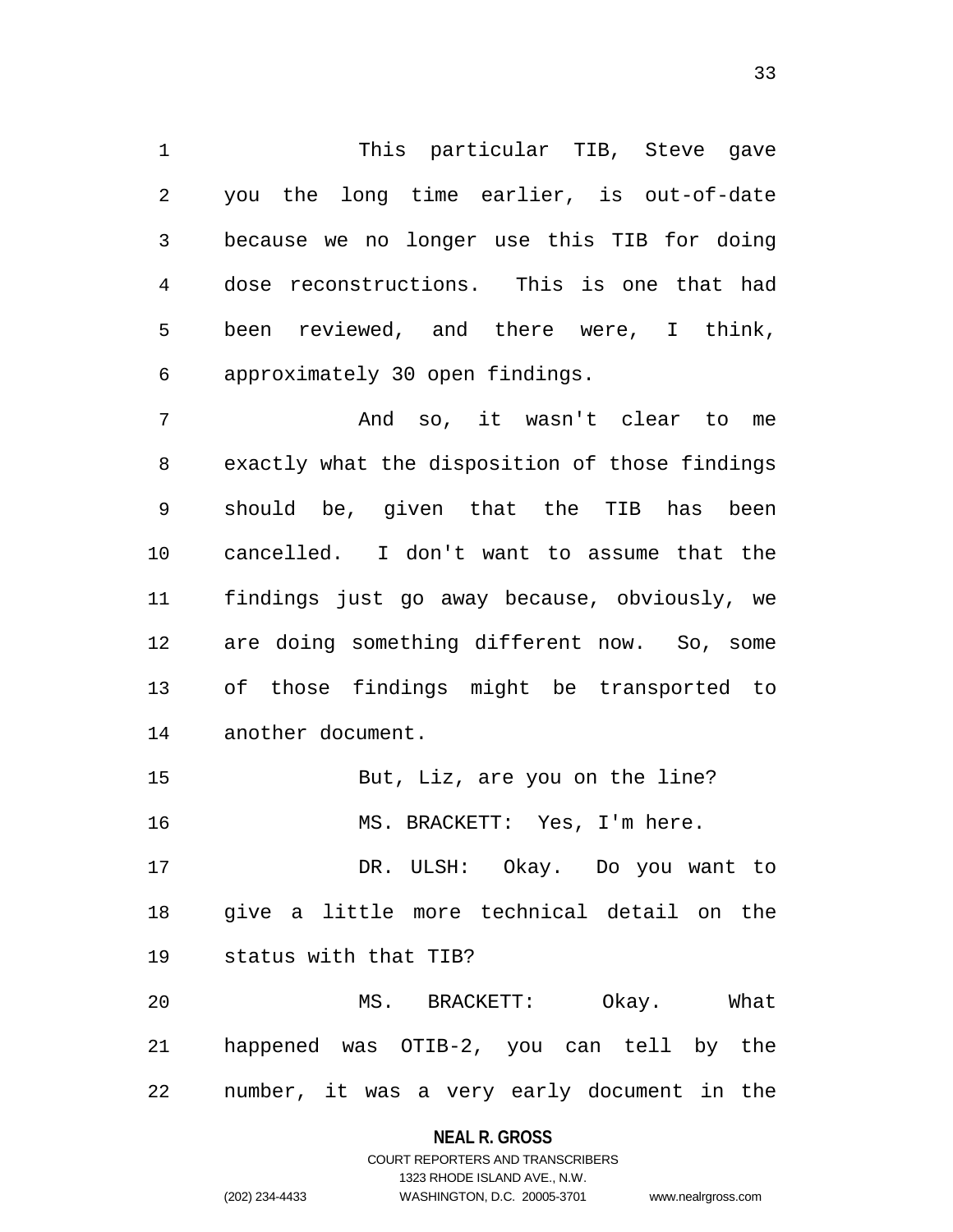history of the project. It was in the early stages of developing approaches.

 That one is an overestimating technique for assigning internal dose to people who had little to no potential for internal exposure and who weren't monitored. And it was based on a single acute intake of a large value relative to maximum permissible body burden.

 Since that time, since we wrote that, we have pretty much evolved into a policy of assigning chronic intakes rather than acute intakes. And so, OTIB-18 is a similar document, but it is based on the assumption of chronic exposure at the maximum permissible concentrations.

 So, that is pretty much what the dose reconstructions we do have and assigned an overestimate for internal dose. So, we slowly phased out the application of OTIB-2, and when dose reconstruction comes back for some reason, if there is a new cancer or some

#### **NEAL R. GROSS**

# COURT REPORTERS AND TRANSCRIBERS 1323 RHODE ISLAND AVE., N.W. (202) 234-4433 WASHINGTON, D.C. 20005-3701 www.nealrgross.com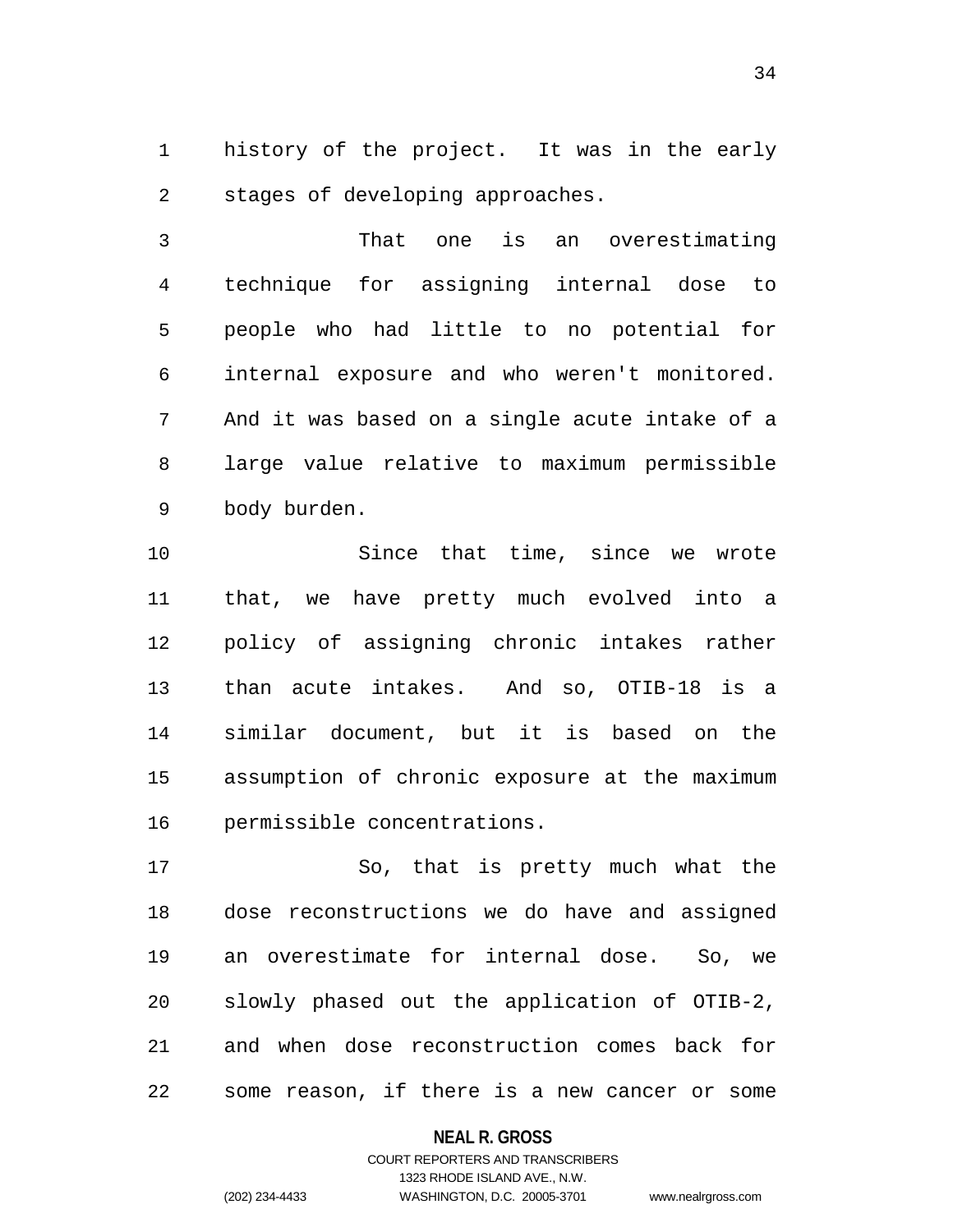change in the claim, then the dose reconstructor would redo the OTIB-2 part. It would be redone most likely with OTIB-18.

 So, it is not being used in cases where you are using something different. The primary reason for changing this is because our methodologies have evolved over time, and that is just not one that we're applying at this time.

 CHAIR MUNN: But it is still an outstanding active document for you?

MS. BRACKETT: It has been --

 CHAIR MUNN: It has been cancelled?

 MS. BRACKETT: It has been cancelled.

17 DR. ULSH: Yes, cancelled.

 CHAIR MUNN: Now does OTIB-18 cover all of the material that was covered by OTIB-2? Can we make that statement? Or is that stretching the point?

MS. BRACKETT: I guess, what do

**NEAL R. GROSS** COURT REPORTERS AND TRANSCRIBERS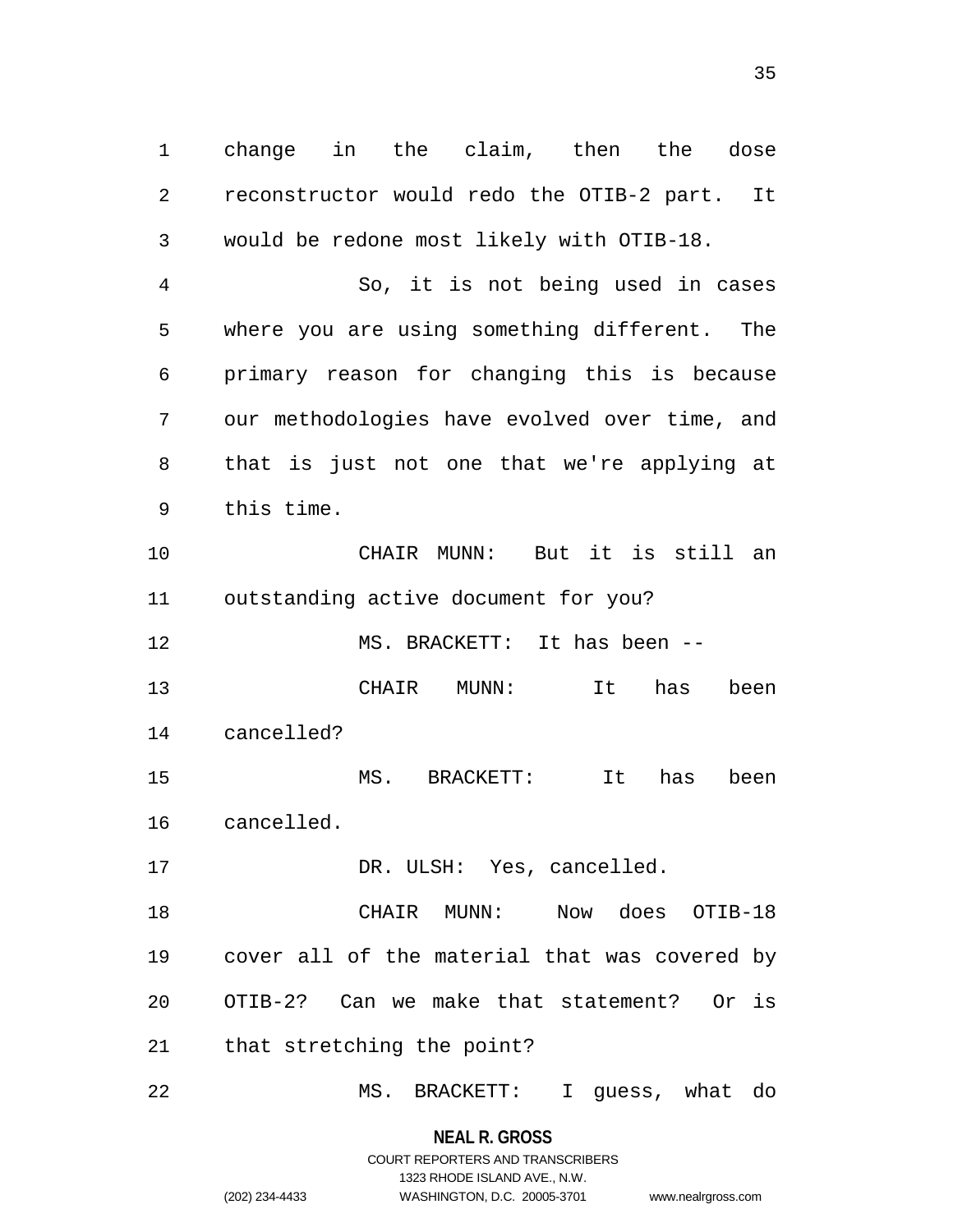you mean by "the material", like nuclides or the approach or?

 CHAIR MUNN: I guess the better question would be, are the 30 issues that are identified for OTIB-2 addressed in some way in OTIB-18? That is a better question.

 MS. BRACKETT: No, it wasn't a direct replacement. We didn't cancel OTIB-2 because we replaced it with OTIB-18, because they were both used simultaneously. Well, they wouldn't be used on the same cases, but they were both available for use for probably a few years. So, it would be used for the same situation, but it doesn't say, well, use this instead of OTIB-2, no.

 CHAIR MUNN: I understand. Is it possible for NIOSH to go through and identify from the outstanding items that we have open where each of those items is now handled elsewhere? Is that a possibility?

 MS. BRACKETT: No. That was an approach that we no longer use. We don't

#### **NEAL R. GROSS**

# COURT REPORTERS AND TRANSCRIBERS 1323 RHODE ISLAND AVE., N.W. (202) 234-4433 WASHINGTON, D.C. 20005-3701 www.nealrgross.com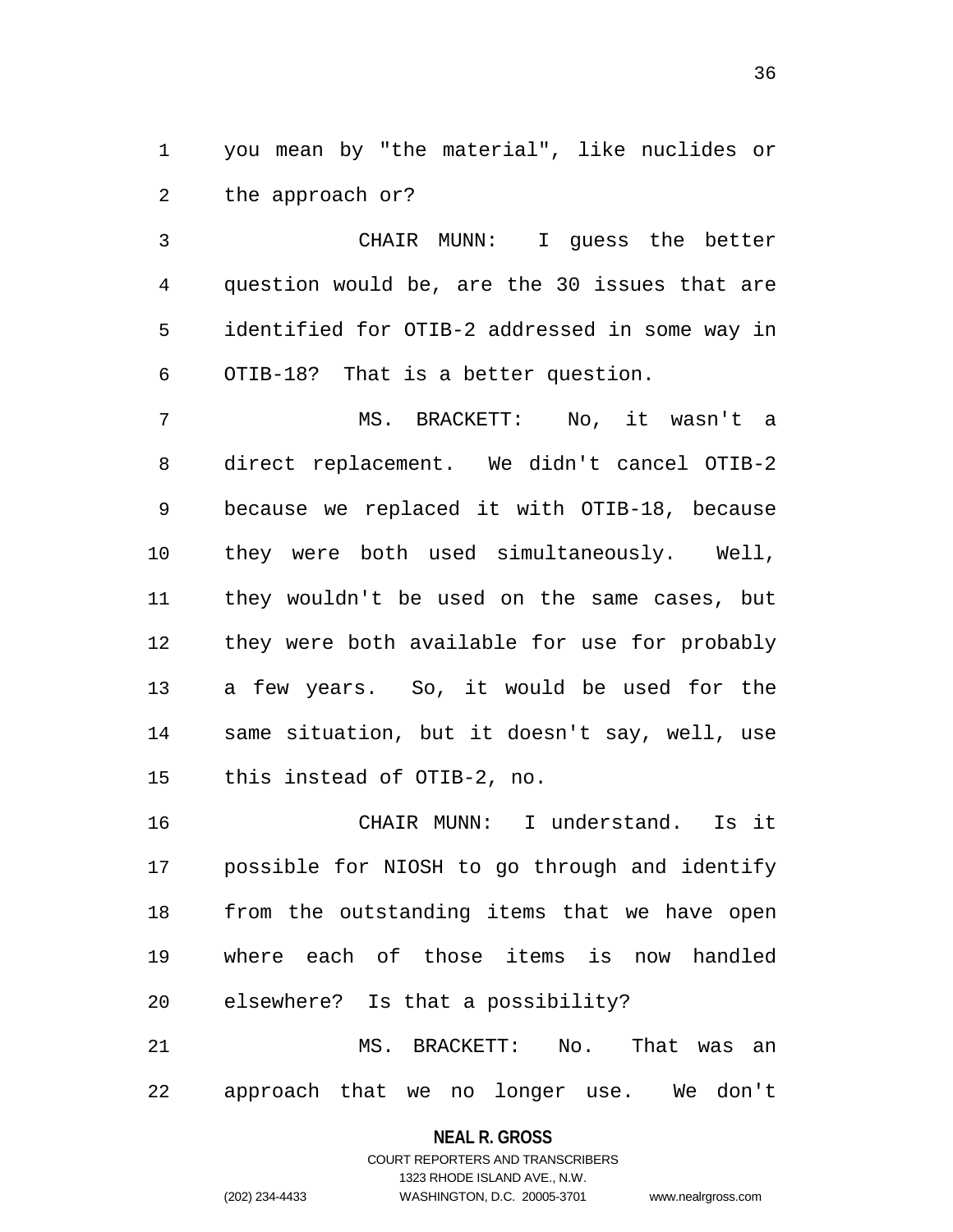address the items because they are not applicable anywhere else.

 MR. HINNEFELD: We could make a statement for each one probably about why it is no longer applicable each time, if, in fact, it is no longer applicable.

 CHAIR MUNN: I think if we are going to close these items, that is going to be necessary.

 MR. HINNEFELD: Okay. Yes. Well, I think why Liz is struggling with the conversation a little bit here -- and I'm going from memory here, and at my age, that's a real mistake; so, Liz, correct me if I'm wrong -- but the approaches between OTIB-2 and OTIB-18 are fundamentally different.

 OTIB-2's approach is a postulated large intake of this entire suite of radionuclides that would cause like -- I forget the actual basis for why the numbers were selected, but they were a huge, essentially, one-time intake from the start of

#### **NEAL R. GROSS**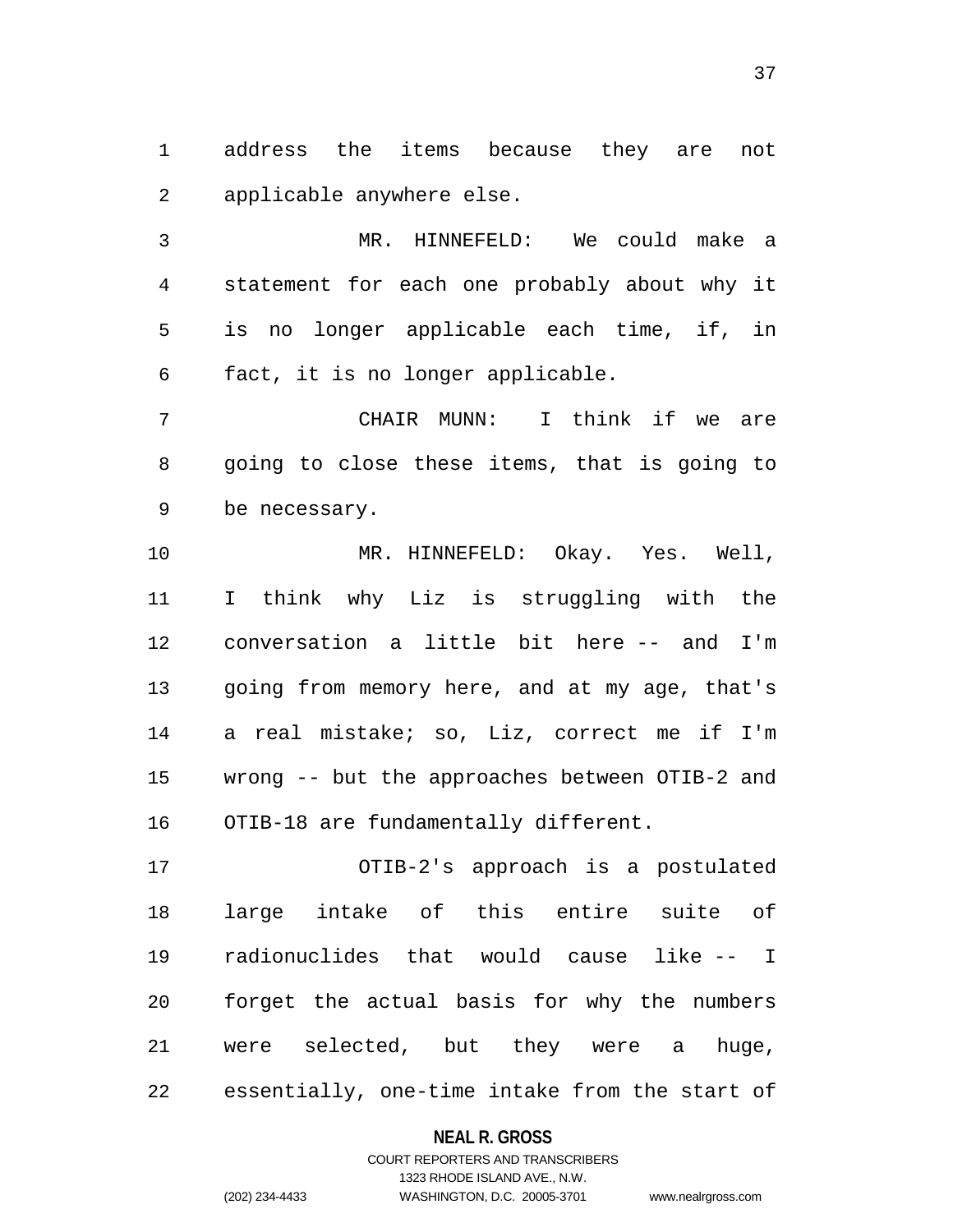the person's employment, feeling that that intake would bracket their reasonable exposure that they would have.

 As I recall, it translates into like 110 DAC average in terms of ICRP-26 language. I'm sorry, 110 DAC years. So, 110 years at as an airborne standard.

 Now the OTIB-18, as I recall, does not postulate this huge acute intake. It postulates exposure at some fraction of the applicable airborne standard at the time, and it is relevant, it is useful only in sites where we have established a record of a pretty full air monitoring program.

 So, at that point, you know, once you have a site that has an air sampling program, there is some level of comfort that they are going to keep radiation workers below the standard, at or below on the average over the year, at or below the standard for radiation workers, and, then, occasional workers get some fraction of that. So, that

#### **NEAL R. GROSS**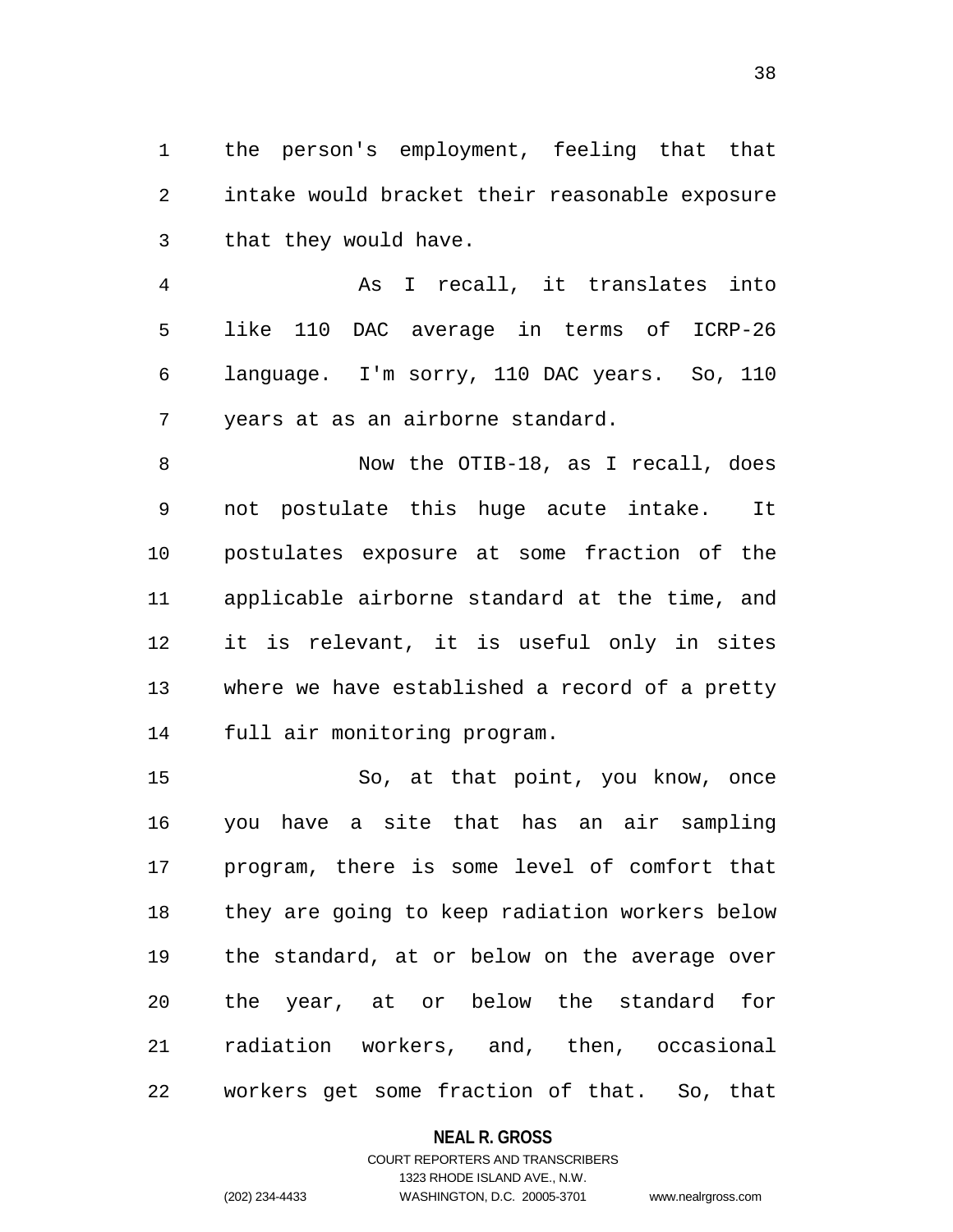is the OTIB-18 approach. So, they fundamentally start from a different place. And so, the OTIB-2 findings I don't think it is realistic to expect them to be addressed by OTIB-18, although we could perhaps make a statement as to why we don't think they are applicable anymore. DR. MAURO: This is John. I have a question. It is all coming back now, as you describe it, the MPC approach and how you use the full MPC versus a fraction. This might be a PER question. I am going to cast it in a different way. You have a number of cases, I believe, that we used OTIB-2 for the purpose of maximizing approach for denial. I think that that was its role. In other words, when you used OTIB-2, did you grant anyone under OTIB-2? MR. HINNEFELD: No. DR. MAURO: Or was it solely there

> **NEAL R. GROSS** COURT REPORTERS AND TRANSCRIBERS 1323 RHODE ISLAND AVE., N.W. (202) 234-4433 WASHINGTON, D.C. 20005-3701 www.nealrgross.com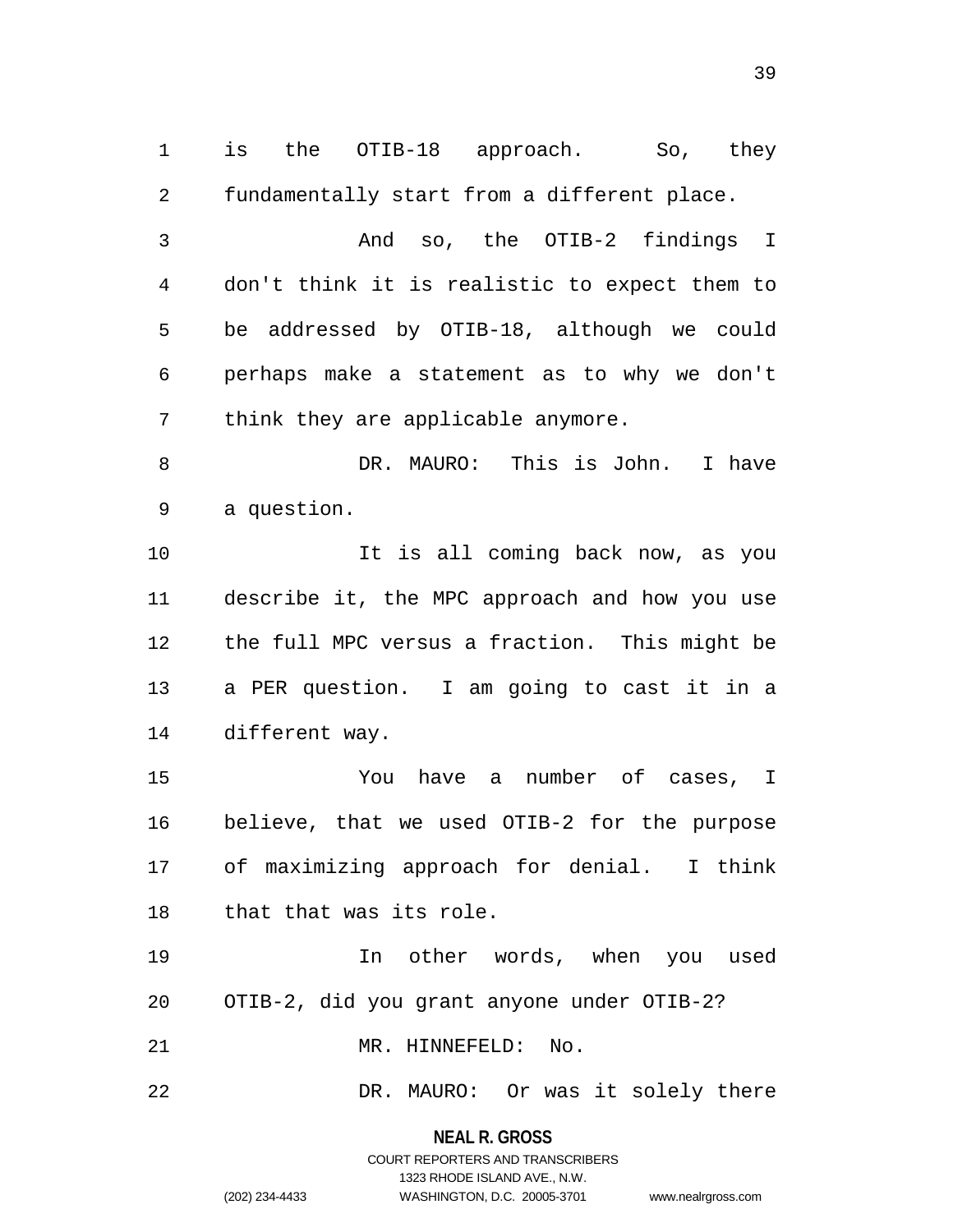as a maximizing approach for denial?

 MR. HINNEFELD: It was a maximizing approach, expedient.

 DR. MAURO: Okay. So, basically, you have all these denials. Now, in the PER world, what you have now is, okay, we have all these denials that were triggered as a result of using OTIB-2. And now you are saying, well, we have got to withdraw OTIB-2, and the question becomes, are those decisions that were made using OTIB-2 still valid, in light of, if you were to do them again today, is there any reason to believe that their doses would go up? And, therefore, possibly trigger them back into compensation?

 I suspect the answer to that is probably no, but isn't that where we are on this question? In other words, your real question is, by withdrawing OTIB-2, the question is, if you were to do those cases that you did do over again, is there any possibility that their doses would go up? And

#### **NEAL R. GROSS**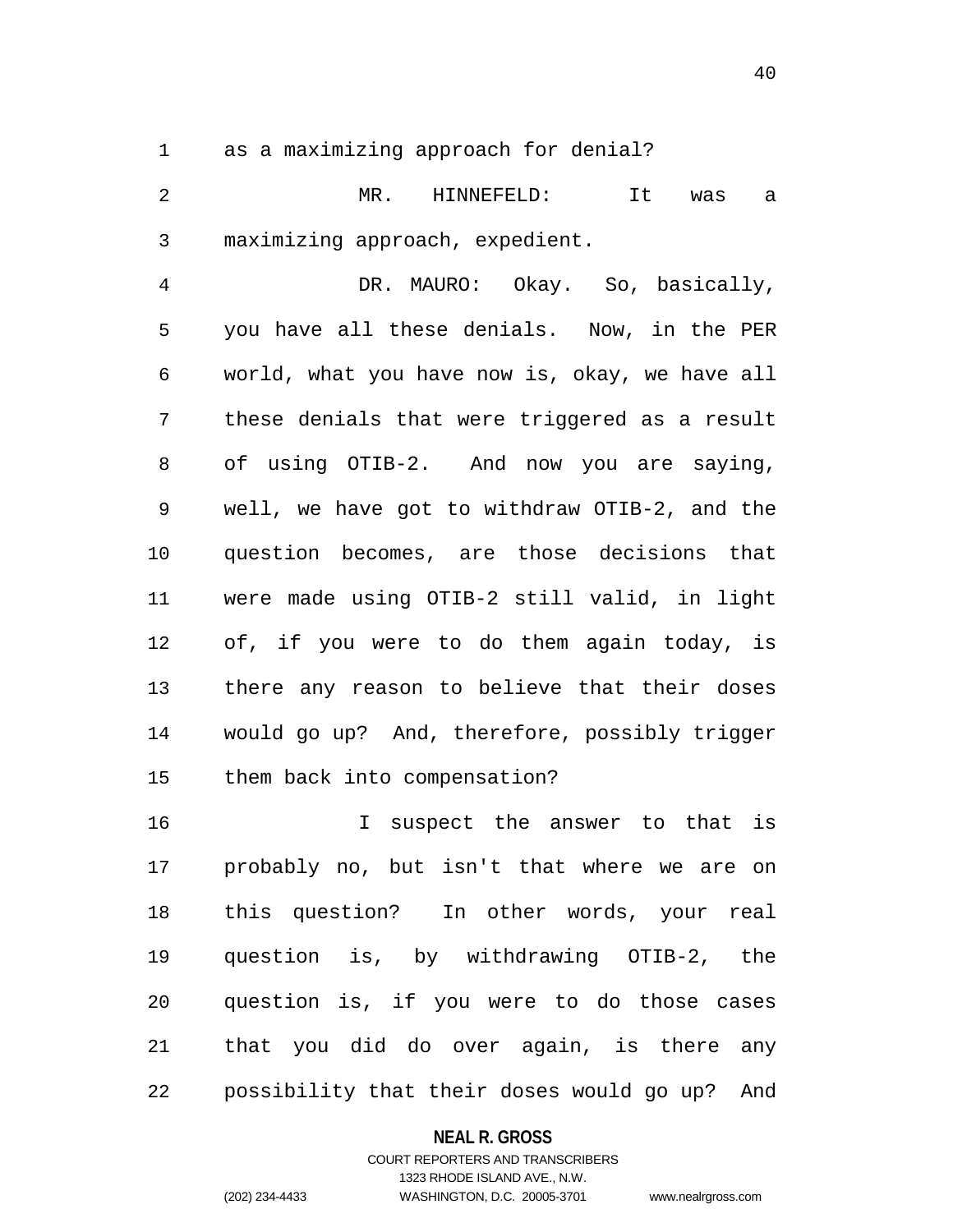it becomes a question of whether these people should now be compensated.

 CHAIR MUNN: John, you are looking at this from a holistic point of view. I am looking at it from an individual finding point of view.

7 And I am looking for a way that we can avoid overlooking one of these action items by reason of making broad statements that almost apply, but do not in all cases, which is a situation I could see easily falling into if we start looking at one procedure as opposed to another procedure.

 So, what I am suggesting here is that NIOSH take a look at each of these open items -- some of them are open; some of them are in abeyance -- and give us a statement on each of these items that would make it possible for us to close the individual finding, either by transference to some other open procedure or by outright closure, by reason of the fact that it is an approach that

#### **NEAL R. GROSS**

# COURT REPORTERS AND TRANSCRIBERS 1323 RHODE ISLAND AVE., N.W. (202) 234-4433 WASHINGTON, D.C. 20005-3701 www.nealrgross.com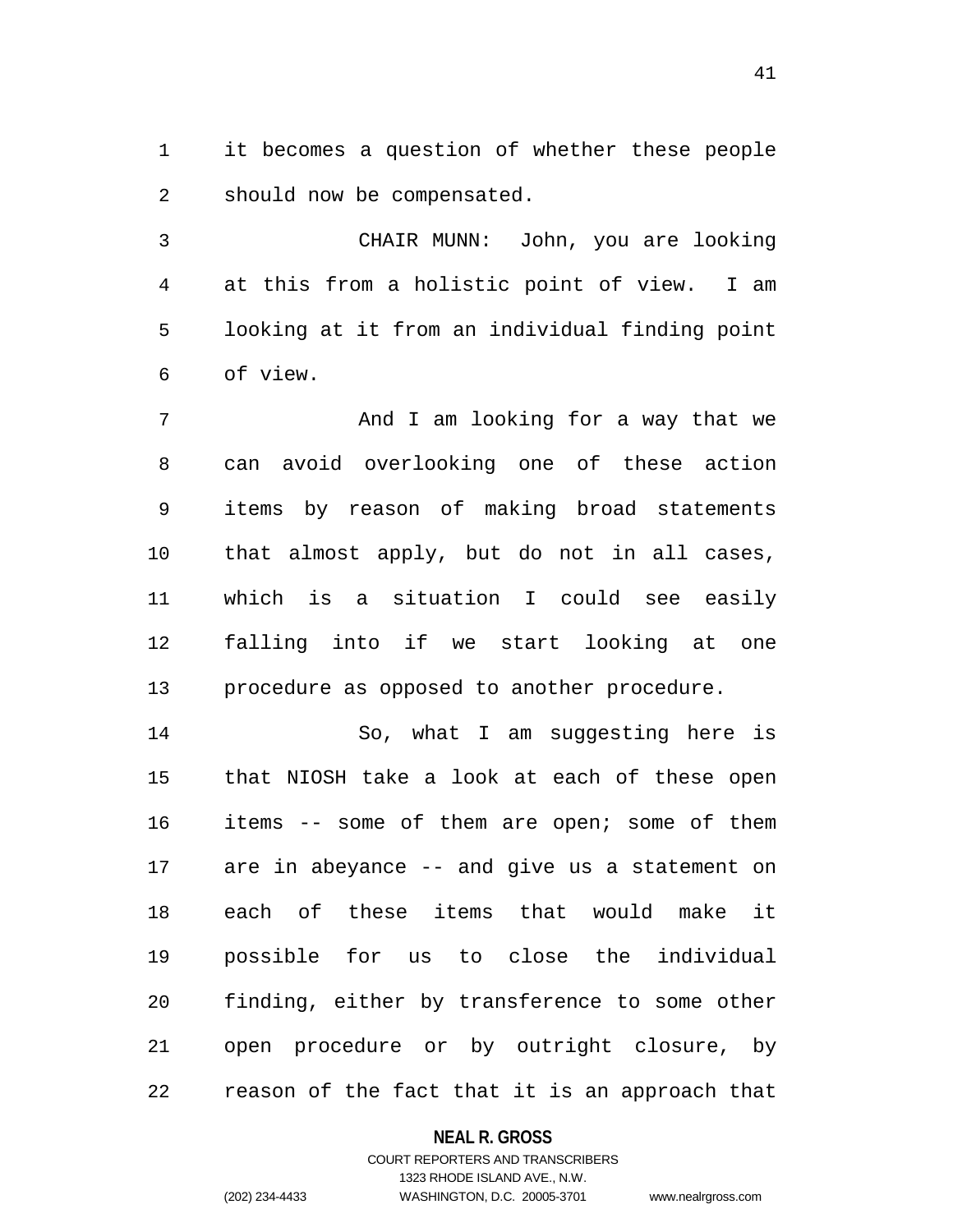is no longer used at all.

 Yes, Paul? MEMBER ZIEMER: The opening statement that Brant made suggested that there could possibly be findings that in some way would be translatable to some other part of the system. So, that is part of the question you want to answer, are all of these moot points at this juncture? And you can certainly do that as you go down through the list and just say, okay, could this be still an open item that is in a different procedure now? I guess that is what you are going to answer on that. 15 DR. ULSH: Exactly. And if there are pieces of OTIB-2, even though that document has been cancelled, but if we have taken any pieces of that and incorporated it somewhere else -- MEMBER ZIEMER: Right. DR. ULSH: -- and there is a

finding on that particular piece, I wouldn't

#### **NEAL R. GROSS**

COURT REPORTERS AND TRANSCRIBERS 1323 RHODE ISLAND AVE., N.W. (202) 234-4433 WASHINGTON, D.C. 20005-3701 www.nealrgross.com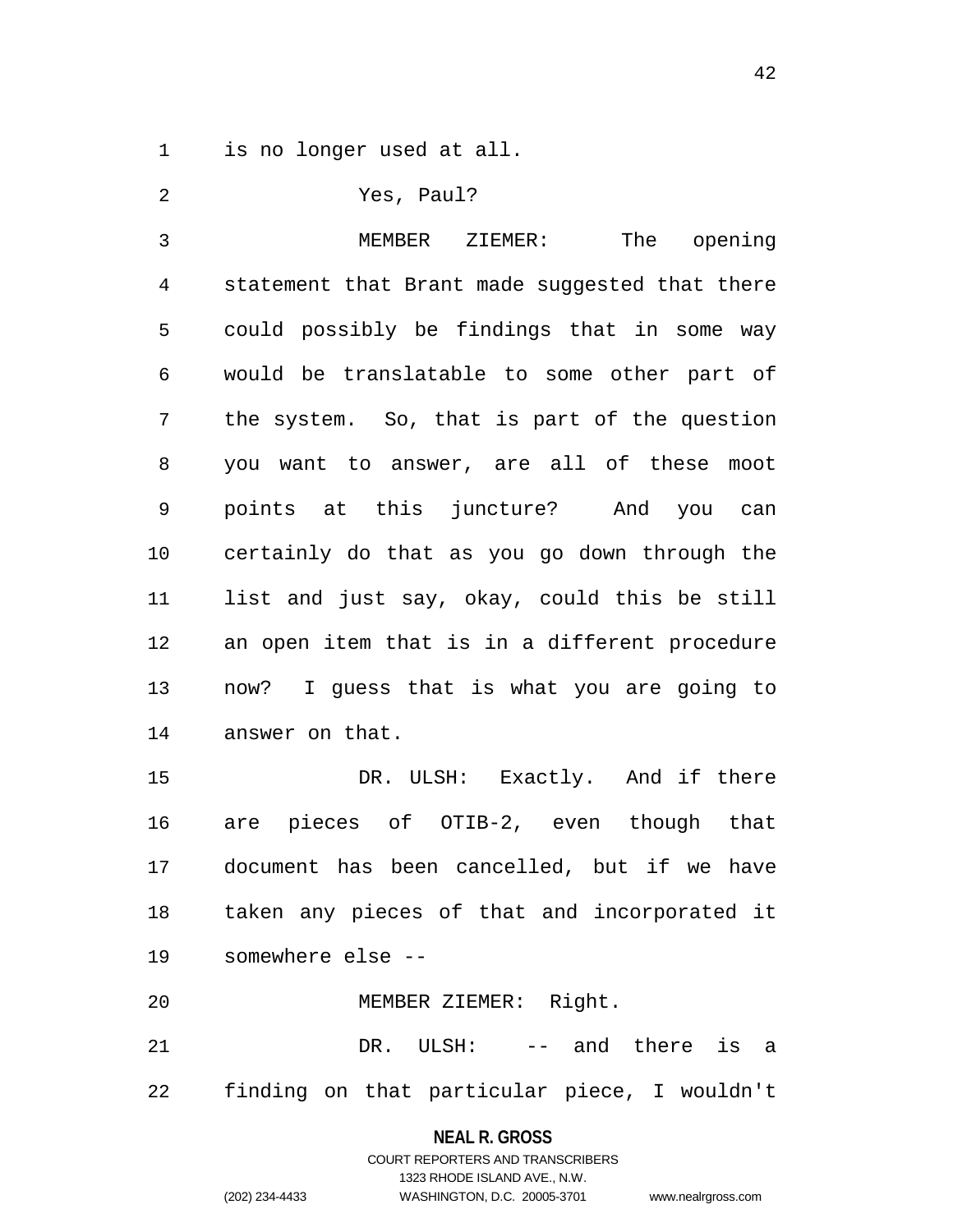want to just propose it for closure.

 CHAIR MUNN: Yes. DR. ULSH: I don't know that that is the case. MEMBER ZIEMER: Right, right. I understand. CHAIR MUNN: No. DR. ULSH: But that is one thing that we will look for. CHAIR MUNN: And that was my concern -- 12 MEMBER ZIEMER: Right. 13 CHAIR MUNN: -- more than anything else. MEMBER ZIEMER: But, aside from that, it seems to me John Mauro is asking a different question, which is not the closing of the issues question, but the impact of not using that procedure, having an alternate procedure now for the same kinds of cases. And that may be something that NIOSH would want to ask themselves that question also.

### **NEAL R. GROSS**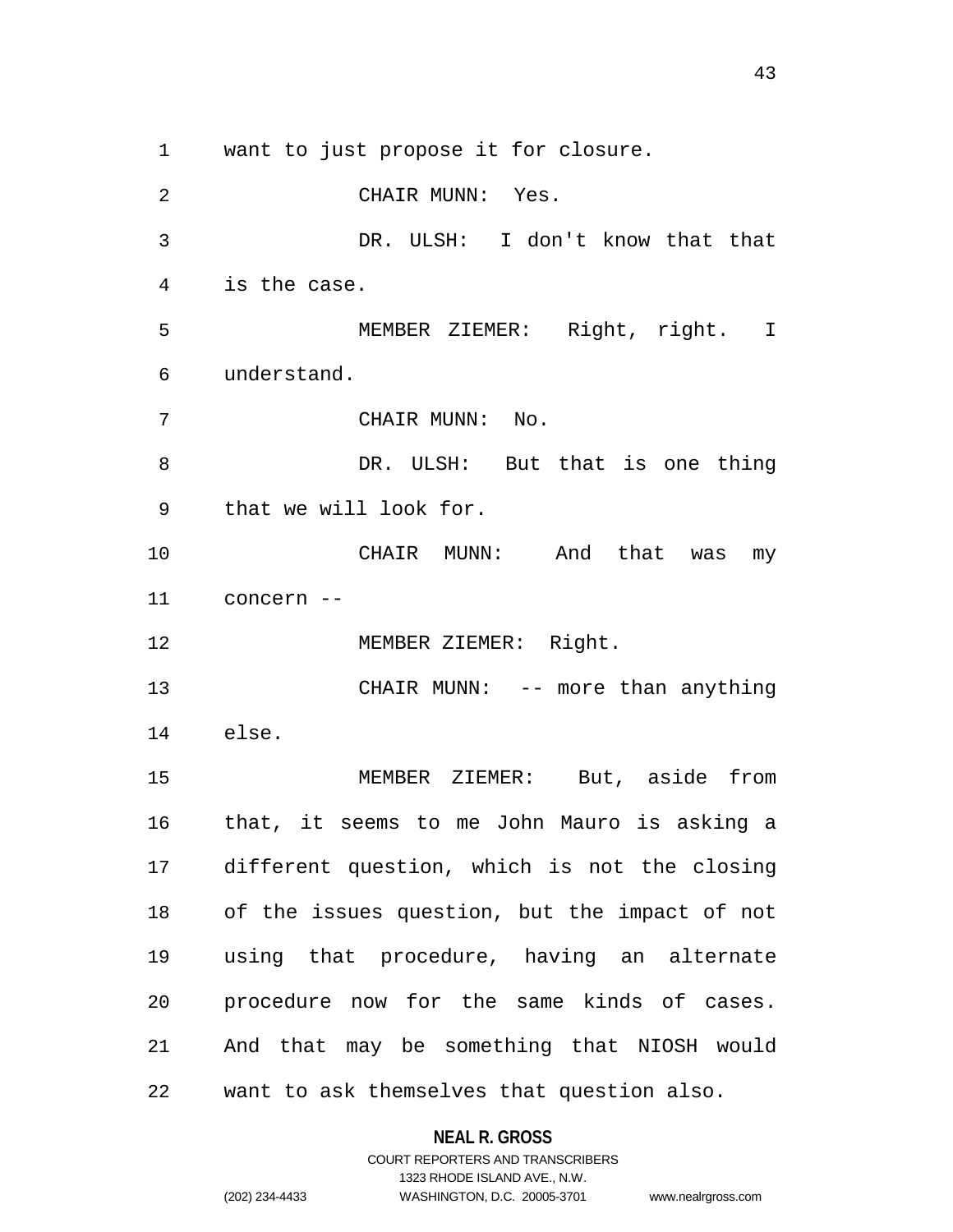1 I mean, in principle, wouldn't you sort of do that anyway? If you said we are no longer using this procedure, here's a new procedure you are using, and set that not one- to-one analogous, but sort of like that, but now when we get a case in of the type that we used 002 for, here's what we do now. It sounds to me like the 002 procedure was a much, much liberal assignment of internal dose, but do we know that a priori? MR. HINNEFELD: See, I think the question you are asking is, if we can satisfy ourselves that the new techniques, you know, the techniques we are using now, will definitely result in a lower dose than TIB-2 in each case, you know, in whatever categories we are going to apply this to, then we can say, okay, that's good enough. And if not, then we have to consider, if we can't say that about some of the cases, then we may have to look at those cases.

MEMBER ZIEMER: But it is a

**NEAL R. GROSS** COURT REPORTERS AND TRANSCRIBERS 1323 RHODE ISLAND AVE., N.W. (202) 234-4433 WASHINGTON, D.C. 20005-3701 www.nealrgross.com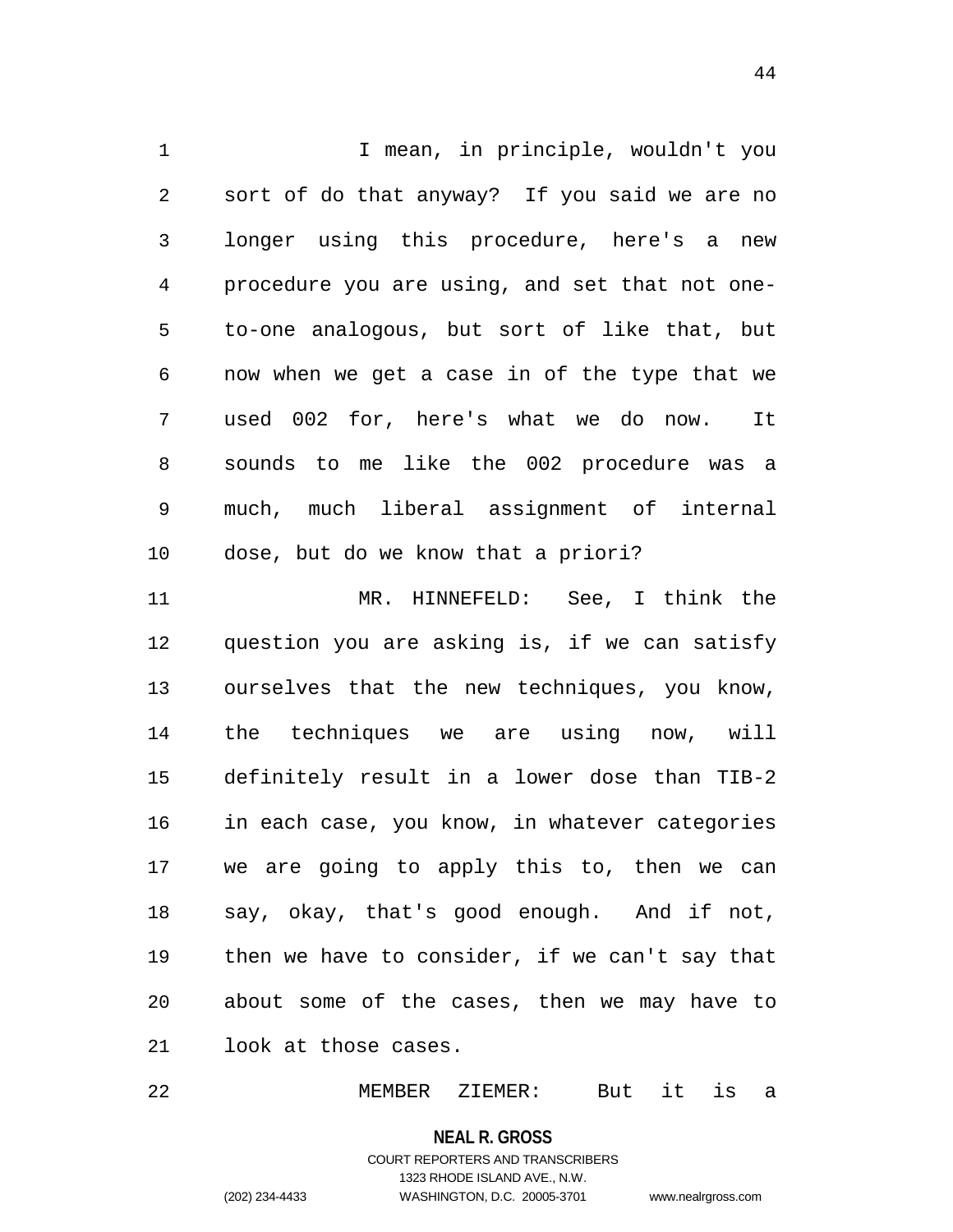different question than closing that.

 MR. HINNEFELD: Yes. CHAIR MUNN: Yes. I interpreted that also. That is why I was saying my focus here is on closing these. DR. MAURO: Yes, very good. Now I think I understand your perspective now. Thank you. CHAIR MUNN: You're most welcome. We may need to address the issues that you raise, John, later in the process. But, at this moment, if we could prevail upon NIOSH as an action item to give us -- DR. ULSH: Yes, we will take that. MR. HINNEFELD: Yes, we actually have two. We have two action items here. The first one being on the specific findings to provide our take on whether they are relevant at all and, if so, where are they addressed? And, then, the second finding is to decide, take a look at the alternate approaches in light of OTIB-2 and see if we

> **NEAL R. GROSS** COURT REPORTERS AND TRANSCRIBERS

> > 1323 RHODE ISLAND AVE., N.W.

(202) 234-4433 WASHINGTON, D.C. 20005-3701 www.nealrgross.com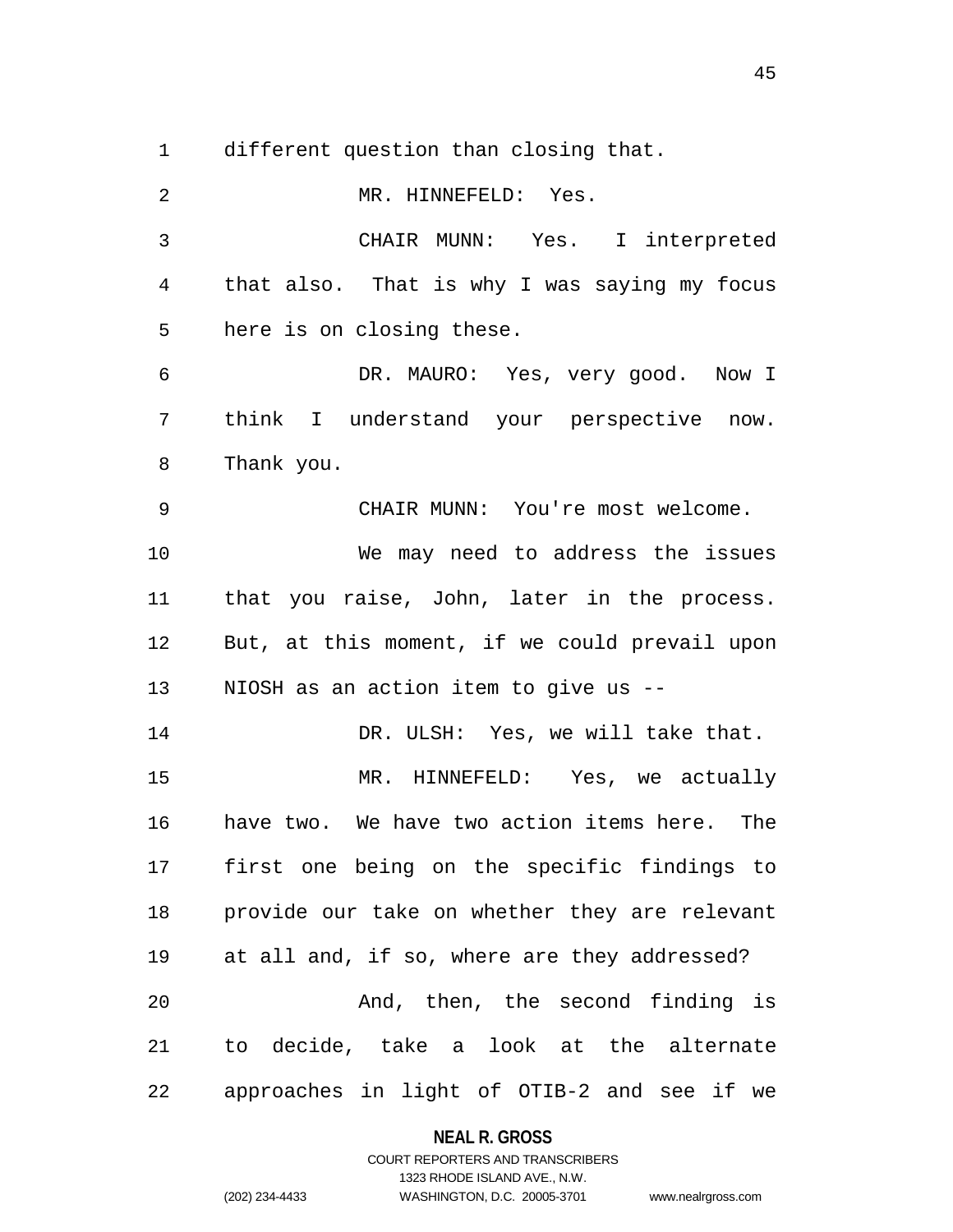are confident that OTIB-2 definitely overestimated it would be higher than what we would probably use, or whether some subset of them would have to considered with new -- as a PER. CHAIR MUNN: All right. MEMBER LEMEN: This is Dick. I just wanted you to know I have been listening to your progress. 10 MR. KATZ: Welcome, Dick. CHAIR MUNN: Hi there. MEMBER LEMEN: I had trouble finding the call-in number. CHAIR MUNN: Glad you found it. All right. Did you have some comment about this discussion? 17 MEMBER LEMEN: No, I don't. 18 CHAIR MUNN: All right. MEMBER LEMEN: I have been in on most of the discussion. I just didn't want to break into some other's comment. CHAIR MUNN: Okay. Okay. We

> **NEAL R. GROSS** COURT REPORTERS AND TRANSCRIBERS

> > 1323 RHODE ISLAND AVE., N.W.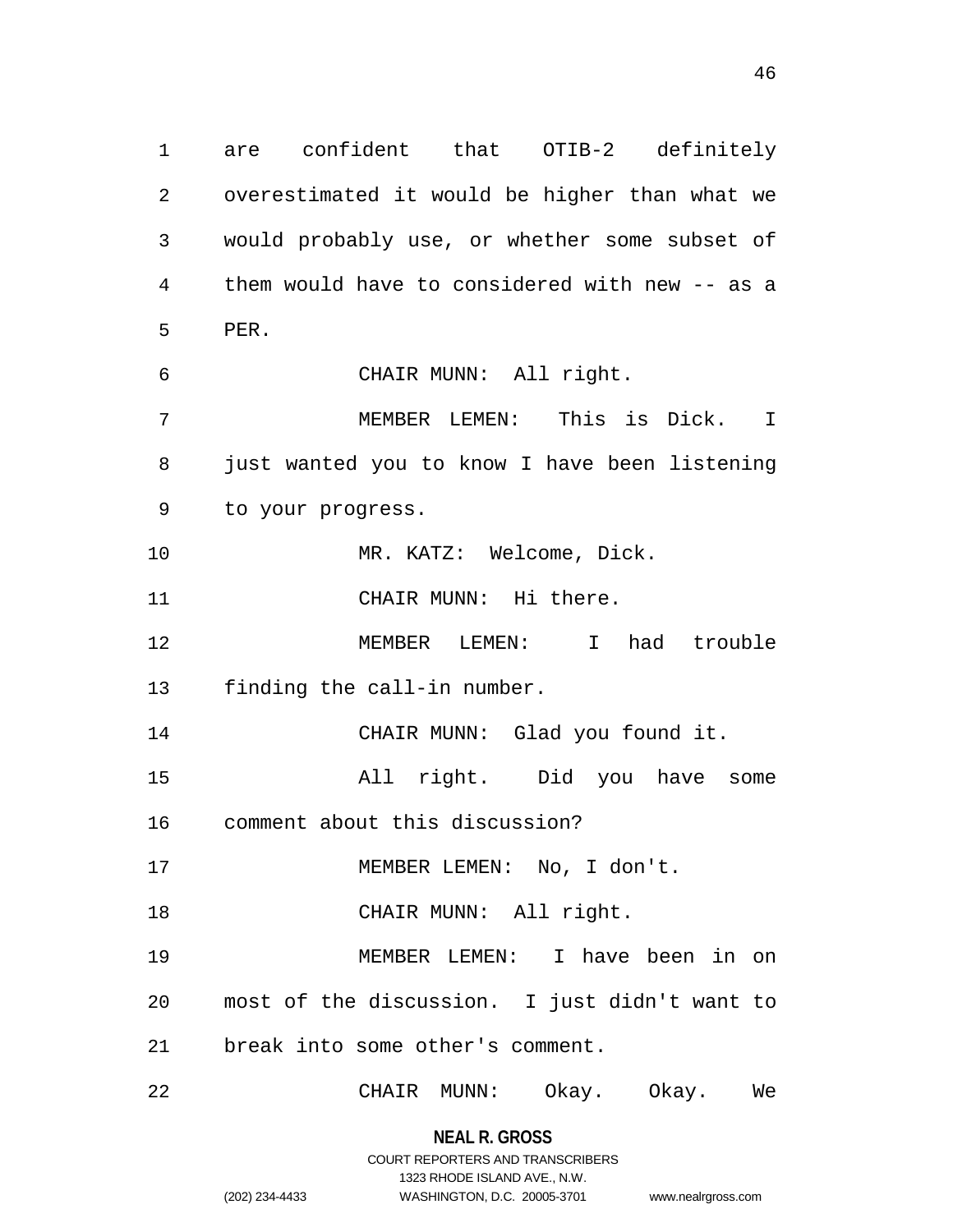appreciate it.

 Welcome. We're glad you're here. Now, then, that will be on our items for next meeting to see what has transpired. Carryover items. The first one listed on our agenda is TIB-10 and the MCNP runs. SC&A, you're noted as having the ball. MR. MARSCHKE: Well, we got the MCNP runs from NIOSH and I gave them to Bob Anigstein to look over. And Bob is on the phone. He sent out a brief summary of his review. We sent that out, I sent that out to everybody yesterday. I believe you should all have it. And Bob is on the line. Bob, if you want to discuss what is in that review for the Subcommittee? DR. ANIGSTEIN: Sure. This is Finding 08. The finding specifically, it was

# **NEAL R. GROSS** COURT REPORTERS AND TRANSCRIBERS

1323 RHODE ISLAND AVE., N.W.

(202) 234-4433 WASHINGTON, D.C. 20005-3701 www.nealrgross.com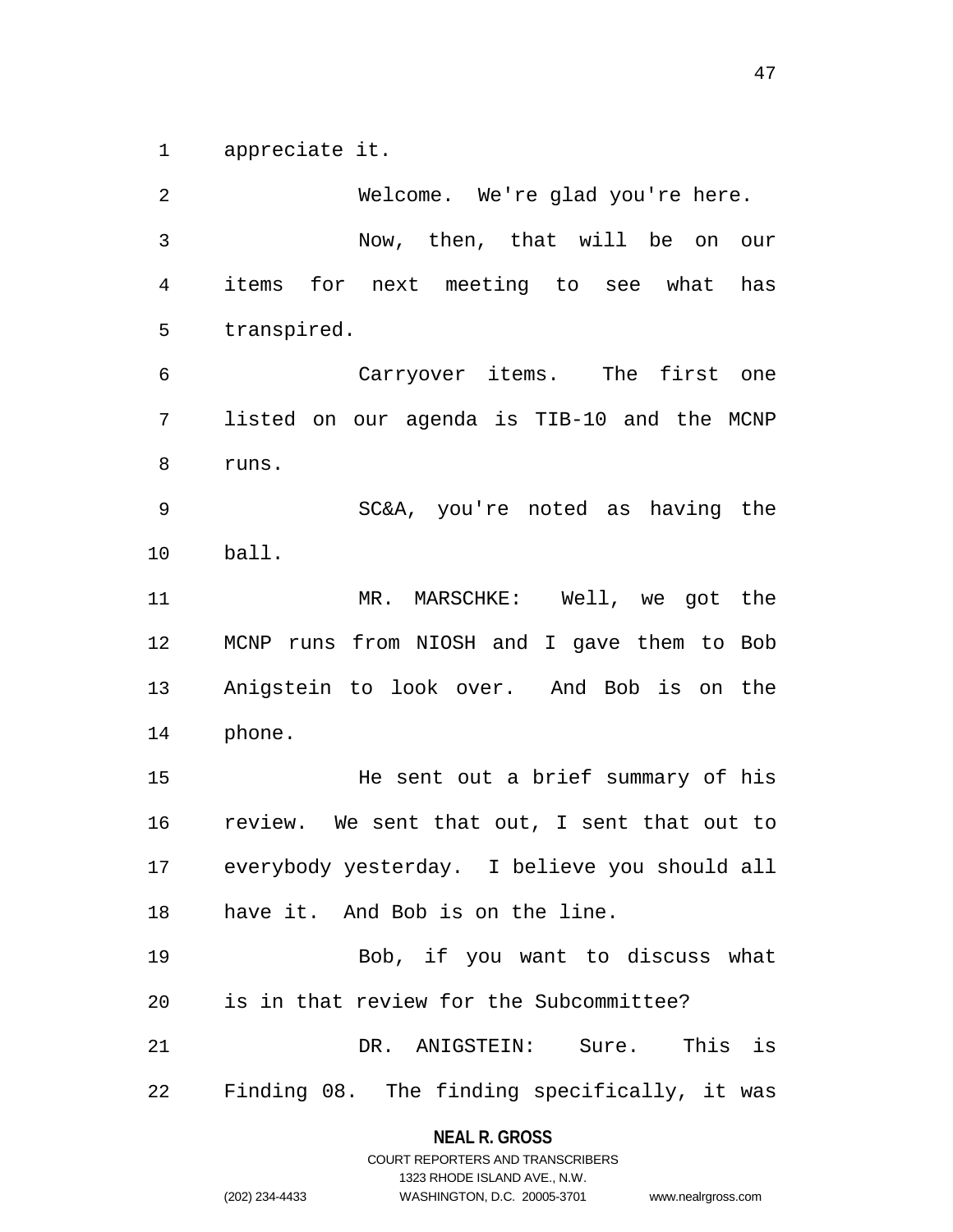summarized in the database as the use of the Attila software question.

 In response to that, we had a response. NIOSH made a response on November 7, 2007, said, "Attila was used out of convenience. Concurrently, we also ran MCNP-X models and obtained similar results."

 Then, the Revision 3 of TIB-10, which came out, I believe, in -- what's the date on that? -- in June, June or July 2010, included an appendix, Appendix C. Basically, Revision 3, just to backtrack, is identical to Revision 2 in terms of it was cleaned up a little, much better illustrations, but they were the same. They were the same figures. They were just much better produced.

 And, then, it included three appendices. One appendix was simply what had originally been called Section 6 and what is now simply transferred to an appendix. And, then, it had an Appendix B. That was Appendix A.

### **NEAL R. GROSS**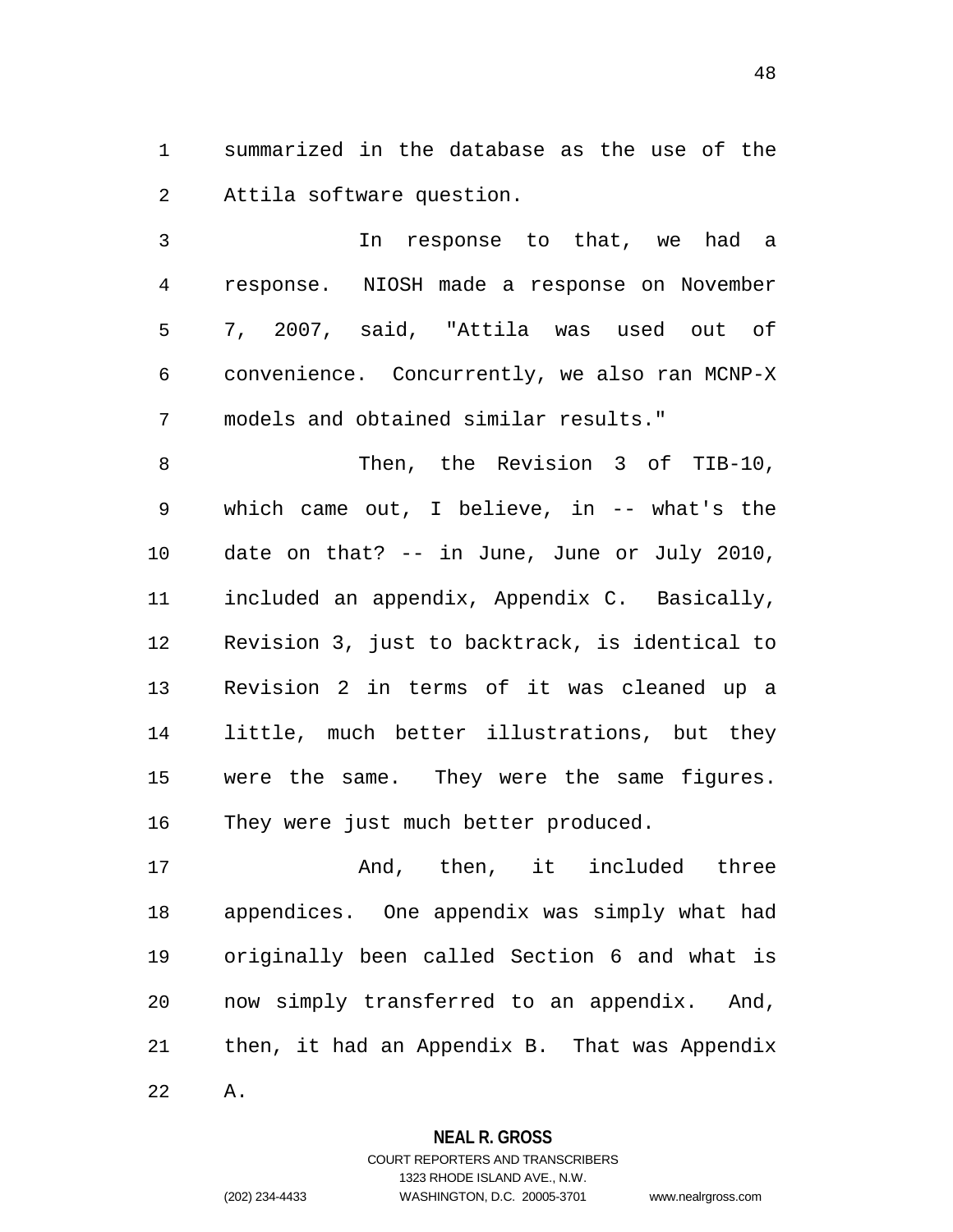Appendix B gave details on the Attila analysis which had been previously furnished to SC&A privately, but never made public. And that was actually another finding.

 These details had not been furnished, and it was actually Finding No. 1. And that finding can now be considered closed because those details were furnished.

 And, then, Appendix C describes the MCNP-X analysis, which apparently, according to the footnote, was a Class assignment for Tim Taulbee, when he was taking a course on Monte Carlo modeling at the University of Cincinnati.

 We were furnished, it gave a very clear description of the model, which, first, to begin with, is quite different than the model that was used for the Attila analysis and that is the basis of the correction factors in TIB-10.

The Attila analysis assumed that

```
49
```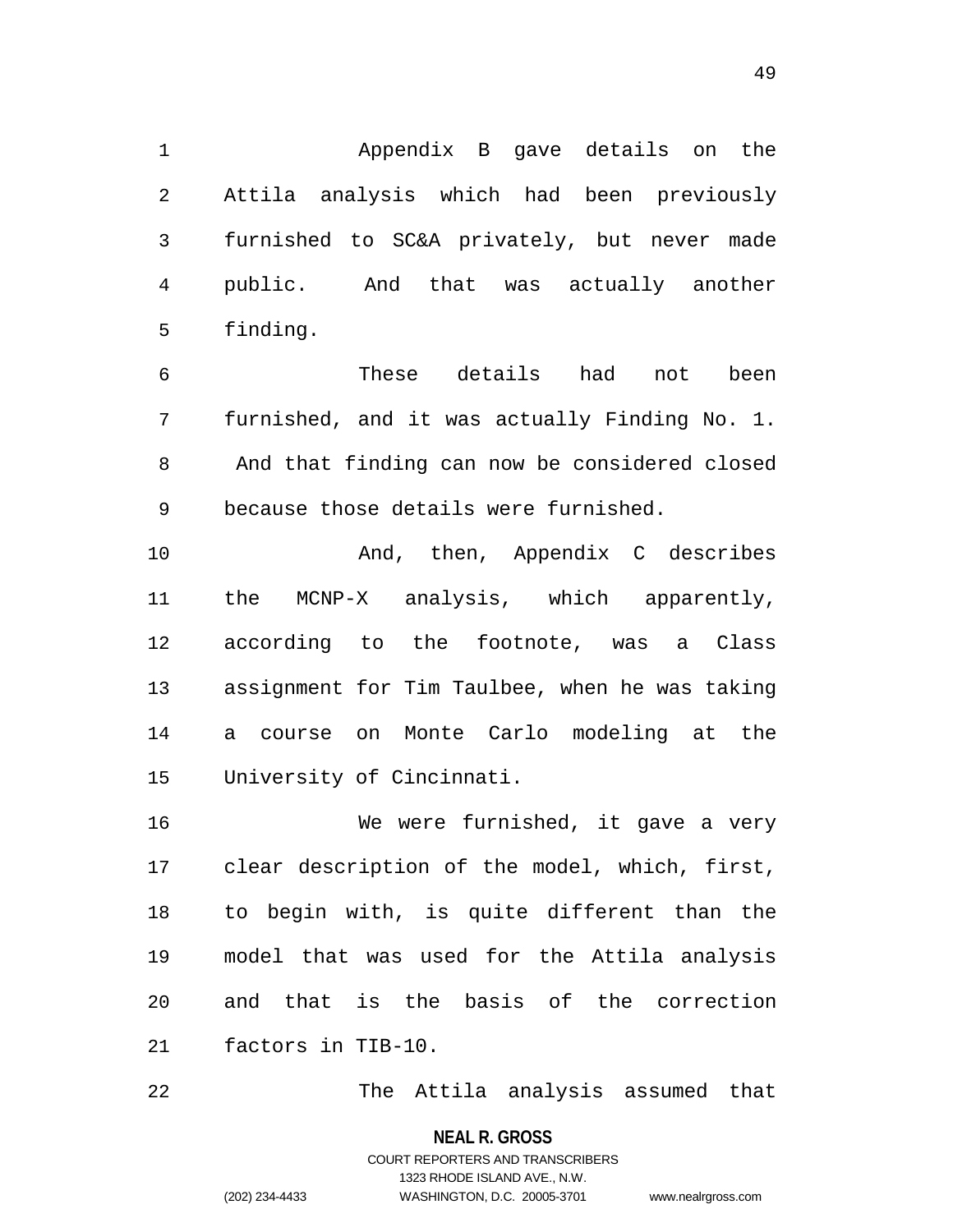the radiation source was the point source. And that is actually a very conservative assumption because, first of all, the radiation is isotropic and there is no self- attenuation, self-absorption in the source itself. And so, first of all, if it is a small concentrated source or if it is a powder, or whatever form it is at, it would be that approach, the point source approach, serves as an envelope. It is not going to be any worse than that.

12 12 In the MCNP-X analysis, they assume that the source was a sort of button, probably want to think of it as a pancake, like a cylinder of solid plutonium metal, 1- centimeter high and 2-and-a-quarter inches in diameter. Sorry for the mixed units, but that is the only way to describe it that would be convenient.

 The problem with that approach is that two things we look at. You always describe three positions on this. So, it is

#### **NEAL R. GROSS**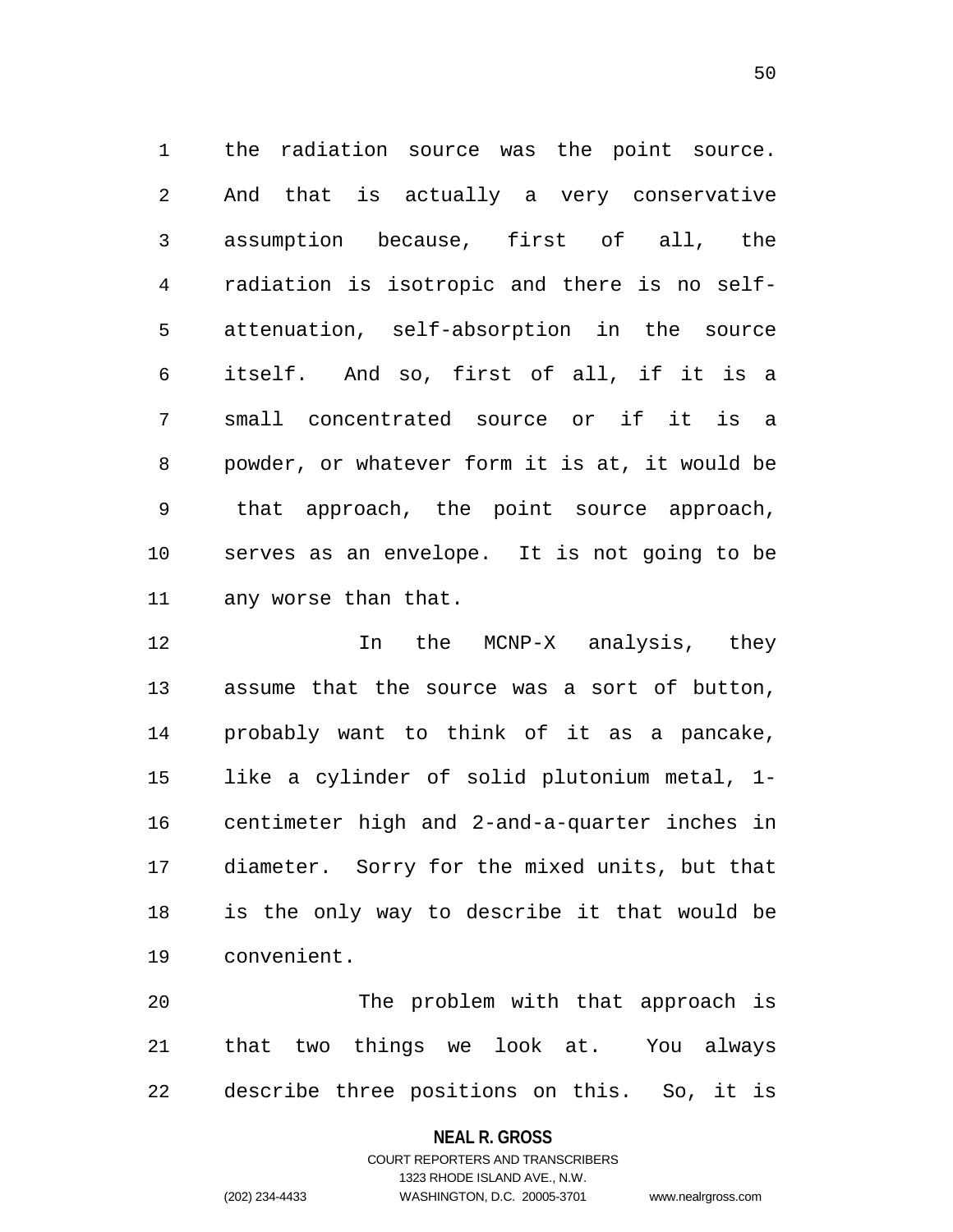basically a water-filled shape, cylindrical, sort of an elliptical cylinder for the torso and a circular cylinder for the neck, the head and arms.

 But that is really not important because the location of the tally point where the dose was calculated was a small rectangule that represented a dosimeter. And one was placed on the abdomen. One was placed at a position corresponding to a lapel, even though it was on the center of the body, not off to one side. And the third one was on the wrist.

 And we didn't look at the wrist because that is really not part of the correction factor. The correction factor is the ratio between what the lapel film badge or, shall we say dosimeter -- it certainly doesn't have to be a film badge -- the lapel dosimeter and they're called the abdominal dosimeter.

 The abdominal dosimeter is where the dose should be measured for organs

#### **NEAL R. GROSS**

# COURT REPORTERS AND TRANSCRIBERS 1323 RHODE ISLAND AVE., N.W. (202) 234-4433 WASHINGTON, D.C. 20005-3701 www.nealrgross.com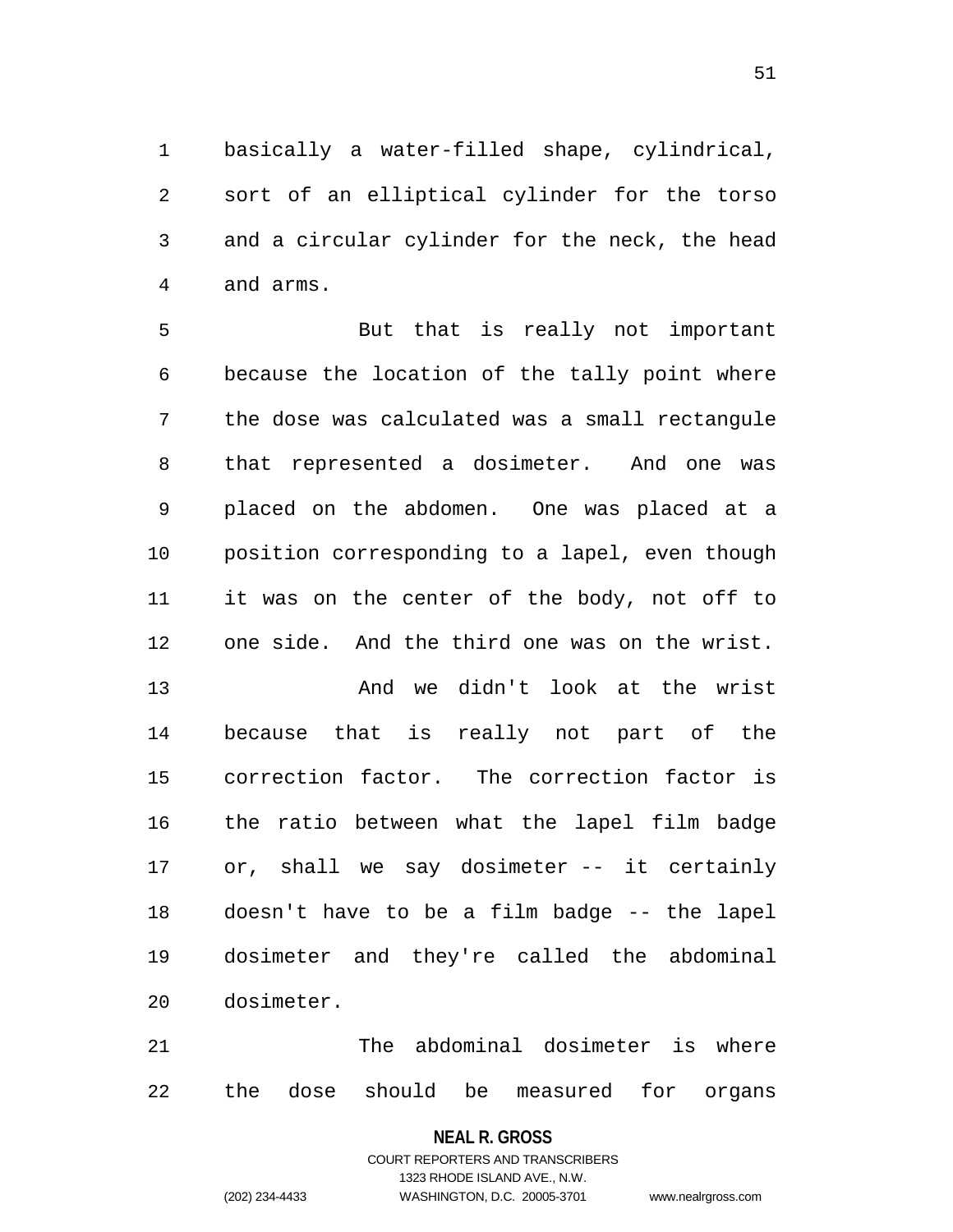underlying in the abdomen. Because the procedure that NIOSH uses, the OCAS -- was it OCAS-1 -- is, if this is the film badge reading or the dosimeter reading, this is the dose to the organ.

 This is based on ICRP-74 calculations, which assume a uniform radiation field. So, that is the radiation hits the surface of the body and, then, it hits the organ, and there is a certain attenuation do to that.

 So, to back-calculate and try to estimate what would have been the reading on the dosimeter, had the dosimeter been worn on the abdomen, is appropriate for doing organ dose. Okay.

 However, given the geometry, I believe it is illustrated, if everybody has the handout that I prepared, if you put your eye down where that abdominal dosimeter is, you are looking at that plutonium on edge. So, the photons coming out of the plutonium

**NEAL R. GROSS**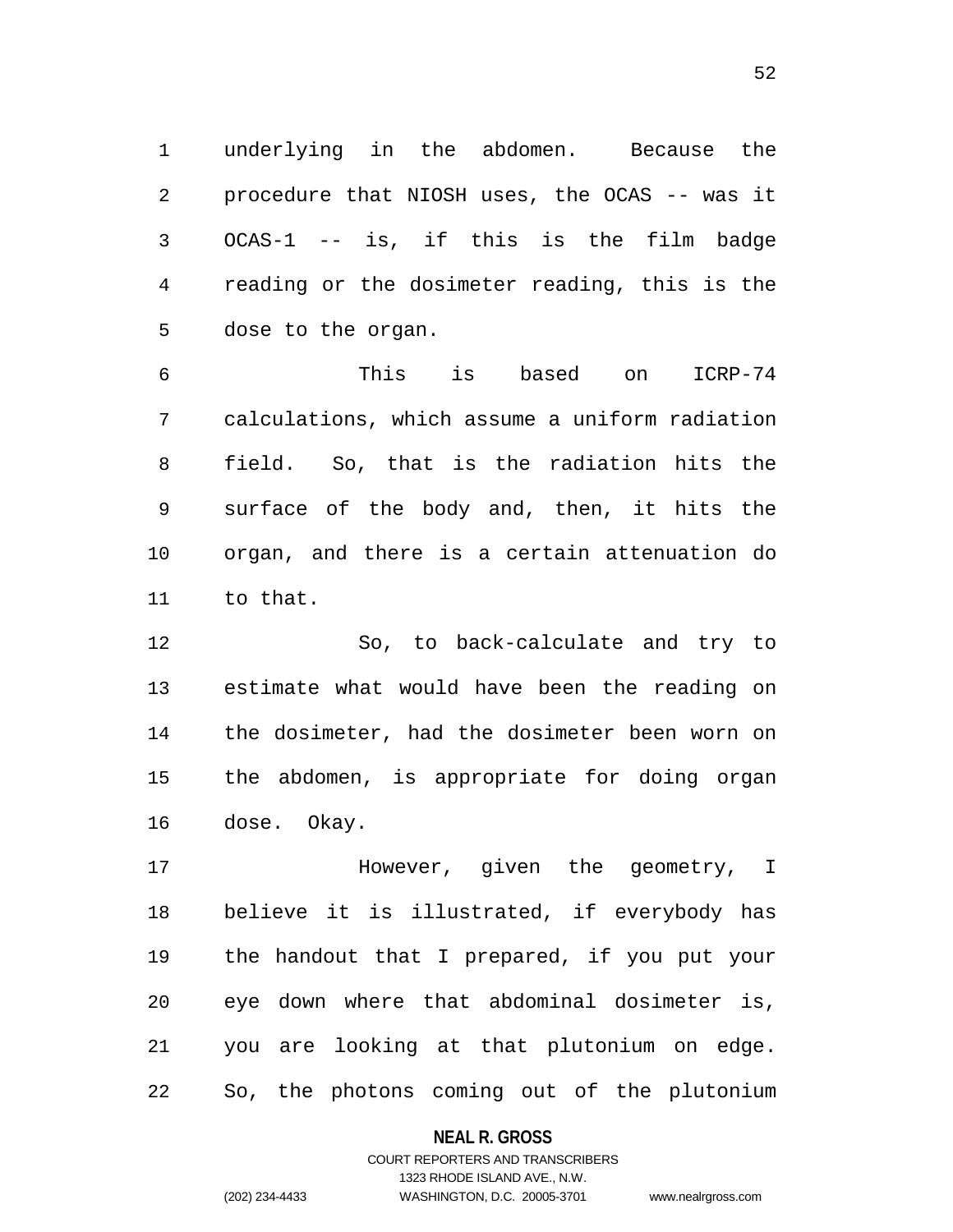have to traverse the whole or a good portion of the diameter where it is originating of that metal before it can get out and hit the abdomen.

 Whereas, the lapel dosimeter is looking down on it, so you have the difference between 1 centimeter, which is slightly over three-eighths of an inch vertical thickness, and like two-and-a-quarter inches in a horizontal direction.

 So, it is not surprising that the calculation showed that there was very little difference because what happened was the lapel dosimeter is further away, but the photons undergo less attenuation. And the abdominal one is closer, but it is more heavily shielded.

 So, instead of a difference of about 2.3, a factor of 2.3, which the Attila runs produce, this comes out with something like maybe 1.15, 1.19, depending on which way you calculate it, and there's very little

**NEAL R. GROSS**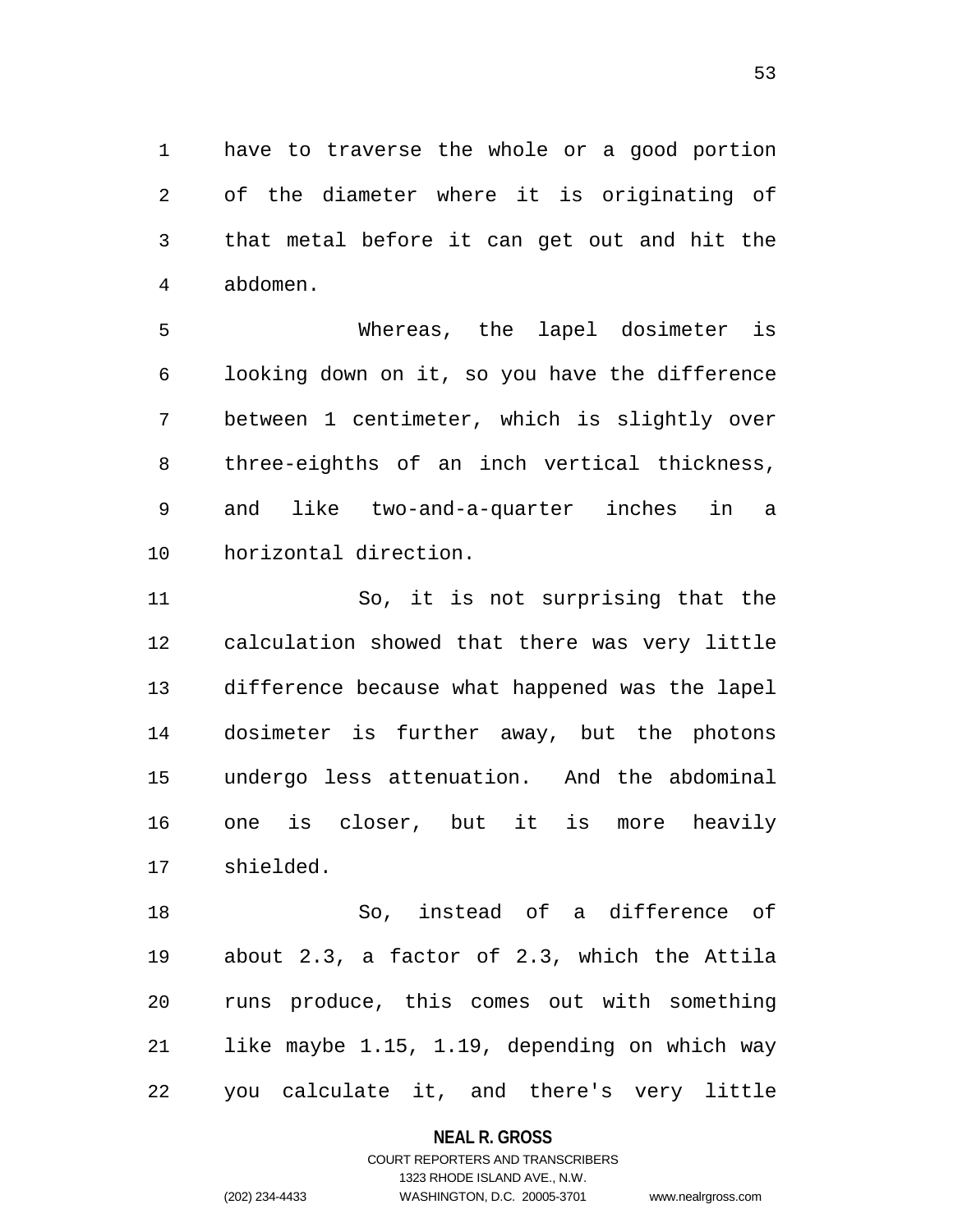difference.

| 2  | And, then, they did another run.               |
|----|------------------------------------------------|
| 3  | This one assumed that a glovebox had sides, a  |
| 4  | bottom, and top of stainless steel. It has     |
| 5  | very little effect on the problem. It is good  |
| 6  | it is there for completeness, but these are    |
| 7  | low-energy photons. You aren't going to get    |
| 8  | very much scatter.                             |
| 9  | And at the front is all made of                |
| 10 | acrylic plastic. Lucite is a tradename, one    |
| 11 | of the tradenames for acrylic; Plexiglas is    |
| 12 | another one.                                   |
| 13 | And there is a front plate that is             |
| 14 | vertical, and, then, you go halfway up and it  |
| 15 | goes back at about a 30-degree angle, 30-, 45- |
| 16 | degree angle with the vertical. So, the        |
| 17 | photons penetrate pretty much at right angles, |
| 18 | depending on which way you are going. So, you  |
| 19 | have equal attenuation.                        |
| 20 | Then, you sort of say, well, what              |
| 21 | if the front of the glovebox is made of        |
| 22 | stainless steel? Instead of a quarter inch of  |

**NEAL R. GROSS**

# COURT REPORTERS AND TRANSCRIBERS 1323 RHODE ISLAND AVE., N.W. (202) 234-4433 WASHINGTON, D.C. 20005-3701 www.nealrgross.com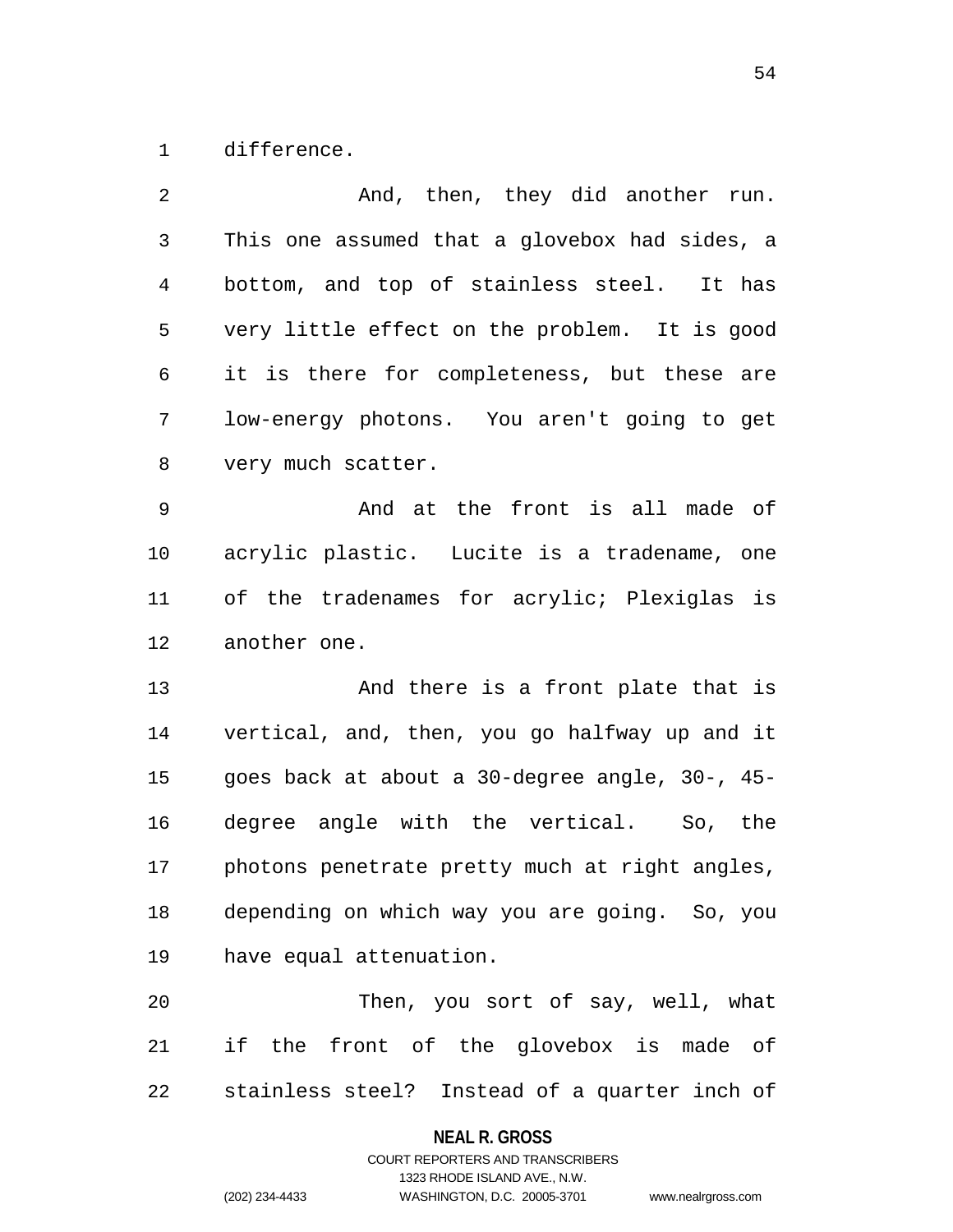plastic, you now have a quarter inch of steel. Well, first of all, steel is a lot denser than plastic. Plastic has a density of about 1.2; steel has a density of 8. So, it is not the thickness, but the mass that matters. You have much more mass there. And, also, it is higher atomic number. So, in the low energy area, it attenuates much more.

 And the result is that you actually have a reverse correction factor. The lapel dosimeter now gets seven or eight times more dose than the one on the abdomen.

13 So, I am not quite sure, honestly, why this appendix was provided because it does not confirm the Attila runs. I think it actually contradicts them.

 So, that is basically it. We had some technical issues. Our associate, Dick Olsher, who is retired from Los Alamos -- Los Alamos is where the MCNP code was developed -- he was not one of the developers, but he was highly experienced with using it. He has been

#### **NEAL R. GROSS**

# COURT REPORTERS AND TRANSCRIBERS 1323 RHODE ISLAND AVE., N.W. (202) 234-4433 WASHINGTON, D.C. 20005-3701 www.nealrgross.com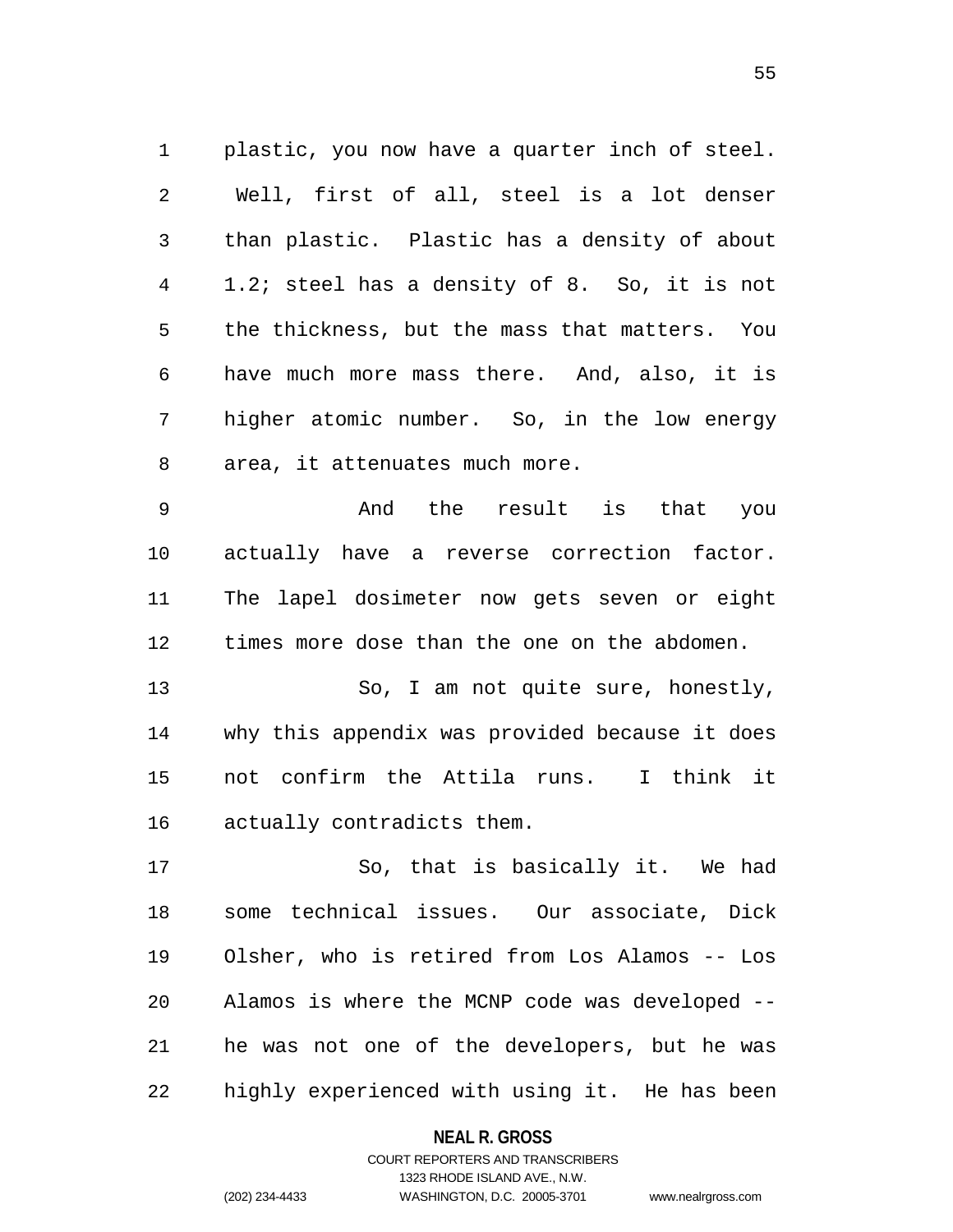teaching a class once or twice a year for many years. It's called MCNP for the health physicist, the medical physicist, and the rad engineer. So, he is thoroughly versed in the application.

 He said mostly that the program was written in such a way that the calculations were very inefficient. The report itself, Appendix C to TIB-10, says, well, it is not really usable because it takes six days to run.

 Well, we made some small changes in the method of calculation which did not affect the results, but we had very good runs in three hours. With the heavy shield being, with the self-absorption of the plutonium, and if you take that away as sort of your point source, 20 minutes gave very good statistics, on the order of 1 percent uncertainty.

 So, MCNP, in our opinion, is a very good way to go, provided it is programmed correctly. The argument for using it is

**NEAL R. GROSS**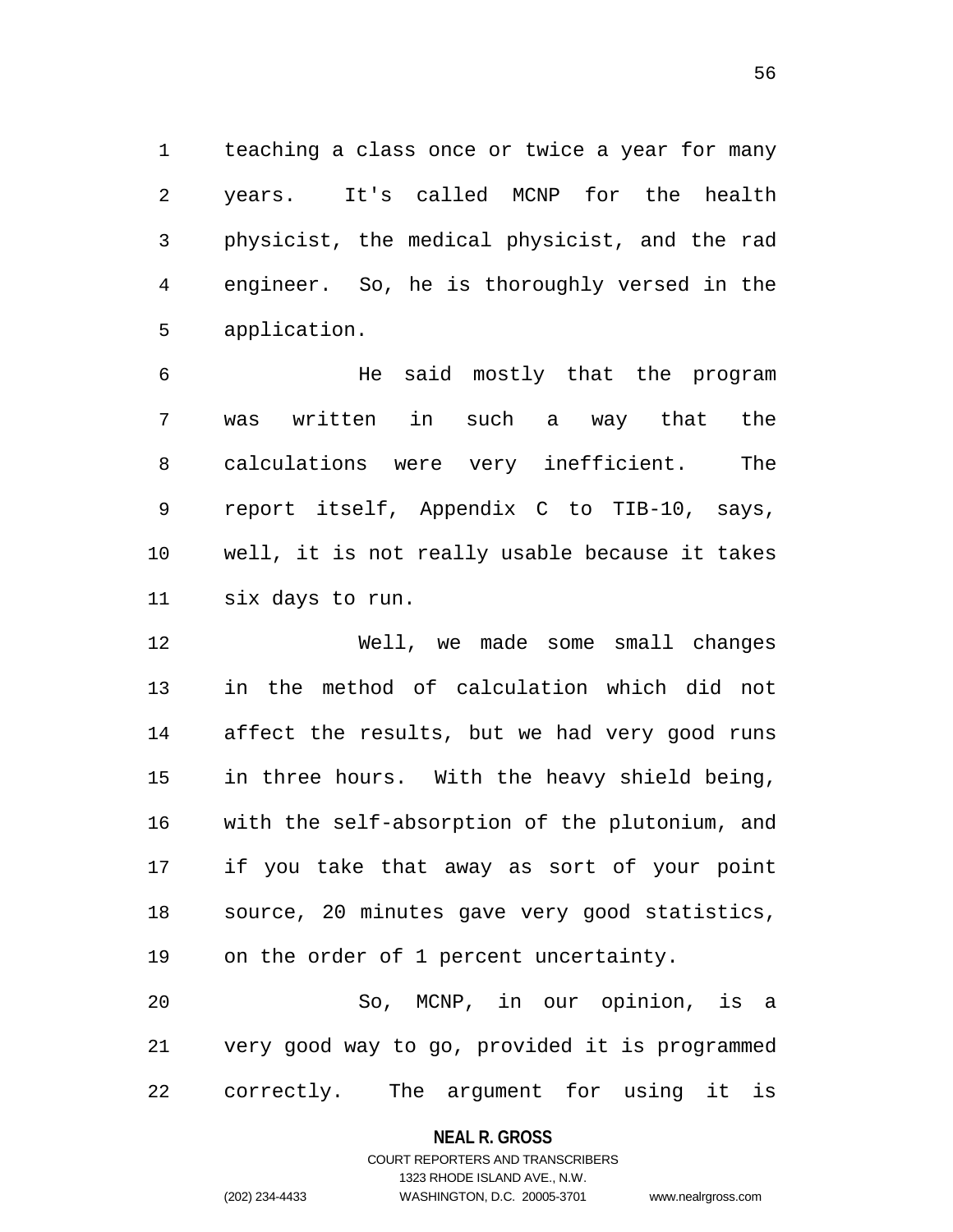primarily one of transparency. There are thousands of users of MCNP in the United States. I know there are about 1,800 beta testers who are considered sufficiently expert at Los Alamos who have been testing new versions that have been developed but not yet officially publicly released. There must be many thousands of people who are simply competent in MCNP.

 There are probably very few Attila users. One of the problems being we looked into it when we first were doing, actually, I think it was for this TIB, we inquired, well, you know, we are supposed to review NIOSH's work. So, can we get Attila? Well, no, not really.

 Even though Attila was developed at Los Alamos, it was turned over to a private firm. It was sort of a government/industry partnership. You can't even buy it. You can rent it at \$20,000 or \$30,000 a year, depending on whether you're working for the

#### **NEAL R. GROSS**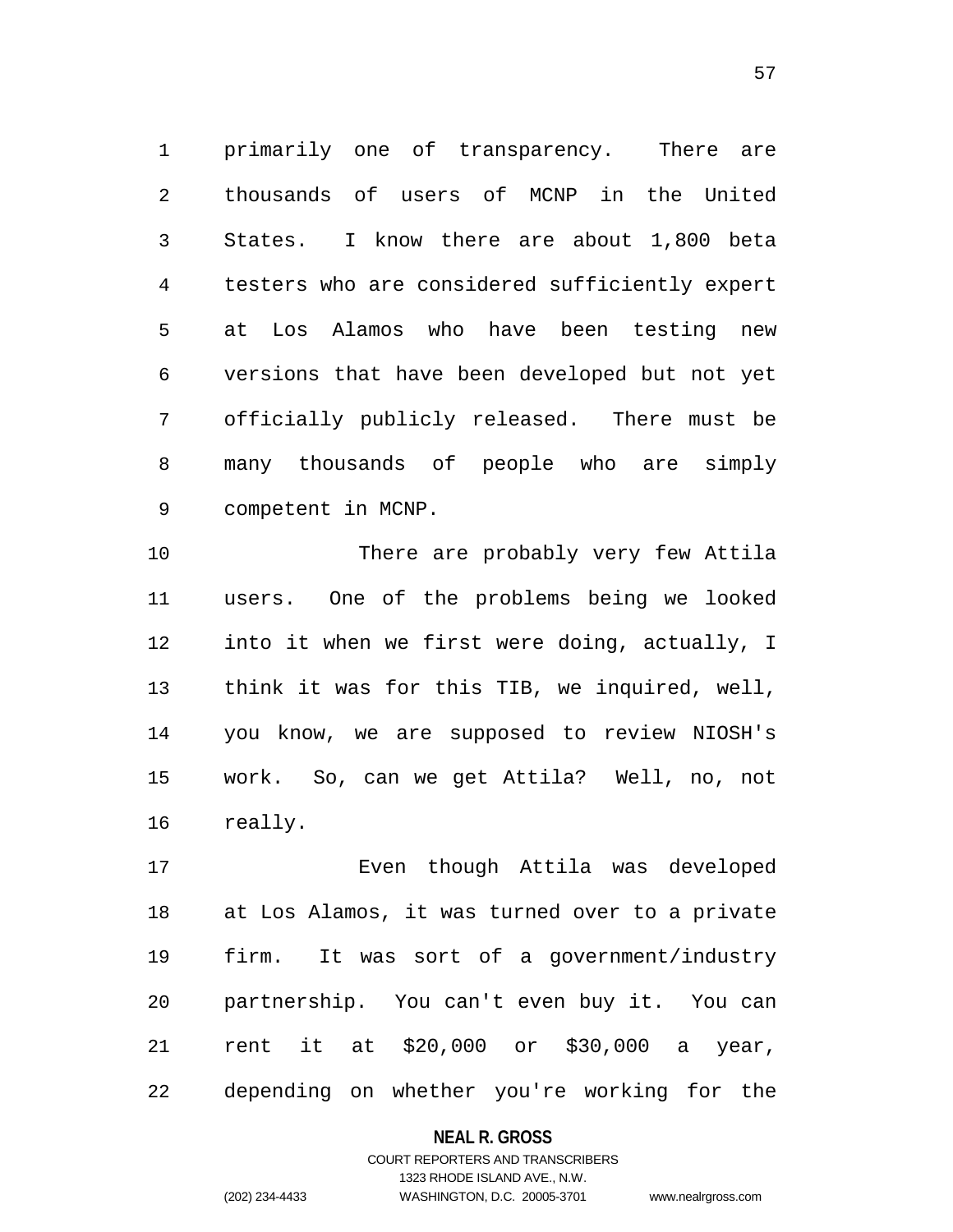government or privately. So, this was just not something that was practical.

 And, then, usually, that is for a single user. Everybody in the company would have to have a separate license who wanted to use this. So, we still say that we think MCNP is the appropriate tool to use. It is widely recognized, widely benchmarked. And if the runs are properly designed, it can be quite practical.

11 MR. MARSCHKE: Bob?

12 DR. ANIGSTEIN: I am done.

 MR. MARSCHKE: Bob, did we send NIOSH the results, the input files and the results that we put together for our MCNP runs?

17 DR. ANIGSTEIN: No.

 MR. MARSCHKE: So that they could look at that? DR. ANIGSTEIN: Oh, I can. I mean

- I didn't. You asked me, can we?
- MR. MARSCHKE: Well, I asked, did

### **NEAL R. GROSS**

# COURT REPORTERS AND TRANSCRIBERS 1323 RHODE ISLAND AVE., N.W. (202) 234-4433 WASHINGTON, D.C. 20005-3701 www.nealrgross.com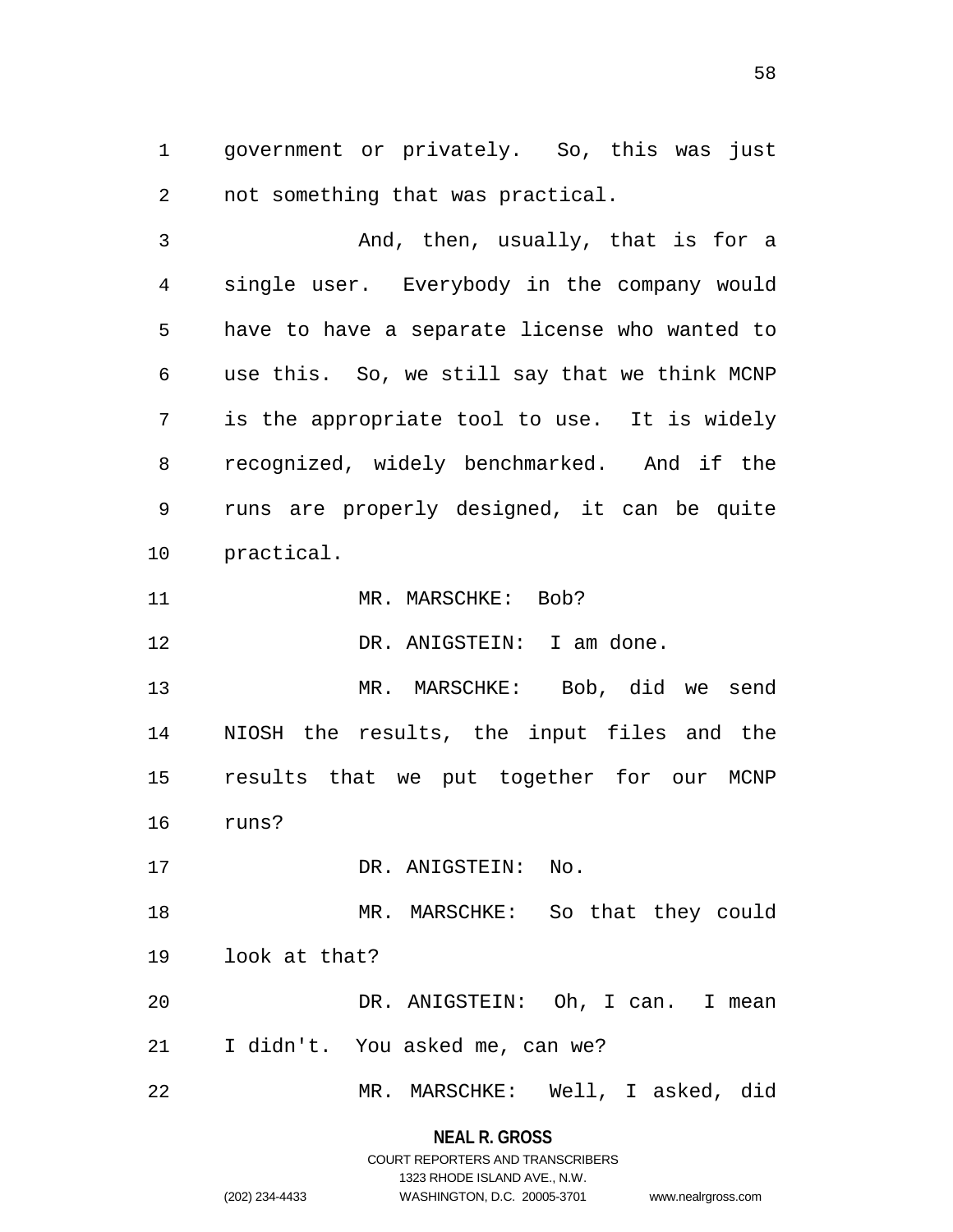we?

| 2  | DR. ANIGSTEIN: No, we didn't.                   |
|----|-------------------------------------------------|
| 3  | MR. MARSCHKE: Now I will ask                    |
| 4  | NIOSH if that would -- I think the problem      |
| 5  | here is more in the line of the calculations    |
| 6  | supporting the TIB as opposed to, I think when  |
| 7  | we did our MCNP run, we basically confirmed     |
| 8  | the number that was in the TIB. Is that         |
| 9  | correct, Bob?                                   |
| 10 | DR. ANIGSTEIN: Right. We                        |
| 11 | originally --                                   |
| 12 | MR. MARSCHKE: So, we agree with                 |
| 13 | the number that is in the TIB.                  |
| 14 | DR. ANIGSTEIN: Okay.                            |
| 15 | MR. MARSCHKE: It is just a matter               |
| 16 | of how we get to that number.                   |
| 17 | DR. ANIGSTEIN: Let me just give                 |
|    | 18 you -- I won't go on -- give you one detail. |
| 19 | We reviewed this TIB originally in              |
| 20 | 2006, just about this time of year five years   |
| 21 | ago. At that time, we used -- I think MCNP-X    |
| 22 | actually wasn't even out -- we used MCNP 5,     |

**NEAL R. GROSS**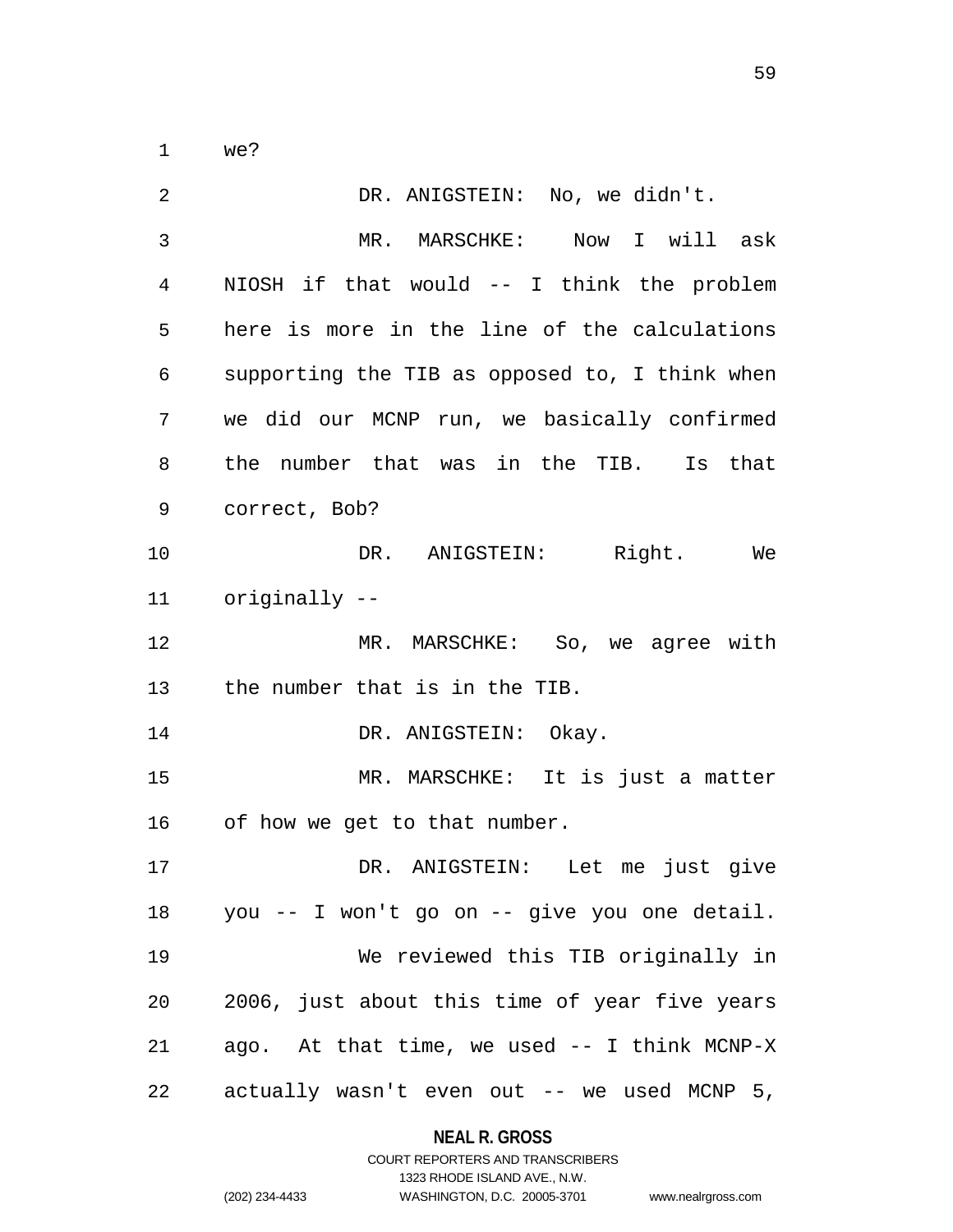which is a parallel version, and with no substantial differences.

 At that time, we exactly -- Greg Macievic of NIOSH was kind enough to furnish his file or description. Actually, it was the file, the description of the input, which is now in Appendix A. We reproduced it, and we 8 got close to the same number.

 Now this time we took this file. First, we reran it and we got the same numbers that were reported from the MCNP-X. Then, we removed this plutonium metal and added a point source, and we ended up with actually a higher correction factor, 3.3 instead of 2.3, using this glovebox design, which is different than the Attila model.

 So, we were able to confirm it five years ago. We were satisfied with that. MR. MARSCHKE: Well, I guess the question is, what needs to be done to close this issue? I mean we are in agreement on or we were able to confirm the numbers, the

**NEAL R. GROSS**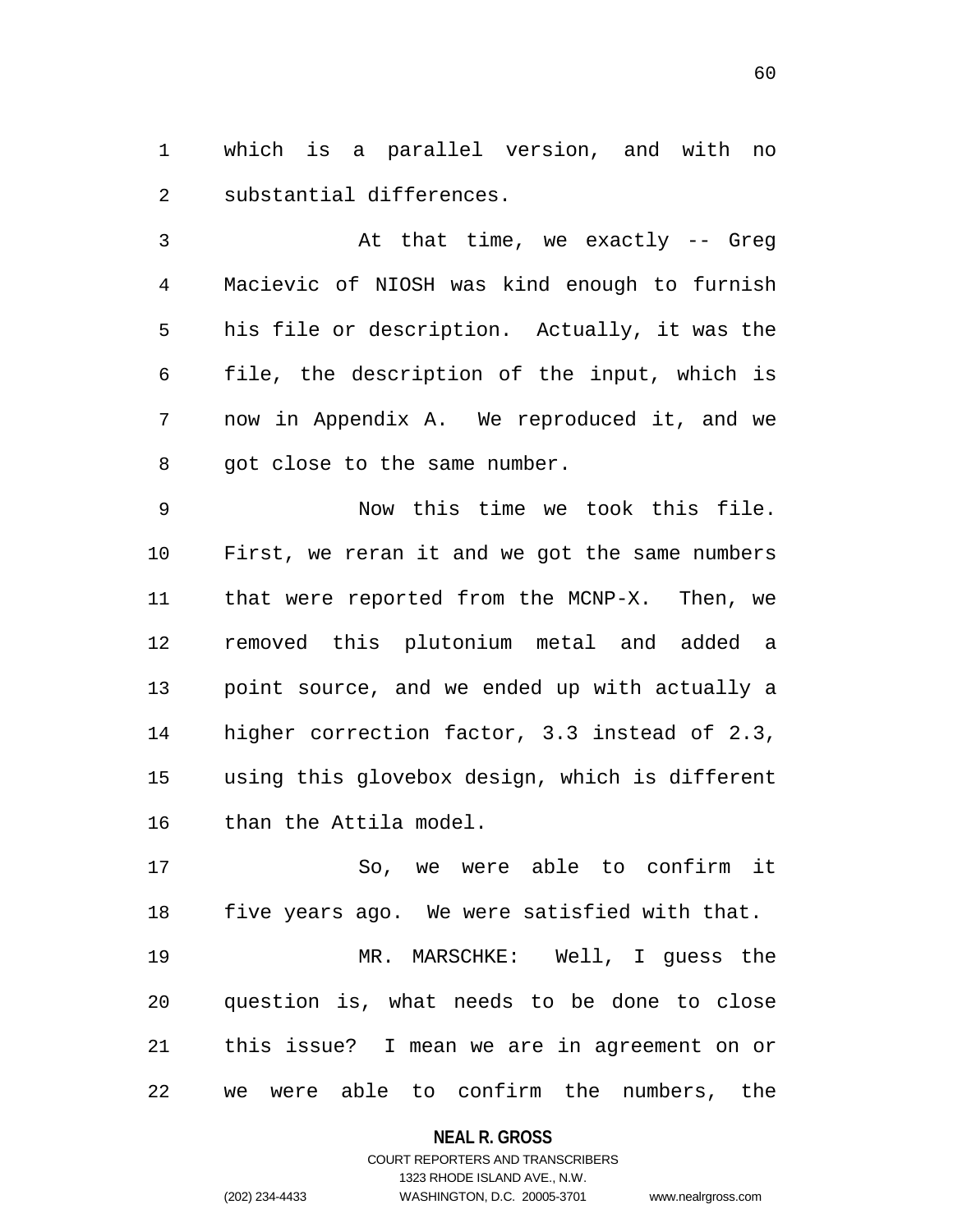correction values that NIOSH has provided in the TIB. The computer analysis that was performed to get those numbers is what we are questioning.

 When we run MCNP, we confirm the Attila runs pretty much. We did have some problems with when NIOSH made their MCNP runs. But the question is, what needs to be done so that we can move forward on closing this? What's the next action item, I guess, here? DR. ANIGSTEIN: Well, the recommendation at the end was that if -- well, I think the action item is that all of the TIB-10 is sort of on hold anyway because of Findings 5 and 6, which we are not discussing because they are in progress, which have actually been kicked up to TIB-13.

 TIB-13 is actually similar to TIB-10 in some ways. The issue in TIB-13 is the angular dependence of the radiation hitting the dosimeter. That becomes a factor that was discussed at the previous

**NEAL R. GROSS**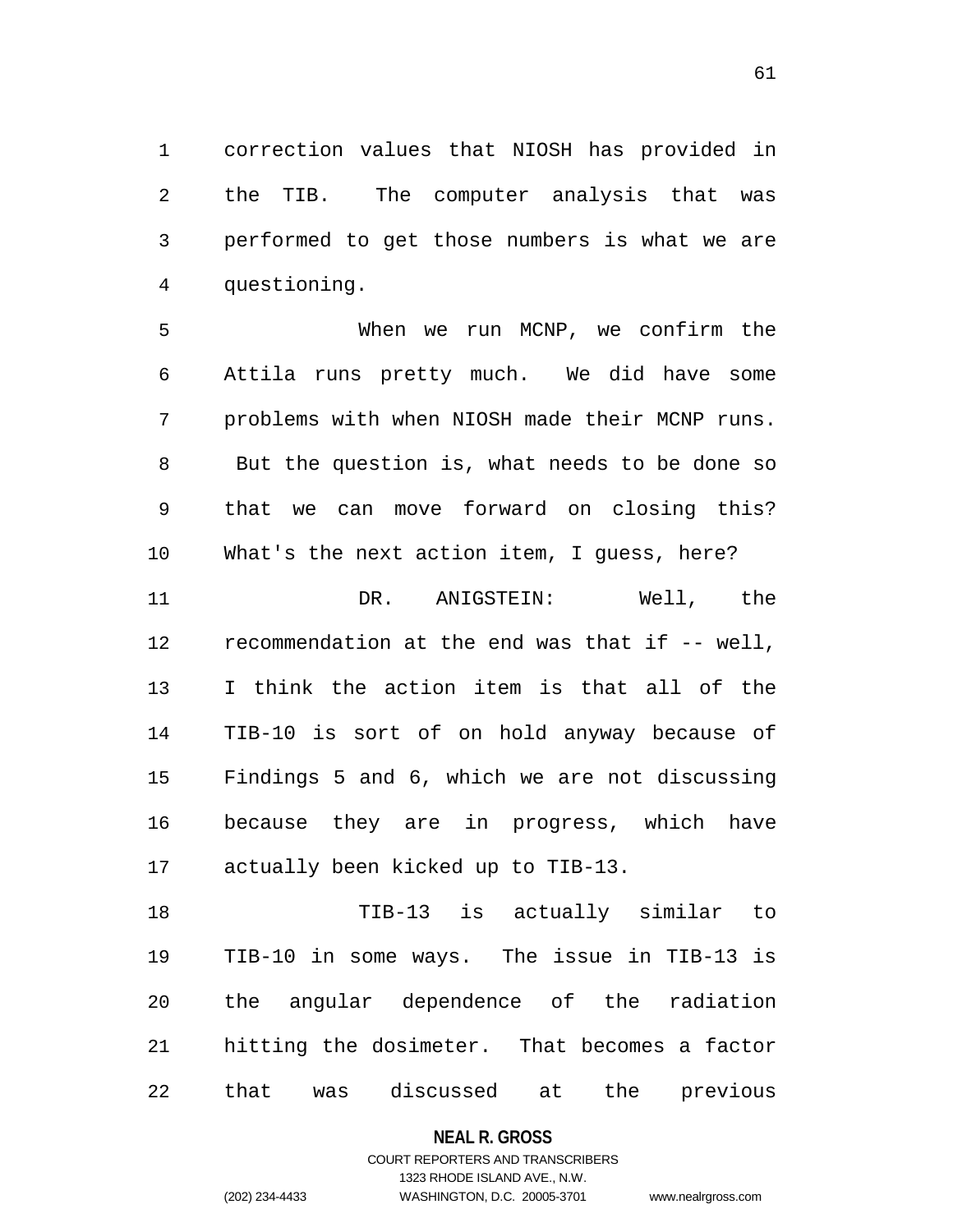Subcommittee meeting.

| 2            | MR.<br>MARSCHKE:<br>It<br>is<br>the<br>on      |
|--------------|------------------------------------------------|
| $\mathsf{3}$ | schedule here at 11:45 this morning as well.   |
| 4            | ANIGSTEIN: Okay. Good.<br>DR.                  |
| 5            | Well, the thing is I would say that anything   |
| 6            | on this should be deferred until TIB-13 is     |
| 7            | settled. That would be my recommendation.      |
| 8            | DR. ULSH:<br>It seems to me -- and             |
| 9            | we just got the response yesterday, so I have  |
| 10           | only read through it. I haven't talked to Tim  |
| 11           | about it yet.                                  |
| 12           | It seems to me that the<br>next                |
| 13           | action item, I mean in the way at least that I |
| 14           | read it was SC&A is questioning how we model   |
| 15           | the source-term. In Attila, we did a point     |
| 16           | source and in the MCNP run we did a plutonium  |
| 17           | button, but that seems to be an issue that is  |
|              | 18 still unresolved.                           |
| 19           | So, it seems to me that the next               |
| 20           | action item is for NIOSH to respond the        |
| 21           | response that we were just given yesterday.    |
| 22           | MR. HINNEFELD: Well, on the other              |

**NEAL R. GROSS**

COURT REPORTERS AND TRANSCRIBERS 1323 RHODE ISLAND AVE., N.W. (202) 234-4433 WASHINGTON, D.C. 20005-3701 www.nealrgross.com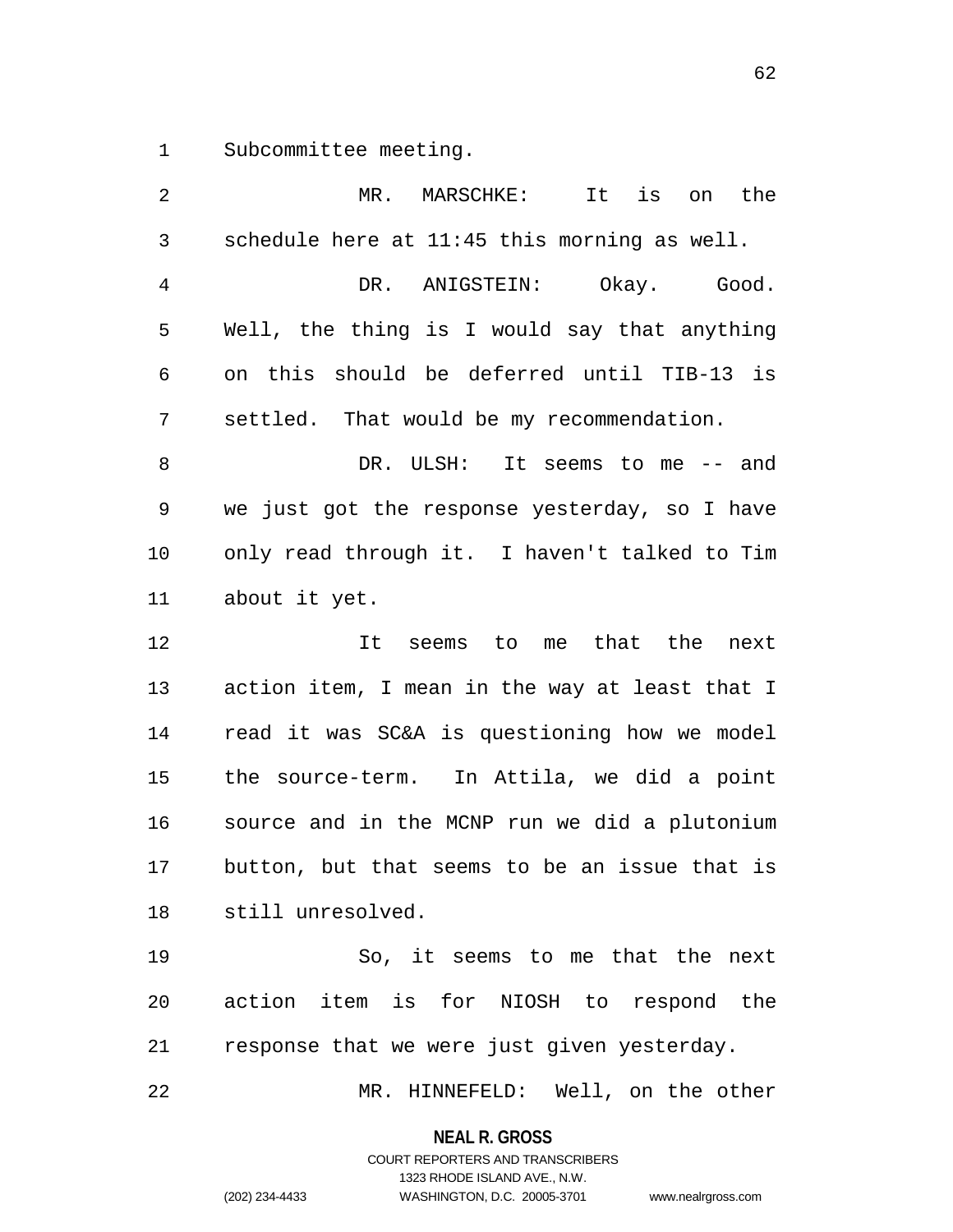hand, the number doesn't seem to change, I mean significantly. I mean the number in the TIB seems to be appropriate. At least that is what Steve was saying. I think that is what I got from your -- you know, you can say 3.3 versus a geometric mean of 2.3, but a geometric mean, not the geometric standard deviation. So, it covers a range of values. Our TIB covers a range of values.

 Also, 3.3 was with a specific glovebox design, whereas, it is lower for other glovebox designs. The TIB covers a range of glovebox designs.

 So, I think that the TIB number is probably sufficient. If we want to move the issue to angular dependence, which I think is on the scientific overarching issue of this, then this finding doesn't have to stay open. Those other two findings are open to keep the issue there. This finding doesn't stay open. And if the issue is we shouldn't

use Attila anymore, that's done. We have let

**NEAL R. GROSS** COURT REPORTERS AND TRANSCRIBERS

1323 RHODE ISLAND AVE., N.W.

(202) 234-4433 WASHINGTON, D.C. 20005-3701 www.nealrgross.com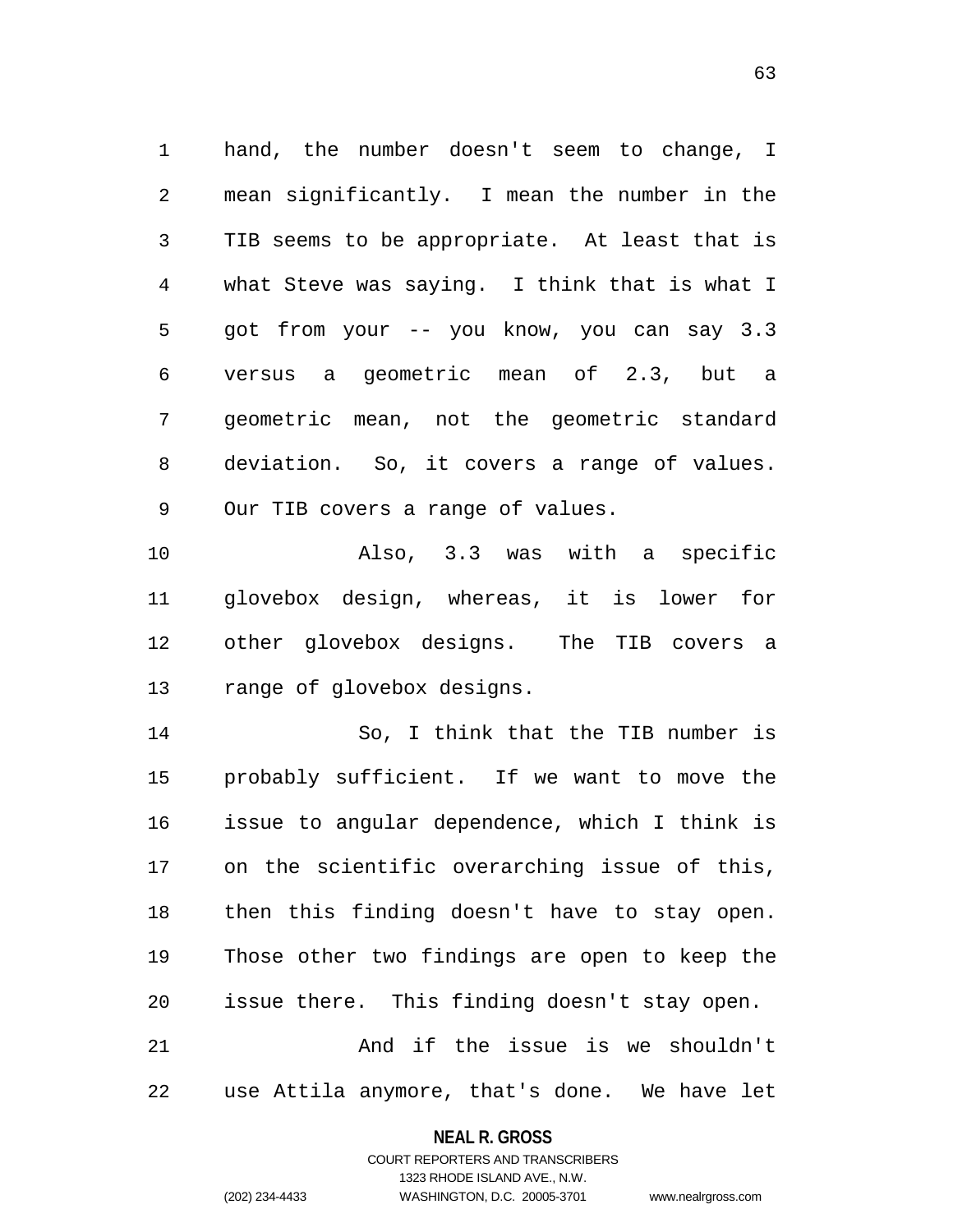our license lapse. We never used it enough that would justify \$20,000 a year. So, we don't use it. We haven't had it for a while. So, any of this dose modeling will not have to be done with MCNP.

 CHAIR MUNN: So, we can at least make a positive response to the recommendation that you use MCNP rather than Attila in the future?

 MR. HINNEFELD: Well, I am saying we are not using Attila.

 CHAIR MUNN: You are going to be using something other than Attila?

 MR. HINNEFELD: If it comes up, I mean we are not, you know, like Bob says, yes, there are people who can run MCNP who, then, we would have to go engage in a contract, or actually our contractor would have to engage in a contract for that specific purpose.

 We would have to check and see the feasibility of it. You know, money is always tight because there is too much to do. And so

> **NEAL R. GROSS** COURT REPORTERS AND TRANSCRIBERS

> > 1323 RHODE ISLAND AVE., N.W.

(202) 234-4433 WASHINGTON, D.C. 20005-3701 www.nealrgross.com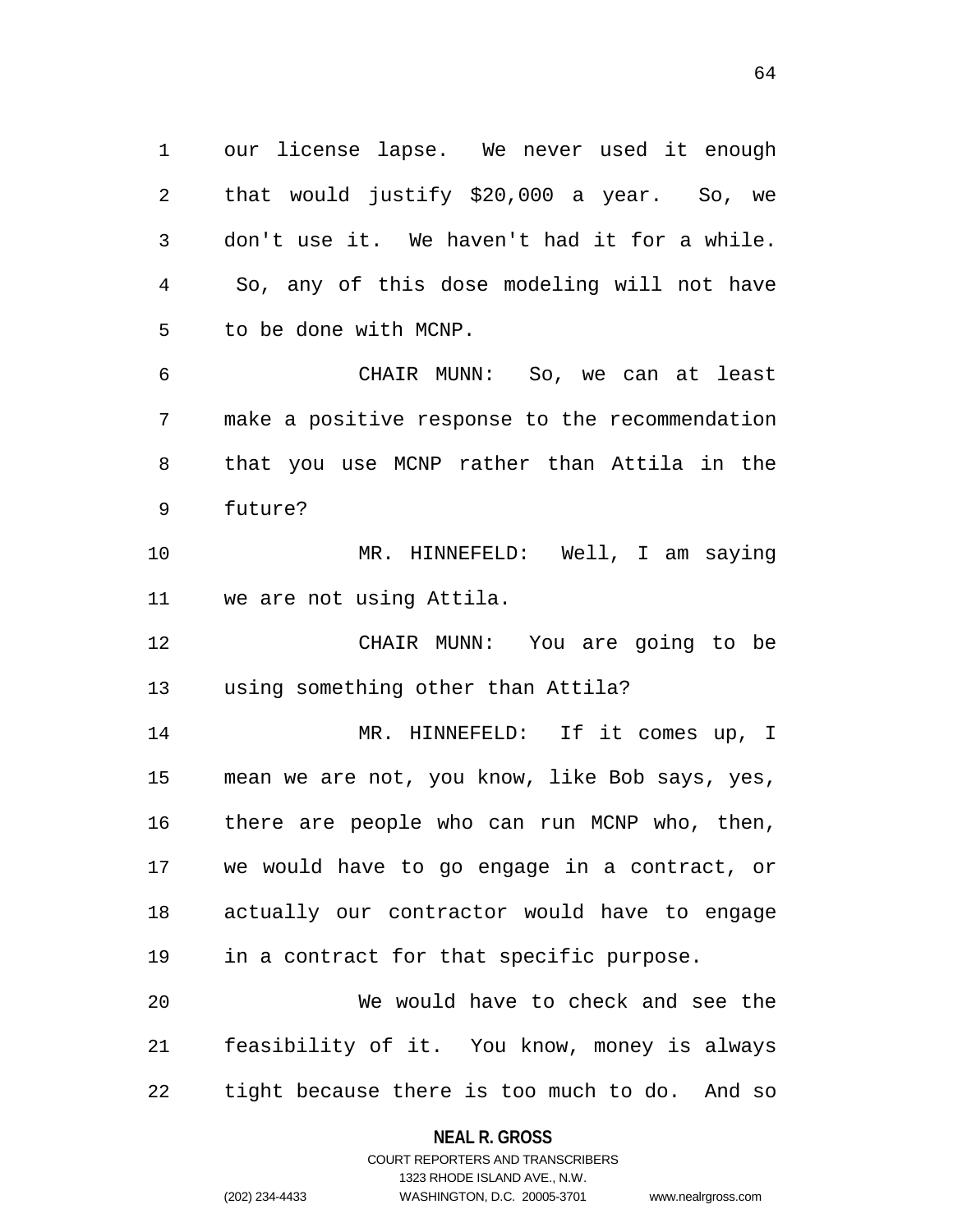we'll see. We have to see. But we are not crazy about running these dose calculations, you know, pure dose calculations anyway.

 MEMBER ZIEMER: Wanda, I have a question about the assumptions here. Now, on MCNP you have an option on what geometry for the source. Can you use it? You don't have to have this size plutonium source that you talked about here?

 MR. HINNEFELD: No, I believe you can model whatever source you want to model. 12 MEMBER ZIEMER: Whatever you want. And this particular one is one that you had used, I guess, in a particular case? MR. HINNEFELD: Well, it was

 probably the plutonium button. It is the standard size of plutonium button.

 MEMBER ZIEMER: No, but you wouldn't necessarily always use that? MR. HINNEFELD: Not unless we were

-- not for someplace else --

MEMBER ZIEMER: Right.

#### **NEAL R. GROSS**

# COURT REPORTERS AND TRANSCRIBERS 1323 RHODE ISLAND AVE., N.W. (202) 234-4433 WASHINGTON, D.C. 20005-3701 www.nealrgross.com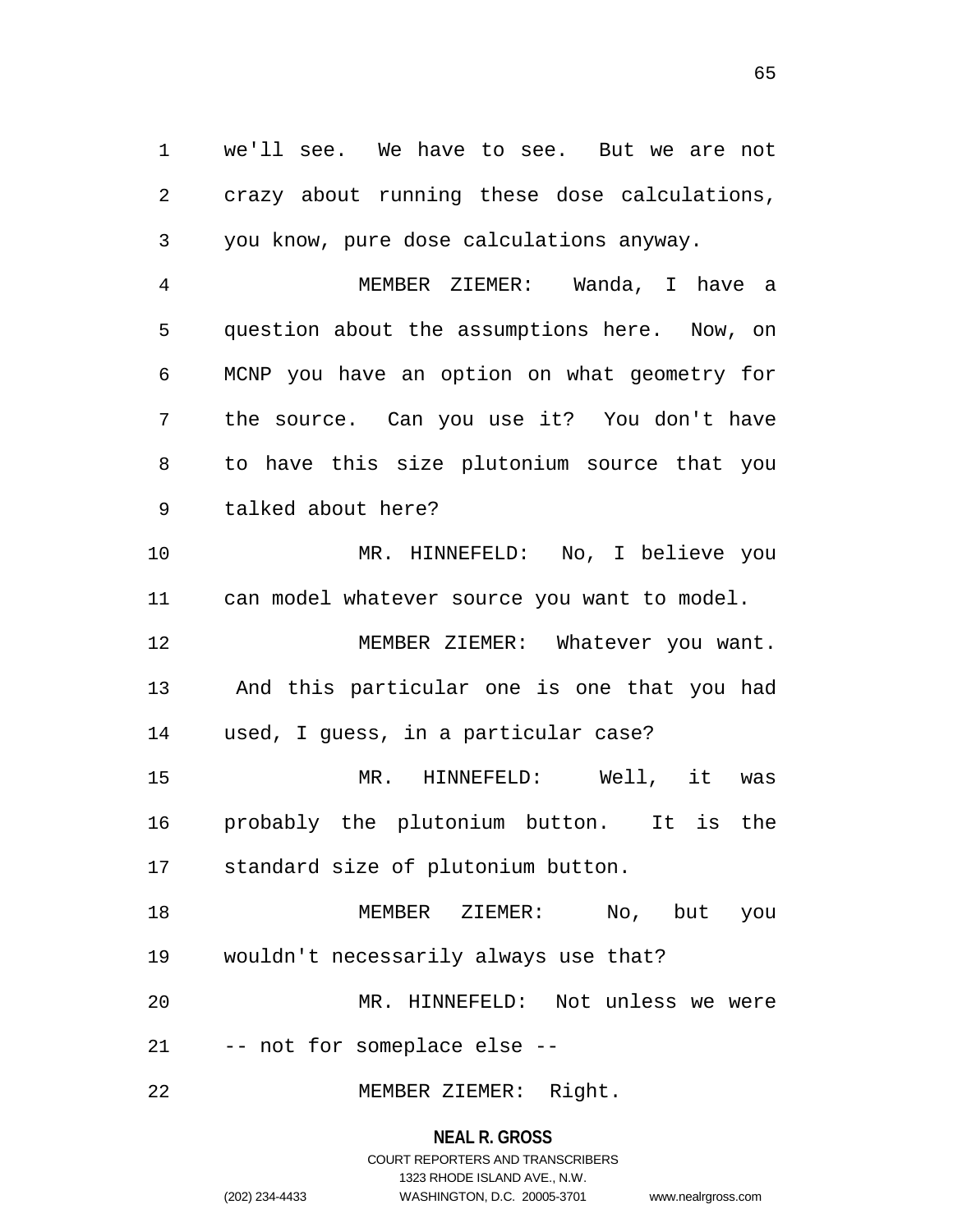MR. HINNEFELD: -- where we weren't monitoring the modeling button, right, or the same size. MEMBER ZIEMER: Well, it is sort of appears to me that this button itself may affect what might otherwise be called angular dependence. I don't think we want to confuse the two. DR. ANIGSTEIN: No, that is a separate subject. The angular -- MEMBER ZIEMER: In other words, if you did the MCNP with a point source, you all get the same result, I would assume? DR. ANIGSTEIN: No, no, you don't get -- MR. HINNEFELD: If we all did it the same -- MEMBER ZIEMER: Yes. MR. HINNEFELD: -- we would get the same  $-$  DR. ANIGSTEIN: If I may clarify, the angular dependence here is meant in two

# **NEAL R. GROSS**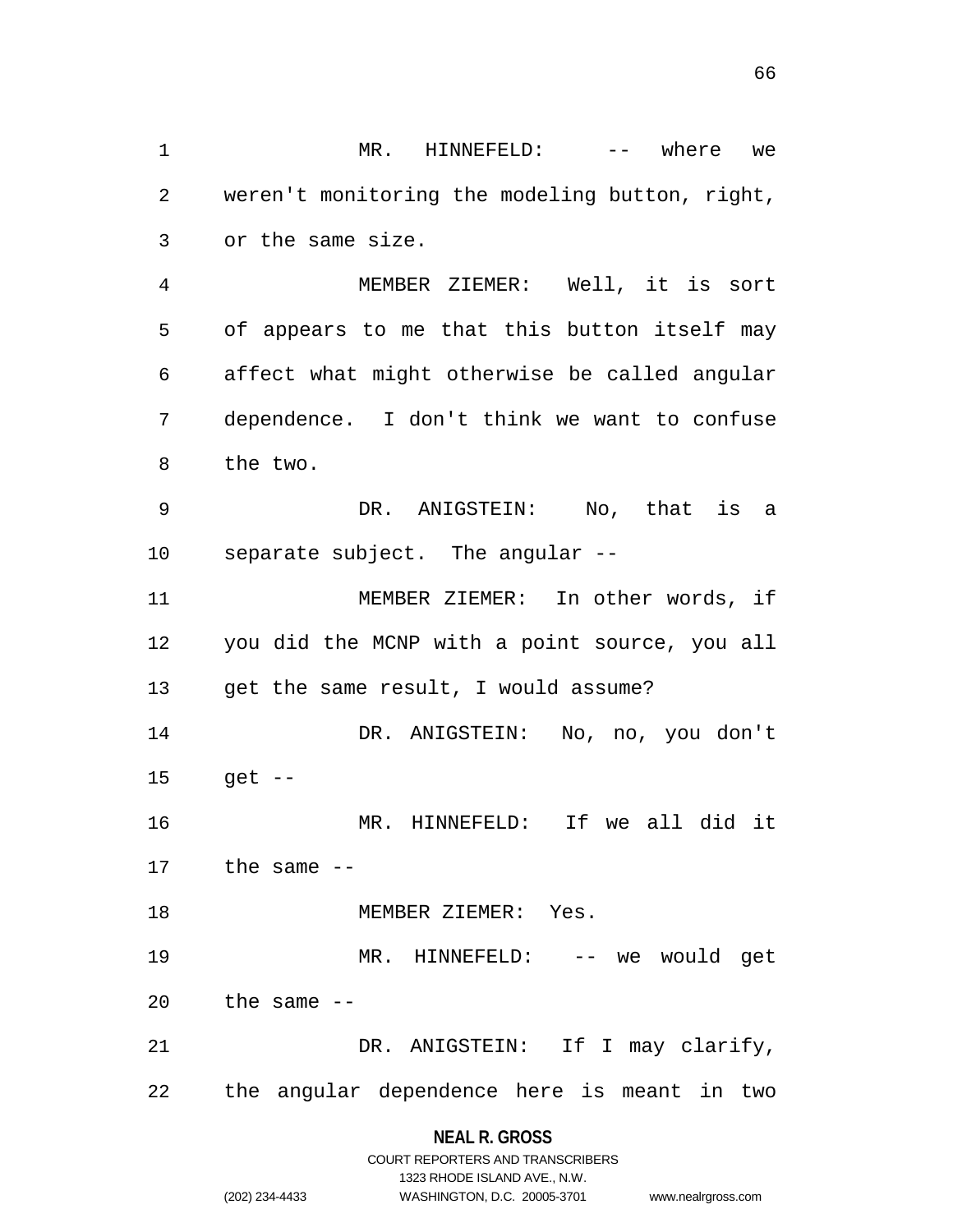different senses. In one sense, it is when radiation hits the film badge --

MEMBER ZIEMER: Right.

 DR. ANIGSTEIN: -- it comes at an angle -- it deposits a different amount of dose.

 MEMBER ZIEMER: Right. That is a different issue than the --

 DR. ANIGSTEIN: I know, but somebody was just saying angular-dependent. Whereas, it is, also, the angle at which the radiation is emitted from the plutonium.

 And also, the point which I didn't mention, which is in my writeup, is this was done for the source lying flat. Now, if, for instance, you simply took that same pancake and stood it on edge --

18 MEMBER ZIEMER: Right.

 DR. ANIGSTEIN: -- you would get very different results. Because now the radiation is coming straight at the abdomen from the entire face of the plutonium with

#### **NEAL R. GROSS**

### COURT REPORTERS AND TRANSCRIBERS 1323 RHODE ISLAND AVE., N.W. (202) 234-4433 WASHINGTON, D.C. 20005-3701 www.nealrgross.com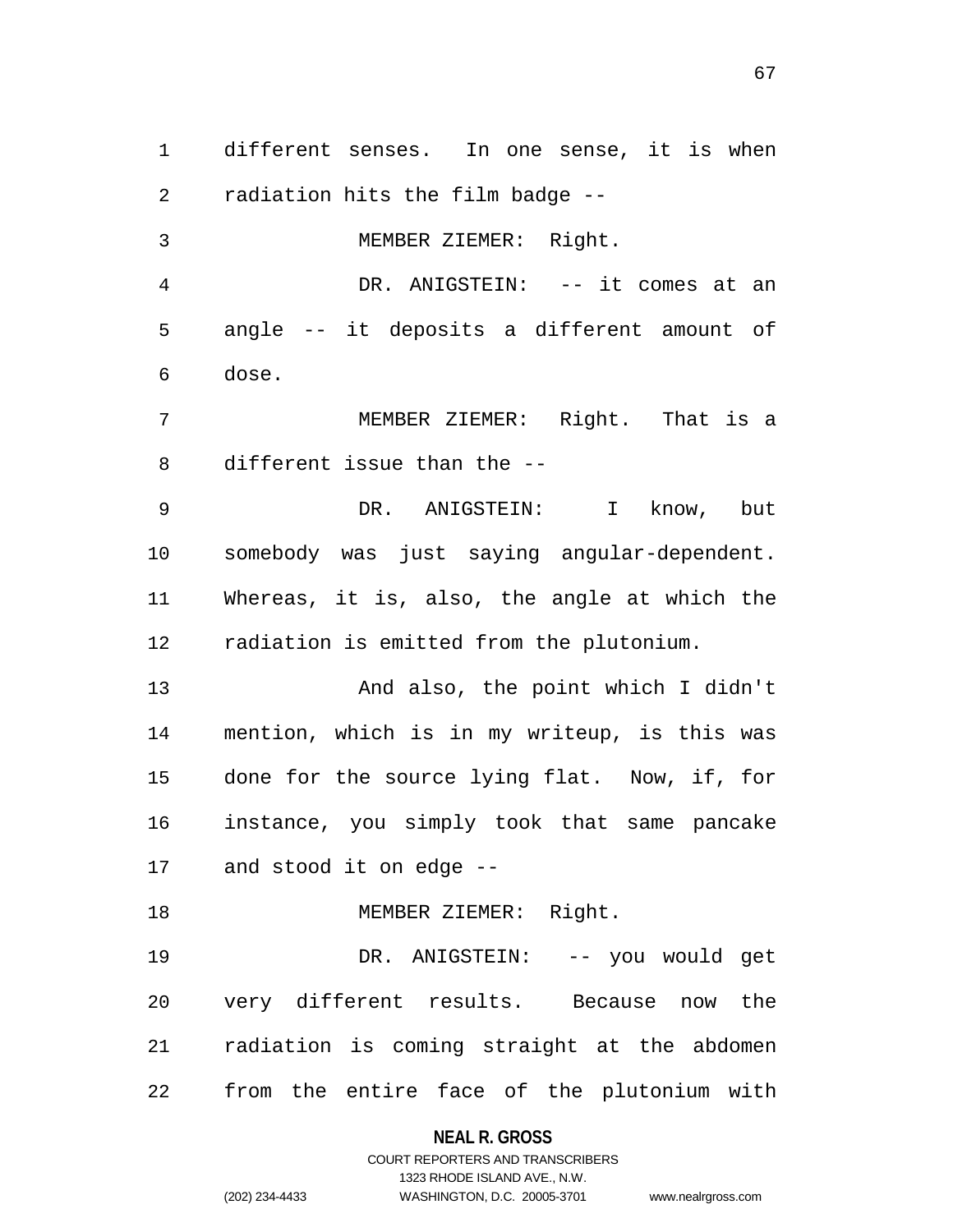only that 1 centimeter of thickness, and it is being more attenuated when it hits the lapel. So, it is a very arbitrary choice that was made of this particular configuration. In my opinion, if I can mention that, I don't think that it is appropriate to have this appendix in this TIB. CHAIR MUNN: Well, it has been suggested, and sounds perfectly reasonable, that since this material was just provided to NIOSH, NIOSH have an opportunity to review it and respond at our next meeting. **Is there any problem with that?**  (No response.) Then, let's do that. We will continue to have this on our agenda next time. Although it is not on our agenda, is there any reason for us to visit any of the other information that was provided with this one? I think not at this moment. It's

closed.

Are any of these recommendations

**NEAL R. GROSS** COURT REPORTERS AND TRANSCRIBERS

1323 RHODE ISLAND AVE., N.W.

(202) 234-4433 WASHINGTON, D.C. 20005-3701 www.nealrgross.com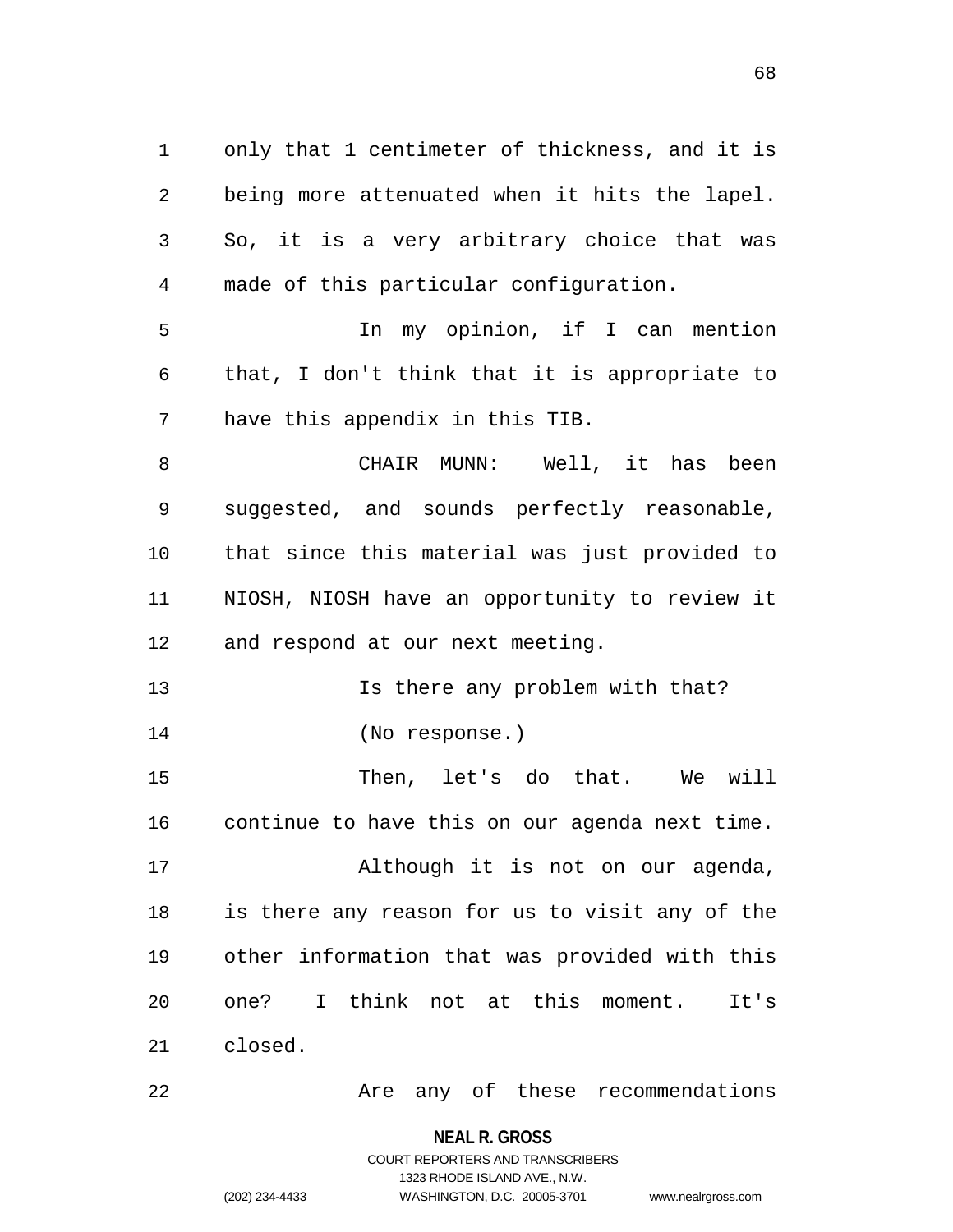for closure new?

 DR. ANIGSTEIN: Yes, Finding 1 is a new recommendation. CHAIR MUNN: Finding 1, and what about Finding 9? DR. ANIGSTEIN: Oh, Finding 1 is new. It was in abeyance, and we recommend that it can be closed because NIOSH did provide in Appendix B, they did provide the information about the source, the spectrum, and the dimensions of the glovebox. CHAIR MUNN: All right. Again, I suspect that that is going to be an easily- acceptable recommendation, but in both cases, both 1 and 9, NIOSH needs an opportunity to 16 look at what you have seen here. DR. ANIGSTEIN: Well, 9 was a little puzzling to me when I saw the writeup in the database because 9 was considered already closed, but, nevertheless, SC&A was asked to look at it.

CHAIR MUNN: Well, as long as your

**NEAL R. GROSS** COURT REPORTERS AND TRANSCRIBERS 1323 RHODE ISLAND AVE., N.W.

(202) 234-4433 WASHINGTON, D.C. 20005-3701 www.nealrgross.com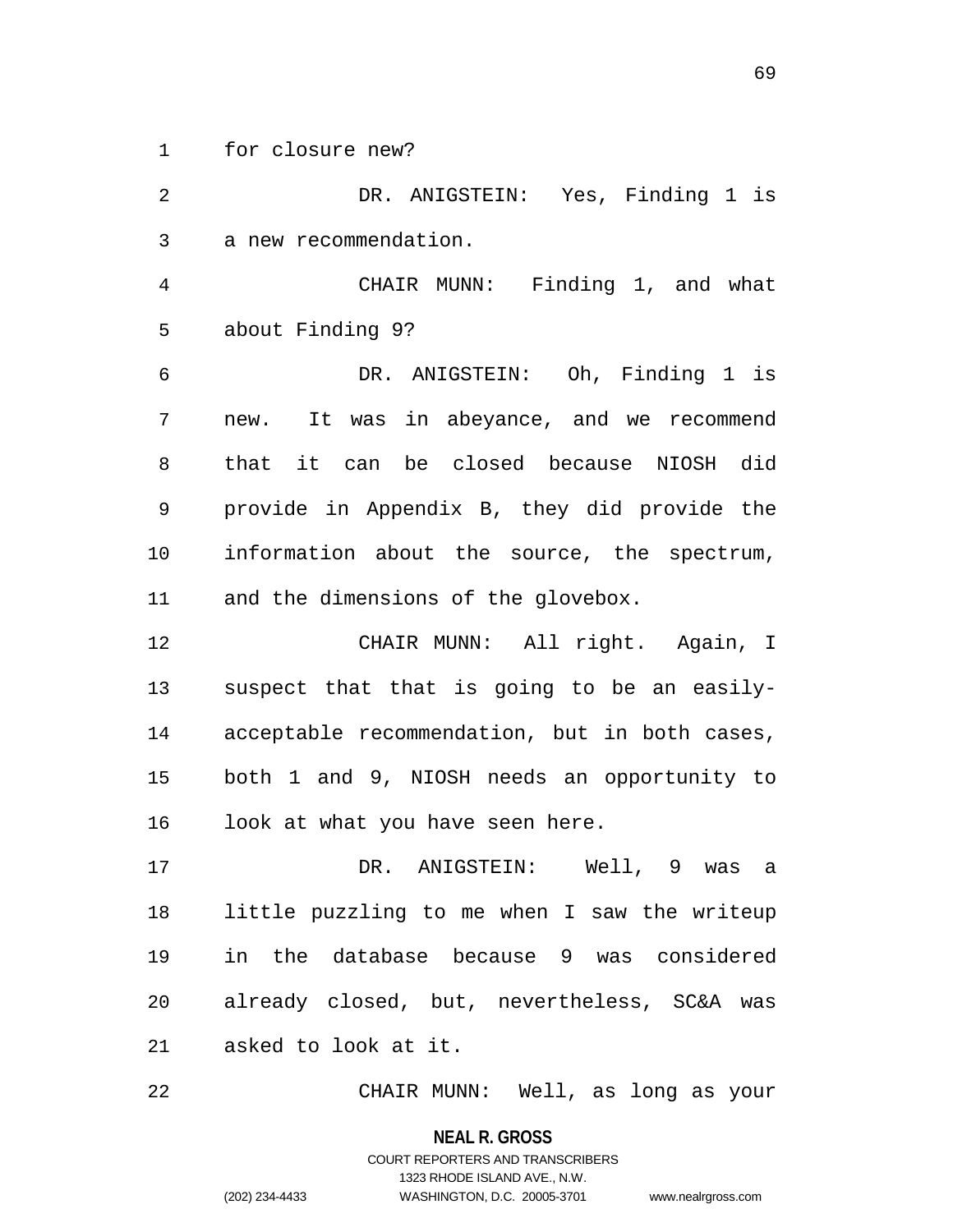confirmation is that it is appropriately closed, then there should be no --

 DR. ANIGSTEIN: No. No. CHAIR MUNN: That's not your recommendation, right? DR. ANIGSTEIN: No. The finding is that they did not specify, it had not changed. It was not addressed. Rev. 3 did not address this finding. We were asked to see that it did, and, in fact, it did not. CHAIR MUNN: All right. Well, we will stand by our statement that not only item 8, which we have addressed at length, but, also, the other items that are involved in this response will be reviewed by NIOSH and we will see those back here next time, right? DR. MAURO: This is John. 18 Just for my clarification, on item 1, which was originally in abeyance, is it SC&A's recommendation for the record that we are recommending that it be closed?

DR. ANIGSTEIN: Yes.

**NEAL R. GROSS**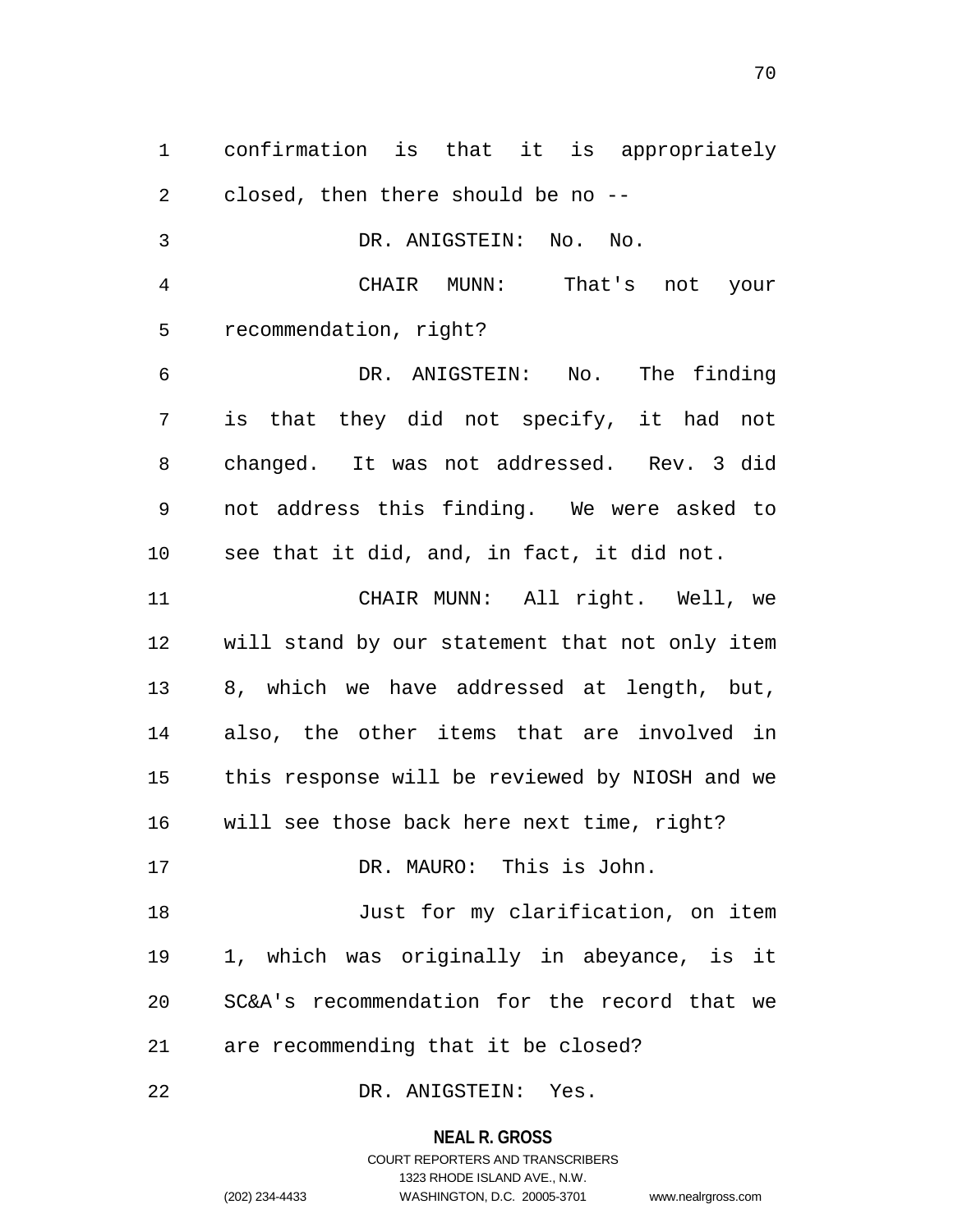DR. MAURO: Okay. I think that should be part of the record. Now whether or not the Work Group -- sorry -- the Subcommittee wants to close it at this time, it sounds like, no, you would rather wait until you hear back from NIOSH. 7 MR. HINNEFELD: Not on 1. CHAIR MUNN: Not on 1. DR. MAURO: Not on 1? Good. I didn't hear that. 11 CHAIR MUNN: No. DR. MAURO: I just wanted to get that clear. Okay. Let me just ask, too, then, with regard to No. 9, it sounds like it was originally closed, but now SC&A is

 recommending that it be opened. Is that, Bob, what I am hearing?

 DR. ANIGSTEIN: Well, I didn't state that because I was told that it remains closed. I didn't think it was my place to say it should be opened. But we were asked to

# **NEAL R. GROSS** COURT REPORTERS AND TRANSCRIBERS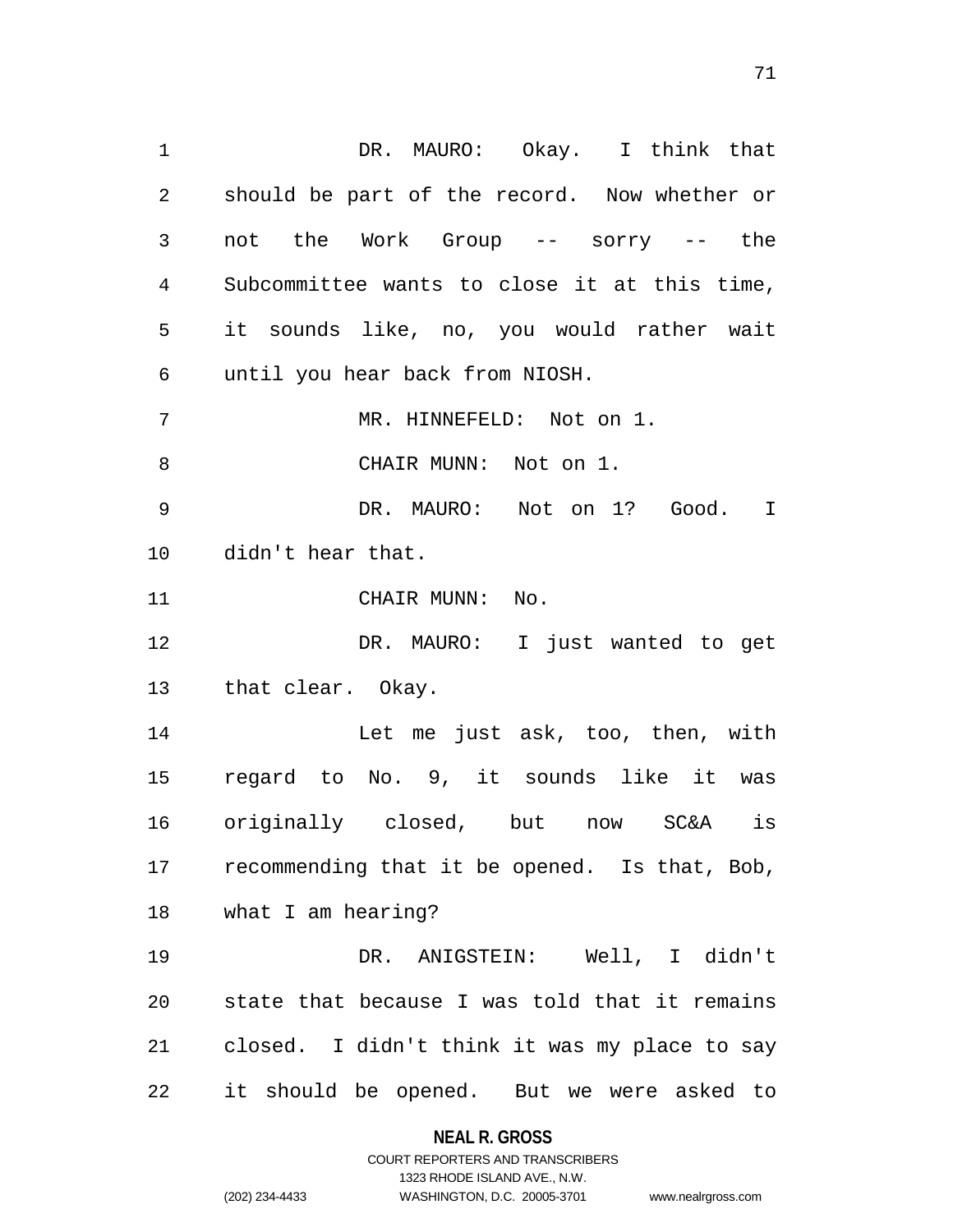confirm this, and the fact was, no, it was not answered. So, it is up to the Subcommittee to decide whether it should be reopened or not.

 DR. MAURO: Well, do you believe that SC&A made a mistake in originally recommending that it be closed?

 DR. ANIGSTEIN: I don't believe it was SC&A that recommended that.

 MR. HINNEFELD: John, my recollection of this situation is that it was that passage that was supposed to come out in Rev. 3. It is a recommendation to remove something. I thought that passage was coming out in Rev. 3, and apparently it just got moved to an appendix. So, we will have to check on that.

17 DR. MAURO: Yes, okay.

 DR. ANIGSTEIN: For the record, I reviewed, I held Rev. 2 and Rev. 3 side by side, and there were absolutely no differences except for changing a figure, number and reformatting a table and adding the

#### **NEAL R. GROSS**

### COURT REPORTERS AND TRANSCRIBERS 1323 RHODE ISLAND AVE., N.W. (202) 234-4433 WASHINGTON, D.C. 20005-3701 www.nealrgross.com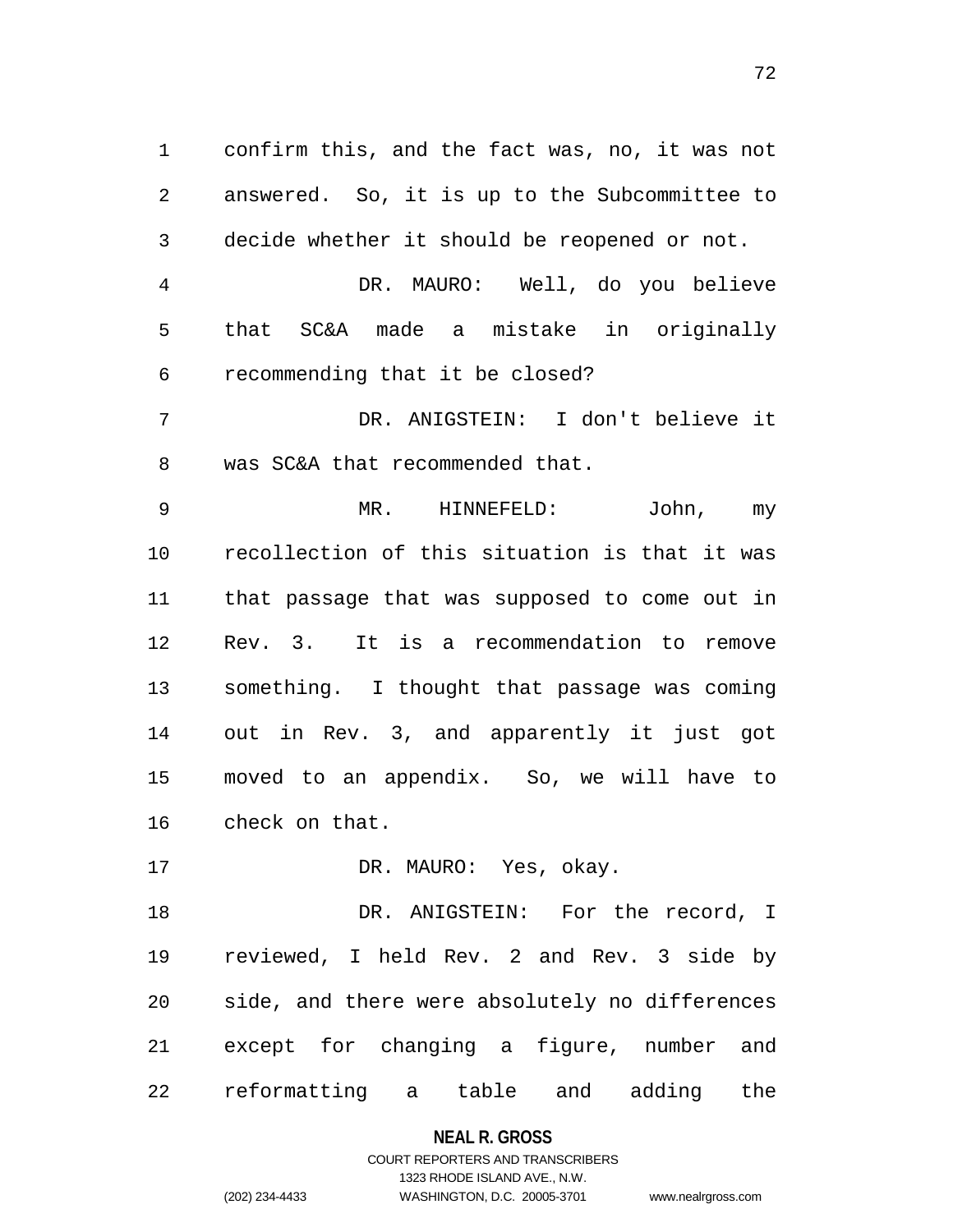appendices. But in the main body of it, it was word for word.

 CHAIR MUNN: All right. MR. HINNEFELD: But that is my recollection of it. I expected it to come out, and I don't think you will see my signature on there. I don't review each of these revisions.

 CHAIR MUNN: We will close No. 1 and everything else that is on this current report we are looking at will be reviewed by NIOSH, and we will have your report next time, right?

14 MR. HINNEFELD: Yes.

15 CHAIR MUNN: Very good.

 The next item is status of revised OTIB-29-02. That looks like it is NIOSH action.

 DR. ULSH: Well, the latest response from NIOSH is in the database, and it was dated on May 28th, 2010. We provided information on the derivation of the constant,

### **NEAL R. GROSS**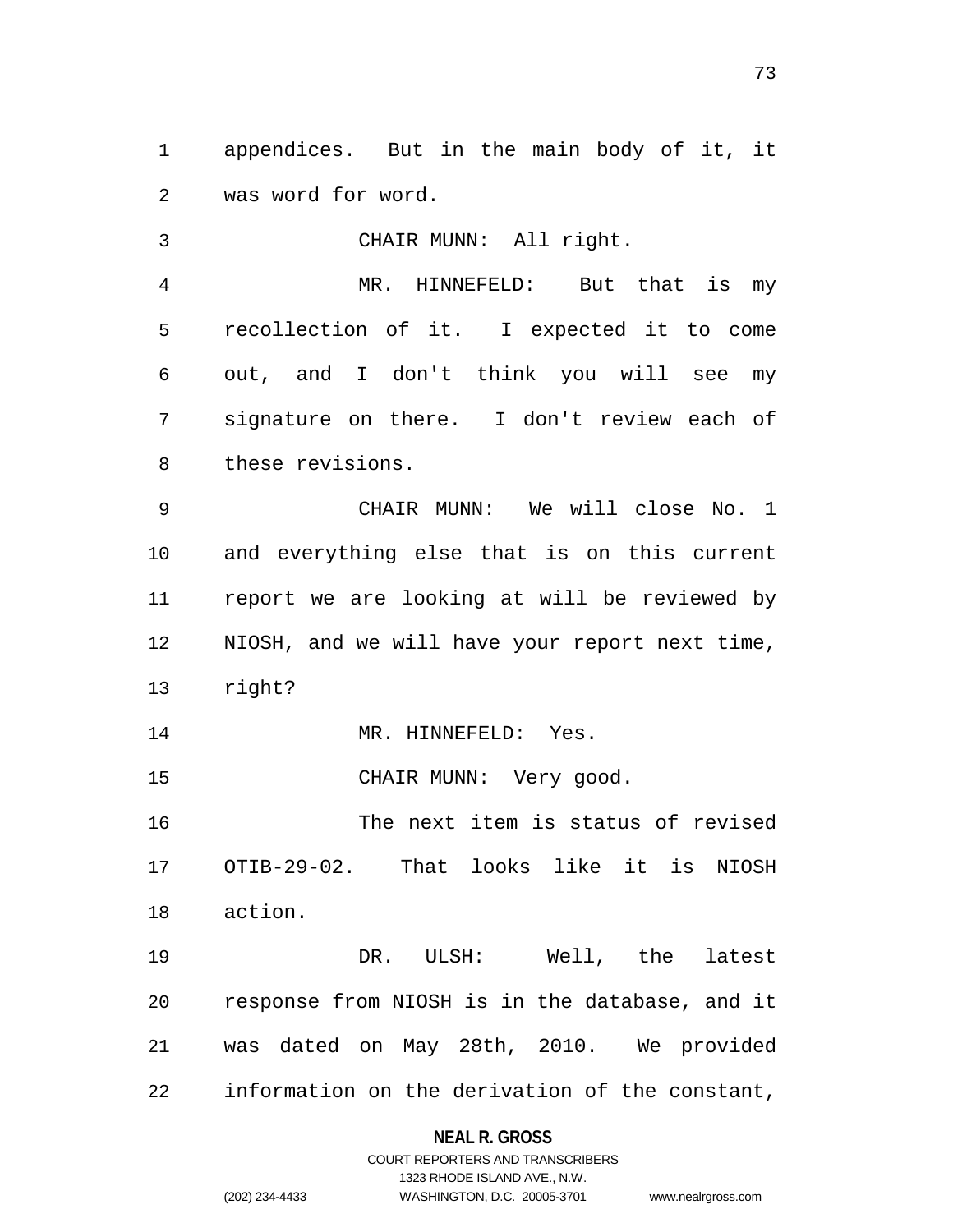the value of which was 8, in the excretion determination. That has been located. It is going to be incorporated into the Site Profile in Section 5.3.1.2, for those of you who are keeping track.

 And those factors include the count time, which was 30 minutes; counting efficiency, which was 0.5; aliquot volume, 20 mil, and hours in a day.

 So, the current status is that this finding is in abeyance. We don't see where there's anything to be done until that OTIB is revised, and that response is included in the revisions. We don't see a change in the status on this item.

 CHAIR MUNN: And I don't have the item in front of me. I assume everyone else does.

Any comment on Brant's response?

(No response.)

21 So, where are we?

MEMBER ZIEMER: Can you remind us,

**NEAL R. GROSS**

COURT REPORTERS AND TRANSCRIBERS 1323 RHODE ISLAND AVE., N.W. (202) 234-4433 WASHINGTON, D.C. 20005-3701 www.nealrgross.com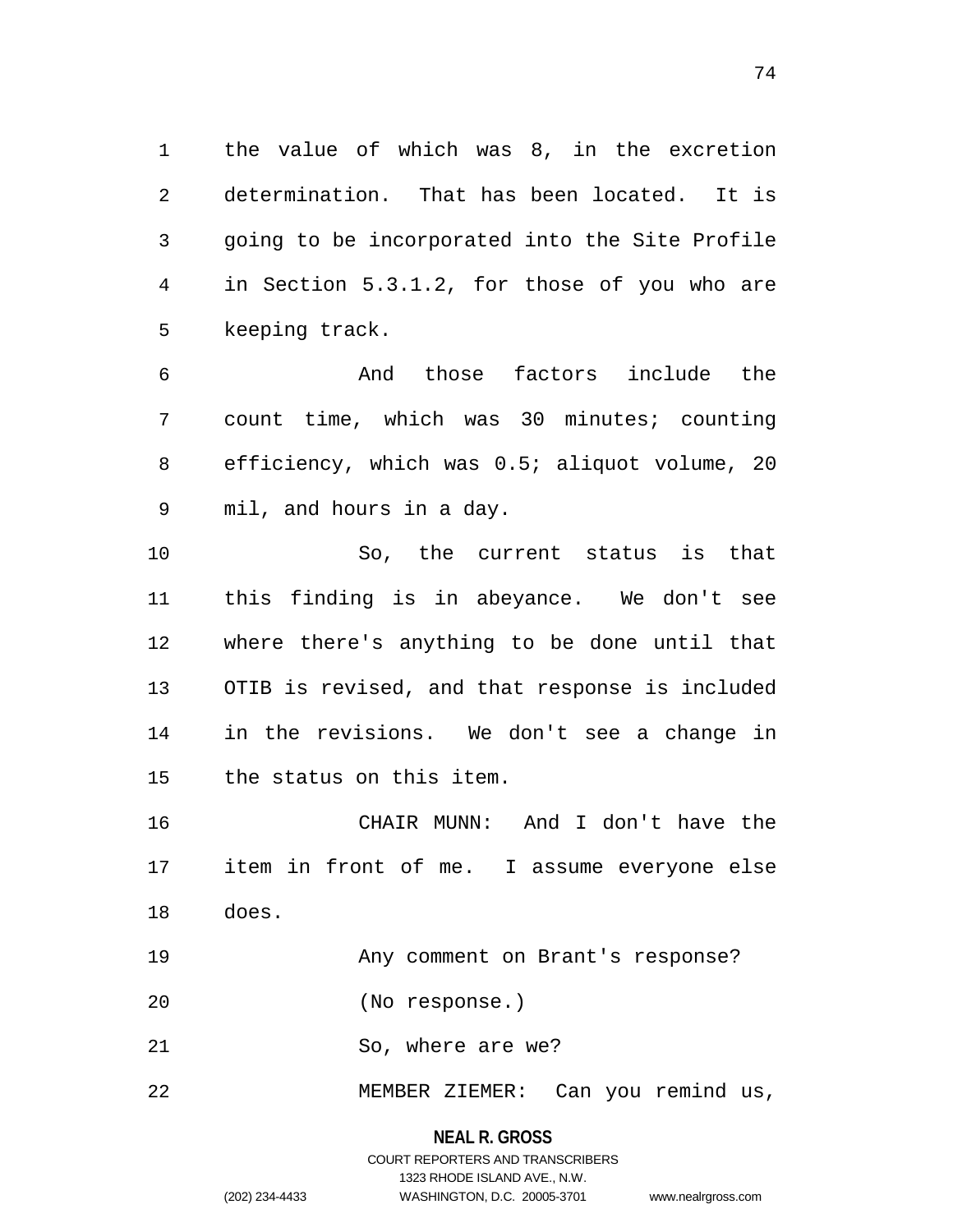what was the issue you stated again?

 CHAIR MUNN: In 29-02? Brant? DR. ULSH: I don't have that finding in front of me. MR. HINNEFELD: Well, 29 is internal dosimetry coworker data for Y-12. Am I not right on that, OTIB-29? MR. MARSCHKE: Yes, that's the one. CHAIR MUNN: Someone who has the database up, tell us where we are. MR. MARSCHKE: The 29-02 is "The ORISE CER database of uranium urinalysis records for the Y-12 site from 1950 to 1988 was used without questioning the accuracy of these records. The records were used, despite the problem pointed out by OTIB-19." 18 And, then, we had -- MS. BRACKETT: This is Liz Brackett. I think I can summarize what this issue is. CHAIR MUNN: Thank you, Liz.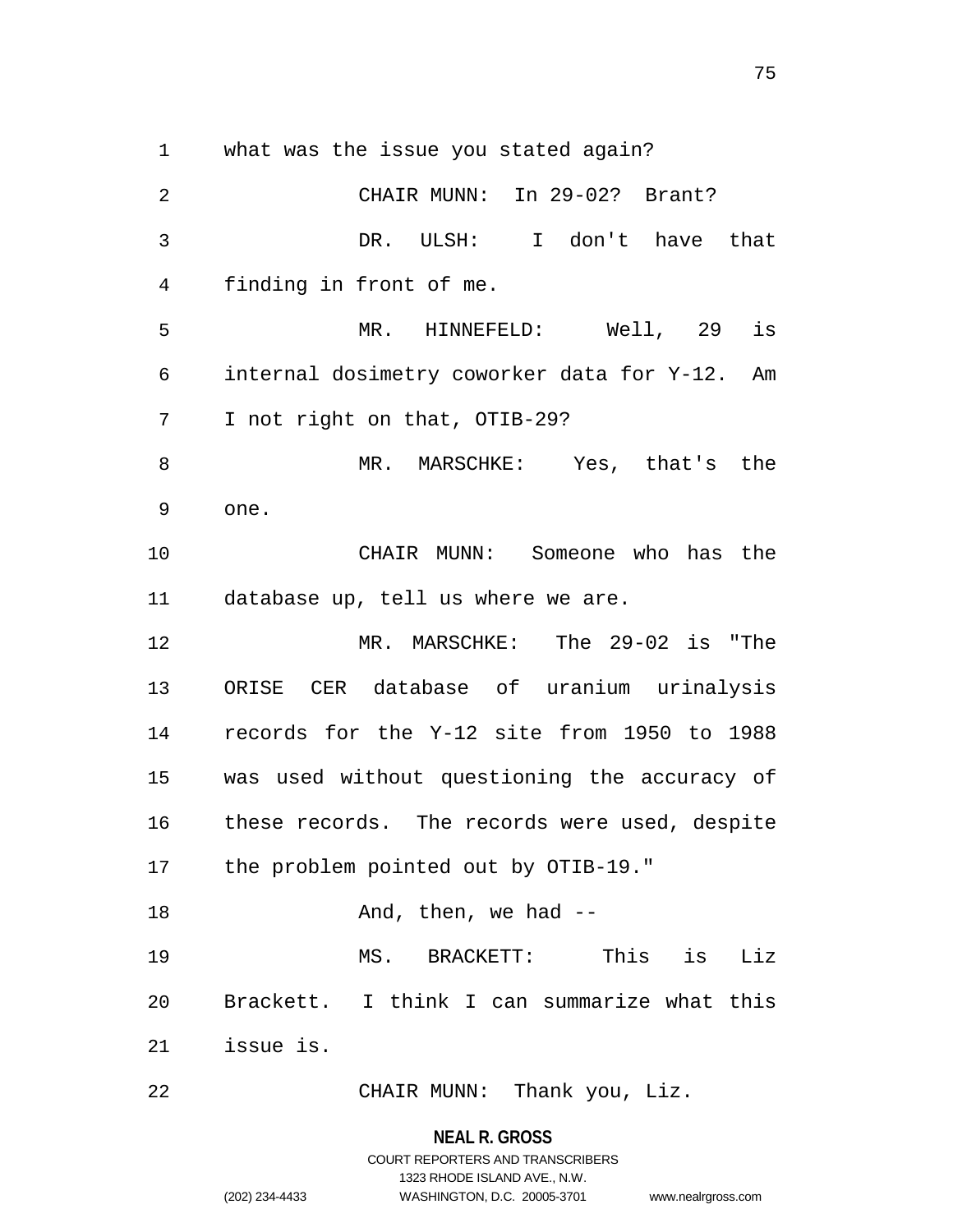MS. BRACKETT: The concern was as just stated, and that the document said that we didn't know how they converted their results from mass to activity, how they are recorded in the database. But we have found the equation, and the issue was putting the equation into the document and specifying what all of the variables were and where the different values came from. So, I believe the action is to revise the TBD because the coworker study I think refers to the Site Profile. So, the action was to put this equation and the

 complete explanation of it into the Site Profile.

16 DR. MAURO: This is John. Maybe I could take it to the next step.

18 18 It sounds like that you folks have agreed that you did need to include a little bit more descriptive material, so that everyone could understand exactly how you did your calculations. You went ahead and made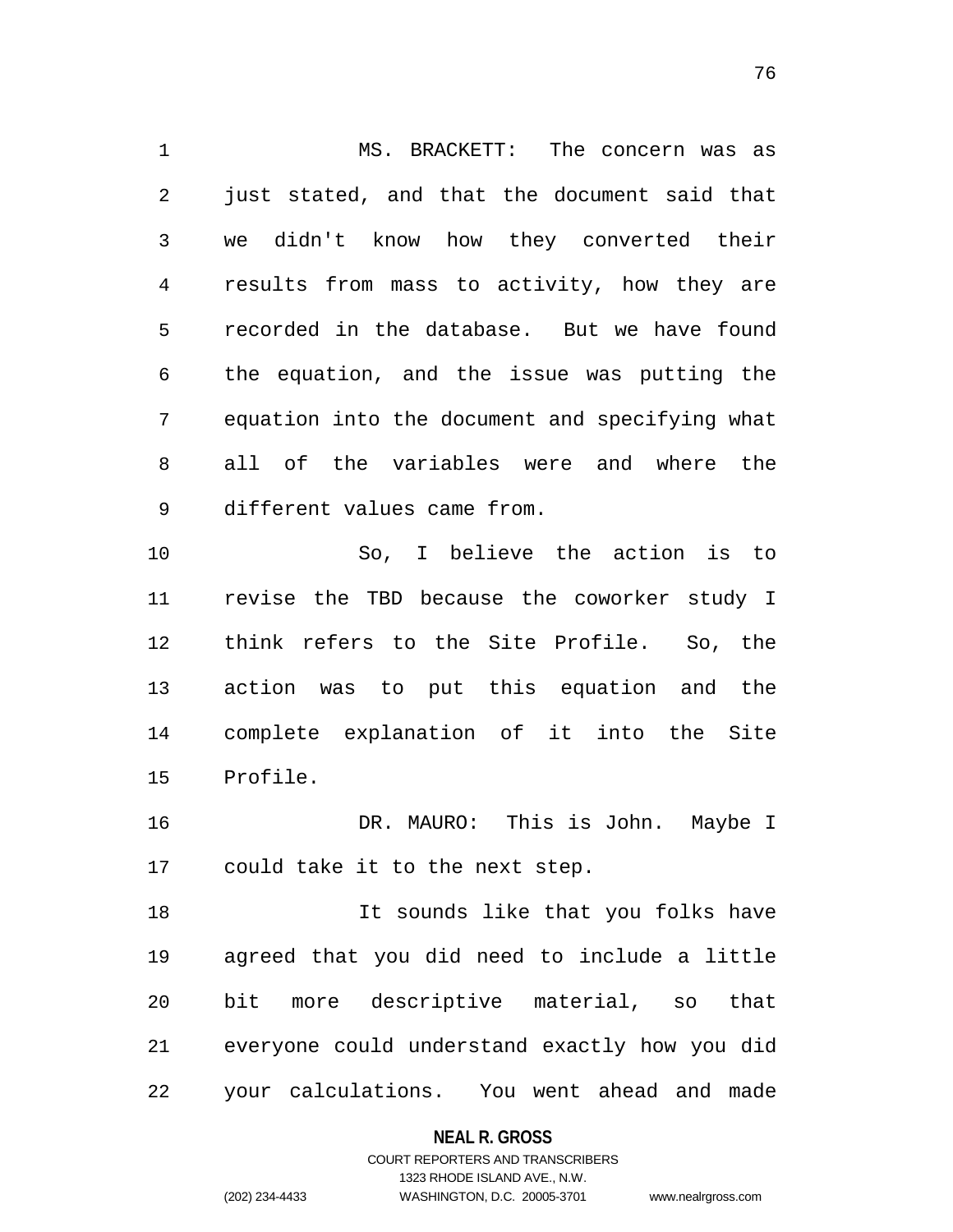those, collected the information necessary. Was that reported back to the Subcommittee in a White Paper that says, okay, this is what we plan to do? Or is that something SC&A hasn't seen yet?

 MS. BRACKETT: No, it is not calculations that we did. This was something that the site had done previously, prior to putting the data into their database. And so, this is just documentation of what the site did.

DR. MAURO: I got you.

 MS. BRACKETT: And we have sent it, I have forwarded email messages. Since we weren't doing a derivation, I had sent this in an email. I believe it got sent to the Work Group. Then, the action was just to incorporate that into the Site Profile.

 DR. MAURO: Okay. So, in theory, SC&A and the Work Group have a chance to look at your plans for incorporating this material. And if we had and said, yes, it looks like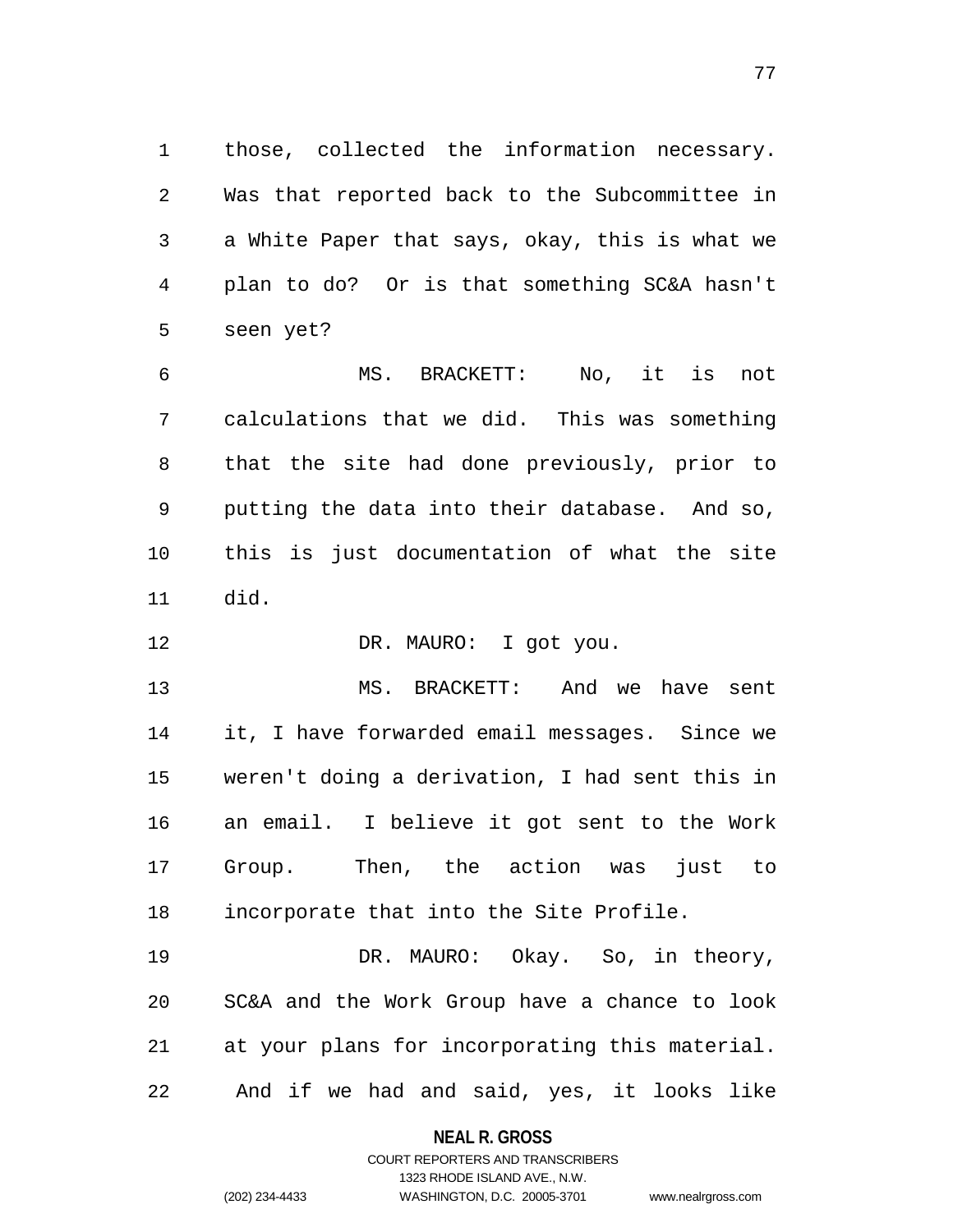they answered the question, at this point in time we could recommend in abeyance.

 But I don't know whether or not SC&A has weighed-in on this. I am really talking process now. It sounds like you guys have done your job. Did we have a chance to weigh-in on that?

 MR. MARSCHKE: The OTIB or 29-02 is already being shown in abeyance. I believe, if we go back through the records, we will find that we have had this discussion before. I don't know the date. We would have to go back and check in the records and see when the change was made to in abeyance. But the database is showing the last activity that occurred was that NIOSH gave us on July 16th of last year a nice writeup and an explanation of what they intend to do.

19 And probably, if we look at the transcript of the meetings that occurred after July 16th, we will see that we discussed this and we have decided to put in abeyance.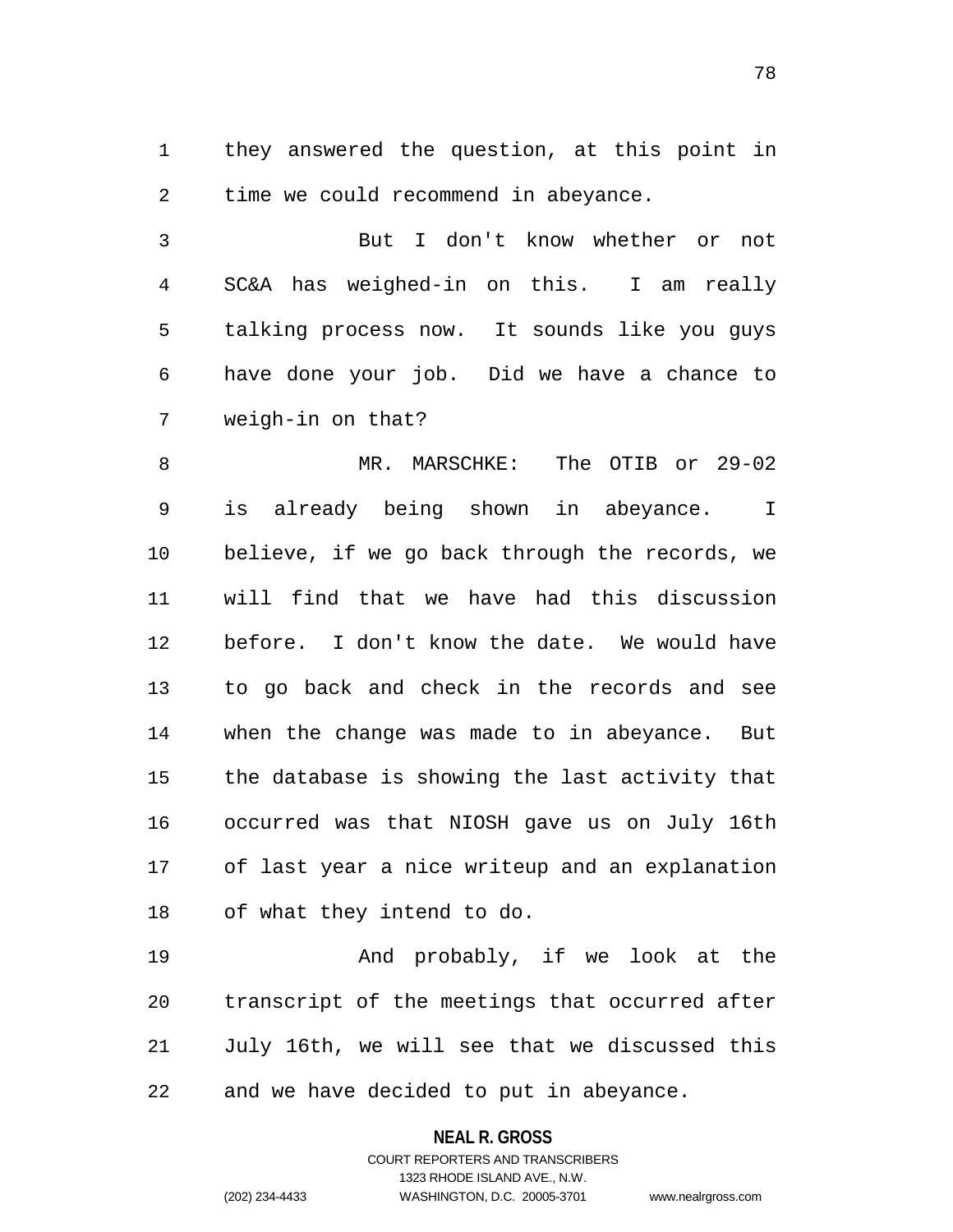1 DR. MAURO: Now that you are describing it, I can almost picture the equation and it is all coming back. Yes, so now I guess the only question is, did it make it into a revision and does it say in abeyance? MR. MARSCHKE: It says in abeyance. So, that means it has not been, OTIB-29 has not been revised to include this, or at least that we have not reviewed a revised version of it. 12 DR. MAURO: Okay. CHAIR MUNN: So, essentially, we have had no action on it? 15 DR. ULSH: Right. The status hasn't changed.

 MR. MARSCHKE: Well, there is no action to be had until they revise the OTIB.

 DR. ULSH: Well, I would kind of propose that maybe that not be a carryover item anymore then. When we have it, when that revision is done, we will let you know and

# **NEAL R. GROSS** COURT REPORTERS AND TRANSCRIBERS

1323 RHODE ISLAND AVE., N.W.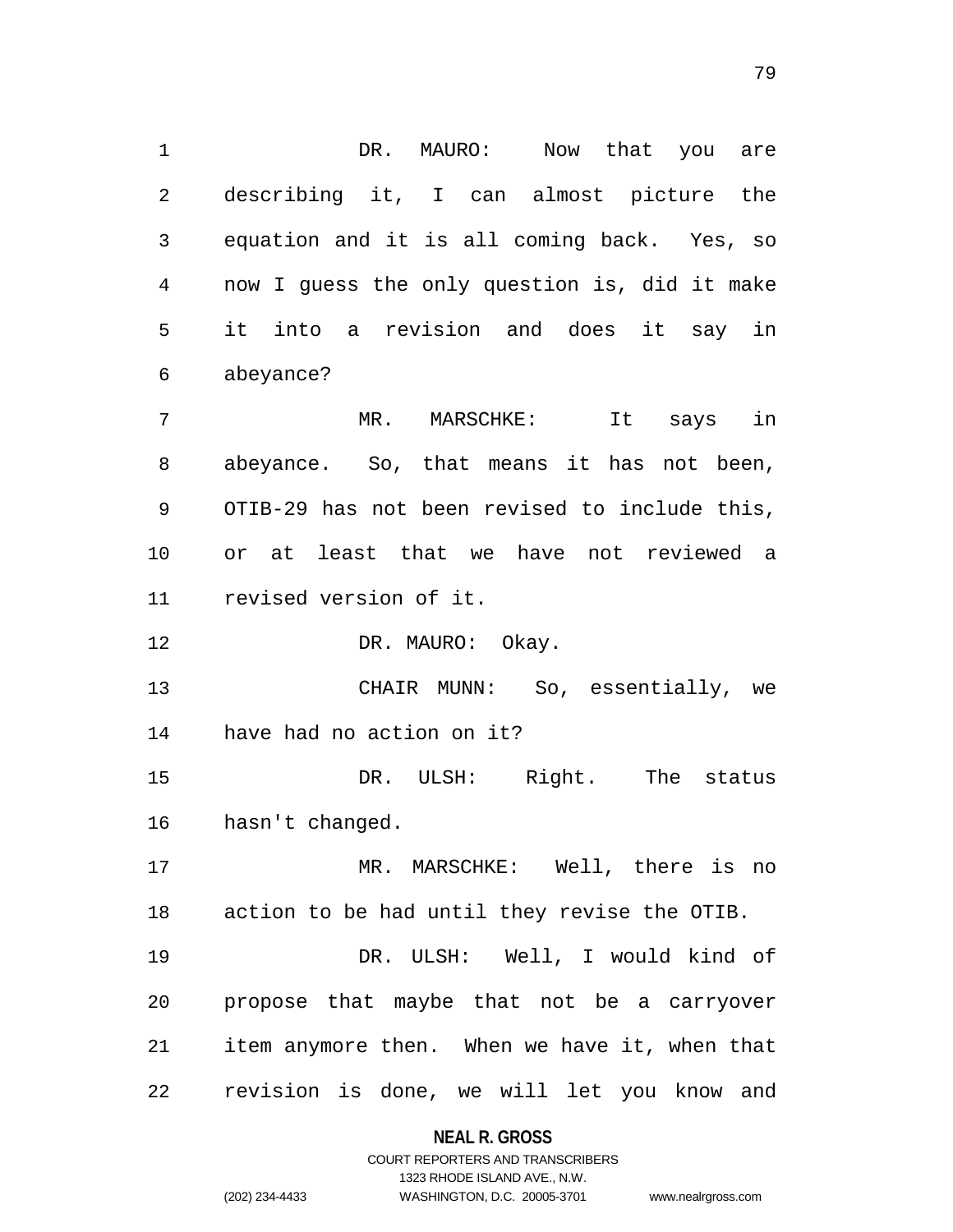then we can take it up again.

| 2  | CHAIR MUNN: I would think so, as              |
|----|-----------------------------------------------|
| 3  | long as it is in abeyance now. Okay.          |
| 4  | The next item on the agenda is                |
| 5  | OTIB-21, items 2 and 4; action, SC&A.         |
| 6  | MR. MARSCHKE: SC&A, Ron Buchanan              |
| 7  | has looked at the -- I guess we received the  |
| 8  | NIOSH response on this some time ago. I think |
| 9  | this has been carried over a couple of times. |
| 10 | Issue 2 has to do -- well, I can              |
| 11 | read it. "The OTIB was written in a manner    |
| 12 | that presents the data in a logical sequence. |
| 13 | However, Section 8 does not provide any       |
| 14 | details concerning data contained in table 3, |
| 15 | making reference to OTIB-52 instead. This     |
| 16 | could cause confusion or incorrect doses      |
| 17 | assignment to construction trade workers, if  |
| 18 | the DR expected or automatically-assigned     |
| 19 | doses to an unmonitored construction trade    |
| 20 | worker that was simply 1.4 times the database |
| 21 | entries in table 2."                          |

And, then, there was a back-and-

**NEAL R. GROSS**

COURT REPORTERS AND TRANSCRIBERS 1323 RHODE ISLAND AVE., N.W. (202) 234-4433 WASHINGTON, D.C. 20005-3701 www.nealrgross.com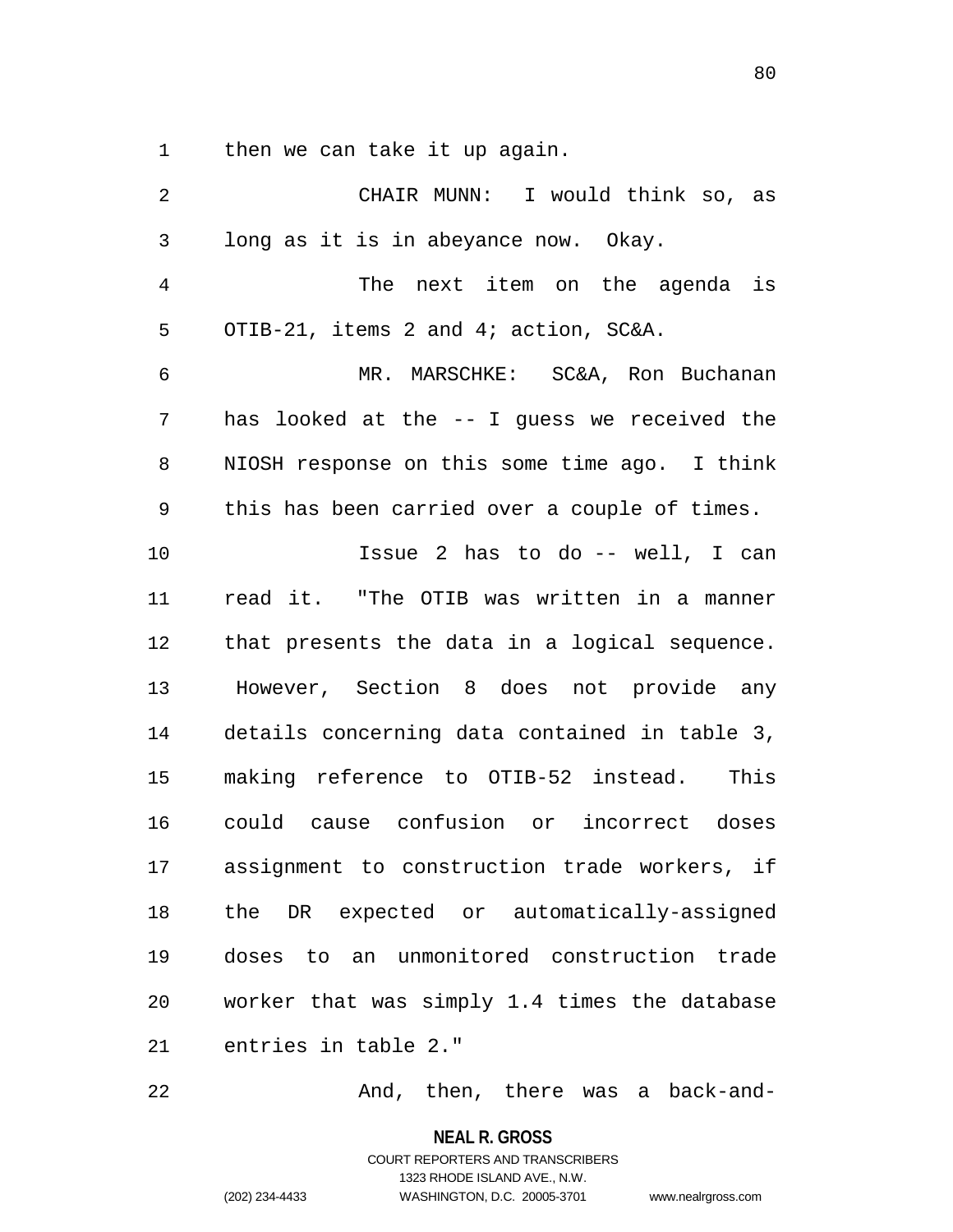forth between NIOSH and SC&A; eventually, ending with that Ron Buchanan felt that the issue was closed. SC&A reviewed the recent data provided and verified that the method used by NIOSH was correct and claimant- favorable. So, the SC&A recommendation on 21-02 is to close that issue. CHAIR MUNN: Is there any concern with that? (No response.)

We can show 21-02 closed. Agreed?

(Chorus of yes.)

Dick?

15 MEMBER LEMEN: Agreed.

16 CHAIR MUNN: Okay. Thank you.

OTIB-21, item 4.

18 MR. MARSCHKE: That, again, is in a similar situation to 21-02. The issue is "The assumption that the annual recorded doses prior to 1961 represented an entire year if monitoring is not supported. In fact, there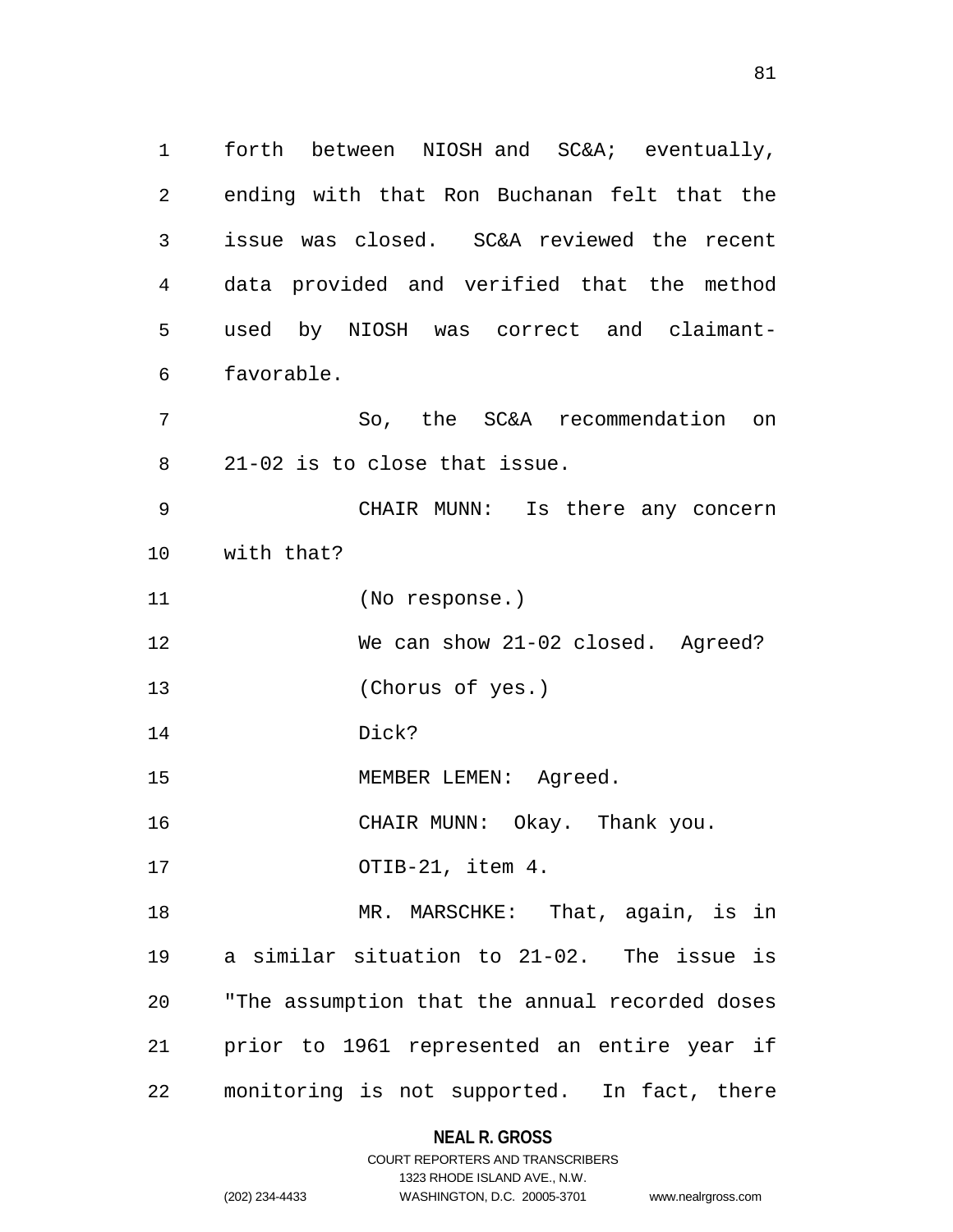would have been the normal partial years of monitoring employment that would make the average annual recorded dose somewhat less than the dose that would have been received in a full 12-month period. The recorded dose prior to 1961 would need to be adjusted by an average monitoring period factor, such as 12 divided by 11, if the average employment monitoring period was 11 months."

 Basically, again, there was back-and-forth between NIOSH and SC&A.

 The most recent NIOSH was "The majority of the records, 96 percent, represents single entities (annual totals) for an individual for given years. There are some individuals who have more than one record entry for given years. However, when those records are integrated, the dose value (for both penetrating and skin) are zero. Without knowledge of the time period during which dose was accumulated, it is not possible to prorate doses during the period 1943 to 1960. The

### **NEAL R. GROSS**

## COURT REPORTERS AND TRANSCRIBERS 1323 RHODE ISLAND AVE., N.W. (202) 234-4433 WASHINGTON, D.C. 20005-3701 www.nealrgross.com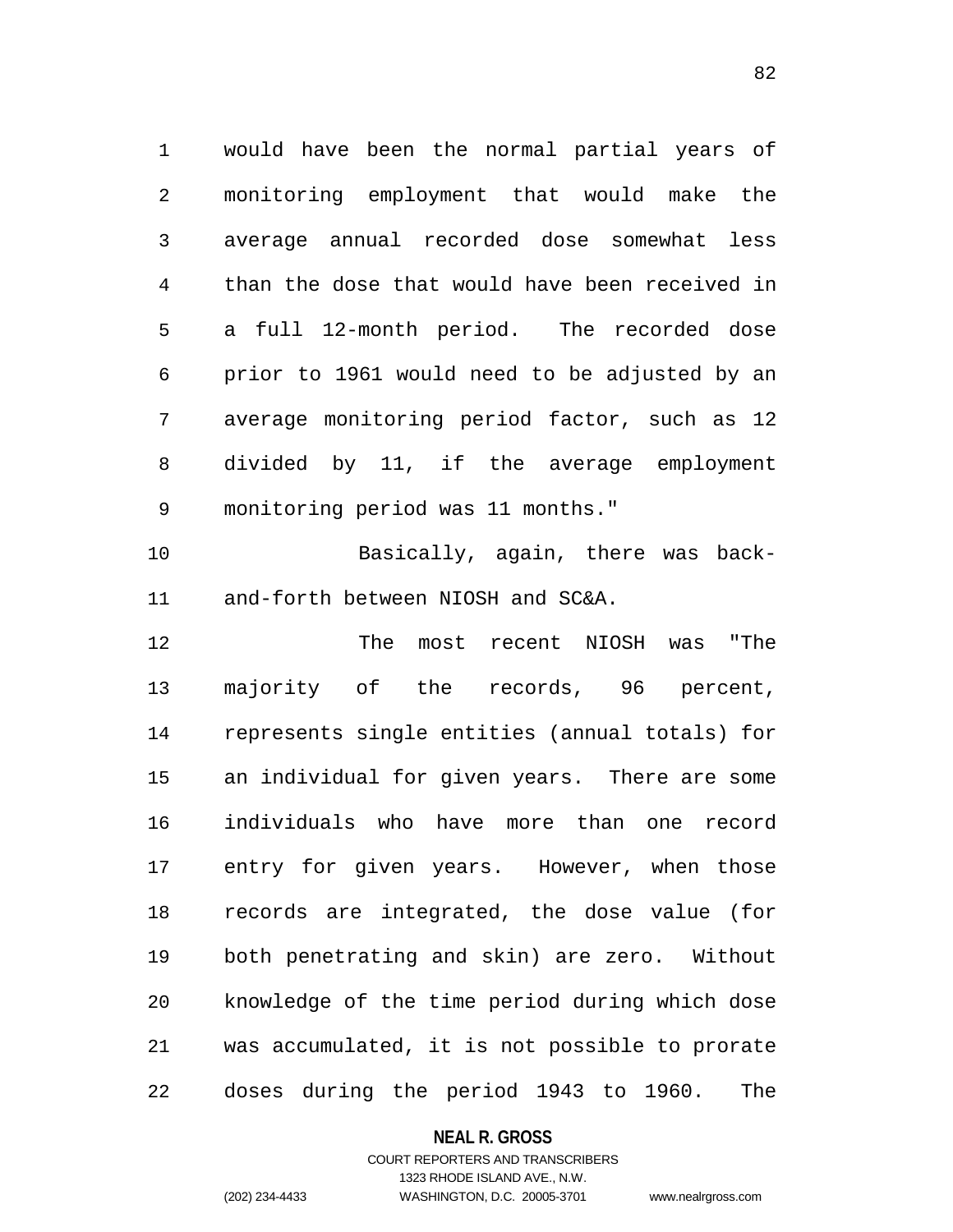attached examples and reference documents described in the CEDR ORNL database provide further details on this topic."

 This is the last SC&A response that we got, and Ron Buchanan did this, was saying this. "This issue is in progress. SC&A reviewed NIOSH's response and attached article. However, the question of how does NIOSH know that the badging data before 1961 were all for 12 months of exposure and not from a partial year of badging (i.e., the employee started or stopped working or changed 13 jobs) has not been satisfactorily answered, including badging data with less than 12 months of exposure as yearly exposures in a coworker's database would slightly decrease the overall assigned doses. Most likely, this decrease would be small, but it appears that there are no data available to sort out the partial-year from the full-year exposures in the badging data prior to 1961 from the information provided.

### **NEAL R. GROSS**

COURT REPORTERS AND TRANSCRIBERS 1323 RHODE ISLAND AVE., N.W. (202) 234-4433 WASHINGTON, D.C. 20005-3701 www.nealrgross.com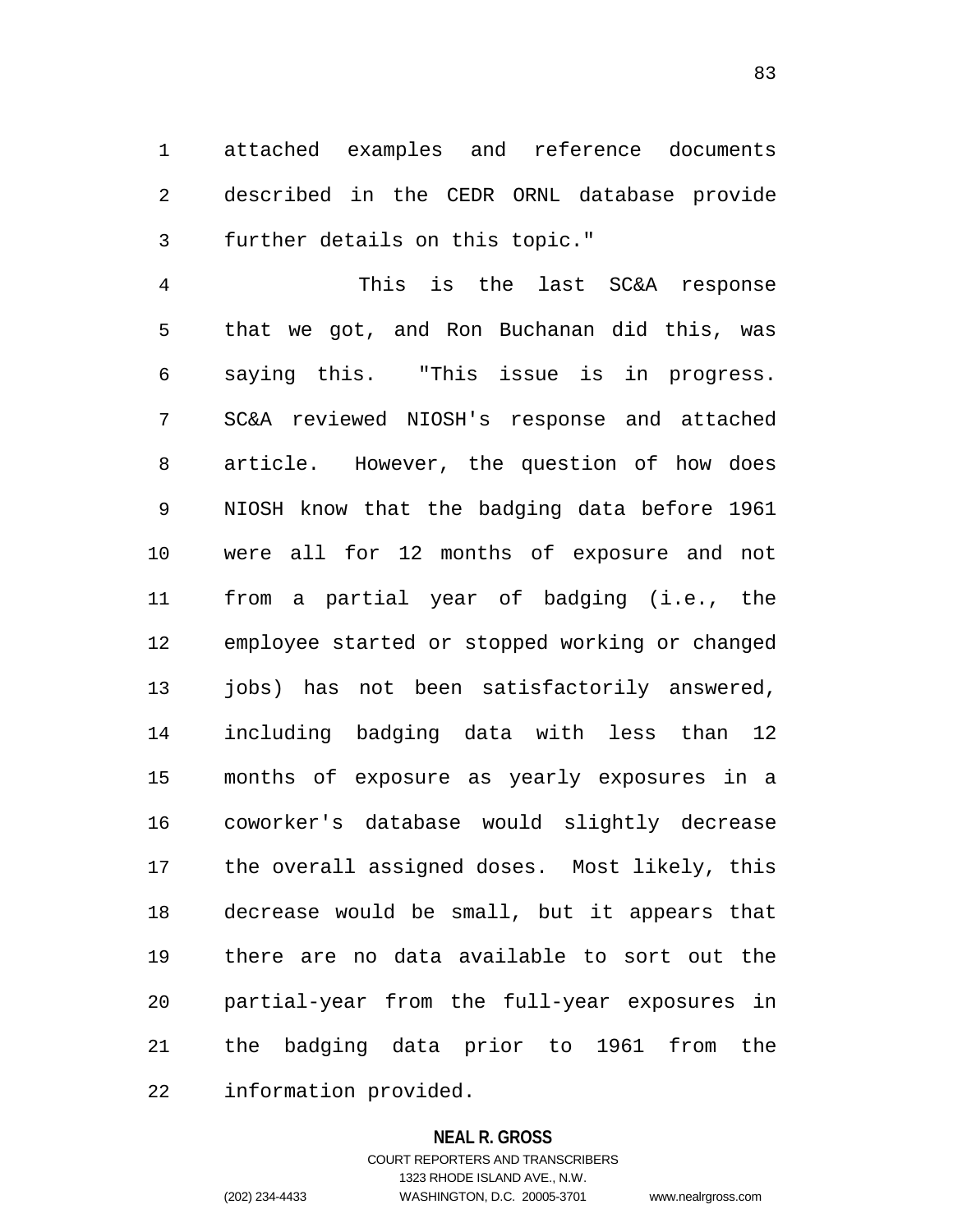"SC&A did not see that the attached CEDR ORNL document satisfactorily addressed this issue." So, we are recommending that this issue remain in progress. We don't think that the approach that is being suggested addresses the partial-year badging. CHAIR MUNN: So, we are awaiting a NIOSH response to the issue of partial-year data? 11 DR. ULSH: Yes. 12 CHAIR MUNN: Okay. MEMBER ZIEMER: Could I ask a question? CHAIR MUNN: Please. MEMBER ZIEMER: Just to refresh memory here, is the partial year based on what is in the worker's file, like they started in mid-year or something like that, or is it simply the film badge record or the dosimetry record starts, say, mid-year or some fraction of a year? So, that record is like "X" number

# **NEAL R. GROSS**

## COURT REPORTERS AND TRANSCRIBERS 1323 RHODE ISLAND AVE., N.W. (202) 234-4433 WASHINGTON, D.C. 20005-3701 www.nealrgross.com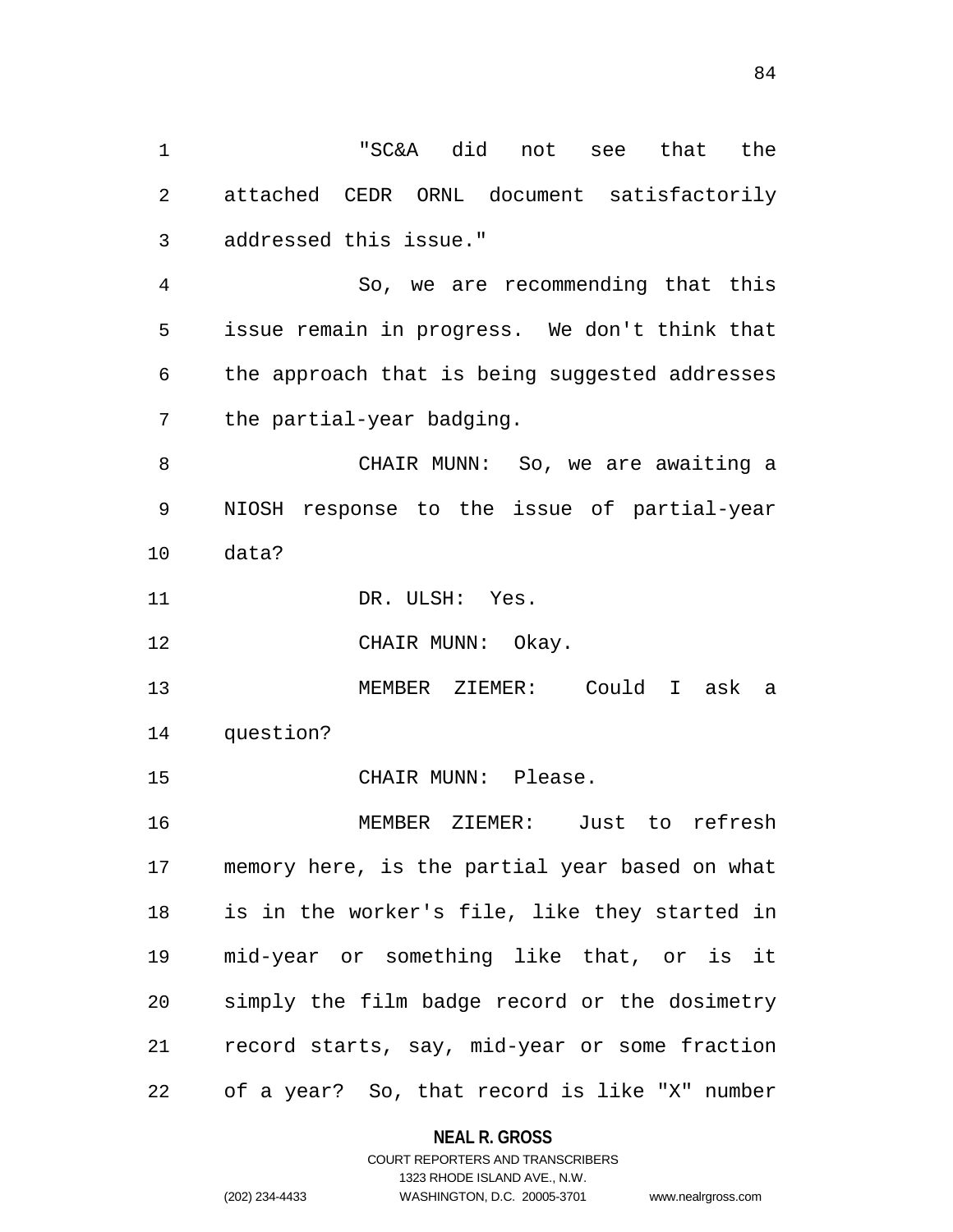of years plus so many months? What's the issue here?

 MR. HINNEFELD: I think the issue here is this: the CEDR database contains a number, the annual reported dose. If the person working, if everybody worked 12 months of the year, then you have an annual dose from people who were exposed.

MEMBER ZIEMER: Okay.

 MR. HINNEFELD: And so, then, you sort of characterize the workplace. So, the 95th percentile of people --

 MEMBER ZIEMER: So, that is part of the coworker thing?

 MR. HINNEFELD: Yes, it's a coworker thing.

17 MEMBER ZIEMER: All right.

18 MR. HINNEFELD: It's a coworker --

MEMBER ZIEMER: Oh, okay.

 MR. HINNEFELD: And so, the issue on the table is, if a number of those doses are not for 12 months, but are only for six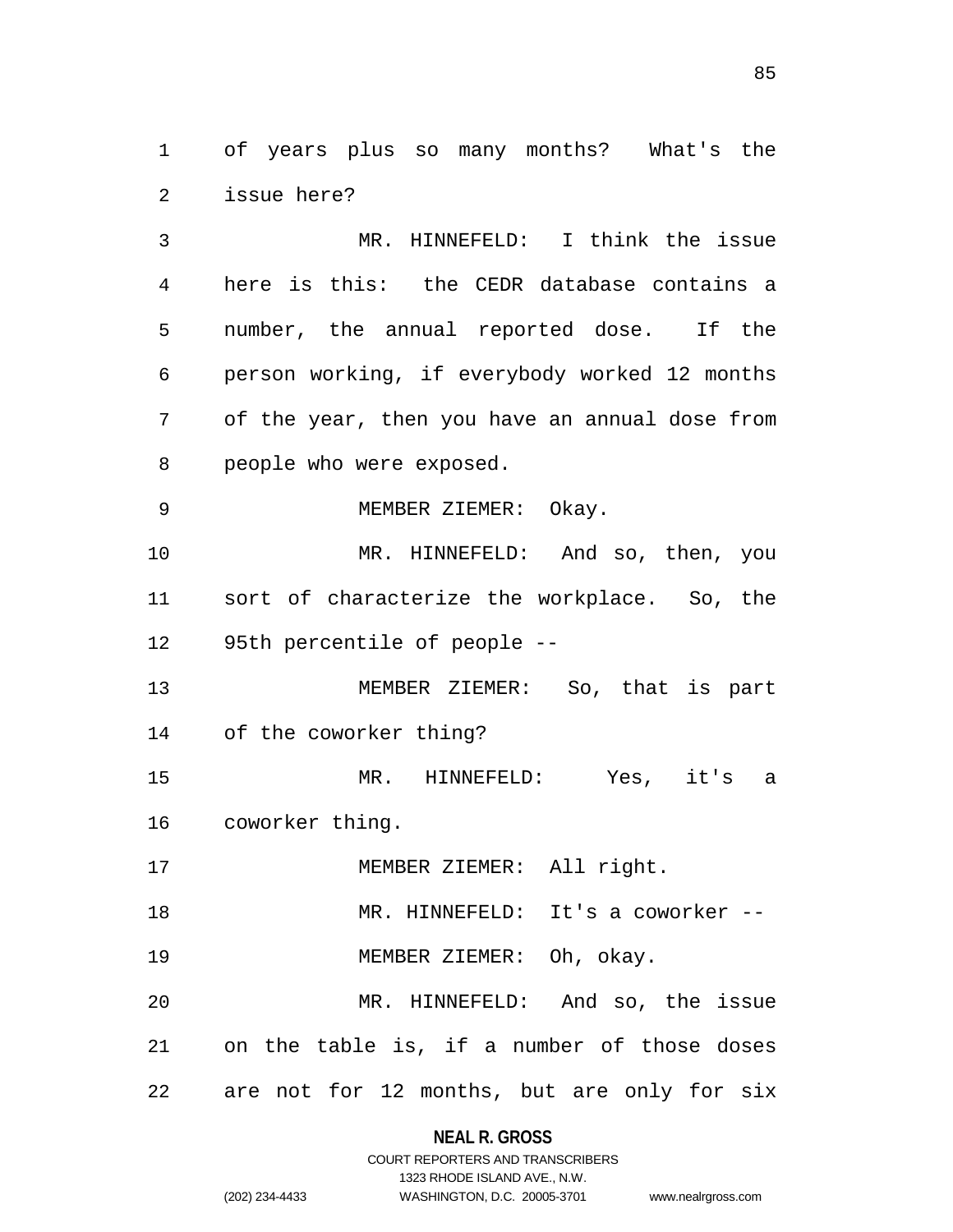months for some typical exposure or some unknown number of months of typical exposure, then you have injected, essentially, these artificial low numbers in your distribution, which in some way would drag down the percentiles. I believe that is the issue. I'm not saying I agree with it, but I think that is the issue.

 MR. MARSCHKE: I think, yes, that's the issue, is basically some of the numbers that roll up into the coworker model, you are putting in partial-year doses, where if somebody received like 1 rem over a six- months period, that is going in as an annual dose. It is going in as 1 rem over a 12-month period.

 MEMBER ZIEMER: Okay. So, let's take the extreme and say that everyone in that Work Group only really worked a half a year. And you have some number, you have a distribution. What is being said here is that, actually, maybe that distribution --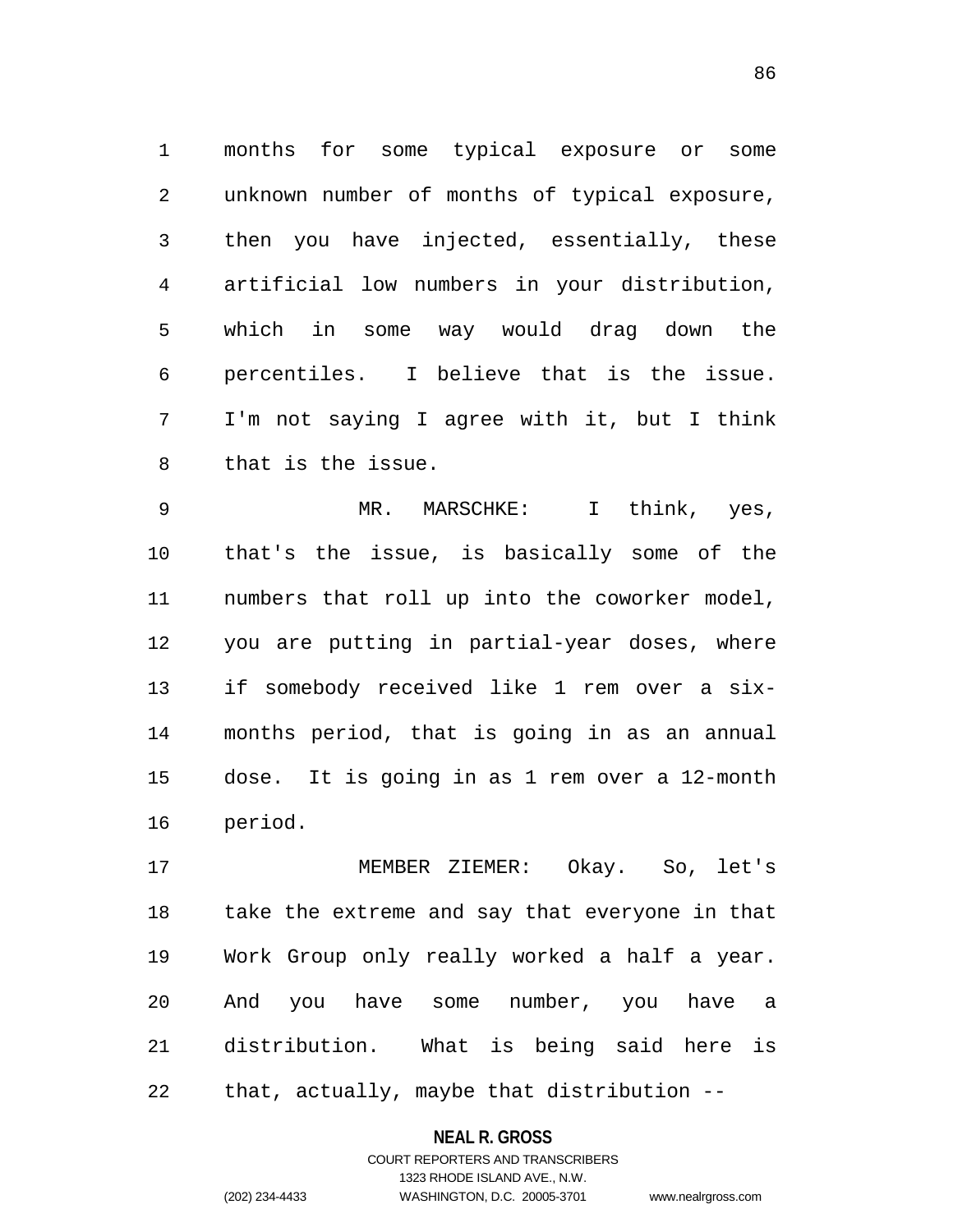1 MR. MARSCHKE: Could go up. MEMBER ZIEMER: -- is off by a -- MR. MARSCHKE: By a factor of two. MR. HINNEFELD: Yes, in that case. MEMBER ZIEMER: Yes. Okay. So, the issue is going to be, to what extent there are enough of those to significantly alter the distribution. Although one could argue that the distribution takes care of the real-life thing

 because not everybody for which coworker data is being assigned may have full years, either. MR. HINNEFELD: And, in fact, by and large, well, coworker data is used when you don't have data for the individual.

MEMBER ZIEMER: Right.

 MR. HINNEFELD: By and large, DOE sites badge the people who are more highly exposed. And so, you build a distribution of exposed people to monitor people, and you are using it for unmonitored people. There are some exceptions. That is kind of why the

**NEAL R. GROSS**

COURT REPORTERS AND TRANSCRIBERS 1323 RHODE ISLAND AVE., N.W. (202) 234-4433 WASHINGTON, D.C. 20005-3701 www.nealrgross.com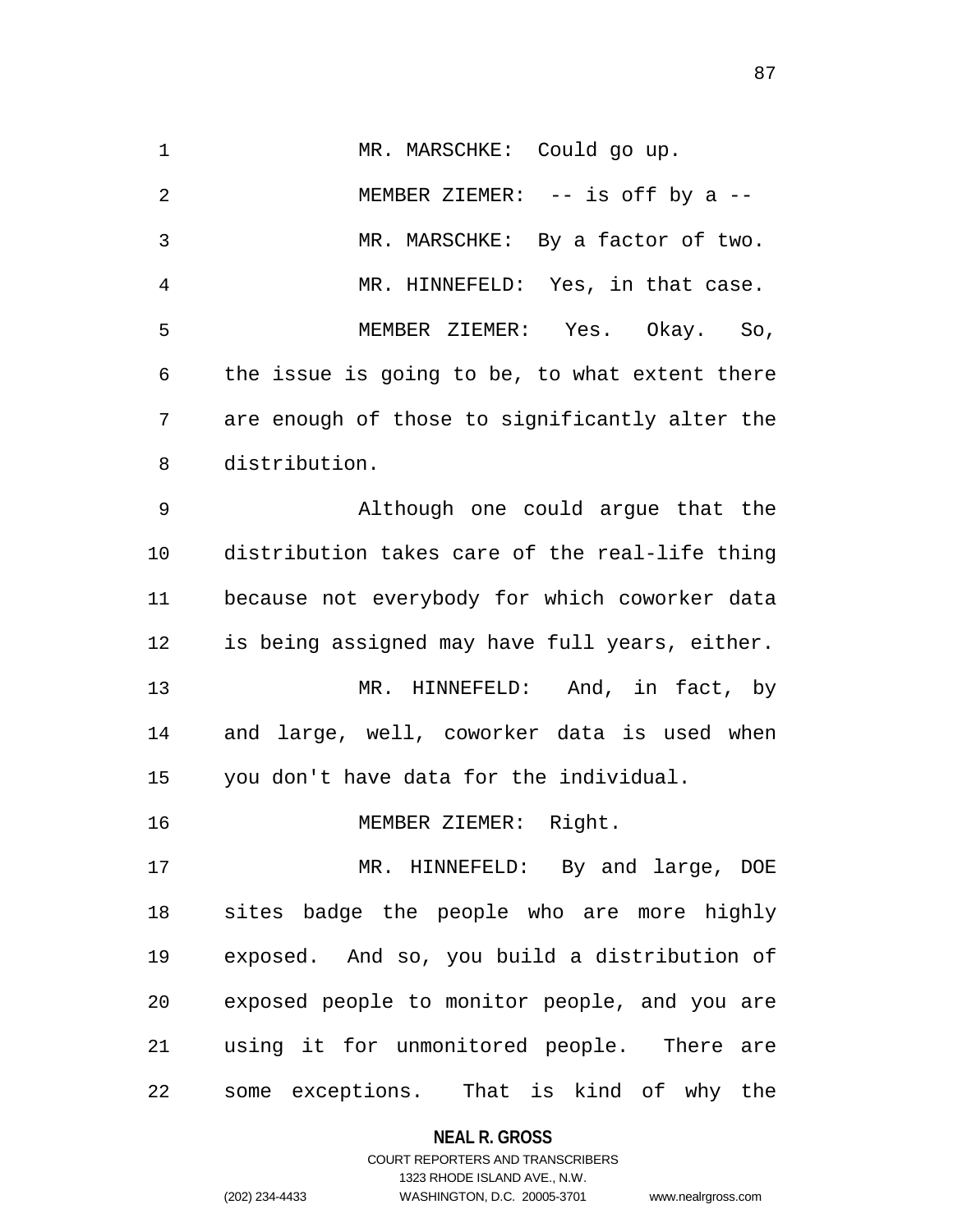issue with a lot of this is that sometimes people who should have been badged and should have been in the monitored population were not.

 So, that is kind of the fly in the ointment for going too far, but the fact is, by and large, this probably doesn't matter. But everything that we do kind of is, well, are we really be friendly for these guys, though, people who should have been in the monitored population and worked a full year? I mean that is the way the argument is going to go. I don't know how you play this one out, to be honest.

 MR. SMITH: Stu, this is Matt Smith. Do you want me to add a few points?

 MR. HINNEFELD: Absolutely. Somebody who knows something should talk, Matt Smith.

 MR. SMITH: On this period before 1961, we have got 59,012 records that are part of the coworker dataset. When you look at the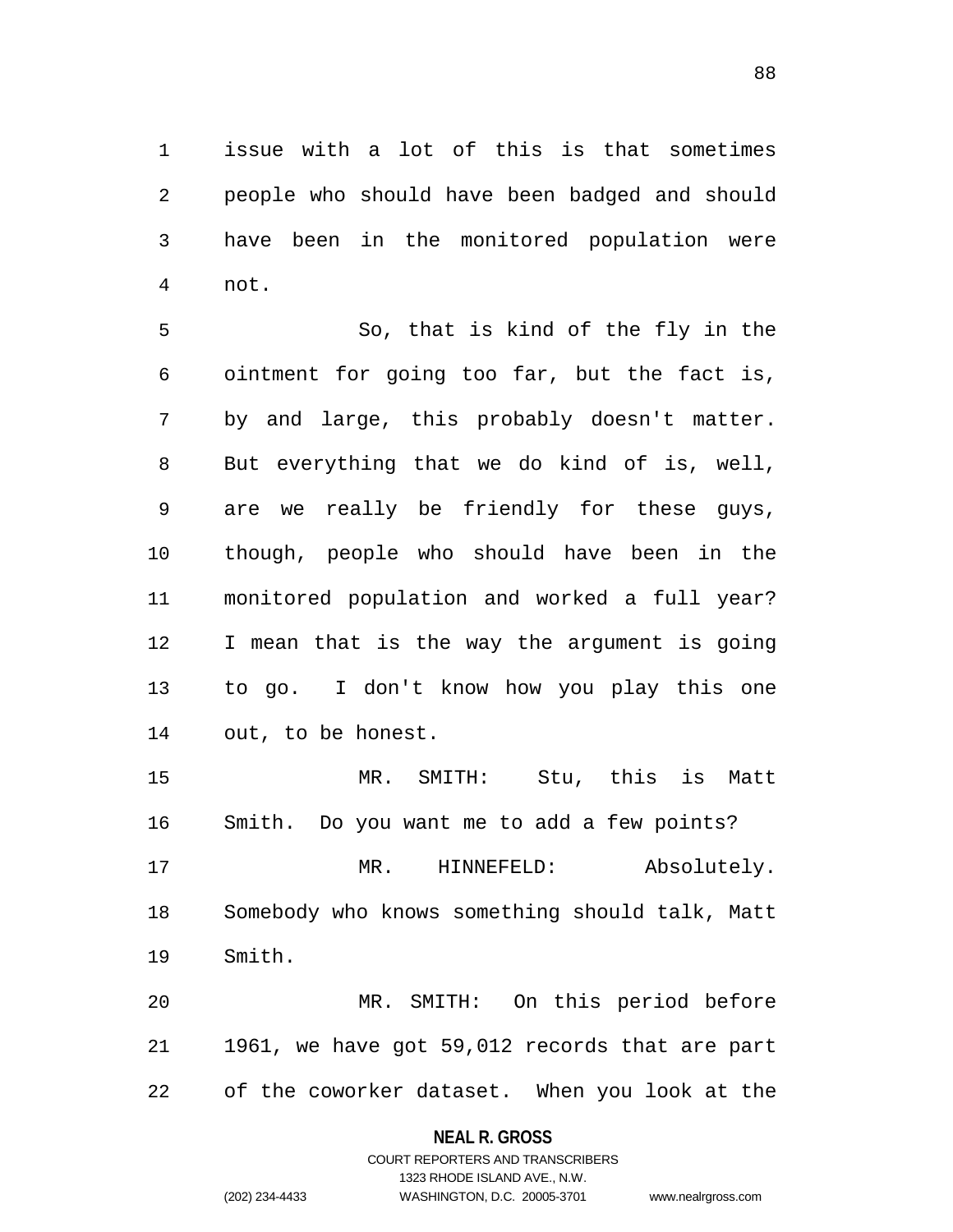CER summary document, they are quoting that 56,444 records are the annual readings. So, there is where the 96 percent number comes from.

 MR. HINNEFELD: Okay. I was just going to say, so is correct when you say that is their annual reading, that that means they were employed for 12 months?

 MR. SMITH: That is as close as we can get. When we actually go in and interrogate the records and see what are in there, what we see typically is a value for a skin dose, a value for a penetrating dose, and, then, in some cases other entries.

 Let me just stop right there. So, 56,444 are just that, a single entry for skin and deep, and that's it. In some cases, we have two entries, three entries, and maybe even more than four. But, unfortunately, what we see in those extra entries is null data, zeroes. It doesn't indicate any dose. So, it does not allow us to pick an end date, a start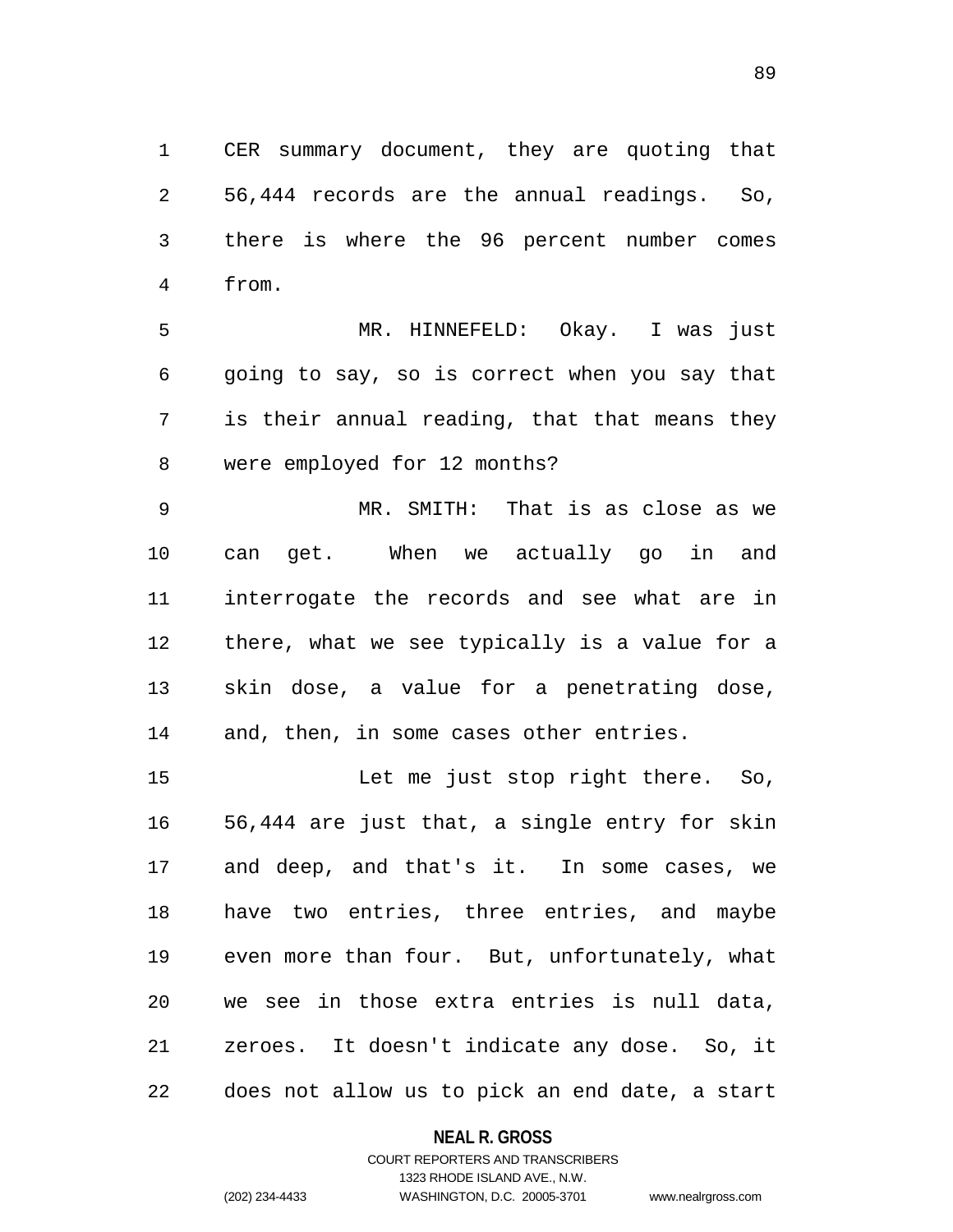date, do any prorating.

2 The other point I will make on top of everything, and this is kind of global for all the coworker TIBs, is that we do add missed dose to the measured numbers as well. So, if there is any deficiency, we are probably more than making it up on the missed dose front. At a minimum, we are adding the maximum number of exchange cycles minus one, and then taking that times LOD over two. So, that is the other component that works in the coworker dose numbers on the final number that goes into a DR report. MR. MARSCHKE: So, basically, you are assuming that all the doses received in one period -- MR. HINNEFELD: One badge exchange. 19 MR. MARSCHKE: -- one badge exchange period, and all the other -- that might be a way to figure that in to cover the -- that may be conservative --

#### **NEAL R. GROSS**

# COURT REPORTERS AND TRANSCRIBERS 1323 RHODE ISLAND AVE., N.W. (202) 234-4433 WASHINGTON, D.C. 20005-3701 www.nealrgross.com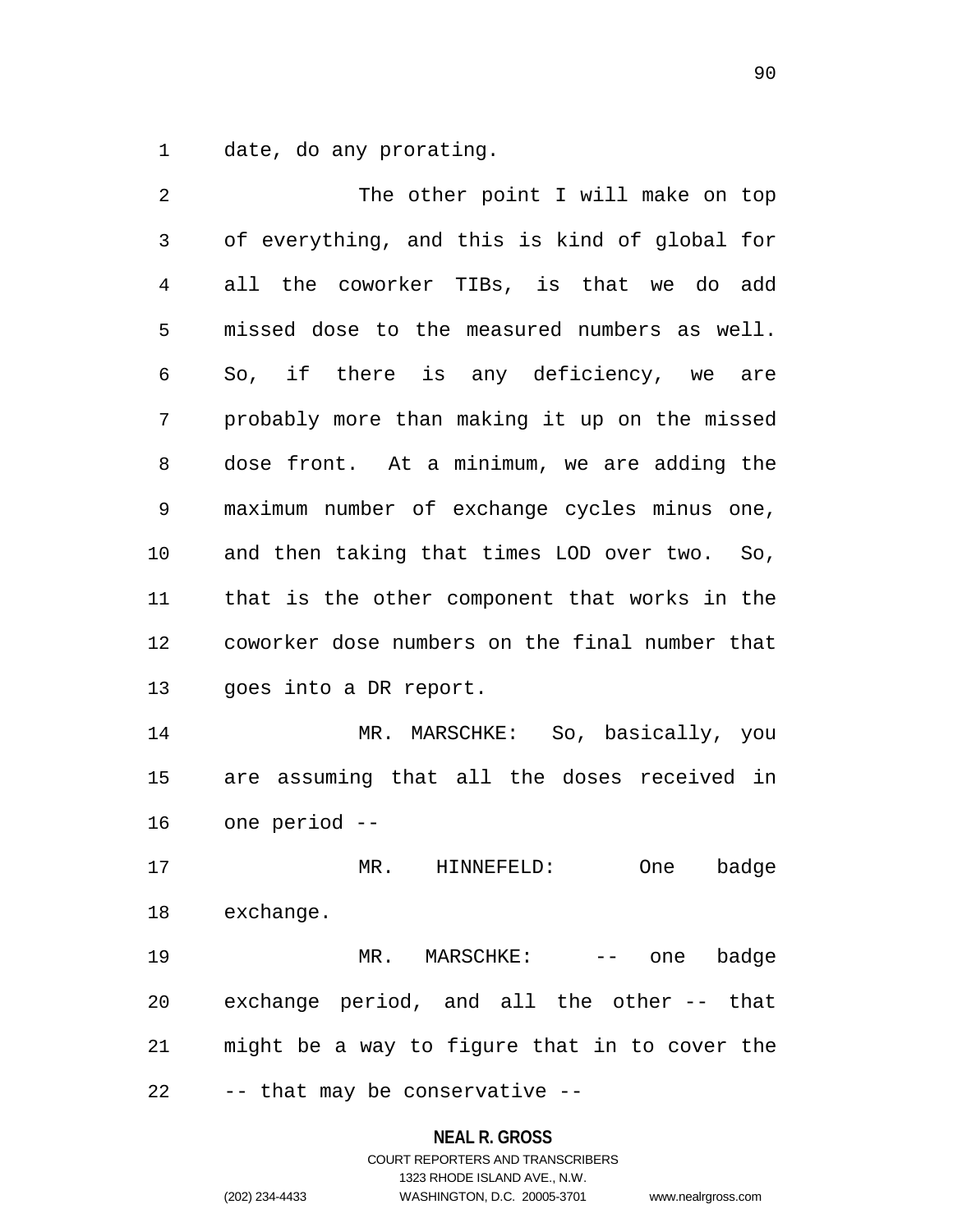1 MR. HINNEFELD: Yes. 2 MR. MARSCHKE: -- a say to just -- MR. SMITH: We have taken a very claimant-favorable approach on the missed dose. MR. MARSCHKE: You are adding the missed dose for 11 months. 8 MR. HINNEFELD: Every cycle. MR. MARSCHKE: Yes, every cycle, for all but one of the cycles of the period. That might be the argument, to say because you are filling out for a whole year or for -- yes, for the whole year. And so, if somebody was there for one cycle, they had one badge exchange, if they have a reading, they must have had at least one badge exchange. 18 MR. MARSCHKE: Correct. MEMBER ZIEMER: And, then, you are adding in the rest. 21 MR. MARSCHKE: Then, you are adding in the rest as missed dose.

1323 RHODE ISLAND AVE., N.W.

(202) 234-4433 WASHINGTON, D.C. 20005-3701 www.nealrgross.com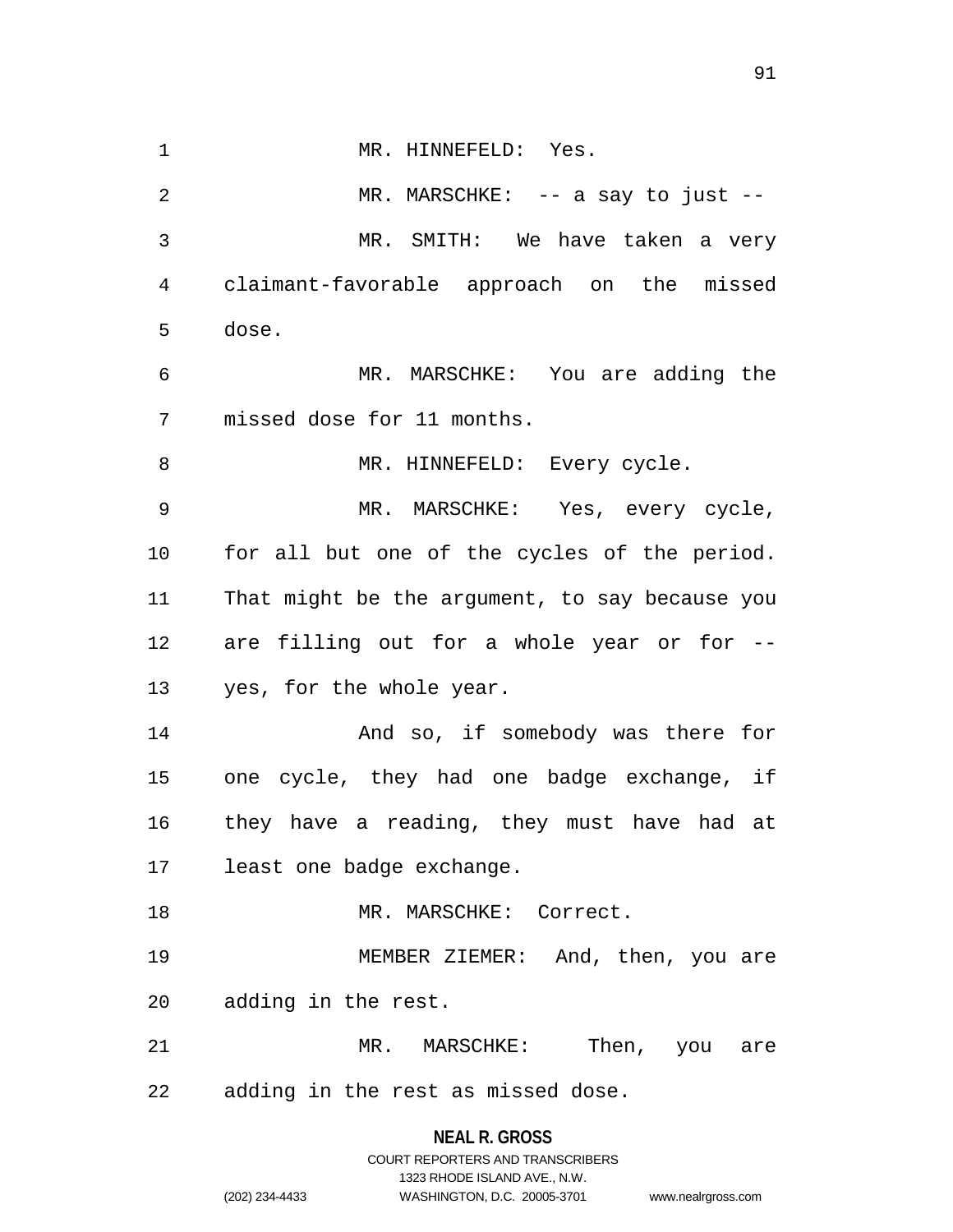1 MR. SMITH: Correct. MR. MARSCHKE: I think that is the argument that would address -- I mean, to me, that seems like you could develop that argument and address Ron's concern here, saying that there are no partial years because we are filling it in with missed dose. 8 MR. HINNEFELD: Yes. Certainly, it ameliorates the situation. CHAIR MUNN: So, NIOSH will respond? MR. HINNEFELD: Yes, we will provide a response. CHAIR MUNN: Okay. Very good. We will carry that one. 16 16 The next item on the agenda, OTIB-51-01, verification a link is complete and the item is closed. NIOSH? DR. ULSH: Yes, there are a number of issues, 51-01, 47-02, OTIB-19, that are simply linking issues. That is dependent on the database getting up and running. So, I

# **NEAL R. GROSS** COURT REPORTERS AND TRANSCRIBERS

1323 RHODE ISLAND AVE., N.W. (202) 234-4433 WASHINGTON, D.C. 20005-3701 www.nealrgross.com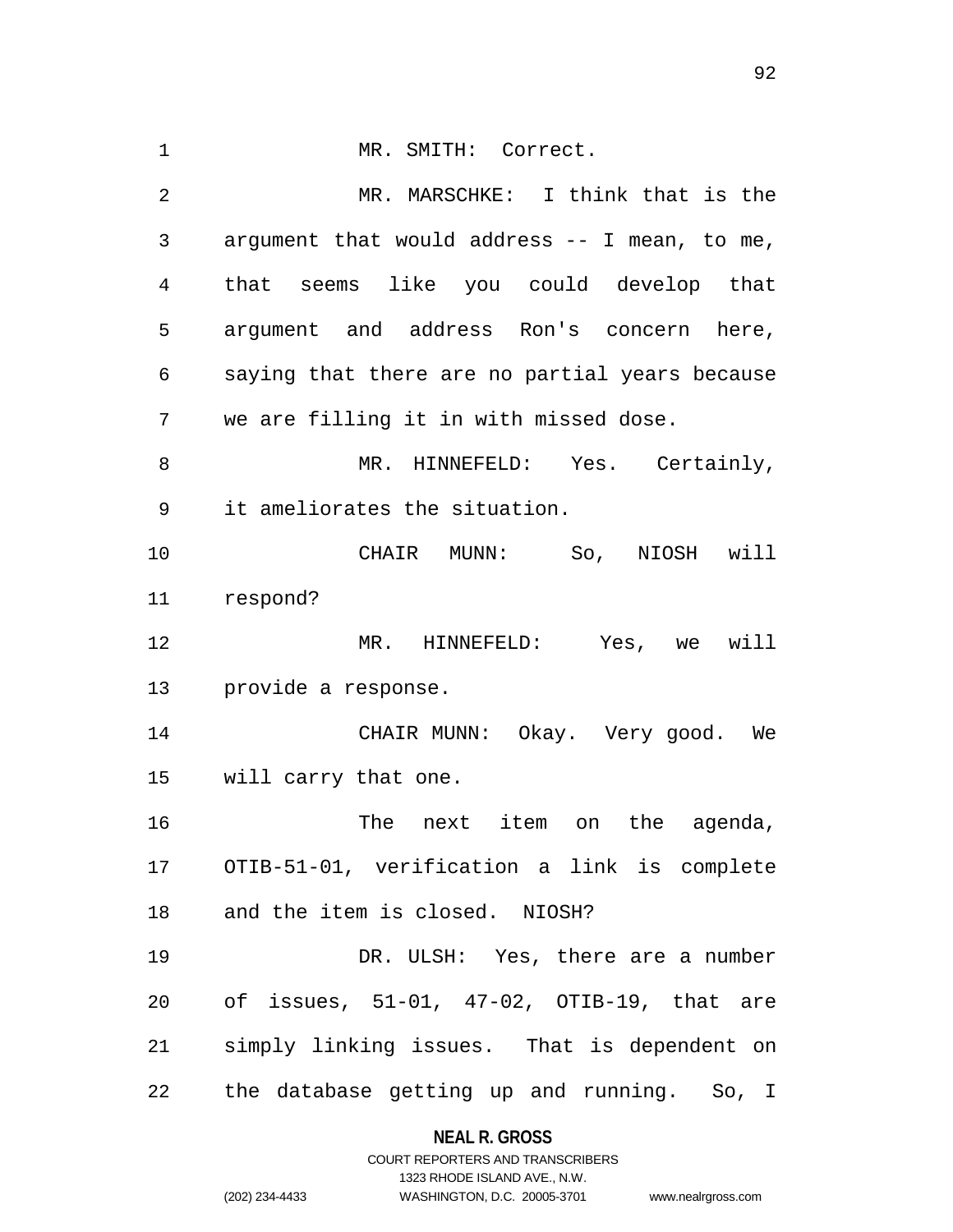mean there's no change in that. All we have to do is verify that the link is complete. MR. MARSCHKE: Those are links to an external document? Is that what you mean by a link, to a PDF file? CHAIR MUNN: I thought so. DR. ULSH: I think so. Elyse, is that the case. 9 CHAIR MUNN: I thought so. MS. THOMAS: Yes, that's the case. The responses and these attachments were reviewed. Everyone agreed on a path forward and everything, but we just have to link those. And so, until the linking functionality is in the database, that is just kind of on hold. 17 CHAIR MUNN: Okay. MS. THOMAS: That is just a linking issue, yes. CHAIR MUNN: Something magic will happen when the database is complete. All right.

## **NEAL R. GROSS**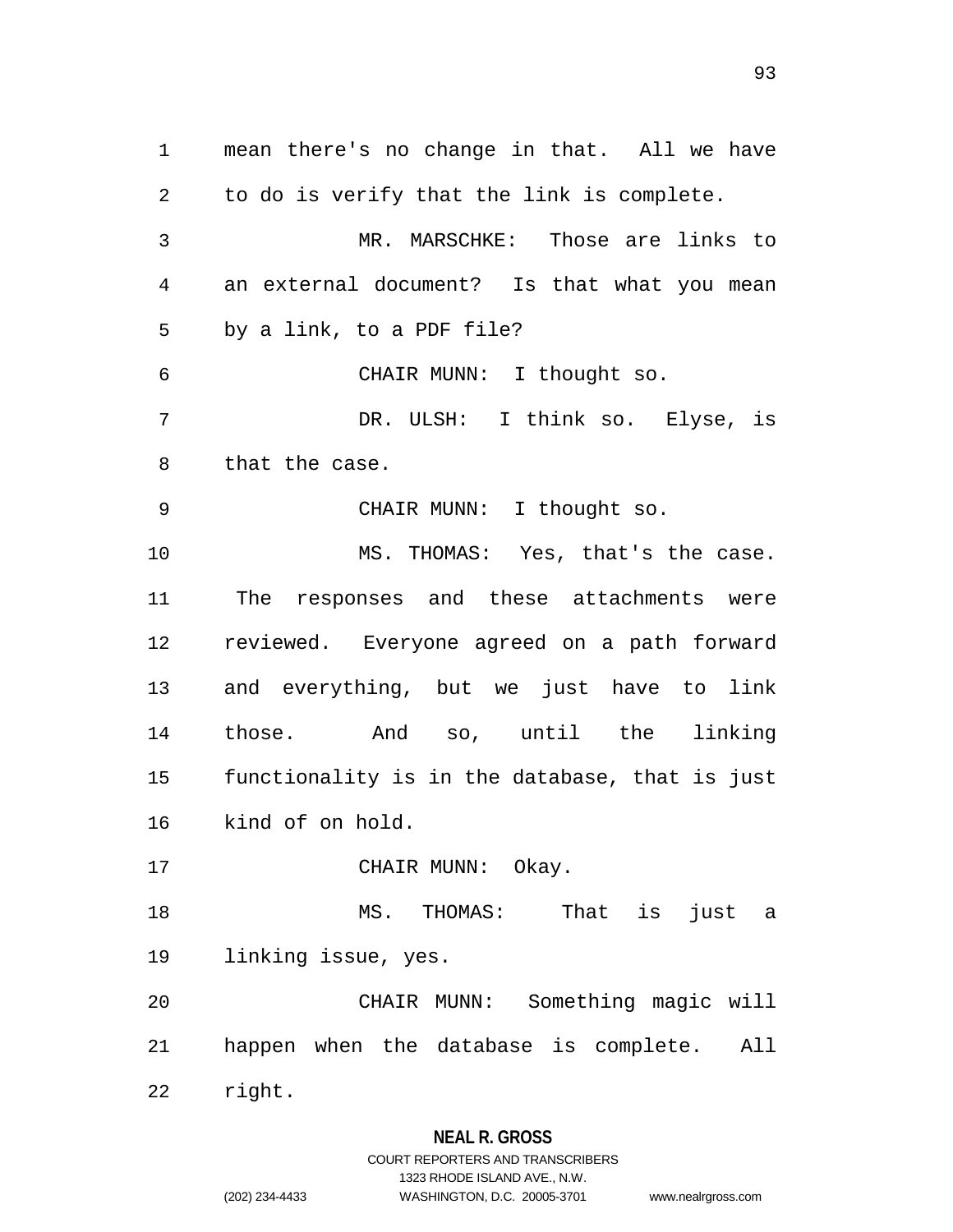1 And, Brant, you listed several. Did you -- DR. ULSH: Yes. CHAIR MUNN: Aside from 51-01, what were the others? DR. ULSH: OTIB-47, Finding 2. CHAIR MUNN: 47-02, the next one on our list. DR. ULSH: OTIB-19, I don't have a finding number on that. CHAIR MUNN: It may be the entire OTIB. I don't have a finding number for it either. Let me see if I can get back to it on the old list that we have. I can't tell whether I am going to get there or not. MS. THOMAS: Yes, this is Elyse. 17 I will try to find it as we are speaking here. CHAIR MUNN: Right. MS. THOMAS: Or as you are speaking. CHAIR MUNN: Well, I have run out

**NEAL R. GROSS**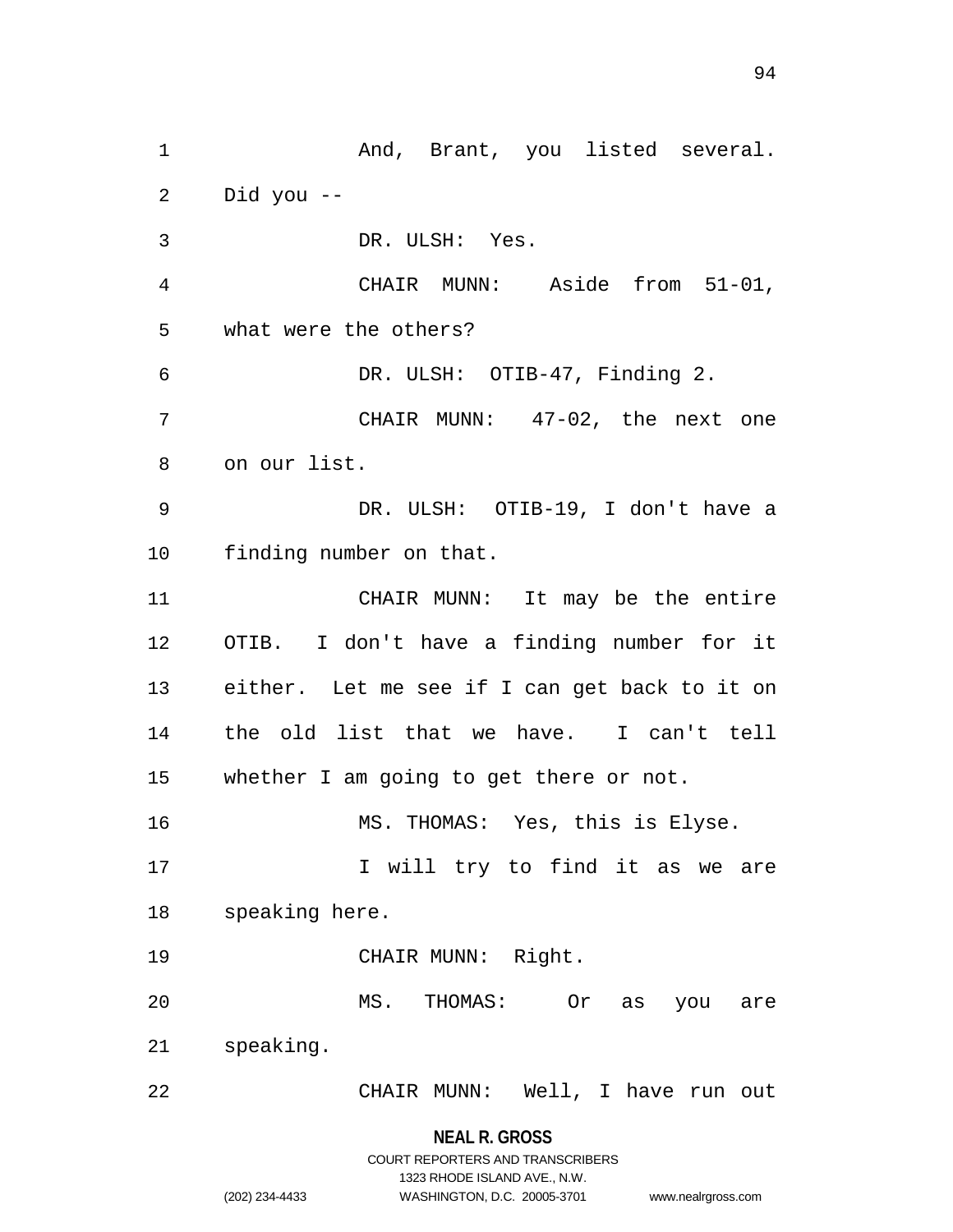of things to say, so we are in real trouble. (Laughter.) I don't see OTIB-19 yet. Steve, are you any better than we are? MR. MARSCHKE: The database is slow, very slow. 8 CHAIR MUNN: Yes, they are very slow, indeed. 10 MR. MARSCHKE: And I got 19; I can tell you the name of it, but I don't know what the -- 13 CHAIR MUNN: There it is. Now, then, let's look at -- I'm showing only one finding, right? MR. MARSCHKE: I'm showing only one finding, and it is closed. Maybe that is why we don't have a number to it, because it is only one. CHAIR MUNN: That may be. It makes sense. And since the database is grinding away for me and not coming up with

### **NEAL R. GROSS**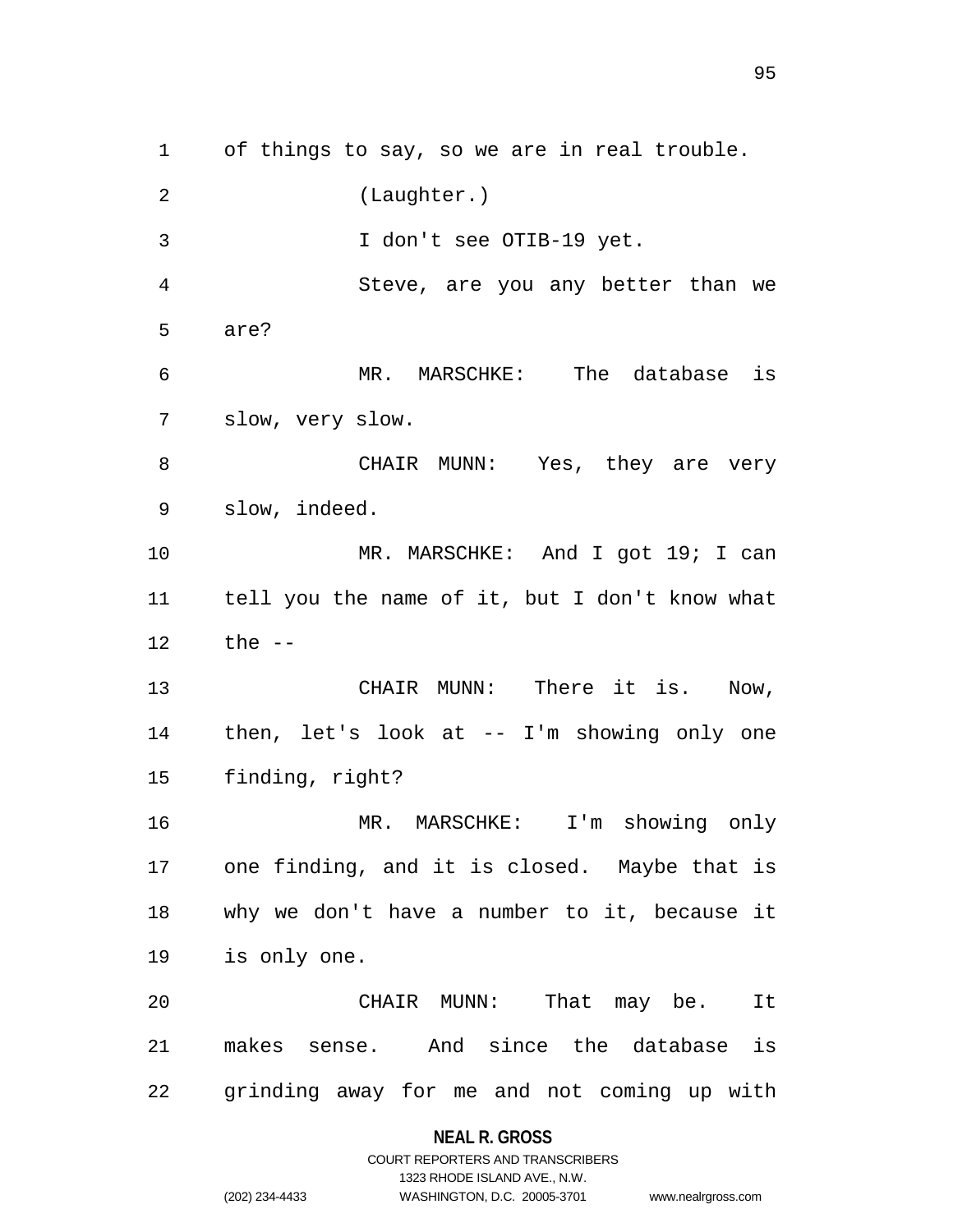anything, we may in this case -- there, I have something.

 MR. MARSCHKE: I have, too. I don't see where it says anything was being attached.

 CHAIR MUNN: Let's see if I can get the whole thread up.

 MR. KATZ: What is there to do here, if it is closed?

 CHAIR MUNN: Well, we want to make sure. The question was whether or not there was some sort of link or whether there was anything other the closure itself.

 MR. HINNEFELD: Well, the last entry is a recommendation from SC&A that it be closed. That is from October of 2008. The reason that they recommended it be closed was that our side prepared what is called a detailed evaluation of the 1,771 coworker distribution.

 So, that is too big. That detailed evaluation is too big to put in the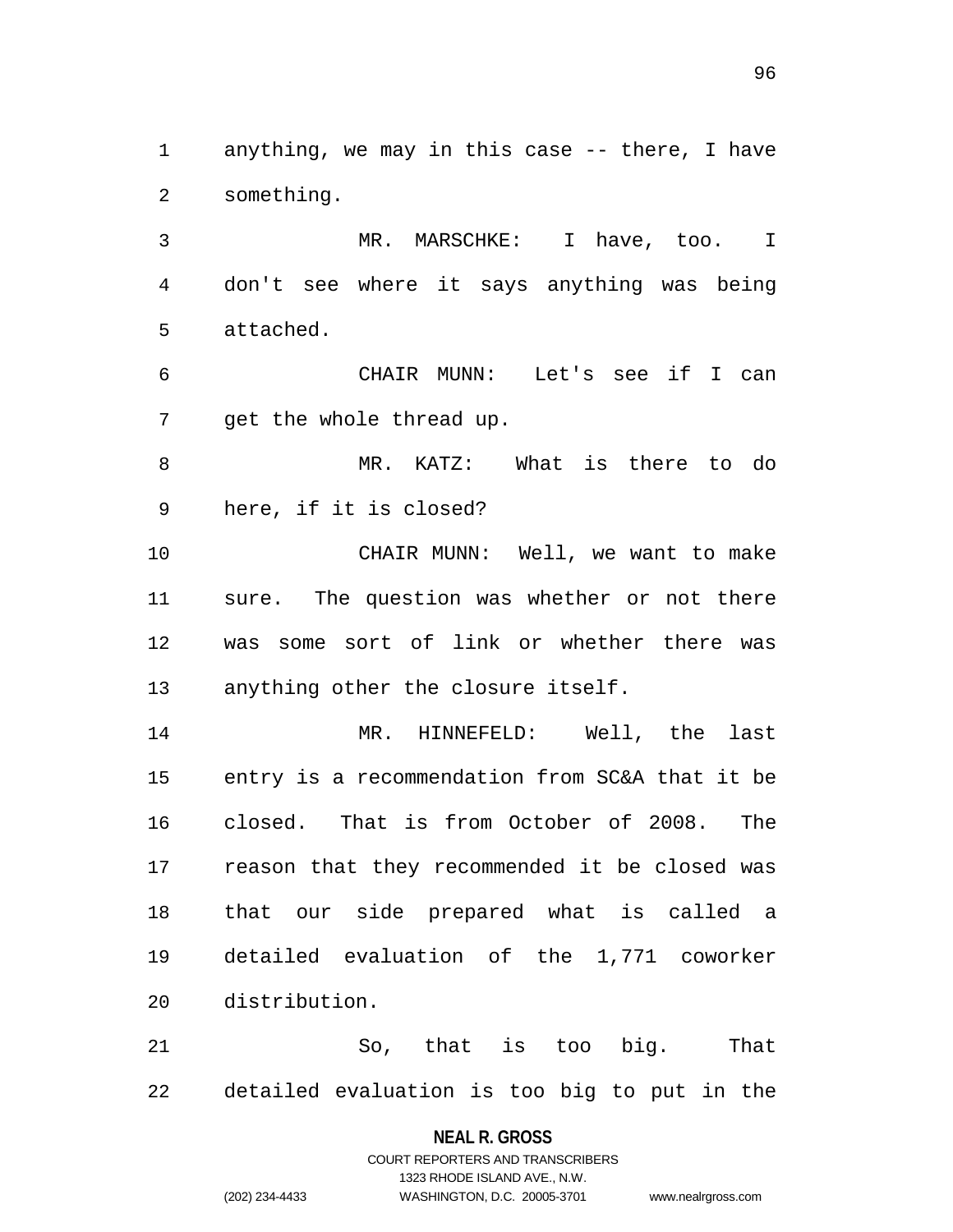database to complete the database record. You have to link that analysis then.

 MR. MARSCHKE: If you see on the October 1st, 2008, OCAS entry, it says table 2 and then in brackets it says, "See related link."

 CHAIR MUNN: That is what we are waiting for.

 MR. MARSCHKE: Yes, that is what we are waiting on, is that related link.

 CHAIR MUNN: Yes, the link we are waiting for is --

 MR. MARSCHKE: I guess, once the database is up, we will have to make sure we get all those links. I mean we have identified these three. The question is, are there any others that have links that are -- we will have to go back to the Access database, probably would be the easiest way to do it, and see if there are any documents in there. There was only a handful that I recall that need to be brought over to this SQL

## **NEAL R. GROSS**

## COURT REPORTERS AND TRANSCRIBERS 1323 RHODE ISLAND AVE., N.W. (202) 234-4433 WASHINGTON, D.C. 20005-3701 www.nealrgross.com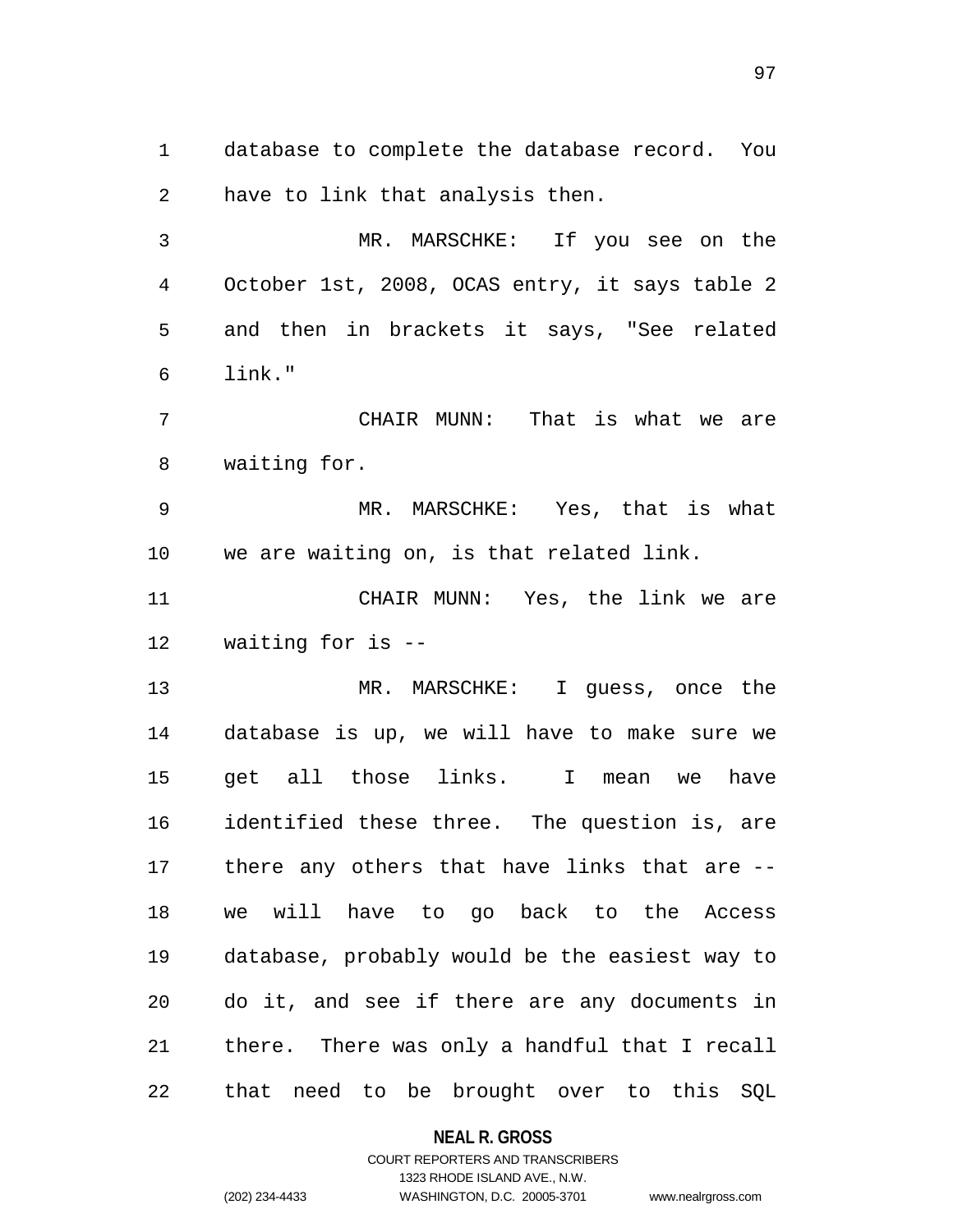database.

 CHAIR MUNN: And the only reason we are carrying it is just to make sure that that link eventually occurs. MR. MARSCHKE: That is my understanding of it. CHAIR MUNN: Yes. 8 MR. HINNEFELD: Elyse, were you going to say something? MS. THOMAS: Yes, I've been keeping track. I think these are the only ones. There's OTIB-19, OTIB-47-01 and -02, 57-02 and -03. DR. ULSH: Wait. You just said some that I didn't say earlier. MS. THOMAS: Oh, okay. Sorry. Yes, OTIB-19, 47-01 and -02, 57-02 and -03. MR. SMITH: Could that be 51 instead, Elyse? MS. THOMAS: No, there is also 51-01. CHAIR MUNN: Yes, 51-01.

**NEAL R. GROSS**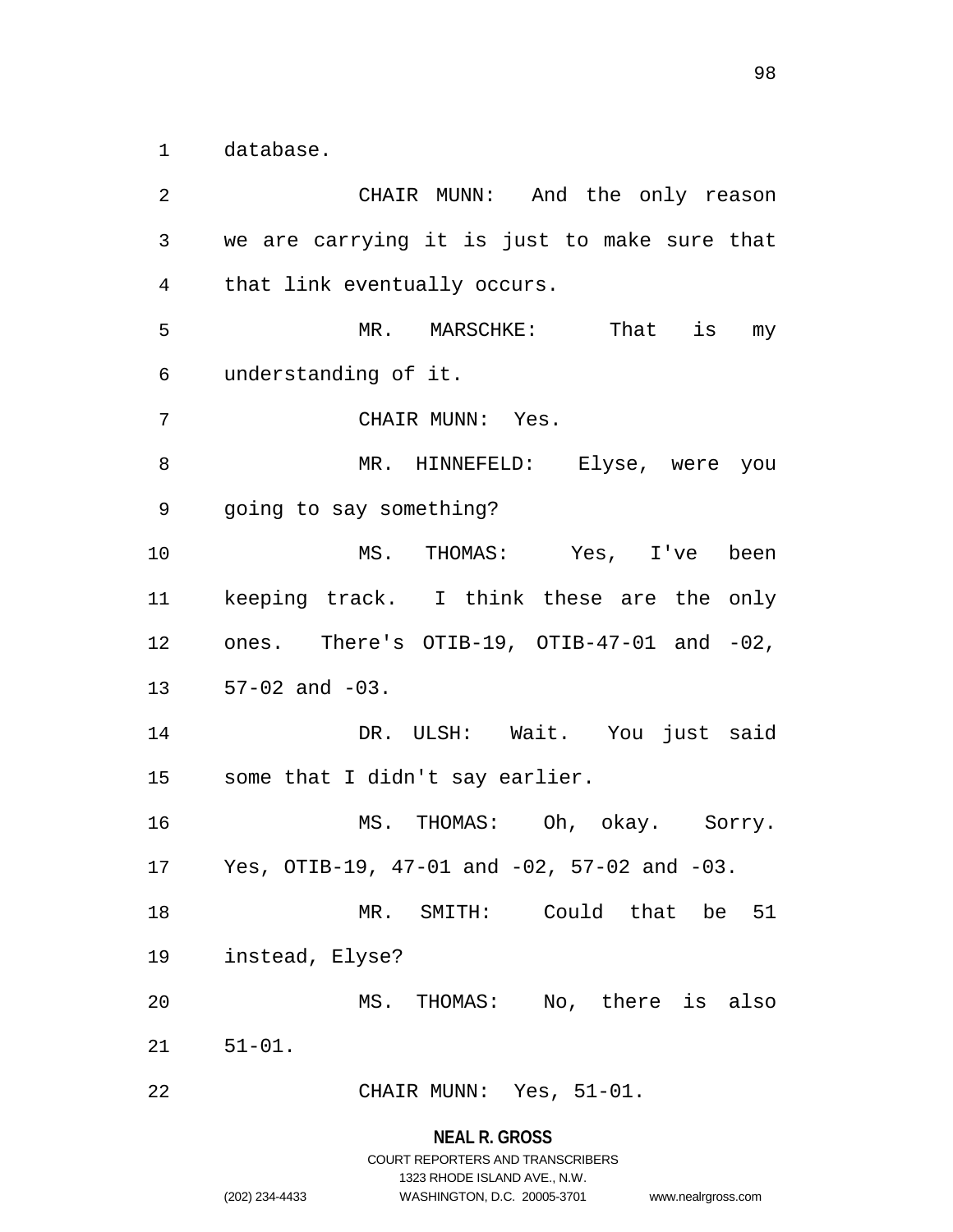| $\mathbf{1}$   | MR. SMITH: Okay.                               |
|----------------|------------------------------------------------|
| $\overline{2}$ | MS. THOMAS: And Matt Smith has                 |
|                |                                                |
| 3              | provided longer responses to 21-02 and -04. I  |
| 4              | think those were distributed to the            |
| 5              | Subcommittee, but we couldn't put them -- they |
| 6              | were too long to include in the database. So,  |
| 7              | those I think would also be links.             |
| 8              | CHAIR MUNN: Links.                             |
| $\overline{9}$ | MS. THOMAS: But, like I said, he               |
| 10             | is going to respond. That is an action item    |
| 11             | for next time.                                 |
| 12             | CHAIR MUNN: I think perhaps,                   |
| 13             | Elyse, I may communicate with you to make sure |
| 14             | that the list I have is the same one that you  |
| 15             | have, and we will just carry an item of        |
| 16             | incomplete links that are the only thing       |
| 17             | waiting for some of these items.               |
| 18             | MS. THOMAS: Yes. Okay.<br>That                 |
| 19             | would be fine.                                 |
| 20             | CHAIR MUNN: All right. I will be               |
| 21             | in touch with you about them.                  |
| 22             | MAURO: Wanda, on items like<br>DR.             |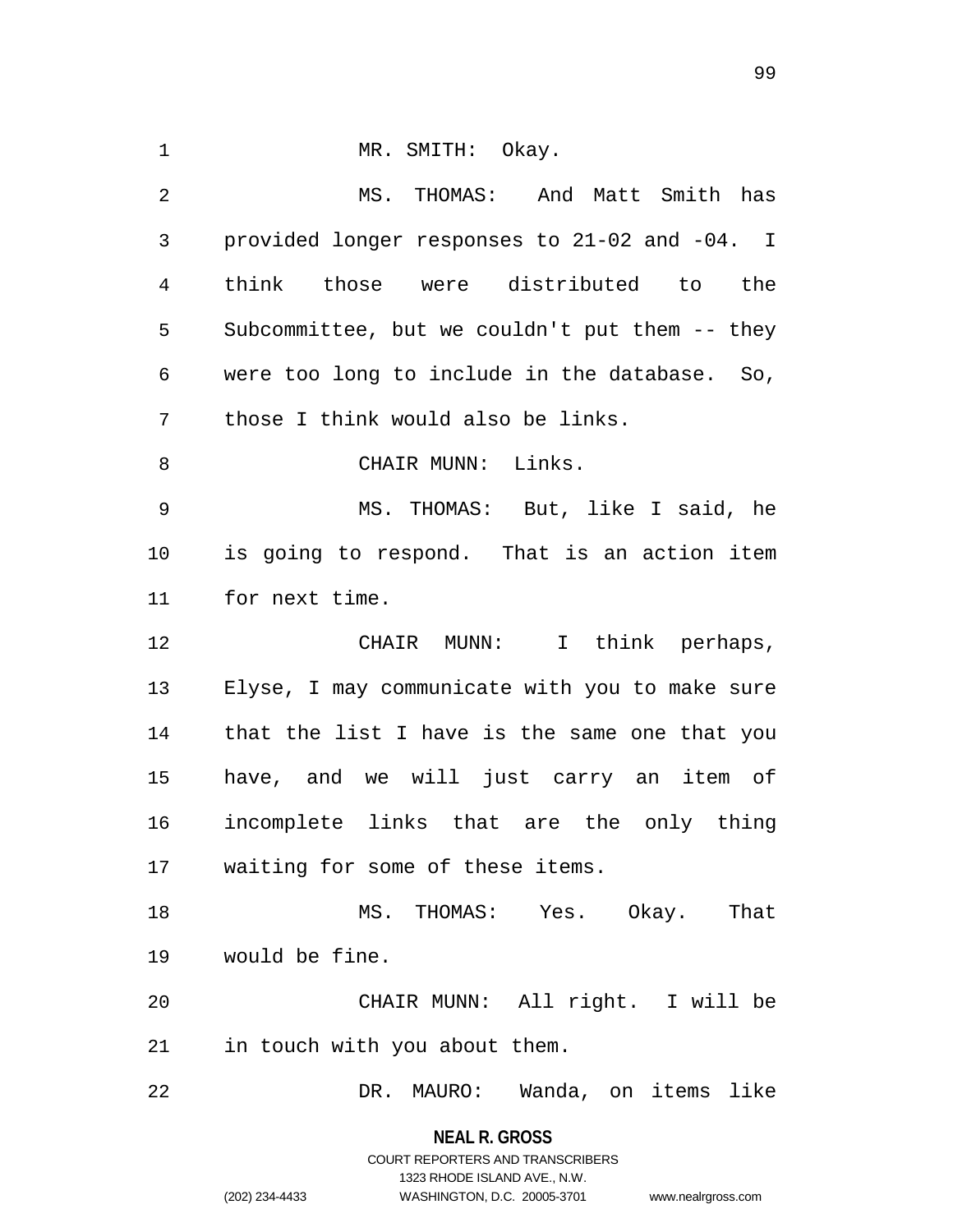this -- this is John -- do we assign these in abeyance because of the links or closed? How are we treating these? CHAIR MUNN: They are closed. DR. MAURO: Okay. MR. KATZ: This is really strictly administrative, and we could just deal with this by sending a notice when the links are there and not really taking these up in Committee because it is really administrative. CHAIR MUNN: No, I don't intend to take them up in the Committee once we have the list intact. But it is a good idea for us to remember that we still have linking to do. So, I want to make sure that my list agrees with the one that Elyse has. We will do that next time. Although it is a little early, it

 seems to me a good time for a break right now, if that is agreeable with everyone. Let's take a 20-minute break and be back at 10 minutes to the hour.

#### **NEAL R. GROSS**

COURT REPORTERS AND TRANSCRIBERS 1323 RHODE ISLAND AVE., N.W. (202) 234-4433 WASHINGTON, D.C. 20005-3701 www.nealrgross.com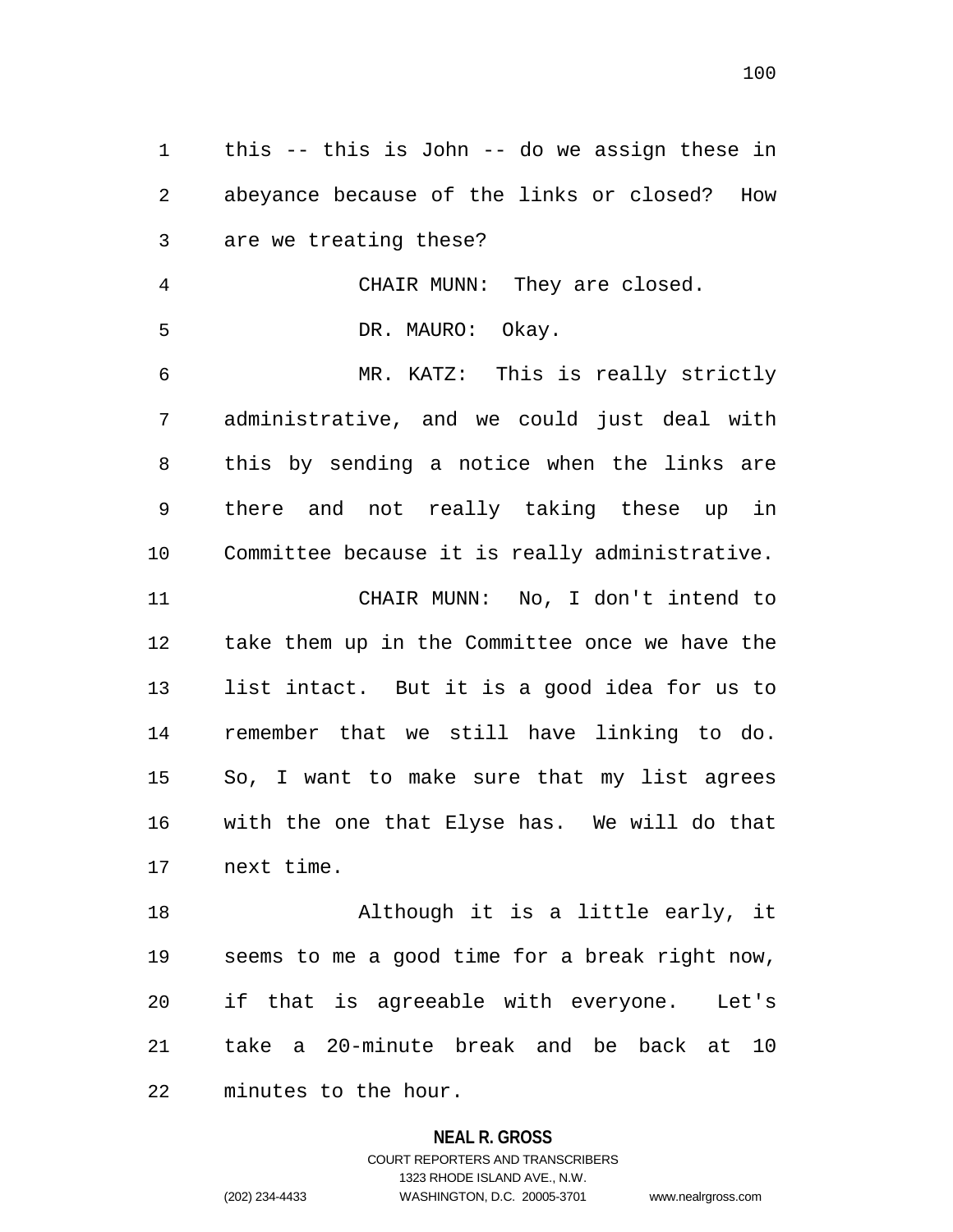(Whereupon, the foregoing matter went off the record at 10:33 a.m. and went back on the record at 10:51 a.m.) MR. KATZ: Okay. We are reconvening. It's the Procedures Subcommittee. Do we have folks back on the line? CHAIR MUNN: Has Mark joined us, by chance, yet? MEMBER LEMEN: I am back on the line. 12 CHAIR MUNN: Thank you, Dick. MR. KATZ: Welcome, Dick. 14 CHAIR MUNN: That's good. Still nothing from Mark? MR. KATZ: No Mark. 17 CHAIR MUNN: No Mark. Very good. Our next item that we have on our agenda is OTIB-70. And my notes say that both NIOSH and SC&A have been discussing the two outstanding issues. Which

of you wants to lead off? Where are we with

**NEAL R. GROSS** COURT REPORTERS AND TRANSCRIBERS

1323 RHODE ISLAND AVE., N.W.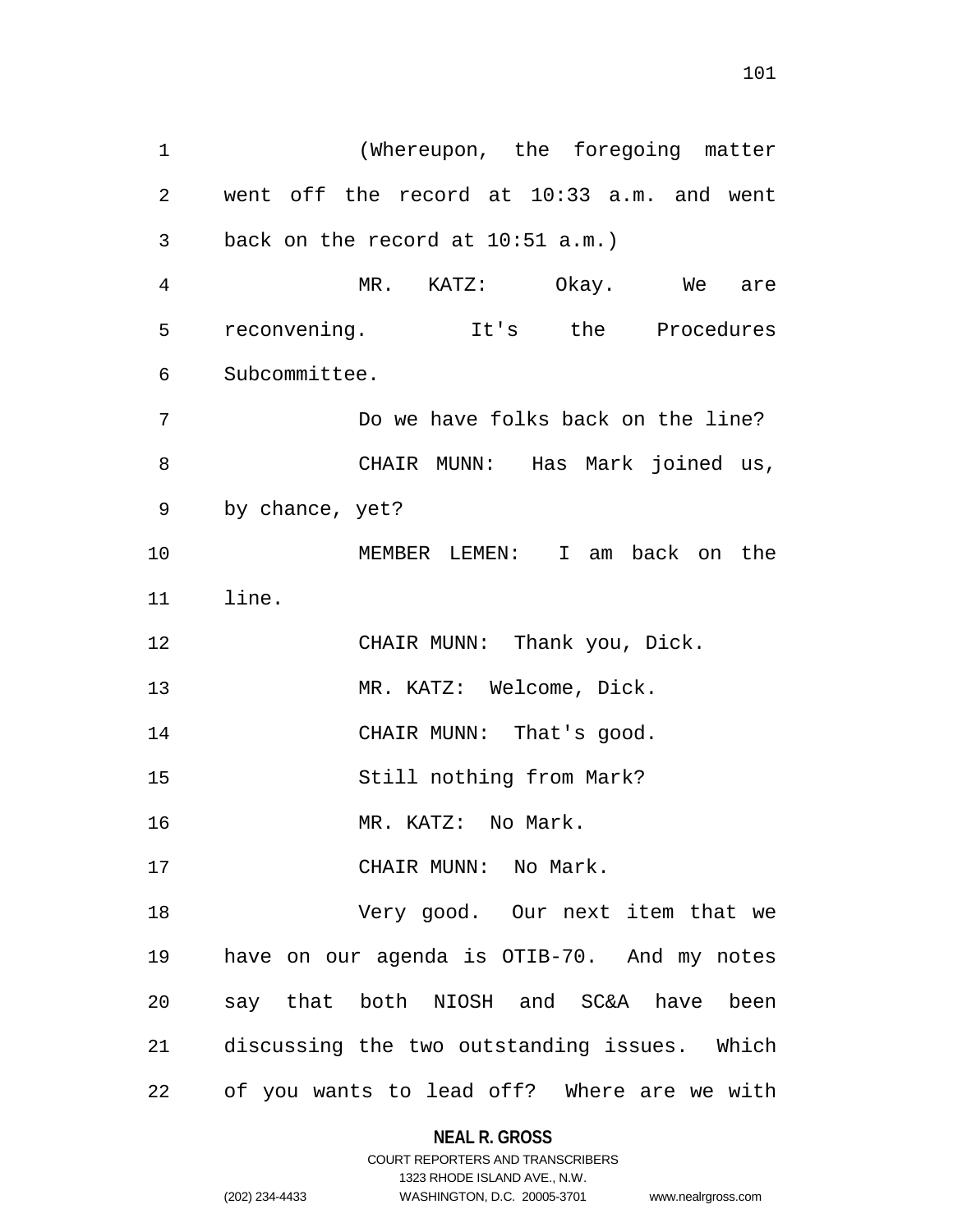OTIB-70 right now?

 DR. ULSH: Well, I sent out an email in advance of this meeting kind of giving you the status on the two open items, 70-03 and 70-10. Briefly, those deal with resuspension factors and the decrease in the activity factor that we assumed at 1 percent per day. We discussed this pretty extensively at the last Procedures Subcommittee meeting. We, NIOSH, agreed to review the approaches that were questioned by S&CA. Also, a further development somewhat related is at the last meeting of the full Advisory Board, the Board referred the Norton Evaluation Report to the Procedures Subcommittee because the approaches that we used in these two findings in OTIB-70 were also used at Norton during the residual

 I had said in my email that not only the Procedures Subcommittee, but SC&A had

> **NEAL R. GROSS** COURT REPORTERS AND TRANSCRIBERS

> > 1323 RHODE ISLAND AVE., N.W.

(202) 234-4433 WASHINGTON, D.C. 20005-3701 www.nealrgross.com

period.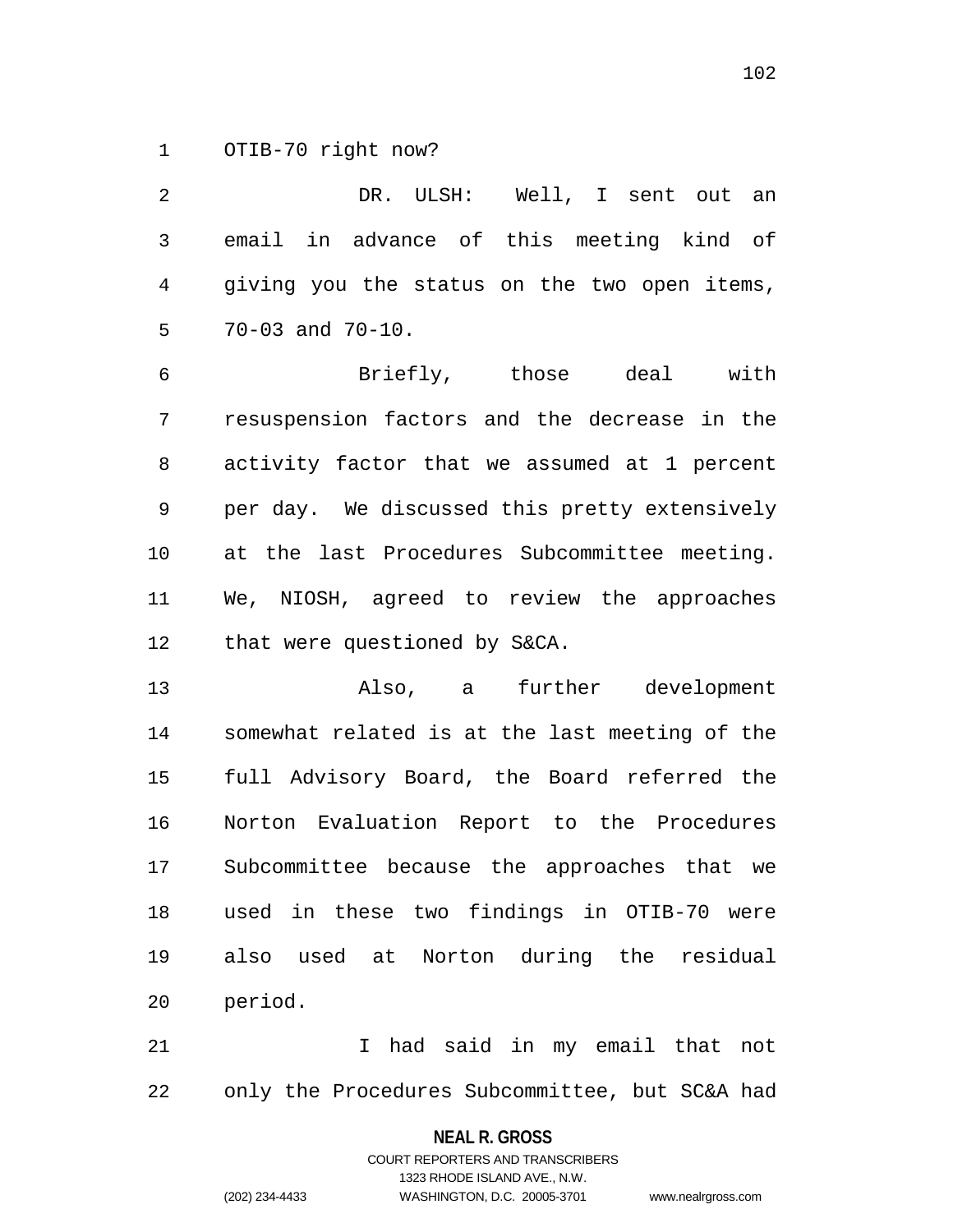been tasked to go ahead and evaluate the Norton ER. But I got an email from John clarifying that it was not his understanding. MR. KATZ: They were not tasked on that. CHAIR MUNN: Yes, they weren't. DR. ULSH: All right. So, I was mistaken on that. But, at any rate, this is an issue that is still undergoing active discussion between NIOSH and ORAU, and it is not resolved yet. CHAIR MUNN: One of the questions that I had with respect to whether or not to assign the Norton documents to SC&A was whether it would not be more beneficial to address the two issues that we have outstanding before we undertake that. It would seem to me that doing Norton prior to the time that we have finished our discussions with these two issues would to

> **NEAL R. GROSS** COURT REPORTERS AND TRANSCRIBERS

some extent be getting the cart before the

1323 RHODE ISLAND AVE., N.W.

(202) 234-4433 WASHINGTON, D.C. 20005-3701 www.nealrgross.com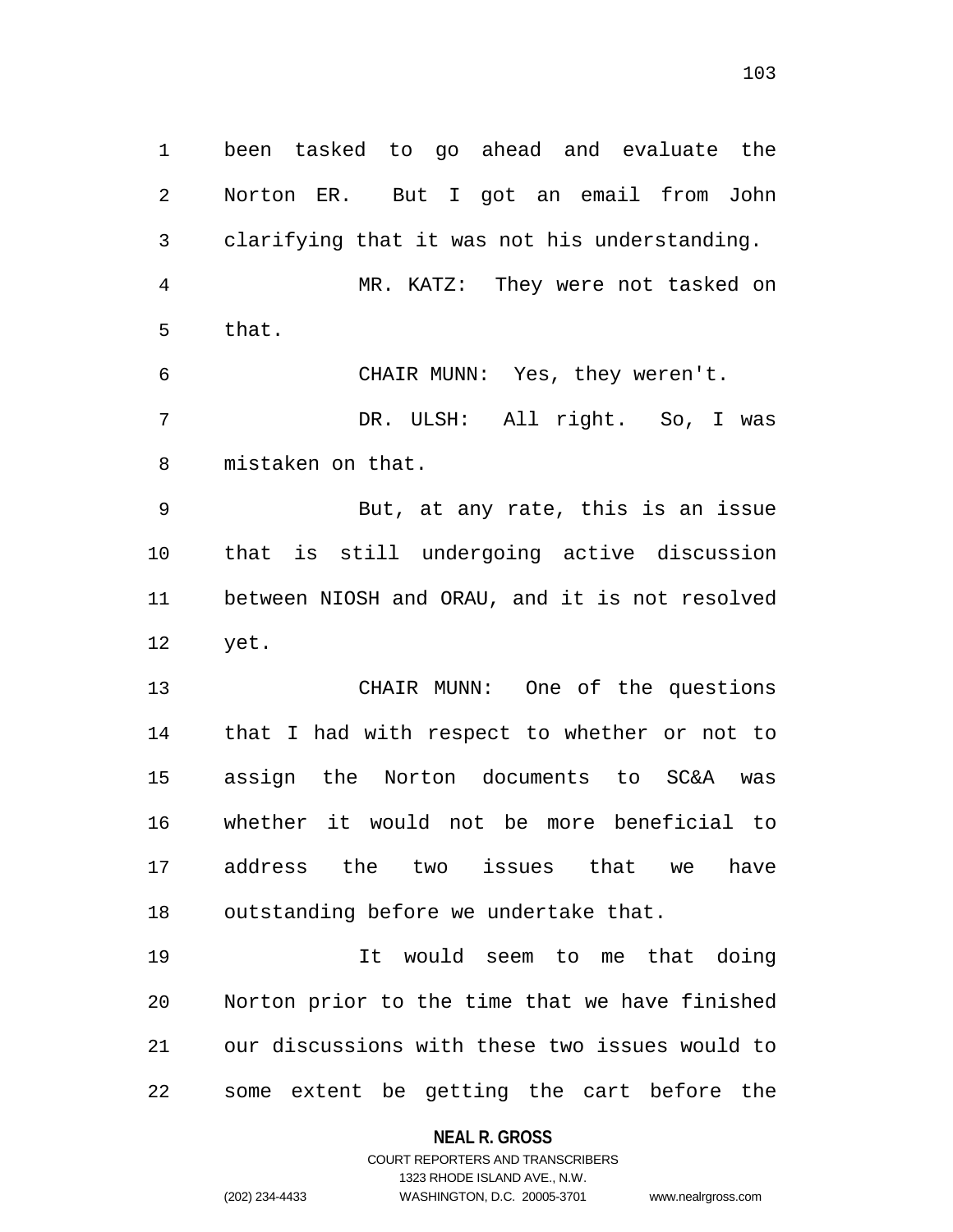horse. We know that the findings are going to exist beforehand, that these two things, together with possibly others, have not been adequately addressed. But I don't know the feeling of the Subcommittee. Paul? MEMBER ZIEMER: Well, I think you have got to do Norton because the clock is on, right? Or, no, you already qualified them; this is the ER. CHAIR MUNN: They have already qualified them. DR. ULSH: Yes. 14 MR. KATZ: It's a Board issue. MEMBER ZIEMER: Yes. Well, the 0070 is a Board issue. MR. KATZ: No, but so is Norton at this point -- 19 MEMBER ZIEMER: Yes. MR. KATZ: -- because it has already been presented to the Board. MEMBER ZIEMER: We already have

# **NEAL R. GROSS** COURT REPORTERS AND TRANSCRIBERS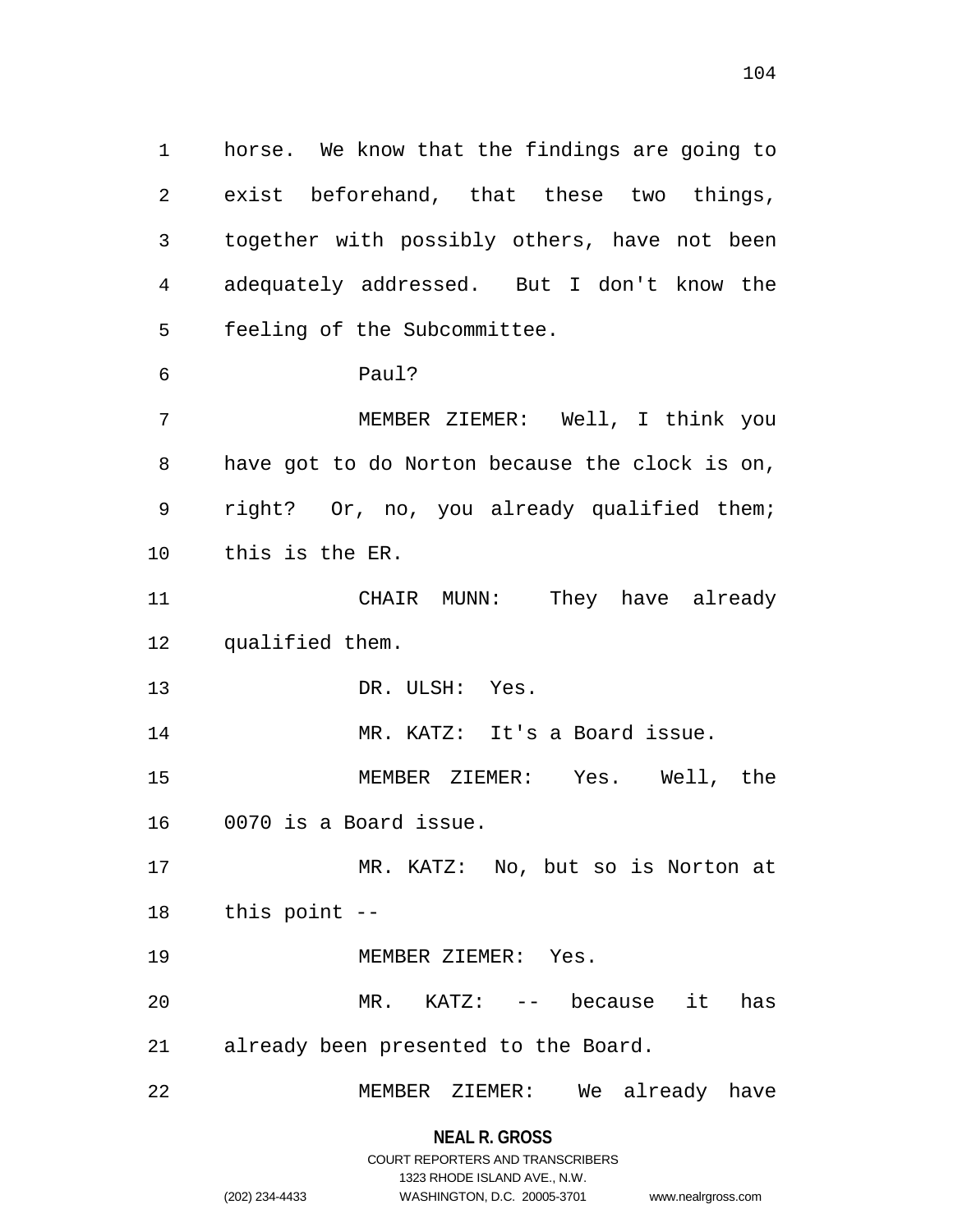Norton, yes. I thought that they were trying to meet that deadline, but we already have that.

 CHAIR MUNN: So, the issue before us as a Subcommittee is whether to authorize SC&A at this time to pursue Norton. I was just saying it seems to me --

 MEMBER ZIEMER: Well, is that our purview?

10 MR. KATZ: It is your prerogative to do that. But it seems like if you have fundamental matters to sort out on OTIB-70, it doesn't make much sense to send SC&A down the trail.

 MR. HINNEFELD: It would seem to me that it would be more efficient if we would develop what we are developing first.

18 MR. KATZ: Right.

 MR. HINNEFELD: And since we know that Norton has been referred to this Subcommittee, specifically address Norton in addition to the general finding. And from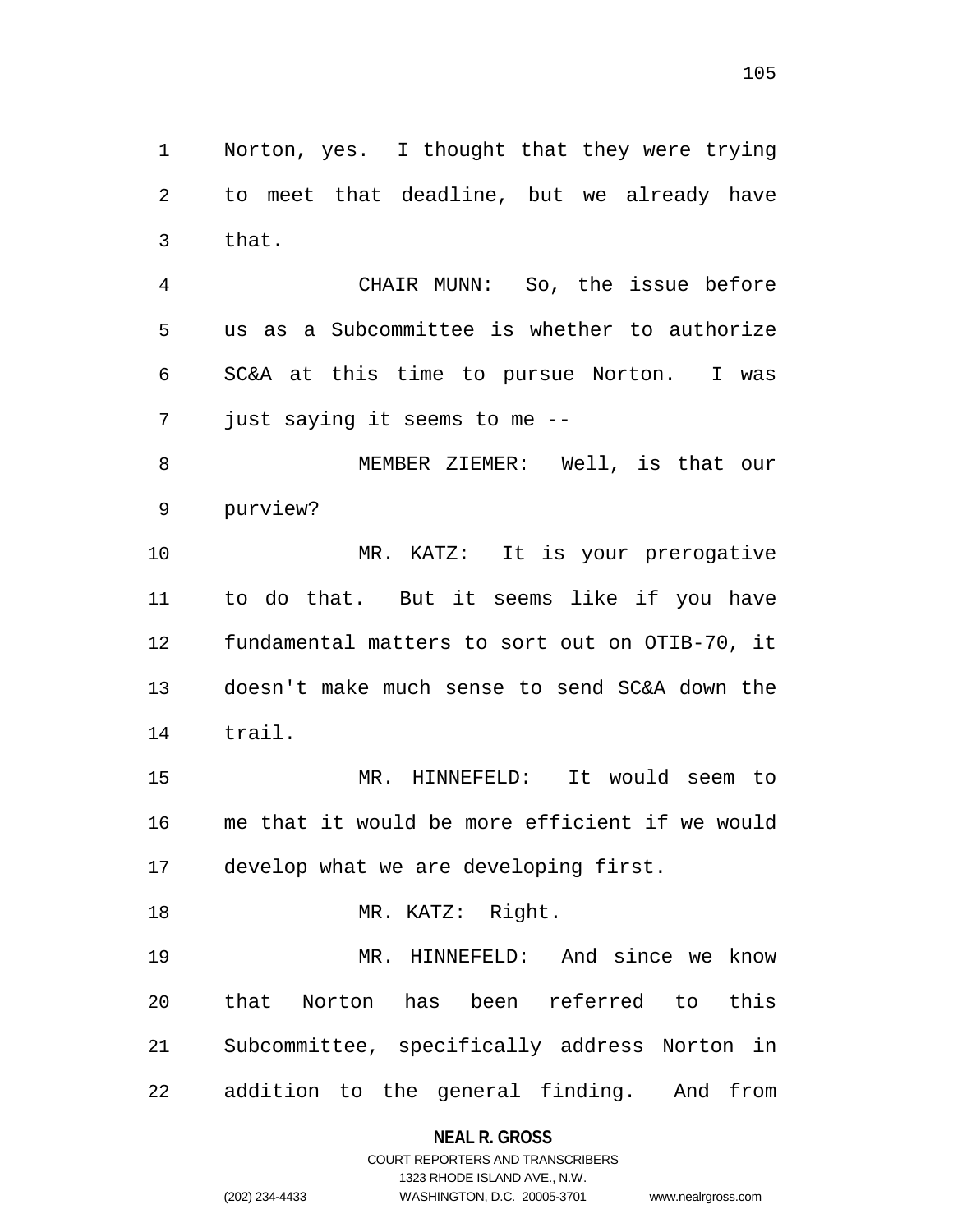that point, then, there can be a decision about whether SC&A should do some additional work on it. MR. KATZ: Right. CHAIR MUNN: That would seem the logical process to me as well. Does that make sense? I'm getting nodding heads. Dick, do you have a position on this? MEMBER LEMEN: My position is I was nodding my head. You didn't see it. (Laughter.) MR. KATZ: I saw it, Dick. (Laughter.) DR. MAURO: Stu, this is John. Just a quick question: when we last discussed this matter, I think there was conceptual agreement that coupling the resuspension factor with the rate at which material declines, for example, this 1 percent per day, and the various issues that go along with those parameters being somehow linked,

## **NEAL R. GROSS**

COURT REPORTERS AND TRANSCRIBERS 1323 RHODE ISLAND AVE., N.W. (202) 234-4433 WASHINGTON, D.C. 20005-3701 www.nealrgross.com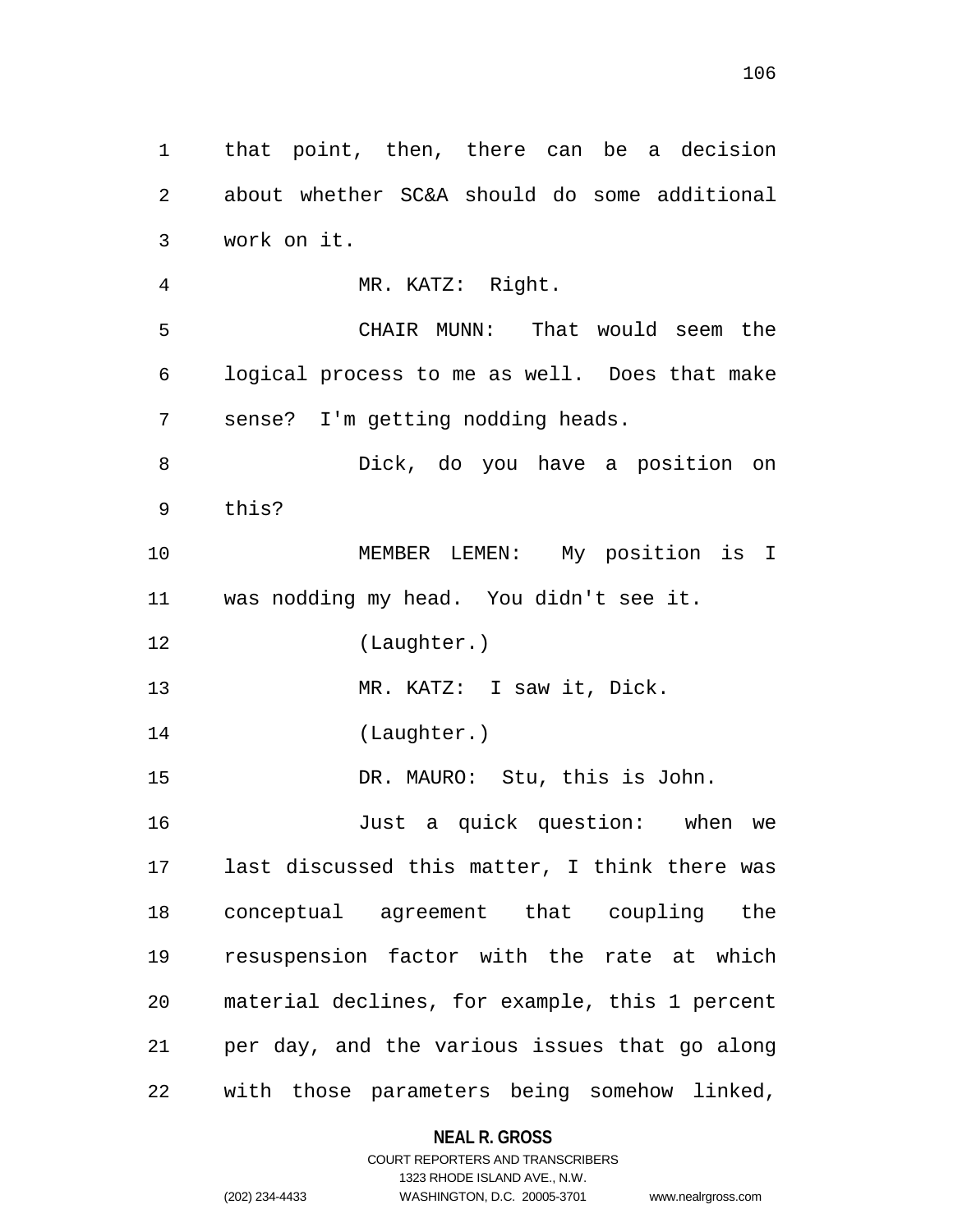and also the fact that when you exhaust air from a room for your turnover, which ultimately is one of the mechanisms by which you remove material from the room, there were some questions remaining on the degree of recycling that might take place, whether the air is being drawn from the breathing zone or some other location.

 The reason I bring all this up is I think we did talk about this. I think that we all agreed that these types of matters certainly need to be addressed. And as a result, that this is the path that is going forward in your review of OTIB-70.

 So, I think, at least in principle, we all concurred that these issues need to be addressed, and after they are addressed, there is a very good chance that there would be substantial revisions to OTIB-70. And I agree that, then, that may very well cascade and have an effect on how Norton would be affected.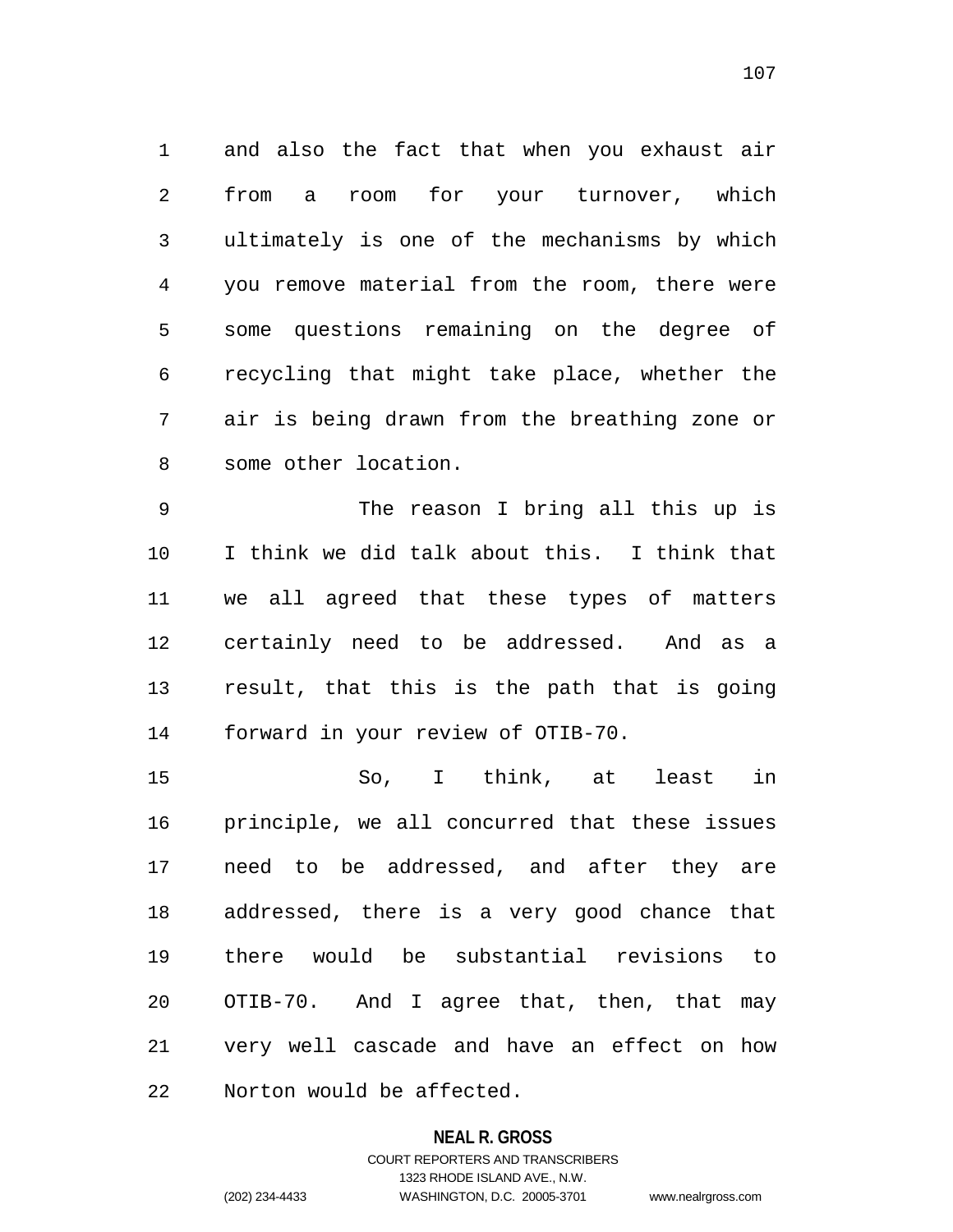So, I think there is a process in place right now where we have identified the issues, and we all agree that they do need to be addressed. And I also agree that at the back end of the process, looking at these issues in conjunction with Norton and how they address Norton is probably the sensible and 8 the most efficient way to proceed. CHAIR MUNN: Good. MR. HINNEFELD: Well, yes. Actually, Jim Neton has been engaged in this, in the TIB-70 issue, a lot more than I have. But I don't dispute what John said about a recognition on our part that there needs to be some reconsideration here. CHAIR MUNN: Then I am going to note that the issues, the two outstanding issues, continue in discussion, and until we

 have a further report from NIOSH with respect to where we are going with those two, we are not going to take any action with respect to the Norton document.

### **NEAL R. GROSS**

COURT REPORTERS AND TRANSCRIBERS 1323 RHODE ISLAND AVE., N.W. (202) 234-4433 WASHINGTON, D.C. 20005-3701 www.nealrgross.com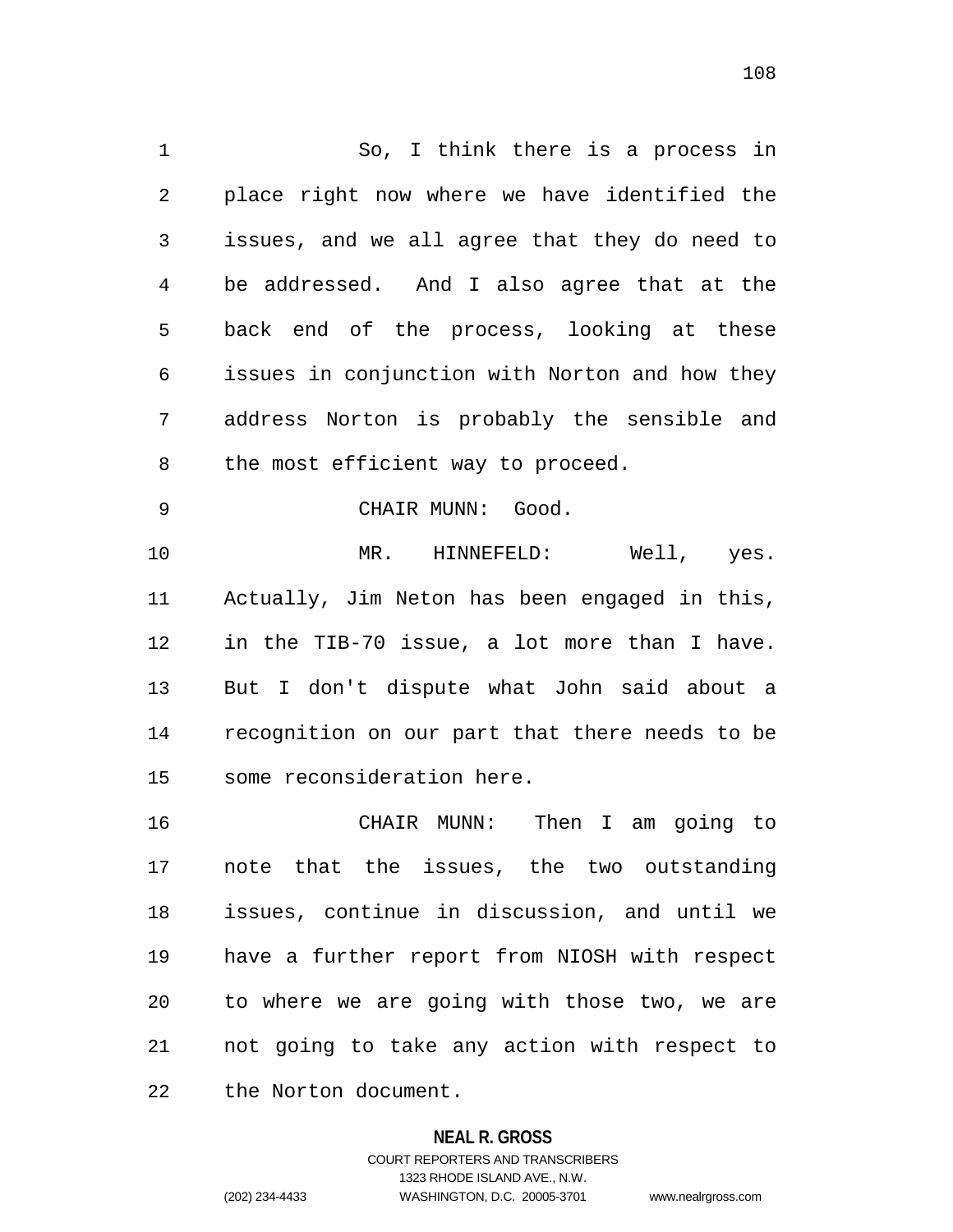1 If that's agreeable -- MR. KATZ: Sounds good. CHAIR MUNN: -- then we will move on to the tracking responsibility for overarching issues. I put that in simply because we have never had a process here in this Subcommittee for our doing that. 8 And I am not certain where that responsibility lies. Jim has taken it under his wing to make sure that those issues remain alive and that they are on his list. But I have no feel for how those are being tracked or how we, as a Subcommittee, might from time to time receive information on them that might be pertinent to other things that we are doing.

17 17 I am open to any suggestions that anyone might have. I am uncertain as to what our authority is in this regard and uncertain as to what our responsibility is in this regard.

So, I am wide open to comment. It

**NEAL R. GROSS** COURT REPORTERS AND TRANSCRIBERS

1323 RHODE ISLAND AVE., N.W.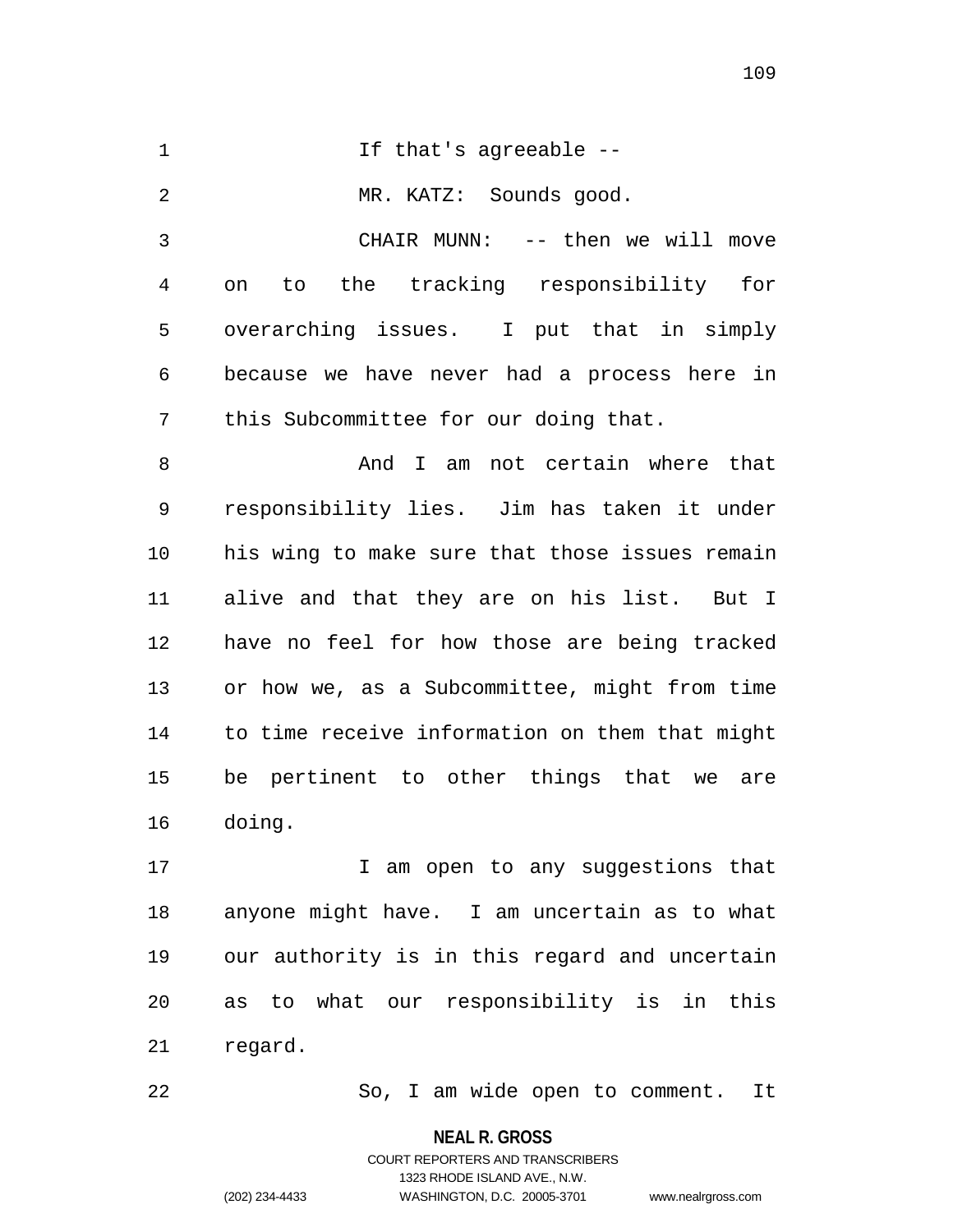is something I think we should look at because we seem to be the focus for most tracking issues. Certainly, as long as the database is primarily being used and being peopled by the work that we do, we should, in my view, have some connection with these overriding issues. Has anyone else given that any

thought? Yes, Paul?

 MEMBER ZIEMER: Well, the overarching issues are issues from the point of view of procedures. I mean they are procedures that are --

13 CHAIR MUNN: Yes, they are.

14 MEMBER ZIEMER: -- overarching. So, it seems to me, with that sort of focus on it, it becomes our purview. It is one that we have to be cognizant of. So that, if you are reviewing a particular procedure, and recognize that it is either already covered or there's great overlap, you need to be aware of that. And we have tried to do that, to look at where the common issues were.

### **NEAL R. GROSS**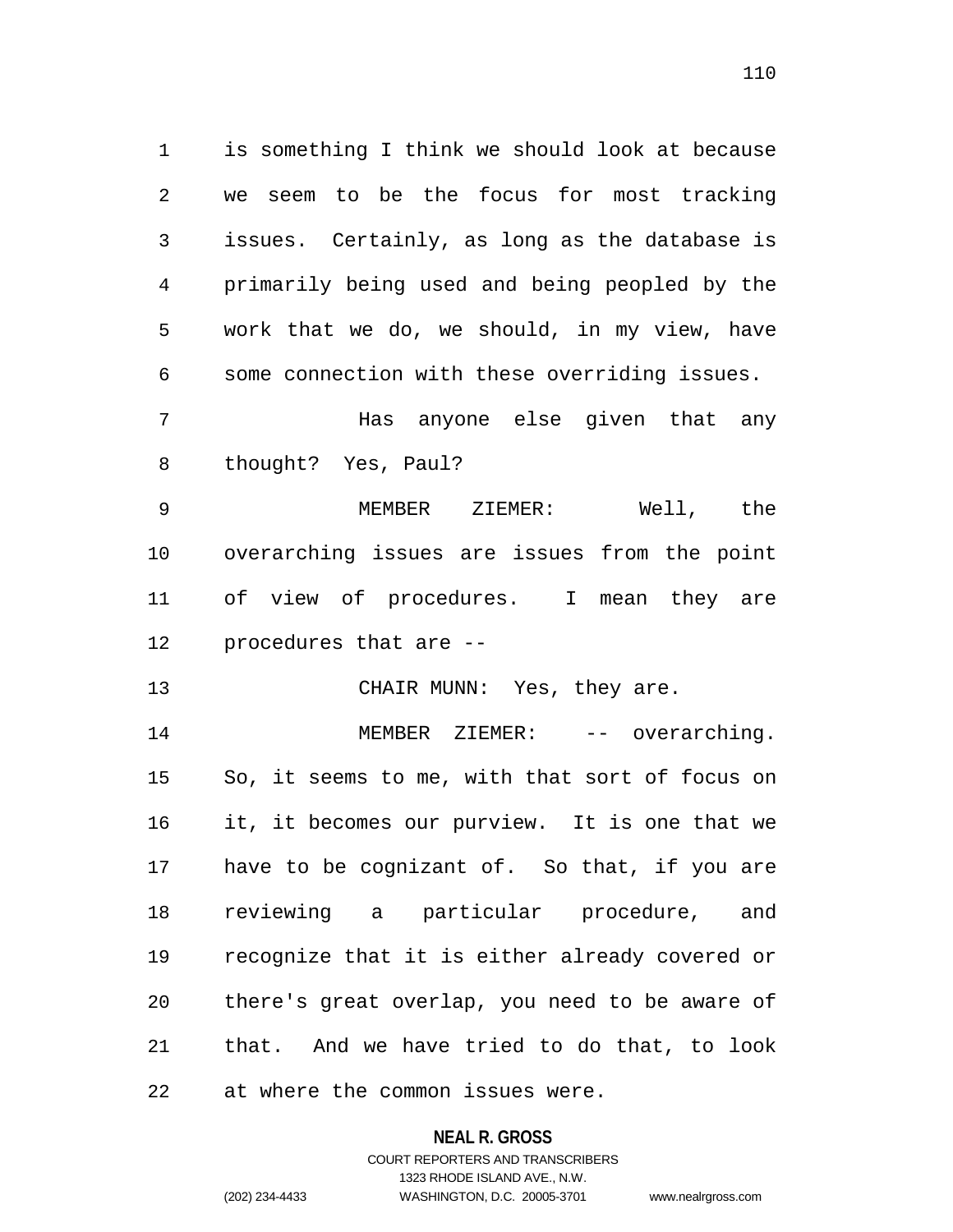So, if there is a master list, I don't know if it is something that becomes part of the database or if we just have somebody keep a master list. Obviously, NIOSH, it is in their interest to have this for their own use. I don't know that we need to be redundant, but we would probably, as a minimum, want our contractor to have a list as well.

 But, from a practical point of view for NIOSH, what are you doing in this? Is it something that sort of looks separate from what we do in terms of procedures review? Obviously, you are trying to eliminate redundancy and doing things twice and also having consistency.

17 DR. ULSH: Wanda, you are accurate that Jim Neton is tracking this. He has got a list of, I think it is more than 10 and less than 20, overarching issues that he is keeping track of that have come up.

And, Paul, you are also accurate

**NEAL R. GROSS** COURT REPORTERS AND TRANSCRIBERS 1323 RHODE ISLAND AVE., N.W.

(202) 234-4433 WASHINGTON, D.C. 20005-3701 www.nealrgross.com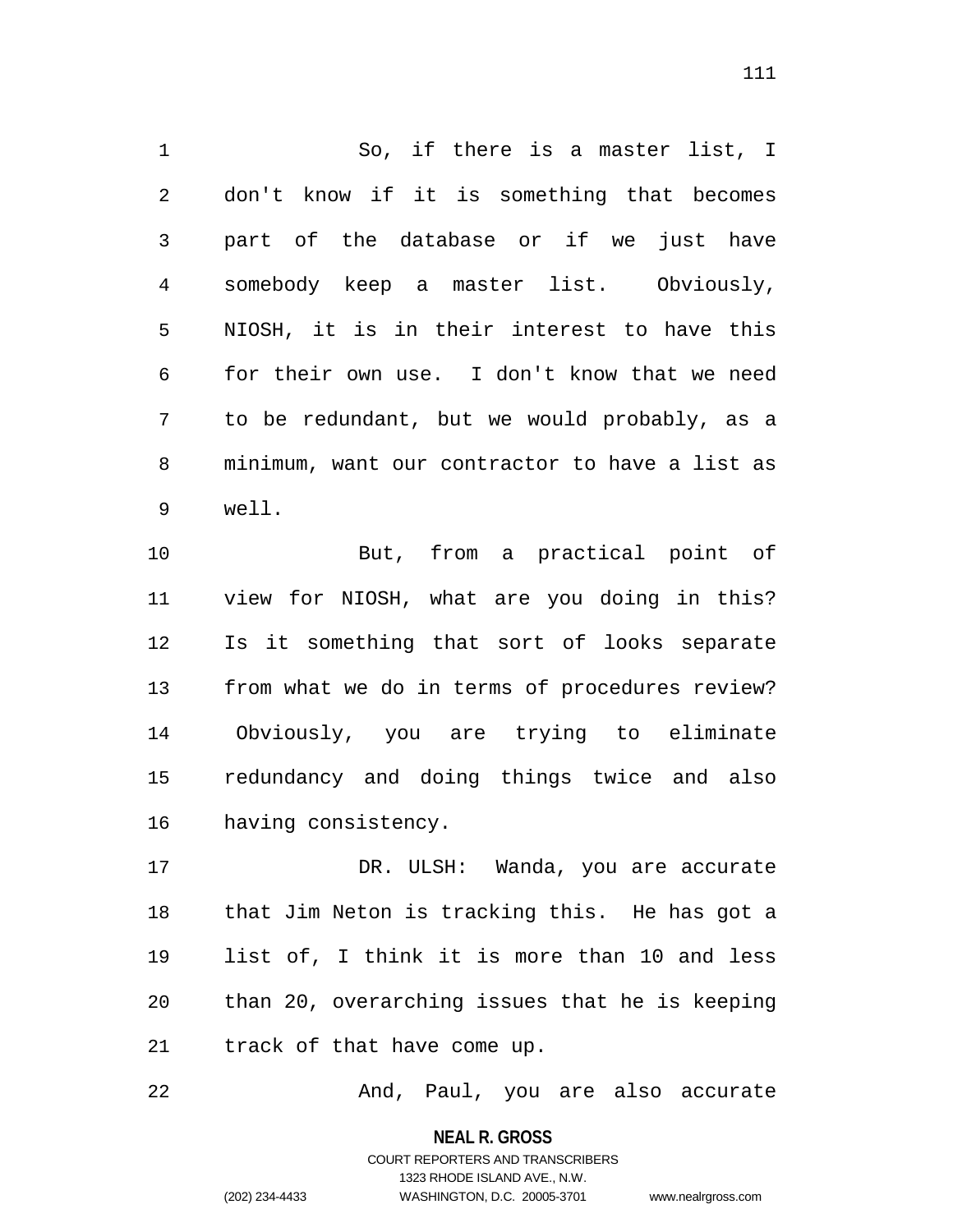that, I mean, there are some parallels to procedures because overarching issues, by definition, are not site-specific. They apply to more than one site.

 CHAIR MUNN: And they usually come out of procedures or findings that have been raised.

 MR. HINNEFELD: Yes, I think some may have come out of DR review.

 DR. ULSH: Yes. It is going to be difficult -- I don't know if I understood correctly if you are proposing that these be included in the database. That will be difficult to do because the database is document-centric. I mean it is based on a particular procedure.

17 17 11 If you are going to try to tuck a particular overarching issue into one, tie it to a procedure, it could maybe be tracked that way. But as a standalone entity, I don't know that that would --

MR. MARSCHKE: Could we make a

**NEAL R. GROSS** COURT REPORTERS AND TRANSCRIBERS

1323 RHODE ISLAND AVE., N.W.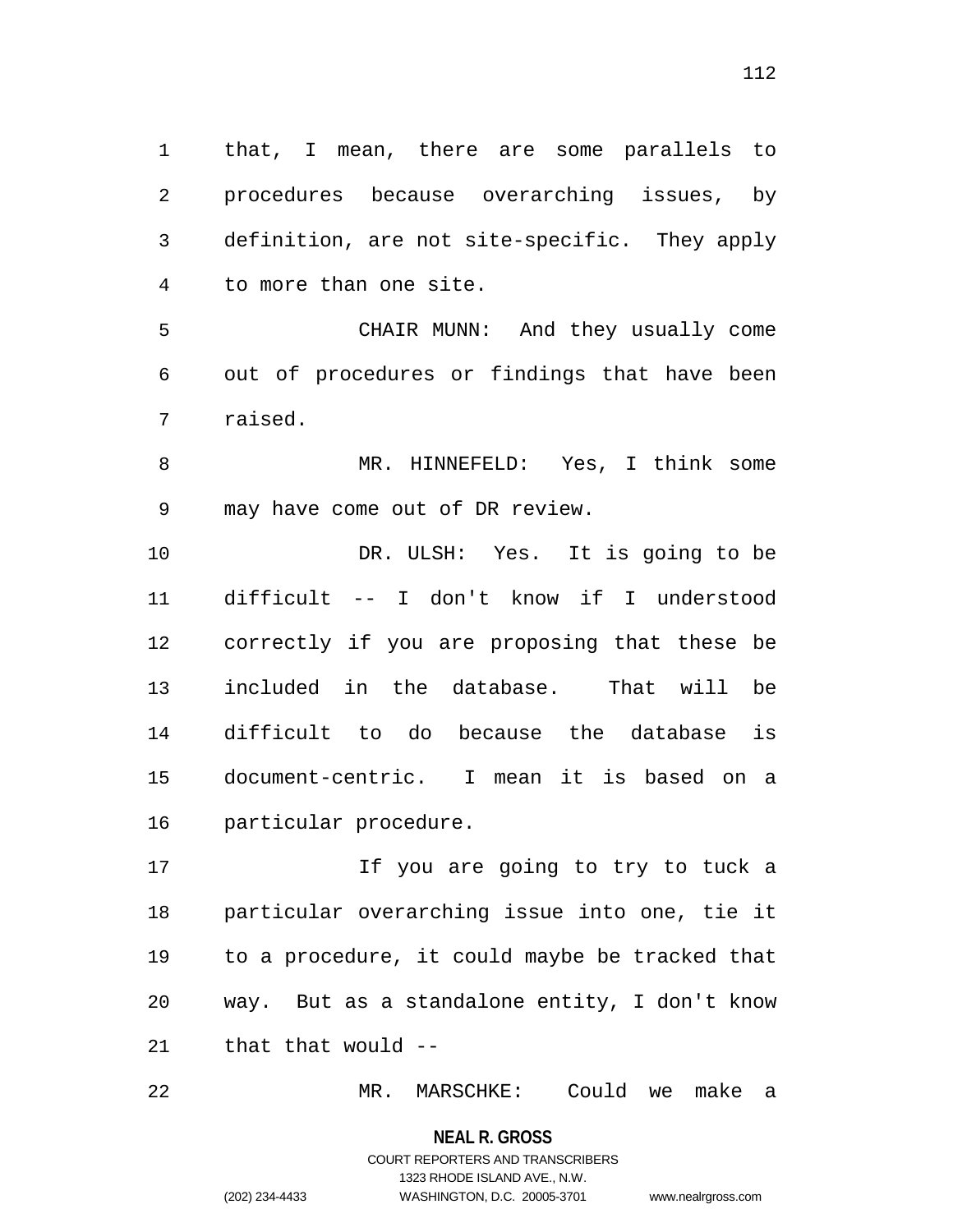dummy document called "dummy overarching", a document called "overarching issues," and then put all these?

 Jim Neton, at the last meeting, Jim listed, or I have a list here from my notes that he had of the overarching issues.

 CHAIR MUNN: Yes. We have his slide.

 MR. MARSCHKE: I mean we could make up some kind of a dummy document, put it into the database and just call it "overarching issues." Then, the document would only be blank or empty and just have a bunch of issues there.

 DR. ULSH: I don't know. I would have to think because this is the first time I have heard this idea. I would have to think some more about it.

 If the Subcommittee decides that that is the route you want to go, I can take it back and discuss it with the IT folks and get kind of their input on whether there would

### **NEAL R. GROSS**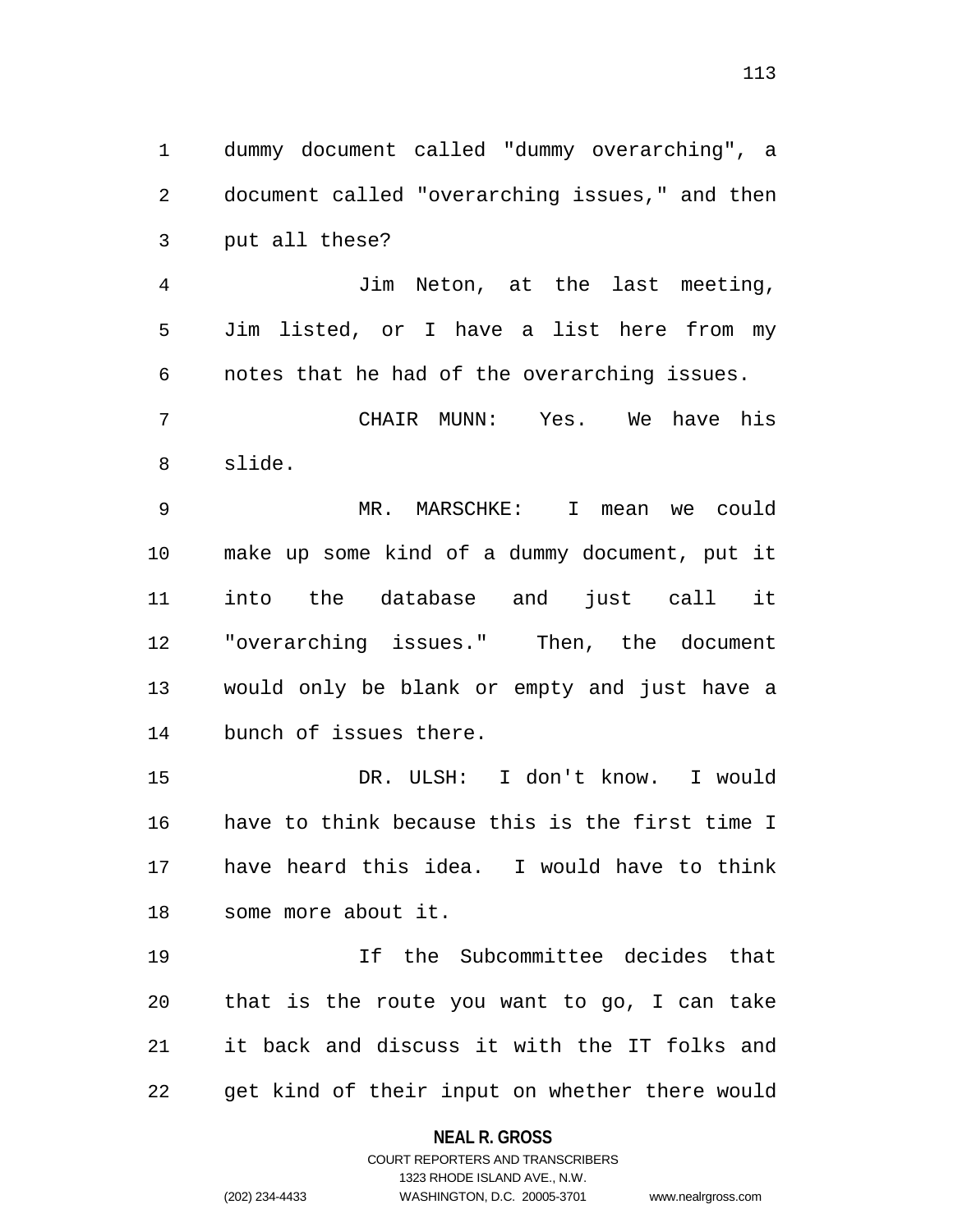be any programming issues with that or things that I am not thinking of with it.

 CHAIR MUNN: I can't imagine that it would need to be the kind of interactive database that we have now. What I am suggesting is that we, as a Subcommittee, or certainly I as an individual, do not have any way other than checking the Board's most recent report from Jim as to what the overarching issues are.

11 DR. ULSH: Right.

 CHAIR MUNN: And it seems to me that, since so many of them are developed from what we do here, it would be beneficial for us to be able to have instant recourse to something more cumbersome than checking minutes to try to see what those things are.

 Or, if we have suggestions as to whether or not something should be added to that list from time to time, that we communicate those with Jim and make certain that our list includes that addition.

> **NEAL R. GROSS** COURT REPORTERS AND TRANSCRIBERS

1323 RHODE ISLAND AVE., N.W. (202) 234-4433 WASHINGTON, D.C. 20005-3701 www.nealrgross.com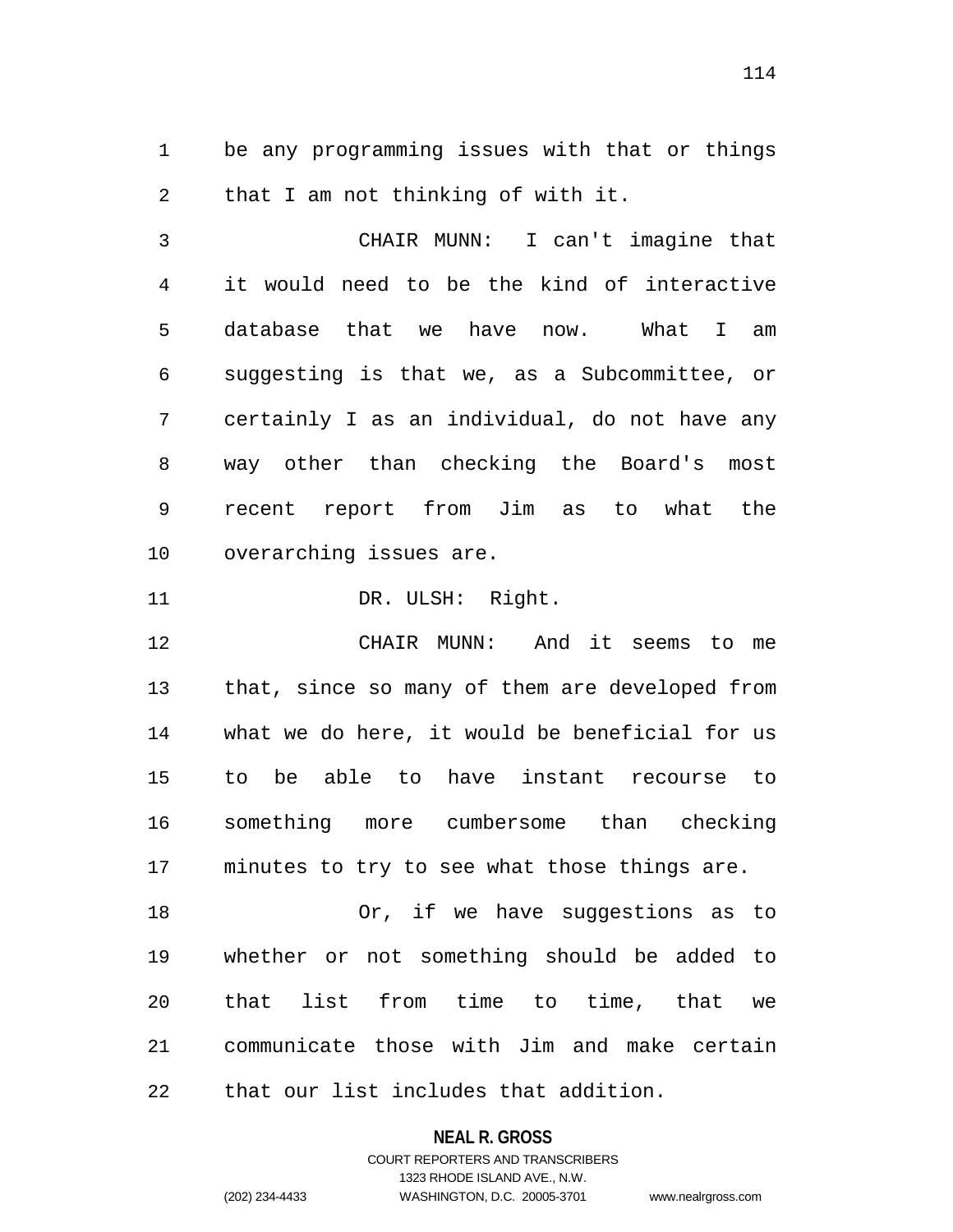Yes, Paul?

 MEMBER ZIEMER: Well, I was just going to ask this as a thought question. For example, let's say that an overarching issue that we know about is the resuspension issue. Okay? And there is at least a particular document, procedure, that deals with that. If other procedures deal with that, I think what you look to, I guess, is to make sure they are either consistent or that they refer to the parent procedure. Or if you are in a TIB, for example, or let's say a TBD, a TBD that deals with an overarching item, that that TBD refers to the parent document.

 But how are you tracking this or how is Jim? Jim has this list of topics. Are they linked to, okay, this is covered by OTIB such-and-such?

 DR. ULSH: No, I don't think so. It hasn't been developed to that extent. It is just a list of bulleted items --

MEMBER ZIEMER: Right now?

**NEAL R. GROSS**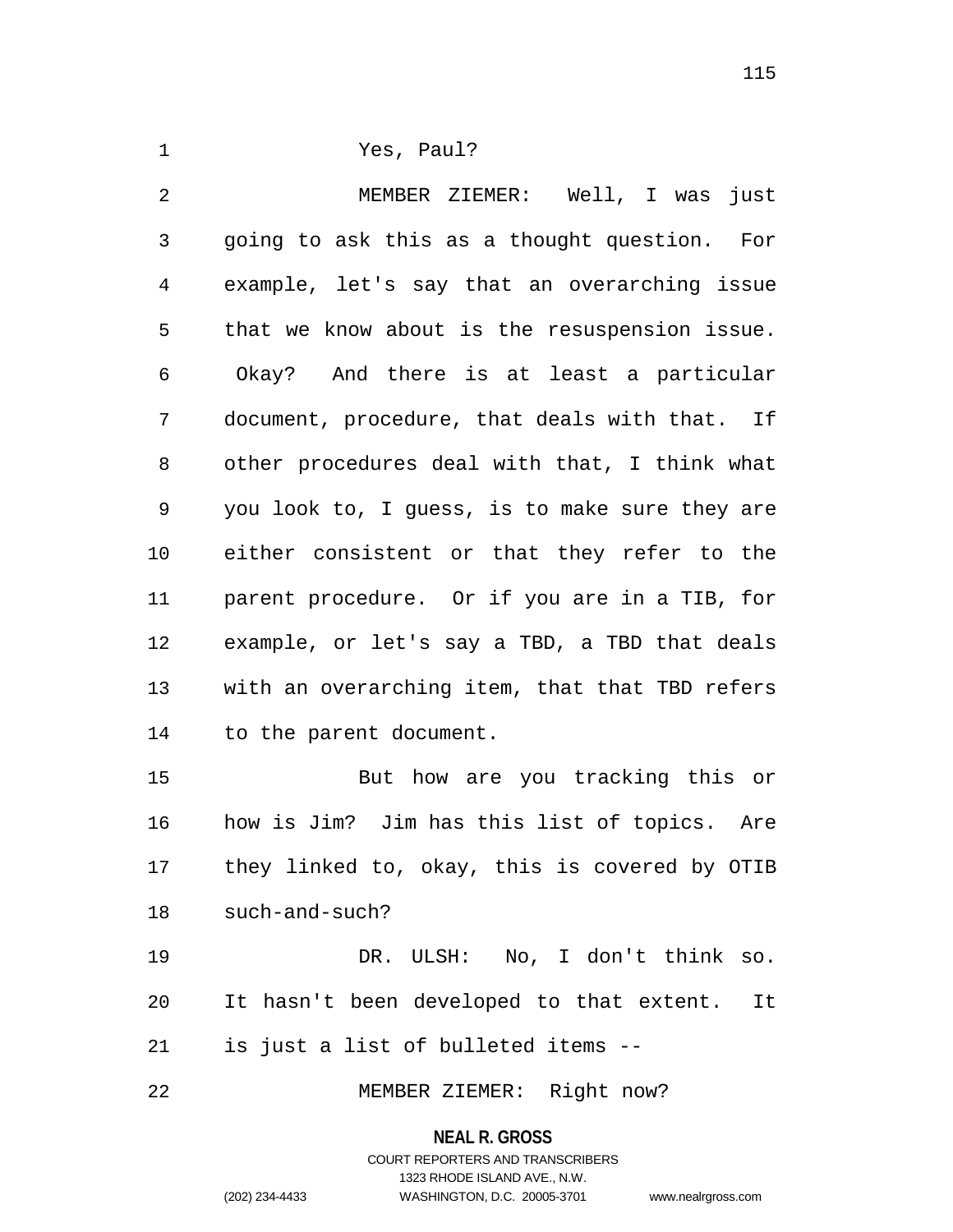DR. ULSH: -- of the overarching issues. MEMBER ZIEMER: Yes.

DR. ULSH: No, I don't believe

that Jim is --

 MEMBER ZIEMER: But, at some point, to be useful, you have to say, okay, where is it that we deal with this? What procedure, what procedures refer to this issue or make use of this issue?

11 1 I mean a lot of what you do is overarching, I guess. How you develop the coworker models, those are overarching.

 DR. ULSH: Yes, I'm thinking now, Paul, it kind of depends on the nature of the issue, but a lot of times when we develop an approach to address a particular overarching issue, it comes out in a TIB.

MEMBER ZIEMER: Right.

 DR. ULSH: And, then, I mean typically there is some examination of that particular TIB's impact on other TBDs and

**NEAL R. GROSS**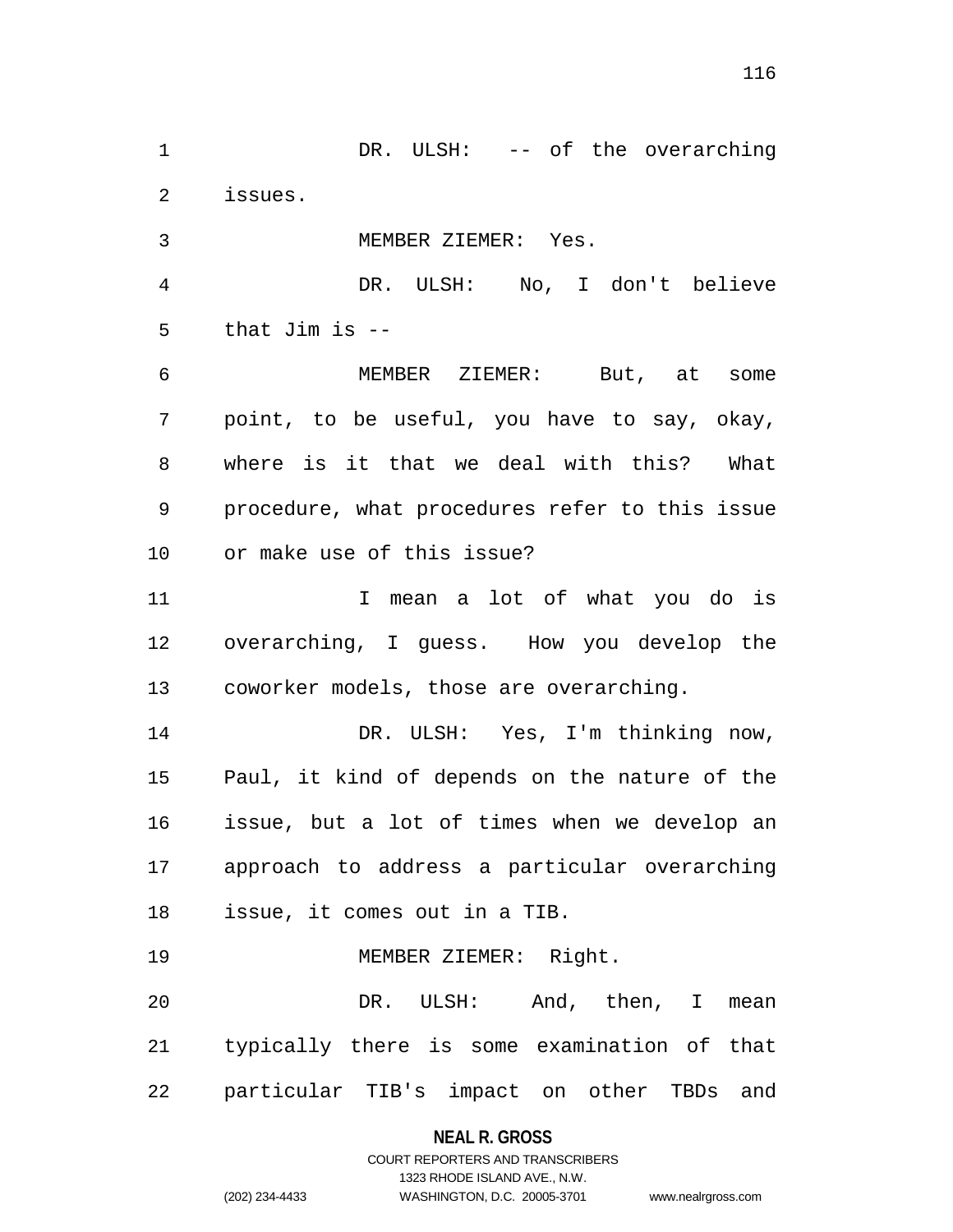other TIBs.

| 2  | MEMBER ZIEMER: Right.                          |
|----|------------------------------------------------|
| 3  | DR. MAURO: This is John.                       |
| 4  | We sort of had a conversation like             |
| 5  | this dealing with, when there is a<br>new      |
| 6  | procedure for dealing with a particular        |
| 7  | subject, whatever it is, then the question is, |
| 8  | how does that make it into all of the Site     |
| 9  | Profiles, the SEC petition reviews? This was   |
| 10 | like a process question. What assurance is     |
| 11 | there?                                         |
|    |                                                |
| 12 | And the answer was training. That              |
| 13 | is, everyone at NIOSH goes through a training  |
| 14 | program where all of these new protocols come  |
| 15 | into play. When they come into play, everyone  |
| 16 | is apprised of these. Of course, during the    |
| 17 | QA process, there is a process to make sure    |
| 18 | that all of the new dose reconstructions that  |
| 19 | are being done, any new updates to a Site      |
| 20 | Profile, reflect the latest protocol that is   |

Now we are really talking about,

**NEAL R. GROSS**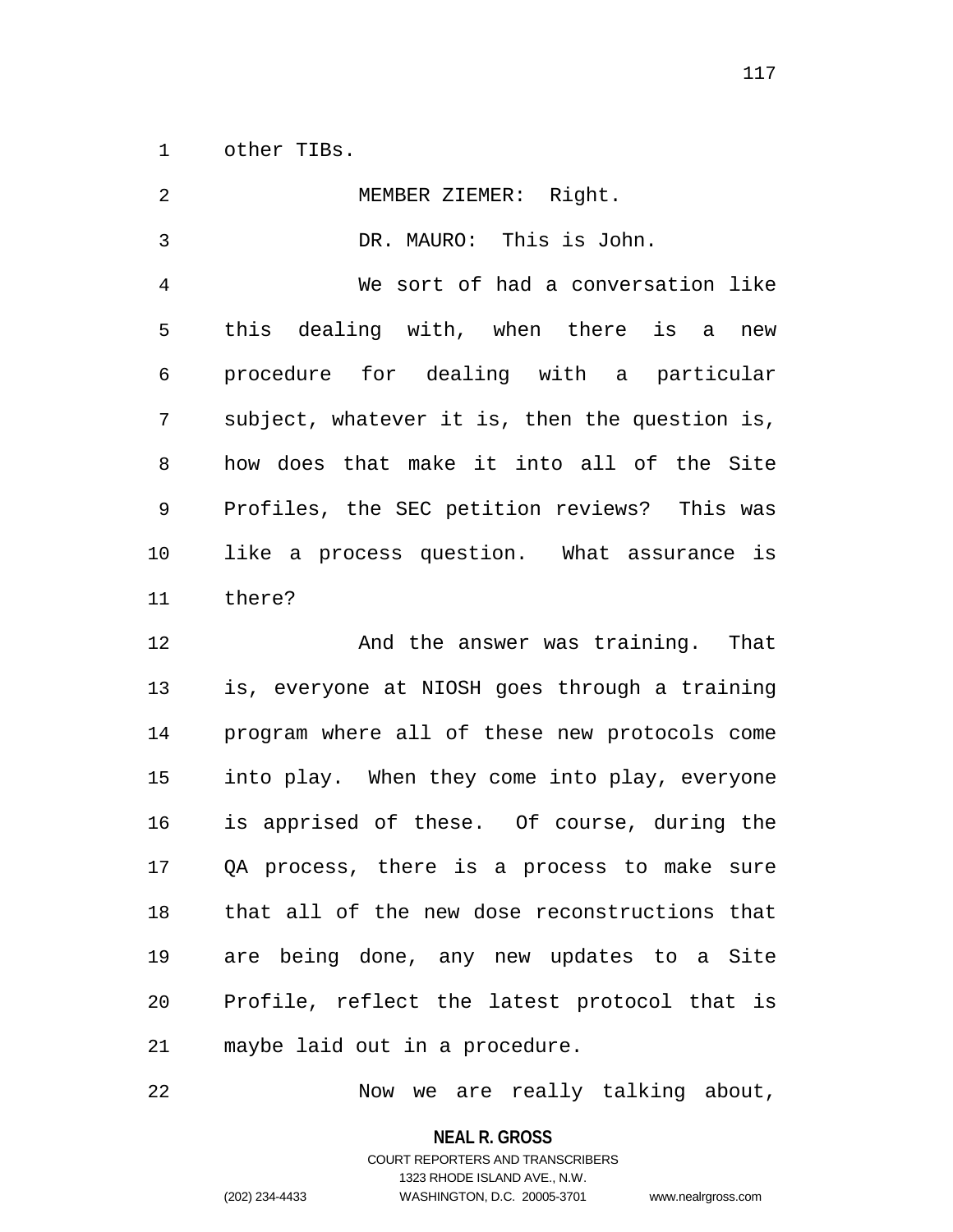in my mind, the same sort of thing. What we are saying here is there is a list of overarching issues that are recurring themes that come up time and again in different procedures and in different Site Profiles and in SEC petition reviews.

 I envision that eventually there will be some modifications to either existing procedures or there will be a new procedure which will explicitly address the overarching issue or there will be a series of White Papers that might come out of DCAS for consideration by the Subcommittee.

 So, it is really, when all is said and done, this is just what we are really headed toward. We are early on in the development of some new procedures that will address what we are calling overarching issues. And it is going into the process for review and approval just like every other document, you know, new procedure that comes in.

### **NEAL R. GROSS**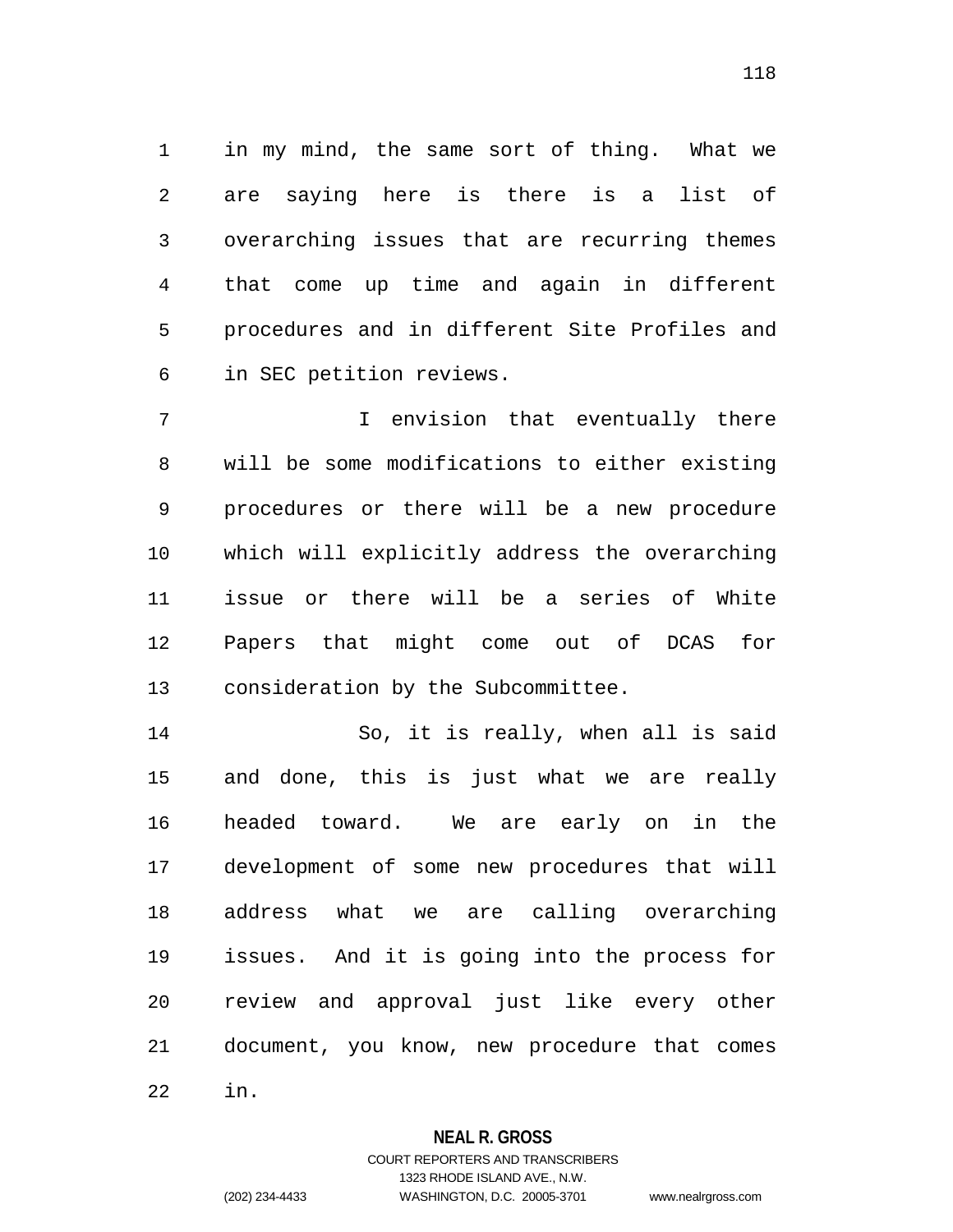So, I don't think there is anything special about this, except that because they are so recurring and we see them so many times in different places, we give them a name and we are trying to capture them. This is a judgment call. What is recurring so often that we decide to drop it into this new bucket that we are calling overarching issues? But I think the process for issues for the development and closure of it is no different than what we are already doing. CHAIR MUNN: I think that is probably true. I just want to know how we, as a Subcommittee, should be checking, should be tracking them, because it seems to me that we should be. DR. MAURO: I think when White Papers come out, I think the next step in the

 process is, you know, well, I guess Steve came up with a suggestion that I agree with, a dummy procedure that we capture these that we

#### **NEAL R. GROSS**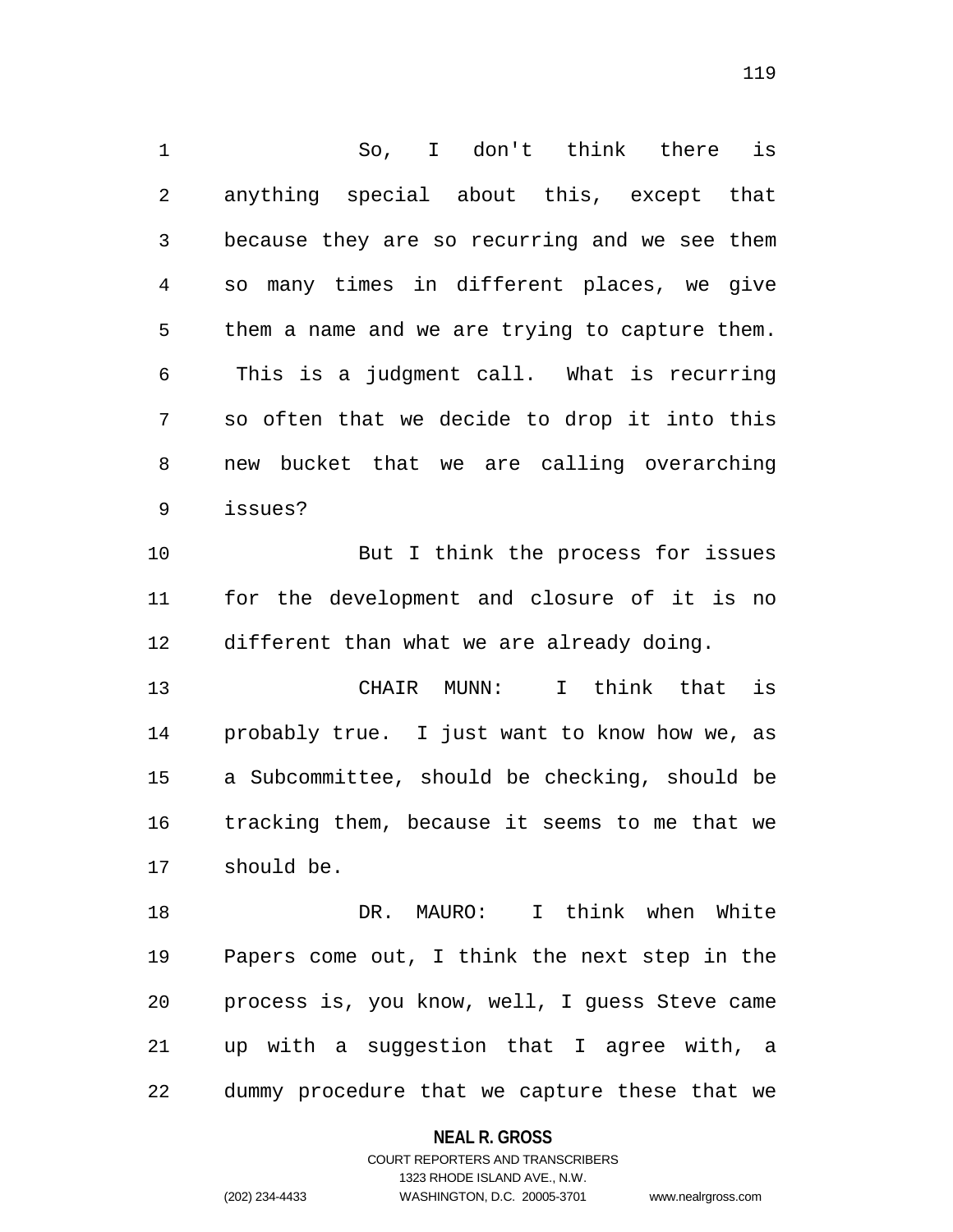all agree upon are overarching issues, and add to them as we see them arise. There will be a judgment call and we would make a recommendation to DCAS that we think we just hit another overarching issue, and that makes it into the tracking system for this dummy procedure. And, then, track that and its closure just like we track any other.

MR. HINNEFELD: This is Stu.

10 10 I would like to suggest that we worry about this in DCAS. We decide how we are going to try to phase in. I am not fundamentally opposed to the dummy document in an existing database, but given our previous experience with trying to adapt an existing database to a new application, I don't think we need to decide right away if we want to go down that path. I think we should think about it, and it might need its own application. It doesn't sound like a very difficult one.

CHAIR MUNN: No, it doesn't.

MR. HINNEFELD: But, you know, if

**NEAL R. GROSS** COURT REPORTERS AND TRANSCRIBERS

1323 RHODE ISLAND AVE., N.W.

(202) 234-4433 WASHINGTON, D.C. 20005-3701 www.nealrgross.com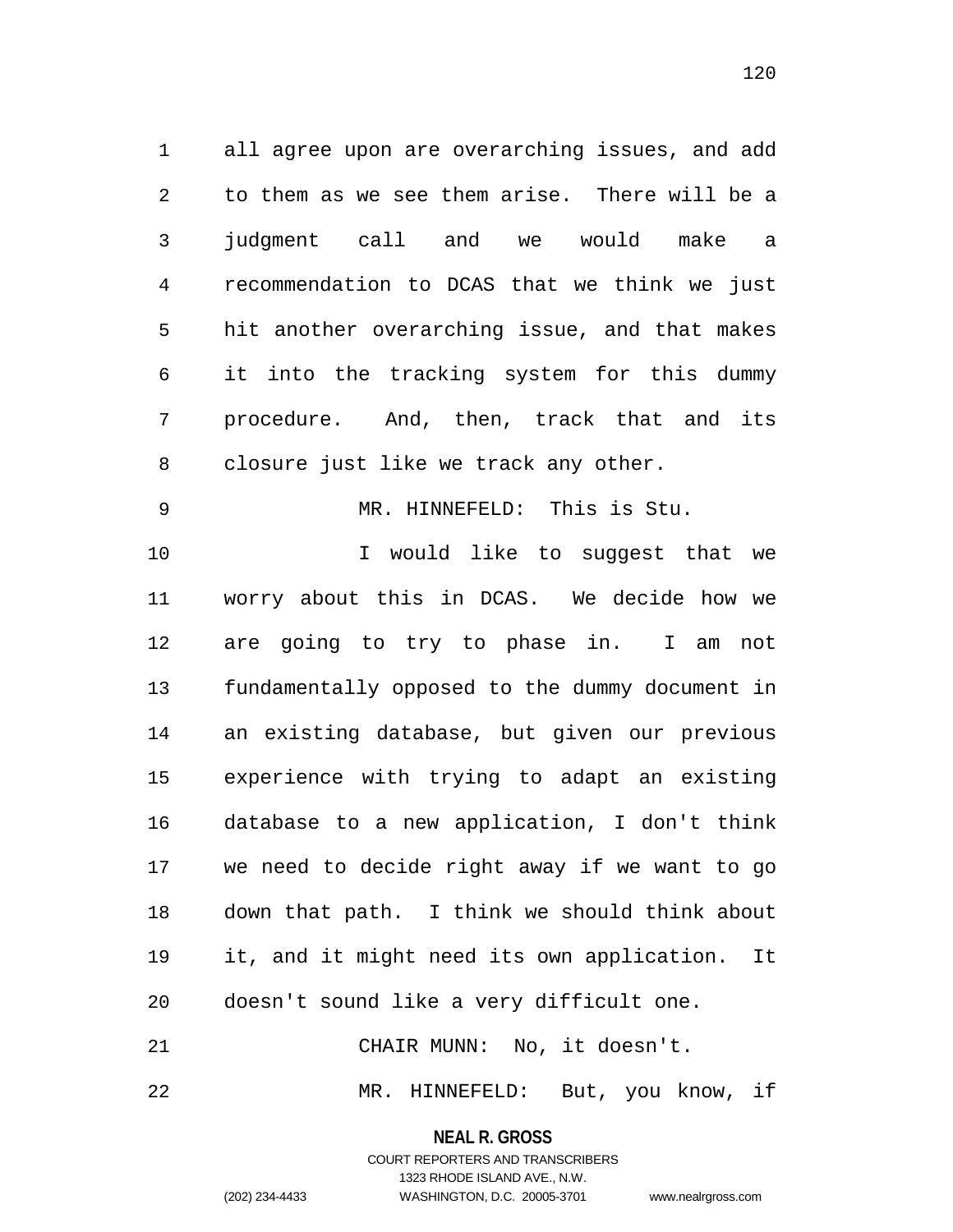you build it and all these things use the same data tables, all the information can be imported from wherever it comes up into whatever you build. I would like to suggest that we worry about it and we will develop a tracking system for the overarching issues. CHAIR MUNN: And will you tell us what that is when you develop it? MR. HINNEFELD: No, we're going to keep it a secret. (Laughter.) We may not have it ready really quick. 14 CHAIR MUNN: Yes. MR. HINNEFELD: You know, our developers are busy on a lot of stuff. CHAIR MUNN: I understand that. I guess my purpose in putting it on the agenda today is not to have a fait accompli, but to have people thinking about it and to be moving toward some identification of how we are going to track it. That would be very helpful.

> **NEAL R. GROSS** COURT REPORTERS AND TRANSCRIBERS

> > 1323 RHODE ISLAND AVE., N.W.

(202) 234-4433 WASHINGTON, D.C. 20005-3701 www.nealrgross.com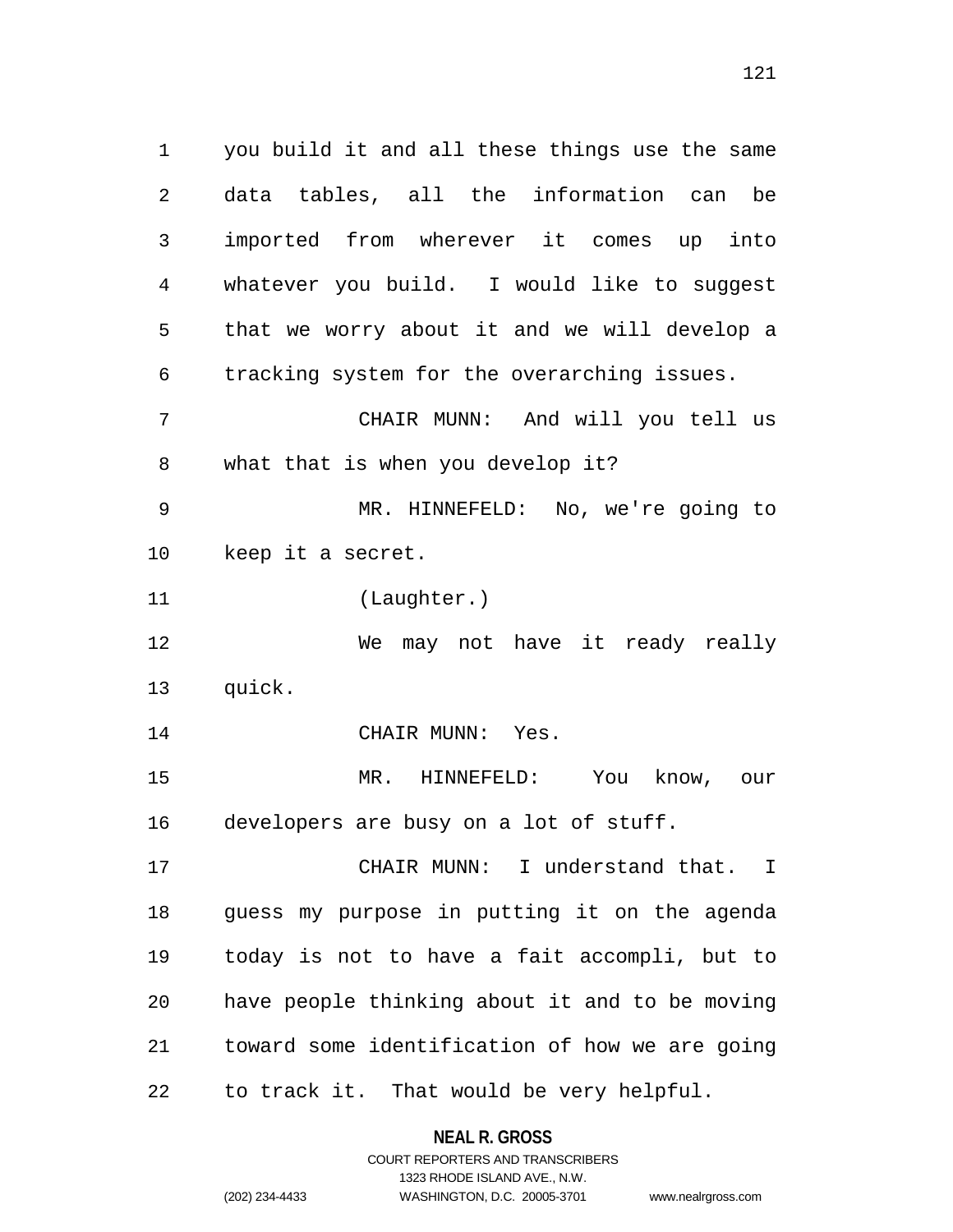MR. MARSCHKE: One thing. There was a number of issues that we have transferred, they were specific for different procedures that we have looked at. We have really transferred those to some of the overarching issues.

 So, whatever tracking system we come up with, we have to make sure that it feeds back to those particular issues that are currently in the database. There are issues in the database which this has been transferred to --

 CHAIR MUNN: Overarching issues. 14 MR. MARSCHKE: -- overarching issues.

CHAIR MUNN: Right.

 MR. MARSCHKE: And we have to make sure that that loop is eventually closed, I guess.

 DR. MAURO: In all due respect, Stu, to your position, I certainly understand why this is a matter that is within DCAS's

#### **NEAL R. GROSS**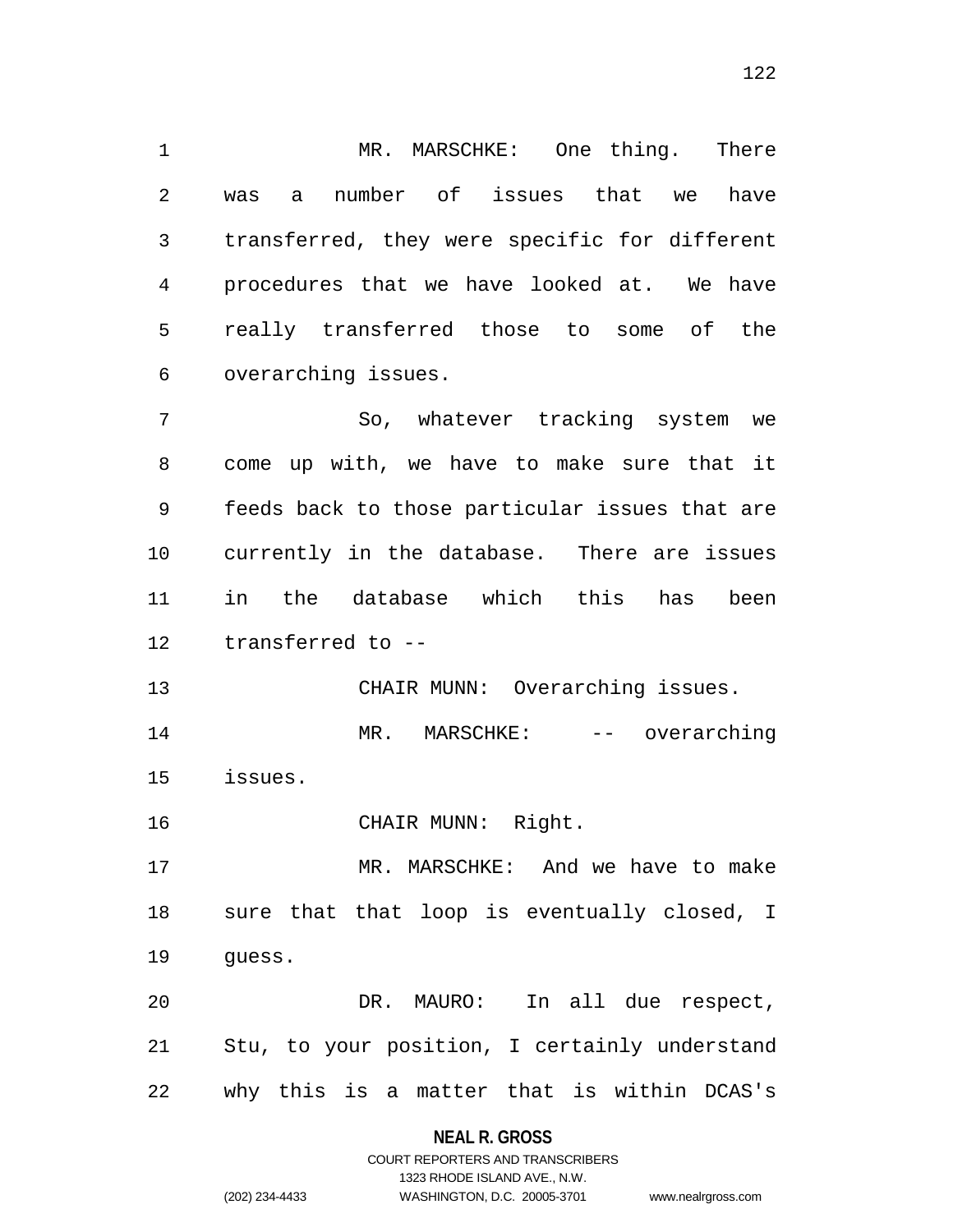purview, but at the same time I think that the Subcommittee has, as Steve just pointed out, identified a number of overarching issues that the Subcommittee is concerned with.

 I guess separate from the tracking and methodology of dealing with these overarching issues, I think that the Subcommittee also has an interest in tracking it for its own purposes. So, I mean, I would say that they both can be done.

 CHAIR MUNN: Yes, I think so. And we will see what DCAS has to say after they have had a chance to kick it around their ballpark for a little while.

 Thank you for taking a look at it, and let us know what the early thinking is. Whether that turns out to be the final solution or not, it is still would be helpful for you to let us know.

 The next item, TIB-13, action status. It is going to be a rewrite of Findings 3 and 4 from SC&A, and NIOSH was

# **NEAL R. GROSS** COURT REPORTERS AND TRANSCRIBERS

```
1323 RHODE ISLAND AVE., N.W.
(202) 234-4433 WASHINGTON, D.C. 20005-3701 www.nealrgross.com
```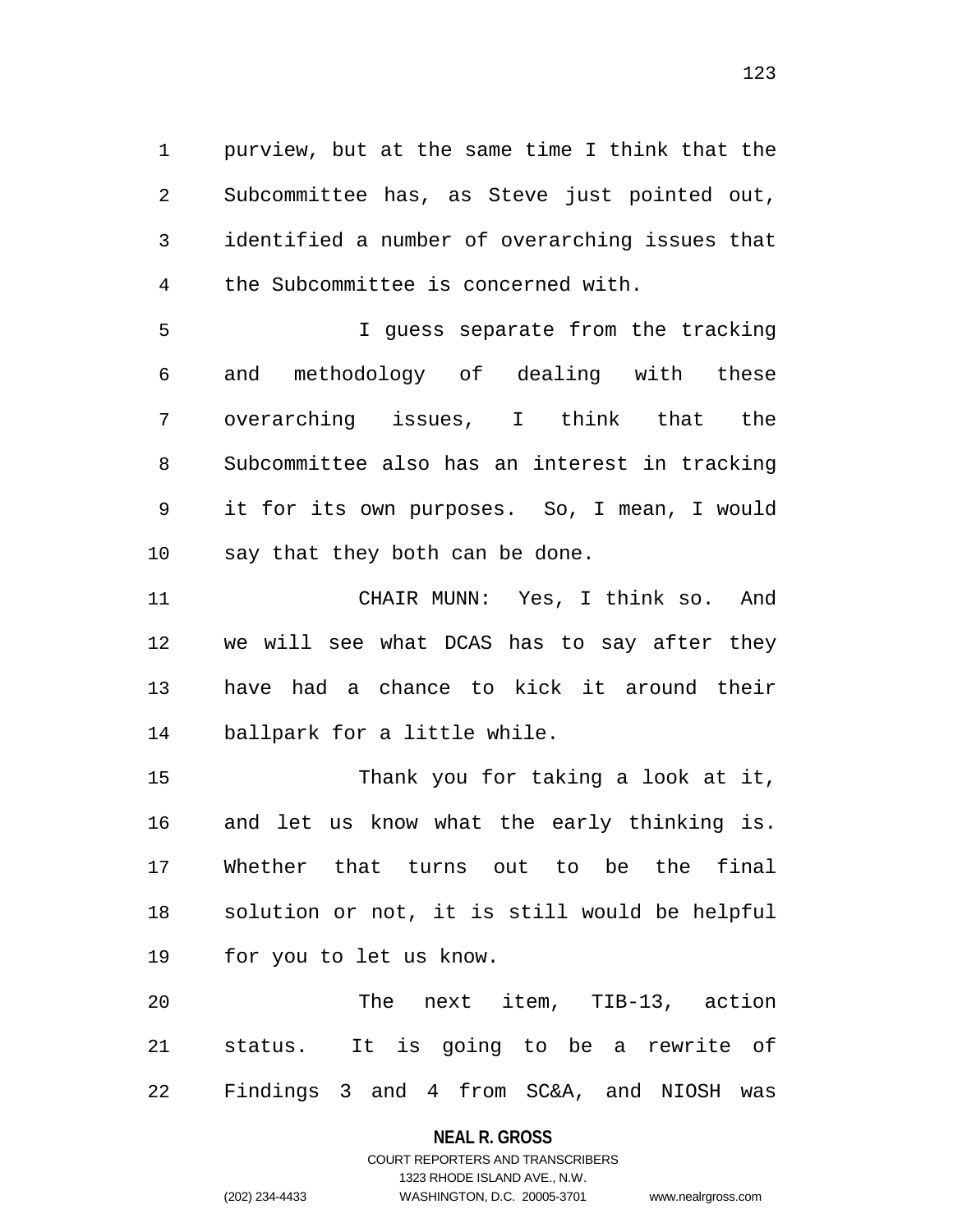going to respond on 5, if my notes are accurate.

 SC&A? MR. MARSCHKE: I don't believe that we have done the rewrite, Wanda. Bob Anigstein, are you still on the phone? 8 DR. ANIGSTEIN: Yes. MR. MARSCHKE: I know I forgot to remind you that a rewrite -- I guess at the last meeting we had decided that we were going to rewrite the way we responded to a couple of our responses on TIB-13. Did you get an opportunity to do that? DR. ANIGSTEIN: Well, you know, I have something that I did in January. MR. MARSCHKE: For the January meeting. DR. ANIGSTEIN: Are we talking about something subsequent to that? MR. MARSCHKE: Yes. At the January meeting, we discussed what you

> COURT REPORTERS AND TRANSCRIBERS 1323 RHODE ISLAND AVE., N.W. (202) 234-4433 WASHINGTON, D.C. 20005-3701 www.nealrgross.com

**NEAL R. GROSS**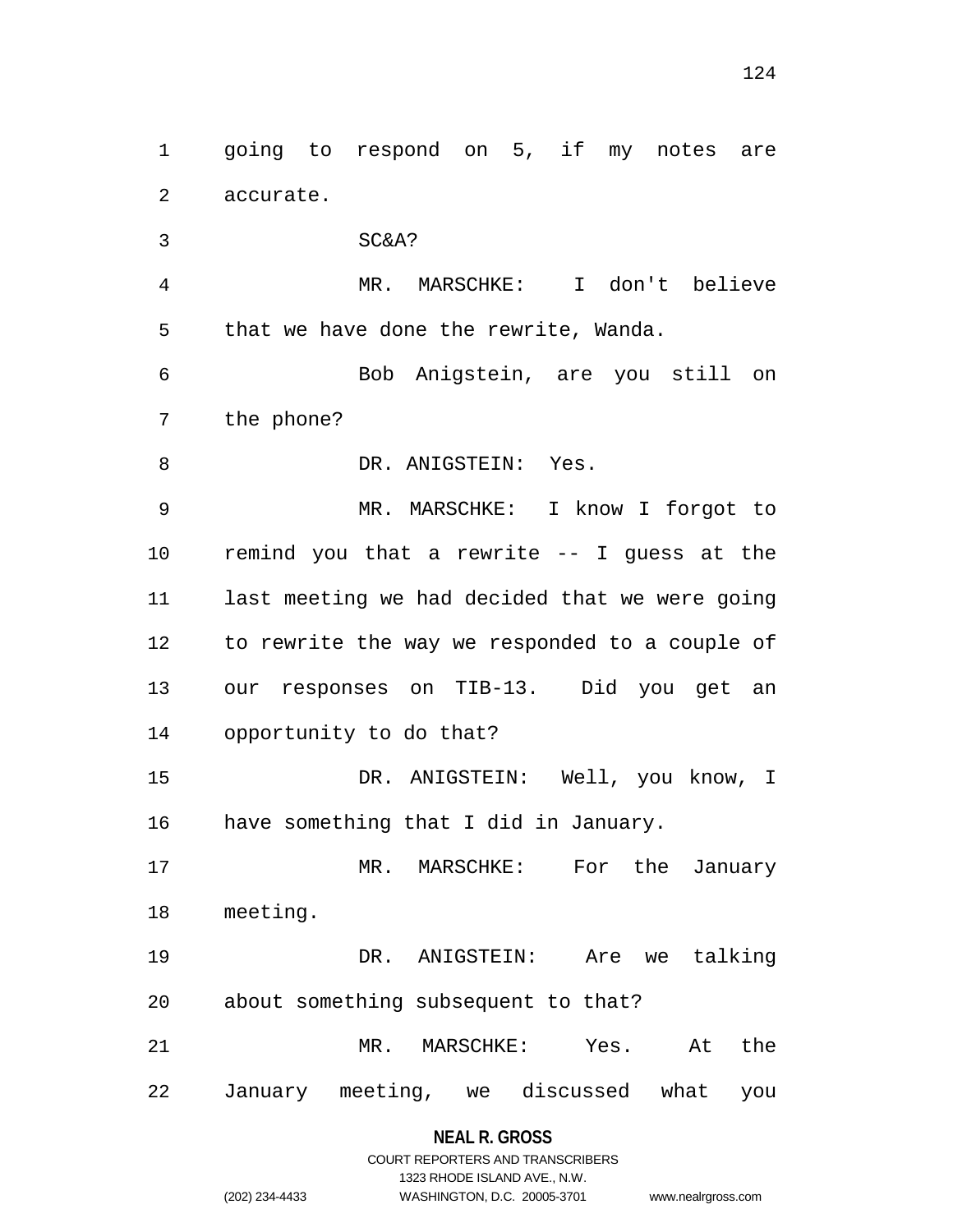provided us.

 DR. ANIGSTEIN: No, no. The latest I have -- give me one second, Steve. No, just looking at my folder, the latest file I have is January 7th. MR. MARSCHKE: Right. DR. ANIGSTEIN: So, there is nothing. MR. MARSCHKE: We still owe you that, Wanda. DR. ANIGSTEIN: Yes. You forgot to tell me about it. (Laughter.) 14 CHAIR MUNN: Okay. MEMBER ZIEMER: A question on this one. Is this TIB-13? 17 MR. MARSCHKE: TIB-13, yes. CHAIR MUNN: Yes. MEMBER ZIEMER: According to my notes, this is another issue involving Attila and MCNP. MR. MARSCHKE: It is very similar

> **NEAL R. GROSS** COURT REPORTERS AND TRANSCRIBERS

> > 1323 RHODE ISLAND AVE., N.W.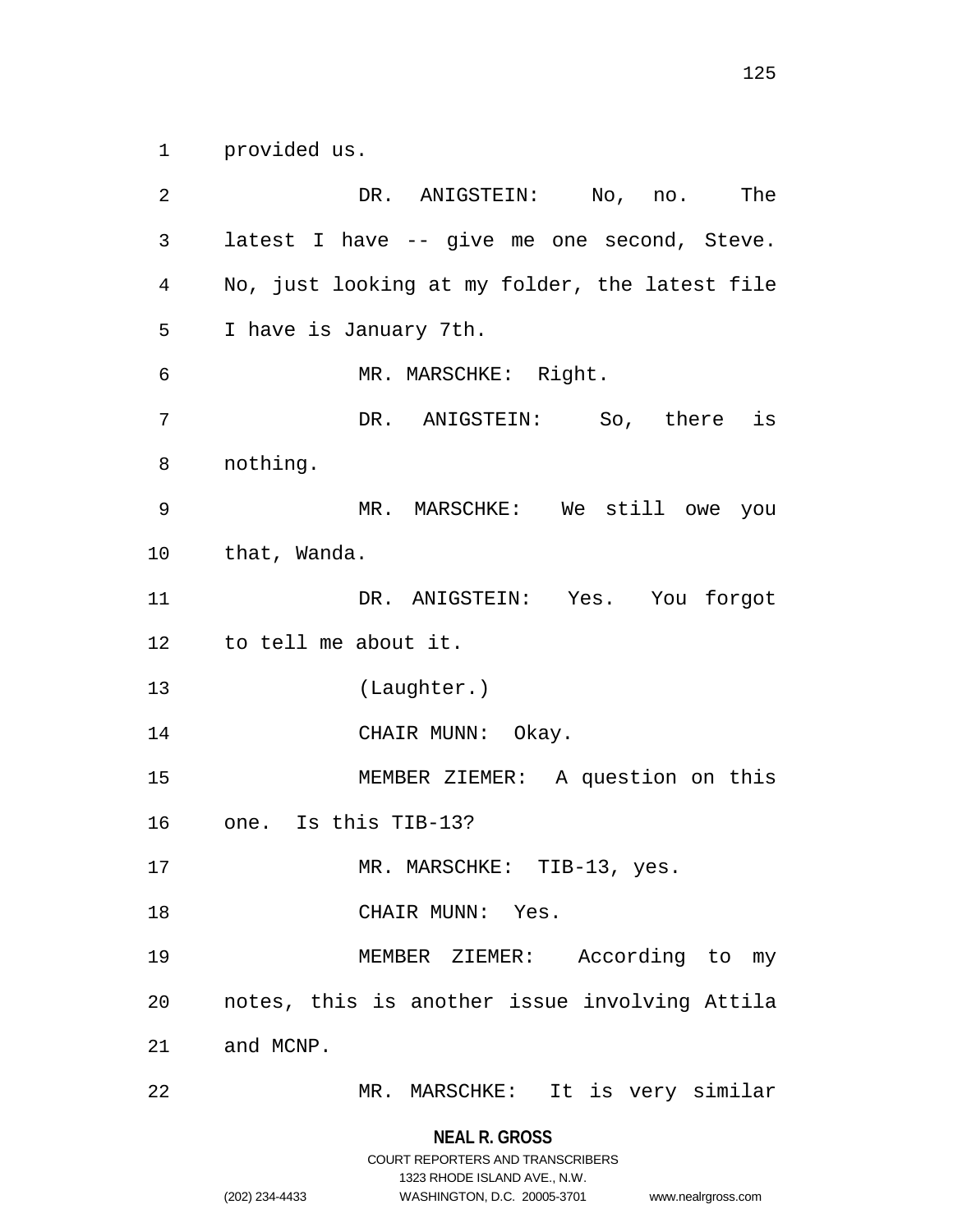to 10, yes.

 MEMBER ZIEMER: Yes. MR. MARSCHKE: And it is very similar to an overarching issue -- MEMBER ZIEMER: It is between NIOSH ratios and the SC&A ratios generated by those two programs. So, it may be similar to what we did before. I don't recall. There was a geometry issue as well. CHAIR MUNN: But it is a different procedure, and therefore -- 13 MEMBER ZIEMER: Right. CHAIR MUNN: -- requires a different response for both of them. And apparently, we had -- I will expect that next time, Bob, okay? 18 DR. ANIGSTEIN: Sure. 19 CHAIR MUNN: Okay. DR. MAURO: And you can't blame Steve this time, Bob. (Laughter.)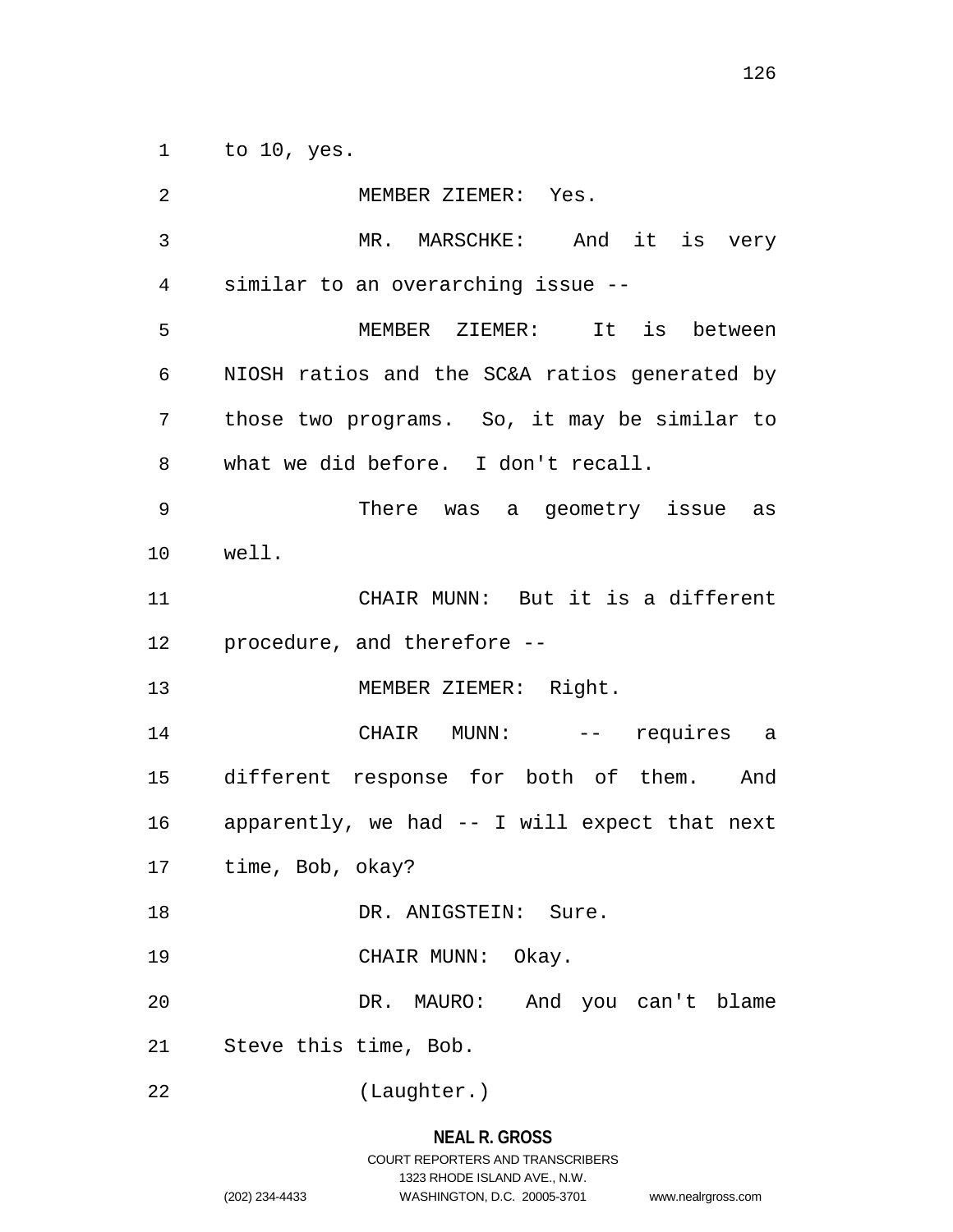CHAIR MUNN: No. We have to be specific here. And with respect to item No. 5, does NIOSH have a response due? DR. ULSH: I am furiously scrambling, trying to get in touch with Elyse, because I have nothing on 13-05. Elyse, do you have any update on that? 10 MS. THOMAS: No, because, Brant, that is a DCAS document. It is a TIB, not an OTIB. 13 DR. ULSH: Darn. (Laughter.) 15 MS. THOMAS: I'm sorry. DR. ULSH: We're in the same boat, Wanda. MEMBER ZIEMER: Five was the geometry issue, although my notes say that SC&A agreed that the effect was minor. CHAIR MUNN: And my note said NIOSH had asked for an opportunity to respond.

**NEAL R. GROSS**

|                | COURT REPORTERS AND TRANSCRIBERS |                    |
|----------------|----------------------------------|--------------------|
|                | 1323 RHODE ISLAND AVE., N.W.     |                    |
| (202) 234-4433 | WASHINGTON, D.C. 20005-3701      | www.nealrgross.com |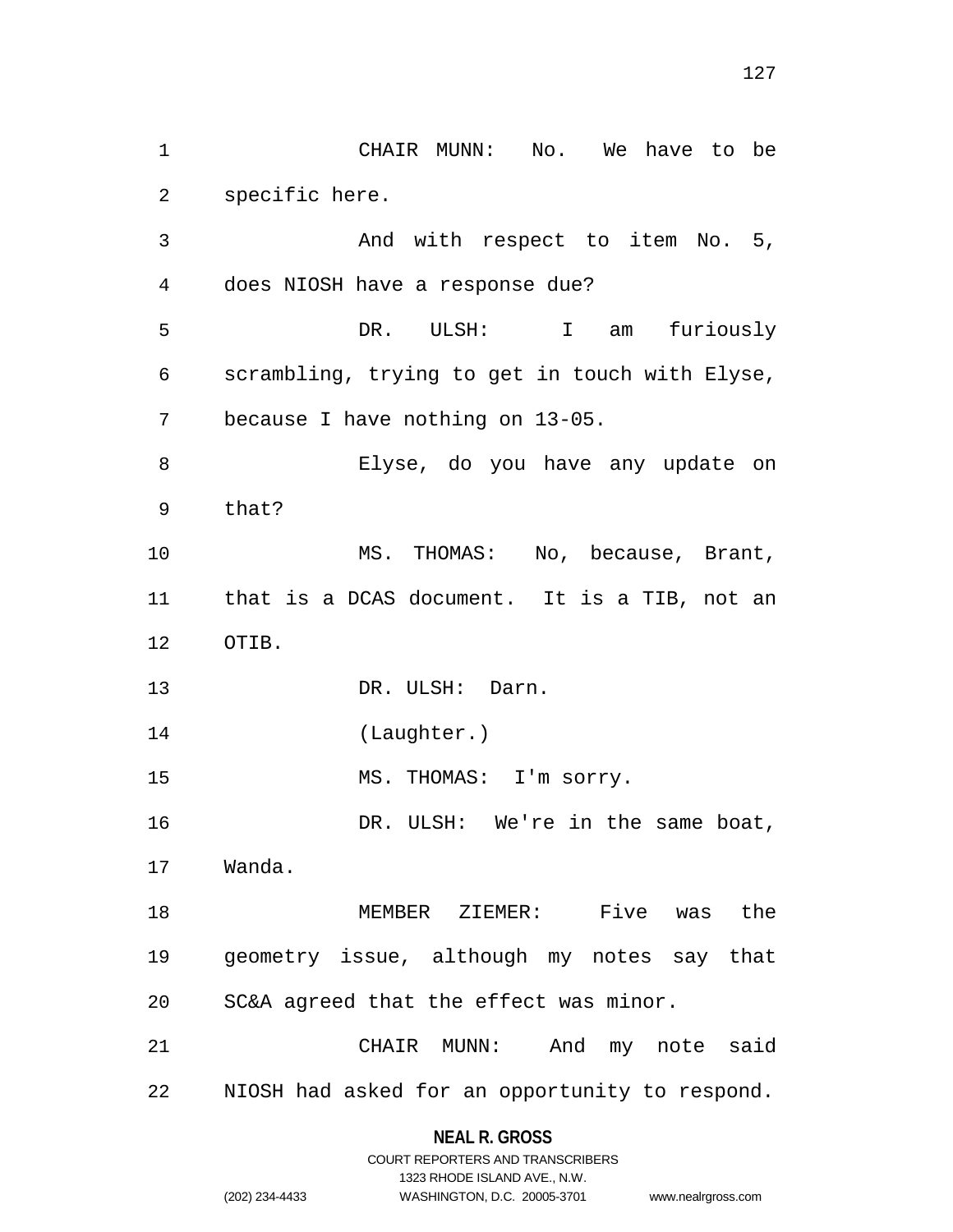1 MR. MARSCHKE: Yes, my note says, "Further explanation from NIOSH." MEMBER ZIEMER: Yes. MR. MARSCHKE: We will wait when we get the transcript and see what the transcript says. DR. ULSH: I don't question that. CHAIR MUNN: Well, since at this moment I am unable to get 5 to come up for me, I can't even tell you what it is. MS. THOMAS: I can read to you from the database, if that would be helpful. CHAIR MUNN: If you can read the database and we can't, that would be wonderful -- 16 MS. THOMAS: Okay. CHAIR MUNN: -- if you would read us items 3, 4, and 5. MR. KATZ: Well, 3 and 4 -- CHAIR MUNN: Three and 4 are SC&A's to deal with. MR. KATZ: Okay, but they haven't

**NEAL R. GROSS**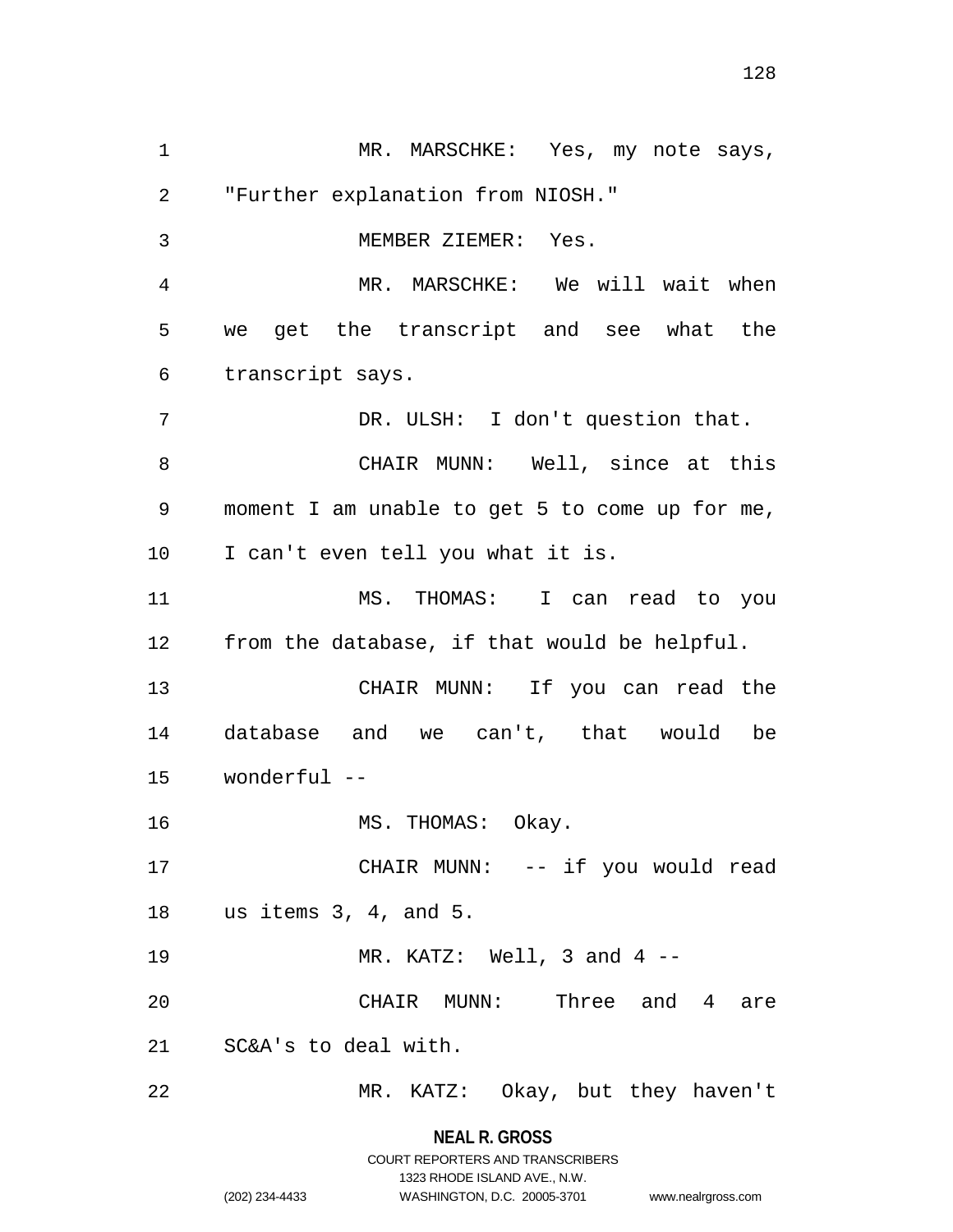delivered that. So, we don't need to go over that again, right?

 CHAIR MUNN: Okay. And 5? MS. THOMAS: Okay. For Finding 5, the original finding says, "Some discussion as to how the assumed worker height and placement of the dosimeter on the worker was obtained as well as verification that it creates a plausible upper bound for the claimant would benefit the analysis."

11 And, then, the NIOSH response just says, "Will be added on update. See also response to Finding 3."

14 And, then, the followup from the July 26th, 2010, meeting, "The Subcommittee instructed SC&A to review the NIOSH initial response and change the status to in progress."

 MR. HINNEFELD: Chances are some things have happened since July --

MEMBER ZIEMER: Yes.

MR. HINNEFELD: -- and we just

**NEAL R. GROSS**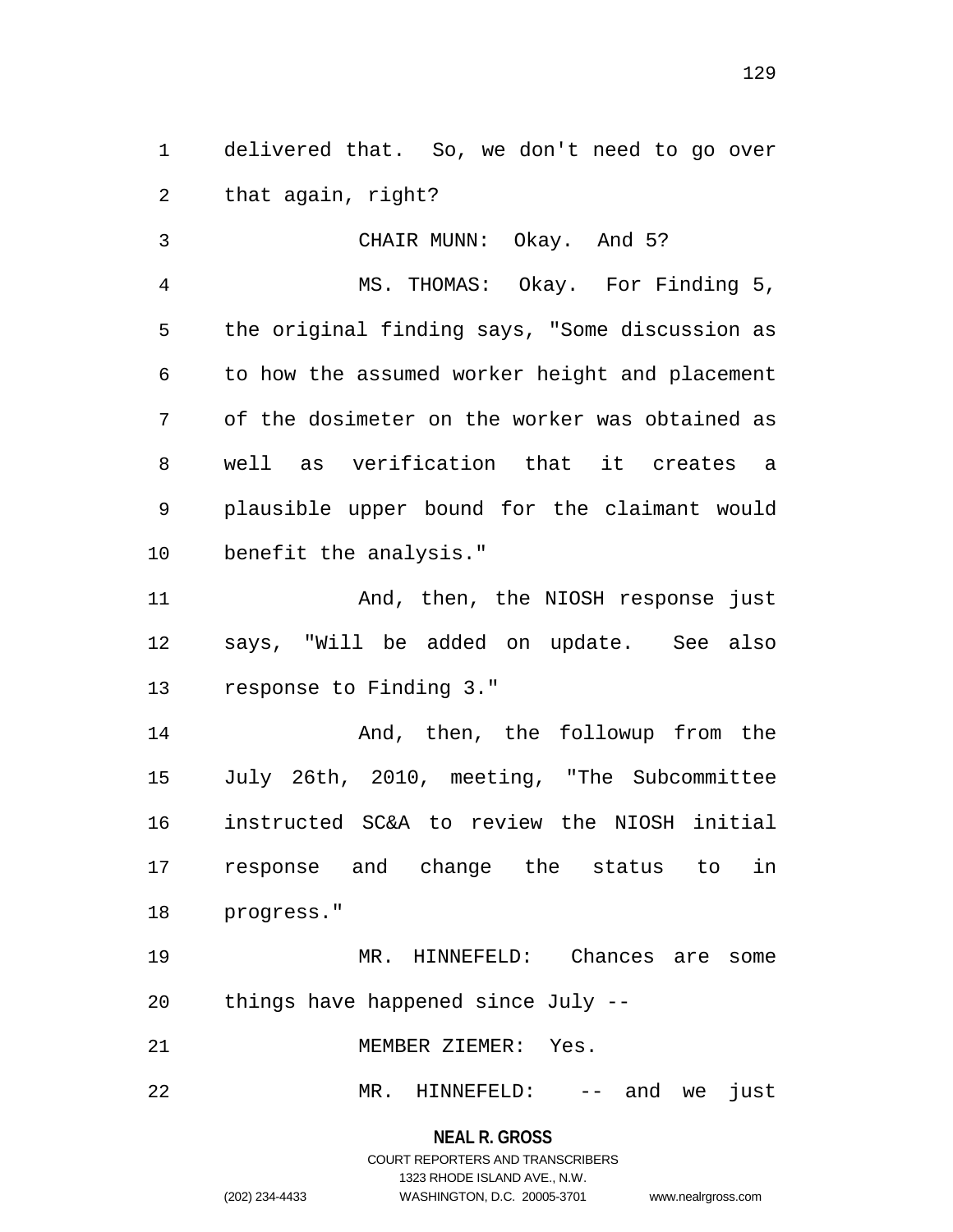don't have it in here.

| 2              | MEMBER ZIEMER: On January 5th, we              |
|----------------|------------------------------------------------|
| 3              | looked at it January 5th.                      |
| $\overline{4}$ | MR. MARSCHKE: The database has                 |
| 5              | not been updated to -- SC&A provided or Bob    |
| 6              | provided some feedback that we discussed at    |
| 7              | the July or January 5th meeting --             |
| 8              | CHAIR MUNN: Yes.                               |
| $\mathsf 9$    | MR. MARSCHKE: -- that is not                   |
| 10             | reflected in the database. And at the January  |
| 11             | 5th meeting, we were going to do some edits to |
| 12             | those responses as well.                       |
| 13             | CHAIR MUNN: Yes. And so, we                    |
| 14             | haven't done anything with them.               |
| 15             | Now we have come to what we had                |
| 16             | scheduled for lunch. I hesitate to do that     |
| 17             | this early, although we could and come back    |
| 18             | earlier to start the PER reviews, if you wish  |
| 19             | to do that. Would you prefer to start looking  |
| 20             | at the PERs now and stop in the middle of that |
| 21             | or would you prefer to do them all in one go,  |
| 22             | in which case we should go to lunch now, come  |

# **NEAL R. GROSS**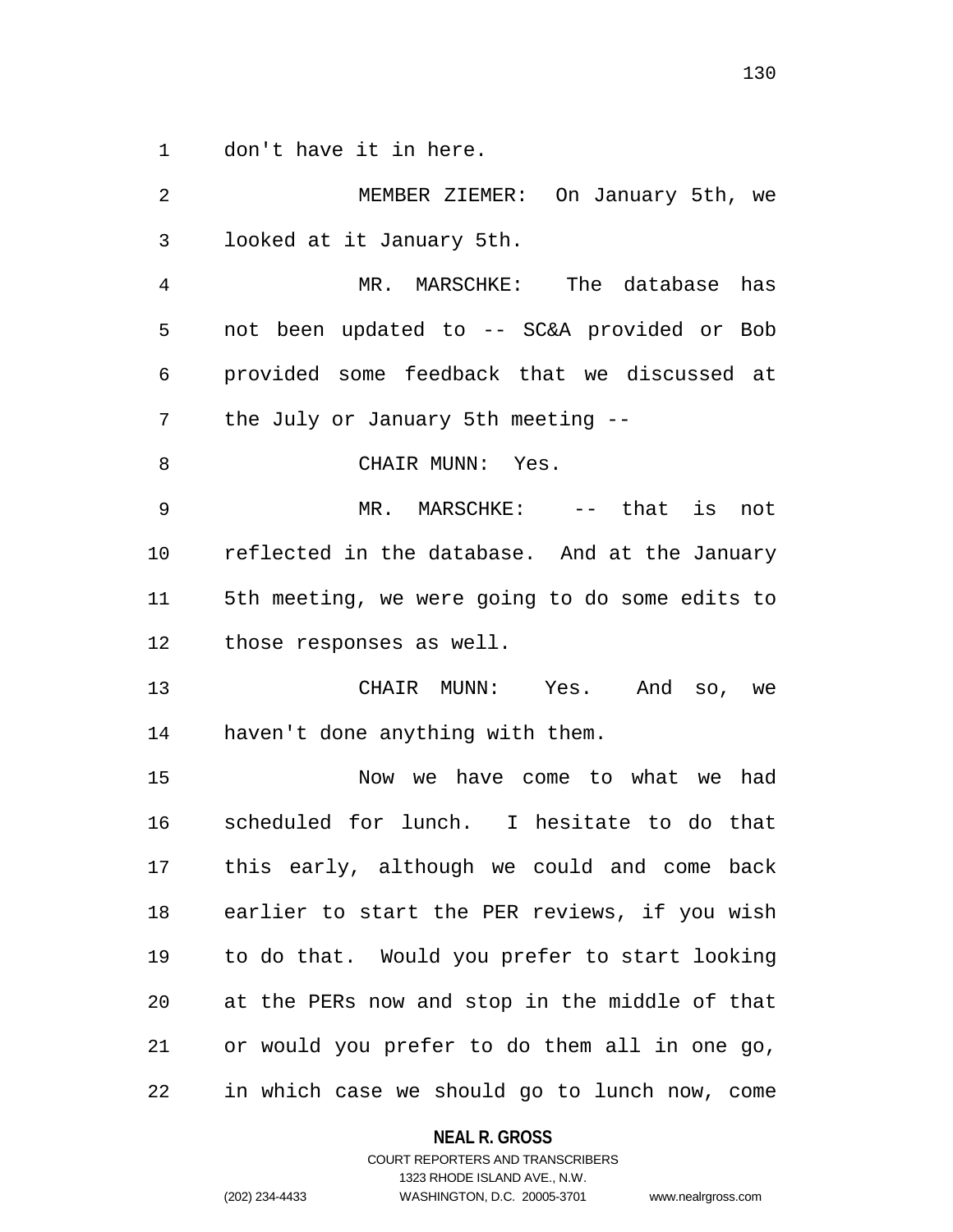back, and do the whole thing starting at 12:30, rather than at 1:15? Which would you prefer, lunch now or lunch whenever we get a break from the PERs? MEMBER ZIEMER: My preference is to go until noon. MEMBER GIBSON: Yes. The afternoon gets pretty long anyway. CHAIR MUNN: Yes, it does. MEMBER GIBSON: So, if we break now, then -- CHAIR MUNN: And it is going to be long. We can almost be sure of it. All right, let's undertake the PER reviews as they are shown on the agenda, the first one being PER-008, the modification of the IREP cancer risk model, the effect of combined lung model on non-compensable lung cancer claims. Do you all have that document up? We will wait for a minute or two to get those documents.

#### **NEAL R. GROSS**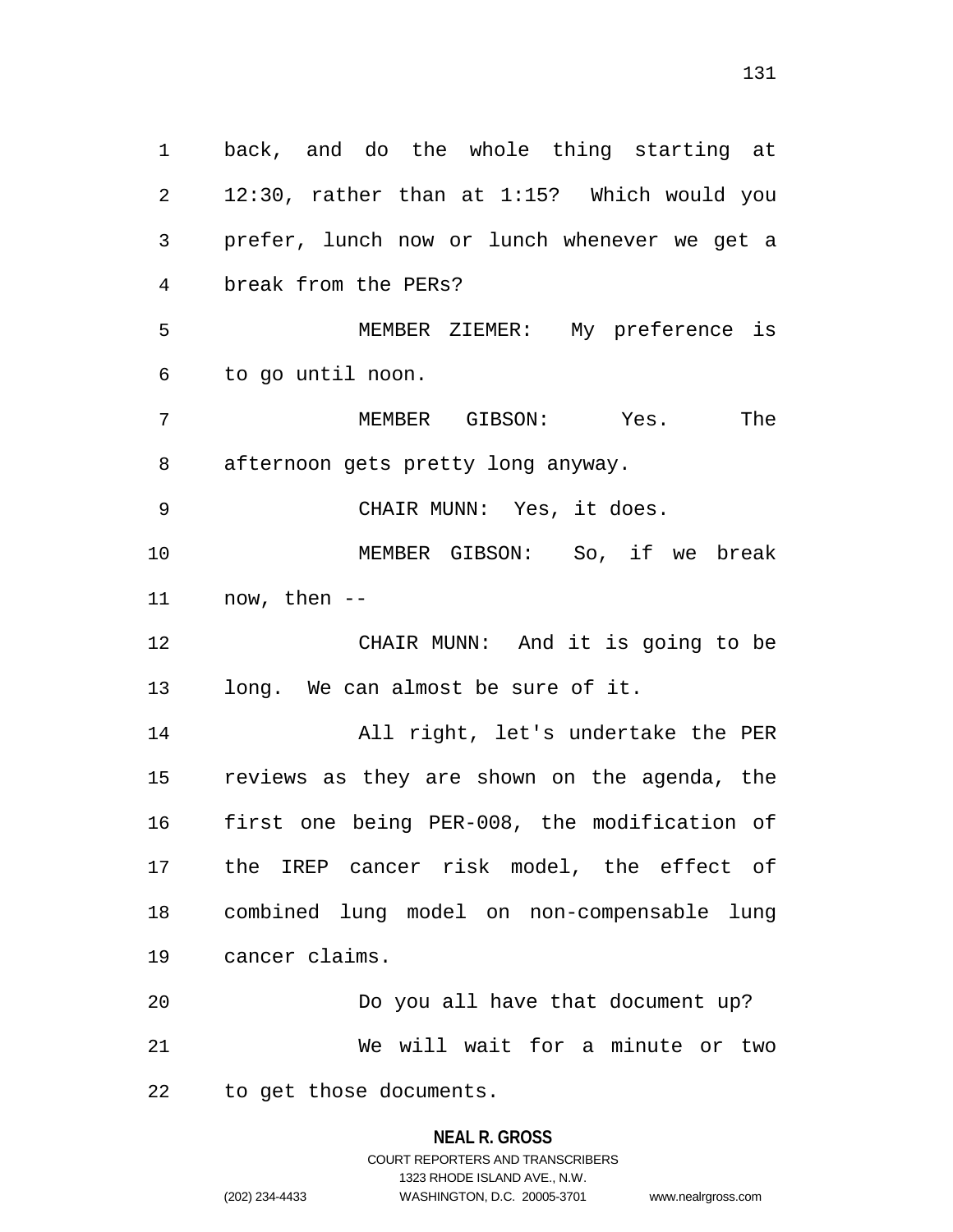1 MEMBER LEMEN: Wanda? CHAIR MUNN: Yes? MEMBER LEMEN: I am going to have to play this by ear because my internet has gone out. So, I can't pull that document up. I don't know why the internet has gone out, but it has gone out throughout my whole system. CHAIR MUNN: Oh, good heavens. MEMBER LEMEN: So, I will just listen, and if I can make a comment, I will, but I will have to work it that way. CHAIR MUNN: All right. We will just do the best we can with what we have got here. Well, my file says it is damaged. That's always wonderful. There it is. We have it. Now, John? DR. MAURO: Yes? CHAIR MUNN: We have in our PER formats here, we don't have an easy way so

### **NEAL R. GROSS**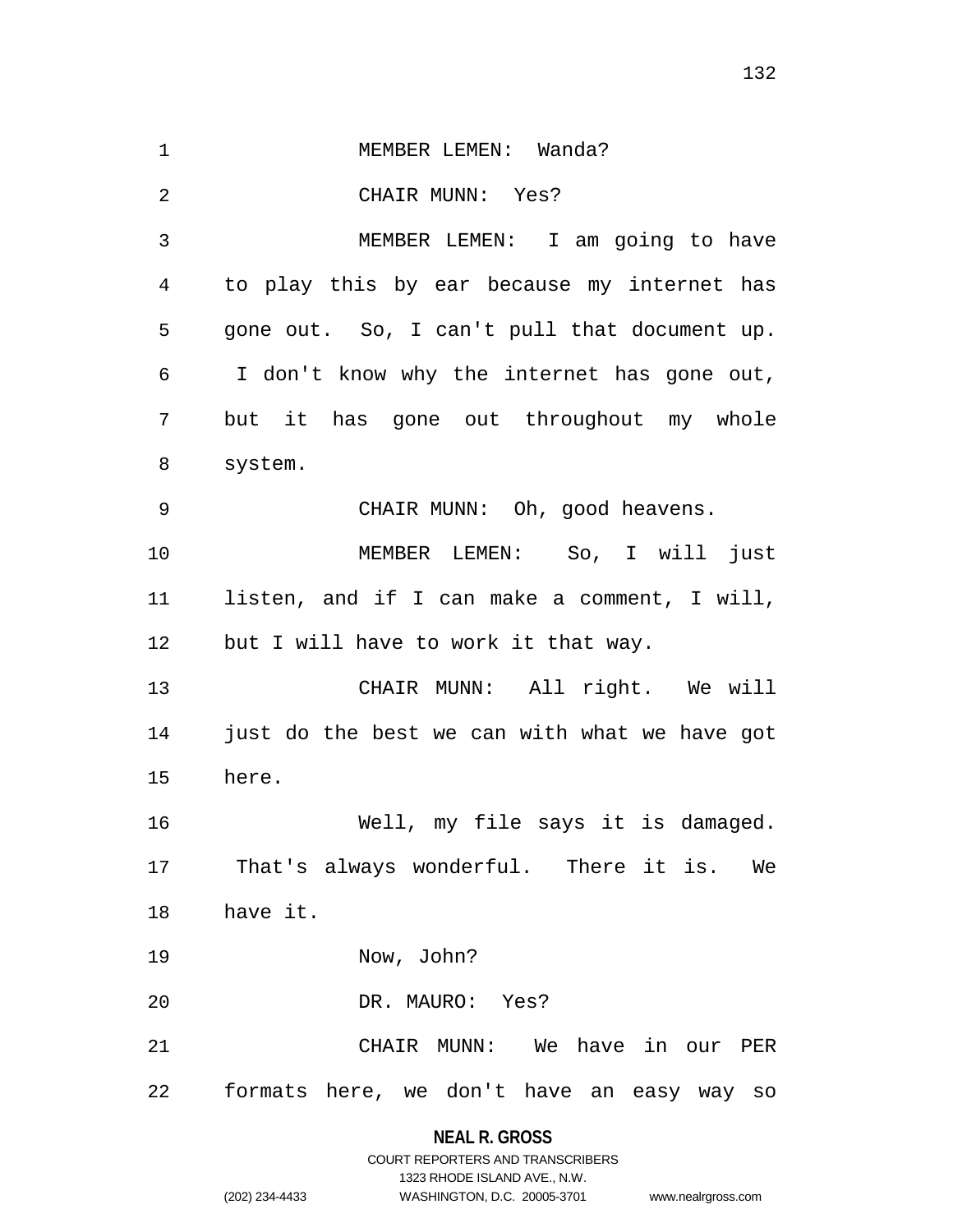1 that we can go to the findings one by one --2 DR. MAURO: Okay. CHAIR MUNN: -- and pull them up and start to talk about them. DR. MAURO: Okay. We are on PER-008 now? CHAIR MUNN: We are on PER-008, modification of the IREP cancer model. DR. MAURO: Okay. That is an interesting one, and I am hoping Hans is on the line. 12 DR. BEHLING: I am. DR. MAURO: Hans, it sounds like the way we are going to have to go is summarizing issues one by one and conceptually explaining it, and, then, we will take it from there. So, Steve, it wasn't possible to load this up or you did load it, but you can't access it? Is that what the problem is? MR. MARSCHKE: It was not possible to load this up.

#### **NEAL R. GROSS**

COURT REPORTERS AND TRANSCRIBERS 1323 RHODE ISLAND AVE., N.W. (202) 234-4433 WASHINGTON, D.C. 20005-3701 www.nealrgross.com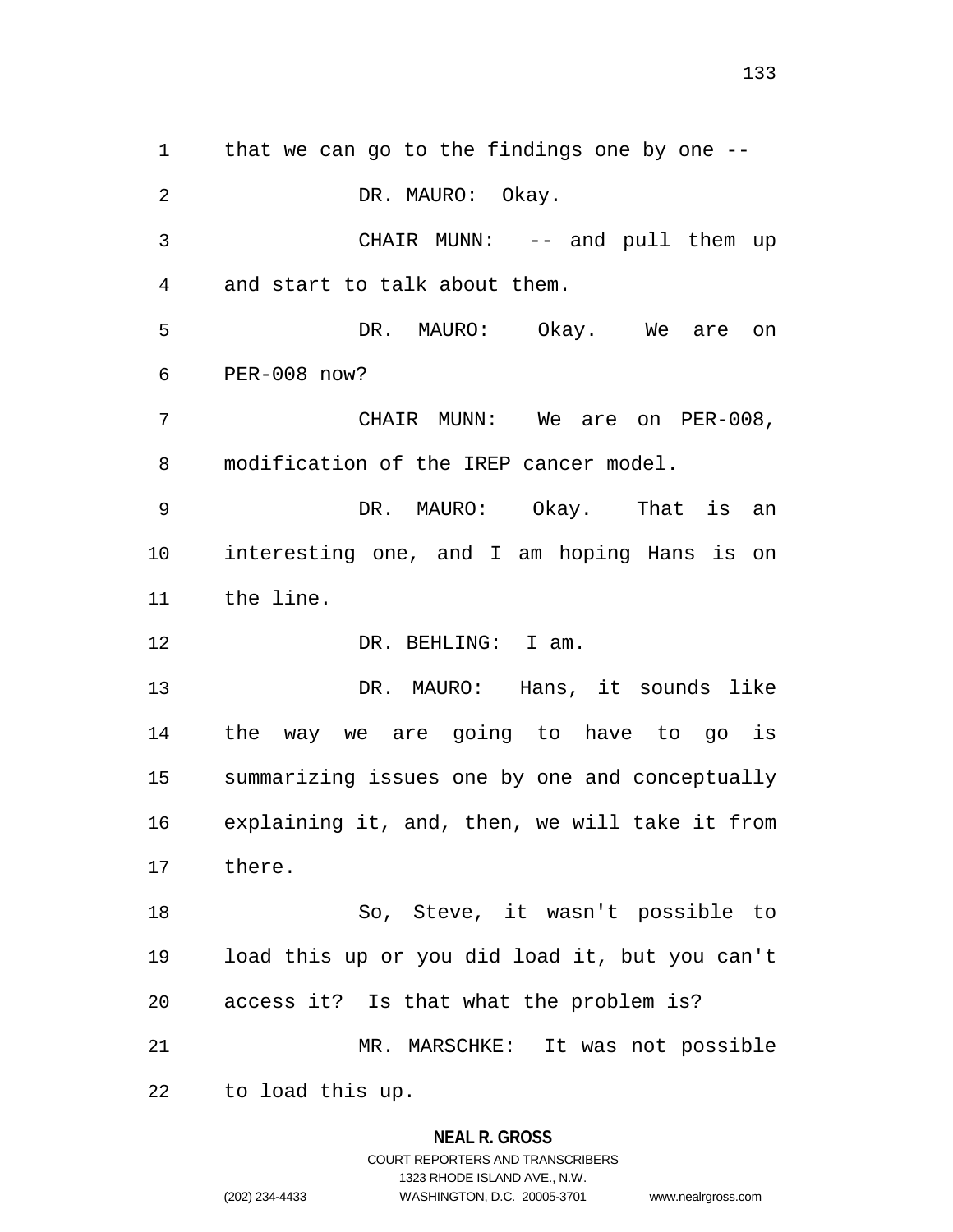1 DR. MAURO: Okay. So, it is just going ahead and taking it through its steps, Hans. You've got it. CHAIR MUNN: Well, we all have access to the original document though. DR. MAURO: Okay. The original document, our full review? 8 CHAIR MUNN: Your full review --DR. MAURO: Okay.

 CHAIR MUNN: -- is the document that we have, yes.

 DR. MAURO: Excellent. Then, Hans can just reference the particular findings or sections as appropriate.

 CHAIR MUNN: Absolutely. I personally am starting on page 5, Statement of Purpose. And you can go from there.

 DR. BEHLING: Okay. The Statement of Purpose is the standard format and really is the same one that we use almost for every PER.

CHAIR MUNN: Yes, I was being

**NEAL R. GROSS** COURT REPORTERS AND TRANSCRIBERS

1323 RHODE ISLAND AVE., N.W.

(202) 234-4433 WASHINGTON, D.C. 20005-3701 www.nealrgross.com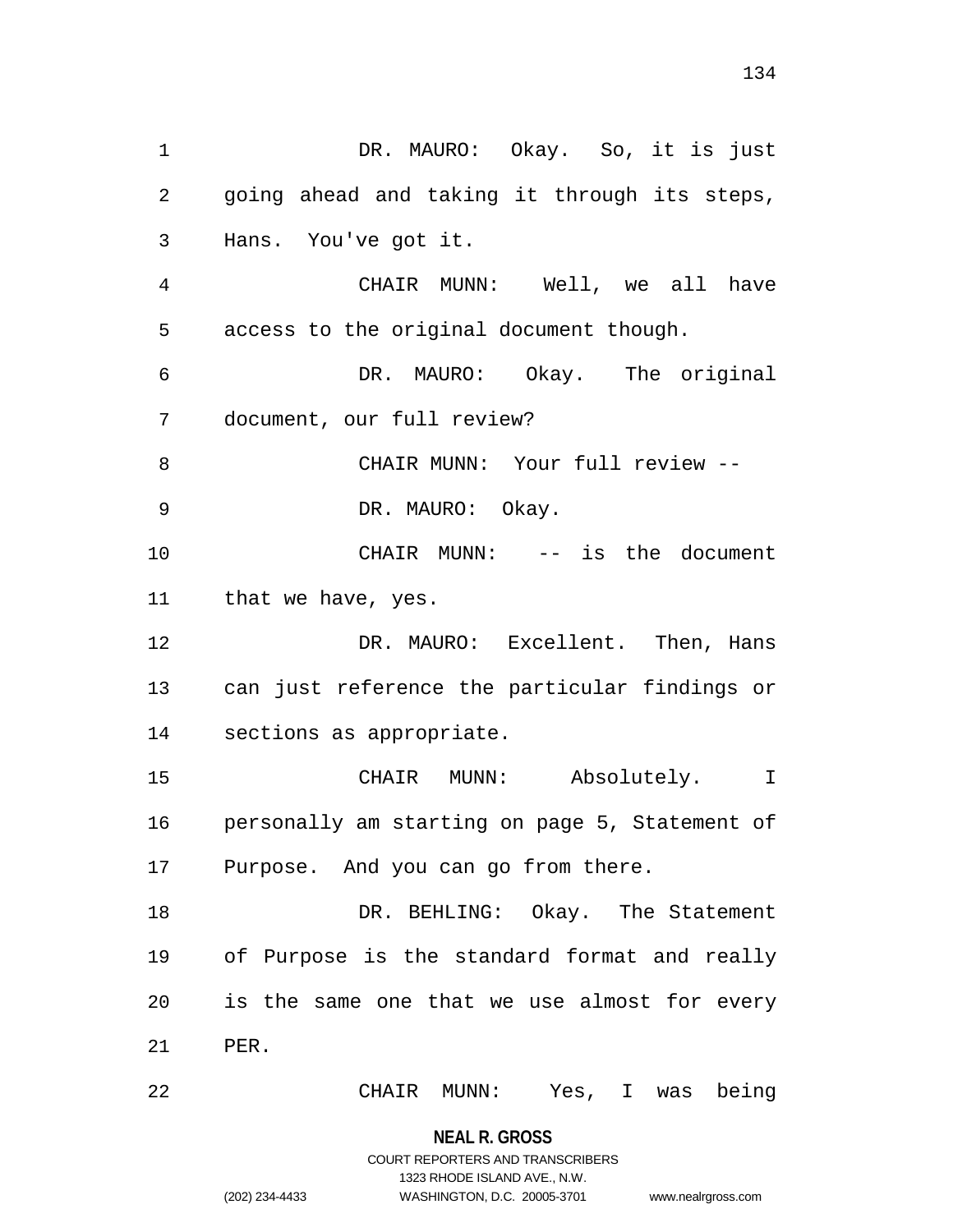facetious, Hans.

 DR. BEHLING: Let me just give you some basic background in terms of what this PER represents. It is somewhat different from the other ones, and you will see that as I discuss some of the issues that are contained in that report. 8 As I talk to you, I will talk about issues that are described on a specific page or in a specific table or exhibit, so as to accentuate some of the things that I want to talk about here. Actually, I want to go at this point to page 7, where we talk about subtask 1 that says, "Identify the circumstances that necessitated the writing of OCAS-PER-008." Currently, if you can just scan through that page on page 7, you will identify the fact that NIOSH has been using IREP for the first several years of dose reconstruction, and the NIOSH IREP model

incorporates for many cancers a trend of

**NEAL R. GROSS**

COURT REPORTERS AND TRANSCRIBERS 1323 RHODE ISLAND AVE., N.W. (202) 234-4433 WASHINGTON, D.C. 20005-3701 www.nealrgross.com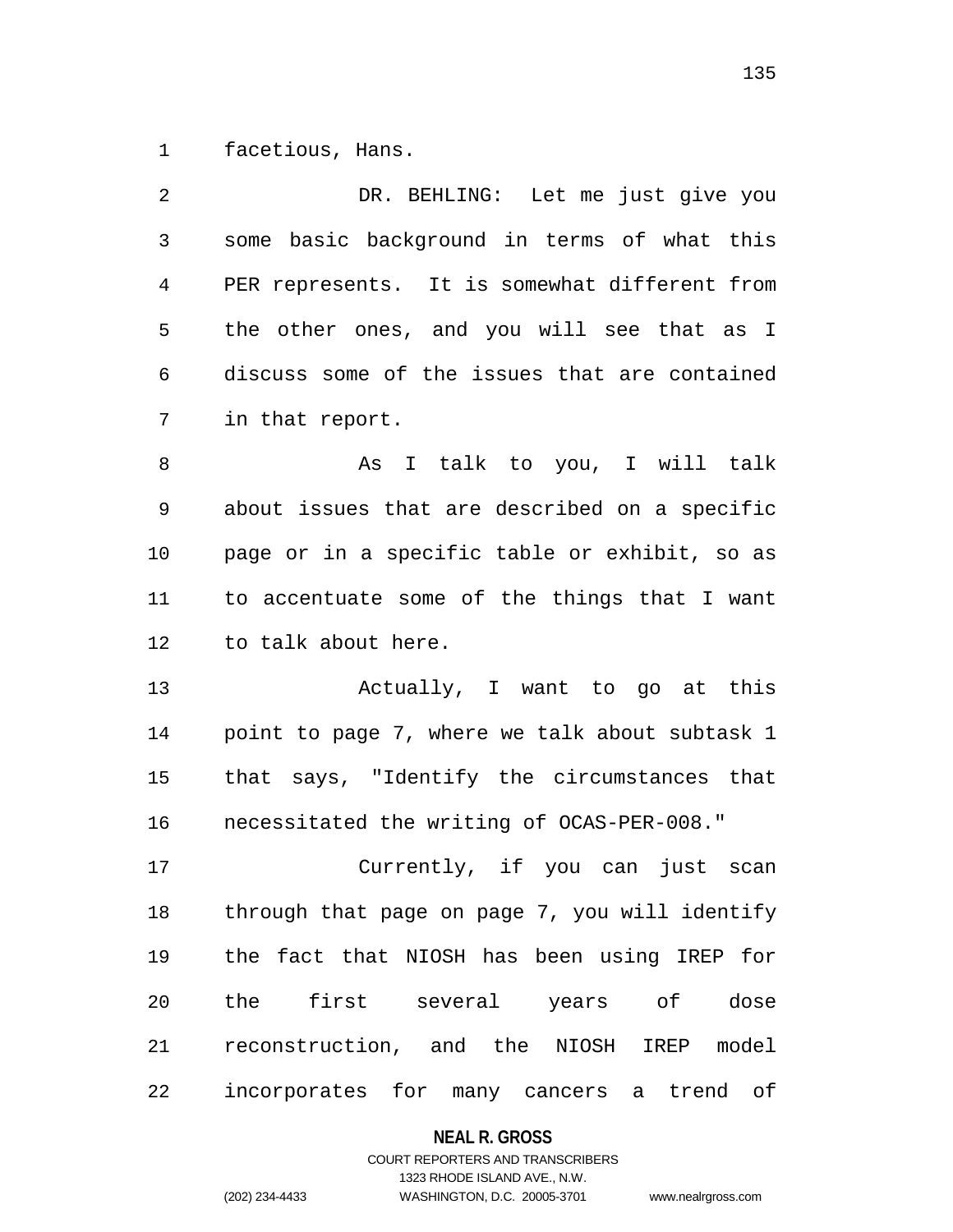decreasing risk with increasing age for some cancers, but not for lung cancer.

 So, what we have in this particular case is the NIOSH IREP model, which does not take into consideration the age of an individual at time of exposure nor the attained age at time of cancer diagnosis. And so, the excess relative risk is strictly a single value that serves as a multiplier when coming up with the PoC value.

11 As it turns out, approximately in 2003, the National Cancer Institute substantially updated the NIH IREP lung model. As a result of that update, some modifications were made.

 In the revised NIH IREP lung model, the excess relative risk is adjusted for aging exposure up to the age of 30 and at the age of diagnosis up to the age of 50. So, it does make some adjustments, depending on what the person's age was at the time of the exposure as well as the attained age for the

#### **NEAL R. GROSS**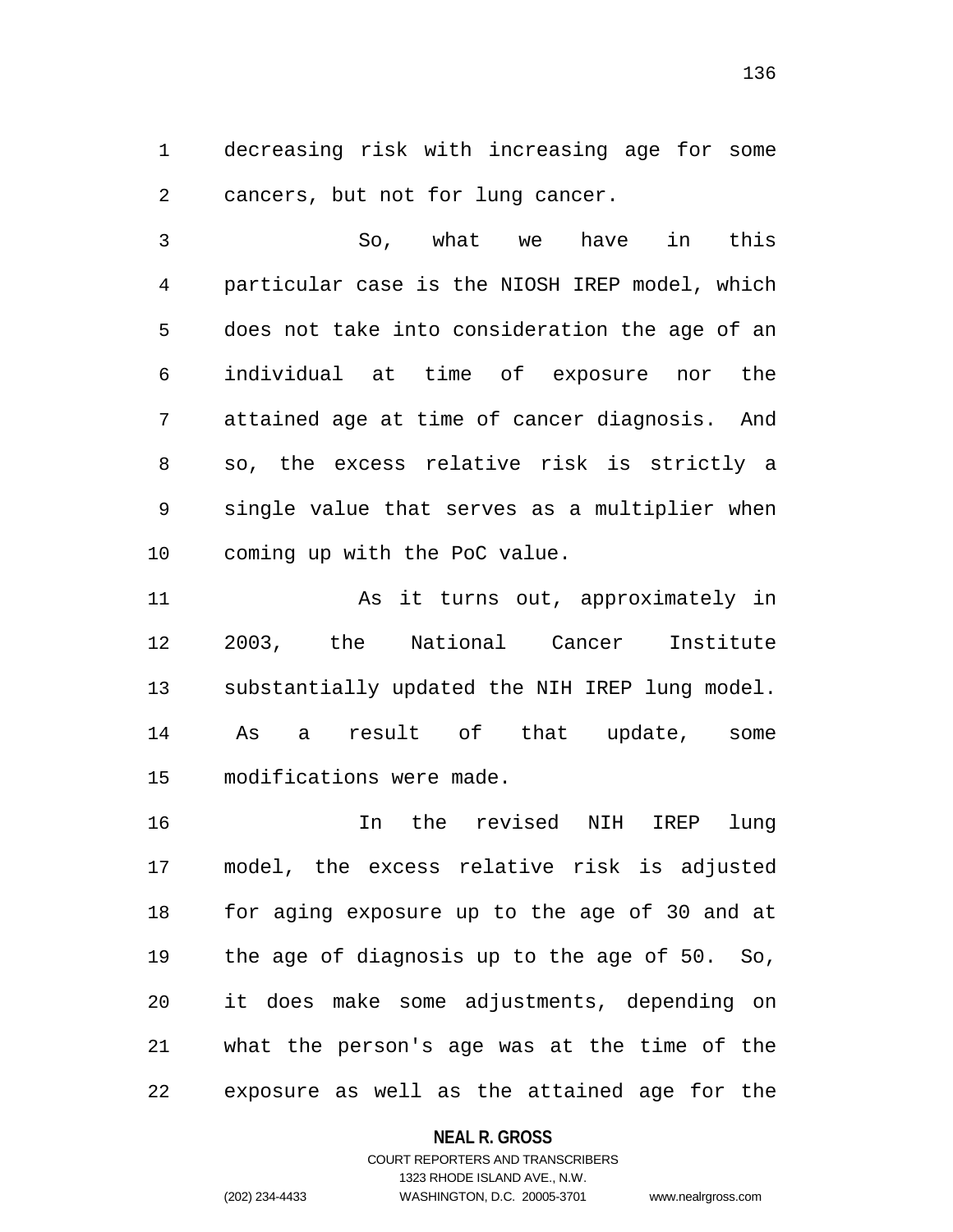cancer diagnosis. But it stops at the age of 50 for cancer diagnosis.

 And due to the fact that these two particular models now existed, and due to the commitment that NIOSH has to mandate the reevaluation of advances in scientific knowledge, NIOSH looked at the NIH IREP model and realized that there were significant differences.

10 So that, when you entered the same set of data for a given cancer claim, lung cancer claim, into the NIOSH IREP versus NIH IREP, they produced significantly different PoC values. I guess in around 2004, the people at SENES were asked to look at that and provide detailed information that relates to what were the differences in those two particular models and provide a comparison.

 As a result, the report by Apostoaei and Trabalka in 2004 provides some of the differences for those two particular IREP models. I included those in Exhibit 1,

#### **NEAL R. GROSS**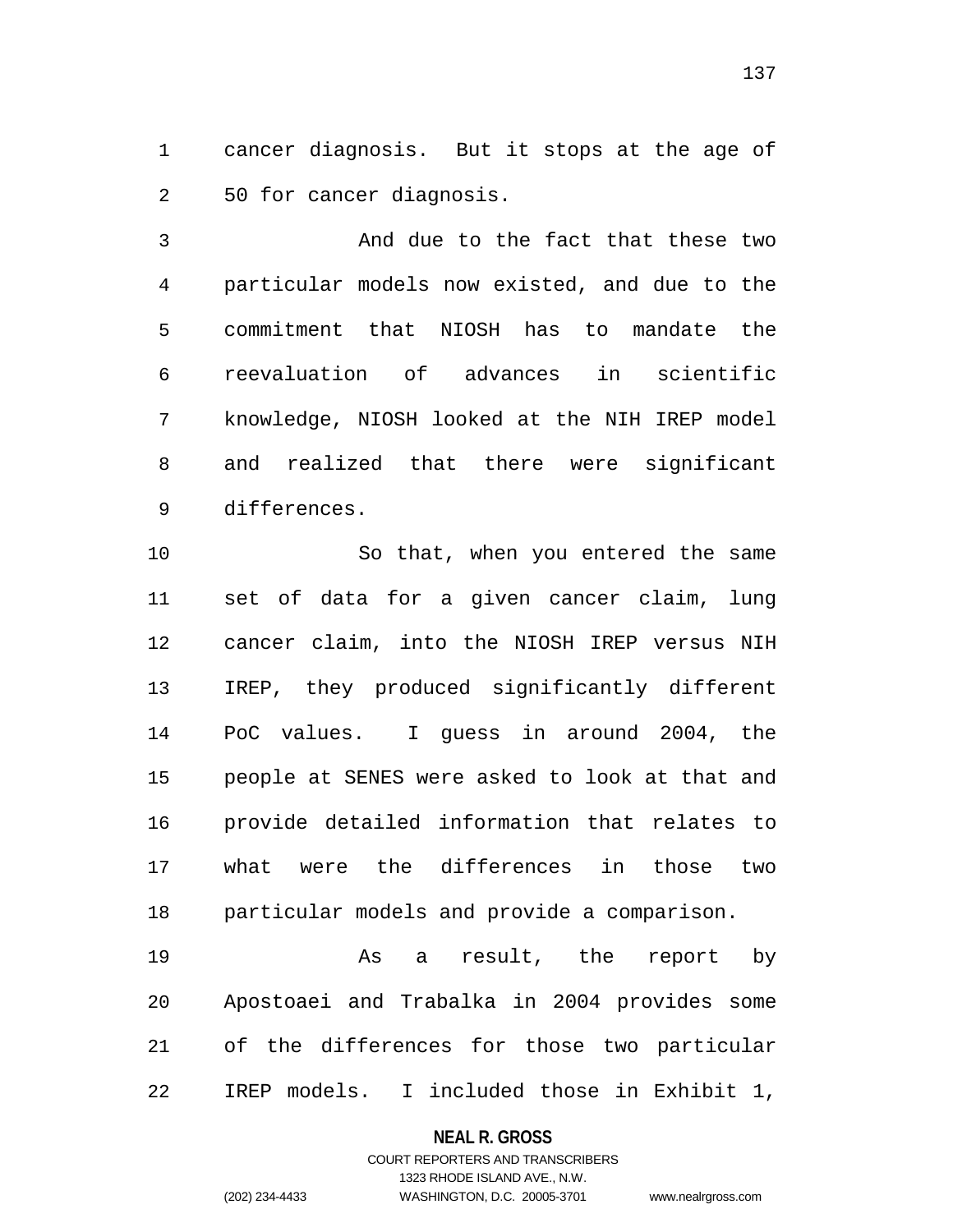which is on page 9 of the report.

| $\overline{2}$ | And there are three tables in                  |
|----------------|------------------------------------------------|
| 3              | total. Tables 2, 3, and 4 are directly taken   |
| 4              | from that particular 2004 report issued by the |
| 5              | SENES.                                         |
| 6              | I hope that your printout also                 |
| 7              | shows the differences in color between the NIH |
| 8              | IREP model and the NIOSH model. In my copy,    |
| 9              | they appear in blue ink and red ink. I don't   |
| 10             | know if that will show up on your computer.    |
| 11             | CHAIR MUNN: Yes, we have them.                 |
| 12             | DR. BEHLING: Okay. There are                   |
| 13             | also differences between, the tables show      |
| 14             | differences for acute exposure as well as      |
| 15             | chronic exposure. Just for an overview, I      |
| 16             | want to point to the acute exposures on the    |
| 17             | lefthand side.                                 |
| 18             | If you look, the first table                   |
| 19             | identifies a person who was exposed at age 20  |
| 20             | and was diagnosed with lung cancer at age 40.  |
| 21             | And NIH IREP is much more favorable for all    |
| 22             | profiles other than the acutely-exposed non-   |

# **NEAL R. GROSS**

# COURT REPORTERS AND TRANSCRIBERS 1323 RHODE ISLAND AVE., N.W. (202) 234-4433 WASHINGTON, D.C. 20005-3701 www.nealrgross.com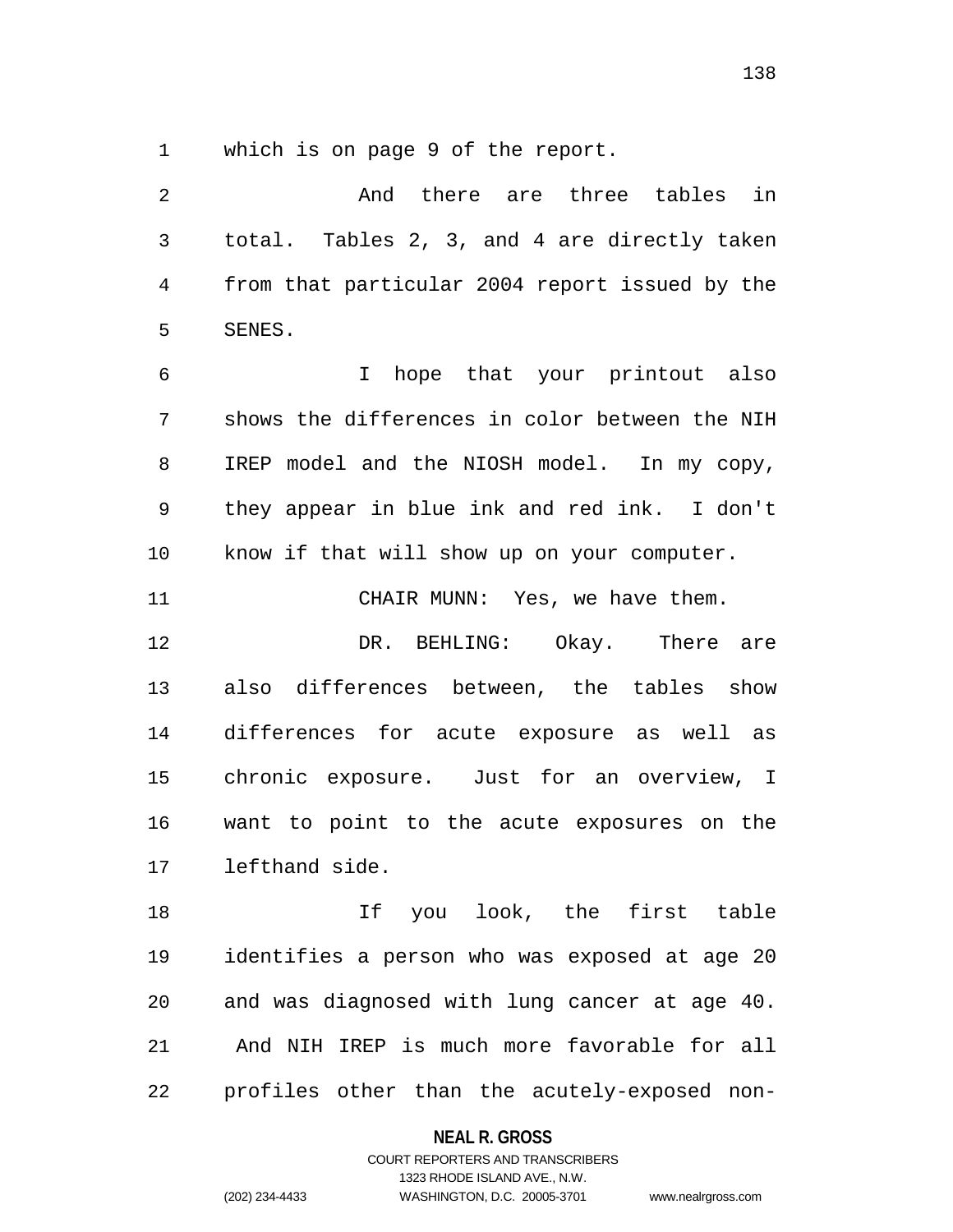smoker. So, that was one of the key differences.

 In table 3 of Exhibit 1, however, we show that for exposures at age 40 and diagnosis at age 60, the NIOSH IREP model is more claimant-favorable for the non-smoker and select profiles of light smokers.

 And lastly, in table 4 of Exhibit 1, you will see higher PoC values for the NIH IREP model for all profiles other than those involving the never-smoker.

 So, in essence, you see situations where the IREP model defined by the NIH people gives you higher PoC values. And conversely, there are other profiles for which the NIOSH IREP model gives you higher PoC values.

17 and of course, that posed a dilemma because, by the time the PER was issued, we had already, obviously, had many, many lung cancers adjudicated that were based on the original NIOSH IREP model. And so, it became a situation where a decision needed to

### **NEAL R. GROSS**

## COURT REPORTERS AND TRANSCRIBERS 1323 RHODE ISLAND AVE., N.W. (202) 234-4433 WASHINGTON, D.C. 20005-3701 www.nealrgross.com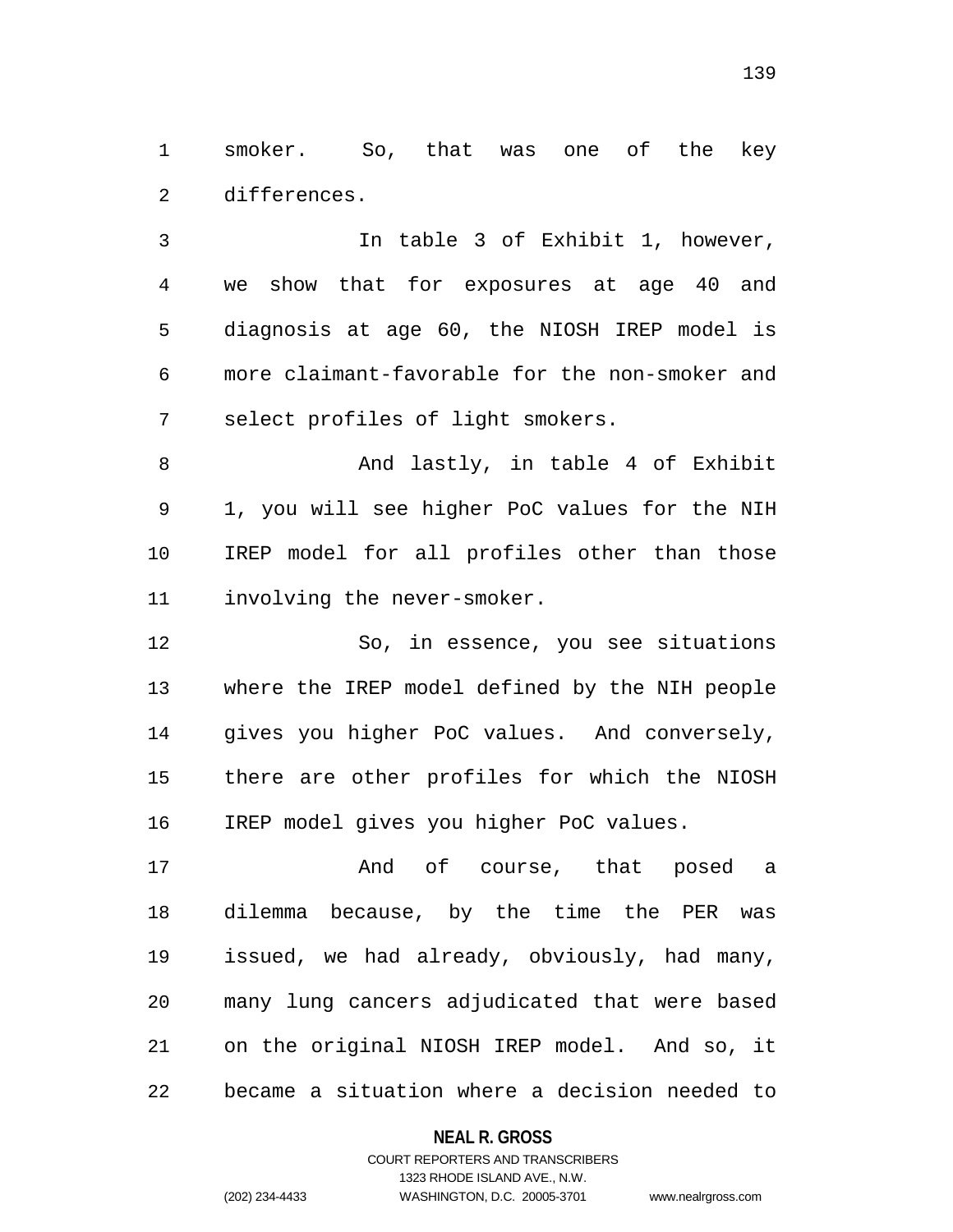be made.

| 2 | And the recommendation by SENES,               |
|---|------------------------------------------------|
| 3 | who had provided us with this particular       |
| 4 | comparison, was to either update the NIOSH     |
| 5 | IREP model or simply ignore the NIOSH IREP and |
| 6 | defer to the NIH model. But that also would    |
| 7 | mean that certain cancers would be, certain    |
| 8 | profiles would actually have a lower PoC       |
| 9 | value.                                         |

10 A third suggestion that was offered by the SENES people was for NIOSH to seek the opinion of outside experts regarding the use of either one or both models. And as it turns out, NIOSH contacted several people, and I am talking here about people who are identified on the bottom of page 10 and subsequently in page 11.

 These people included David Brenner, who is a Professor of Radiation Oncology and Public Health at Columbia University; Dr. Richardson, who is now a Board Member; Faith Davis and Jonathan Samet.

#### **NEAL R. GROSS**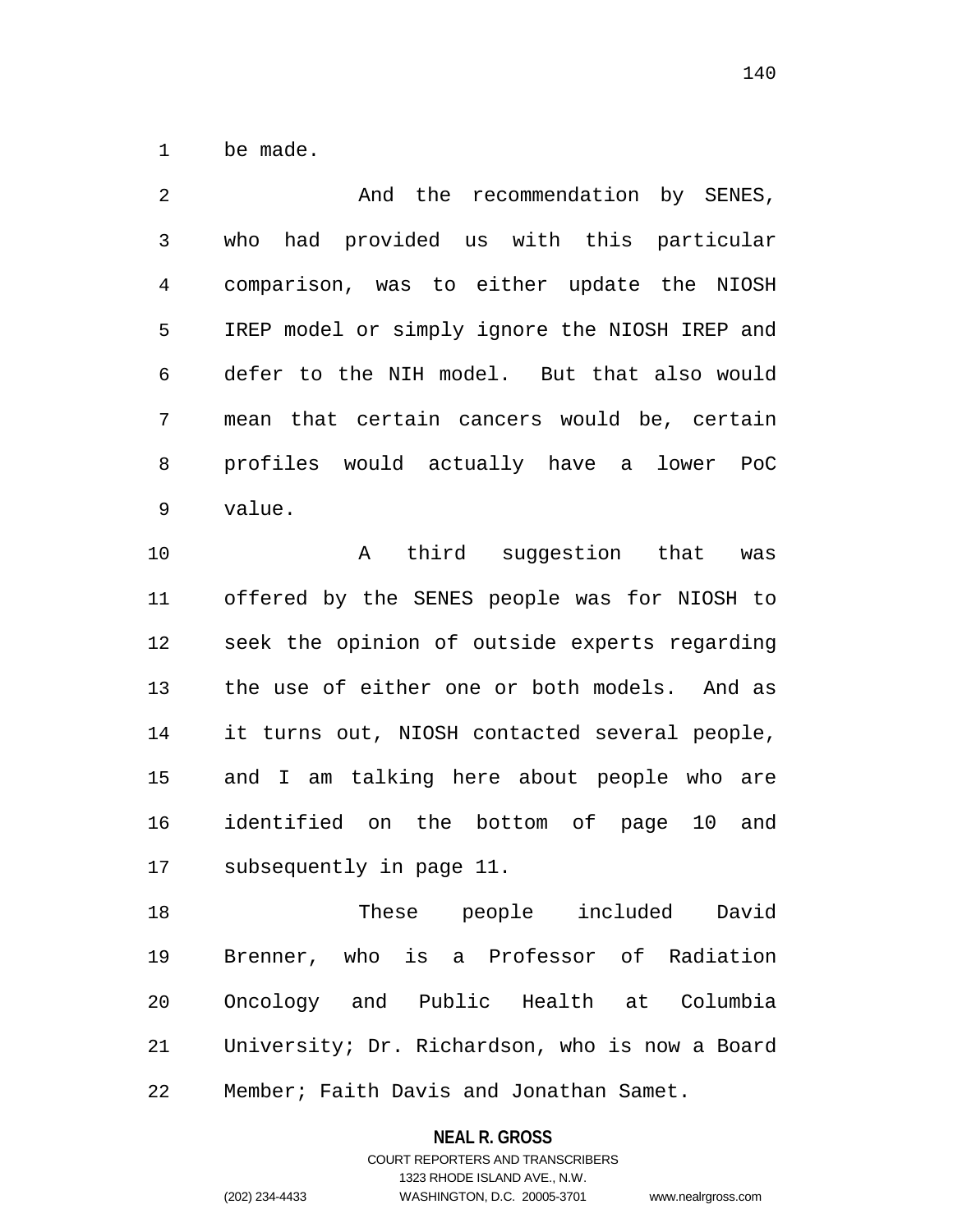It seemed as if there was general consensus that perhaps the best thing to do is to really run both models and use the higher PoC value. Whichever model can generate a higher PoC value, use that for the adjudication of the claim.

 Let me skip over to subtask 3, and that gives the summary of the PER as it affected those individuals who might be now affected when both systems are run or both models are run simultaneously.

 If you look briefly on page 12, you will see that, based on the fact that NIOSH could not really determine how a given PoC value might change, they elected to assess all potential lung cancers that had been adjudicated up to that point in time with less than 50 percent PoC value. That number turned out to be 920 claims that met that particular criteria.

 Of the 920 claims, 729 involve single cancer claims and 191 claims

#### **NEAL R. GROSS**

### COURT REPORTERS AND TRANSCRIBERS 1323 RHODE ISLAND AVE., N.W. (202) 234-4433 WASHINGTON, D.C. 20005-3701 www.nealrgross.com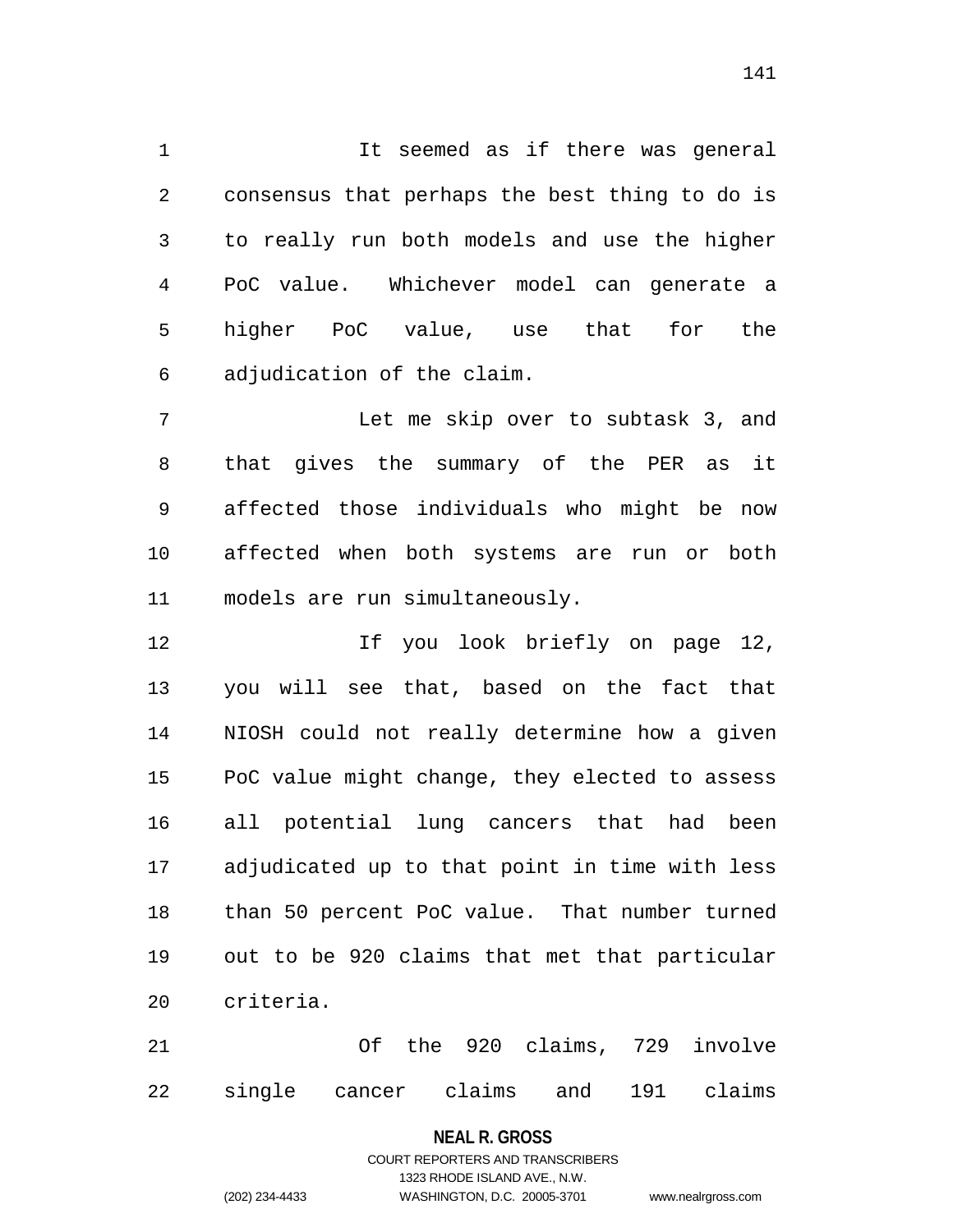represented two or more cancers, of which lung was at least one of the claims.

 The evaluation also showed that, of the 920 claims, a total of 95 claims, now when both models were run, 95 claims of the 920 claims yielded higher PoC values due to the inclusion of the second lung model, the NIH lung model. And there were also four different claims that benefitted from inclusion of a bias correction factor that was also incorporated. Those particular statistics are cited in table 1, which is given on page 13 of my report.

 To go a step further, of the 99 claims that now have a higher PoC value as a result of running both models concurrently and selecting the one with the higher PoC value, there are only 80 of the 99, only 11 claims actually showed a higher PoC value that was greater than 45 percent. That was the cutoff point for going beyond the cursory evaluation. 22 And as it turns out, among the 11

**NEAL R. GROSS**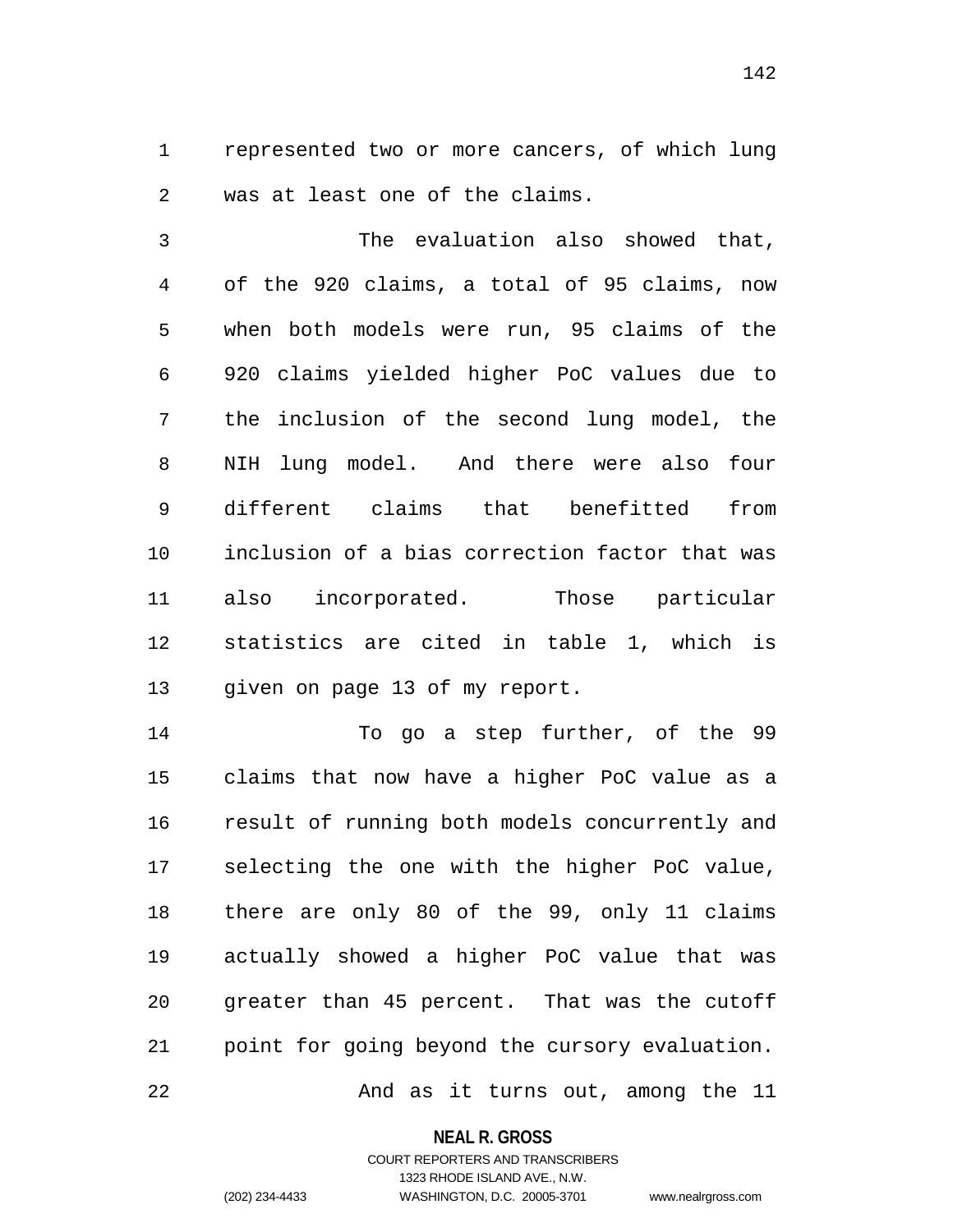claims, most of those were obviously maximized doses. Initially, they were maximized doses, which, as a result of this reevaluation, had to be redefined in order to become more realistic and using a best estimate approach.

 To come to the bottom line, and I show this in Exhibit 2, it is that, of the original claims, only claim No. 3 and claim No. 9 of the original 920 claims that represented the universe of claims were potentially impacted, that had been potentially impacted by PER-008, were now compensable. You can look at this particular two cases in table 2 on page 13.

 The claim No. 3 was initially a best estimate. The initial PoC value of 46.14 percent was converted to 50.05 percent with the extensive modeling using the second model for assessing this one. So, in that case, claim No. 3 was converted to a compensable claim because it exceeded 50 percent.

The other claim is No. 9, which

#### **NEAL R. GROSS**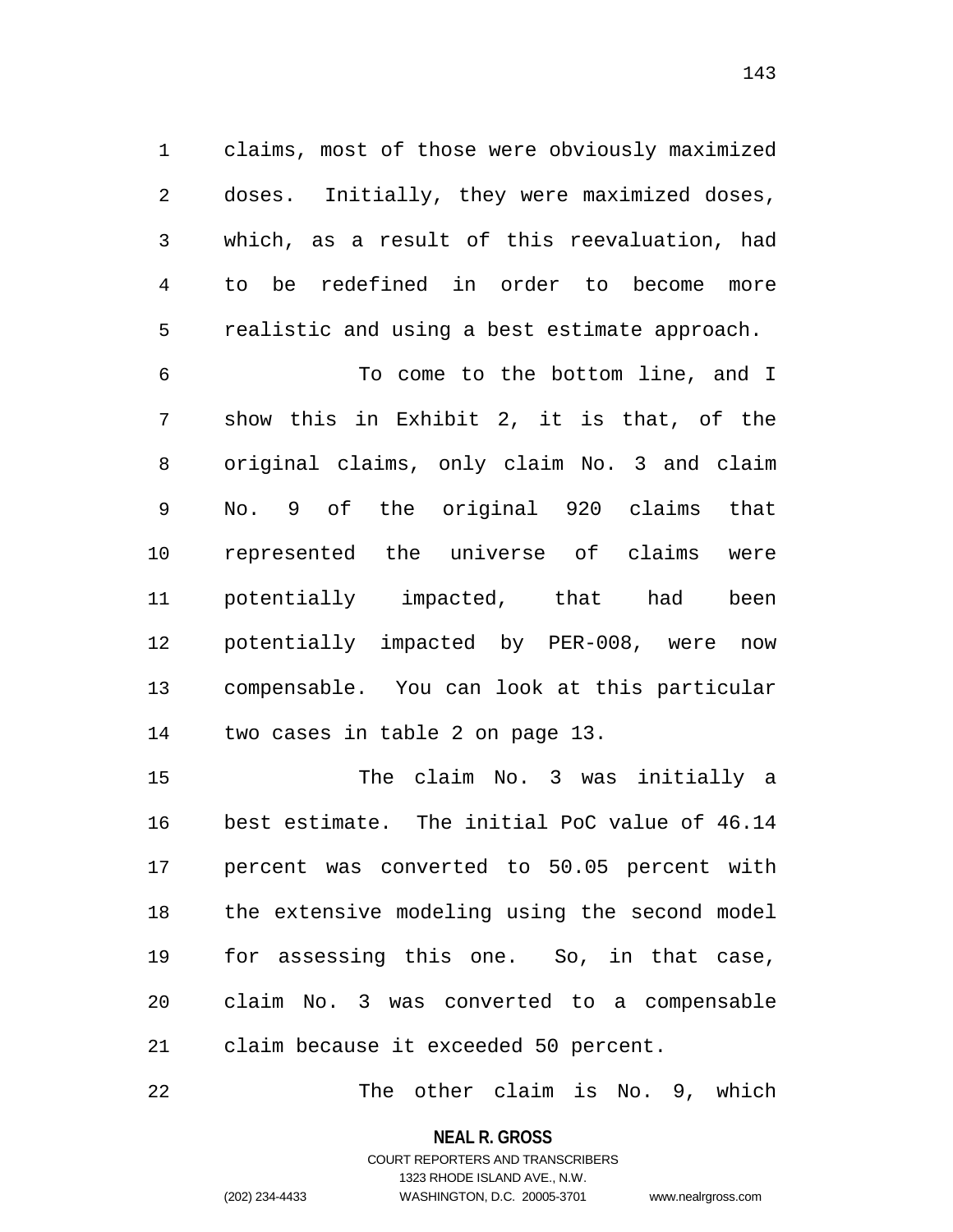was originally an overestimate, estimated as an overestimate at 44.6 percent. But, after reworking it, it ended up with a PoC of 52.08. So, of the original 920 claims that were the universe of all claims that had to be reevaluated with the current models, only two actually received PoC values that now exceeded 50 percent and were now compensated. As was already pointed out, I did not really talk about specific issues because there were certain things here that didn't really qualify for the standard format involving findings or issues that we have used in previous assessments of PERs. So, what I am about to talk about is something more of a subjective nature. So, I am at this point really coming down to the Section 4.1, where I had identified general comments regarding these two models.

 And as I had already mentioned, when we compare the NIOSH IREP to the NIH IREP, the difference is that the NIOSH IREP

#### **NEAL R. GROSS**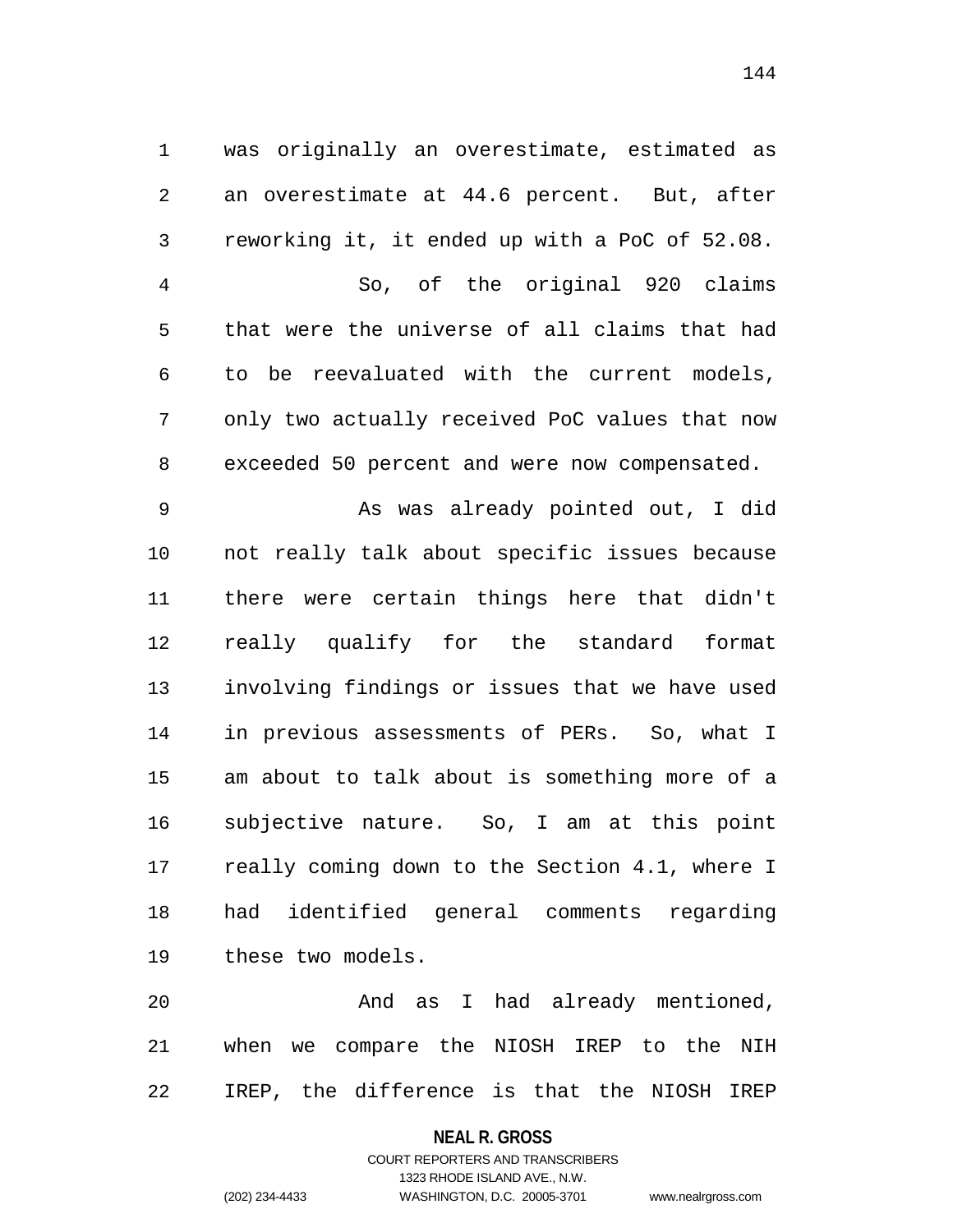does not concern itself with either the age of an individual at time of exposure not the attained age of the individual when he was diagnosed with cancer.

 In contrast, the NIH IREP model does, in fact, consider the age of exposure up to the age of 30 and up to the age of 50 for the age of cancer diagnosis. In other words, when we look at NIH IREP model for a given attained age, the excess relative risk decreases exponentially between ages of exposure between 15 and 30, but is a constant above this age interval. Similarly, for a given age of attainment, it decreases with age up to the age of 50. After that, the risk is essentially a constant.

 Let me also briefly point out, just so that we can cover some of the pages here, what we did or what I did here was to actually verify some of the data that was presented in the 2004 report by the SENES. Those you will see as Exhibit 4 on page 15.

#### **NEAL R. GROSS**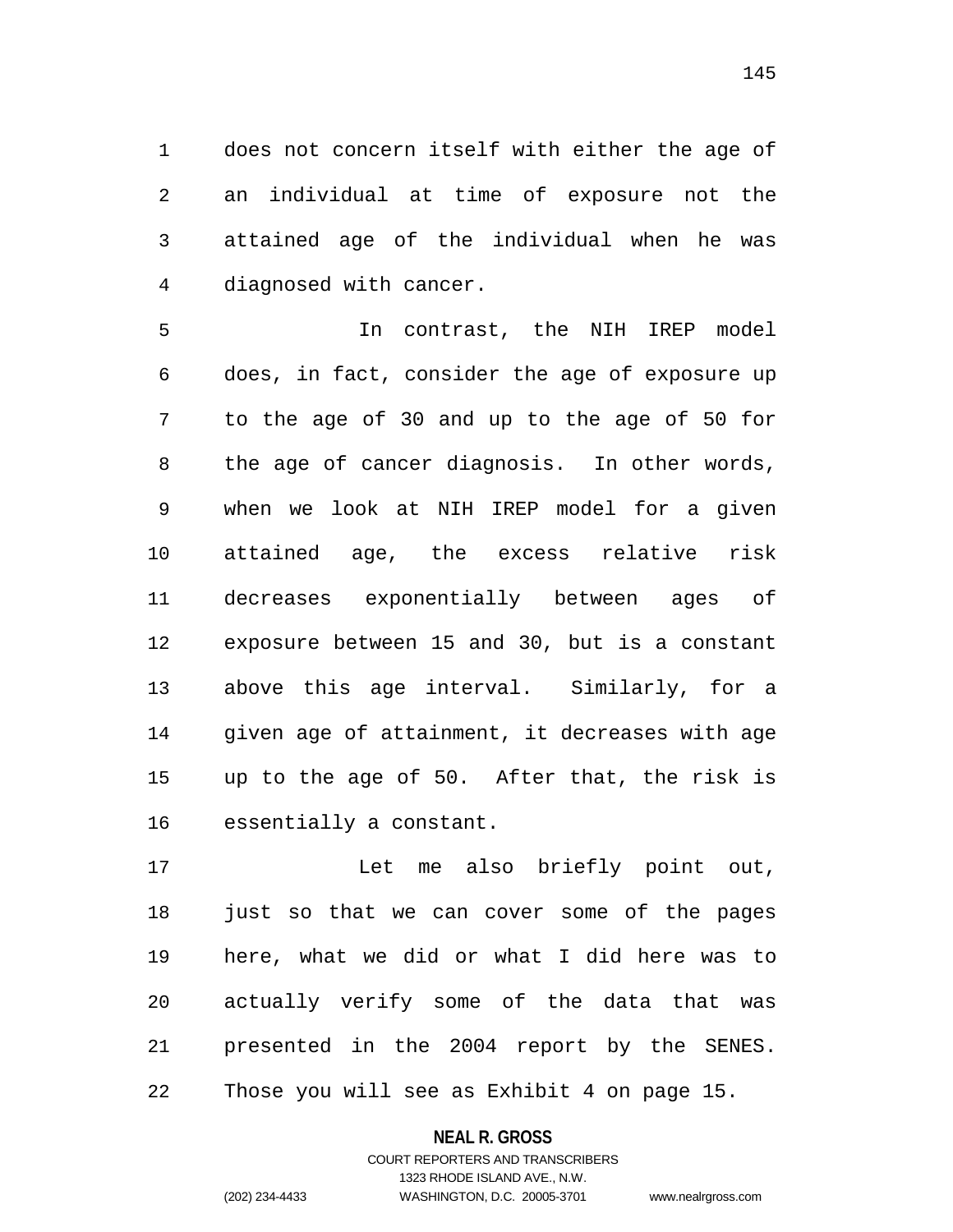What I did was to actually go in there and say, okay, let's make sure that at least we have a confirmation of those numbers since they appeared in the original 2004 SENES report. We used the 50-rem exposure at age 20 and we also, then, ran the PoC calculation. And as you see, if you compare at the very bottom of that page 15, you see the 99 percentile value of 53.75 percent, which, actually, then matches the value, as was indicated in Exhibit 1, which was numbers of Probability of Causation generation by the SENES. So, we verified those numbers.

 However, we also realized that that was a constant and did not include uncertainty as you would normally have to include. So, when you look at Exhibit 4, the same values that I have introduced in Exhibit 3, when you add to that an uncertainty, actually, the PoC value goes from, the 99 percentile PoC value goes from 53.75 percent to 61.44 percent. That would probably be the

**NEAL R. GROSS**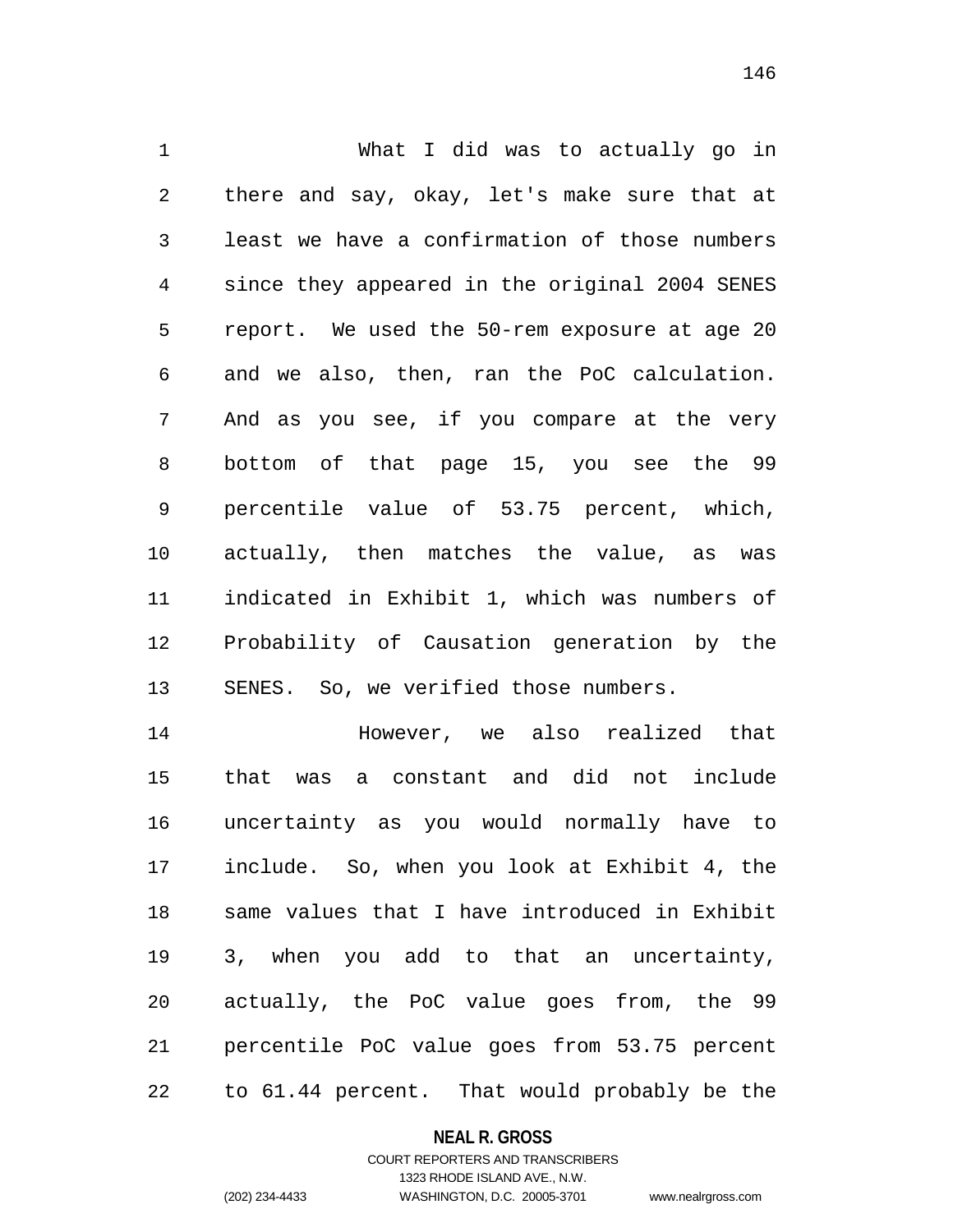more realistic value. Anyway, what we did, then, was to verify the fact that the original SENES report contained numbers that we were able to verify.

 Going to the next section, 4.2 on page 17, I briefly discussed what my concerns were under the heading of "Limitations and Issues Regarding OCAS PER-008".

 The opening statement I made is that the key limitation to SC&A's evaluation of OCAS-PER-008 is the fact that, for this reviewer, IREP remains essentially a black box. And what I mean by that is you can, obviously, put in your variables to define a PoC value, but you really do not have a full understanding of what the mathematical equations were that generated those particular numbers. That is saying it was never asked to look at either per se, and at this point all that we can say in behalf of our effort here is that we were able to reproduce the numbers that SENES generated, but beyond that we

#### **NEAL R. GROSS**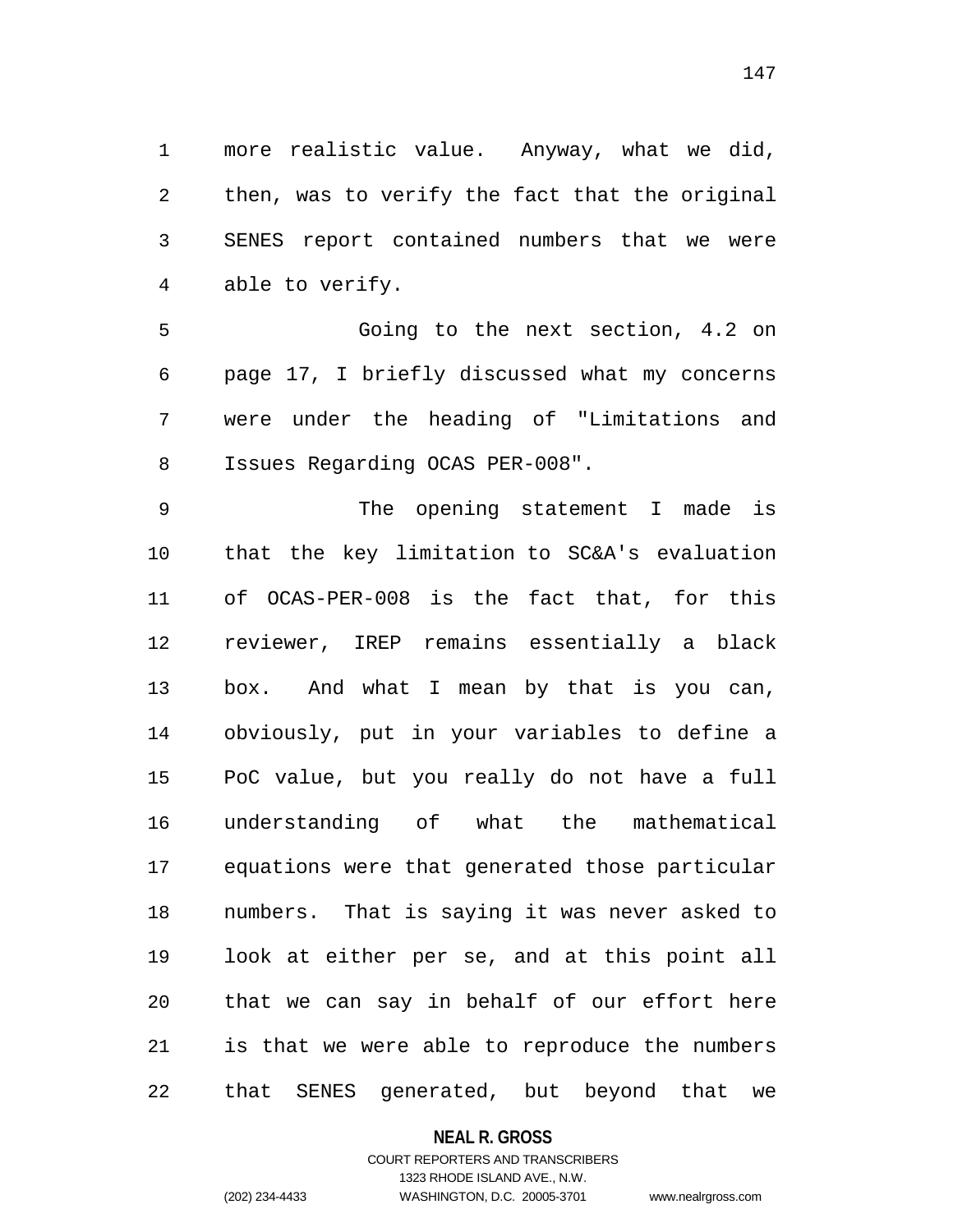really don't have any way of verifying that the actual mathematical equations as defined by Charles Lang in his 2003 and 2002 reports were actually met.

 So, it is a conditional statement that we say that the 11 claims that were part of the final evaluation were probably correctly chosen, but it is a conditional statement because we really don't know what goes on in IREP because for us it is really just nothing more than a black box that generates an output for given inputs.

 But the real concern is one that goes one step further between what is the IREP output generated for us, and that is discussed briefly in Section 4.3. I want to really spend as much time on that particular issue as anything else.

 When you look at a PoC calculation, and it is defined, obviously, in 40 CFR Part 81, you have a very simple equation that says the PoC is nothing more

### **NEAL R. GROSS**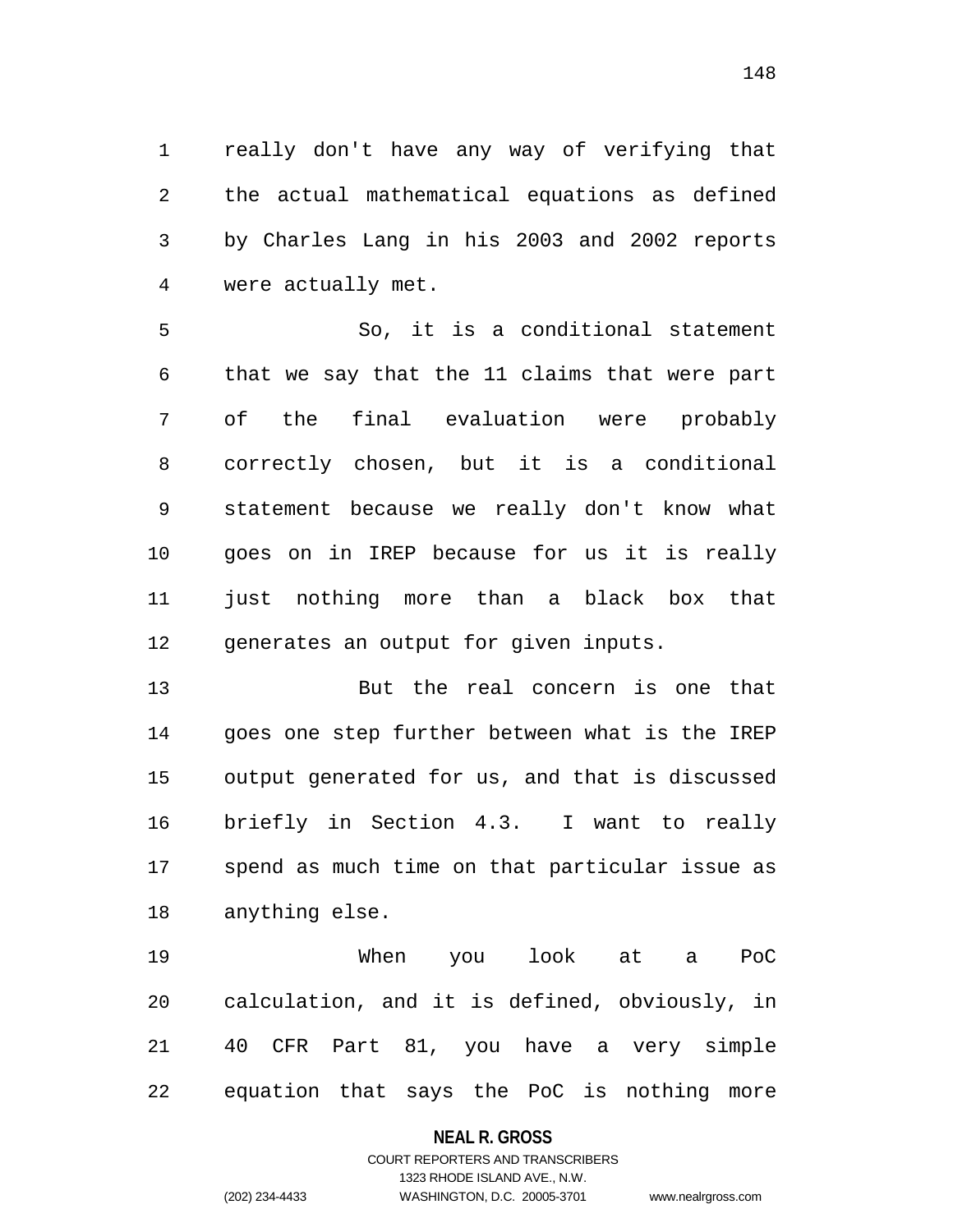than a simple ratio in which the numerator is the radiation risk and the denominator is defined by the radiation risk plus the baseline risk.

 From this simple equation, you realize that the PoC is not only driven by the organ dose, but also by the baseline cancer risk that defines a specific cancer. In this case, we are talking about lung cancer.

 And it is also defined, and, of course, baseline risk is usually defined by attained age. And everyone knows that one of the principal risks for cancer is really age. As people increase in age, the cancer risk increases exponentially after the age of 40- 45.

 And as I have already said, the NIOSH cancer risk model, lung cancer risk model, really does not address either the age at exposure not the attained age of cancer diagnosis.

And so, what I did was to

#### **NEAL R. GROSS**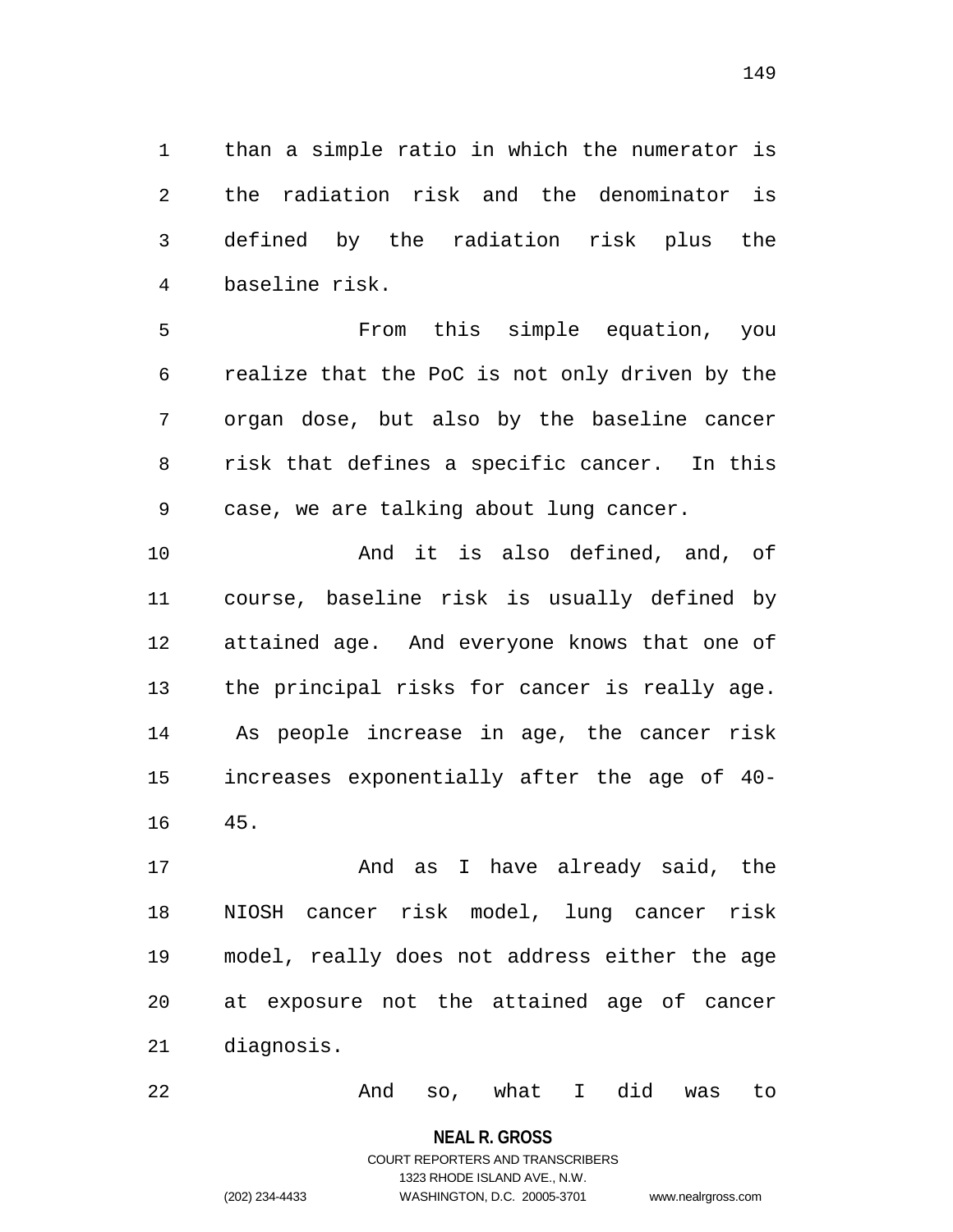essentially look at this and say, why is it that, if you go back to Exhibit No. 1, and I maybe want to ask you to go back to Exhibit 1 because I want to demonstrate a point here, Exhibit 1 was back on page 9.

 If you look at the three tables, and the three tables are defined by a person who is exposed at age 20, diagnosed at age 40 with lung cancer, that's table 1. Table 2 is a person, a male person, who at age 40 is exposed and 20 years later is diagnosed with a lung cancer. And table 4 is, again, a person who is age 20, but instead of 20 years later, he is diagnosed with lung cancer at age 40.

15 And when you look at the tables, the three tables and compare the Probability of Causation for a person such that he would be exposed age 20, age 40, and diagnosed at age 40, 60, you realize the numbers remain a constant, which means that, somehow or other, the probability of a cancer, of having received dose that resulted in a radiation-

### **NEAL R. GROSS**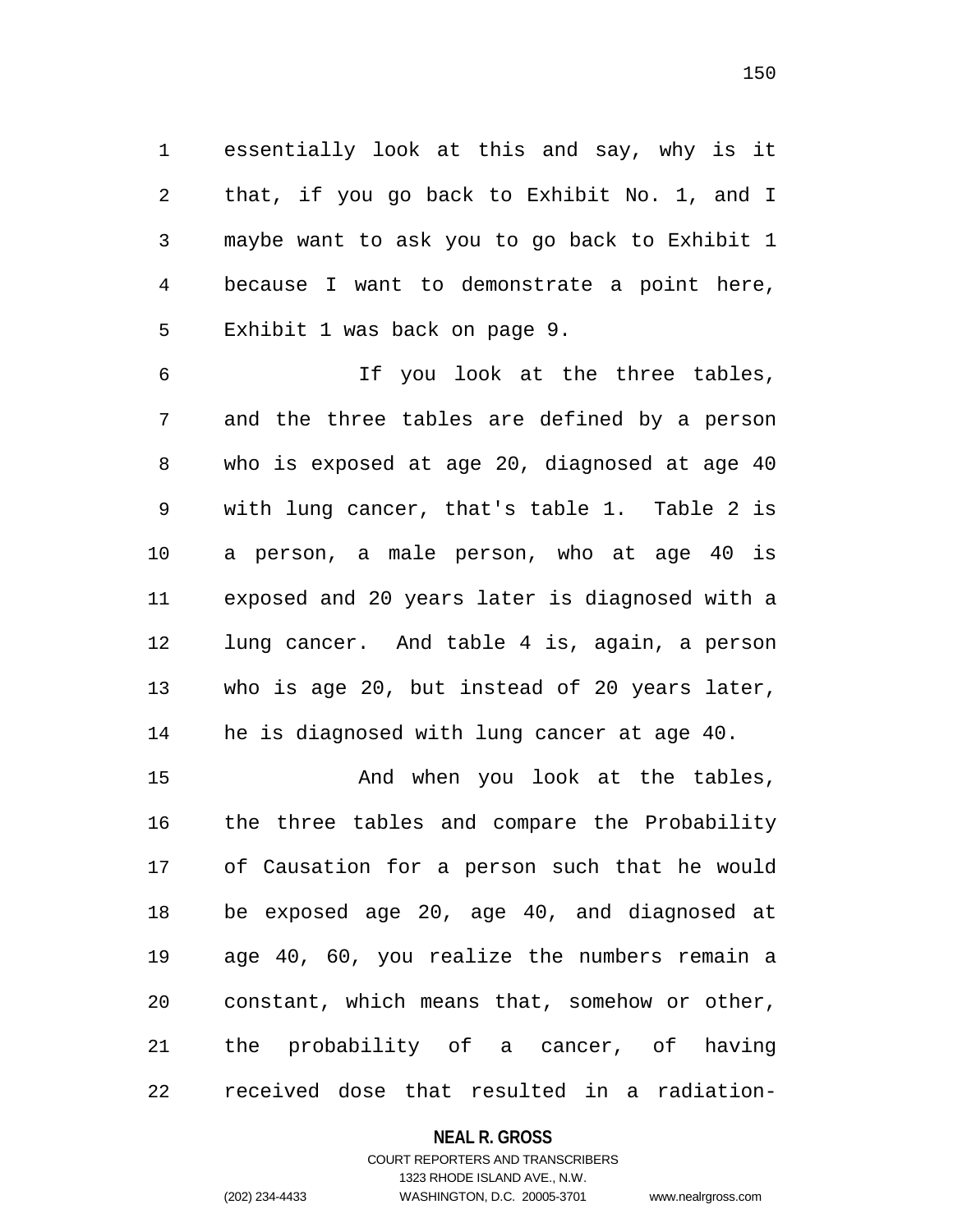induced cancer obviously is a highly variable because you realize the baseline risk for lung cancer rises dramatically.

 And so, what I did was to take, and just for comparison, identify in my analysis on page 18 two individuals. Individual one is exposed at age 20 and diagnosed at age 40. Individual two is exposed at age 40 and diagnosed at 60. Basically, nothing more than a shift of 20 years between exposure and diagnosis.

12 And when you look at the actual baseline risk for those two individuals, and those are defined in Exhibit No. 5, which is on page 19, and it is small print, but I am 16 going to try, actually, to look at this.

 In this incidence data for lung incidence for 2009, you will see for a person who is diagnosed between age 40 and 44, and we are talking about a male and all races, and you realize that the incidence, the baseline cancer incidence rate for a person between age

### **NEAL R. GROSS**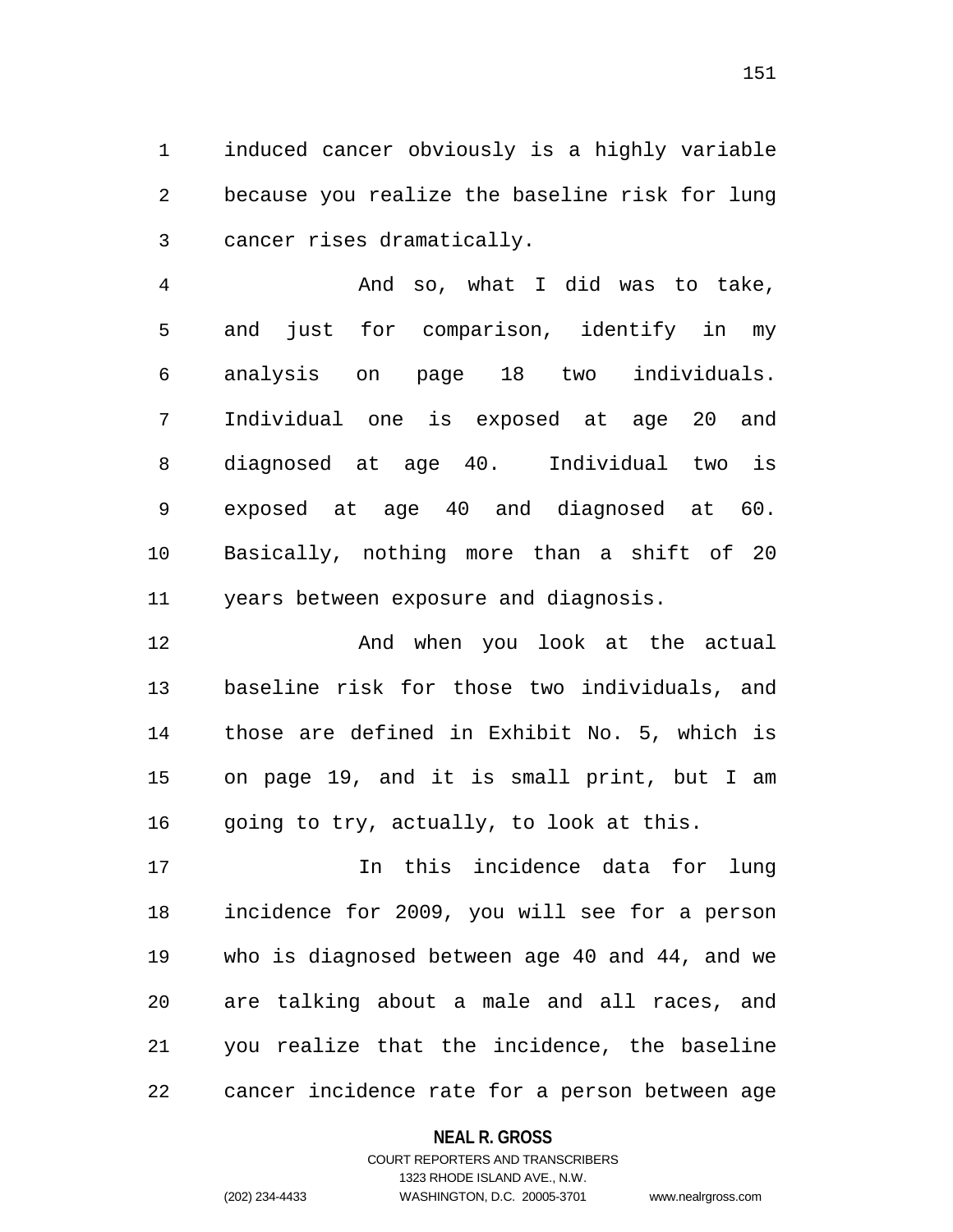40 and 45 is 10 cases per 100,000 individuals. If you, then, go to the person who is diagnosed at age 60, his baseline cancer risk, again, if you go into the -- let's see, column 1, 2, 3 -- the third column goes from 10 per 100,000, it now goes to 208.4 per 100,000. In other words, almost a 21-fold increase in cancer risk. That is strictly driven by the fact that a person at age 60 is 21-fold higher risk of having a lung cancer. So, when you go back to the equation of PoC, and you can now compare the two, you realize that per unit dose our PC calculation using NIOSH IREP would suggest that, for a common dose of 50 rem, received at age 20 versus 40, the 40-year-old person would

 have a 21-fold higher risk of cancer induction by a dose of 50 rem as opposed to the 20-year- old. This would basically, then, comply with the PoC calculation as it is generated in

Exhibit 1.

When I looked at that, I looked at

**NEAL R. GROSS**

COURT REPORTERS AND TRANSCRIBERS 1323 RHODE ISLAND AVE., N.W. (202) 234-4433 WASHINGTON, D.C. 20005-3701 www.nealrgross.com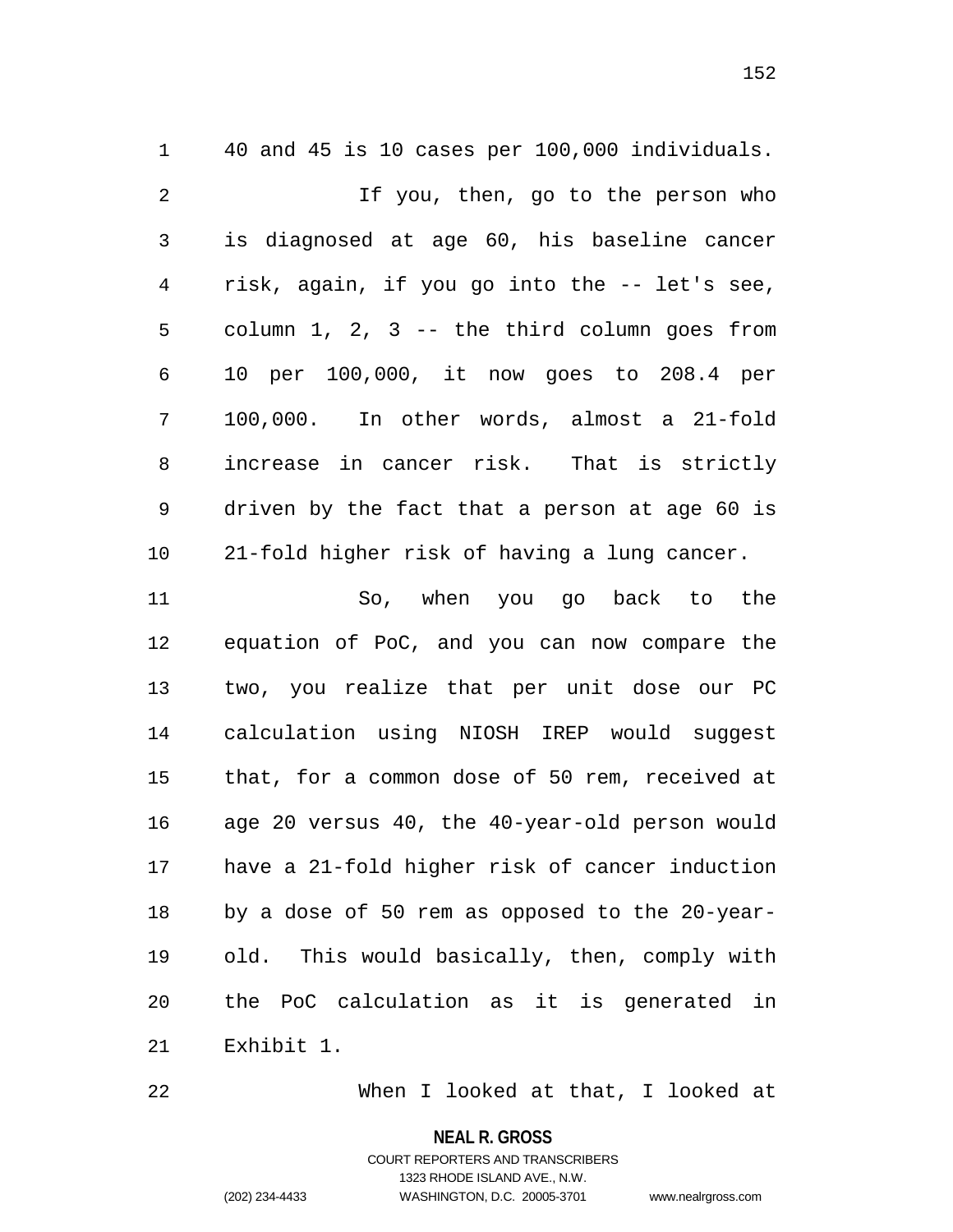other documentation to see if there was any evidence that would suggest that the actual cancer risk, as a function of the age of exposure, would really be something that is supported by the scientific literature. And there are some documents that do suggest, and in fact, Dr. Brenner had written a few articles that would suggest perhaps there is a small increase in the risk per unit dose of cancer as a function of exposure age. But it would certainly not support a 21-fold difference.

 And in fact, when I looked at the BEIR 7 report, they evaluated in the BEIR 7 report, and I am now on page 20 of my writeup, they made a few comments. They evaluated the total of 17 different models, and including the NIH model. They came away with the statement, and I read about two-thirds of the page down, the BIER VII states, "A recent analysis conducted for the purpose of updating radioepidemiologic, NIH 2003, the NIH

### **NEAL R. GROSS**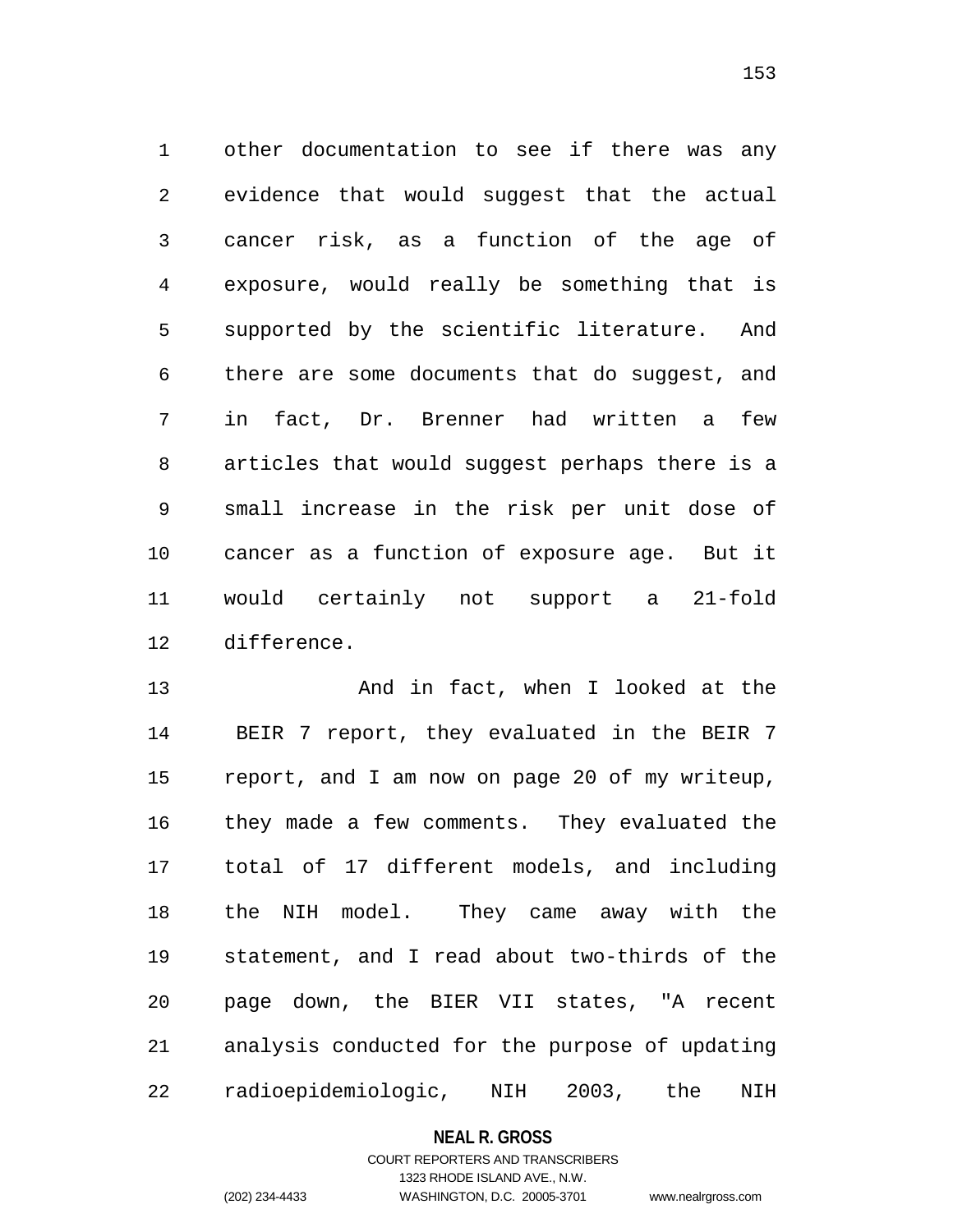evaluated models of the form indicated above, but the ER was allowed to vary only over a limited range of exposure ages or attained age."

 As I mentioned before, that model really only allows the age of exposure up to 30 and the attained age at time of cancer diagnosis up to the age of 50. After that, it is a constant. So, it really doesn't address the major shift in the baseline cancer risk.

11 And when you go back to Exhibit 5, which is on page 19, and just look down the column, the third column, as the baseline cancer incidence for lung cancer increases, as I said, at age 40 it is 10 per 100,000, at age 45 to 49, it is 26. As I said, we will skip a couple. I have already identified at age 60 that, based on cancer risk goes to 208 or 21- fold higher than the age at 40, and it continues to climb. Obviously, at age 80 to 84 or 94, whatever that is, it goes up to 441.7. That is the last entry.

**NEAL R. GROSS**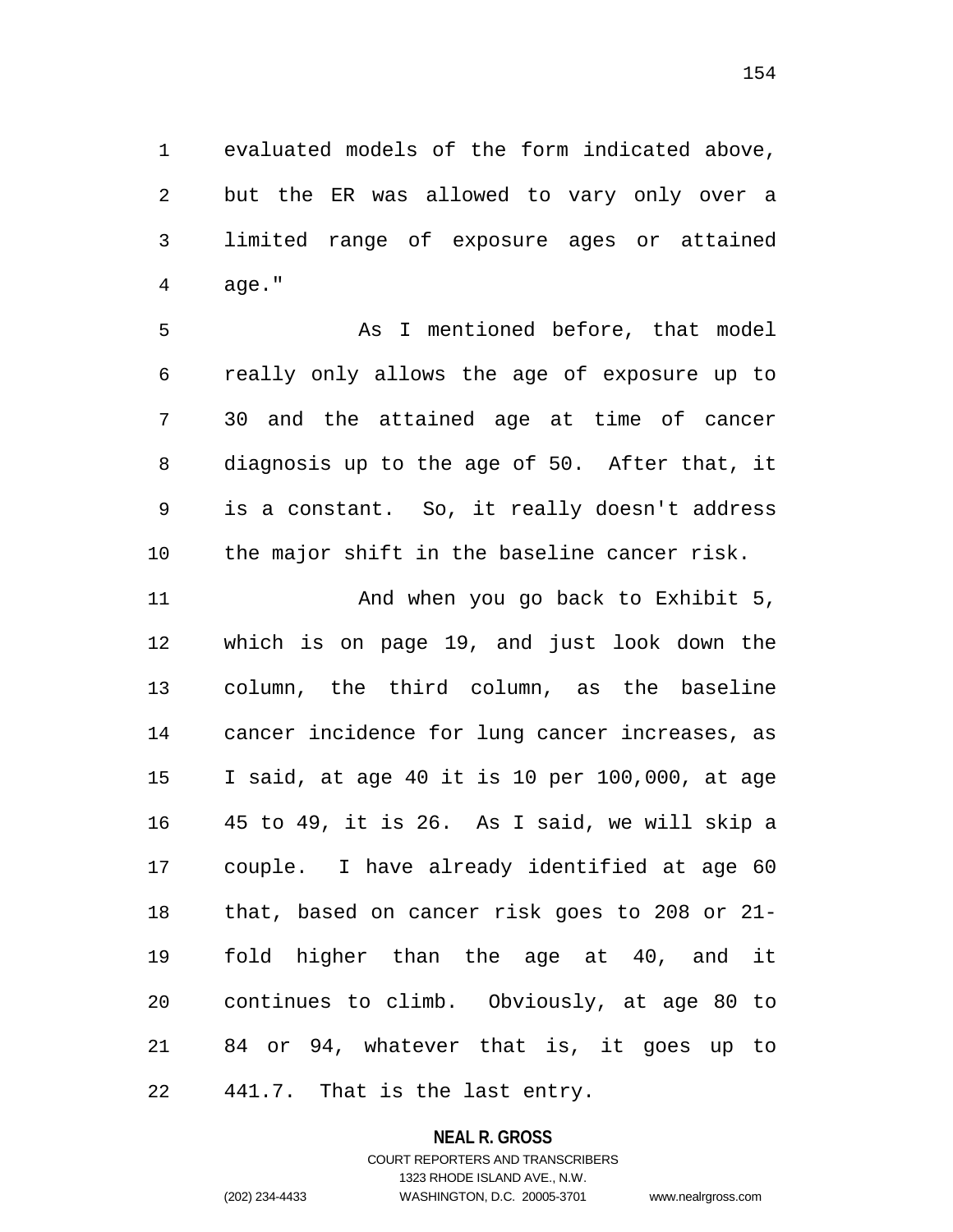And so, one has to realize that the risk per unit dose of radiation, it is going to be affected by the attained age, mainly because the baseline changes significantly. So, the PoC would have to reflect that, as suggested in the equation that defines PoC.

 Let me go back to a table that is identified in the BIER 7. The BIER report has its own model. If you look at Exhibit No. 6 on page 21, you will see that under the heading of "Males", this is lifetime attributable to the cancer incidence. This table reflects a single acute exposure of 10 rem.

 If you look at lung cancer, which is one, two, three, fourth row from under the males, you will see a change of lifetime risk for a single dose of 10 rem. And if you look at the age 20, the lifetime risk is 149 cancers per 100,000 individuals. If you go to age 40 at exposures, that number is reduced to

### **NEAL R. GROSS**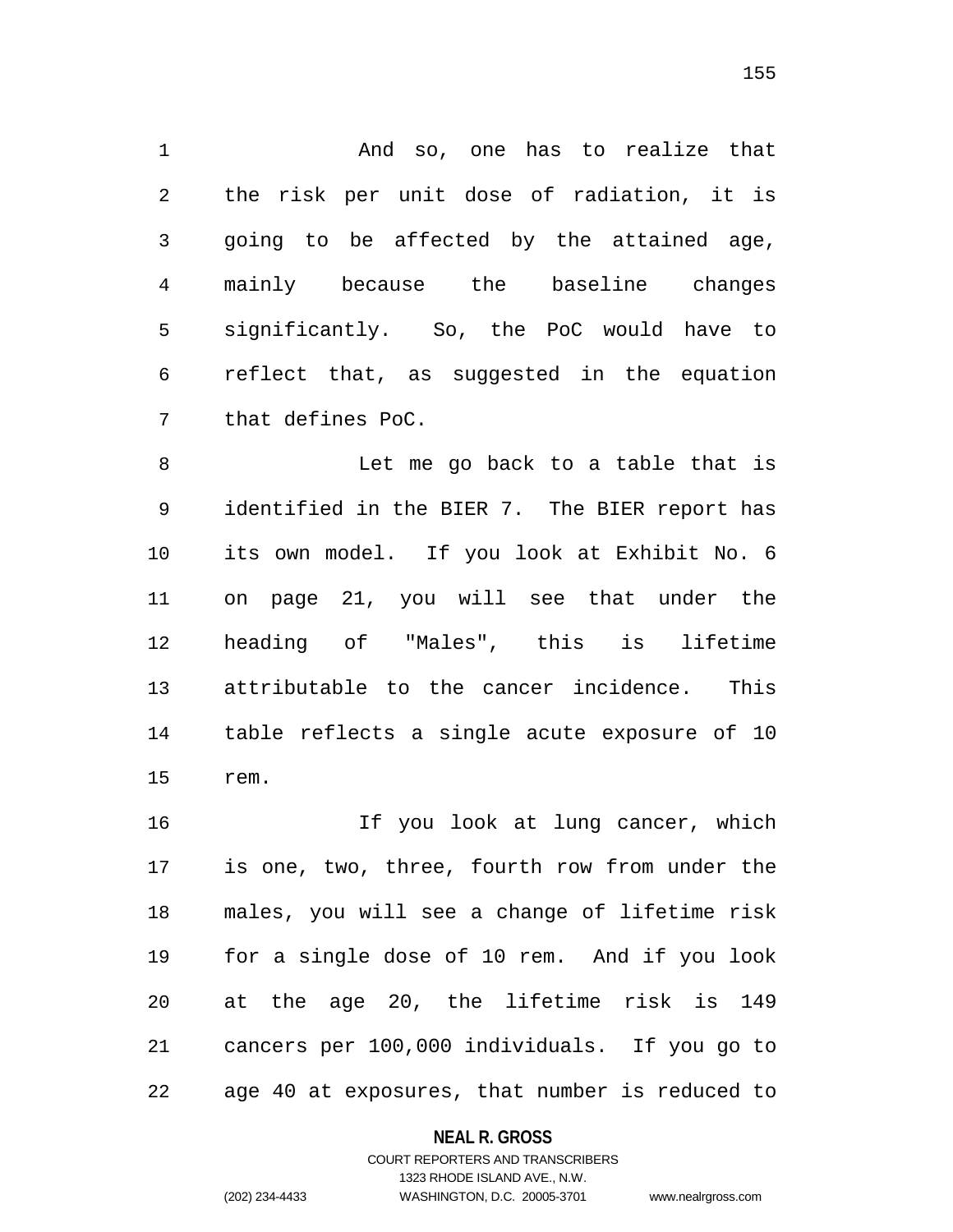104, and so forth.

| 2  | If you follow the column over to               |
|----|------------------------------------------------|
| 3  | the righthand side, you see an ever-increasing |
| 4  | number of cancers as a function of age at      |
| 5  | exposure. This is what you would really        |
| 6  | expect, mainly because a person of older age   |
| 7  | would have fewer years to develop cancer. So,  |
| 8  | as a function of time at exposure, age of      |
| 9  | exposure, that number should decline.          |
| 10 | And this, obviously, is very much              |
| 11 | in contrast with the NIOSH IREP model, and     |
| 12 | less so, but still so, with the NIH<br>IREP    |
| 13 | model. And so, what I concluded was perhaps    |
| 14 | both models are conservative. In other words,  |
| 15 | we are generating PoC values that are perhaps  |
| 16 | unrealistically high and perhaps compensated   |
| 17 | people that under more realistic conditions or |
| 18 | models would have probably received a PoC      |
| 19 | value that is below the 50 percent value.      |
| 20 | That, in my final statement, is                |
| 21 | something that was raised and reviewed by Dr.  |
|    |                                                |

Lewis Wade. And he raises the question as to

# **NEAL R. GROSS**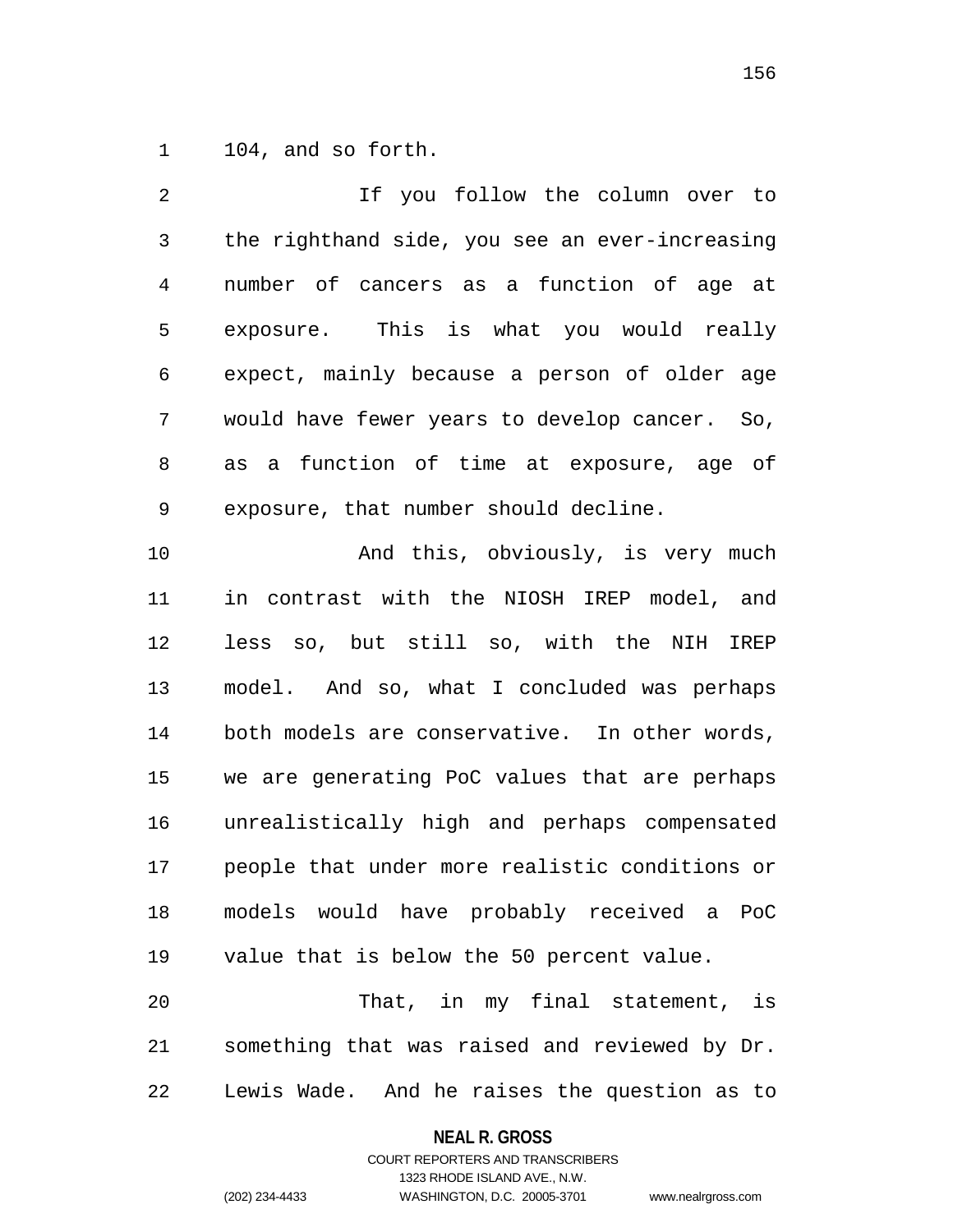the number of compensable lung cancers that, it seems to him at the time of his review, seems to be disproportionate.

 At this point, I would be willing to say we need to look at this and open it up for discussion as to whether or not at least NIOSH IREP is a overly-conservative model, and perhaps even NIH IREP is excessively also conservative in assigning higher PoC values than perhaps the BEIR 7 model would suggest.

 So, I will turn the discussion over to NIOSH and have their response.

 MR. HINNEFELD: Well, I can offer this: I do know that Dr. Richardson, who is the Chairman of the Subcommittee on Scientific Issues, just formed at the last meeting, has age at exposure on the list of things that he wants to look at. So, it is a broader issue than this one PER. So, that is a sort of a scientific issue that is already there.

 The attained age question, as I understand it, seems to be a result of,

## **NEAL R. GROSS** COURT REPORTERS AND TRANSCRIBERS

1323 RHODE ISLAND AVE., N.W. (202) 234-4433 WASHINGTON, D.C. 20005-3701 www.nealrgross.com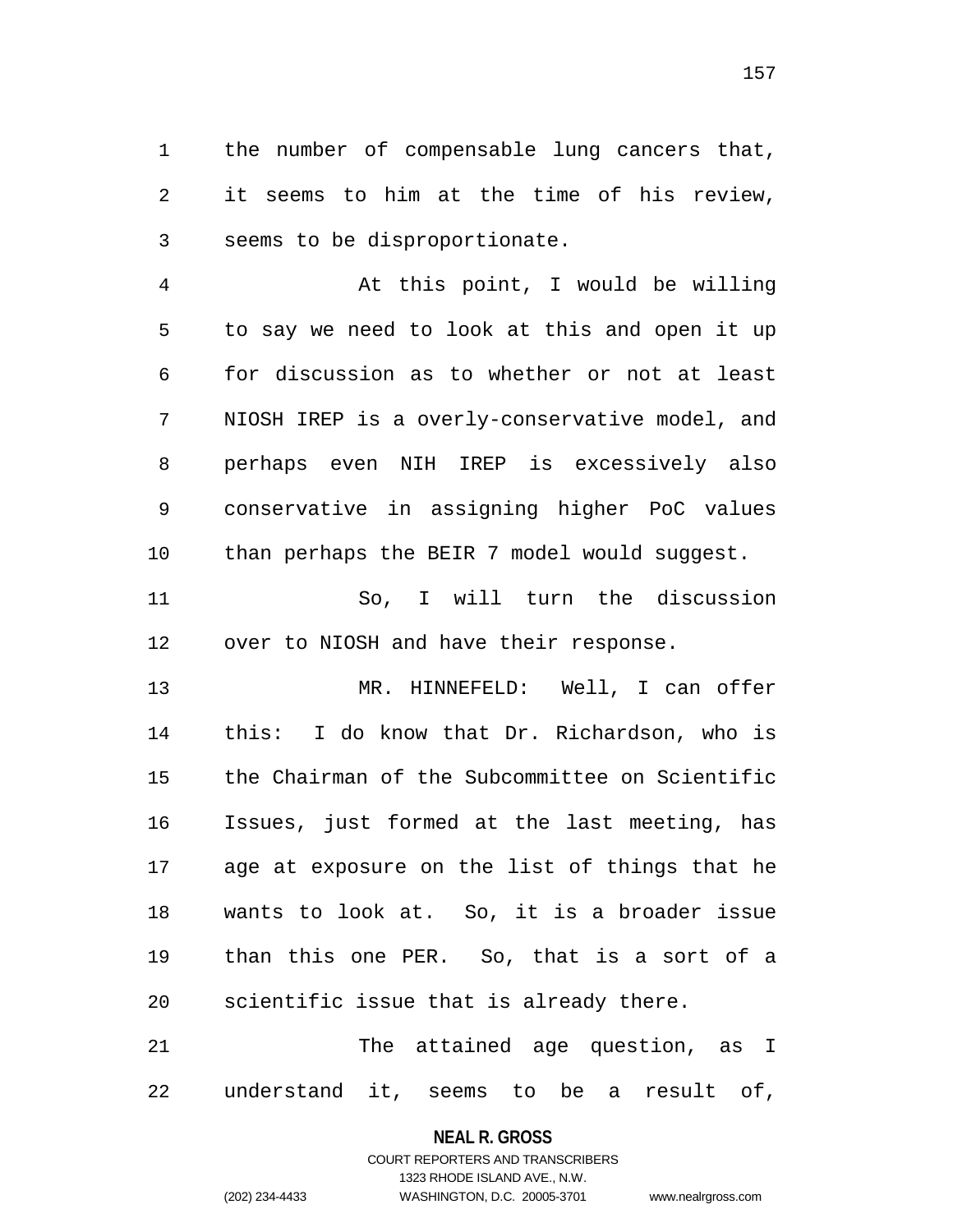essentially, the fact that NIOSH IREP doesn't adopt attained age, doesn't allow for attained age, is I believe a function of the selection purely excess relative risk as the increased risk from radiation exposure.

 The excess relative risk means that this radiation exposure provides this excess relative to your risk anyway. And so, that is why the attained age will not have an effect, because you are strictly using ERR. If you use excess absolute risk or some combination of factors in some fashion between excess relative and excess absolute risk, in that case the attained age would be very pronounced in the calculations.

 So, to me, I know the Science Subcommittee is interested in it or the Chairman is. I suspect it is going to go there.

 Jim, I know, Jim Neton is aware that the issue is kicking around out there, not just because of the science team, but

#### **NEAL R. GROSS**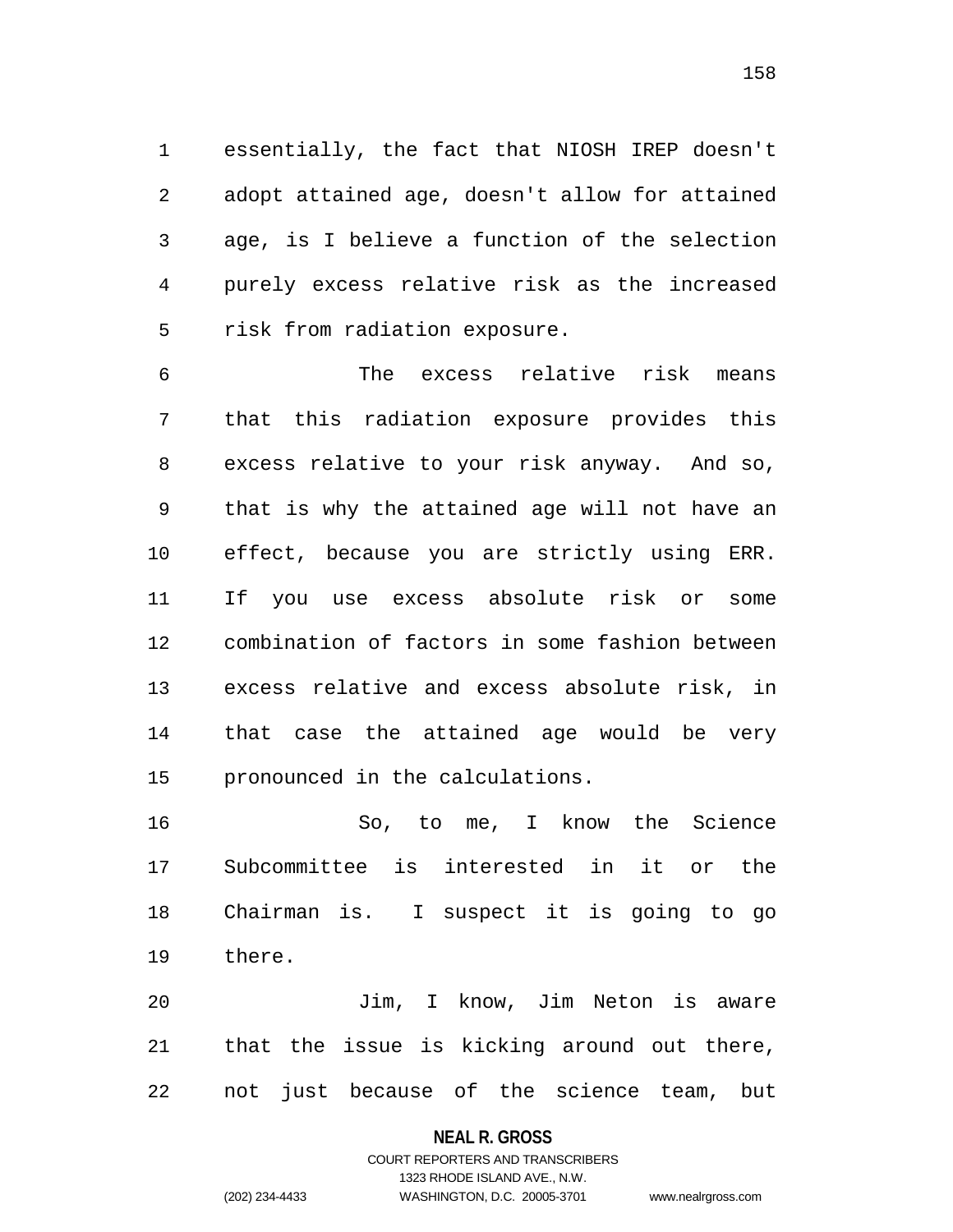because of other things.

| 2              | And so, in my humble opinion, it               |
|----------------|------------------------------------------------|
| $\mathfrak{Z}$ | is sort of irrelevant as to whether PER-008    |
| 4              | did what it was supposed to do. And the        |
| 5              | issue, I don't think it will be dropped        |
| 6              | because I really confident that Dr. Richardson |
| 7              | is interested in pursuing that question with   |
| 8              | respect to IREP in general, the IREP function. |
| 9              | CHAIR MUNN: Question, in the                   |
| 10             | simplistic formula that is used to make the    |
| 11             | calculation that Hans was just talking to us   |
| 12             | about, is the basic risk figure the basic risk |
| 13             | for all individuals or is it the basic risk    |
| 14             | factor for smokers?                            |
| 15             | Which<br>$MR$ .<br>HINNEFELD:<br>are<br>you    |
| 16             | talking about?                                 |
| 17             | CHAIR MUNN: Back on page 18.                   |
| 18             | MR. HINNEFELD: Are you talking                 |
| 19             | about the incidence? I don't know.             |
| 20             | Hans, do you know that?                        |
| 21             | DR. BEHLING: Let me see. Where                 |
| 22             | are we here, 18?                               |

# **NEAL R. GROSS**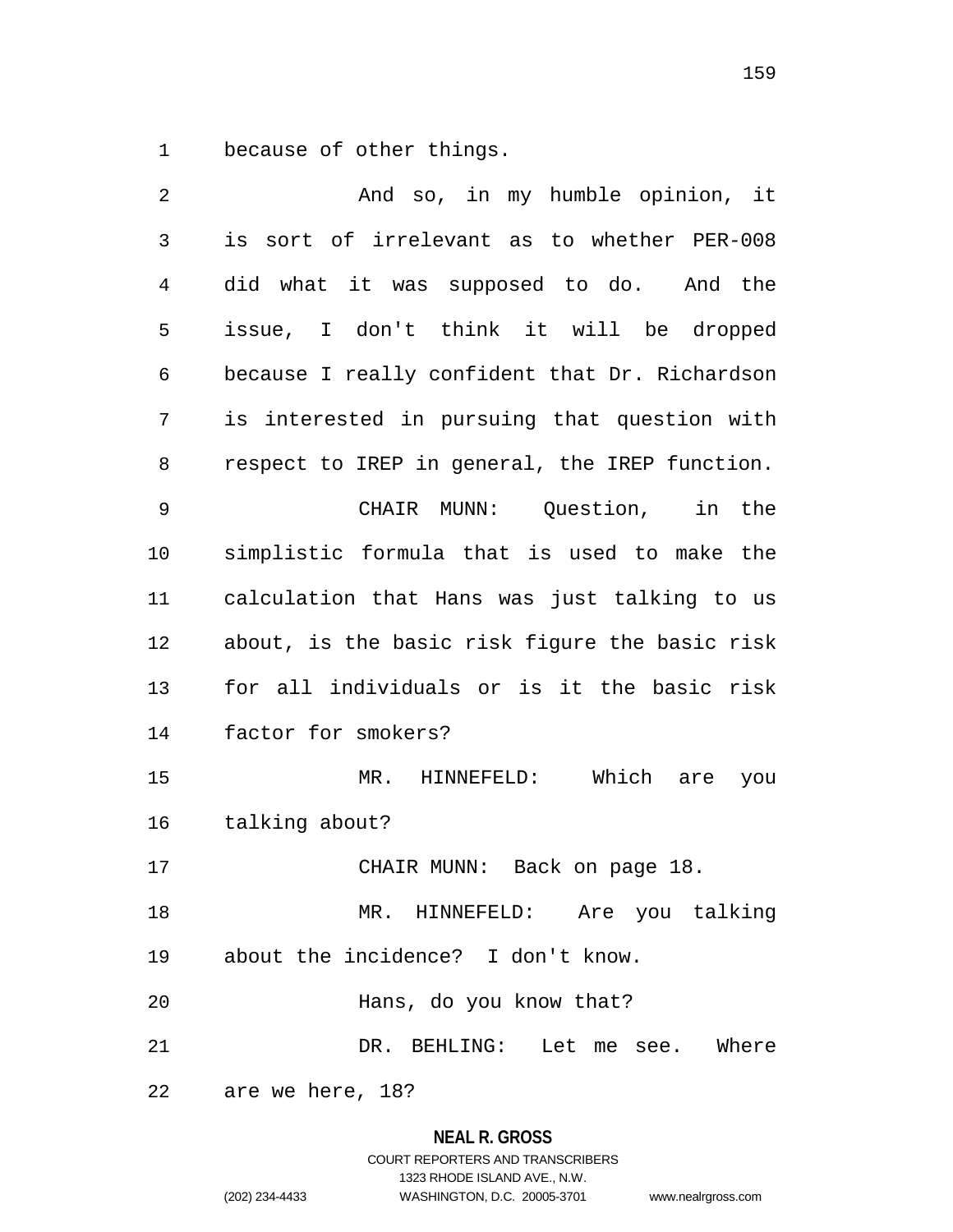MR. HINNEFELD: This is, do you mean 19, incidence data? Or which number are you talking about?

 MEMBER ZIEMER: The rad risk value for lung cancer, I think you are asking about, right?

 CHAIR MUNN: Yes. Correct. The rad risk over rad risk plus the baseline risk. My question is whether the baseline risk that is used in that calculation is a baseline risk for all individuals or is it a baseline risk for smokers?

 DR. BEHLING: Wanda, I am talking about this report for 2009. It involves males of all races. In other words, it probably includes not only the different individuals from ethnic backgrounds, but also smokers and non-smokers. It wasn't really there to give you an absolute number. But it is just to show you that, when you talk about baseline risk, it advances exponentially after the age of 40. As I showed here, between the age of

### **NEAL R. GROSS**

## COURT REPORTERS AND TRANSCRIBERS 1323 RHODE ISLAND AVE., N.W. (202) 234-4433 WASHINGTON, D.C. 20005-3701 www.nealrgross.com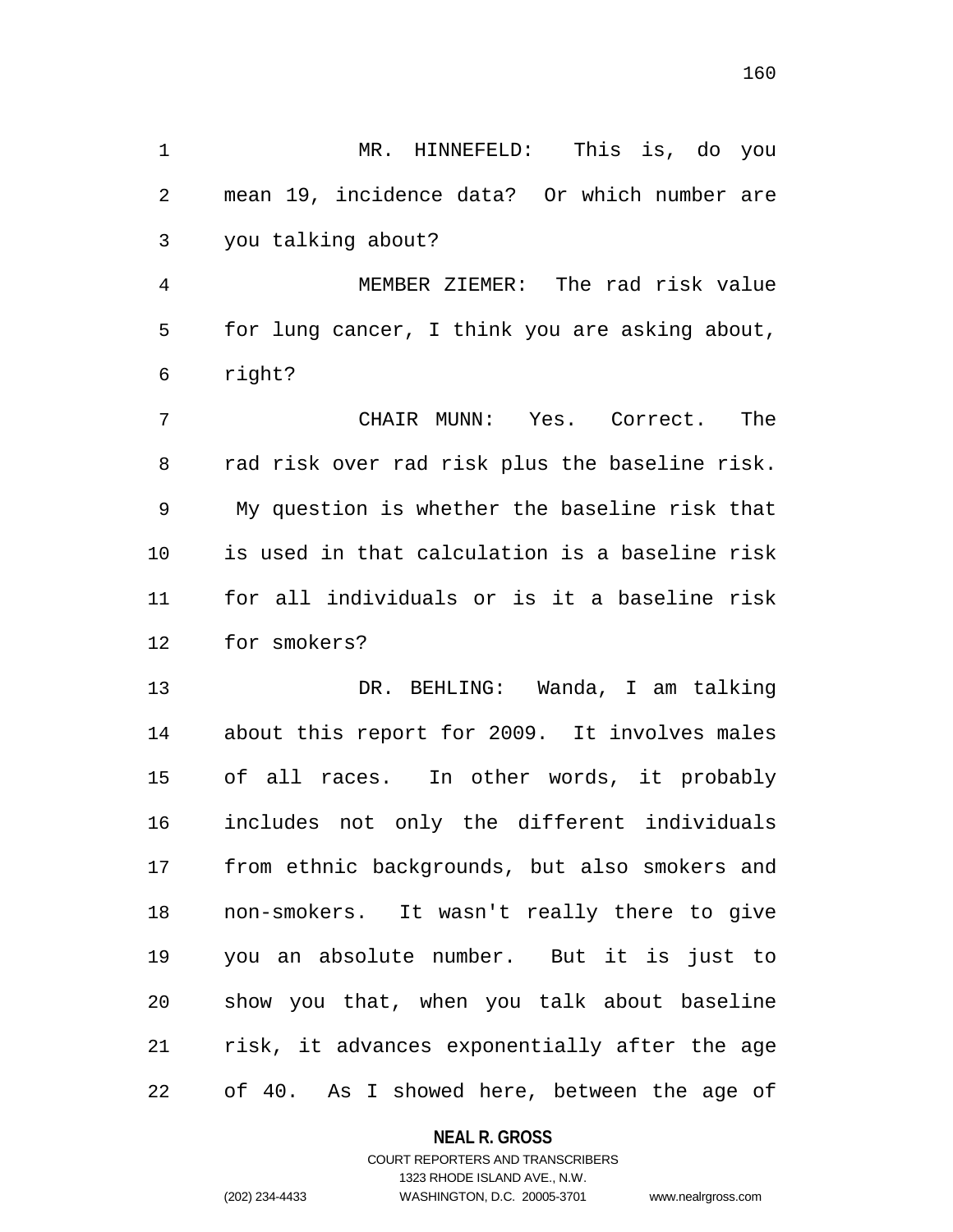40 versus 60, you have a 21-fold increase in the baseline risk.

 And what that would suggest is that, if we were to come to the understanding that the PoC value as calculated currently under NIOSH IREP were to be true, we don't have to realize that a person who is exposed in the nuclear environment at age 40 is 21- fold higher at risk for developing a cancer than the person at age 20.

 I don't believe our current regulations that allow for dose limits would necessarily agree with that assumption, that a 40-year-old person in a nuclear environment is 21 times higher in risk for a given dose of radiation than a 20-year-old.

 MR. HINNEFELD: Yes, now, Hans, I was wrong. I think Wanda was asking about the previous page, the PoC calculation on 18, page 18. That is the standard formula for Probability of Causation.

IREP treats smokers and non-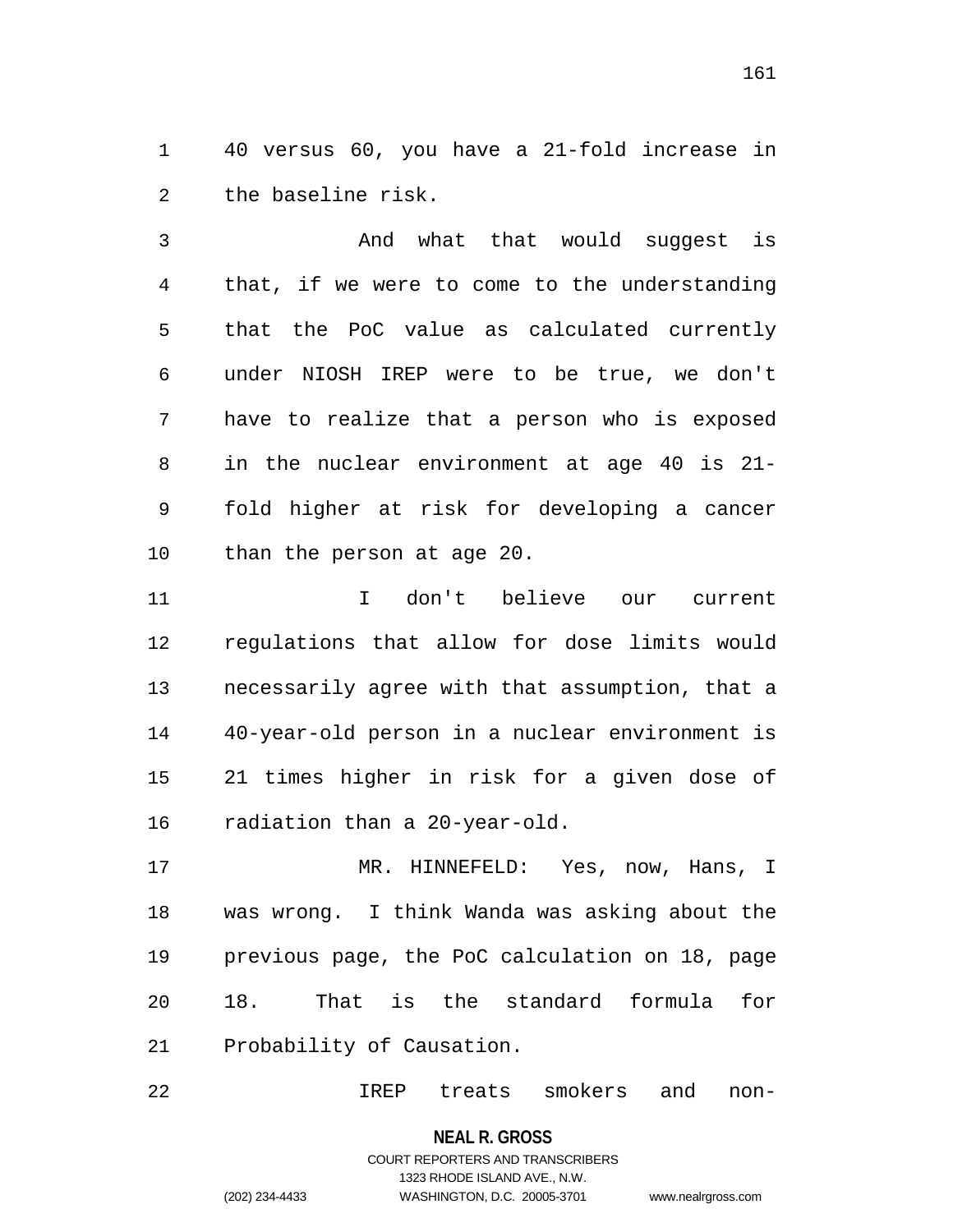smokers differently. In fact, it treats -- there are several categories of smokers, depending on how much they smoke. So, that is the general formula, and I don't know exactly how the smoking adjustment is made. I think I could find out. But, sitting here today, I don't know.

 CHAIR MUNN: Well, it isn't necessary. It is purely an academic question. MR. HINNEFELD: But that calculation for lung cancer in IREP is done according to the smoking category: never smoked, former smoker, light, and, then, there's like, I think, three categories of current smokers.

 MEMBER ZIEMER: So, it may have a different baseline for each of those?

 MR. HINNEFELD: The easy way to think of it is that the baseline risk will be different for each of those.

21 CHAIR MUNN: Thank you.

MEMBER ZIEMER: Could I also ask,

**NEAL R. GROSS** COURT REPORTERS AND TRANSCRIBERS 1323 RHODE ISLAND AVE., N.W. (202) 234-4433 WASHINGTON, D.C. 20005-3701 www.nealrgross.com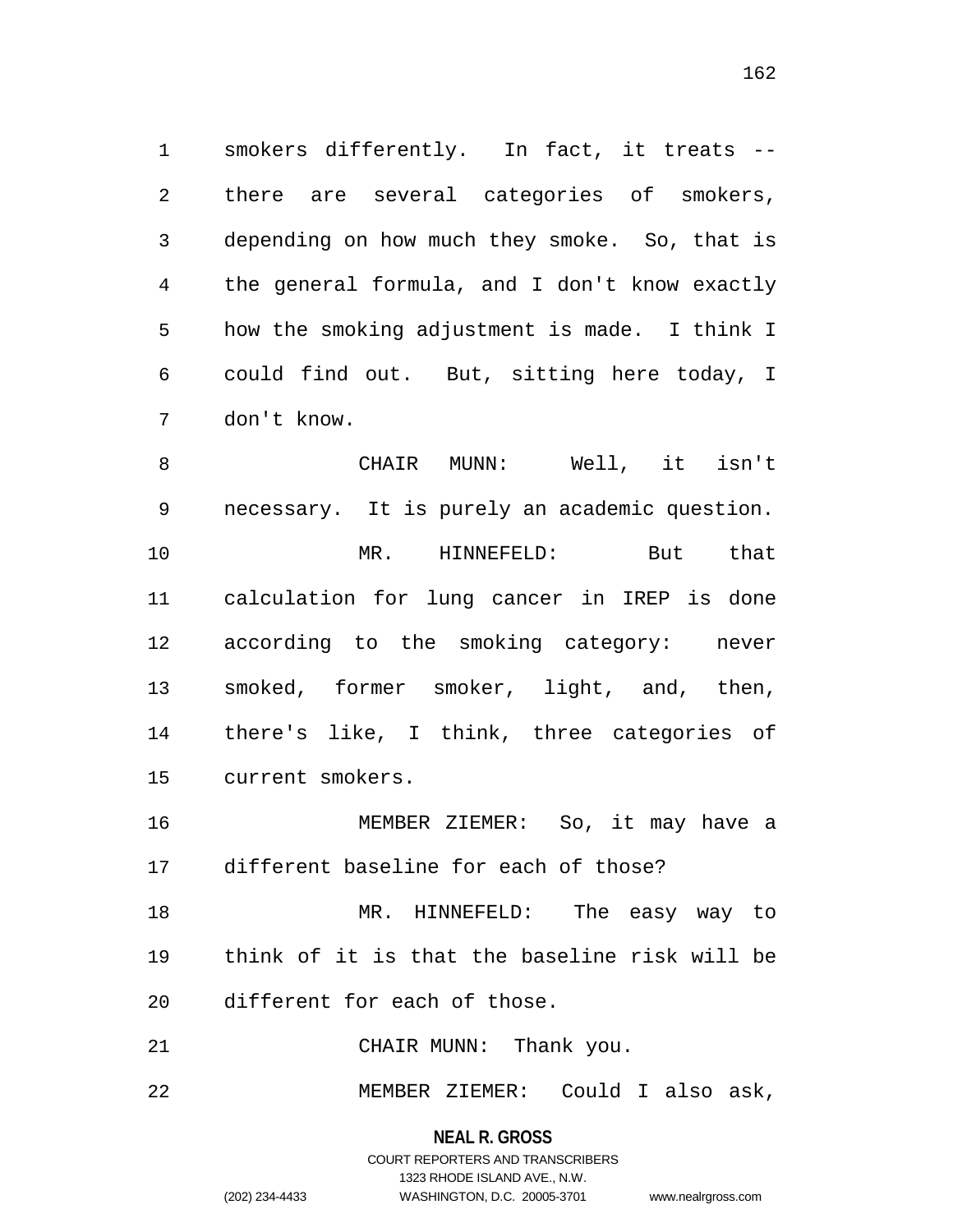Hans -- this is Ziemer -- on that example on page 18, is this one where you took, the dose is all given the first year of the 20-year period? DR. BEHLING: Yes, it was an acute exposure. MEMBER ZIEMER: Yes, got you. 8 DR. BEHLING: Just to simplify things -- MEMBER ZIEMER: Sure. I understand. DR. BEHLING: -- I took the simplistic model for showing the difference. MEMBER ZIEMER: Right. Yes. DR. BEHLING: That is, a single 50-rem exposure -- 17 MEMBER ZIEMER: Right. 18 DR. BEHLING: -- much like you would expect in a criticality accident where you had two workers; one was age 20 and the other one 50. And miraculously enough, 20 years later each of them was diagnosed with a

# **NEAL R. GROSS**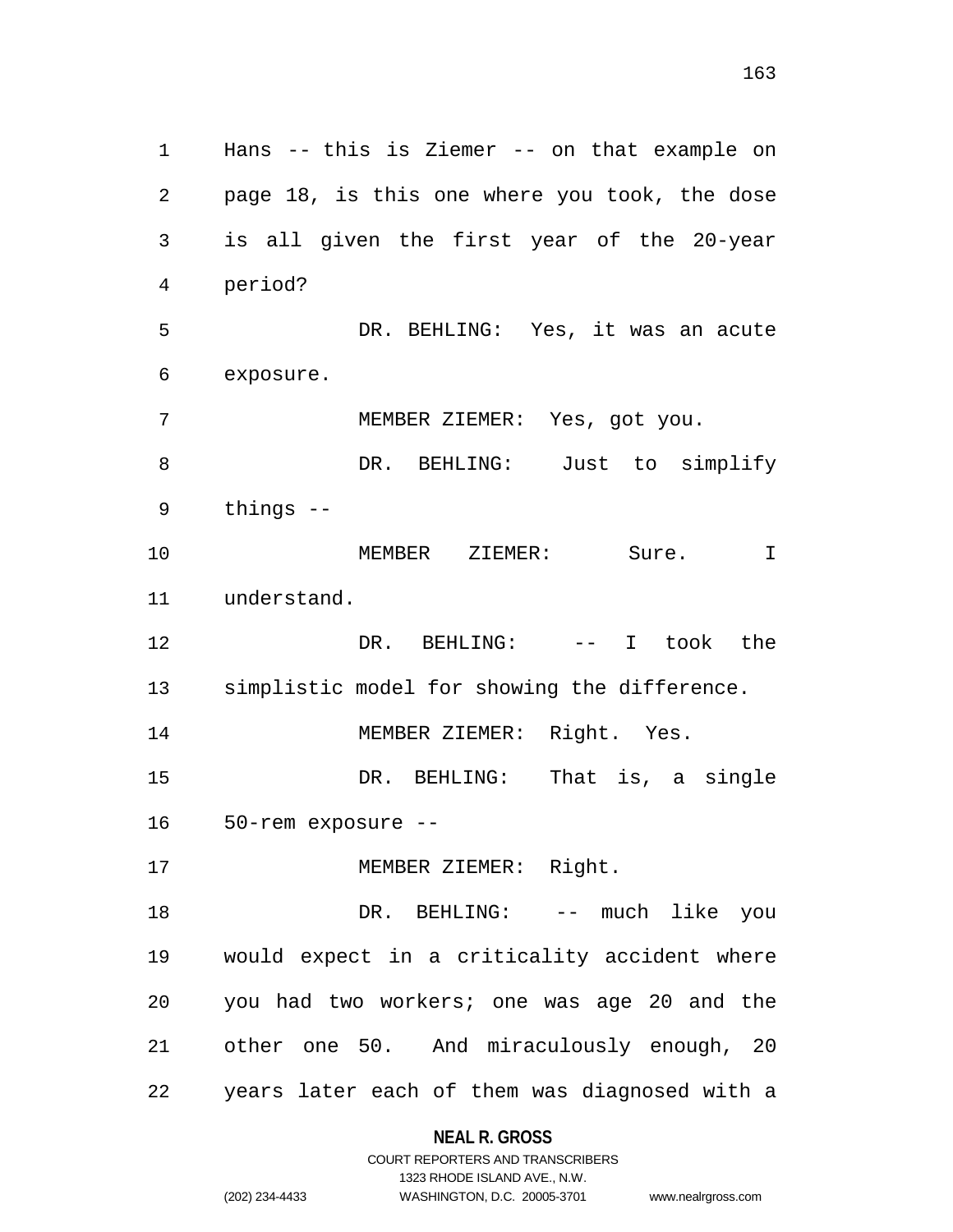lung cancer and, then, coming up with some Probability of Causation that would suggest that the 40-year-old exposed individuals had, in essence, a 21-fold higher risk for lung cancer, based on the PoC that we calculated. MEMBER ZIEMER: Now these are just hand calculations here, correct? DR. BEHLING: Well, it is a simple -- MEMBER ZIEMER: Yes, right. If you plugged the same numbers into IREP and assumed the acute situation -- DR. BEHLING: Yes, but the IREP number is the one you see there of 53.75 percent. It is the one that comes out of the table at Exhibit 1. If you go to Exhibit 1 -- 17 MEMBER ZIEMER: Oh, I got you. 18 DR. BEHLING: -- you will see that number. MEMBER ZIEMER: Okay. So, you are saying the IREP number is the same? DR. BEHLING: Yes. If you look at

> **NEAL R. GROSS** COURT REPORTERS AND TRANSCRIBERS

> > 1323 RHODE ISLAND AVE., N.W.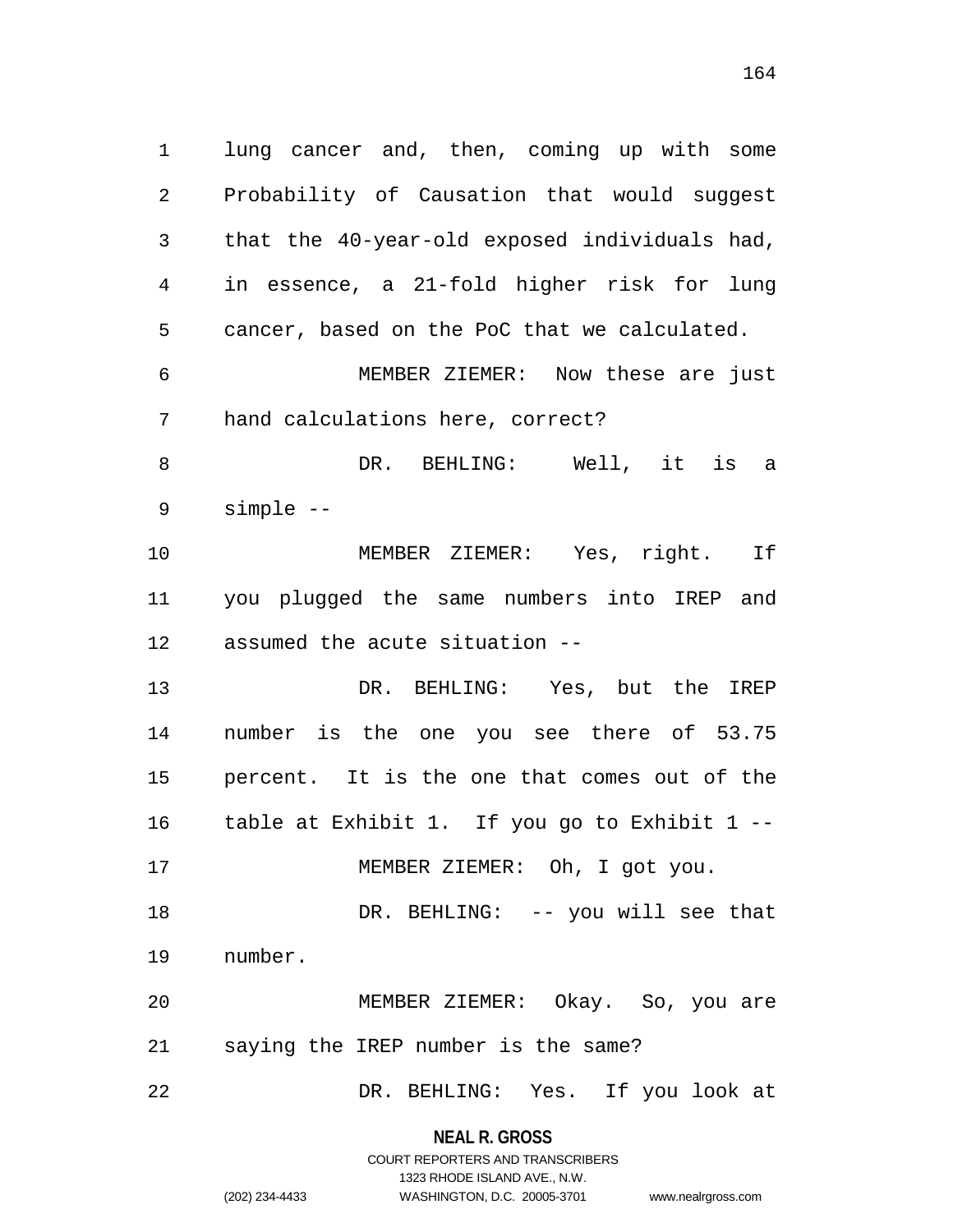Exhibit 1 on page No. 9, you will see for the never smoker who is exposed at age 20 and diagnosed at age 40, 53.75 as the PoC value. That same number applies in table 3 of Exhibit 1, which is a 40-year-old who is diagnosed at age 60, and it is the same PoC, 53.75 percent. That was the whole intent of including Exhibit 1 that shows you have a constant PoC value regardless of age of exposure.

 MEMBER ZIEMER: Got you. Okay. Thank you.

 DR. BEHLING: And as I said, I went through the literature. I have read all kinds of different reports and journal articles that do suggest that there might be a slight impact on age of exposure that tends to, per unit dose, tends to raise the risk of lung cancer, put you in a dose as a person advances by age, but nothing close to the numbers that I generated here as my illustration or example.

And it certainly is not supported

**NEAL R. GROSS**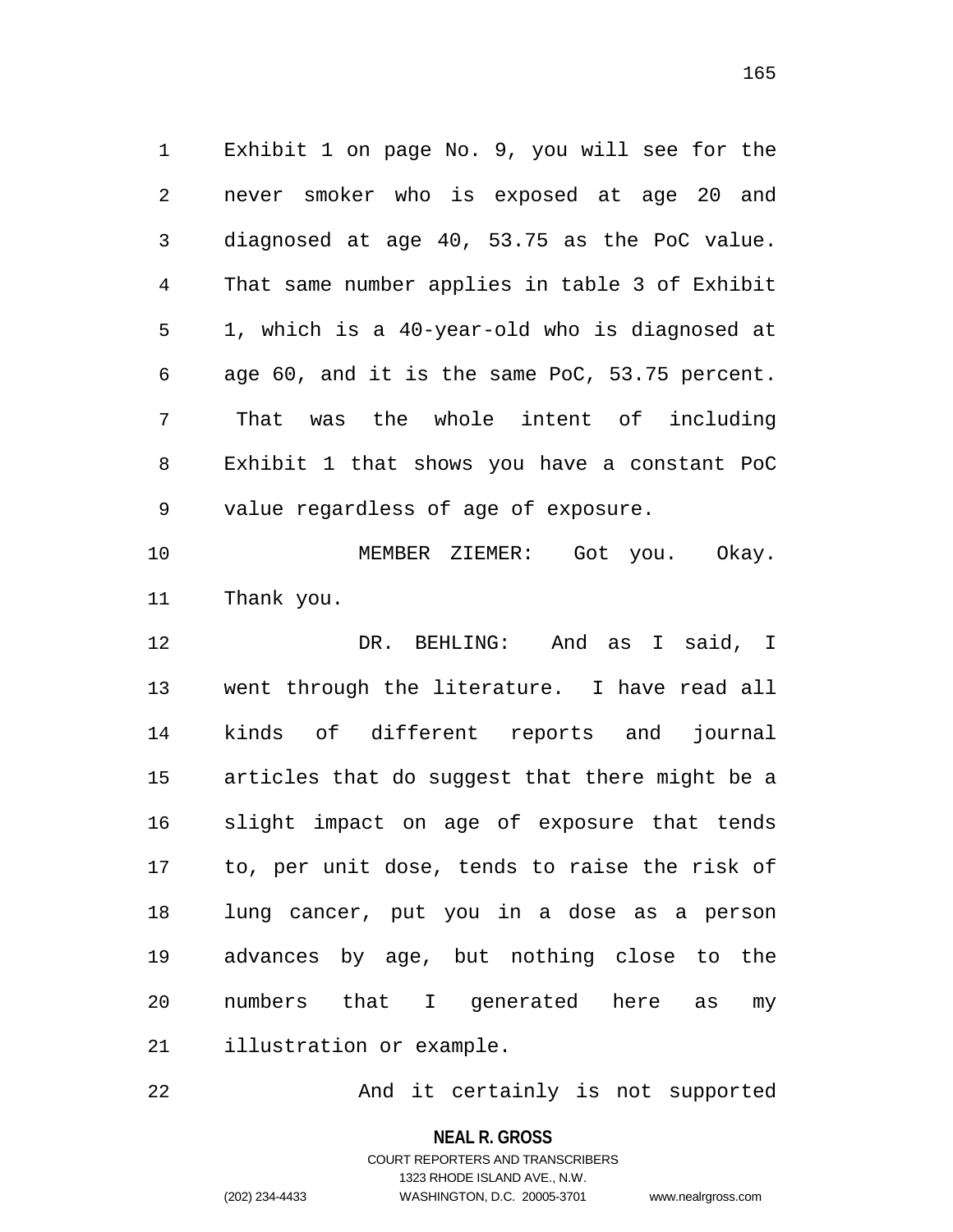by the BEIR Committee in their report.

| 2  | MR. HINNEFELD: Well, all I can                  |
|----|-------------------------------------------------|
| 3  | say is I know it is, this question, this        |
| 4  | technical question, will be actively            |
| 5  | considered by the Science Subcommittee, the     |
| 6  | Science Issues Subcommittee, and, that is, you  |
| 7  | know, the outcome of PER-004.                   |
| 8  | The outcome of that discussion                  |
| 9  | will affect the operation, if it affects        |
| 10 | anything, it will affect how IREP runs.<br>IREP |
| 11 | has always run the way it runs now.             |
| 12 | So, not just lung cancer cases,                 |
| 13 | theoretically, but everything run so far would  |
| 14 | be affected by some sort of change with         |
| 15 | respect to either attained age or age of        |
| 16 | exposure.                                       |
| 17 | And so, to me, for the specific                 |
|    | 18 purposes of PER-008, it is not really a      |
| 19 |                                                 |
|    | relevant issue. Although I am not saying it     |
| 20 | is not a relevant issue in general, I am        |

DR. BEHLING: Yes, and I didn't

**NEAL R. GROSS** COURT REPORTERS AND TRANSCRIBERS

1323 RHODE ISLAND AVE., N.W.

(202) 234-4433 WASHINGTON, D.C. 20005-3701 www.nealrgross.com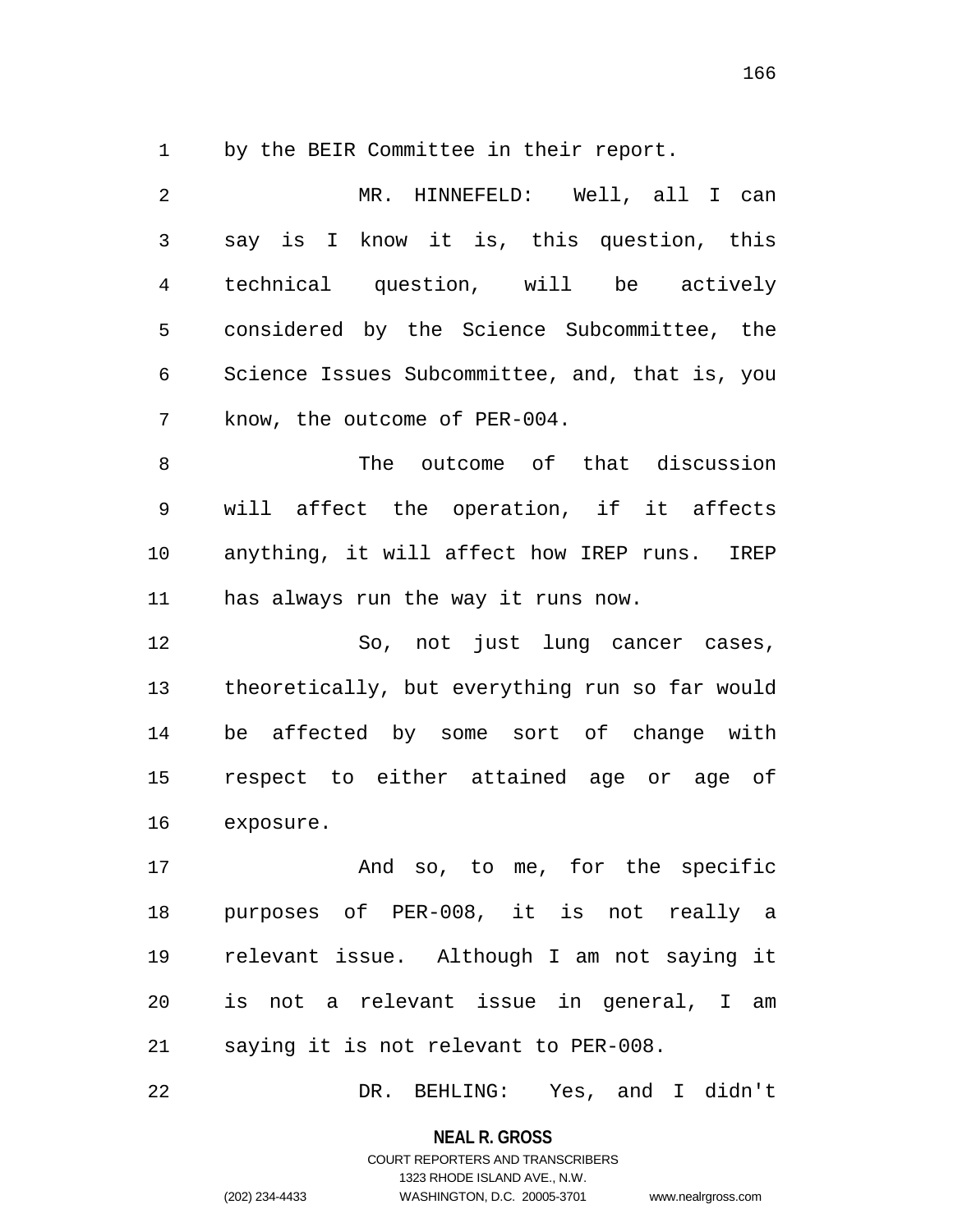want to get into that, but I have looked at several cancers, and the same problem exists for others, including lymphomas.

 MR. HINNEFELD: Yes. Yes. DR. MAURO: This is John.

 So, what we really have is a bifurcation here. One is that we are basically reinforcing, through this just through happenstance, and reviewing this particular PER, we ran into this issue, which sounds like to be one of the more universal, global concerns to many people. And it is under investigation.

 But with respect to the PER itself and our review, it sounds like we have a favorable review. In other words, did we find anything about the protocols that they are adopting, notwithstanding this fundamental issue were, in fact, performed appropriately. I guess, do we have issues that we think need to remain open other than this overarching issue?

**NEAL R. GROSS**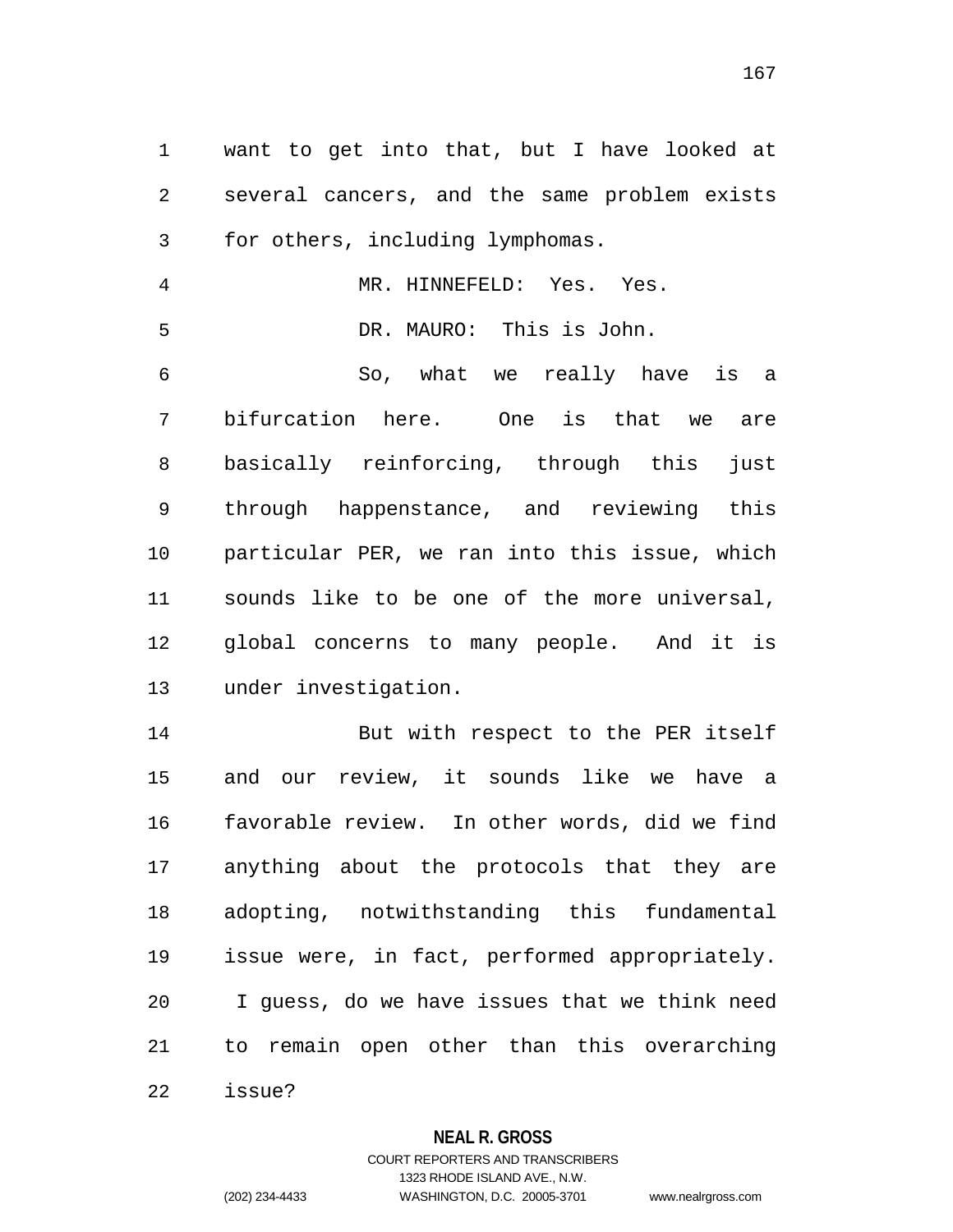DR. BEHLING: No. As I concluded on page 24, and I have stated conditionally, and I will read it.

 "The selection of the samples that aren't affected by OCAS PER-008 for audit by SC&A may at this time be premature." because of the issues that I just raised.

 On the other hand, in my second paragraph I say that, "On the assumption that the Subcommittee may dismiss SC&A's concern and accept OCAS-PER-008 in its present state, the selection of DRs for audit is limited to the following eight claims." And I explain why claims 1, 2, 4, 5, 6, 8, 9, 10, and 11 would be the ones that should be selected for review, should be simply accepted in PER-008 in its present form without further concern.

18 DR. MAURO: So, what I am hearing, Wanda, is SC&A's recommendation is that there are no issues other than the overarching issue, and it is up to the Subcommittee whether you would like to direct us to do any

### **NEAL R. GROSS**

### COURT REPORTERS AND TRANSCRIBERS 1323 RHODE ISLAND AVE., N.W. (202) 234-4433 WASHINGTON, D.C. 20005-3701 www.nealrgross.com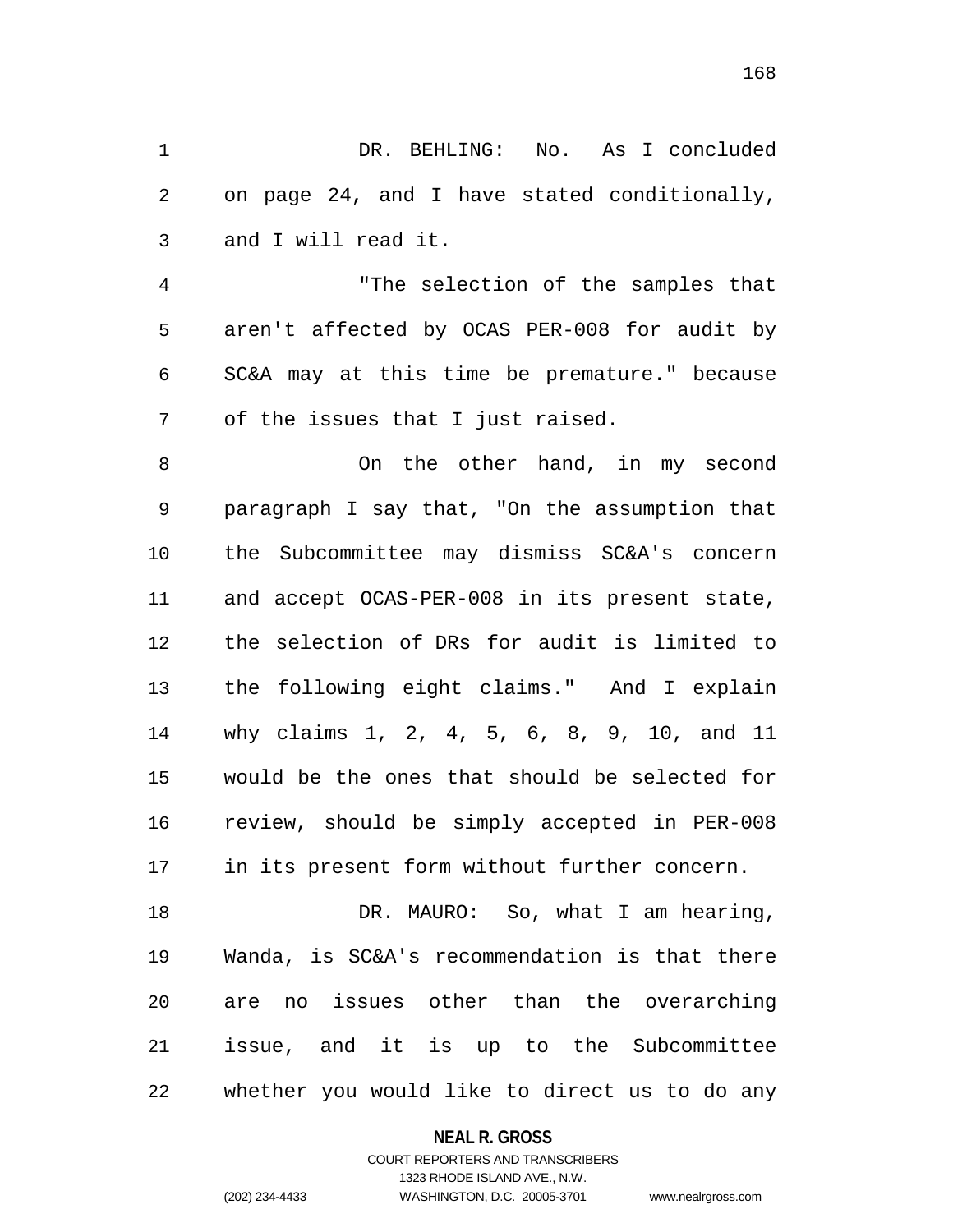case studies, you know, the ones that Hans just pointed out.

 Or is that something that we leave to the DR Subcommittee. I know that selection of cases for -- because we are really not finished until we actually go through the exercise of checking cases. So, I guess that is where we are in the process.

 CHAIR MUNN: In my mind, that part of our overview is very distinctly in Mark's Subcommittee.

 MR. KATZ: The one thing that this Subcommittee decides is whether you need to select cases or not.

CHAIR MUNN: Yes.

 MR. KATZ: Because in some PERs there is really not a lot of value to be gained by selecting cases and running them. And we have decided that at least on one PER already --

CHAIR MUNN: Yes.

22 MR. KATZ: -- not to bother.

### **NEAL R. GROSS**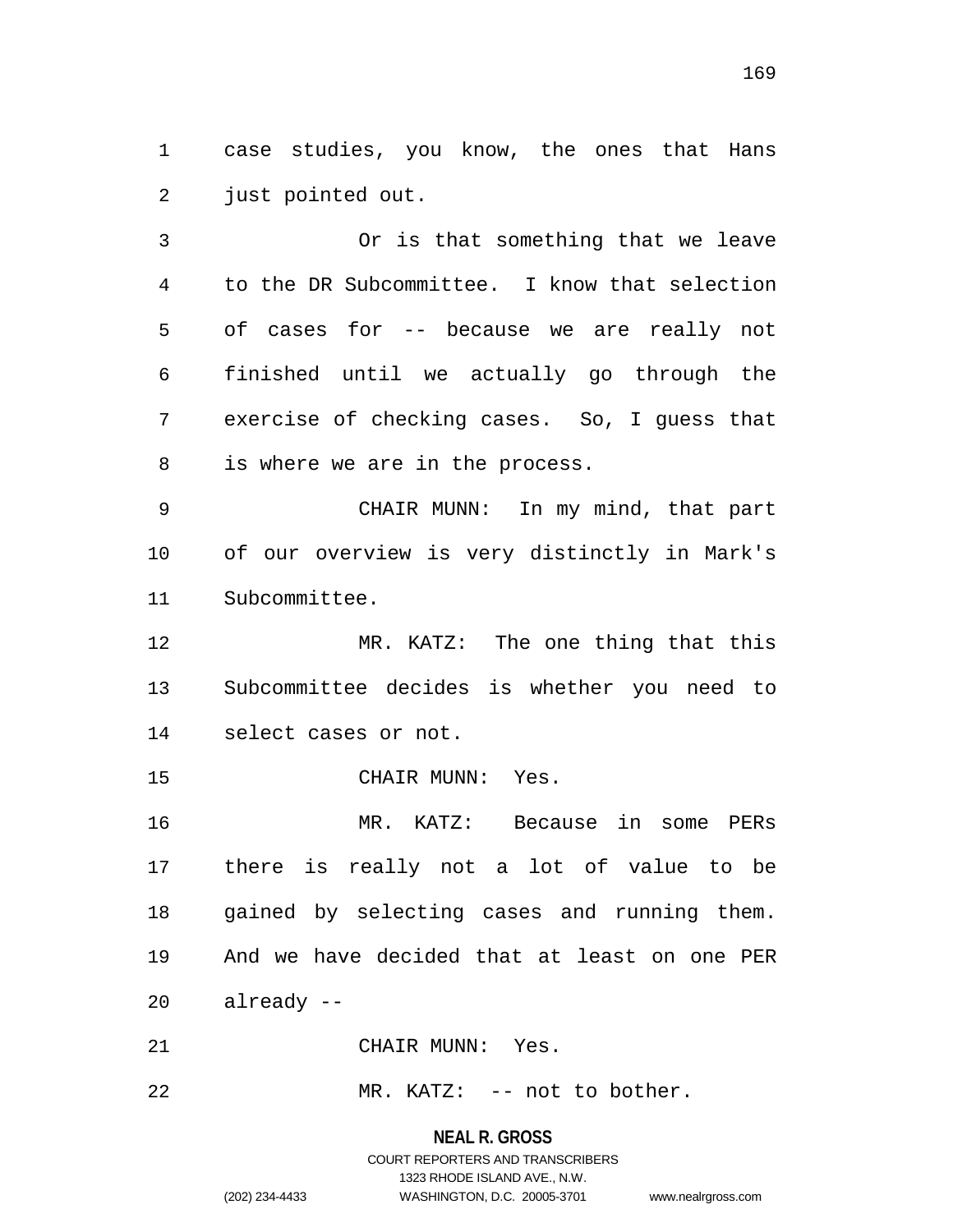| $\mathbf 1$ | CHAIR MUNN: Yes.                               |
|-------------|------------------------------------------------|
| 2           | MR. KATZ: So, that is in these                 |
| 3           | hands. But, then, if you decide you want to    |
| 4           | check cases, that is when the DR Subcommittee  |
| 5           | picks up the ball and does that selection.     |
| 6           | CHAIR MUNN: As I said, that is                 |
| 7           | clearly their job to do.                       |
| 8           | DR. MAURO: Let me ask Hans, Hans,              |
| 9           | based on your identification of those cases -- |
| 10          | and we really didn't talk about this -- it     |
| 11          | means that there is something of benefit here  |
| 12          | to actually reviewing some of the cases or --  |
| 13          | DR. BEHLING: Yes, and, John, this              |
| 14          | will not really be affected by whether or not  |
| 15          | NIOSH IREP or NIH IREP generated that number.  |
| 16          | Because most of these cases, as I<br>have      |
| 17          | pointed out, of the 11 cases, if you go back   |
| 18          | to -- where is the table? Most of these were   |
| 19          | maximized doses initially.                     |
| 20          | And so, what we were positing,                 |
| 21          | auditing more so than anything that involves   |

IREP, because, as I mentioned before, IREP is

**NEAL R. GROSS** COURT REPORTERS AND TRANSCRIBERS

1323 RHODE ISLAND AVE., N.W.

(202) 234-4433 WASHINGTON, D.C. 20005-3701 www.nealrgross.com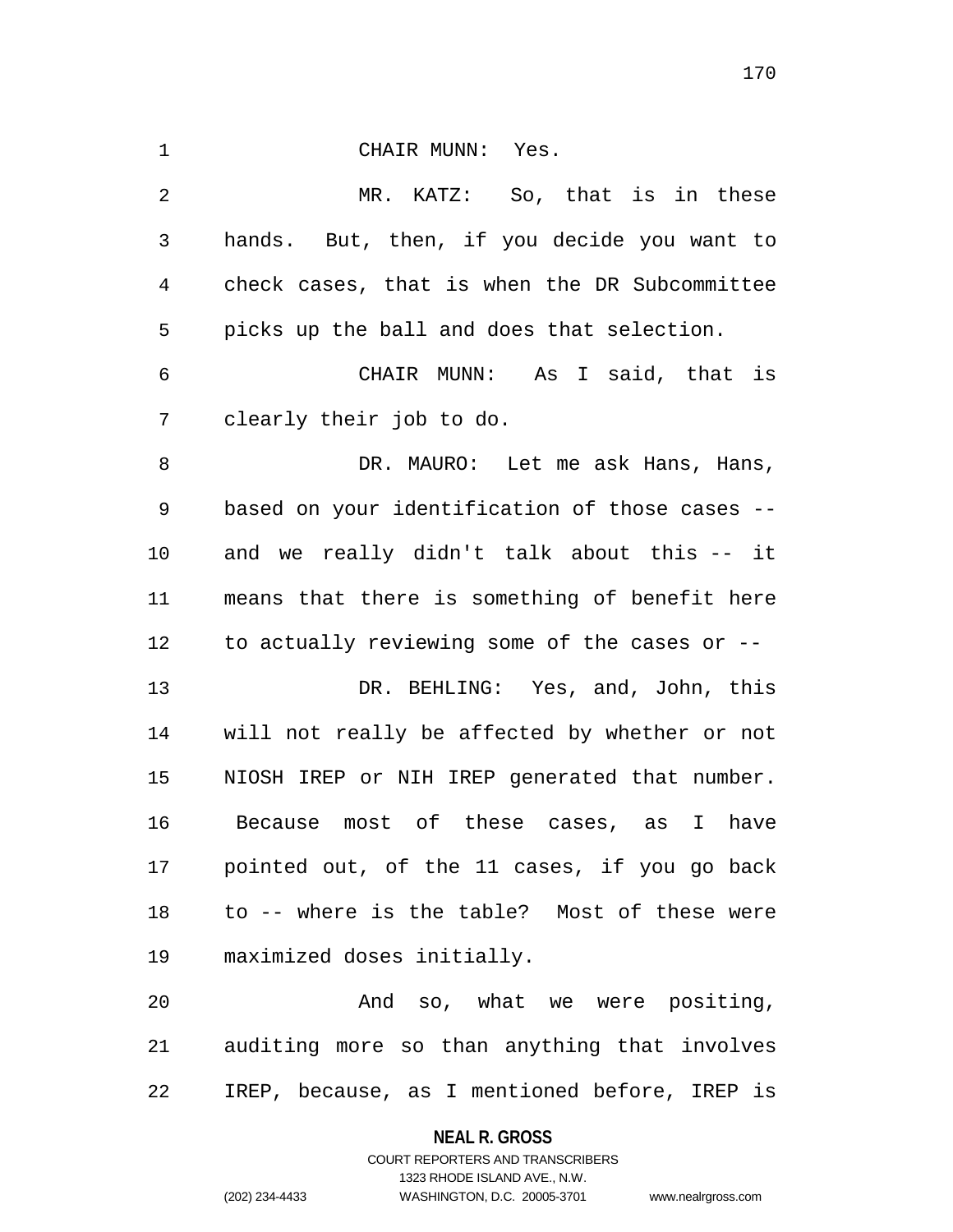a black box. You only have an option of putting in a certain amount of parameter data that, then, generate a PoC. We don't really have a way of changing any of that.

 So, unless somebody made an error in the input, there is nothing really to audit. What is more likely to be subject to an auditing, a review of those cases, is that most of those who were maximized doses were now converted to a best estimate. So, we would, in essence, be doing a dose reconstruction audit in a traditional sense.

 DR. MAURO: Right, right. So, the only benefit of doing a case right now would be to see if, in fact, a dose reconstruction that was performed in support of these cases, as revised in light of the redo, was, in fact -- it would be a classic DR review.

19 DR. BEHLING: Exactly. DR. MAURO: Right. Okay. Got you.

And I guess that would not be

**NEAL R. GROSS** COURT REPORTERS AND TRANSCRIBERS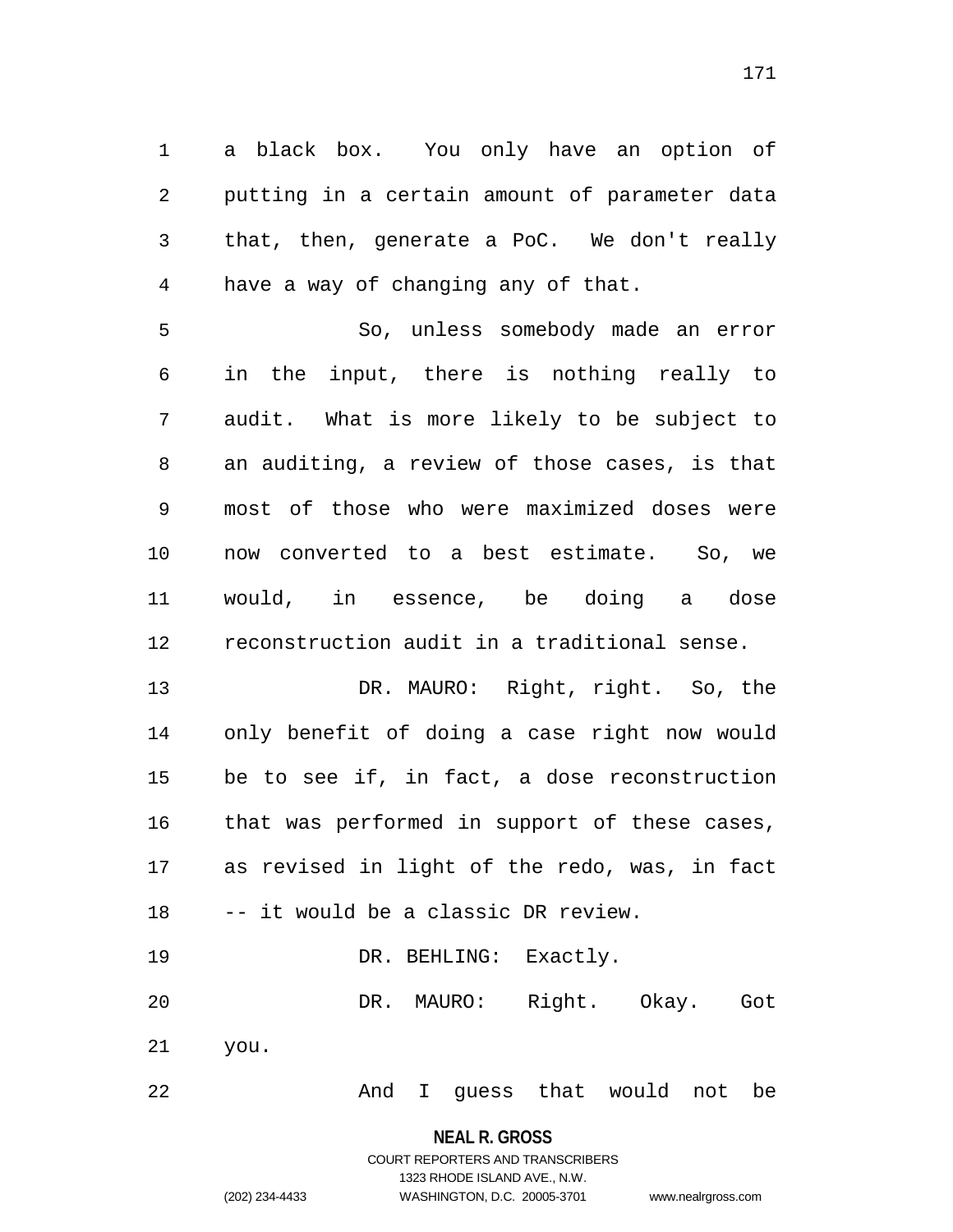unlike other -- well, it becomes pretty straightforward. It is a classic DR review not unlike any other DR review we do.

 MR. KATZ: Right. But that would, then, be extraneous really to the purpose of doing these audits.

 CHAIR MUNN: It would be. Yes, I cannot see that it has any real bearing on this particular group of cases, simply because the PER is --

 DR. MAURO: I'm sorry to interrupt.

 There is nothing about the DR that this procedure changes.

CHAIR MUNN: No.

 DR. MAURO: It is not like we -- and so, in a funny sort of way, the only thing that really needs to be -- you know, this is an unusual circumstance. There really is nothing about what I'm hearing in this particular PER that has any effect on how you go about doing dose reconstruction.

**NEAL R. GROSS**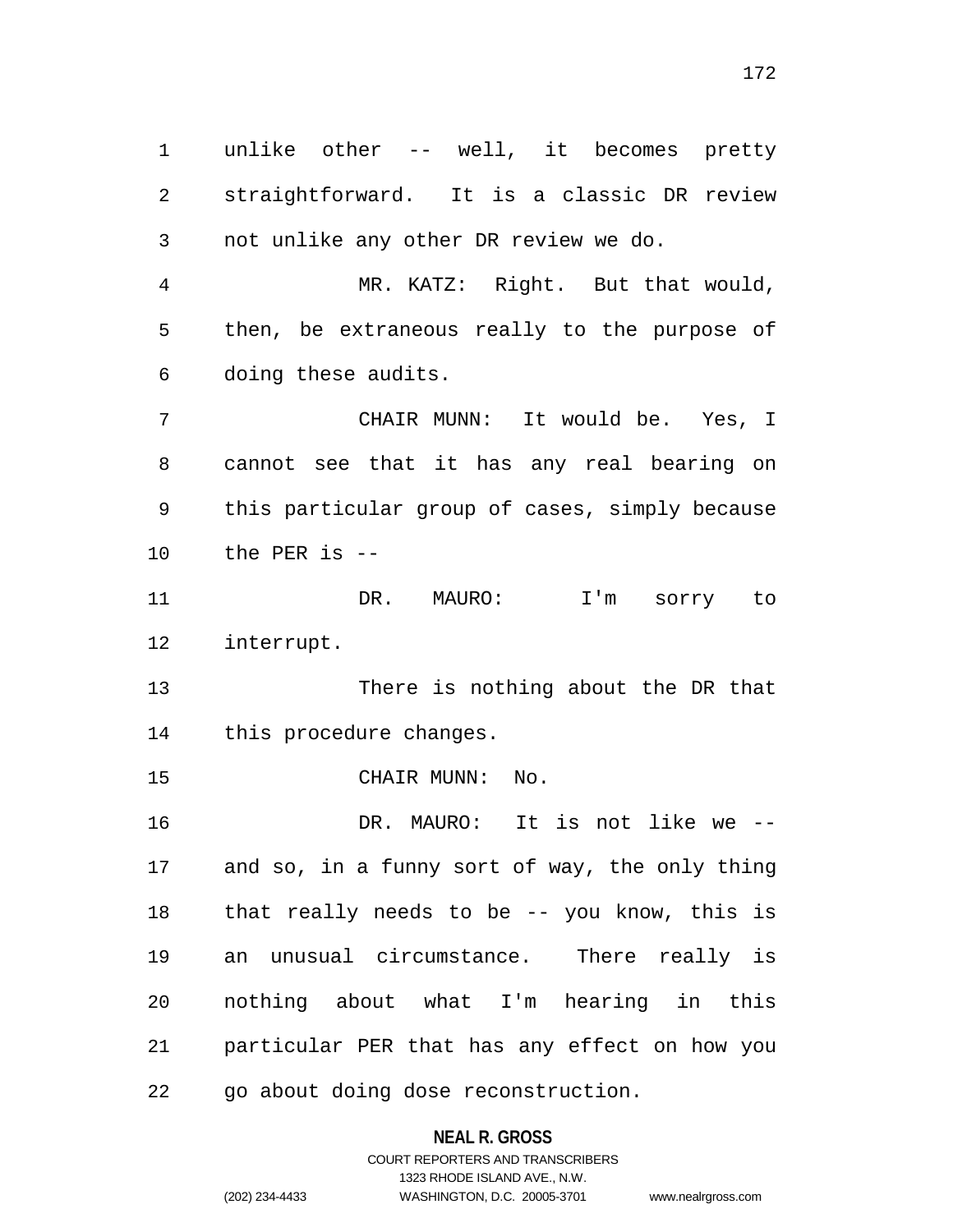CHAIR MUNN: No, no. DR. MAURO: So, really, I guess unless some things different, I would say there really is no need to do any cases. CHAIR MUNN: It seems to me that the purpose in having you audit the PER is to assure that NIOSH has performed its actions appropriately. And this review, as I see it, substantiates that that is the case. 10 That being the case, since it is not within our purview to begin to consider any changes to IREP, if that is going to happen, that will certainly come out of Dr. Richardson's bailiwick and not ours. Then, I don't see that we have further action here with respect to this particular PER. Do the other Members feel differently? Dick, do you have an opinion? MEMBER LEMEN: My opinion is that I think you're right, Wanda. I think that we should go ahead and look at this in the new

**NEAL R. GROSS**

COURT REPORTERS AND TRANSCRIBERS 1323 RHODE ISLAND AVE., N.W. (202) 234-4433 WASHINGTON, D.C. 20005-3701 www.nealrgross.com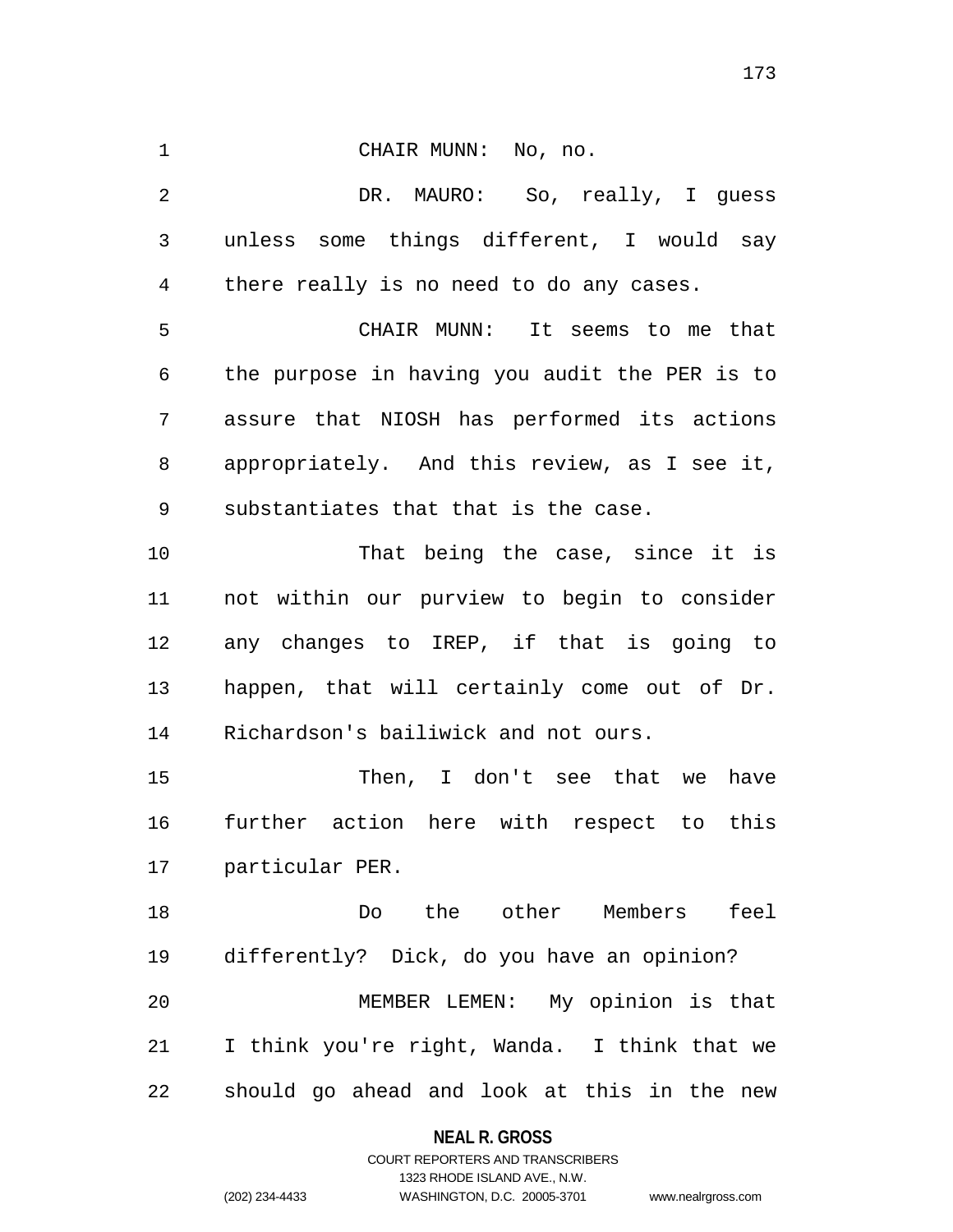Scientific Subcommittee, which I am a member of, too. So, I agree with you.

 CHAIR MUNN: Then, for purposes of our Subcommittee, we will accept this review of our contractor of PER-008 as being acceptable, not providing any findings that require any further action on our part. It will be a closed issue for us, with the understanding that the scientific issue it being taken up by a Working Group.

11 MR. KATZ: So, it is closed.

CHAIR MUNN: It is closed.

 We have not addressed the issue of how we are going to handle these on our database, but that comes later this afternoon. We will do that after lunch.

 MEMBER ZIEMER: Well, does that mean we don't look at this any further?

 CHAIR MUNN: That means that we don't look at this particular issue, this PER, any further.

It has raised a scientific issue.

**NEAL R. GROSS**

COURT REPORTERS AND TRANSCRIBERS 1323 RHODE ISLAND AVE., N.W. (202) 234-4433 WASHINGTON, D.C. 20005-3701 www.nealrgross.com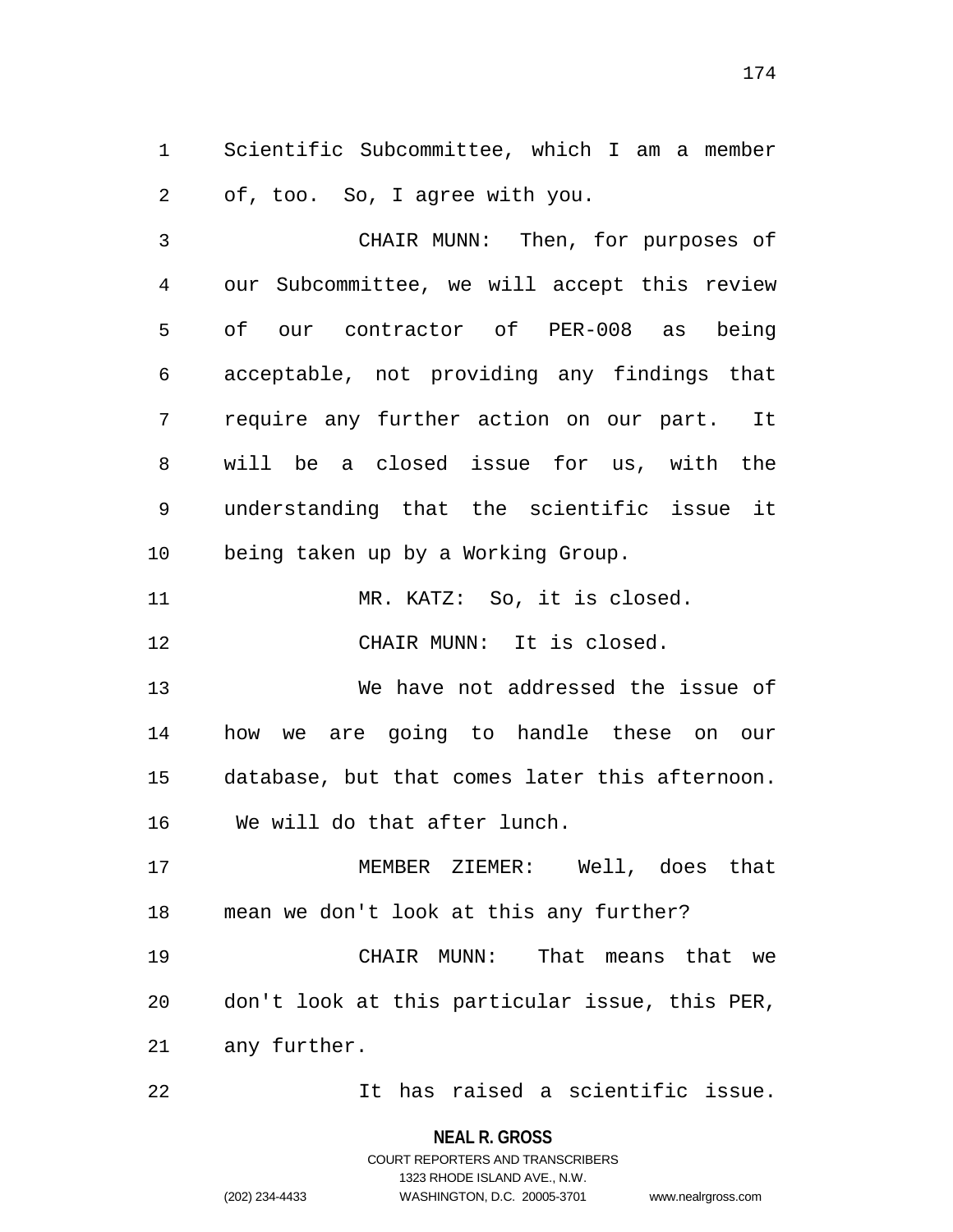The scientific issue is being addressed by another Working Group. Our work is done. SC&A's work on this particular item is done for us.

 If they are going to be charged with any further action, it will be from the other Working Group, from the Working Group rather than --

 MEMBER ZIEMER: Yes, I just think this one interesting conclusion that says that the current models may be excessively or it may be attributing much more Probability of Causation to people of ages above 30, I think is what it is saying. Then, you can justify, based on the science.

 Suppose the Scientific Issues group in looking at this finds out that or determines that this is true. I mean, would NIOSH go back -- or I guess the IREP model might be modified. If that occurred, what would be the process?

MR. HINNEFELD: Well, if the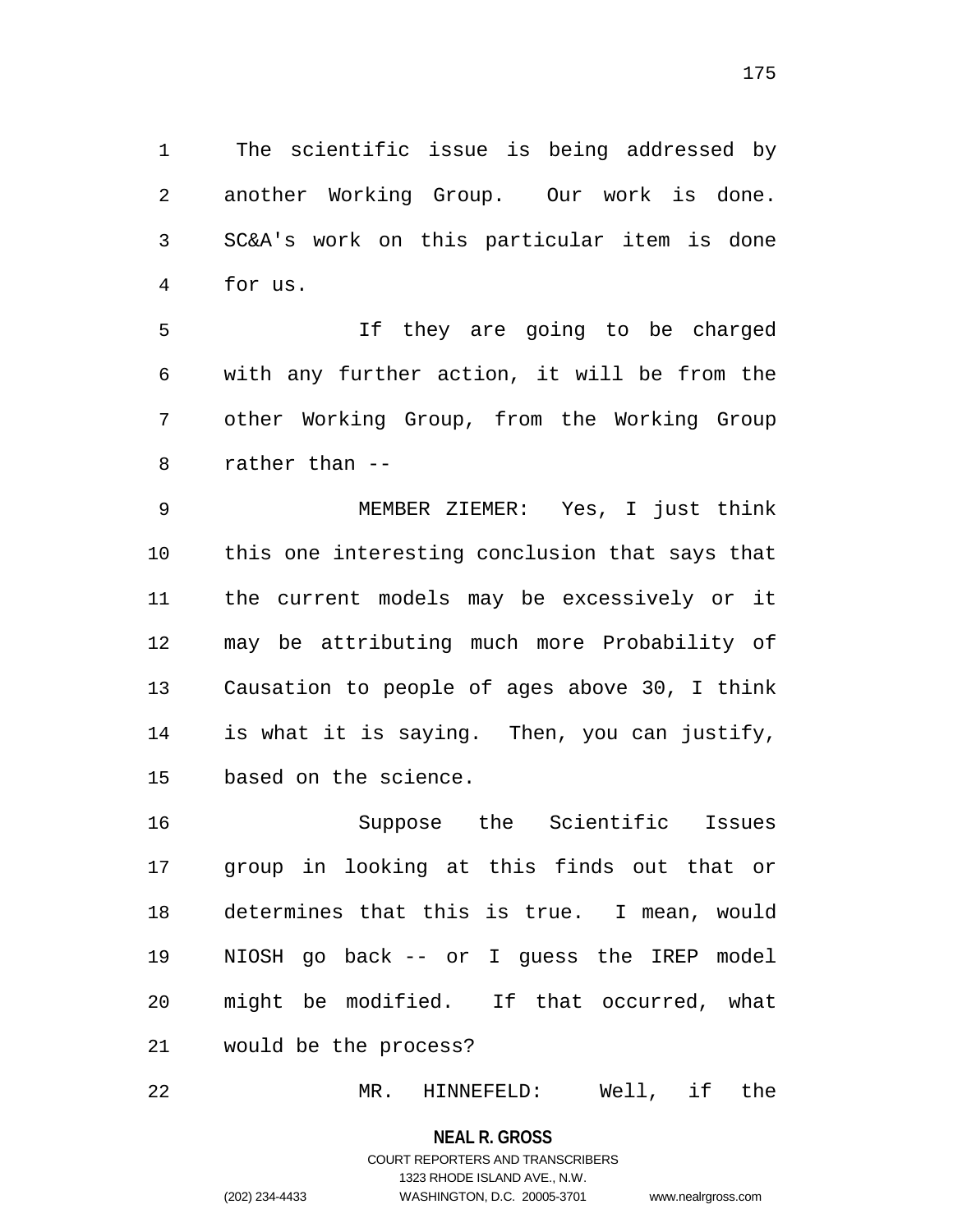outcome --

 MEMBER ZIEMER: Because, obviously, you don't come back to old cases that maybe were compensated and wouldn't be under the new one. MR. HINNEFELD: Correct. MEMBER ZIEMER: So, that is a moot point there. MR. HINNEFELD: If IREP is modified -- and are you postulating that the modification might result in uniformly downward PoC? MEMBER ZIEMER: Not uniformly, but you will notice a similar conclusion. MR. HINNEFELD: Okay. It could go up or down, yes. MEMBER ZIEMER: The model generates excessively high PoC values -- MR. HINNEFELD: If, in fact, IREP were modified so that PoCs, well, if they changed, we would not open the compensated cases. If there is a chance that a PoC could

#### **NEAL R. GROSS**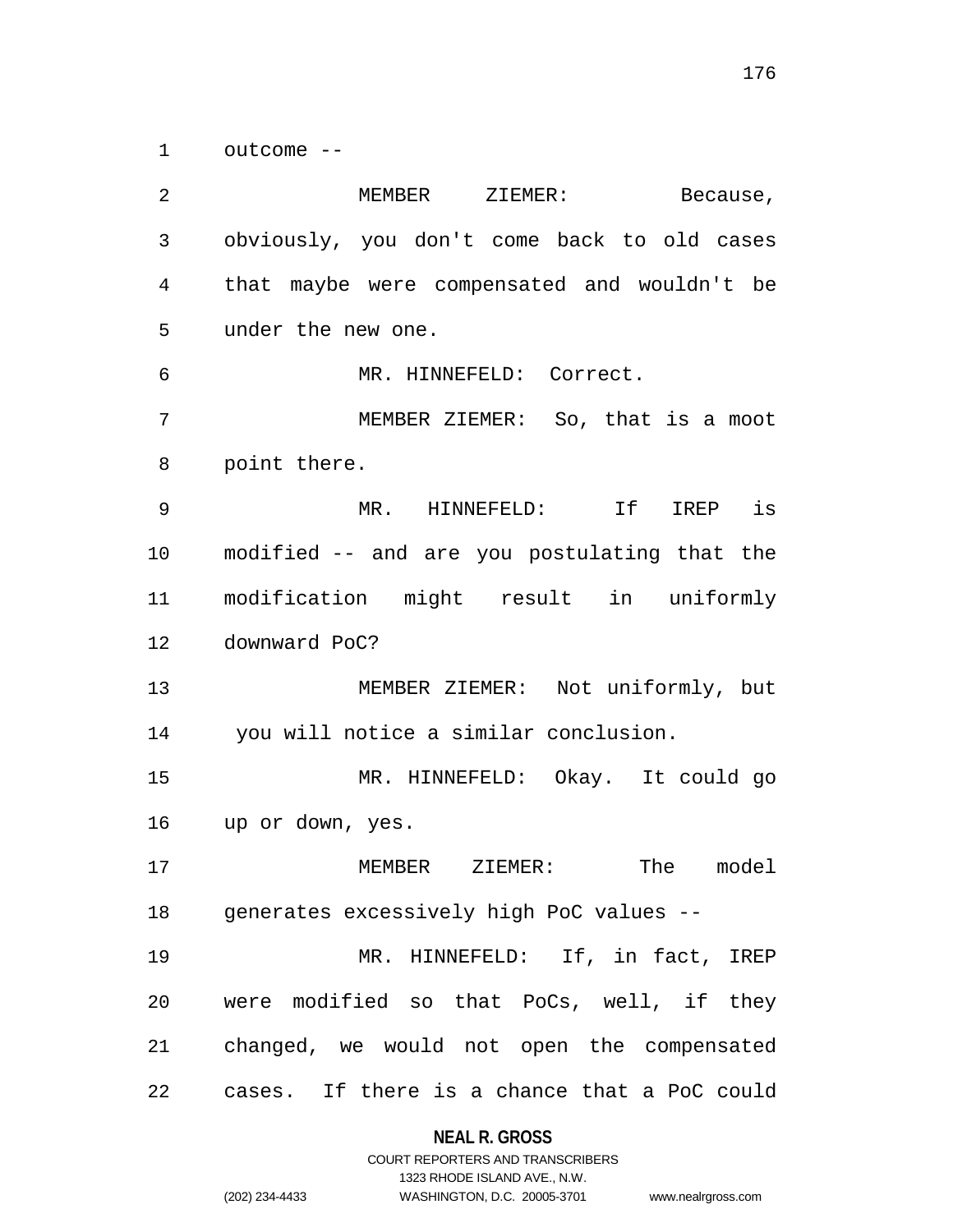have changed upward, we would open --

 MEMBER ZIEMER: Right. MR. HINNEFELD: -- the ones that could change upwards, if we can distinguish. It is not easy on an electronic -- the reason that the lung model was chosen to be run both ways was that it is not easy to distinguish from reading the facts of the case whether it is going to go up or down. So, it is just easier to run them all with both models and use the higher number. Depending upon what the fact is about what changes with IREP, it may or may not be possible to choose the cases that you know will go up. So, we may end up running

 all the non-compensable cases again, all 18,000 of them.

18 MR. KATZ: Well, yes. I mean I think it might even be more complex than this, Stu, because NIH owns a version of IREP, and ours is built largely out of what they have built. If there is a problem with IREP,

**NEAL R. GROSS**

COURT REPORTERS AND TRANSCRIBERS 1323 RHODE ISLAND AVE., N.W. (202) 234-4433 WASHINGTON, D.C. 20005-3701 www.nealrgross.com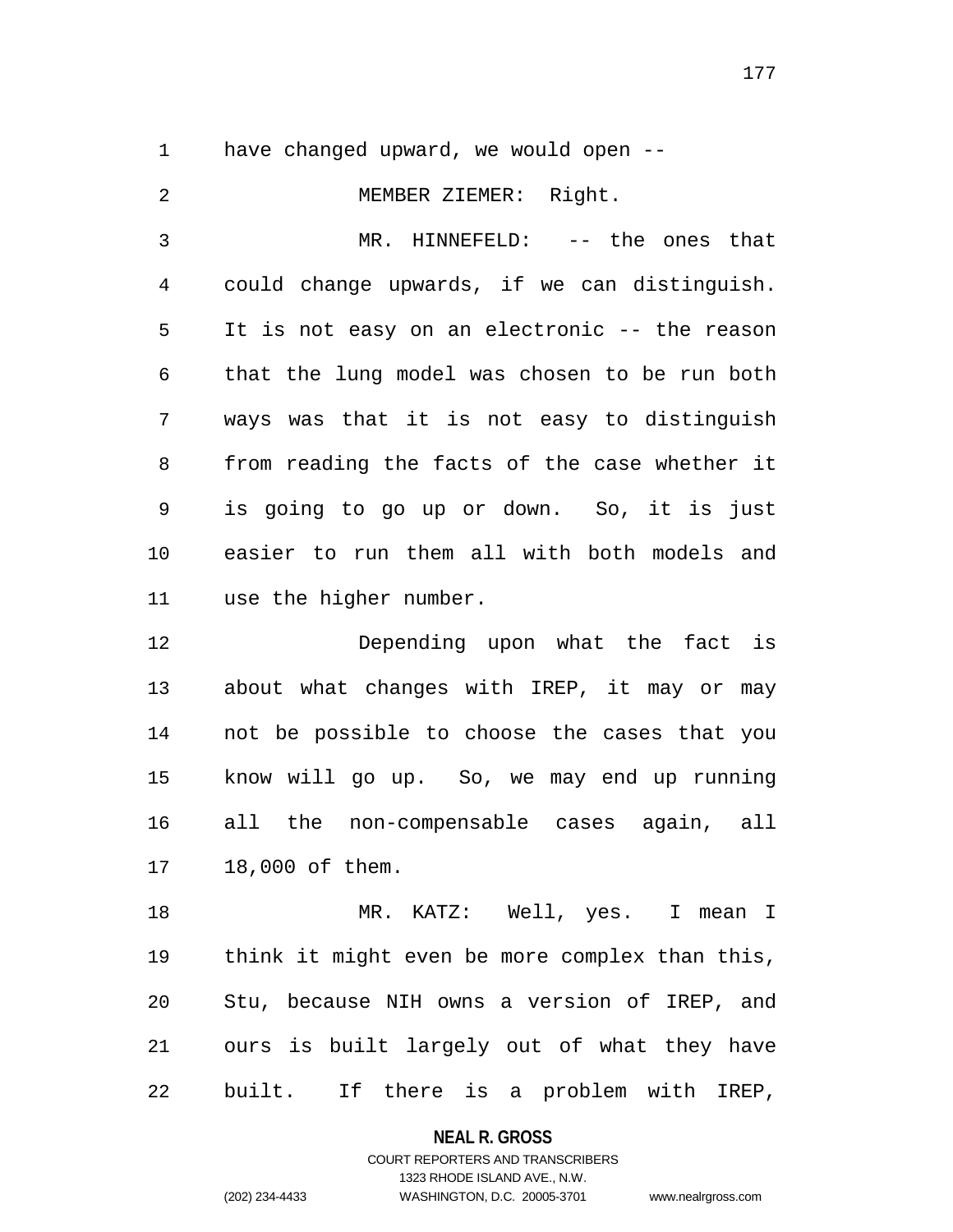depending on where that problem resides in these models, you may have a problem that you would have to work with NIH on.

 MR. HINNEFELD: In fact, NIH, might -- you know, we may not be free to act. You're exactly right. We may not be free to act entirely on this because NIH participates in this. It would be, I think, statutorily difficult to be in conflict with NIH. We, in fact, have made some revisions that are not incorporating in today's NIH IREP, but none of them really, you know, they are not conflicting in any particular way. It is like an enhancement or something. Generally, it drives what PoC numbers up. So, we are comfortable with doing that.

 But I don't know. We may not be completely free to act. Because, realistically, this sounds, you know, when you are talking about attained age, it seems like the difference between excess relative risk and excess absolute risk. That, to me, sounds

### **NEAL R. GROSS**

COURT REPORTERS AND TRANSCRIBERS 1323 RHODE ISLAND AVE., N.W. (202) 234-4433 WASHINGTON, D.C. 20005-3701 www.nealrgross.com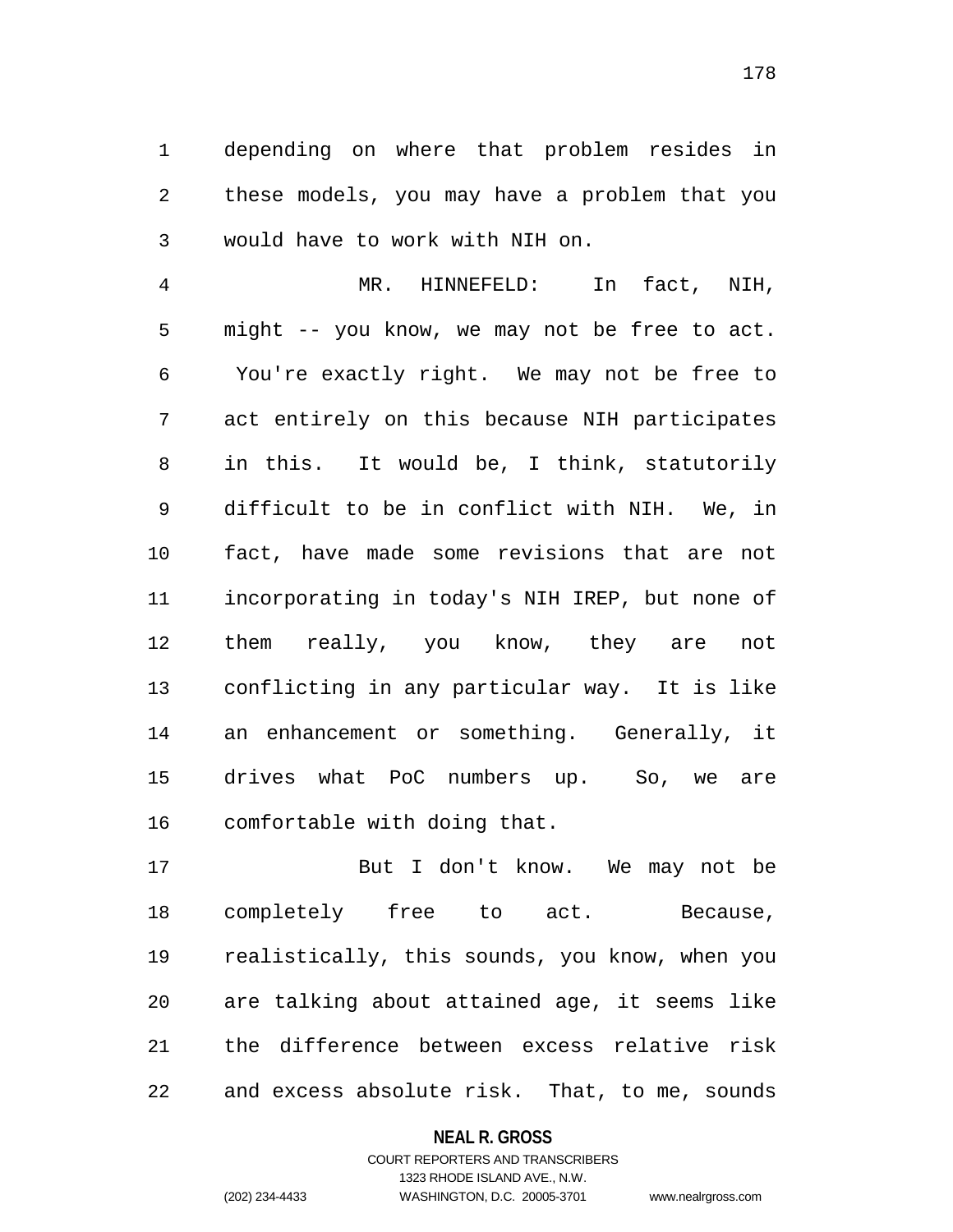like that is the question.

 MEMBER ZIEMER: Yes, and you might find out that actually the differences are not what they appear to be here. MR. HINNEFELD: Yes. The declining lifetime risk, you know, the one table that shows the declining lifetime risk with age, I think you have to approach cautiously. It is for the reason that Hans mentioned. If your lifetime risk of this exposure as you age goes down, a contributor to that declining risk is that you die of something else first. As you get older when you are exposed, you die of something else first. That has little to do with our program because people only get into our program when they get cancer. So, they didn't die of something else first. So, the adjustment of that declining risk factor in terms of age of

exposure won't necessarily -- you know, the

**NEAL R. GROSS**

# COURT REPORTERS AND TRANSCRIBERS 1323 RHODE ISLAND AVE., N.W. (202) 234-4433 WASHINGTON, D.C. 20005-3701 www.nealrgross.com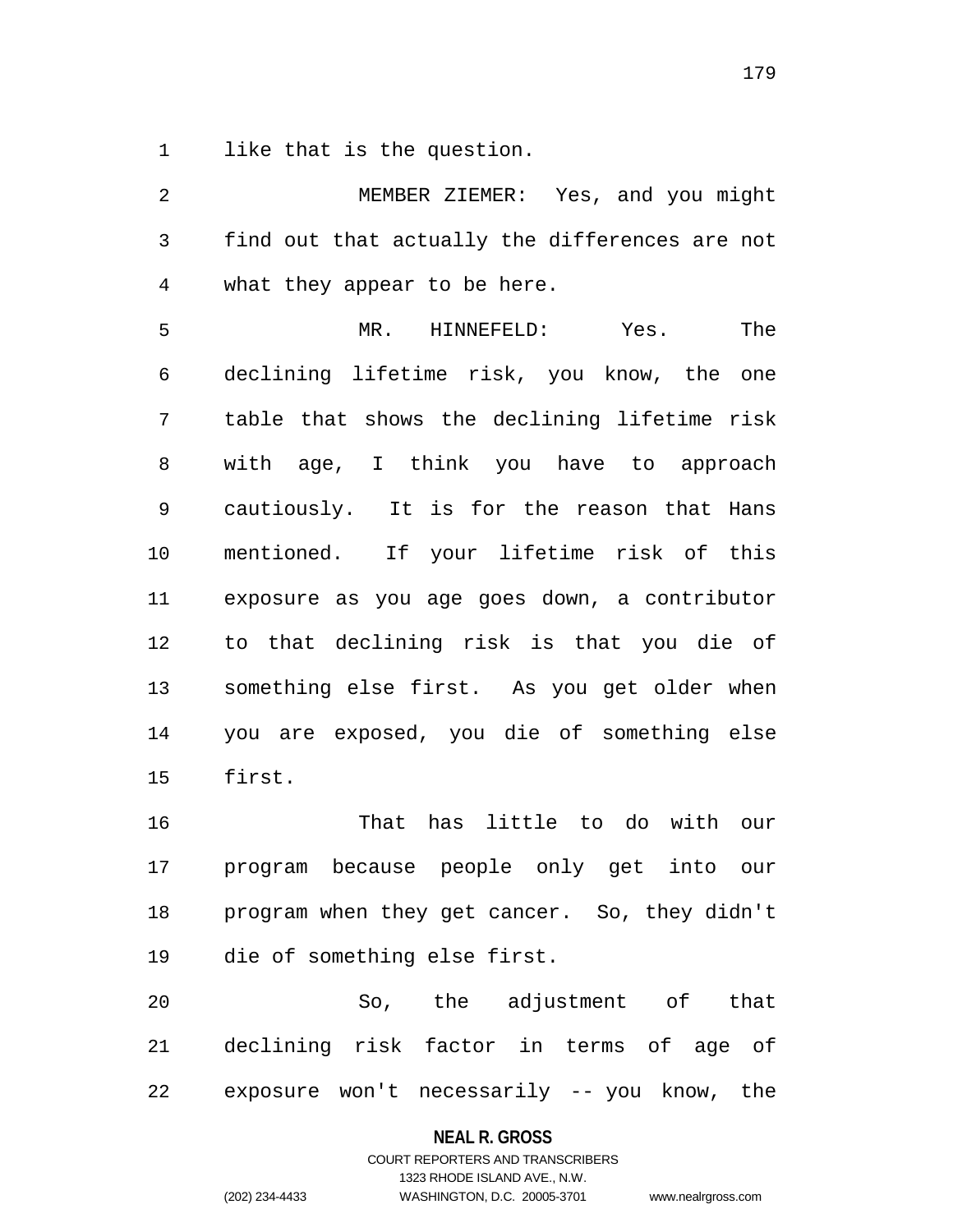part that is attributable to the aging and dying of something else first isn't really translatable to our program. CHAIR MUNN: Well, I was just happy to see that in the SEER table, after age 85, the geezer factor kicks in. (Laughter.) 8 MR. HINNEFELD: If you made it that long -- CHAIR MUNN: If you made it that long, then there is a precipitous drop in the numerical total of persons. MR. HINNEFELD: Well, it is a fact that the older you are, the longer your life expectancy. CHAIR MUNN: Yes, that's true. MR. HINNEFELD: And so, Jenny is sorry. CHAIR MUNN: Yes. MR. HINNEFELD: Of all the people in the room. CHAIR MUNN: Yes. So, this item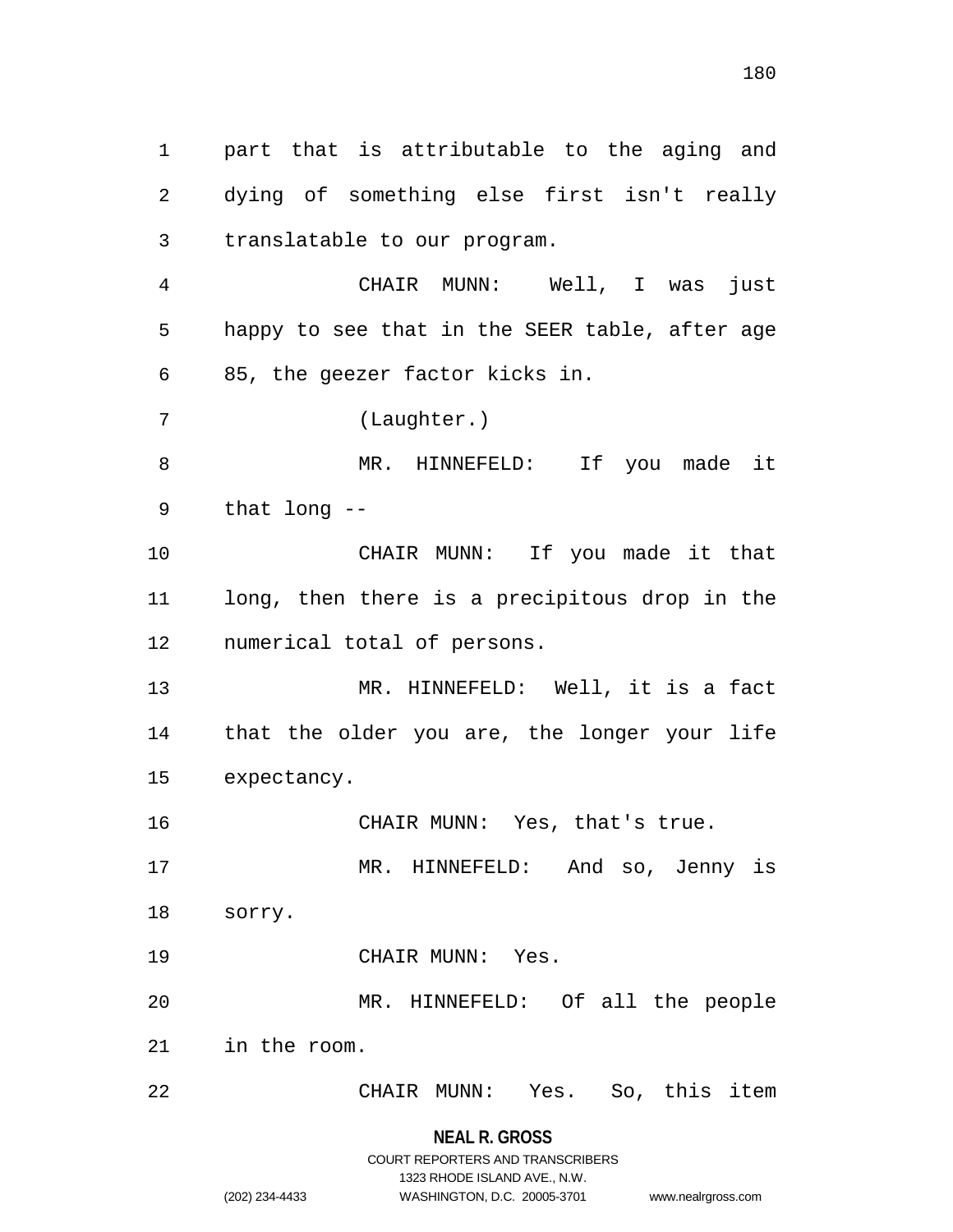is closed for us.

 And we are on our way to lunch. We will reconvene at 1:15. MEMBER LEMEN: Wanda? CHAIR MUNN: Yes? MEMBER LEMEN: I will probably be late getting back because there is something I have to do. CHAIR MUNN: All right. MEMBER LEMEN: But I will try to rejoin you, but it probably will not be until around 2:30. 13 MR. KATZ: Okay. CHAIR MUNN: That will be fine. We will look forward to hearing from you at 2:30. MEMBER LEMEN: Well, I have been so brilliant this morning, and I just can't imagine -- MR. KATZ: Yes, we are basking in the sunshine. Thank you. (Laughter.)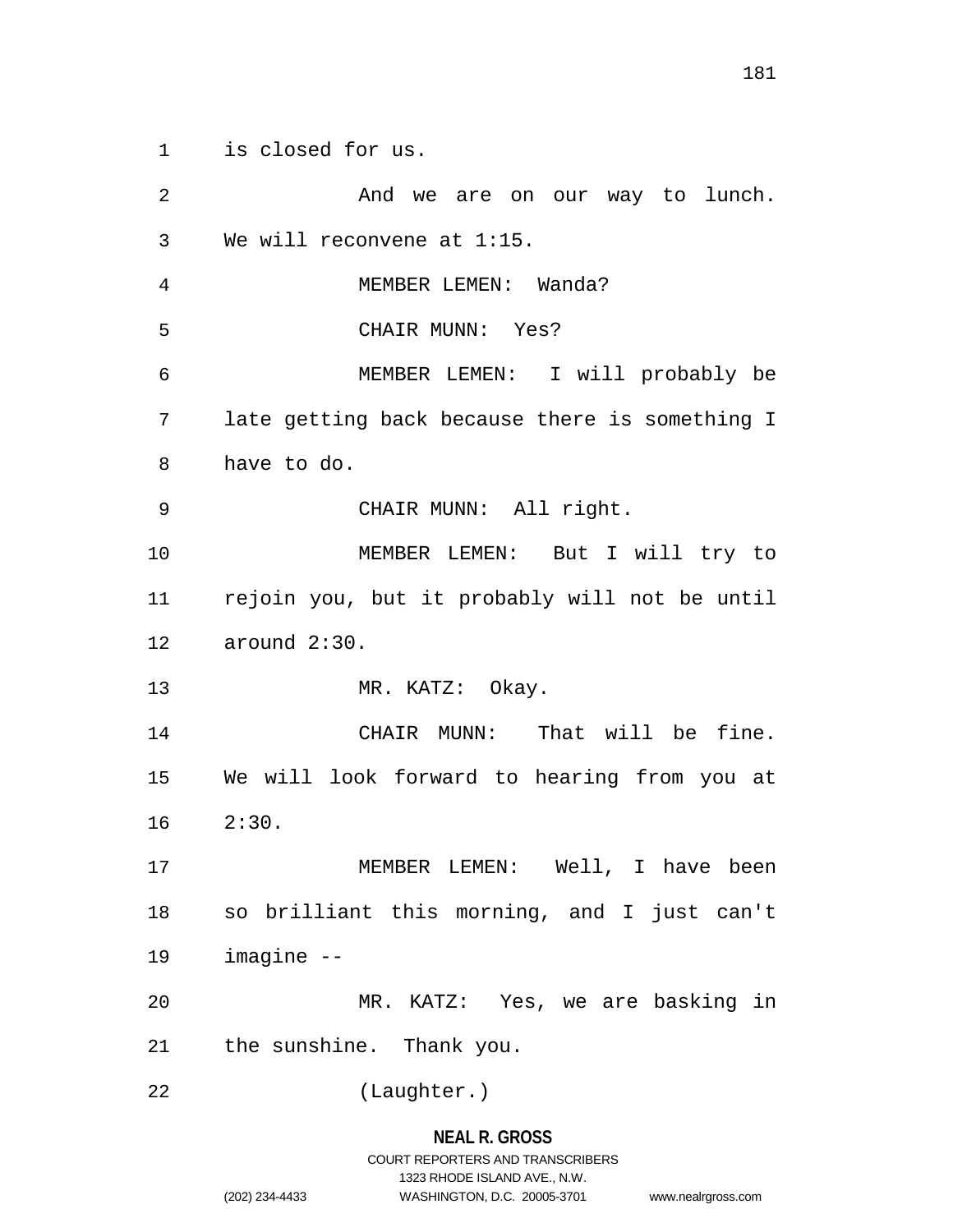| $1\,$          | CHAIR MUNN: Bye-Bye.                        |
|----------------|---------------------------------------------|
| $\sqrt{2}$     | MEMBER LEMEN: Bye.                          |
| $\mathsf{3}$   | (Whereupon, the foregoing matter            |
| $\overline{4}$ | went off the record for lunch at 12:15 p.m. |
| 5              | and went back on the record at 1:14 p.m.)   |
| $\epsilon$     |                                             |
| 7              |                                             |
| $\,8\,$        |                                             |
| $\mathsf 9$    |                                             |
| 10             |                                             |
| $11$           |                                             |
| $12$           |                                             |
| $13$           |                                             |
| 14             |                                             |
| $15$           |                                             |
| 16             |                                             |
| $17\,$         |                                             |
| $1\,8$         |                                             |
| 19             |                                             |
| $20$           |                                             |
| $21\,$         |                                             |
| 22             |                                             |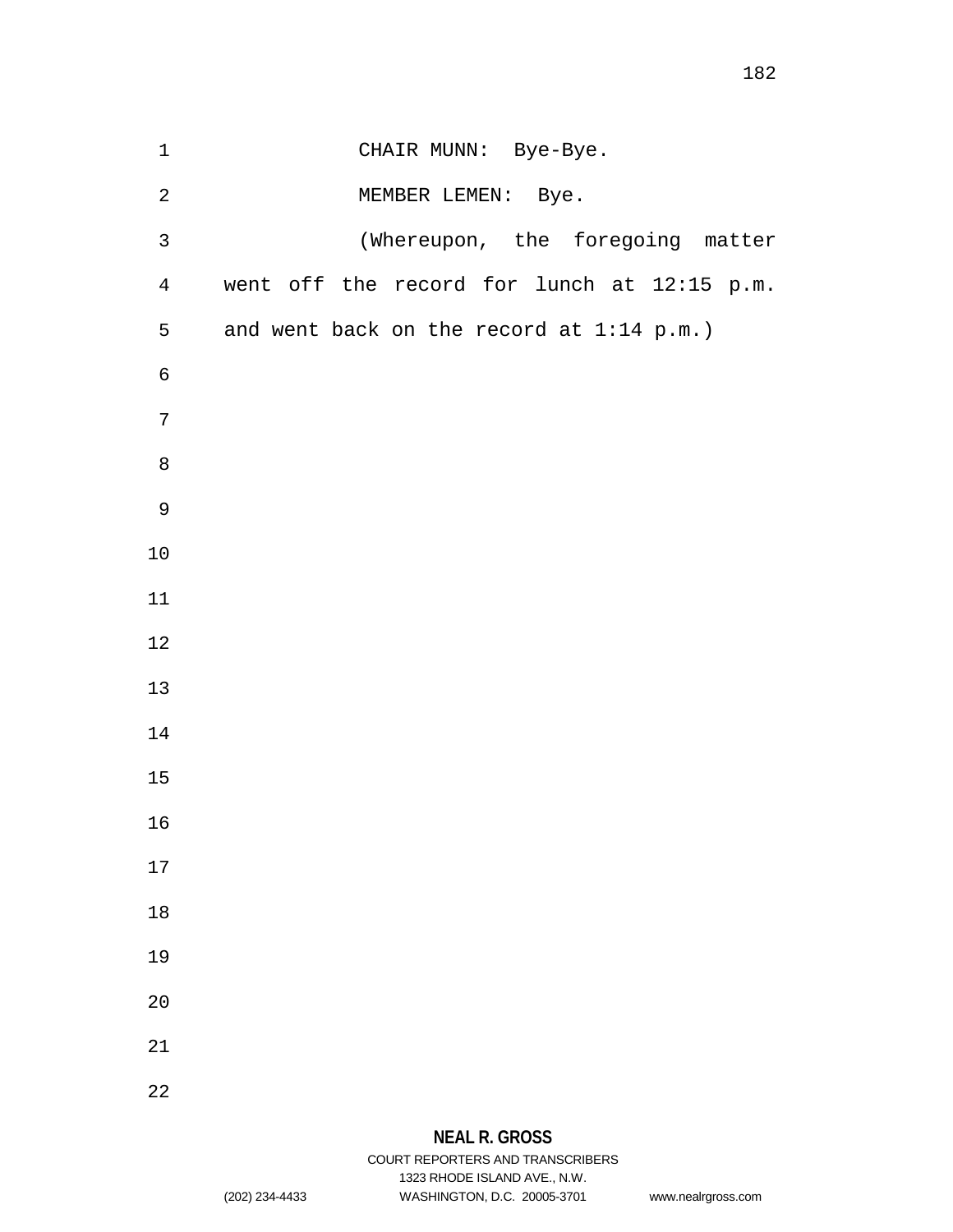A-F-T-E-R-N-O-O-N S-E-S-S-I-O-N 1:14 p.m. MR. KATZ: This is the Dose Reconstruction Subcommittee of the Advisory Board. We are reconvening after lunch break. MEMBER GIBSON: It's Procedures. MR. KATZ: Procedures. Sorry. Not Dose Reconstruction. Let me correct that. (Laughter.) Let me check on the line to see who we have. We are not expecting Dr. Lemen. He will be back with us in about an hour. 13 But how about Mark Griffon? (No response.) Okay. How about the NIOSH ORAU and SC&A folks? Are you back on the line? DR. BEHLING: I am back on the line. 19 MR. KATZ: Hans, welcome. How about you, John Mauro? (No response.) Okay. Do you want to just get

> **NEAL R. GROSS** COURT REPORTERS AND TRANSCRIBERS 1323 RHODE ISLAND AVE., N.W. (202) 234-4433 WASHINGTON, D.C. 20005-3701 www.nealrgross.com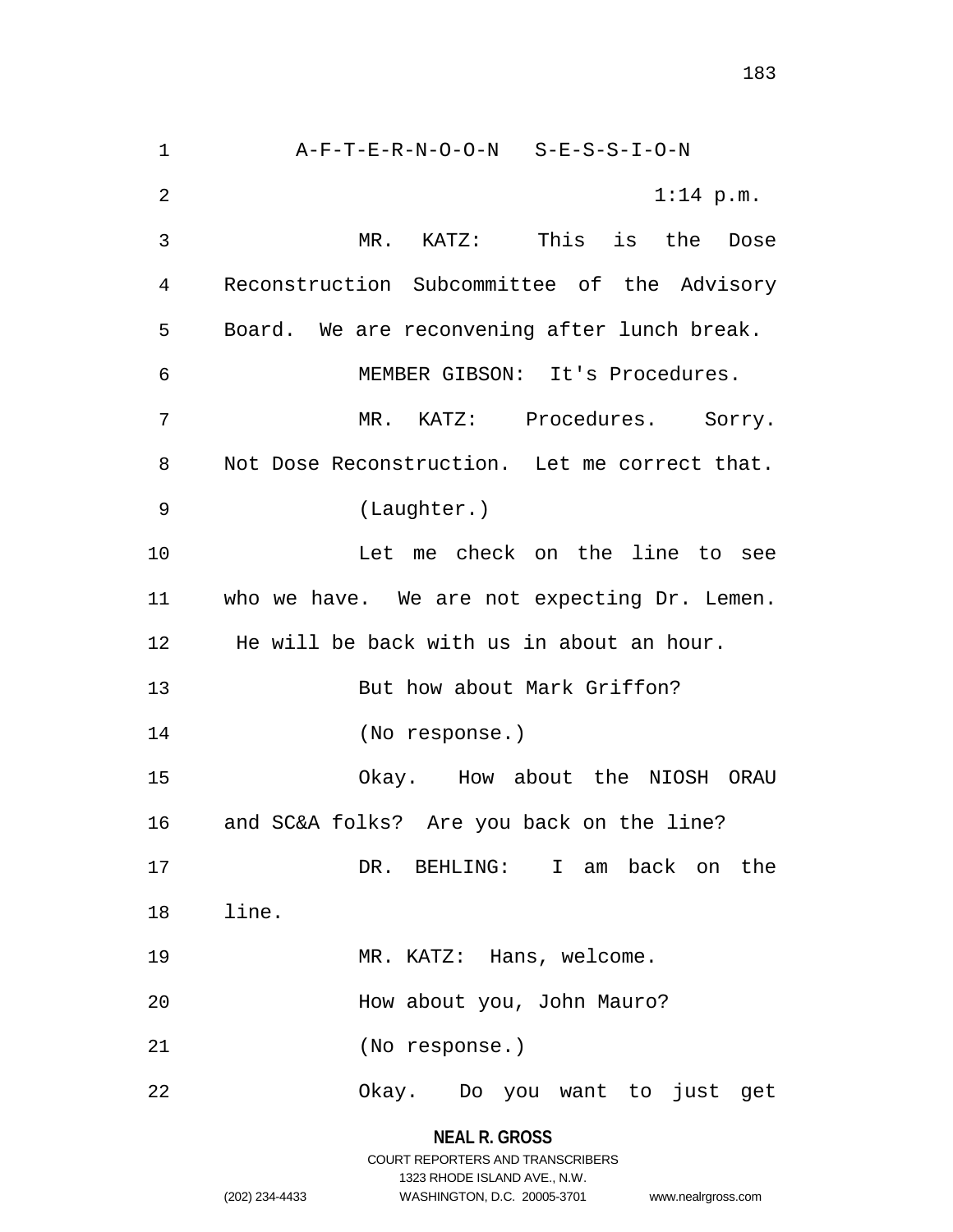started?

 CHAIR MUNN: I think before John comes back, we -- DR. MAURO: I am back on the line. CHAIR MUNN: Oh, good. MR. KATZ: Oh, there you are. CHAIR MUNN: Good. Thank you, John. MR. KATZ: Hi, John. CHAIR MUNN: We just wanted to, I think we should discuss a little bit, before we start PER-18, we need to talk a little bit about how we are going to handle these PERs on the database. We have touched on it a couple of times, but we never have actually made any real decision about how we are going to do it. As you know, in the past, especially when we were reporting on our activities, we reported in chronological fashion. We had groups of procedures that we had attacked at approximately the same time. That is pretty much how we reported on our

#### **NEAL R. GROSS**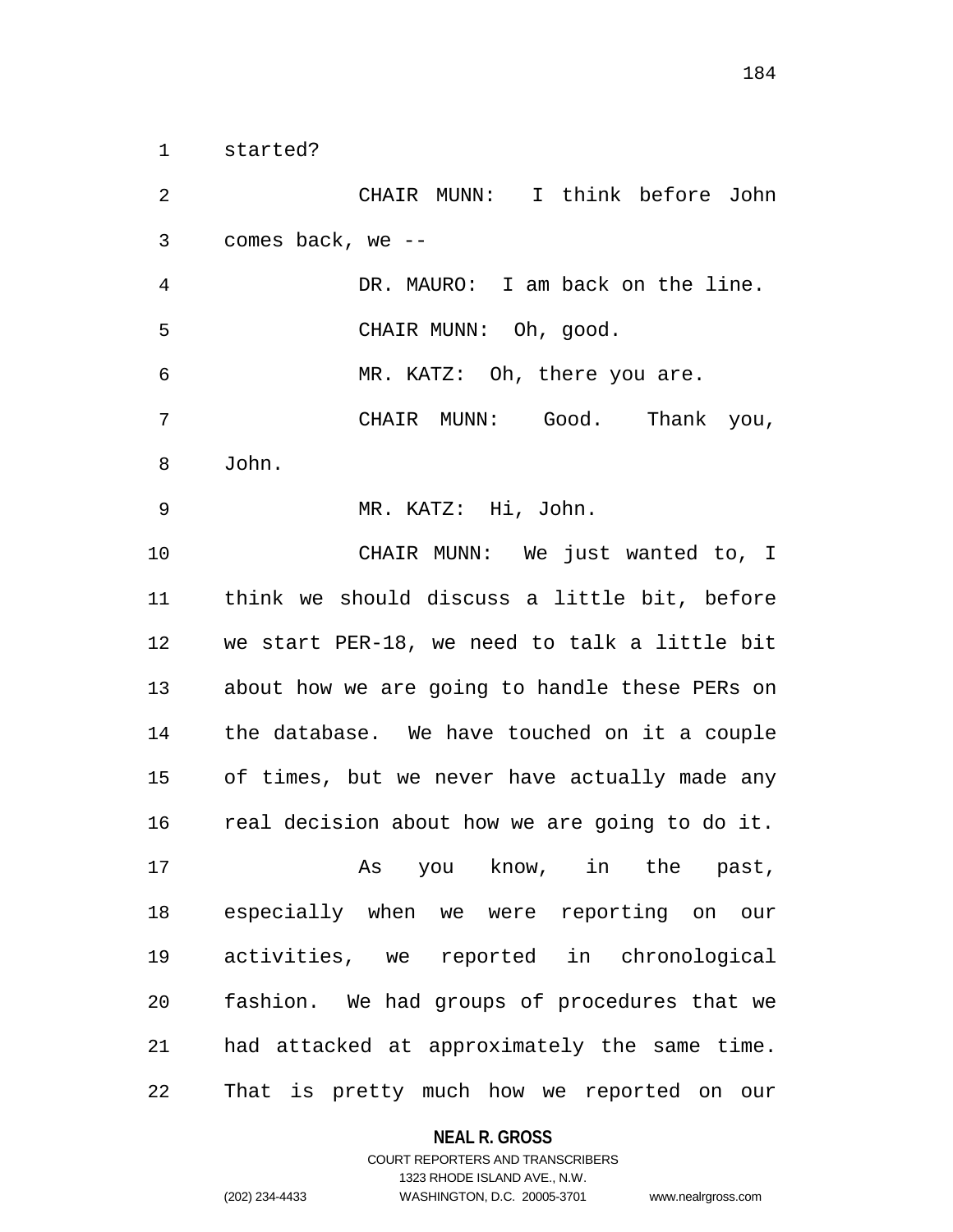progress in terms of chronological issues.

 PERs are likely to be an entirely different thing and are likely to come at us from time to time without the same kind of grouping that we are fortunate enough to have on this one.

 It is my suggestion that we begin another grouping, not as a chronological grouping, although there is no reason why we couldn't think of it in those terms, that will keep a record for us of where we are with the PERs and which ones we have addressed, and what findings we have outstanding.

 Does anyone have any other concept of how we should handle PERs in our personal tracking system? Does that meet your requirements for what we are going to need to do?

 MEMBER ZIEMER: Couldn't you just sort for PERs based on the document number? 21 CHAIR MUNN: We can.

MR. MARSCHKE: We can -- I don't

**NEAL R. GROSS** COURT REPORTERS AND TRANSCRIBERS

1323 RHODE ISLAND AVE., N.W.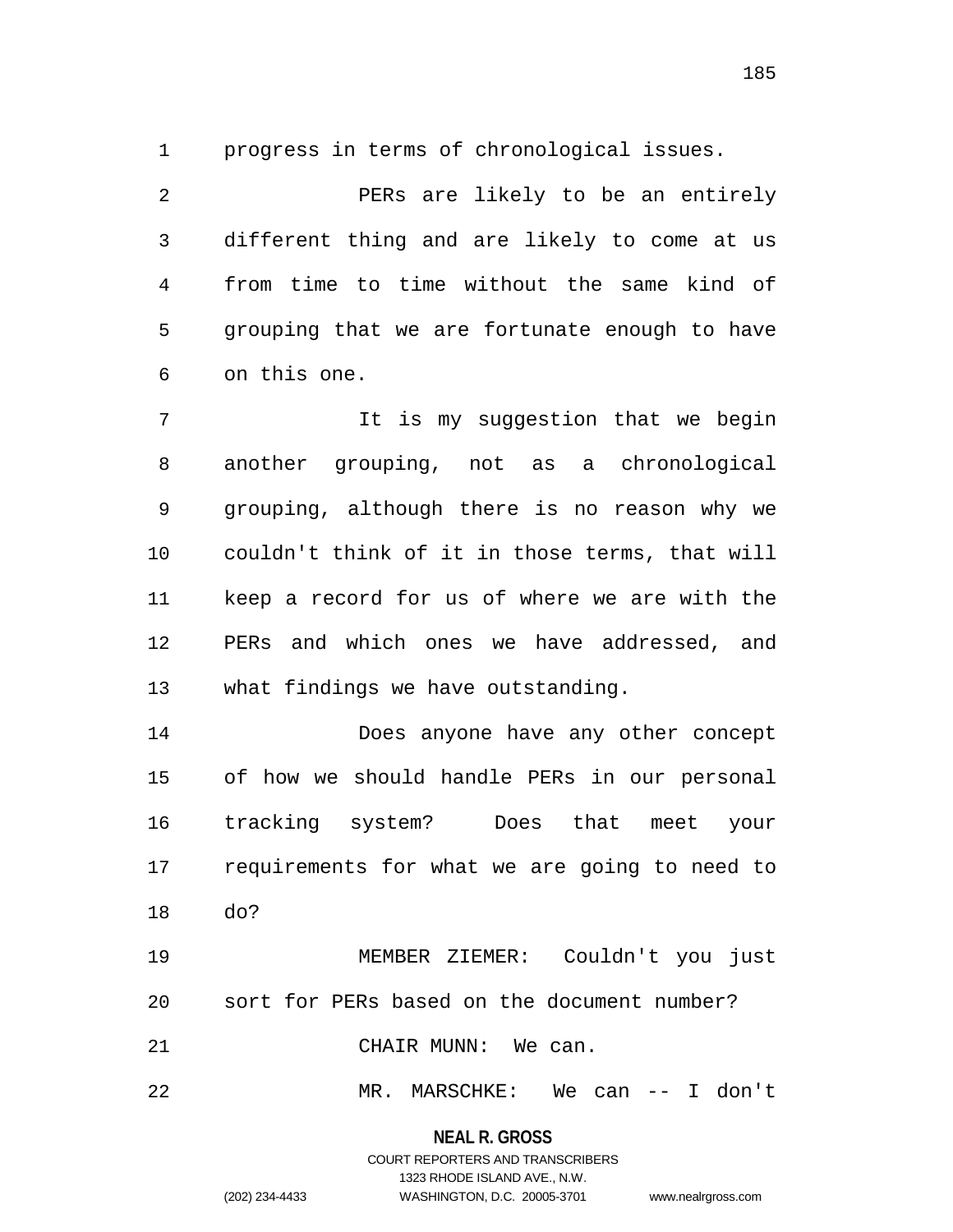know. I mean we are designing the database. We can design it to do -- I don't know what the capability would be.

 CHAIR MUNN: Well, one of the capabilities that we specifically asked for from our last discussion was that we not lose that chronological identifier because we had our previous three groups in a chronological group.

10 MR. MARSCHKE: Yes, we have asked, during our February 17th meeting, we have asked that the summary table that we used to get with the old Access database, we be able to reconstruct that summary table.

15 CHAIR MUNN: Yes.

 MR. MARSCHKE: So that we should be able to get. The current database has this search capability up in the upper righthand corner. And if you put "PER" in that search box, it should pull up all the PERs that have been reviewed, not necessarily in chronological order or anything like that, but

#### **NEAL R. GROSS**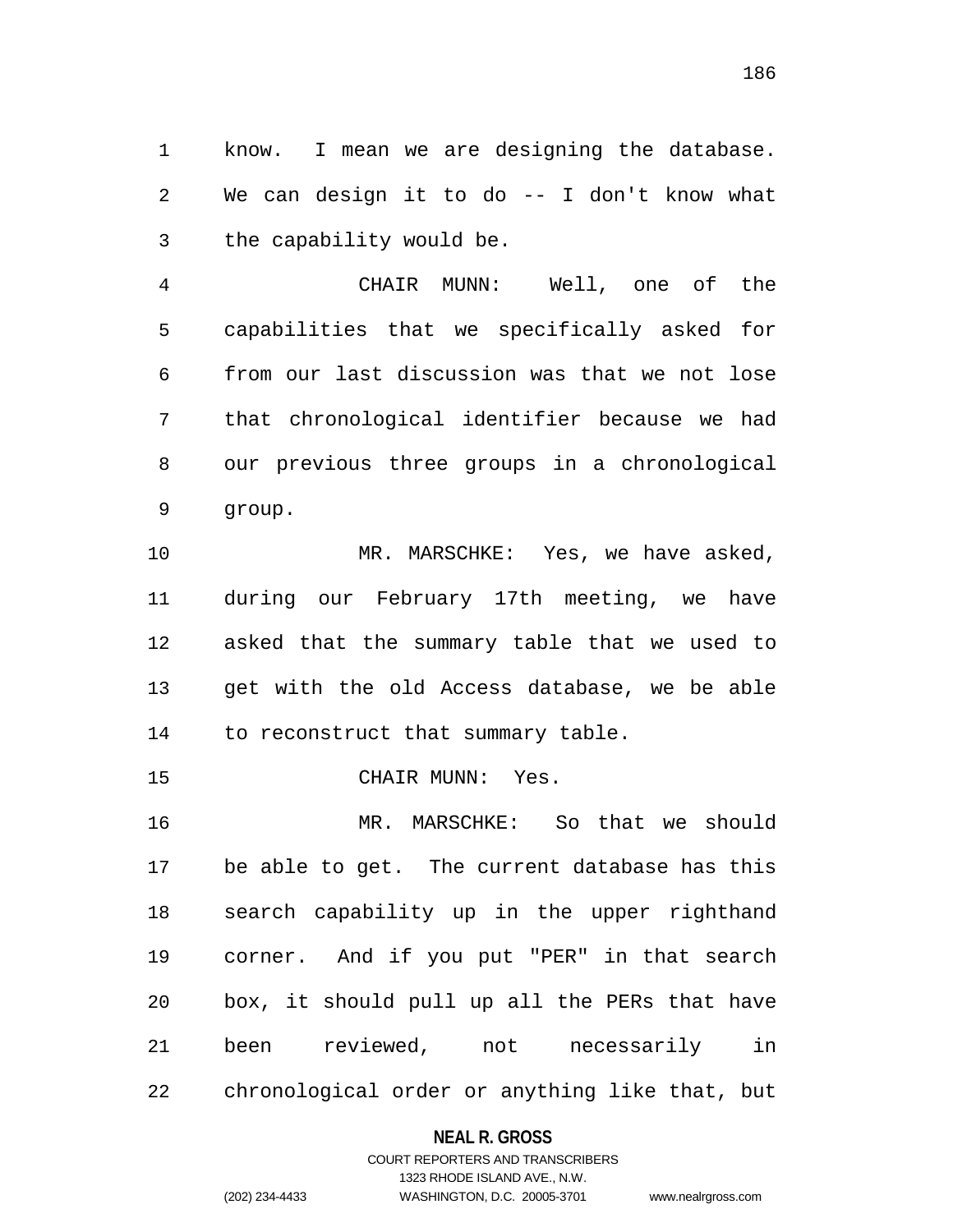it should pull them all up anyway, so that you would be able to see. I am working my way there, and I will see if that really -- that works.

 CHAIR MUNN: Well I am thinking in terms of progress reports, and progress reports seem, for my mind, much easier to deal with if we continue to deal with them in groups of some sort. We have dealt with them in groups of chronology before. I am suggesting that we simply establish a group for PERs, beginning with current dates.

 At least we will get them on the database. We will put them on the database. How we will do that we can think about and not rush to judgment on what might be best.

 MR. MARSCHKE: Some of the PERs that were reviewed originally, on the original contract, we did some PER reviews under the original three main groupings of reviews.

 CHAIR MUNN: There are a few on them.

> **NEAL R. GROSS** COURT REPORTERS AND TRANSCRIBERS

> > 1323 RHODE ISLAND AVE., N.W.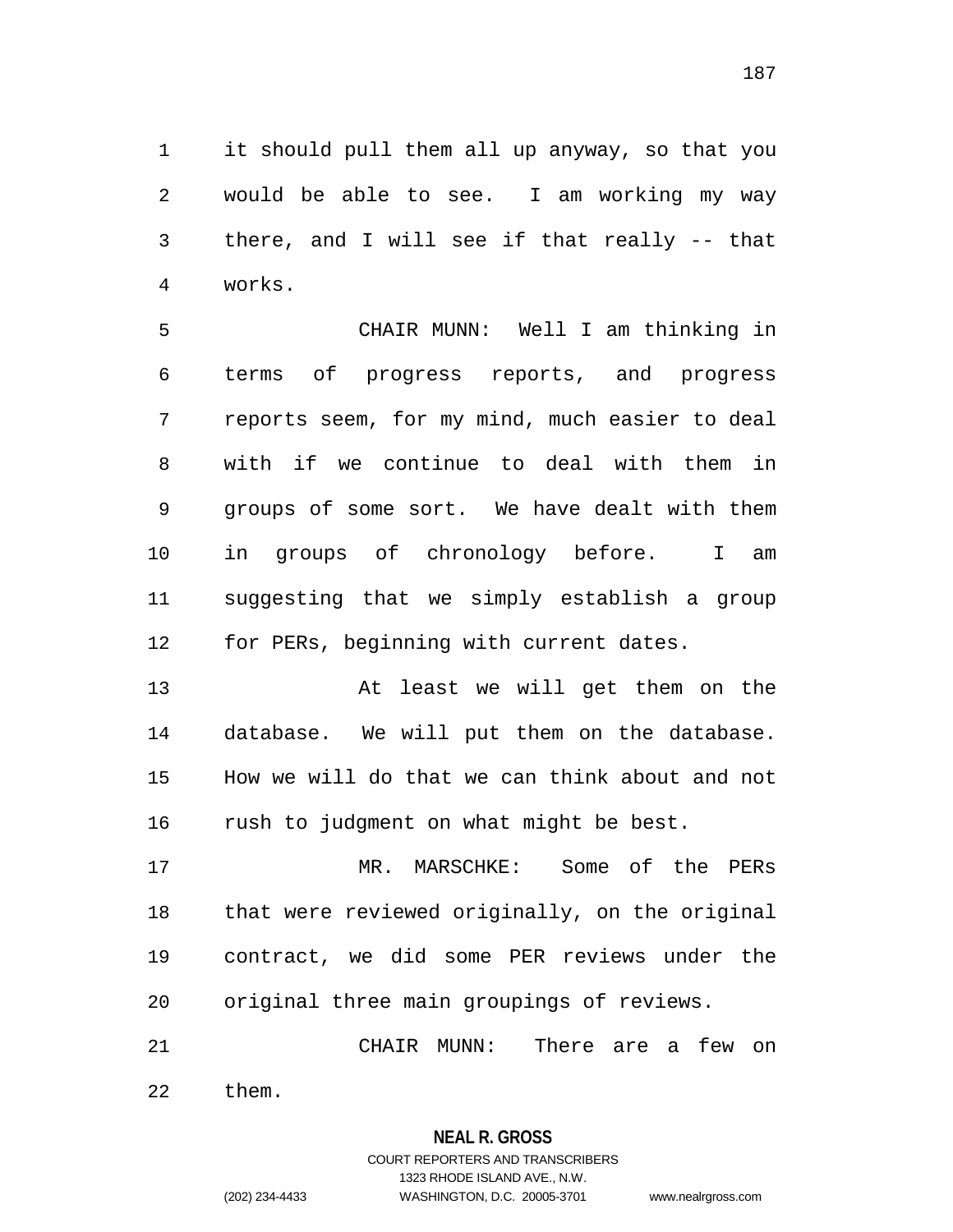MR. MARSCHKE: But they don't seem to be showing up in the database. We have to make sure we get those over. Now basically with the new contract, we have the specific task, which is to really go out and do PER reviews. That is what Hans has really been taking a lead on and doing those.

8 and 11 you want to handle those differently or if you want to put all the PERs in one spot, we can do whatever design you want.

 DR. MAURO: What are we doing about -- I mean we have OTIBs, we have got TIBs, we have got PROCs. We have got all of these different labels for things that we have been reviewing in an ongoing way for six years now.

CHAIR MUNN: Yes.

 DR. MAURO: Why are PERs different? I mean I know that they are different, but I mean, can't we just track

them --

## **NEAL R. GROSS**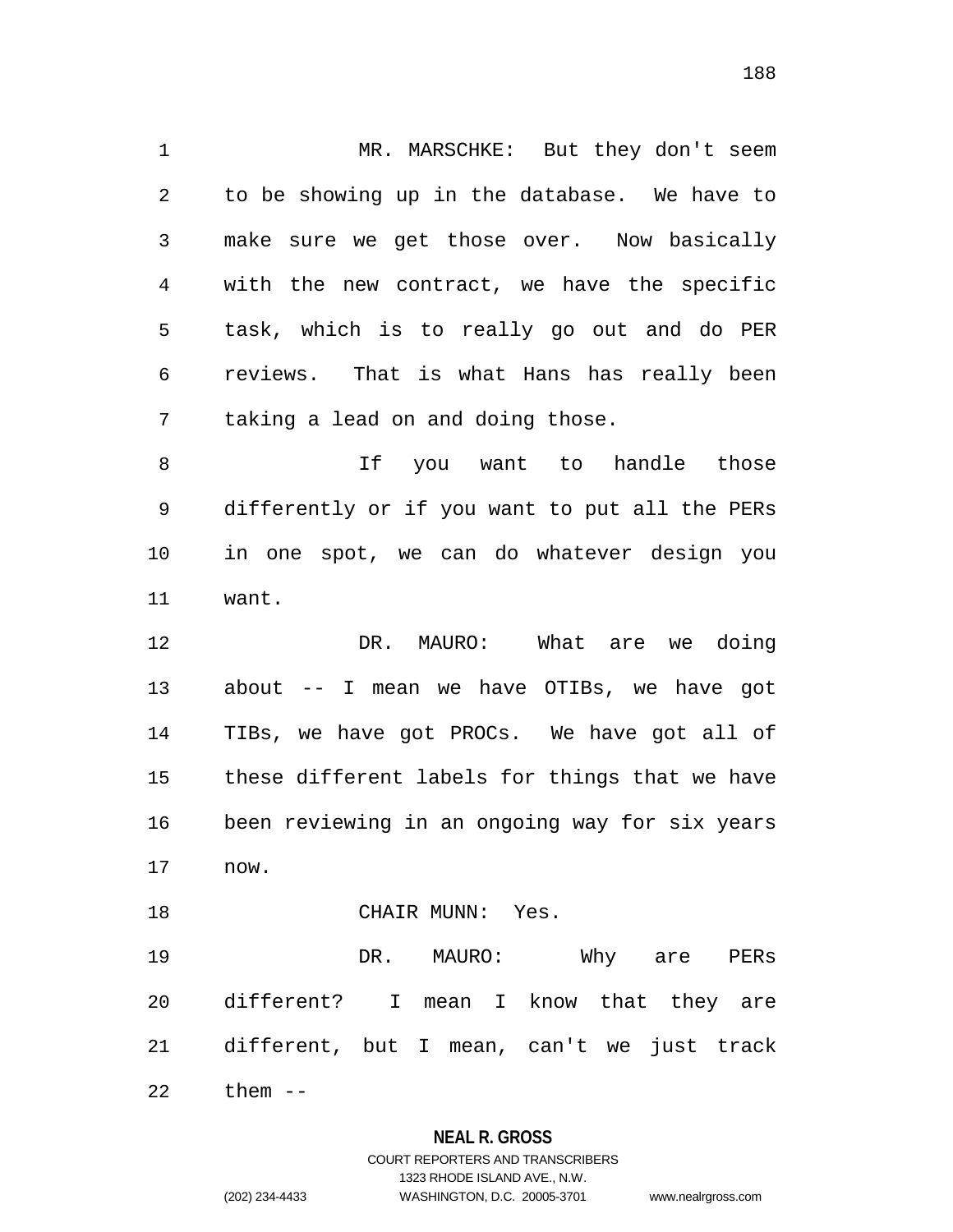1 CHAIR MUNN: Yes. 2 DR. MAURO: -- like we drop another PROC or an OTIB or a TIB -- CHAIR MUNN: Yes. DR. MAURO: -- into the database? Somehow we were able to do all of those others. Why would this somehow create a challenge that we are going to have difficulty with? CHAIR MUNN: We did not record the others the way I am suggesting that we make sure we get all of them recorded. That is one of my concerns. We want to make sure that we don't lose anything along the way here. DR. MAURO: Well, we have got to load them. I guess I misunderstood the question. I mean all the PERs that were done, you know, there may be 10 of them all together, I don't know, since the beginning of this contract -- CHAIR MUNN: Yes.

DR. MAURO: -- where we did a

**NEAL R. GROSS** COURT REPORTERS AND TRANSCRIBERS 1323 RHODE ISLAND AVE., N.W. (202) 234-4433 WASHINGTON, D.C. 20005-3701 www.nealrgross.com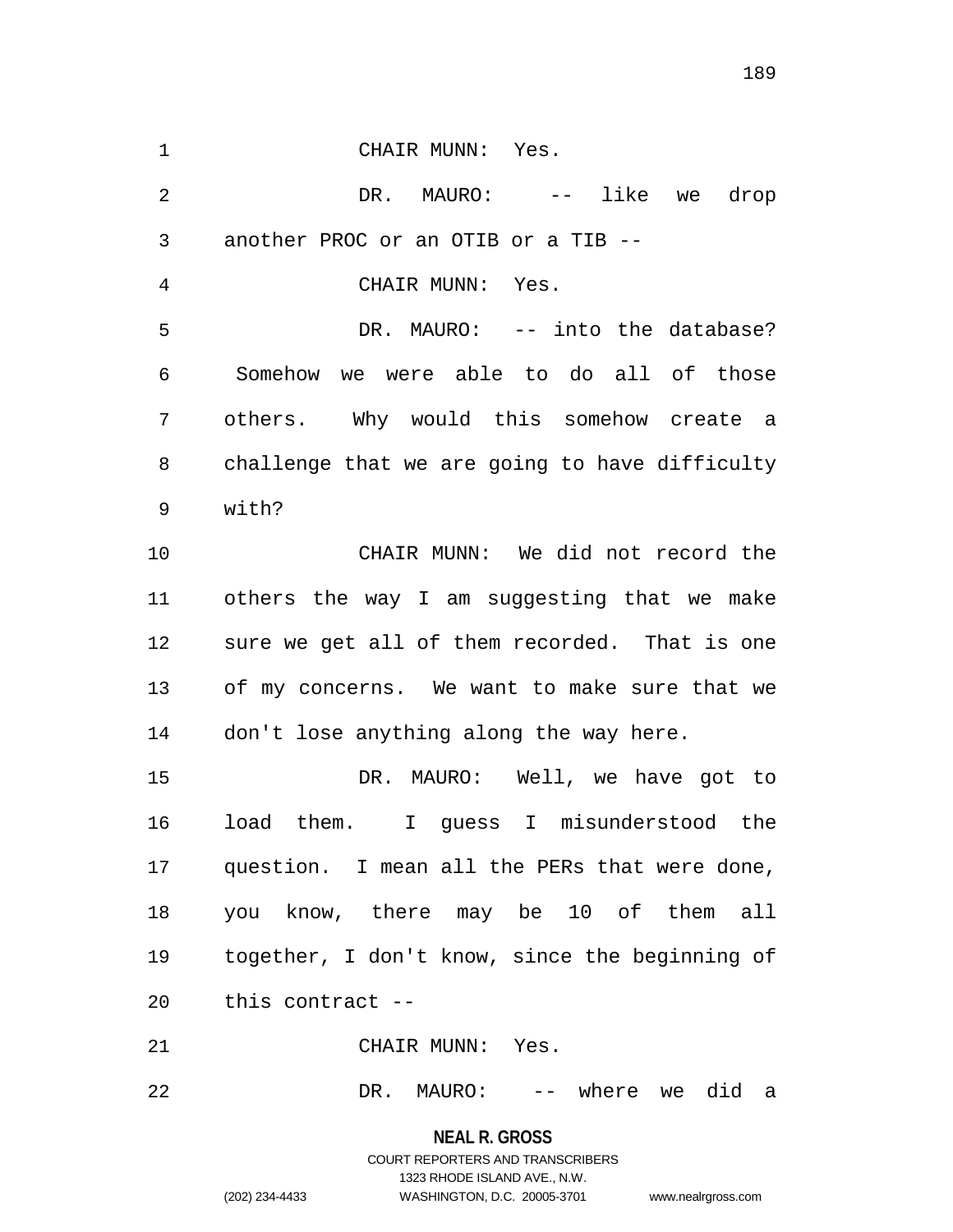review. They all need to be loaded into the database and tracked --

 CHAIR MUNN: Yes. DR. MAURO: -- just like we load every PROC and OTIB and TIB we track. CHAIR MUNN: Correct. Correct. They do need to be and have not been. DR. MAURO: Yes. Oh, that is a problem. Now how we do that, I don't think we do it any differently than we have done anything else, unless there is a reason.

 First, I was thinking we should be able to, if we could sort on them, you know, a PER, like Steve just said. I could see why you would want to look at PERs separately. They are sort of like a different animal.

 CHAIR MUNN: Well, but, John, I am hung up not necessarily on the PERs, but on the fact that the PERs are the first group of -- this little batch of PERs here is the first time we have had a new grouping of anything that we have looked at in quite some

**NEAL R. GROSS**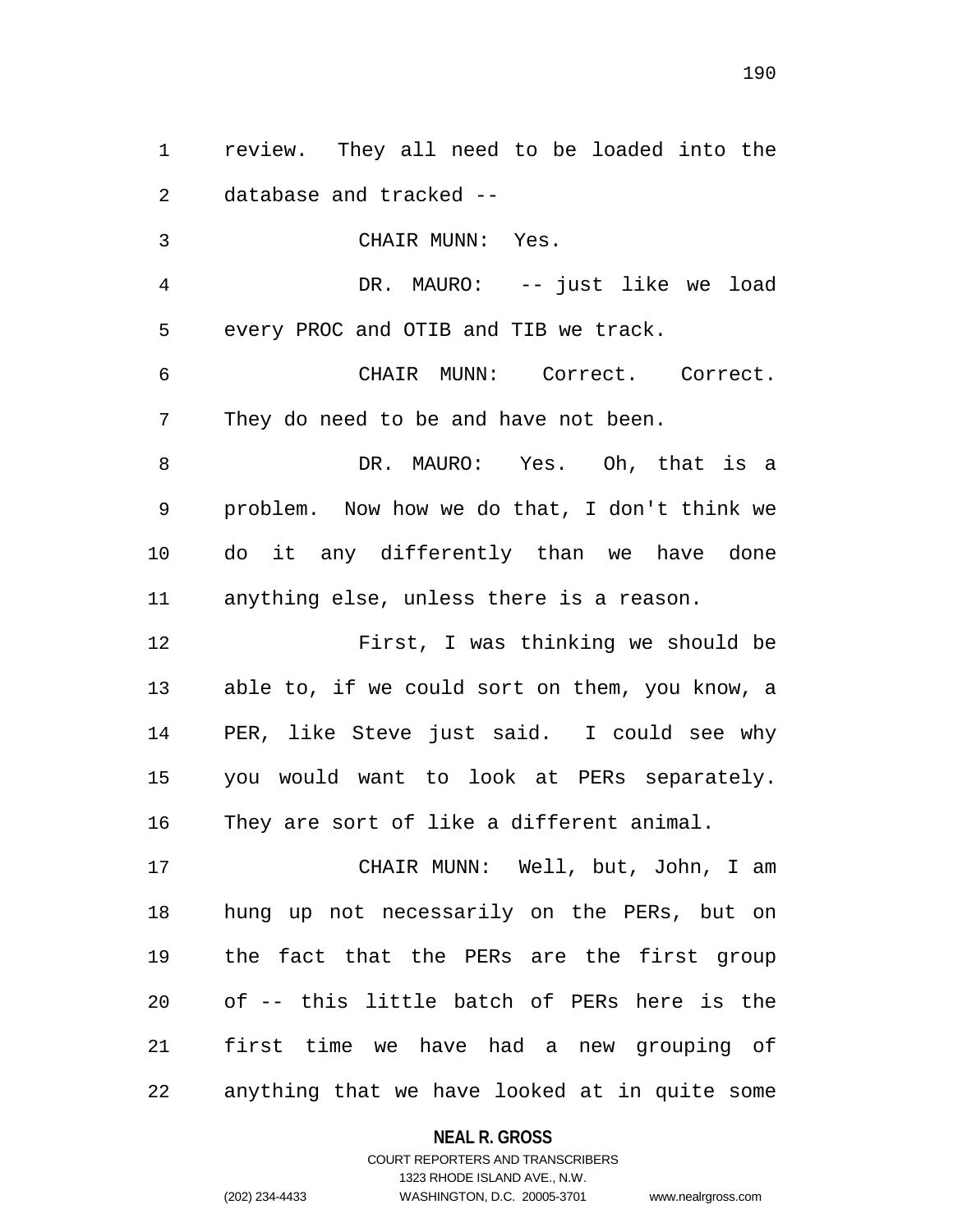time.

 We have been following activities that came to us in three groups, three chronological groups, much earlier in the program. We haven't been adding new material to the database.

 Now I am proposing that we make sure that not only what we are looking at currently, but the PERs that we have looked at in the past are appropriately loaded into the database. I am hung up on the fact that, even though we can sort on them, I would like to have them in an easy reporting group which we have not done with any other type of report in the past.

16 DR. MAURO: That's true.

 CHAIR MUNN: In the past, everything has been chronological.

19 DR. MAURO: Okay. Now I see where how you are thinking, and I have to agree. We would like to be able to say something about PERs as a group of six, ten, twelve, and where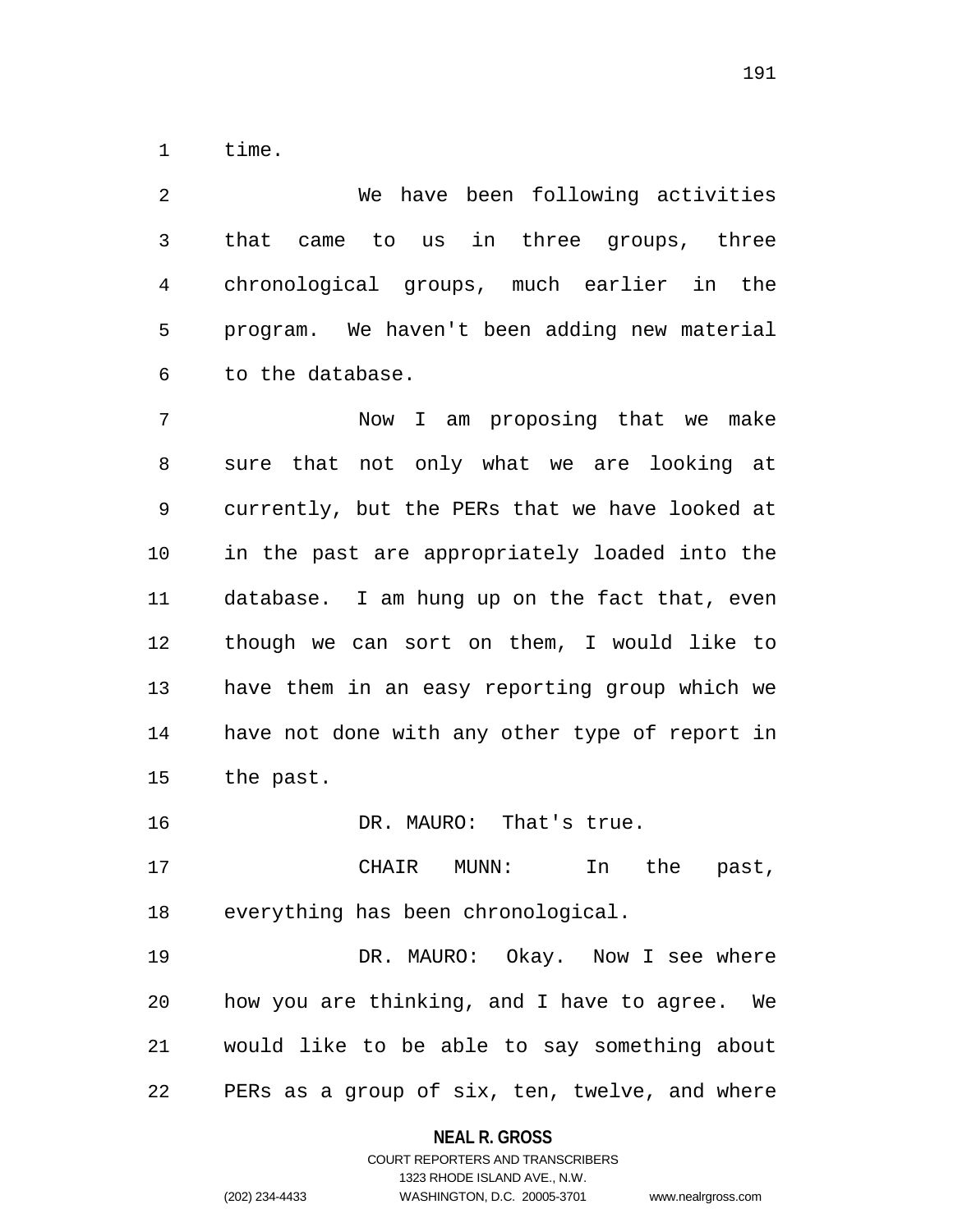we are on those separate --

 CHAIR MUNN: Exactly. DR. MAURO: -- from everything else. CHAIR MUNN: Exactly. Exactly. DR. MAURO: Yes. MR. MARSCHKE: You may want a separate summary table -- DR. MAURO: Yes. 10 MR. MARSCHKE: -- which, basically, prints them out by document category, prints out how many PERs have been reviewed, how many issues that were raised, and what the status of those issues is, how many PROCs have been reviewed, how many OTIBs have been reviewed. Otherwise, if we go -- if we go with kind of like a combined table where we have some of them are being grouped chronologically, but others are being grouped by their type of document, that might be, you know, that would be more difficult to do or

#### **NEAL R. GROSS**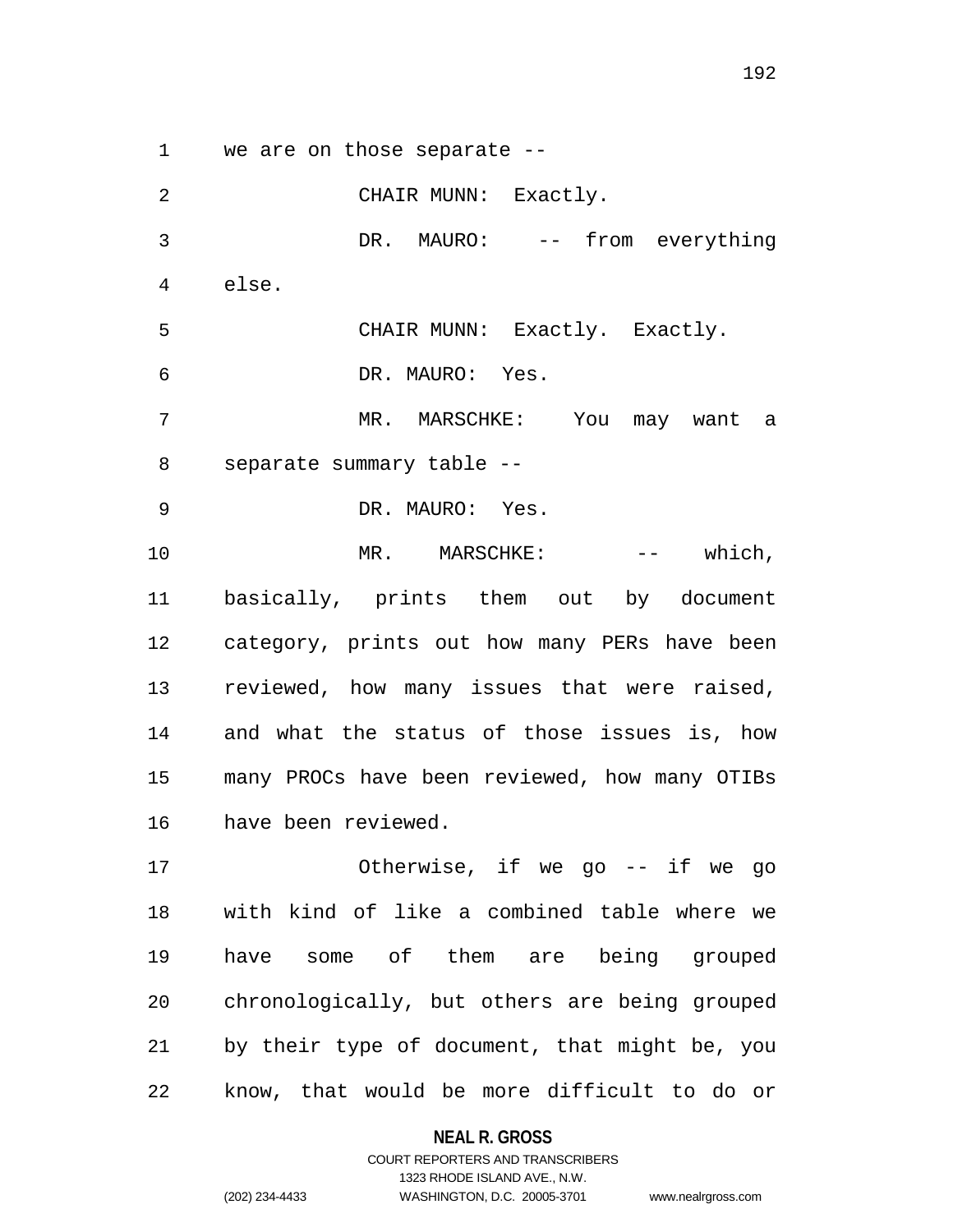more confusing to the reader.

 CHAIR MUNN: That is why I am raising the topic. But you understand that in my view PERs are a different kind of animal anyhow. They are not a procedure. DR. MAURO: Yes. CHAIR MUNN: And the other things that we have been looking at have been procedures, and they have come to us in groups. These are not procedures, and they will not come to us in groups. They will dribble along from time to time. These are overviews. They are reviews. They come close to being audits on how procedures have been handled in the past. So, in my mind, that is an entirely different thing than what we have been reviewing in the past. 19 DR. MAURO: I agree. I agree. CHAIR MUNN: And there's, therefore, no real reason why they shouldn't be broken up as separate. But if you have no

**NEAL R. GROSS**

COURT REPORTERS AND TRANSCRIBERS 1323 RHODE ISLAND AVE., N.W. (202) 234-4433 WASHINGTON, D.C. 20005-3701 www.nealrgross.com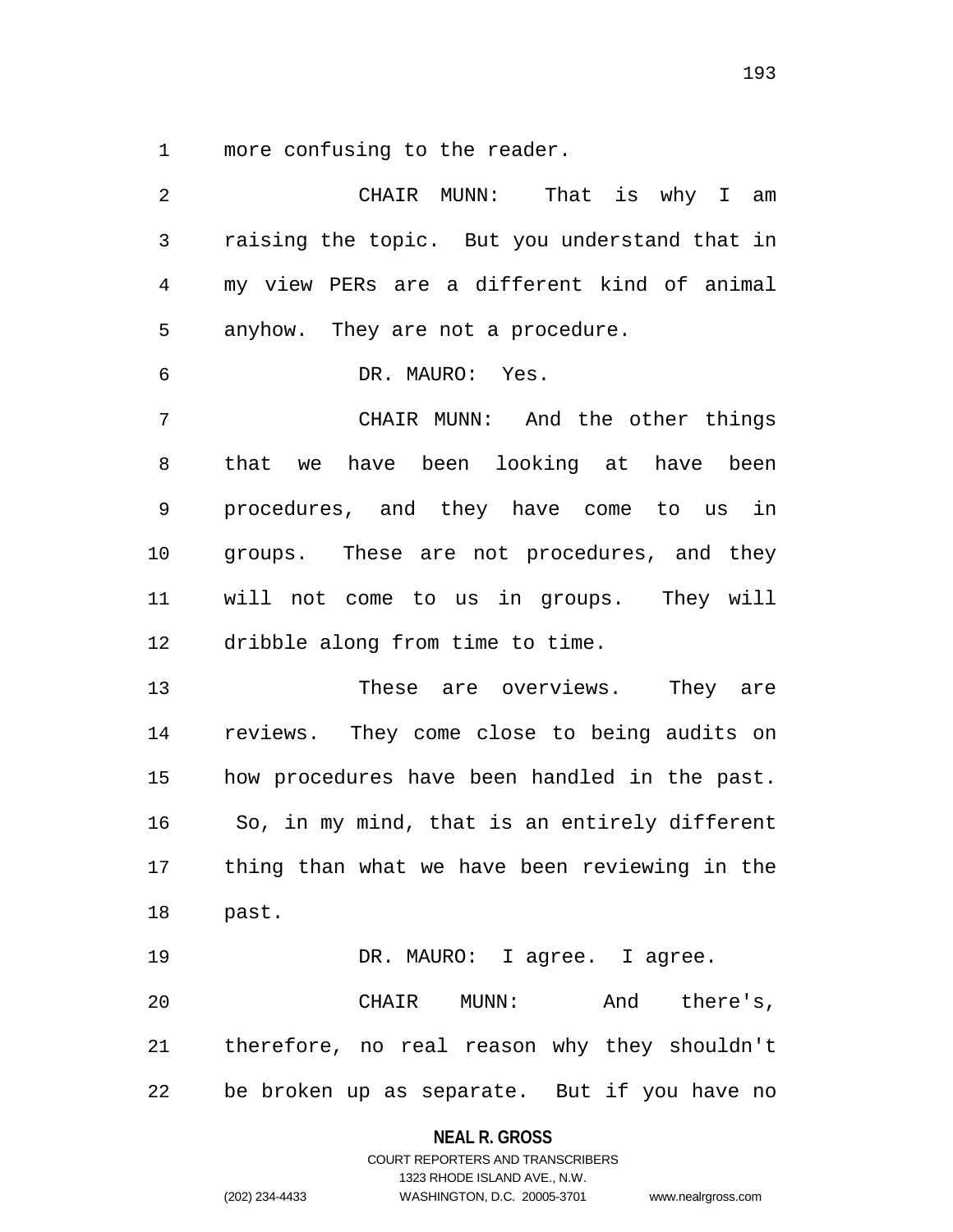objection, if no one has any real objection, I am just proposing that we begin with the PERs that we have here today, make sure that they are factored into the database, and then add the ones that have been done in the past that we have already done and have not recorded.

 DR. ULSH: It is our intention to load every document NIOSH generates. Okay. Wait. Let me back up.

 Not every dose reconstruction, for instance, but every TIB, PROC, report, PERs, all into the database, whether the Procedures Subcommittee has reviewed those or not. That way, the universe of NIOSH documents is in there. And when the Procedures Subcommittee picks up a new document to review, well, then, that document was just assigned to the Procedures Subcommittee.

 I am not sure I followed everything that you are asking, but I am wondering if that addresses your concern.

MR. MARSCHKE: It is more of a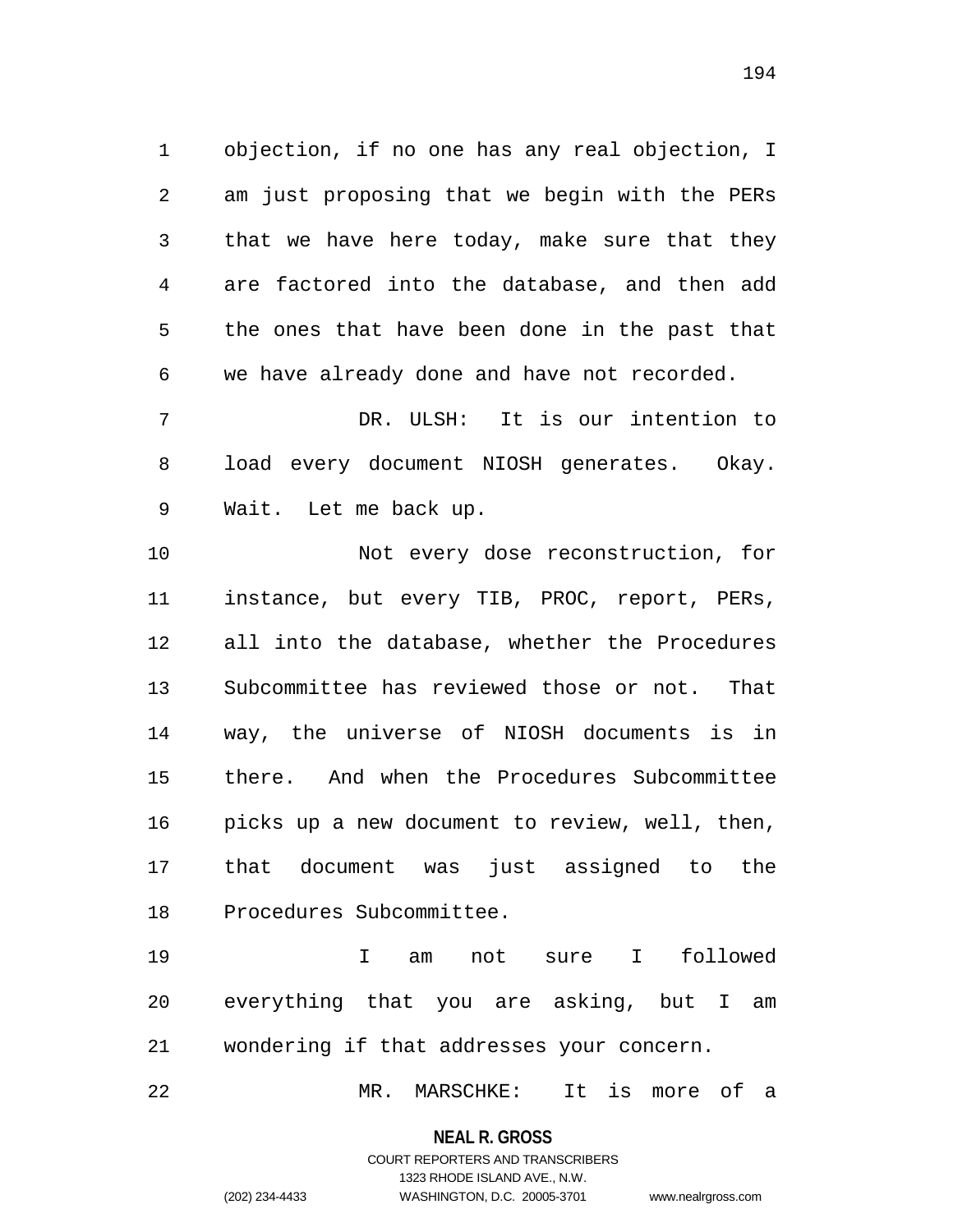summary. How do you get -- that will get the document in.

 DR. ULSH: Yes. MR. MARSCHKE: And we will be able to track it and see when all the issues have been resolved. But I think Wanda is looking more towards how do you get a summary out. Because when you want to show progress being made to someone, you want to get a summary table out. And previously, we have been doing a summary table chronologically.

 MEMBER ZIEMER: Well, plus, you have had a summary table for all procedures. You want to have a parallel thing for the PROCs. And if you can do that with the existing database by simply saying, okay, I will sort on PROCs, get the universe of them, can you generate from that a summary table, numbers, progress, on the subset? Then you are okay. Otherwise, everything else is mixed in with it.

## **NEAL R. GROSS**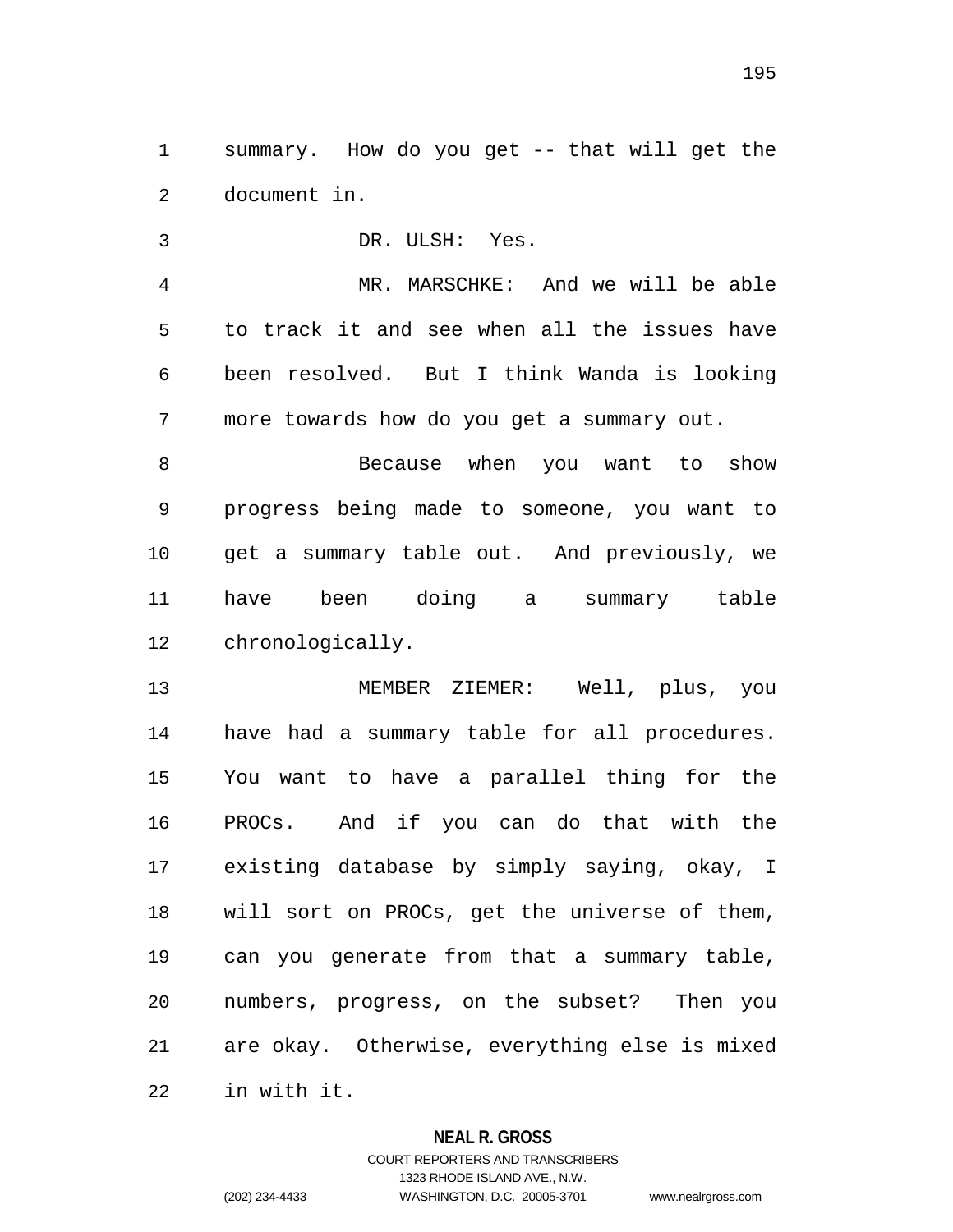to. MEMBER ZIEMER: I would think so. CHAIR MUNN: But my concern is that we  $-$  MEMBER ZIEMER: And group them, too. CHAIR MUNN: Yes. But my concern is that the age of these items and how long we have been dealing with them is also of concern and has been one of the factors in our reporting up to this point. MEMBER ZIEMER: Right. But I would think, if you could sort on them -- you have the list of PROCs -- you could also have the dates as another item that shows up, right? CHAIR MUNN: Yes. We have asked that it not be dropped, yes.

CHAIR MUNN: Well, with the new

one, we can sort on almost anything we want

MEMBER ZIEMER: Right.

CHAIR MUNN: Because the first

**NEAL R. GROSS** COURT REPORTERS AND TRANSCRIBERS 1323 RHODE ISLAND AVE., N.W. (202) 234-4433 WASHINGTON, D.C. 20005-3701 www.nealrgross.com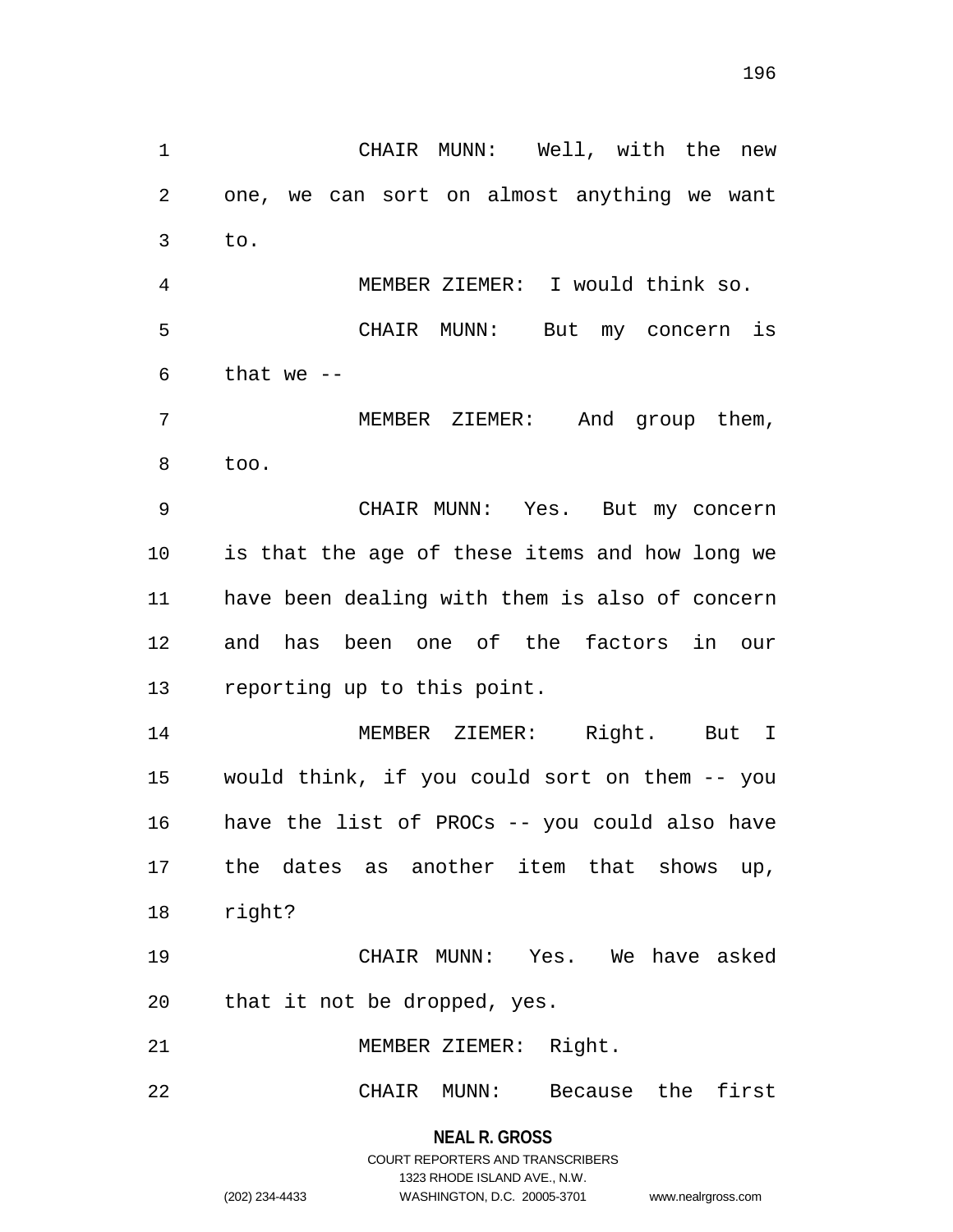iteration of new approach to the database dropped it. And we have asked that that not happen. MEMBER ZIEMER: Okay. CHAIR MUNN: Yes. All right, I think  $-$  MEMBER ZIEMER: Could I also ask, in that relationship, though -- it is easy to identify these. They are all, I think, DCAS or OCAS. Which are they? MR. HINNEFELD: Whatever you want to call us. (Laughter.) MEMBER ZIEMER: Well, I think the ones we have now are OCAS, but -- MR. HINNEFELD: We prepared all the PERs. 18 MEMBER ZIEMER: Okay, but they will all say "PER" in the identifying thing? MR. HINNEFELD: Yes, yes. MEMBER ZIEMER: Now the associated SC&A documents, such as this one we are

**NEAL R. GROSS**

|                | COURT REPORTERS AND TRANSCRIBERS |                    |
|----------------|----------------------------------|--------------------|
|                | 1323 RHODE ISLAND AVE N.W.       |                    |
| (202) 234-4433 | WASHINGTON, D.C. 20005-3701      | www.nealrgross.com |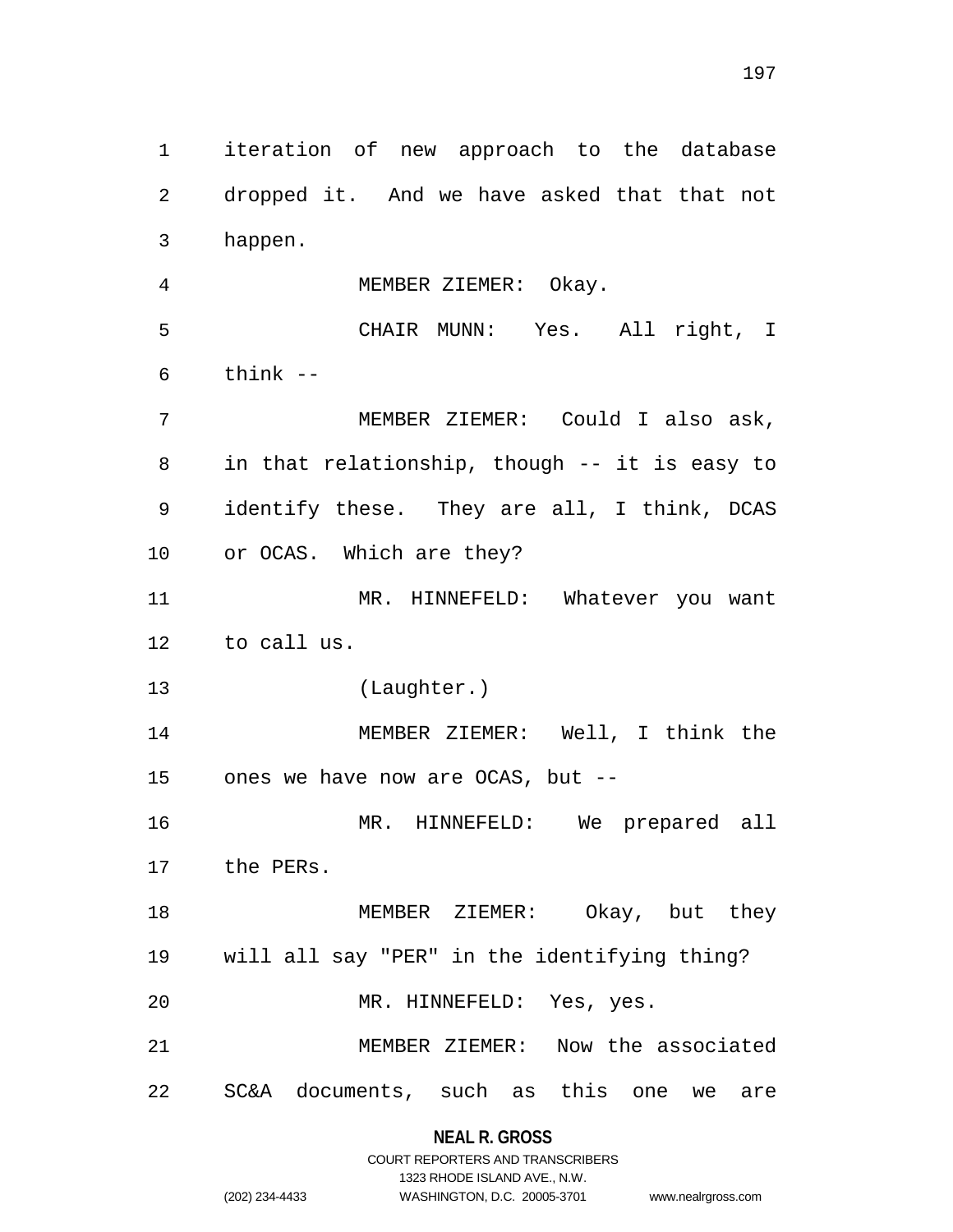talking about here, the PER-18 review, does that show up as a document in the database? CHAIR MUNN: It has not in the past. That is one of our concerns. And therefore, that is where our findings would come from. MEMBER ZIEMER: Right. CHAIR MUNN: So that's why this will want to appear in the database. DR. MAURO: The fact that we are moving to an Access database, the times I have used Access, you have all these fields that you could sort on and do just about anything you want. So I guess what I am getting at is that there really are no constraints. Certainly, anyone there that has more familiarity with Access than I do -- I don't think there are any -- once you have loaded the data associated with a review of a PER such as what we have just done into the database, as it currently is, I believe you

# have the wherewithal -- and you have all these

#### **NEAL R. GROSS**

COURT REPORTERS AND TRANSCRIBERS 1323 RHODE ISLAND AVE., N.W. (202) 234-4433 WASHINGTON, D.C. 20005-3701 www.nealrgross.com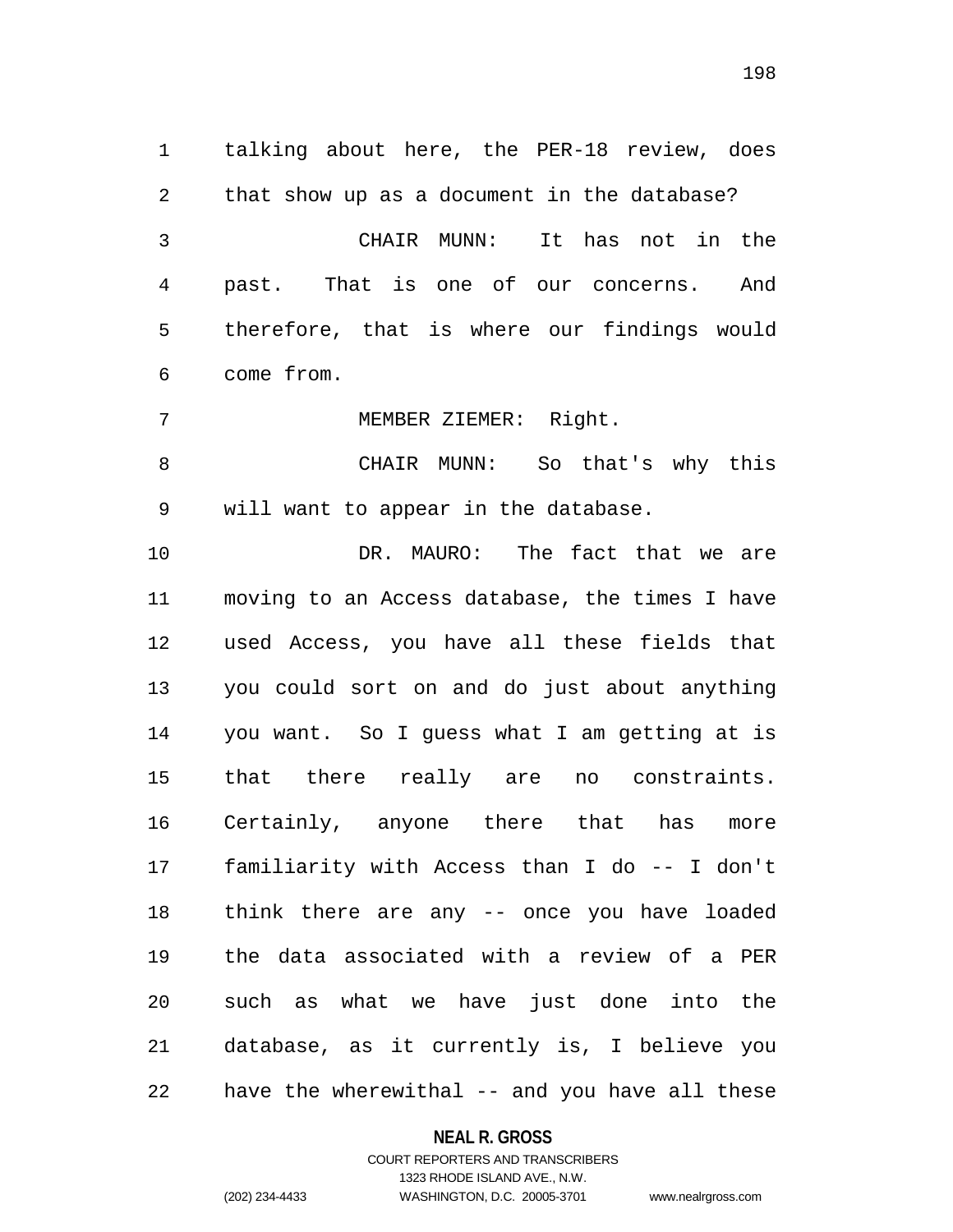different fields that you think are important separated out -- you could generate any report you want. You could say, "Give me a review of the PER or, first of all, break out all the PER reviews, the data." And you get a report. Here they are.

 And you may actually pose questions. How many issues are there associated with the group called PER? I mean I used Access like that for something completely different, and it has almost unlimited capability.

 Am I overgeneralizing here? I think this is an easy problem.

 CHAIR MUNN: I don't think you are overgeneralizing from what I know, John. This is actually an administrative nit. I don't want us to waste our face time here on it. I just wanted to bring it up.

 And we can -- if no one has any real objection, I will suggest that we just go ahead and begin to populate a PER section in

> **NEAL R. GROSS** COURT REPORTERS AND TRANSCRIBERS

> > 1323 RHODE ISLAND AVE., N.W.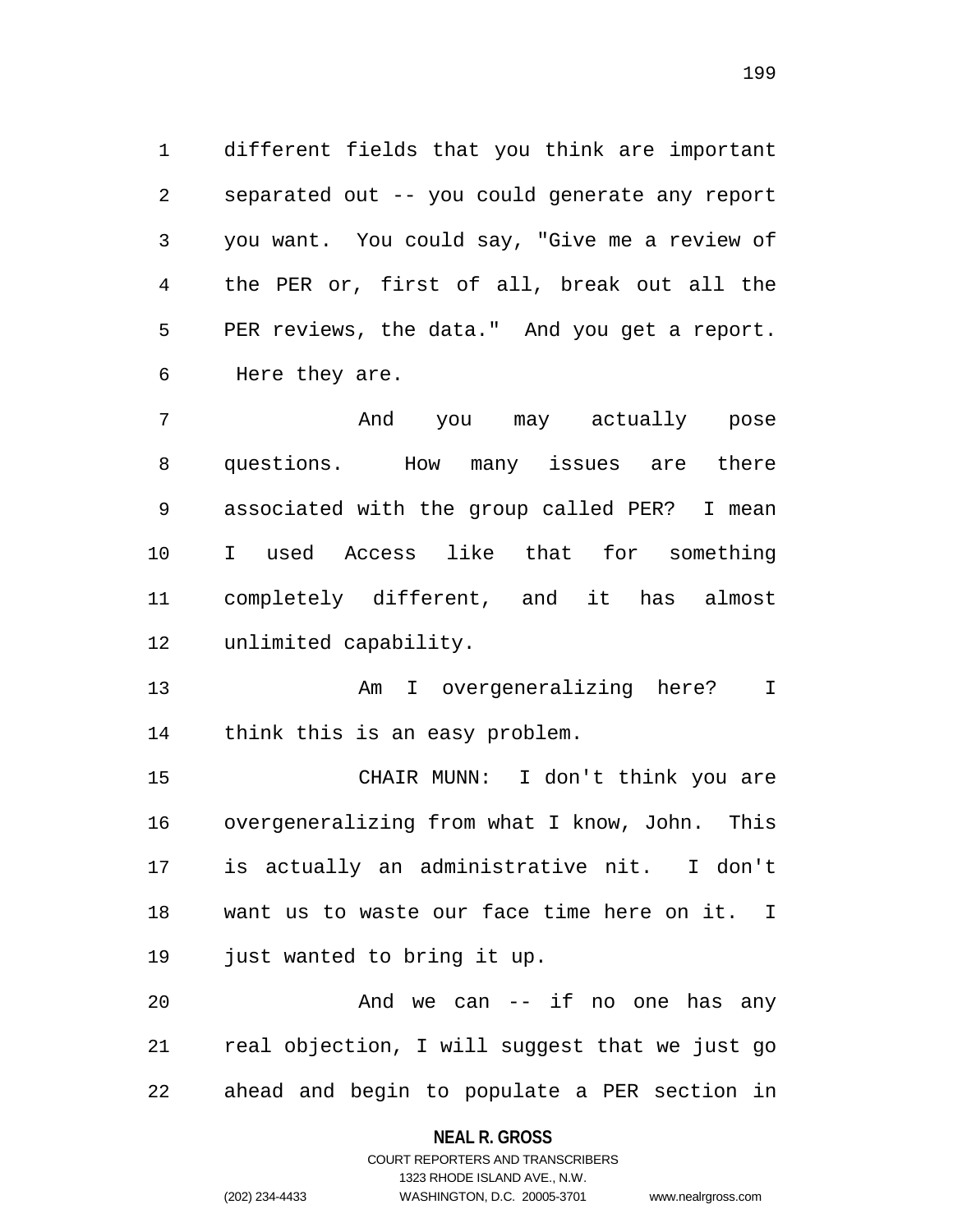the database. And if we choose to address it in some other way later, that is fine. I just want to get general agreement that we need to go ahead and do that and get started.

 MEMBER ZIEMER: I have one other question.

CHAIR MUNN: Yes.

 MEMBER ZIEMER: On the SC&A review documents for these, such as the Los Alamos one, John or Steve, does the SC&A code number tell us that it is a PER review, or do you have to look at the title? In other words, I am looking at SCA-TR-PR210-0018. And the 0018 there -- if I just had the number, would I know that it was a PER review?

 MR. MARSCHKE: What does the PR stand for in that title, John? Do you know? DR. MAURO: Well, this, the PER

 that we are using there -- I wish Nancy was on the line, whether she uses that for others, or is that PER unique to PERs. I believe it is unique to PERS.

## **NEAL R. GROSS**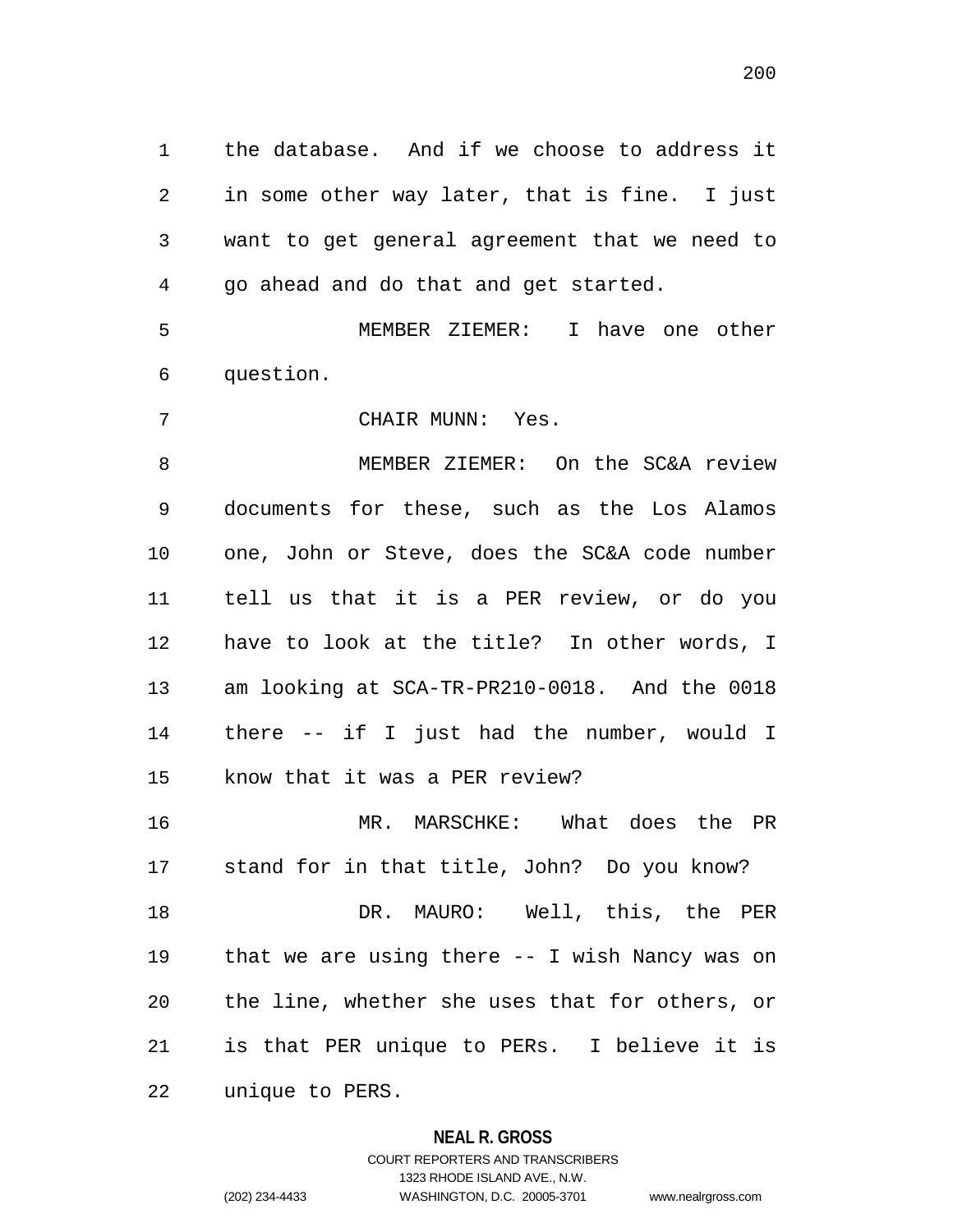MEMBER ZIEMER: This says PR. DR. MAURO: Oh, it is PR? No. So then, no. PR would be -- no, that is probably just a generic number she has been assigning to all these. So we do have a problem because what we are saying is we don't have a field right now. As we're -- the methods by which we are loading this information into the database does not allow us to separate out a field called PERs. MR. MARSCHKE: No, no, no, no. MEMBER ZIEMER: Well, we do for the OCAS part. DR. MAURO: But SC&A -- now, Steve, I think you -- MR. MARSCHKE: We don't have a unique document numbering scheme, is what our problem is. DR. MAURO: Okay. MR. MARSCHKE: And that basically if we were to -- this basically says that we

#### **NEAL R. GROSS**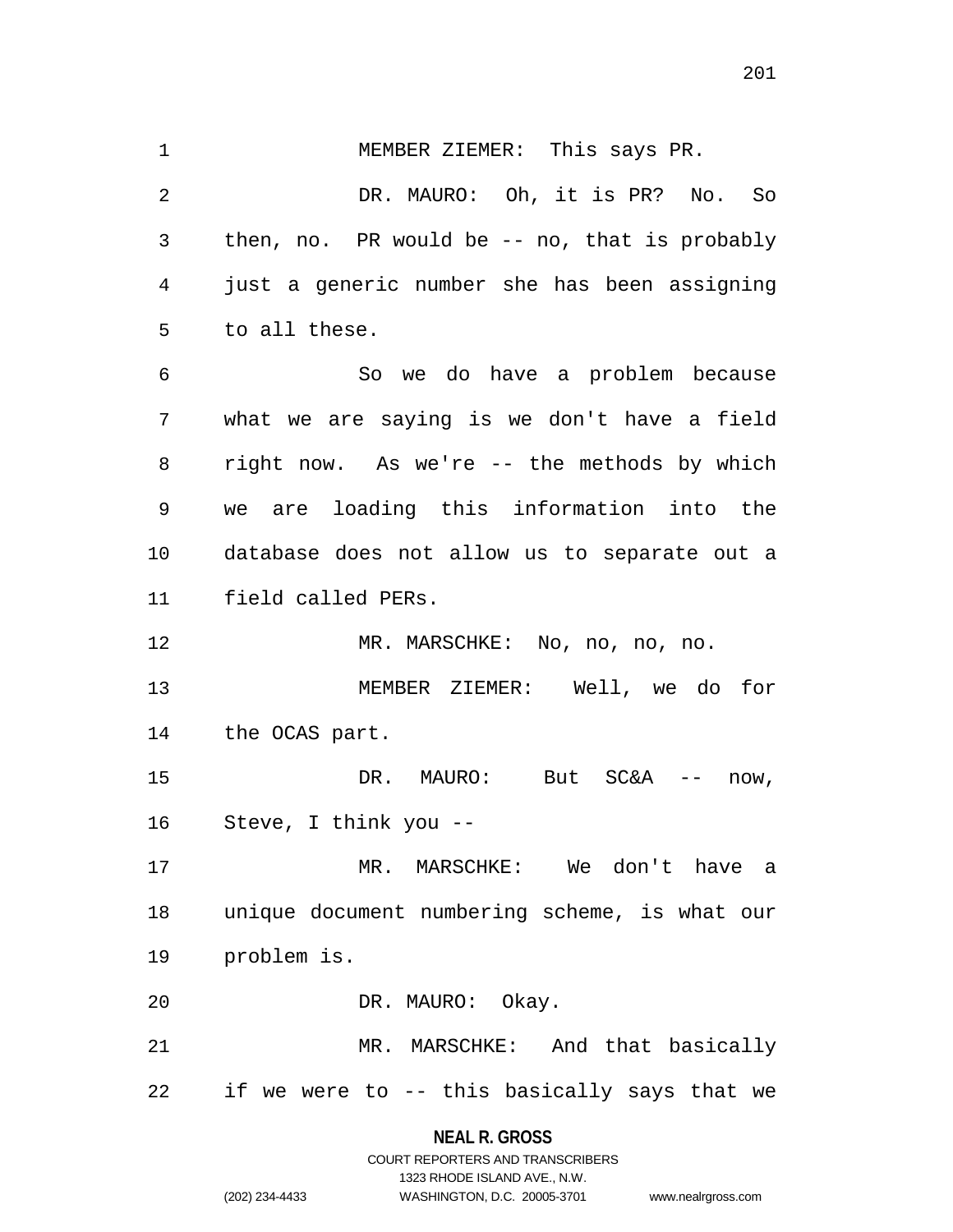reviewed a document and it has got a number on it. It is an SC&A document. It's a TR, it is a PR, and it was issued in 2010, and it is for document number 18.

 Now if we reviewed two documents 18, if we reviewed PER-18 and we reviewed OTIB-18, we would have a problem in trying to assign a document number.

 DR. MAURO: So we do have a problem. So even if we loaded it up today using our standard methods for loading up, populating the database --

 MR. MARSCHKE: Well, that is not populating the database. The database is all populated based upon NIOSH's numbers.

MEMBER ZIEMER: Right now.

 MR. MARSCHKE: The database is all NIOSH documents. So it is not a problem in populating the database. It is a problem in SC&A assigning document numbers.

 MEMBER ZIEMER: So they can link it more directly.

# **NEAL R. GROSS** COURT REPORTERS AND TRANSCRIBERS

1323 RHODE ISLAND AVE., N.W.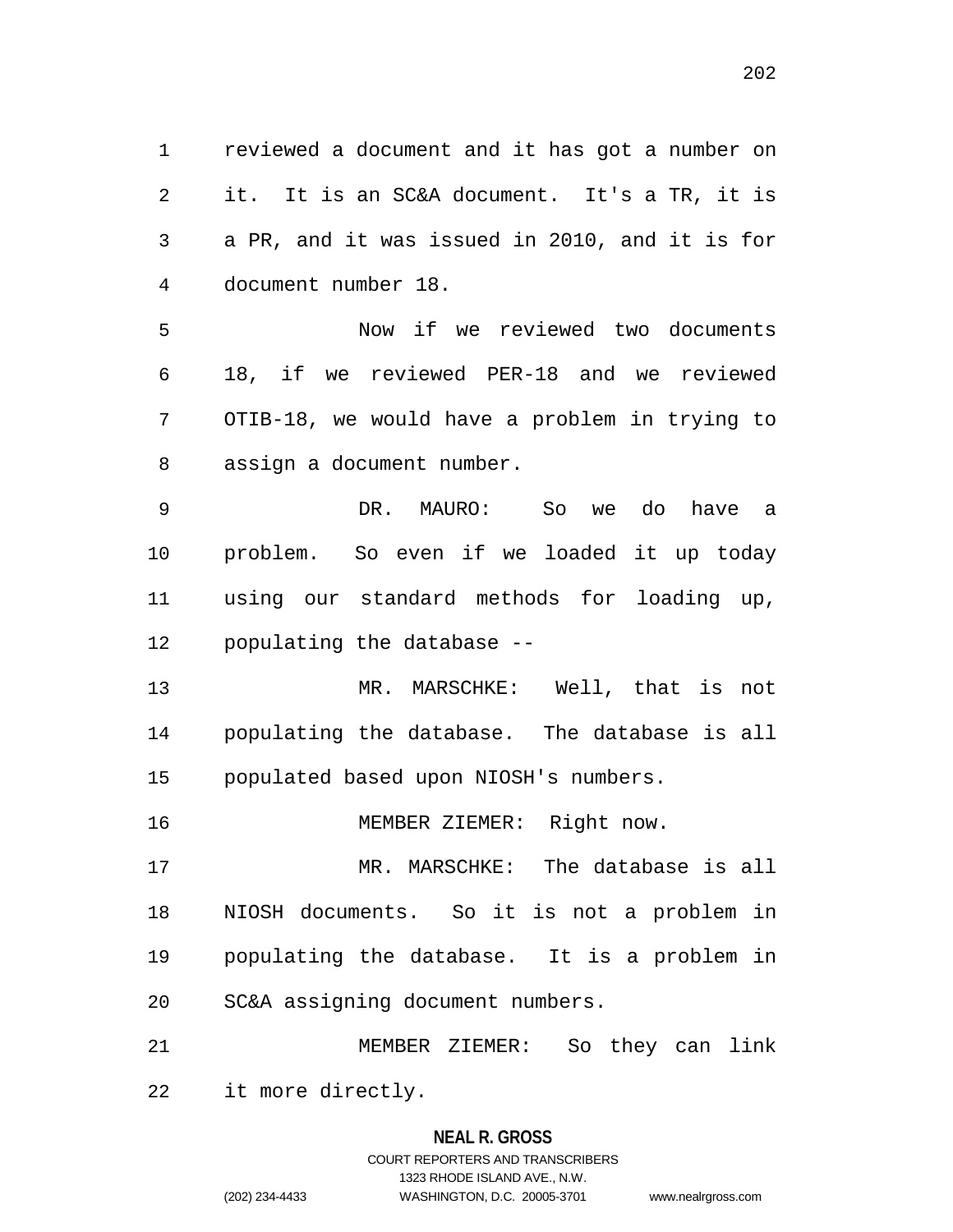1 MR. MARSCHKE: So that we can link it more directly to -- you know -- what we want to be able to do is look at this document number and say, "Oh, this document number has something to do with PER-18." CHAIR MUNN: Yes. MR. MARSCHKE: Right now we can say, "Well, this document number has something to do with one of the NIOSH documents which is numbered 18," but we don't know if it is a PER or an OTIB or a PROC or what. So we have got to get a little bit more unique in the way we number our documents. 14 DR. MAURO: Yes. MR. MARSCHKE: So that when they pick it up, they know what it is talking about. 18 DR. MAURO: Yes. CHAIR MUNN: But we can talk about this offline. MEMBER ZIEMER: Right. I just wanted to raise it.

> **NEAL R. GROSS** COURT REPORTERS AND TRANSCRIBERS 1323 RHODE ISLAND AVE., N.W. (202) 234-4433 WASHINGTON, D.C. 20005-3701 www.nealrgross.com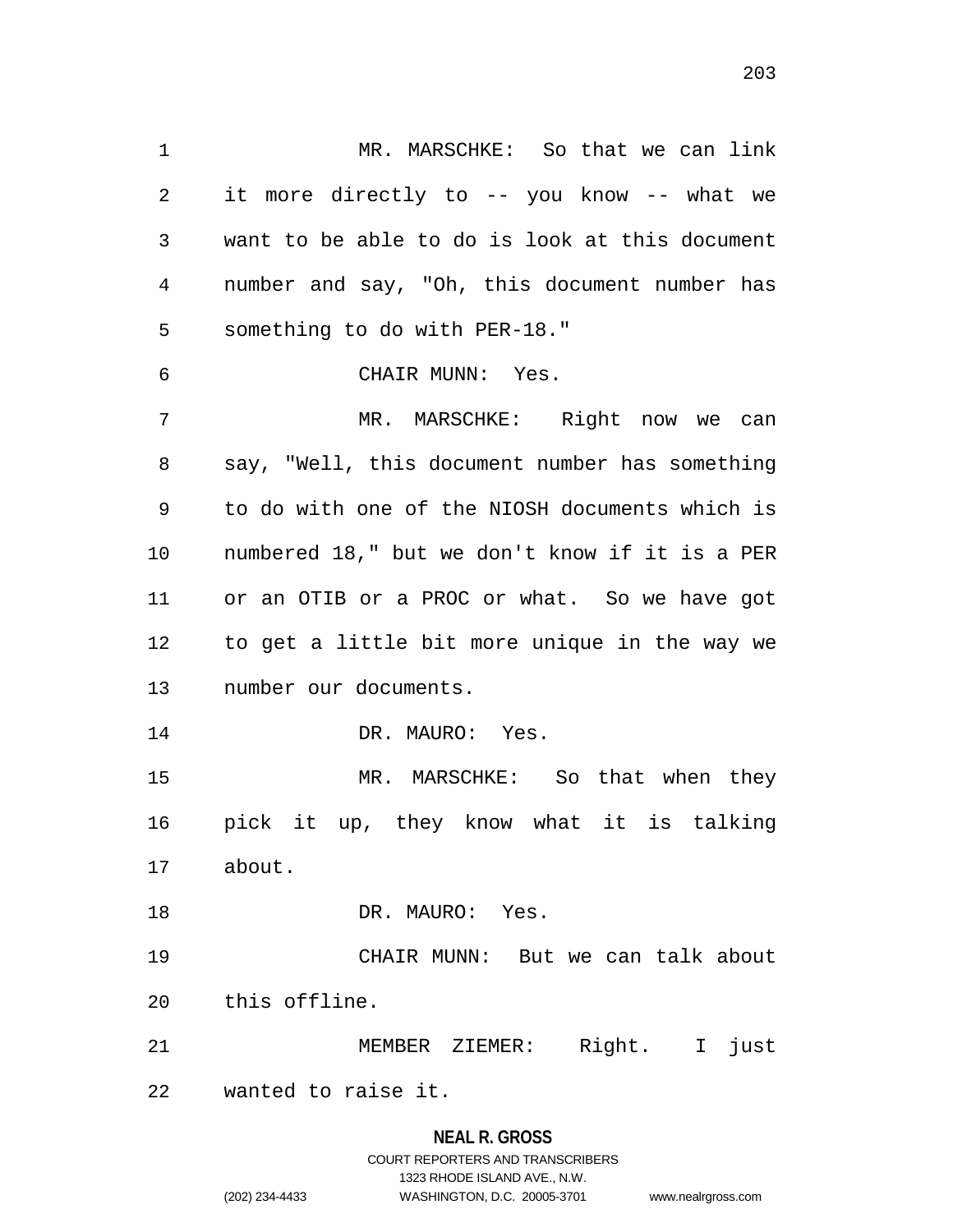| 1  | CHAIR MUNN: Yes.                               |
|----|------------------------------------------------|
| 2  | MR. MARSCHKE: The other thing, I               |
| 3  | mean we did mention -- actually, I think John  |
| 4  | Mauro had the idea, when we came back from the |
| 5  | February 17th meeting, is that we should, just |
| 6  | like all the NIOSH documents are going to be   |
| 7  | available in a directory somewhere and be      |
| 8  | available to the database, what might be a     |
| 9  | good idea, to have all the SC&A documents in a |
| 10 | directory somewhere where they also would be   |
| 11 | available to link into the database. So that   |
| 12 | we could pull up the document, the SC&A        |
| 13 | documents, from the database.                  |
| 14 | CHAIR MUNN: I thought that was                 |
| 15 | what that website that refers to contractor-   |
| 16 | generated documents was for.                   |

 DR. ULSH: Well, yes, but it would be nice to, if you are inside the tracking database and you are reviewing PER-18, there is a link there that you can pull up NIOSH's PER-18. It would be nice if there was also a link there where you could pull up SC&A's

**NEAL R. GROSS**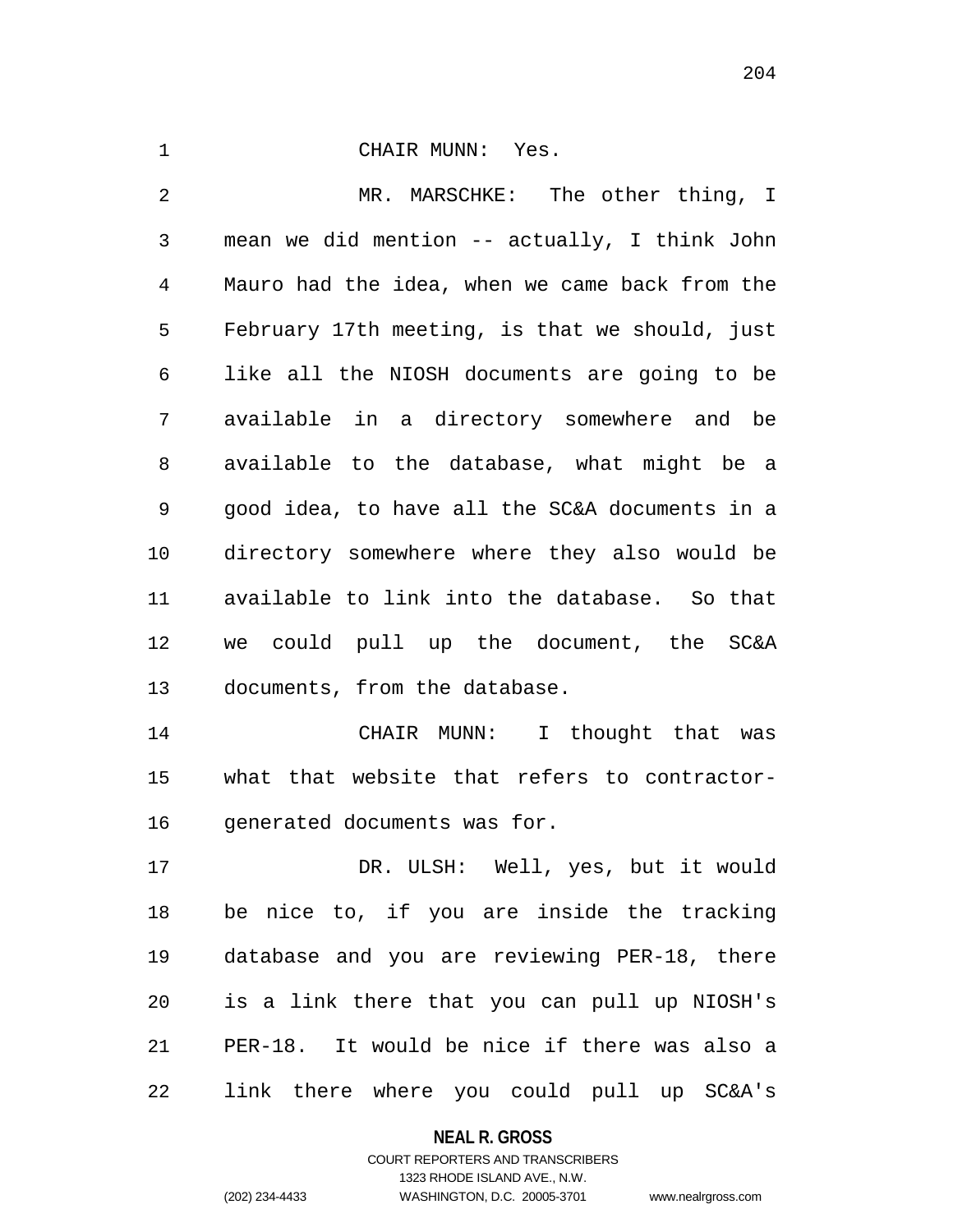review --

| 2              | MEMBER ZIEMER: Right, right.                  |
|----------------|-----------------------------------------------|
| $\mathfrak{Z}$ | DR. ULSH: -- of PER-18.                       |
| 4              | DR. MAURO: Yes.                               |
| 5              | DR. ULSH: I am trying to remember             |
| 6              | our meeting. I think --                       |
| 7              | MR. MARSCHKE: I don't think that              |
| 8              | came up at the meeting. Actually, John, I     |
| 9              | think, actually thought of it and told me     |
| 10             | about this idea after the meeting. And I      |
| 11             | might have sent it to you in an email that I  |
| 12             | sent after the meeting, the day after or a    |
| 13             | couple of days after the meeting.             |
| 14             | CHAIR MUNN: Let's talk about it               |
| 15             | after the meeting or by telephone or          |
| 16             | something, rather than right here, right now. |
| 17             | Because Hans is on deck and is ready to talk  |
| 18             | to us about PER-18, right? Right?             |
| 19             | (No response.)                                |
| 20             | DR. MAURO: Hans, are you on the               |
| 21             | line?                                         |
| 22             | (No response.)                                |

**NEAL R. GROSS** COURT REPORTERS AND TRANSCRIBERS 1323 RHODE ISLAND AVE., N.W.

(202) 234-4433 WASHINGTON, D.C. 20005-3701 www.nealrgross.com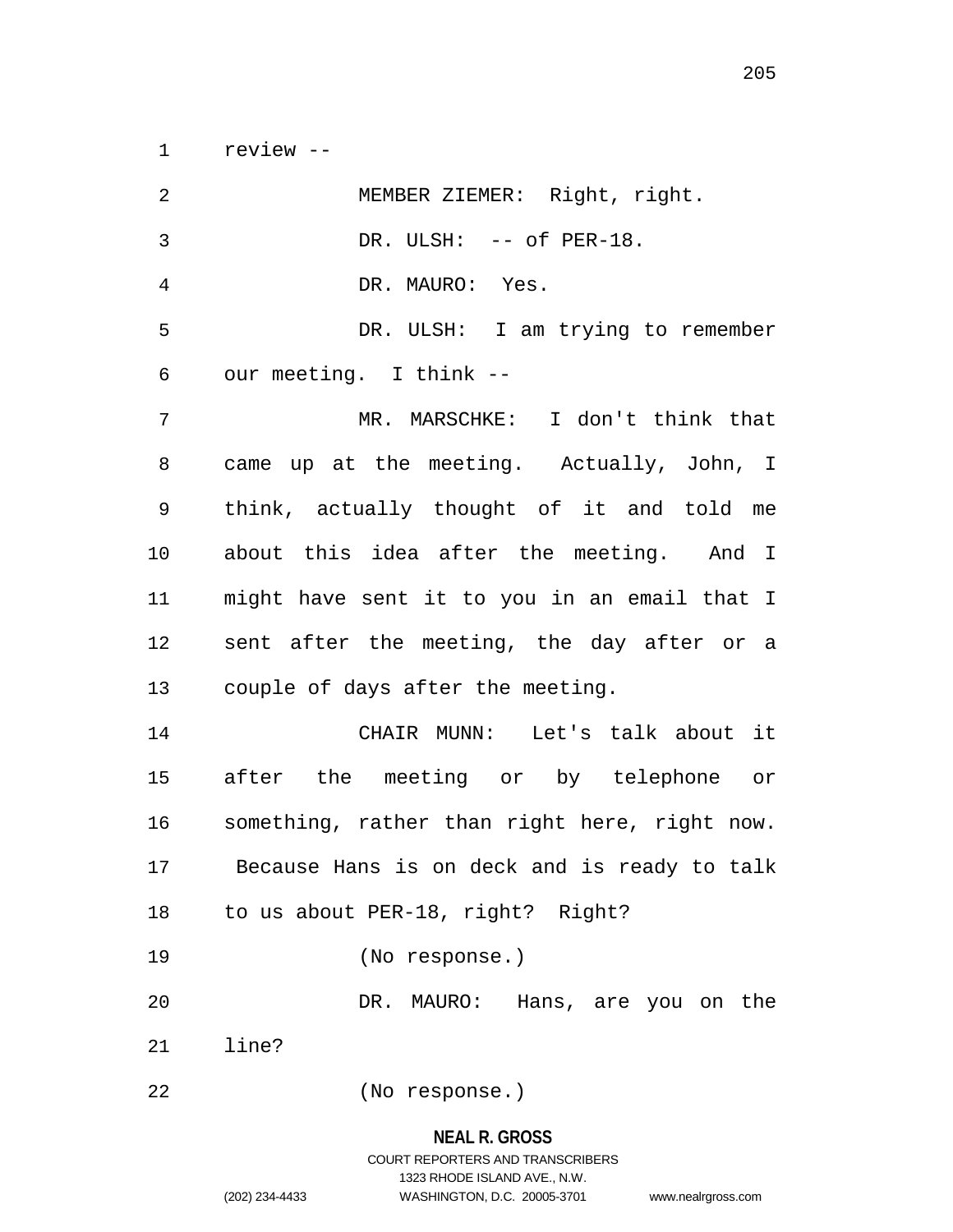CHAIR MUNN: Did we lose him? DR. MAURO: I could try to reach him on my cell, make sure he is calling in. CHAIR MUNN: Maybe he doesn't know MR. KATZ: He was on when we first

got started.

he is on mute.

8 DR. MAURO: Oh, okay. We might have lost him somewhere along the way.

10 DR. BEHLING: Can you hear me? 11 CHAIR MUNN: Yes.

MR. KATZ: Yes. Yes, now we do.

13 CHAIR MUNN: Now we can.

 DR. BEHLING: Okay. I don't know what happened to my phone. I think my earpiece got disconnected from the phone service. So, anyway, I'm here.

18 CHAIR MUNN: Too much technology. DR. BEHLING: Yes, at least for me. You know, I am kind of a dumbbell when it comes to high-tech gadgets.

CHAIR MUNN: Somehow I find that

**NEAL R. GROSS** COURT REPORTERS AND TRANSCRIBERS

1323 RHODE ISLAND AVE., N.W.

(202) 234-4433 WASHINGTON, D.C. 20005-3701 www.nealrgross.com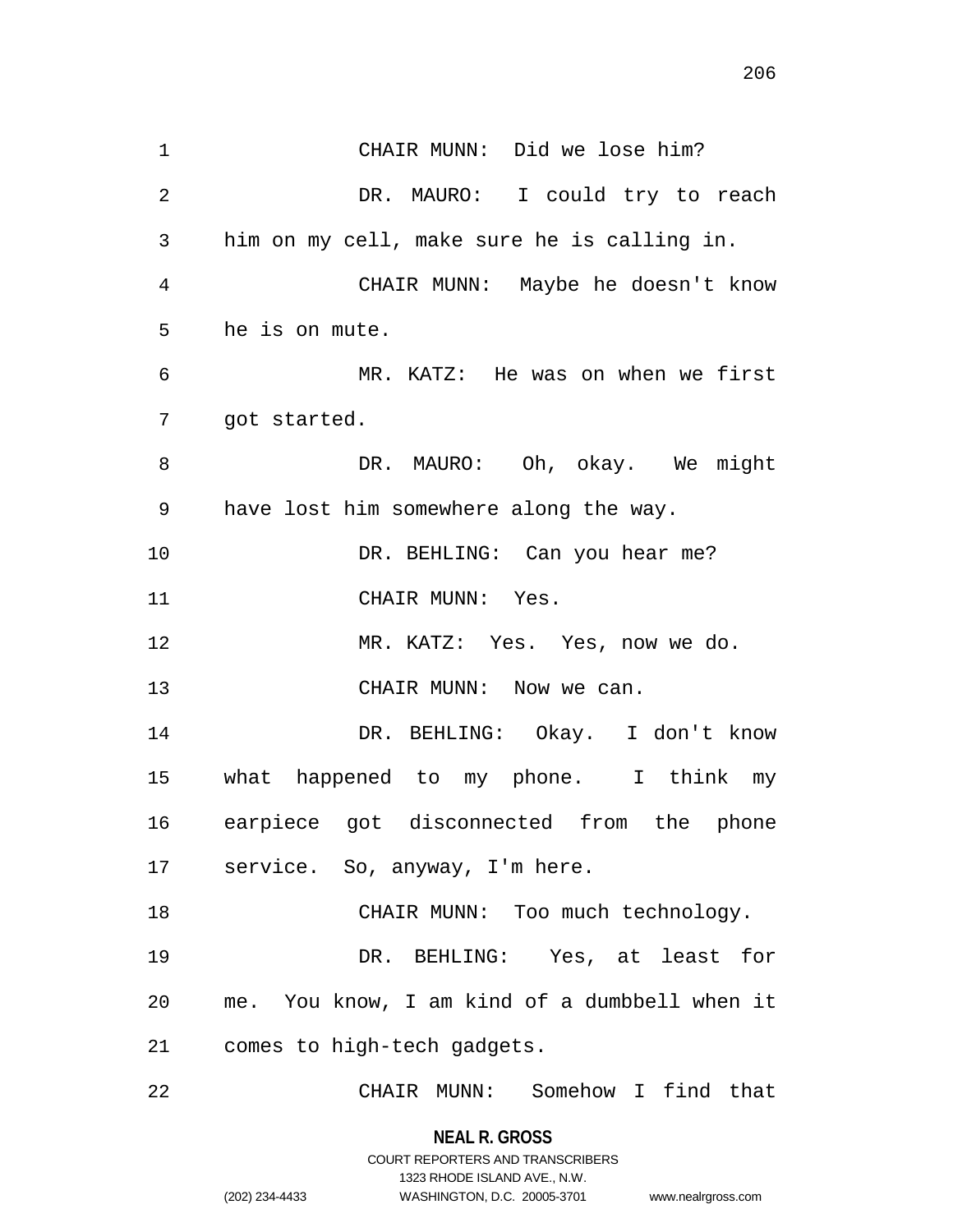hard to believe, Hans.

| 2              | DR. BEHLING: Oh, believe it.                   |
|----------------|------------------------------------------------|
| $\mathbf{3}$   | Believe it, Wanda. That's why I'm still        |
| $\overline{4}$ | married to Kathy. She is my safety --          |
| 5              | (Laughter.)                                    |
| $\epsilon$     | Let me start out by giving you a               |
| 7              | quick overview. The PER-18 was issued on --    |
| 8              | let's see here -- July 31st, 2007. That        |
| $\mathsf 9$    | happened to come a month after there was a     |
| 10             | revision to the TBD-6 for the Los Alamos       |
| 11             | National Laboratory. As I said, that was       |
| 12             | issued a month earlier, May 30th, 2007.        |
| 13             | And those revisions in the TBD                 |
| 14             | were strictly the result of an internal review |
| 15             | by NIOSH itself. In other words, SC&A had      |
| 16             | very little to do or nothing to do with those  |
| 17             | revisions.<br>It was an internal review that   |
| 18             | prompted that particular revision, that, then, |
| 19             | prompted the PER-18.                           |
| 20             | And the principal impact of the                |
| 21             | revision involved modifications to<br>the      |
| 22             | neutron-photon ratios that we will discuss     |

# **NEAL R. GROSS**

# COURT REPORTERS AND TRANSCRIBERS 1323 RHODE ISLAND AVE., N.W. (202) 234-4433 WASHINGTON, D.C. 20005-3701 www.nealrgross.com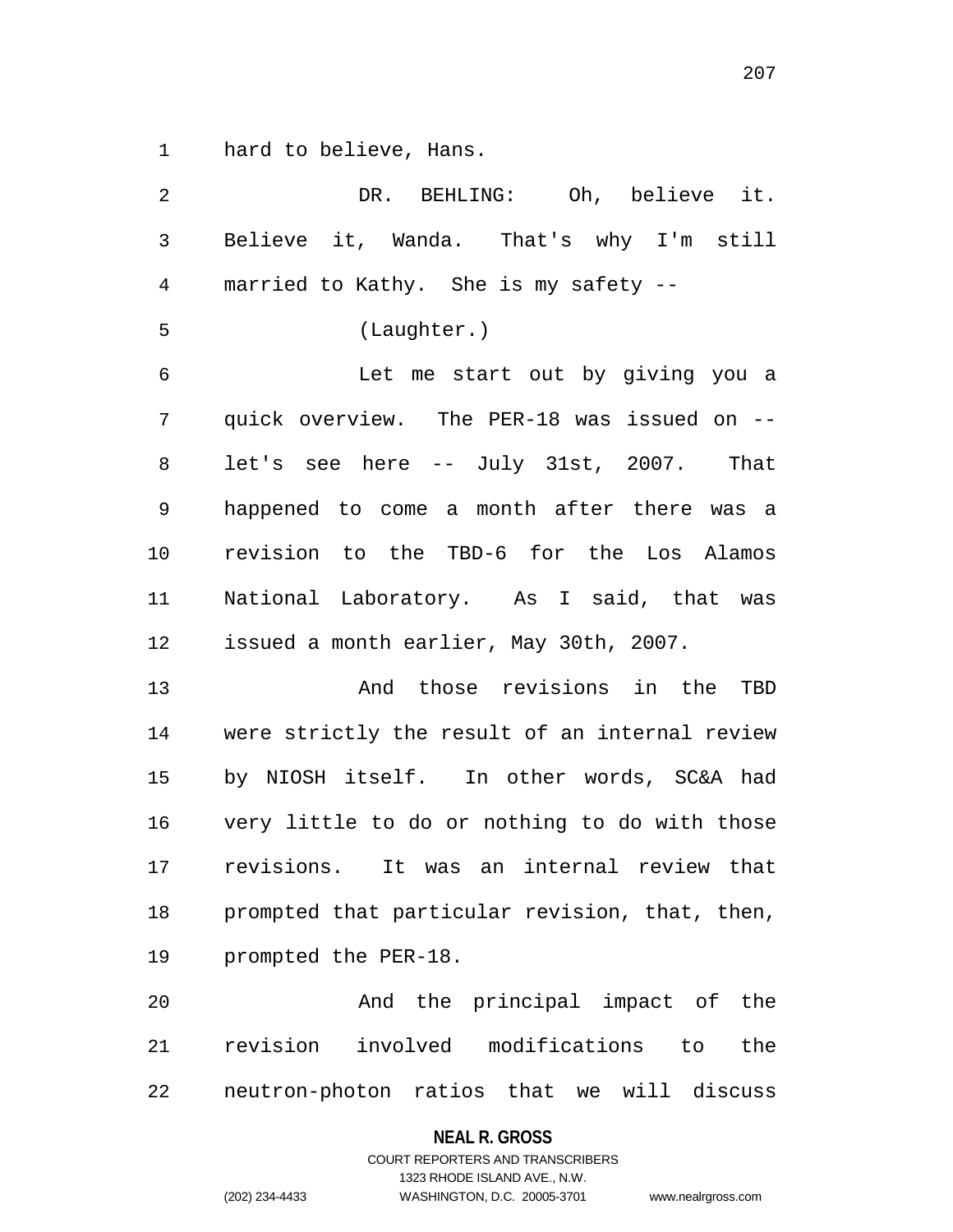here shortly. And in addition to the neutron- photon ratio changes that occurred in Revision 1, another modification was a change in the energy distribution for photon radiation at the Technical Area 53.

 And just for summary purposes, if everyone has a copy of my review that was issued in September 2010, I will try to point out certain things that I will be talking about in order for you to get a better understanding of what the issues are.

 I would like to at this point refer you to page 8 of my report, which contains Exhibit 1. As you will see in Exhibit 1, the changes, on top of Exhibit 1 you see the Revision 0, which is the original recommendation for neutron-photon ratios in Los Alamos. And below that is Revision 1. So you can do a one-to-one comparison between the two.

 One of the first things you will realize is that the neutron-to-photon ratio in

#### **NEAL R. GROSS**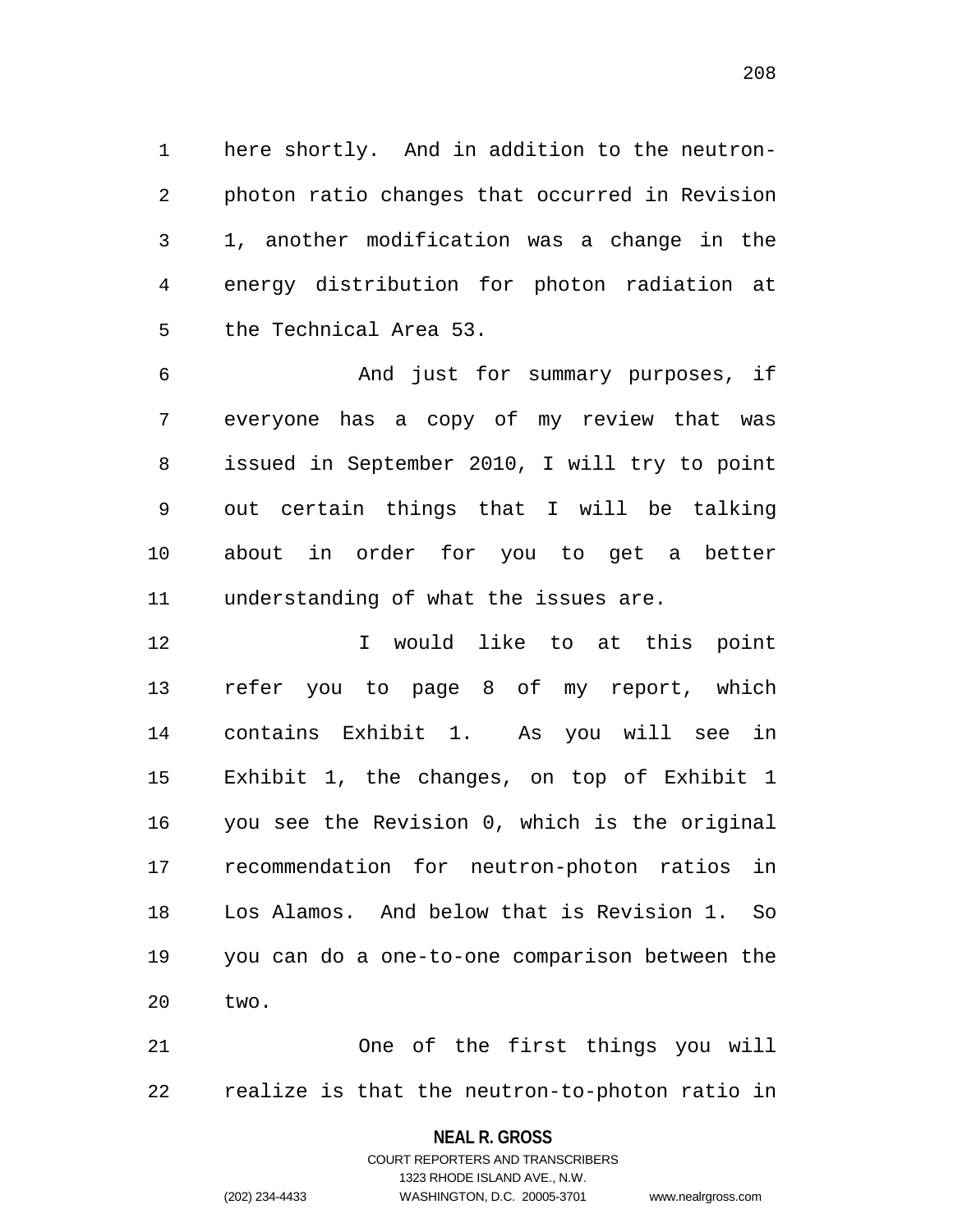behalf of Revision 0 was defined in terms of a minimum as well as a maximum value for neutron-photon ratio -- dose ratios. In Revision 1, those changed to median and 95th percentile value.

 In addition, you will see in Revision 0 there were only three neutron source types: a plutonium facility, criticality experiments, and other operations. In Revision 1, we had a new category, and that was really nothing more than separating plutonium facilities into those that were exposed to -- that worked with plutonium-239 as opposed to those areas where plutonium-238 was the dominant form. And so you have a fourth category.

 By segregating the plutonium facilities into those that predominantly involved exposure to 239 versus 238 involved, obviously, a condition for assigning neutron- photon ratios, which we will discuss under Finding No. 1.

## **NEAL R. GROSS**

COURT REPORTERS AND TRANSCRIBERS 1323 RHODE ISLAND AVE., N.W. (202) 234-4433 WASHINGTON, D.C. 20005-3701 www.nealrgross.com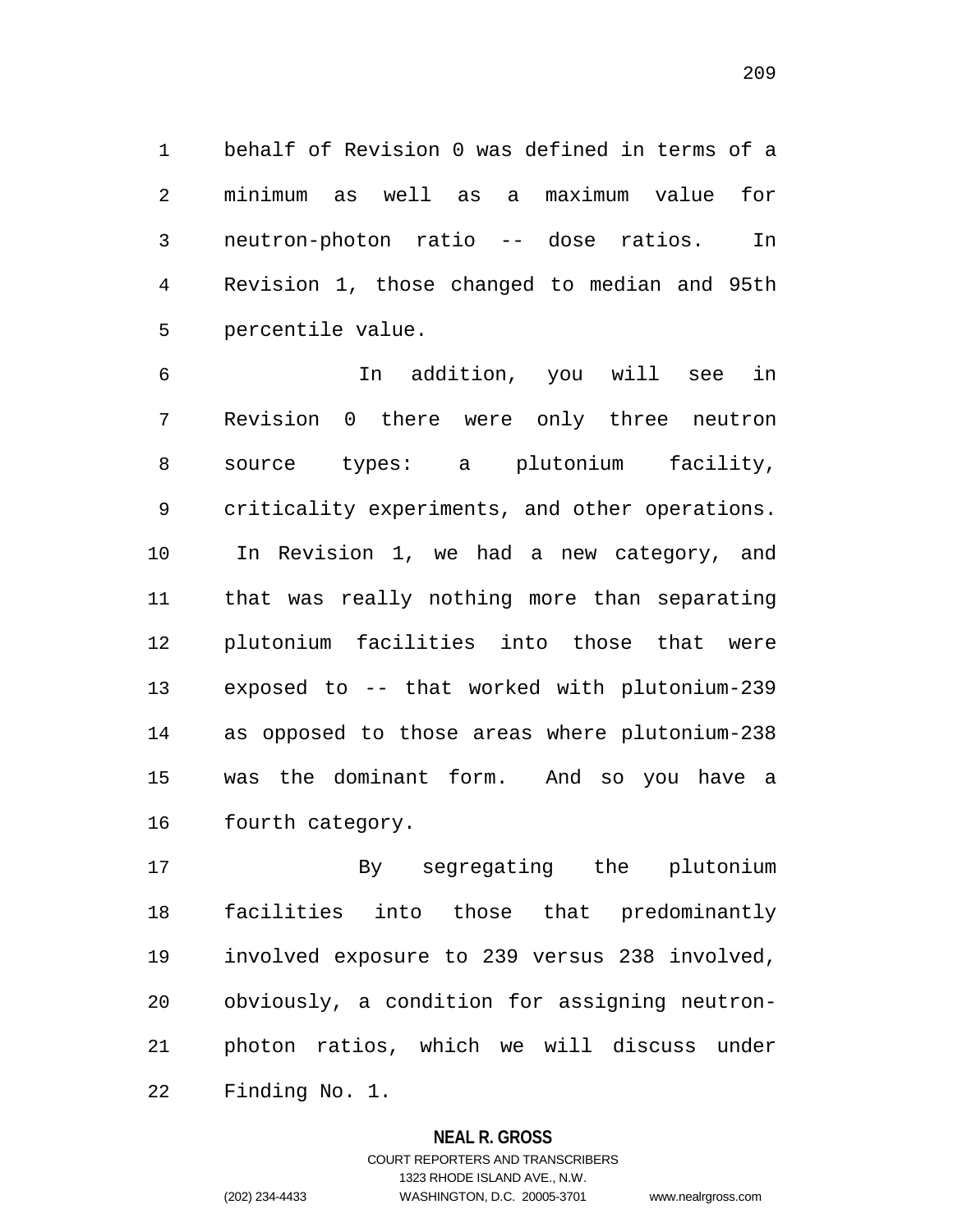Exhibit 2, which is on page 9 of my report, shows you, again, the original photon distribution on top and the subsequent photon assignment that appeared in Revision 1. And what you see there really is the separation of what you had initially of 30 to 250 keV at 5 percent of the mix and greater than 250 keV, 95. All of a sudden, it was converted to a 1 percent of photon that was below 30 keV, 9 percent between 30 and 50 keV, and 90 percent greater than 250 keV. So those were the major changes that defined Revision 0 to Revision 1.

14 Let me quickly go over to page 11, where we talk about neutron-photon ratios for plutonium-238 versus plutonium-239. As I have mentioned to you, in Exhibit 1 it shows you, obviously, the two were combined. In subsequent revision, they were separated.

 What I found was that this separation of assigned neutron-to-photon ratios between Revision 1 versus 0 was

#### **NEAL R. GROSS**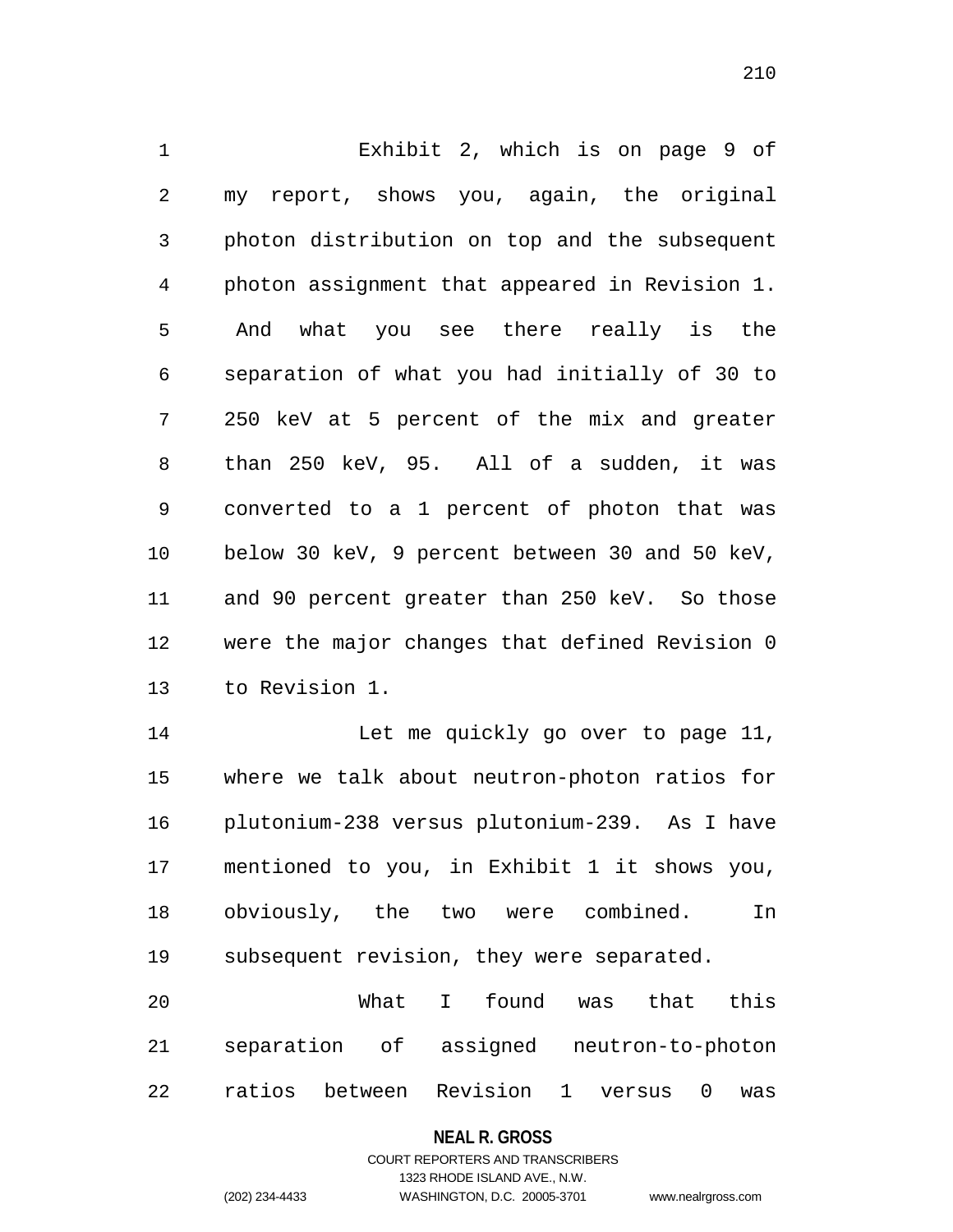prompted by a document that I enclosed in my review. It is Exhibit 3, which is identified on page 12.

 And I should have possibly underlined it, but in Exhibit No. 3 you have a memorandum that is dated November 9th, 1972. It defines for plutonium-239 workers a dose that had a range from 0.3 to 1.7 neutron-to-gamma ratios.

 Those you will see in Exhibit 1. These are the revised numbers. For the 239 fluoride ones, you had a high neutron-photon ratio of 2.8. And again, you will see that in Exhibit 1. For the plutonium-238 workers, they observed an average neutron-photon ratio of 3.9 and all the way up to 5.5.

 And you can look at these numbers and identify them in Exhibit 1 because these are the numbers that they elected to use as median and 95th percentile value, as shown on page 8 on Exhibit 1.

Now the question that I sort of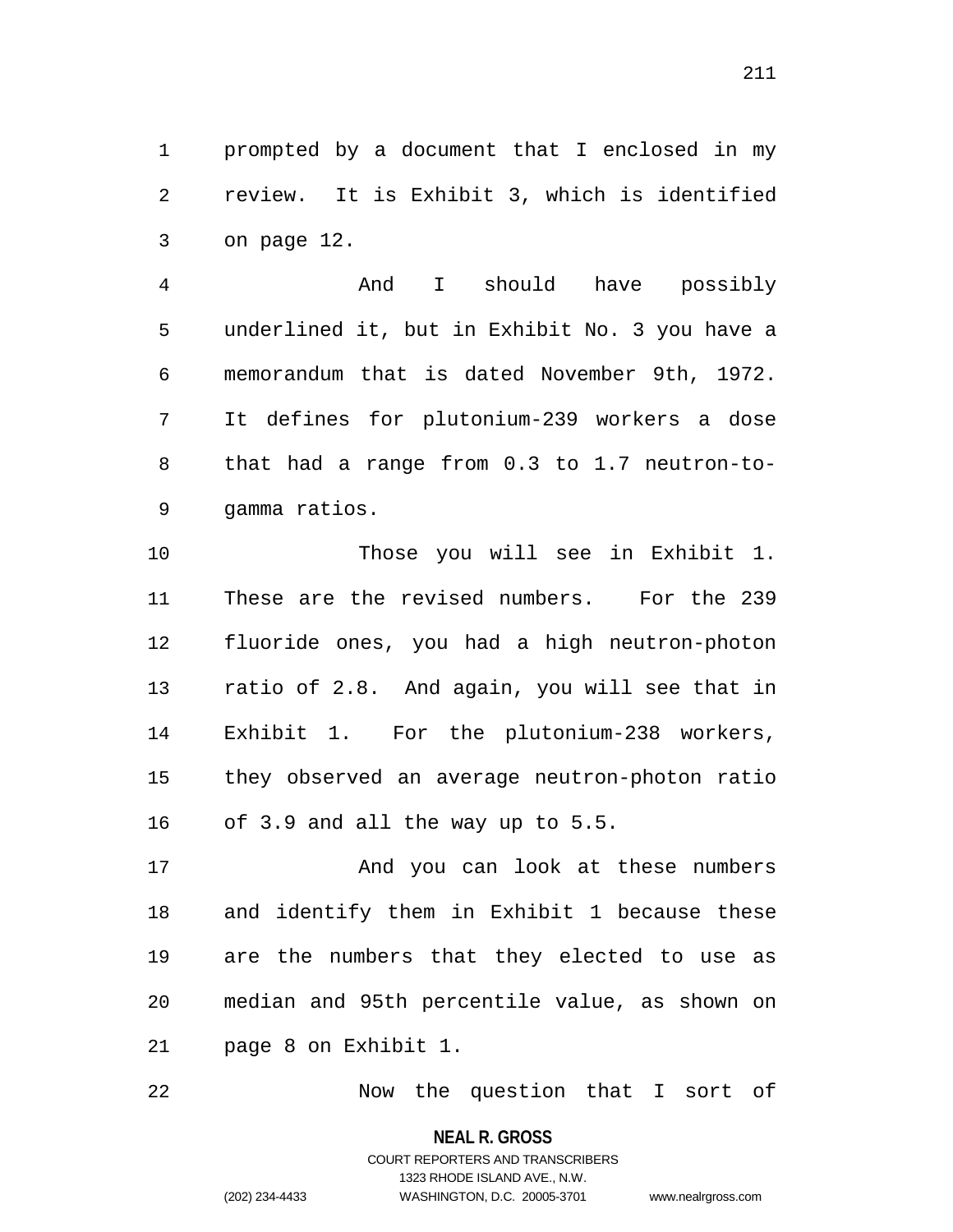had with respect to this issue is that this single memorandum defines the neutron-photon ratios for all times. And yet, this memorandum is really a moment in time that was dated 1972.

 And so the question I have, or at least it is a conditional finding, is that -- is what is the credibility that this particular document should represent neutron- photon ratios for all time periods? Obviously, we are dealing with a moment in time that defines that particular neutron- photon ratio, as defined in Exhibit 3 and the memorandum that I have identified as such.

 So that is Finding No. 1. It can be really expected that these neutron-photon ratios apply for all time periods. Until some verification exists, one has to at least look at these numbers in somewhat skeptical terms. The next one, the next issue, centers around neutron-photon ratios that are defined for the criticality experiments that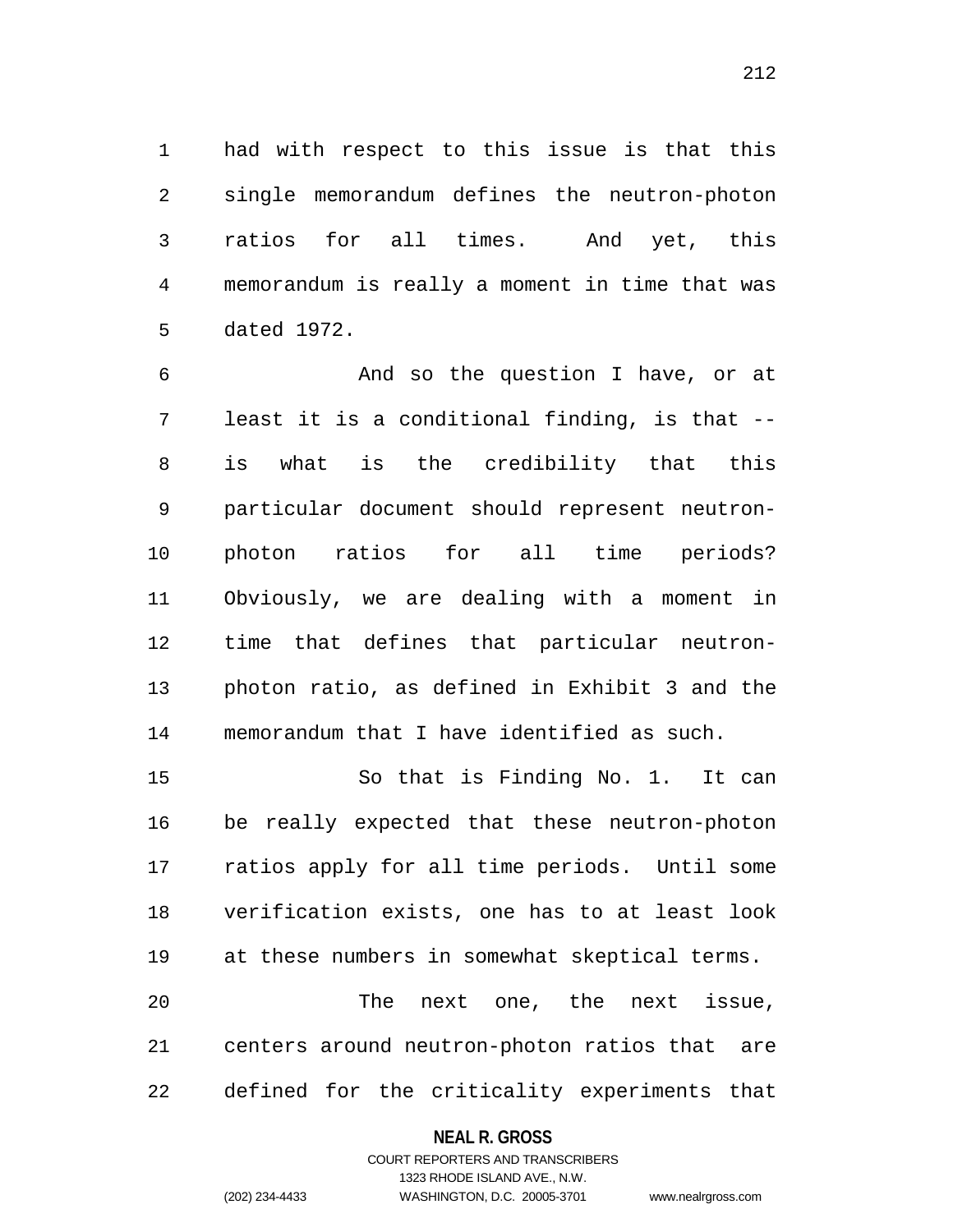were conducted. And as I have stated in 3.1.2 on page 13 of the report, between 1946 and forward there were a total of 20 different criticality assemblies at the TA-18 laboratory that were performed. We know that. It is a matter of record.

 And in 1968, a study was conducted, I think, to assess several methods for determining the dose that may be received by workers for no more than five different criticality assemblies. And it was these five criticality assemblies that were evaluated for assessing the neutron-photon ratios for people exposed to neutrons in criticality experiments.

 And those, you will see, while there is a table 1 on page 14 that identifies those five different criticality assemblies, and you will see that hydro, which is the fourth, is the one that was really selected, and that has an energy distribution as defined in column two.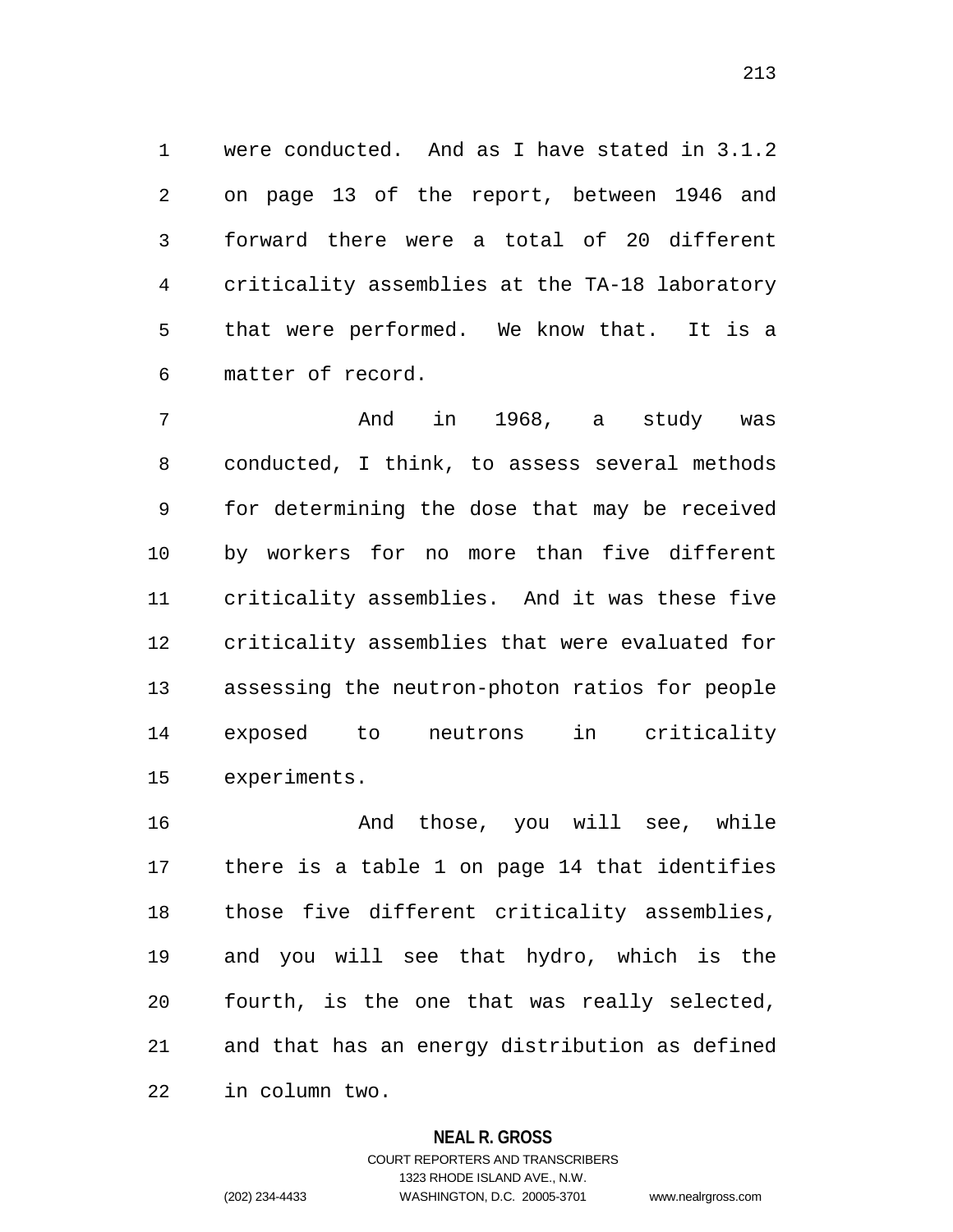What happened with the hydro experiment is that they allowed measurements using dosimeters, both film badges and TLDs. And you will see in Exhibit No. 4, which is also taken from the report, you will see numbers that were selected for defining the neutron-photon ratio.

8 And I will point out to you on page 15 or Exhibit 4 the No. 3 assembly, which is hydro. You will see in column one, two, three, four, in column five, numbers that involve on plastic man front. Those are the numbers.

**And I have to inform you that the**  numbers you see there, the first one -- a difference of 6 meters, and it gives you a gamma-to-neutron ratio of one. These numbers are gamma-to-neutron.

19 Then as I will point out in a few minutes, for us to really make use of those data, we have to convert them to neutron-gamma ratios. So you have to look at these numbers

**NEAL R. GROSS**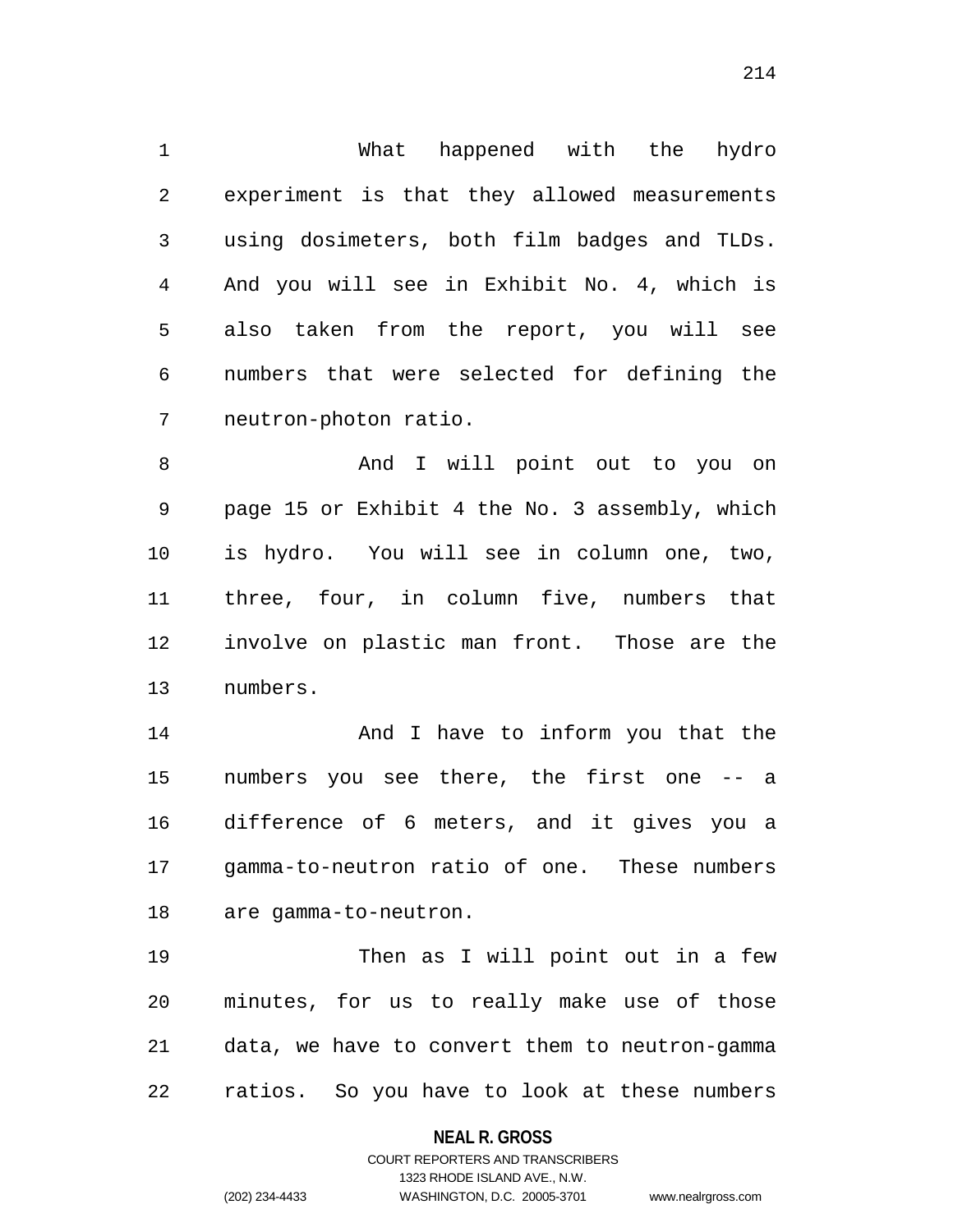and invert them -- so it is difficult.

 You see that the measurements were all the way out to 19.8 meters. And beyond that, NIOSH used extrapolation means to establish neutron-photon ratios. So of the 20 assemblies, critical assemblies, that were used at Los Alamos National Laboratory, five were assessed in this particular study. Of the five that were assessed, NIOSH selected the hydro critical assembly as a way to come up with neutron- photon ratios. And the numbers you see in column No. 4, that is, on plastic man front, are the numbers that were actually used. In addition to those numbers, NIOSH extrapolated those numbers to 100 meters. Those conversions you will see are reported or identified in table No. 2 on page 16. So what you just saw in Exhibit No. 4 has been introduced as table 2 on page 16 of my report.

#### **NEAL R. GROSS**

COURT REPORTERS AND TRANSCRIBERS 1323 RHODE ISLAND AVE., N.W. (202) 234-4433 WASHINGTON, D.C. 20005-3701 www.nealrgross.com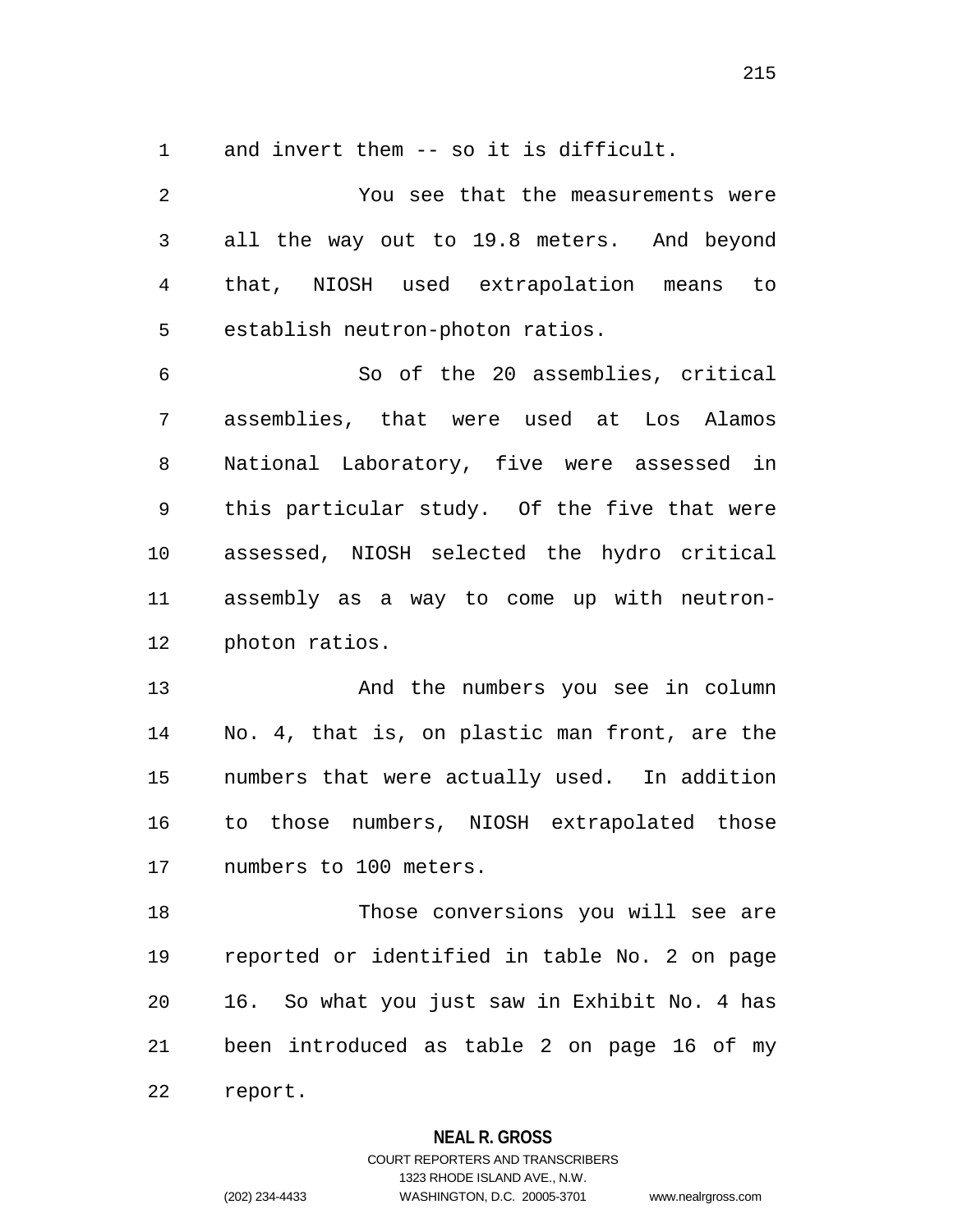You will see, obviously, the original gamma-to-neutron ratios in column No. 2, and then in column No. 4 I converted those to neutron-gamma ratios, which is really what we would like to make use of in establishing what the TIB Revision 1 incorporated.

 And you will see the two numbers that were used in the revised TBD are the two numbers at 50 meters and 100 meters. Those two numbers correspond to a neutron-to-gamma ratio of 1.7 at 50 meters and at 100 meters 2.8 neutron-photon ratios. Okay?

 So those were the numbers that were, in fact, selected for the revised neutron-photon ratios involving critical assemblies.

 So the question that I have in looking at the data that was at least available among the five assemblies is that, yes, the hydro critical assembly was, in fact, the one that had the largest distance that approached the 1500 meters that NIOSH used.

#### **NEAL R. GROSS**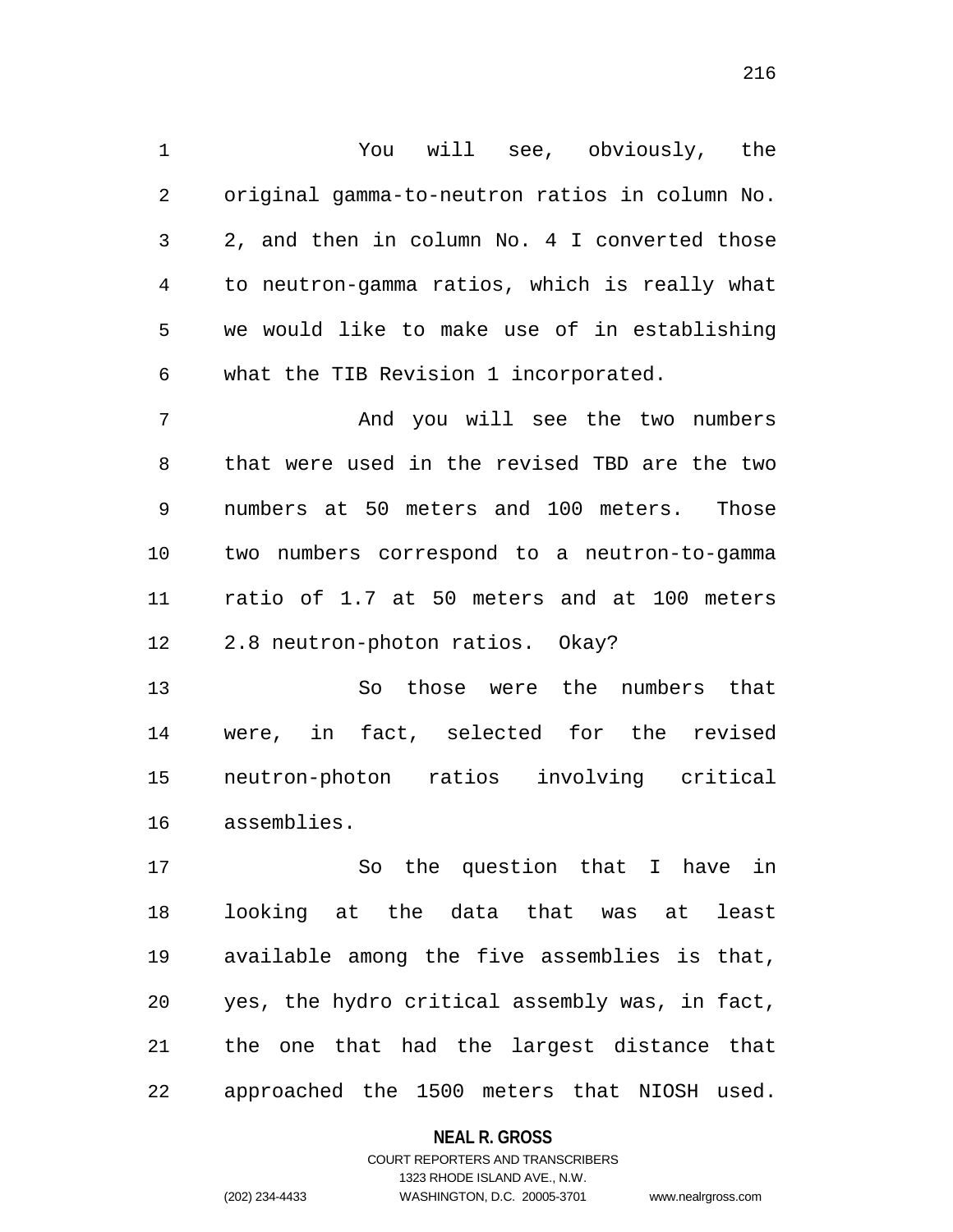But, at the same time, the neutron-photon ratios that you might generate from other assemblies might have been higher, even among the five assemblies that were assessed for this particular purpose. I don't know what the other 15 critical assemblies might have contained, but even for confining our attention to the five assemblies that we do have, if we do look at some of the other assemblies, you realize that there were other critical assemblies for shorter distances that are potentially higher than the hydro.

 For instance, in the critical assembly called Jezebel, and that is the first one, you will have a gamma-to-neutron ratio of 0.199 meters. Of course, that converts to a neutron-to-photon ratio of 5.26. So there, for instance, is an example of a neutron- photon ratio involving the critical assembly Jezebel that would have generated possibly a significantly higher dose.

Assuming, again, the extrapolation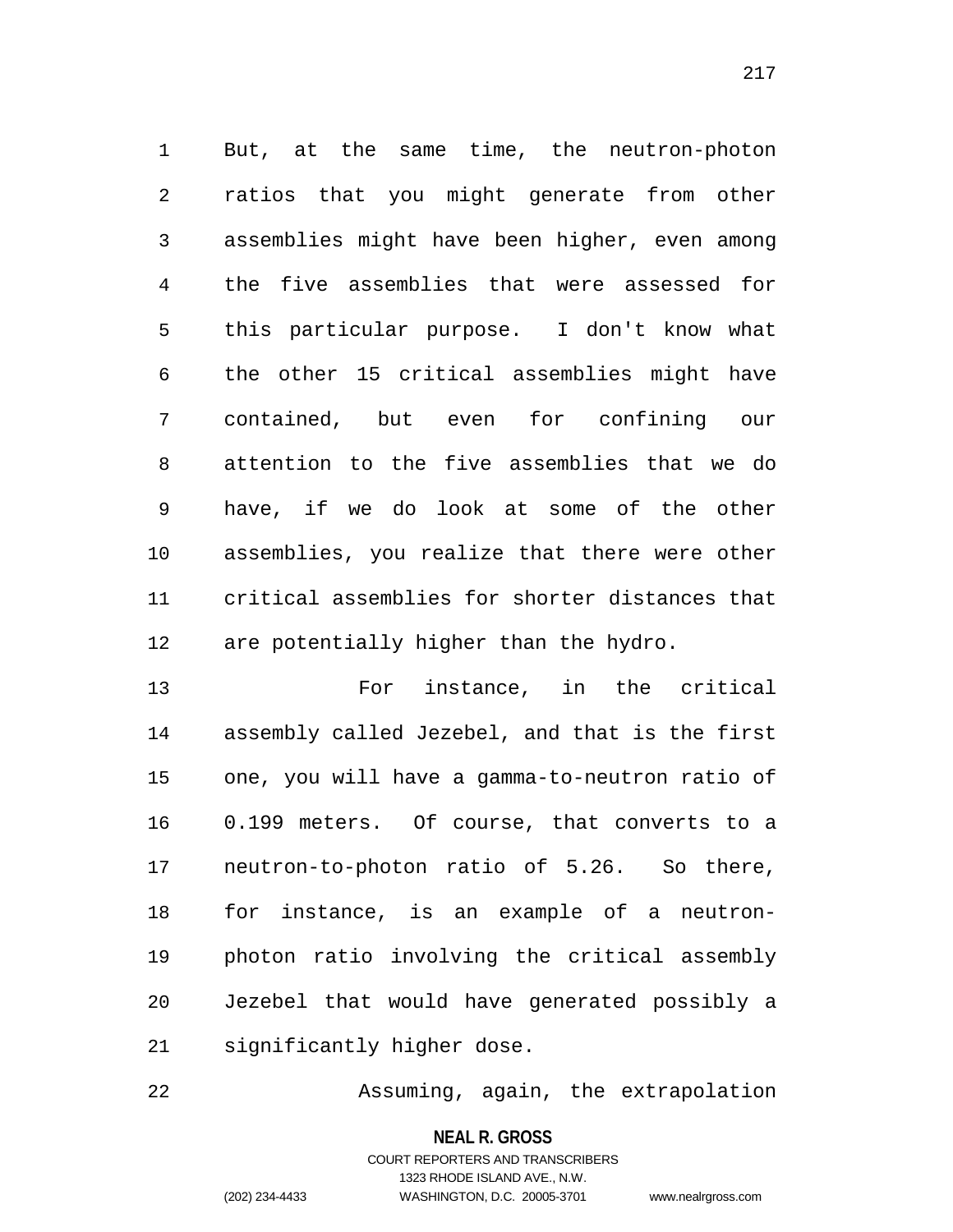method that NIOSH uses, I don't know what the neutron-photon dose ratio would have been at 50 and 100 meters, but intuition tells me it would have been considerably higher than the ones that were selected on behalf of hydro. So that is Finding No. 2.

7 1 I am now in Section 3.1.3, Neutron Ratios for Other Operations. As it turns out, between 1943 and `49, LANL workers were not routinely monitored for neutrons at all. Thereafter, neutron exposures were measured by five different neutron dosimeters for various time periods.

 And so prior to 1979, recorded neutron dose was likely underestimated because they used NTA film or were not considered reliable.

 So starting in 1979, the albedo neutron TLD was introduced and was calibrated by means of boron trifluoride proportional counter. We have some faith in that particular set of measurements. So post-1979,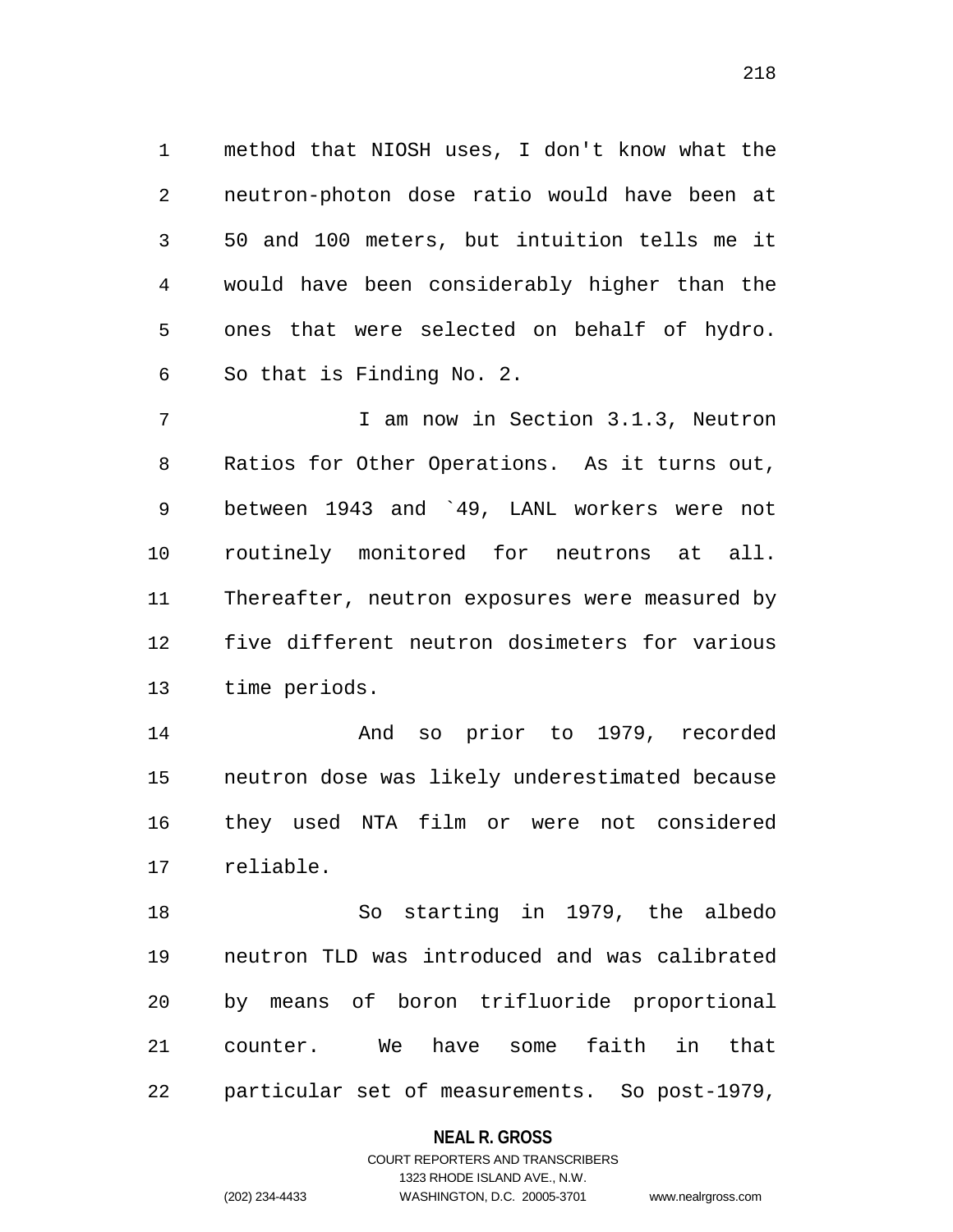we seem to have some understanding of what the exposures might have been.

 However, what was done -- and I looked at the data -- in fact, if you go to table 3 starting at page 18, you see the data that was used up to 1979. We considered them not usable.

 And then starting with 1979, which starts toward the bottom of the page 18, you have, obviously, neutron-gamma ratios that are considered reliable. And you can see in the very far column, starting in 1979, the ratios start out at 0.402 and they oscillate back and forth. You see various numbers, some of which approach 2 and peak out in 1995 with a ratio of 2.968.

 So what really strikes you is that over the period between 1979 and 2004, the neutron-photon ratio varied significantly from as low as 0.4 all the way up to approximately 3, which suggests a seven-fold difference from year to year.

### **NEAL R. GROSS**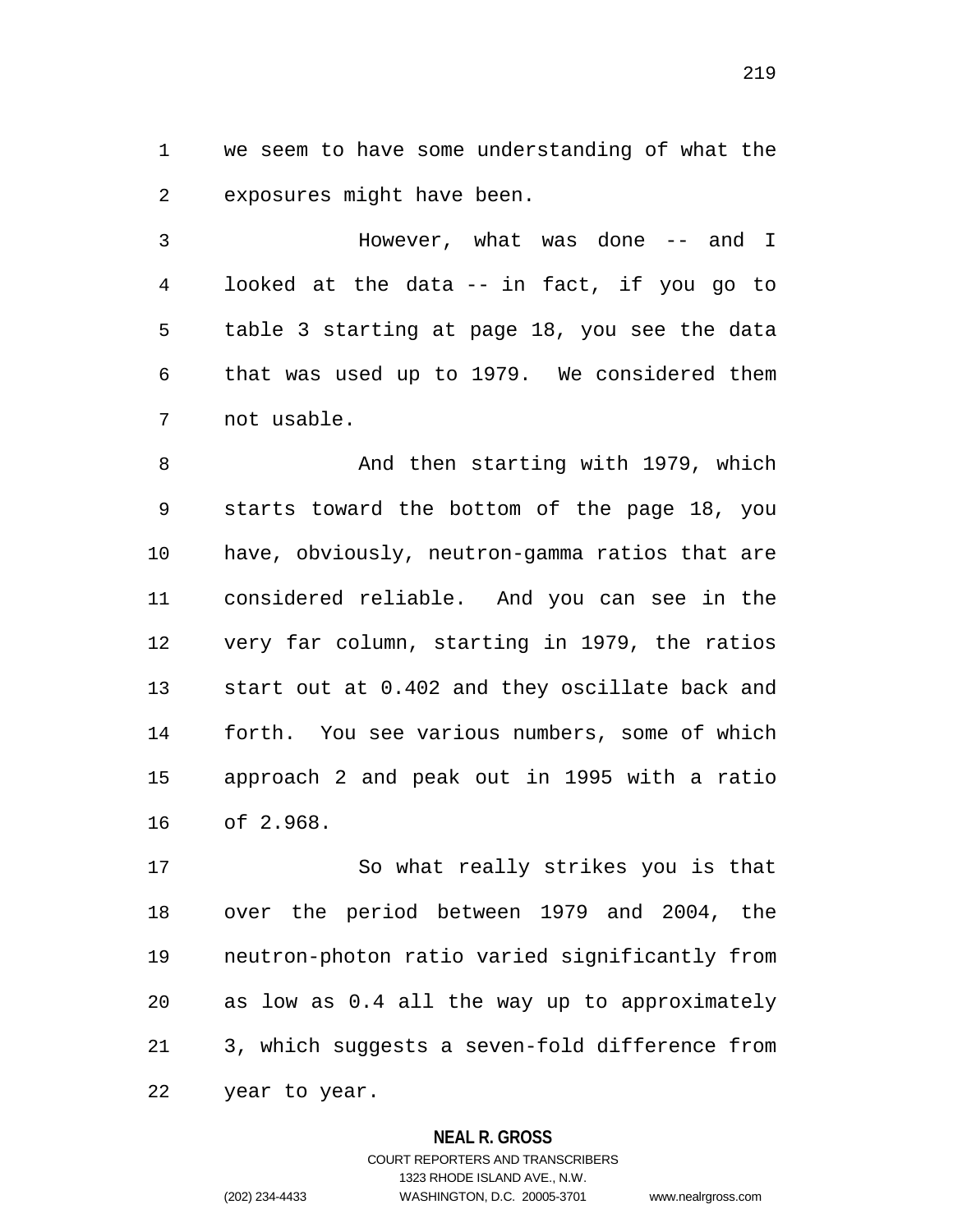And the question now is should it be okay to take a person who may have had an exposure time for occupational exposure defined by his working years at the facility that is defined by a 26-year average value as opposed to year-by-year change, as may be possible when you do have that data.

8 And so Finding No. 3 raises the question is a single median and 95th percentile N/P ratio that represents 26 years of data appropriate for all people who may have been exposed during very select years where the neutron-photon ratio may have been considerably higher than the value, the average value, median value and 95th percentile value, for the 26-year period?

 And it certainly would require a little more work, but certainly would change the dose values for select people who may have been exposed differentially during various periods of time where the neutron-photon ratio was significantly different from the value as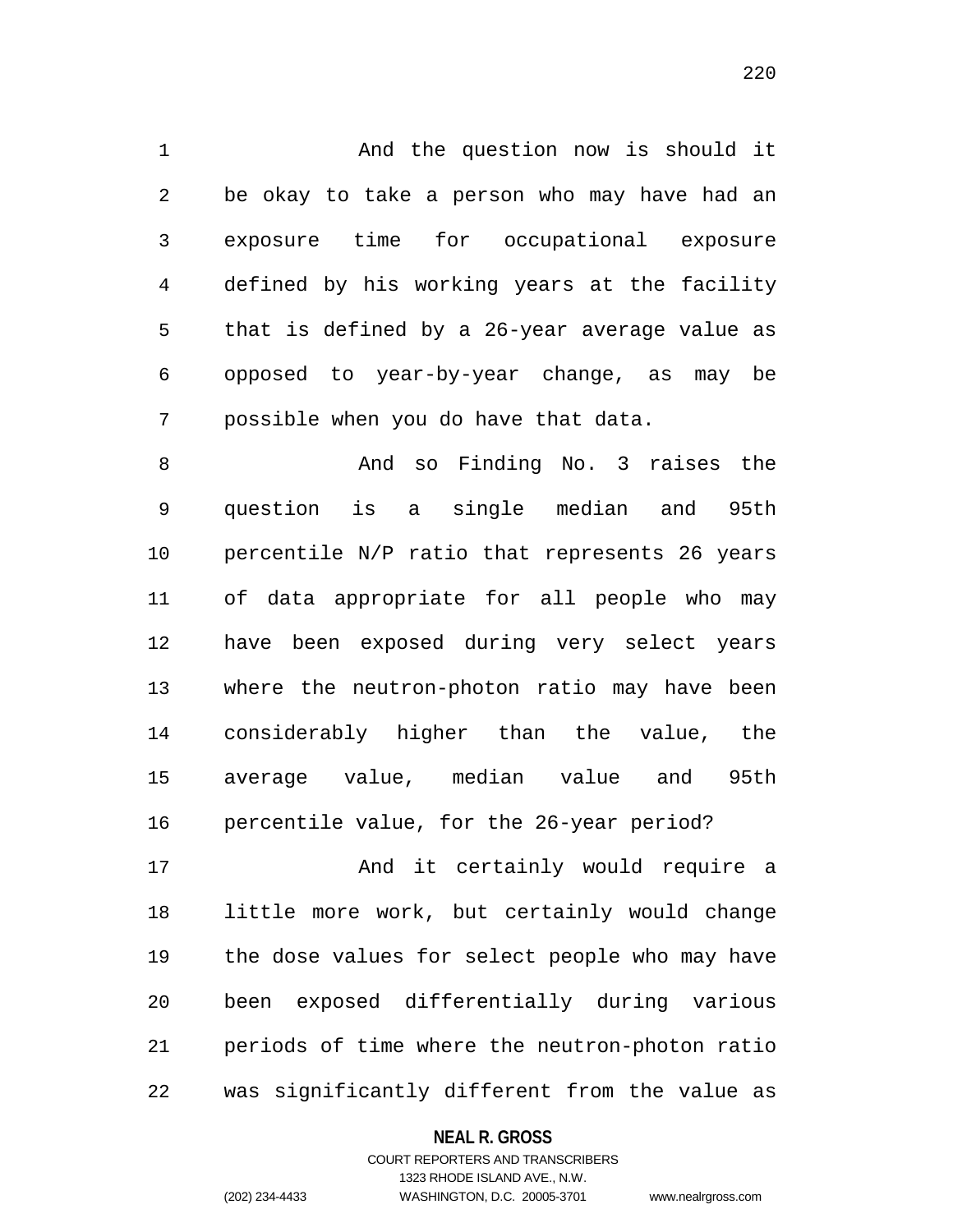used currently in the TBD Revision 1.

 Finding No. 4, what I did, I looked at actual numbers for 1995. And again, if you go to page 19, for 1995, I selected that year because it had a very, very high neutron-photon ratio, as I mentioned. As you go across the column for 1995, there were a total of 12,448 employees. And you see, obviously, the person

 rem for photons and neutron doses, and you realize those are very, very high neutron doses that year and that the ratio between 175,000 person millirem of neutrons versus 59,000 yields a ratio of approximately 3 -- in terms of neutron-photon ratio.

 And one of the things that NIOSH has done for selecting other operations was to use paired annual dosimetry data for all LANL workers that were monitored post-1979 for penetrating dose to neutrons and photons.

21 and one of the things that I looked at were the selection criteria. First

## **NEAL R. GROSS** COURT REPORTERS AND TRANSCRIBERS

1323 RHODE ISLAND AVE., N.W.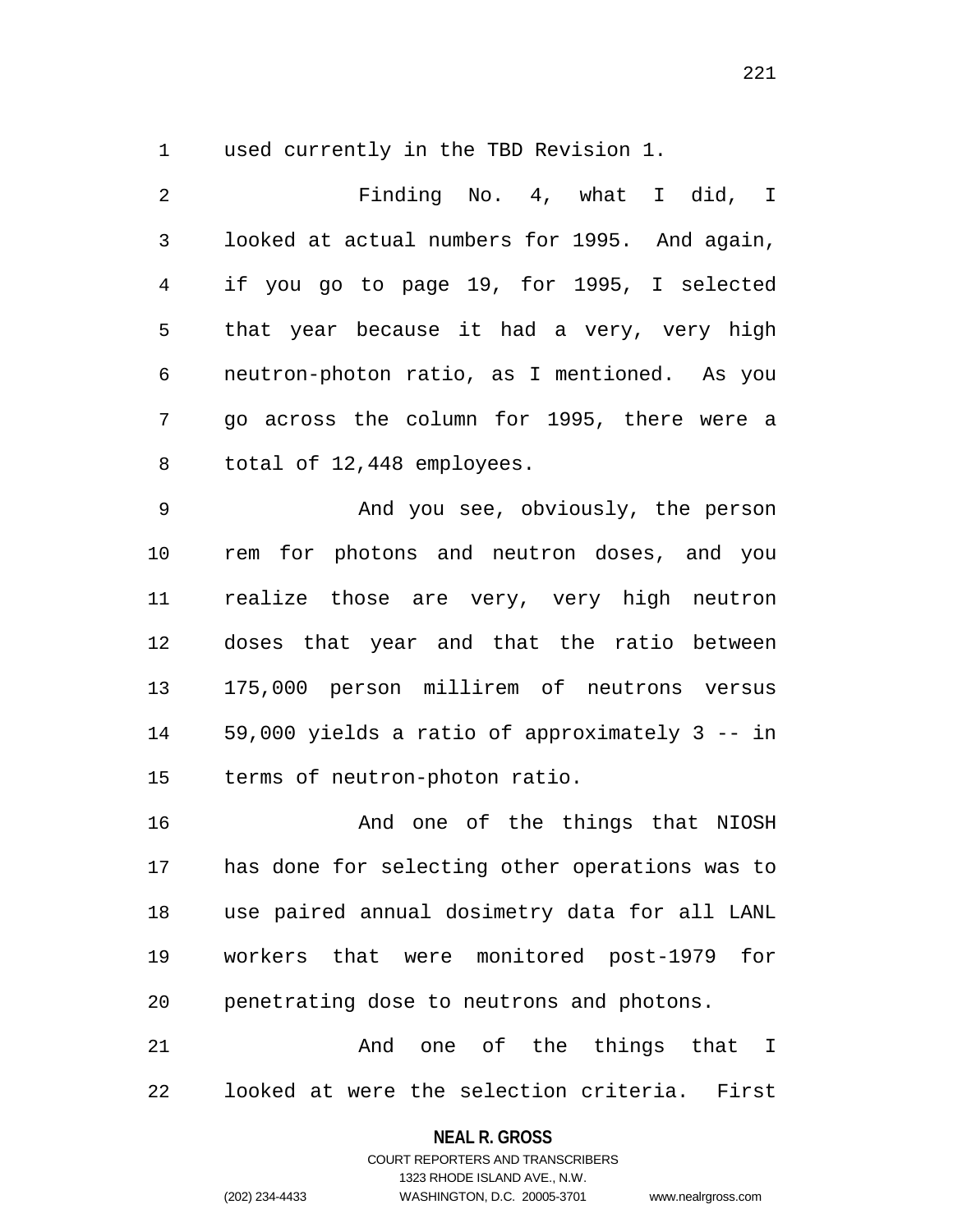of all, there were two things that I felt were perhaps not necessarily correct.

 The whole issue of "other," they essentially used all neutron exposures regardless of whether it was defined for plutonium-238, 239, or criticality. And so all others really does not incorporate those. So all others should have had a more restrictive population of workers in order to be more accurate in assessing what that neutron-photon ratio is.

 Secondly, the issue that I identified was the criteria for selecting paired neutron-photon ratios. What NIOSH did, in order to select the neutron-photon ratios, was to say one must have at least 50 millirem of photon exposures as well as 50 millirem of neutron exposures.

19 And as it turns out, when those particular criteria are used, for the year 1995, the median -- I calculated the median arithmetic and the 95th percentile neutron-

#### **NEAL R. GROSS**

# COURT REPORTERS AND TRANSCRIBERS 1323 RHODE ISLAND AVE., N.W. (202) 234-4433 WASHINGTON, D.C. 20005-3701 www.nealrgross.com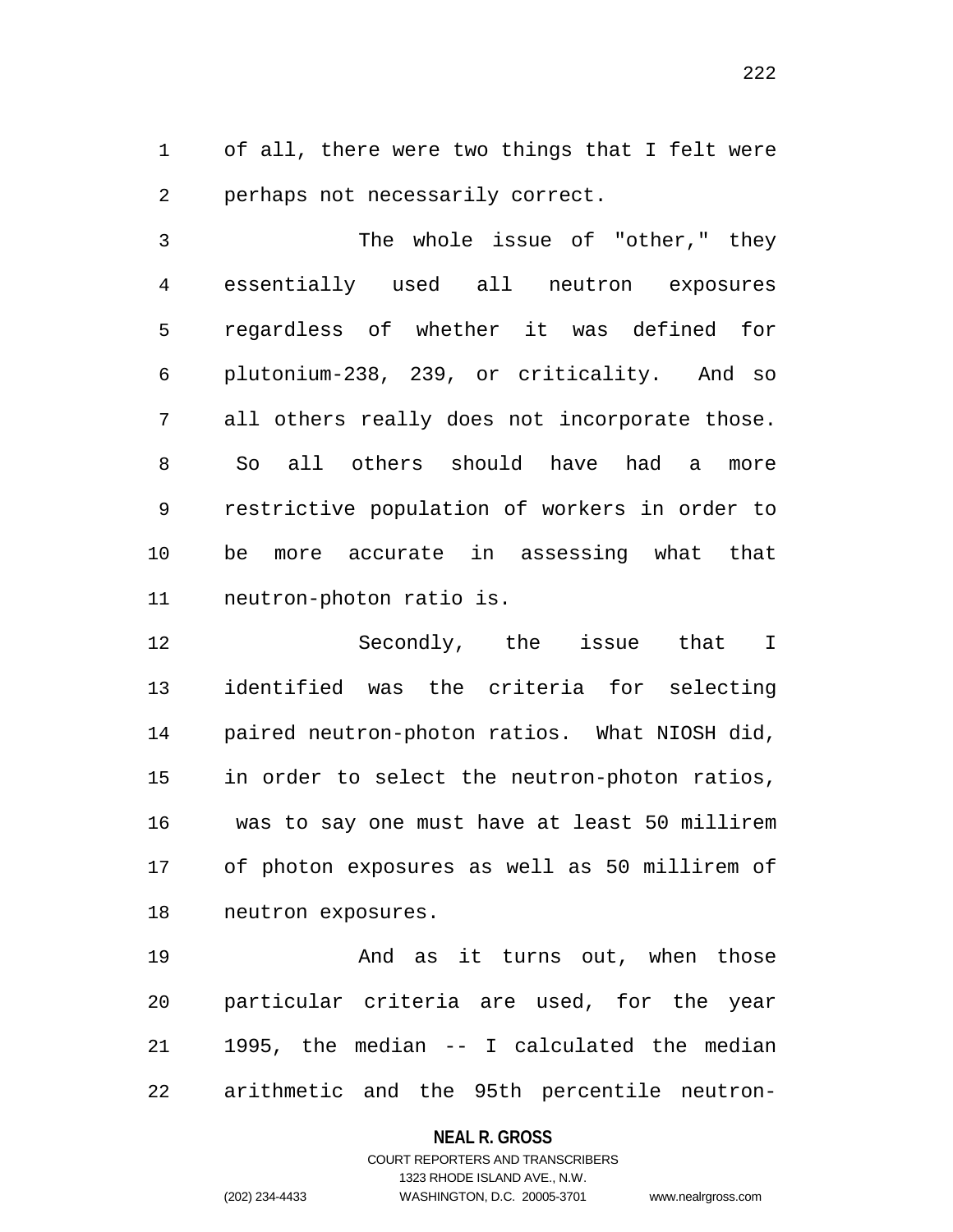gamma ratios that correspond to 2.26. I am reading at the bottom of page 19.

 You have neutron-gamma ratios of - - 2.26 for the -- arithmetic mean is 2.4, and then the 95th percentile was 8.01 neutron-photon ratio, respectively.

 And these values seem to make sense when you look at the figure of 6.3 in the TBD. But I still believe that this may be a misrepresentation of things because what you really wanted to do is to measure the neutron exposures for people -- or find the neutron exposure of people who were never measured really for neutrons.

 And one of the things that I did was to say, okay, let's use the two criteria, 50 millirem for photons, minimum of 50 millirem for photons, 50 millirem of neutrons, and used those paired numbers and come up with the values.

 What I found was -- let me go check here. There were a total of 500 -- I'm

#### **NEAL R. GROSS**

COURT REPORTERS AND TRANSCRIBERS 1323 RHODE ISLAND AVE., N.W. (202) 234-4433 WASHINGTON, D.C. 20005-3701 www.nealrgross.com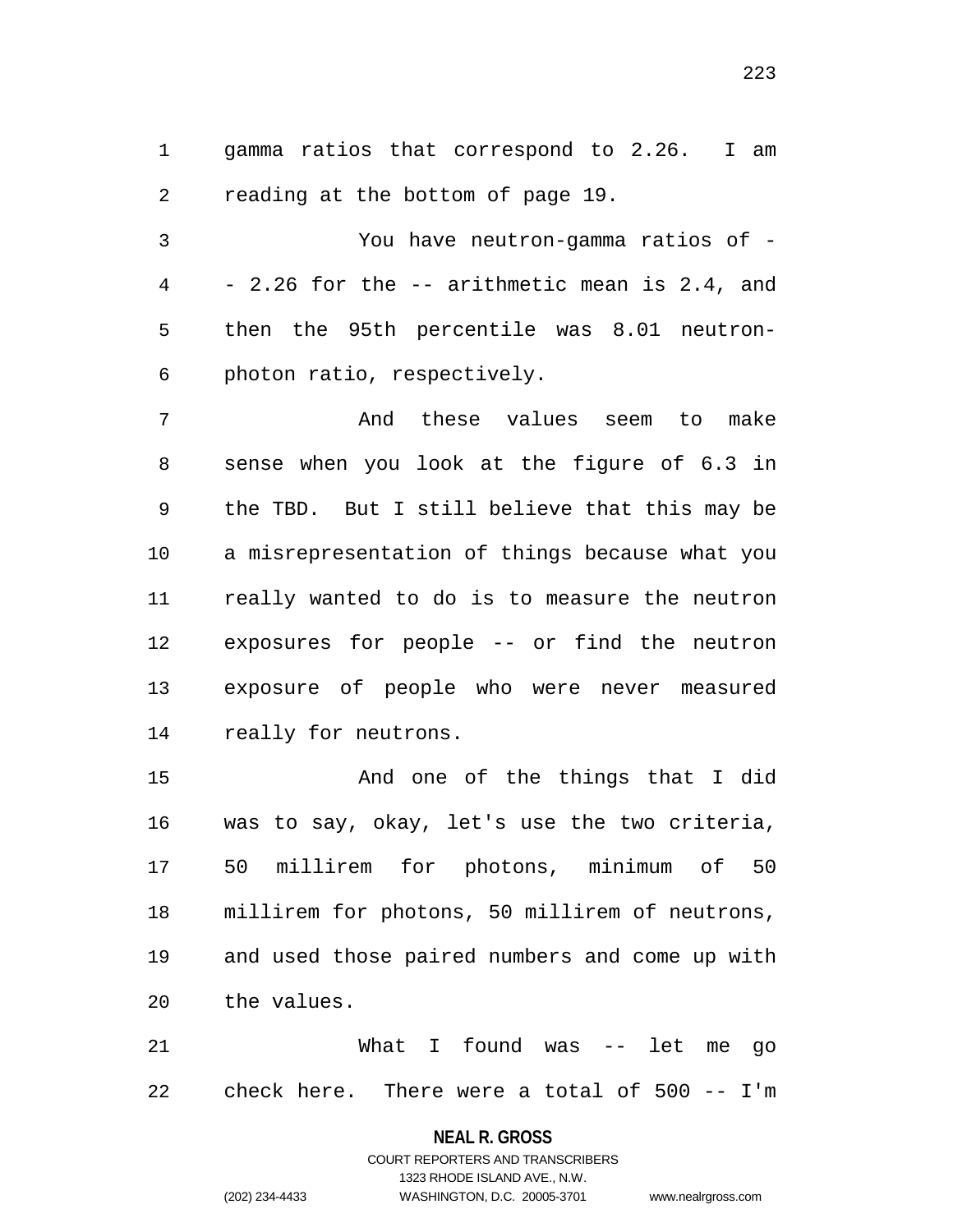on page 20 -- there were a total of 597 paired worker doses which met that criteria.

 I haven't read this for a while. I have to quickly here collect my thoughts here.

 No, but they were -- when you use 50 millirem as -- of photon and 50 millirem neutron, and lock in on those two requirements for selecting paired values, you only end up with 188 individuals who met this criteria. So of the 12,488 monitored from 1995, only 188 individuals had exposures that were at least 50 millirem photon plus 50 millirem neutron.

 When you, for instance, say, well, let's think about whether or not this is a fair criteria, and say what if you had people who were exposed to neutrons, as I already showed for 1995, the neutron-photon ratio was truly a value approaching three. In other words, your neutron-to-photon ratio would suggest that neutron exposure was considerably higher, three times as high as the gamma dose.

#### **NEAL R. GROSS**

## COURT REPORTERS AND TRANSCRIBERS 1323 RHODE ISLAND AVE., N.W. (202) 234-4433 WASHINGTON, D.C. 20005-3701 www.nealrgross.com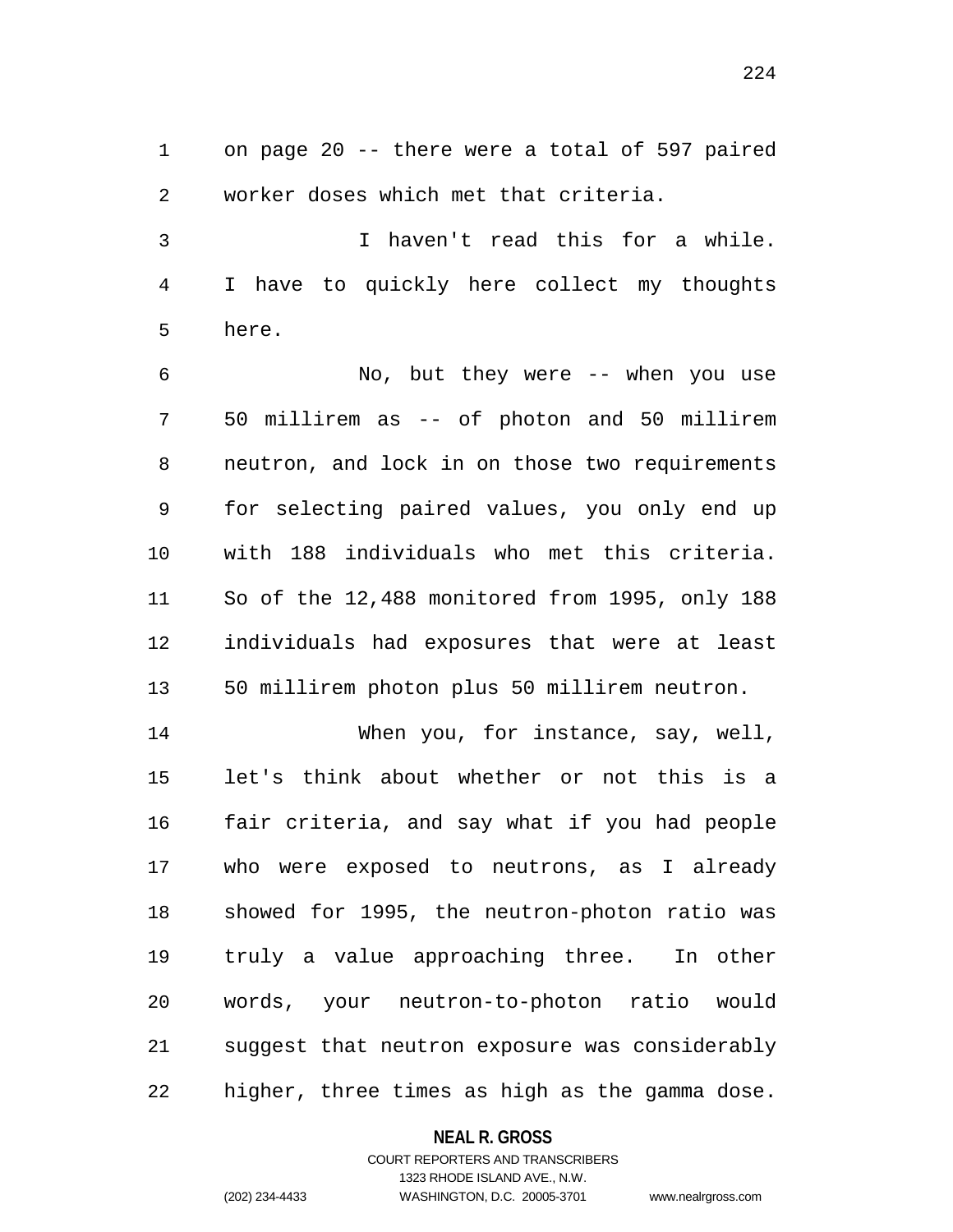Is it fair to use paired neutron-photon values that each have the same common value of 50 millirem when, in fact, you already know that exposures to neutrons was higher? When you exclude the criteria of 50 millirem for photons and say let's take only those people who had a monitored dose or a documented dose of 50-millirem neutrons for that year, but not restrict the photon dose to anything -- everything, including zero, would be counted. And when you do that, you end up

going from 188 pairs to 597 paired workers.

 Those are -- let me see here -- those are in attachment 1, I believe. Attachment 1 gives the paired reading for neutron-gamma ratios. You will see that starting on page 25, and that extends from page 25 to 29.

 Going back to page 20 of my report, when you pair neutron doses that were at least 50 millirem or greater with photon doses below 50, they were 166 paired with

#### **NEAL R. GROSS**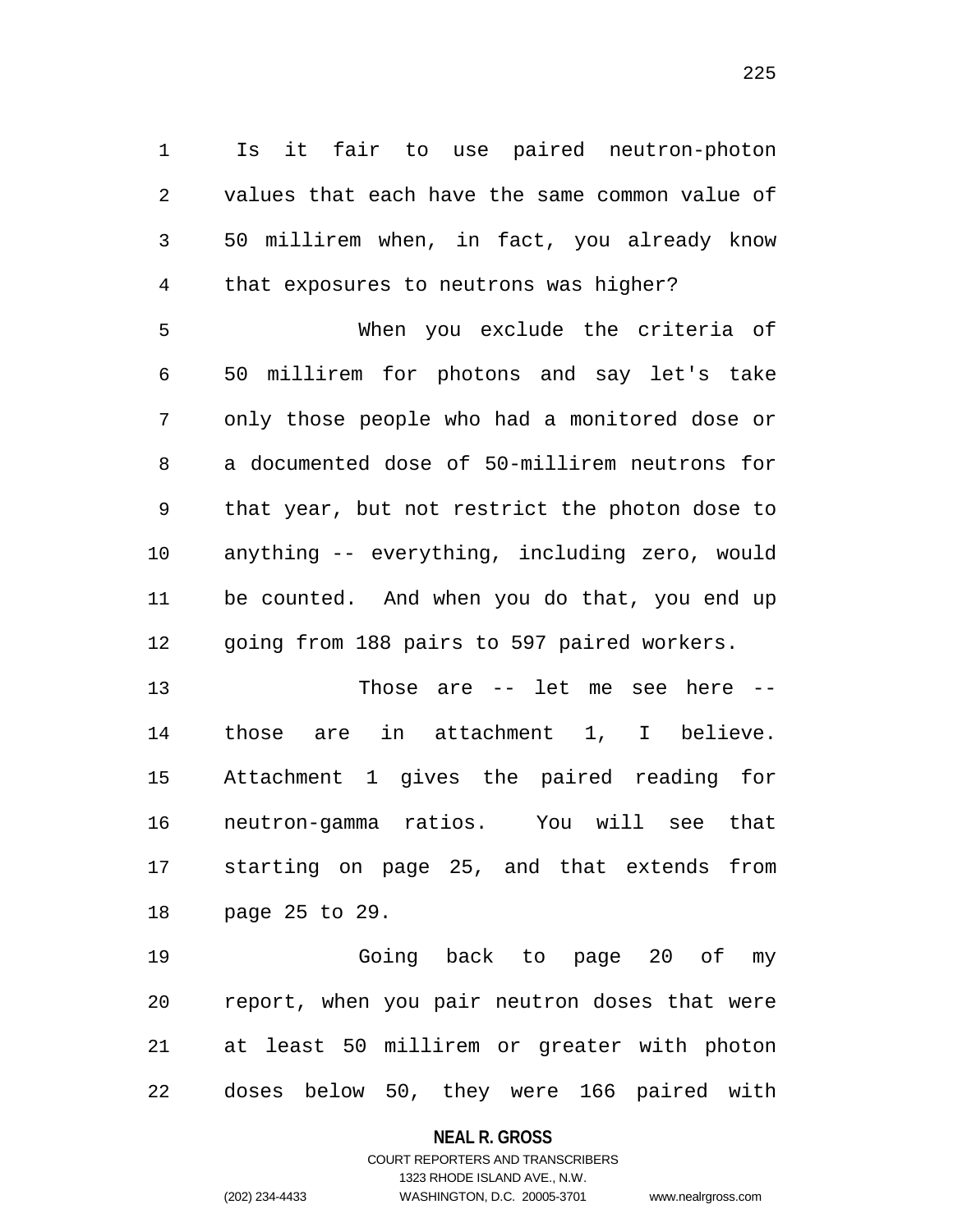neutrons that were greater than 50, but at photon doses of only 10 to 49; they would have been excluded entirely.

 If you say let's go look at all photon doses, including zero, you include a total of 240 workers in addition. Those workers are defined in attachment 2.

 And one of the things that you will see in attachment 2, and I will ask you to look at page 37 to 42, you will see neutron-gamma ratios that start very high. You will see doses of photons that this first entry you have a ratio of 9.14 neutron-gamma ratio, where the deep photon dose was only 14 millirem and the neutron dose was the 128. This, obviously, would have never been introduced as a means of establishing neutron- photon ratio because these individuals would have had a photon dose that was less than 50, which was the selection criteria.

 But even more surprising, I will ask you to turn to page -- where are we here?

#### **NEAL R. GROSS**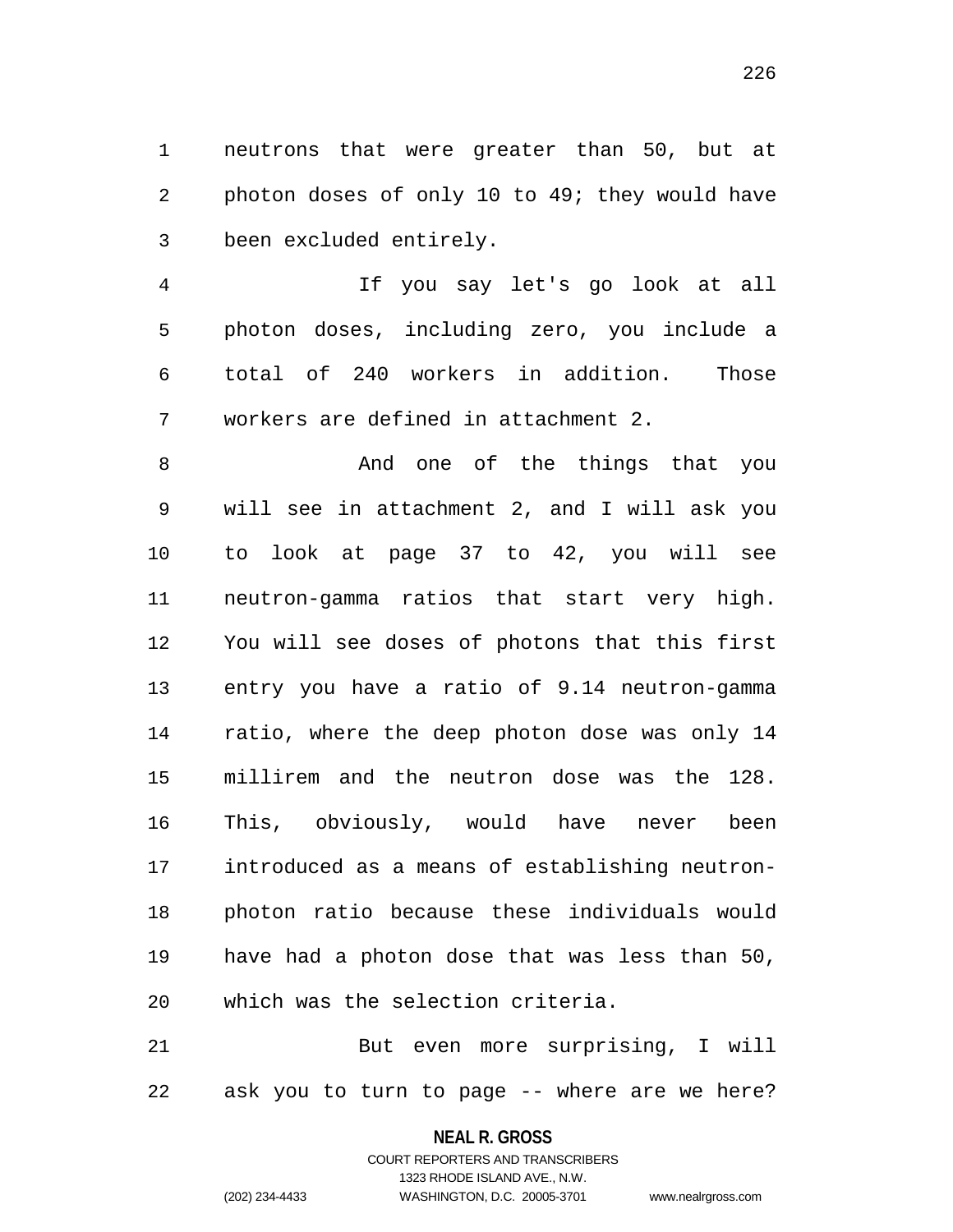To page 37. If you go to page 37 of my report, all of a sudden, you see the decreasing number of people with a photon dose. They end up being reported as having no photon dose at all, as you will see in the first column. You will see nothing but zeroes, nothing but zeroes for the photon dose. And, yet, you will see increasing doses of neutron doses in column No. 4, starting with 50 millirem, and it continues and continues.

 If you go from page 37 to 48, to 49, to page 40, 41, all the way up to page 42, so you have all these people whose photon dose was recorded as zero. They had no photon dose. And, yet, when you get to the very bottom of that list on page 42, you will see people who may have had neutron doses as high as 644 millirem, as the third from the bottom on that page. Neutron dose of 644 millirem, but no photon dose.

What the point here is, it is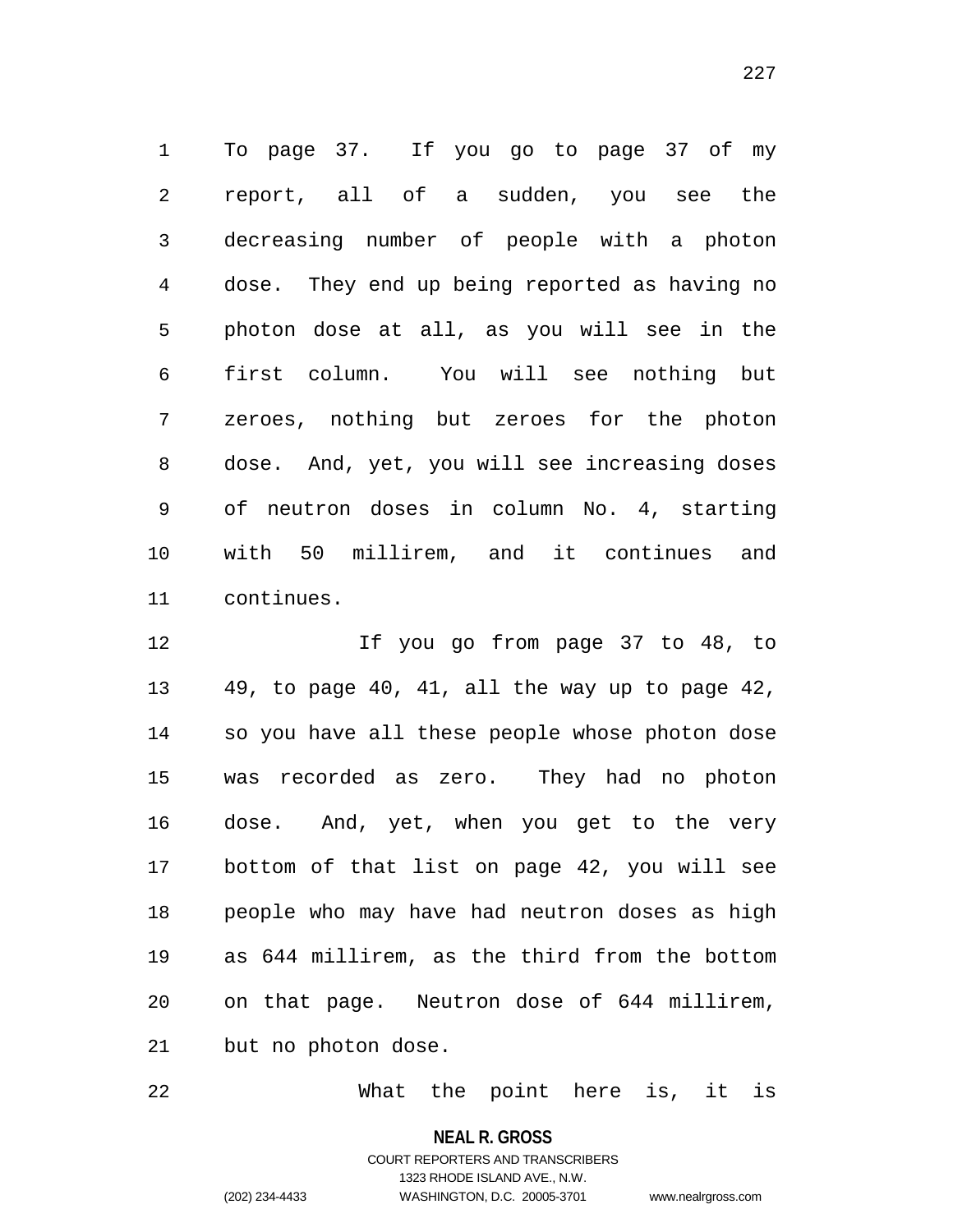probably not correct because you have a large number of people who should have been perhaps identified as -- with neutron exposures, but on a basis of having no photon doses, you have nothing to multiply with. So that any neutron dose that you would have experienced ends up being assigned as nothing because they have no photon dose.

 And so my finding in this case was that we employed the wrong criteria by selecting paired neutron-photon values that each required to have as a minimum a 50- millirem dose. If we would have extended the photon dose to less than 50, inclusive of zero, you would end up with a very, very different neutron-photon ratio. Let's see if I can identify what that number is.

 Yes, the mean value, if you go to page 42, the mean neutron-photon ratio, if you include all of these individuals, inclusive of those with zero, the neutron-photon ratio would have been 3.72.

### **NEAL R. GROSS**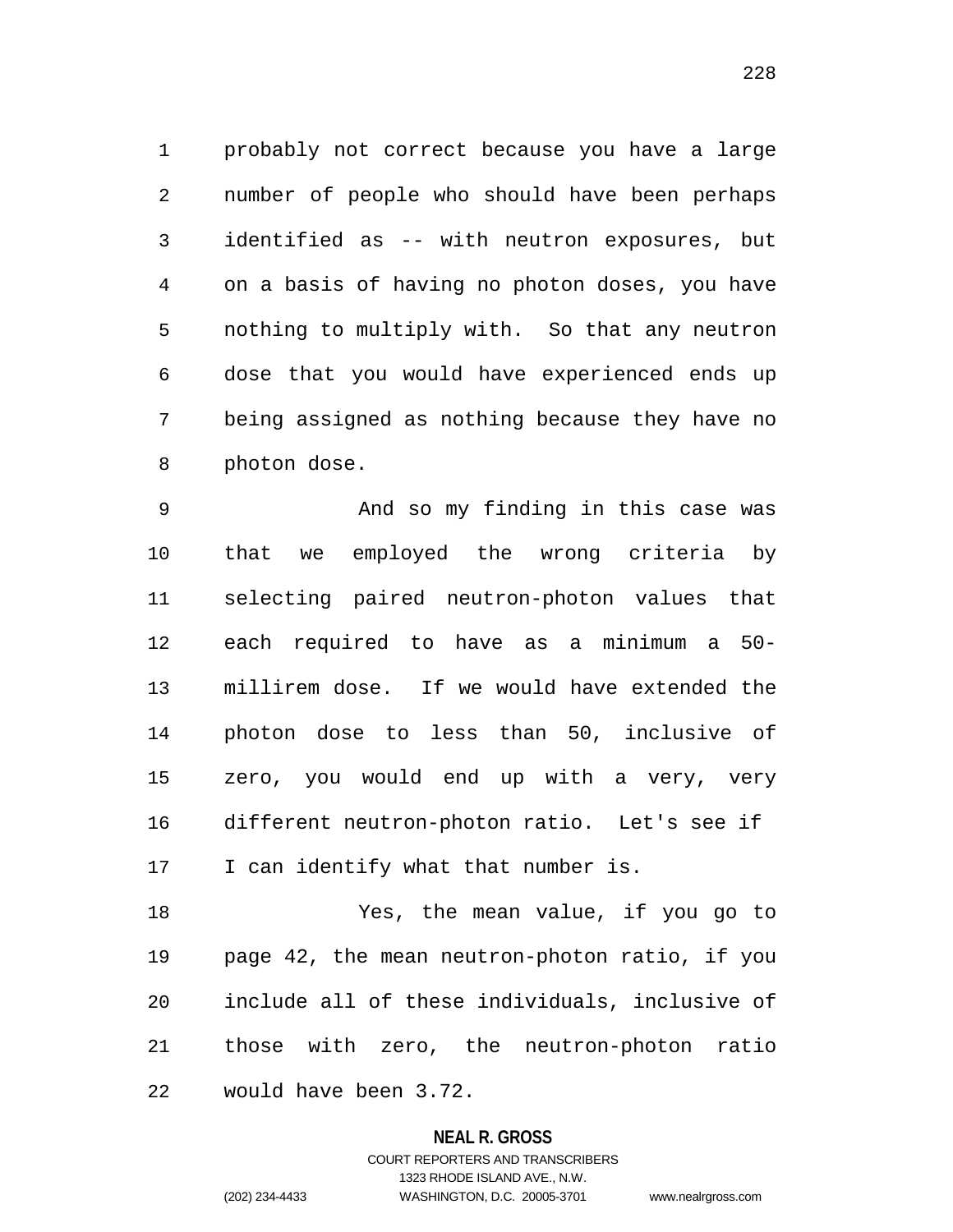So I believe that there are deficiencies here that involve the selection criteria for paired neutron-photon ratios that perhaps should include photon doses that were below 50 millirem, including zero. Because, clearly, as you see in attachment No. 2, there were loads and loads of people whose neutron dose was substantially greater than 50 millirem in 1995 and, yet, their photon doses were recorded as below 50. And on behalf of those numbers, they actually have no photon recorded dose.

 My last finding involves the fact that the photon doses as cited in -- the changes in photon doses, as cited in Exhibit 1 -- 2, on page 9, where we briefly discuss the changes from the 30 to 250 that was broken into less than 30, and the numbers, the percentage values change -- I am referring to Exhibit 2 on page 9 -- they were never explained.

So my final Finding No. 5 is that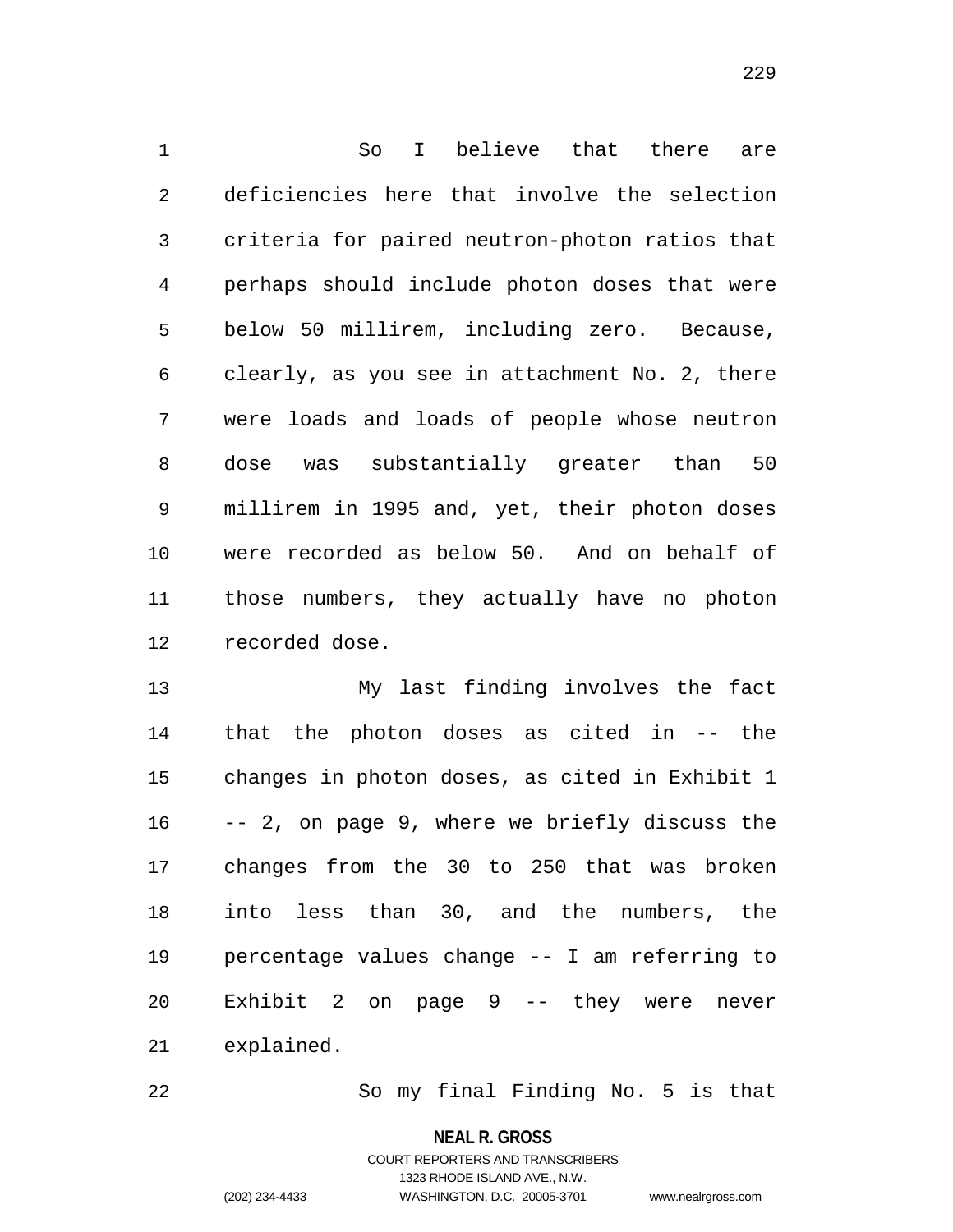there is no explanation for the changes in photon energy that is defined in the Revision 1 of the TBD. It would be nice to have an explanation as to what prompted those photon changes. So that summarizes my five findings. CHAIR MUNN: So you have five findings in all. We'll need to pick them out. Do we have anything that we want to discuss regarding Hans's report and what we have seen

here?

 MR. HINNEFELD: Well, it seems to me that the findings that Hans has are really against the Site Profile, you know, because the Site Profile changed. The reason this PER was written was the Site Profile was revised. And since the Site Profile was revised, we have looked at cases that have been reconstructed with the old version and did something, you know, we recalculated a number of them in order to see what would change based on this new Site Profile.

Now Hans's comments relate to the

**NEAL R. GROSS**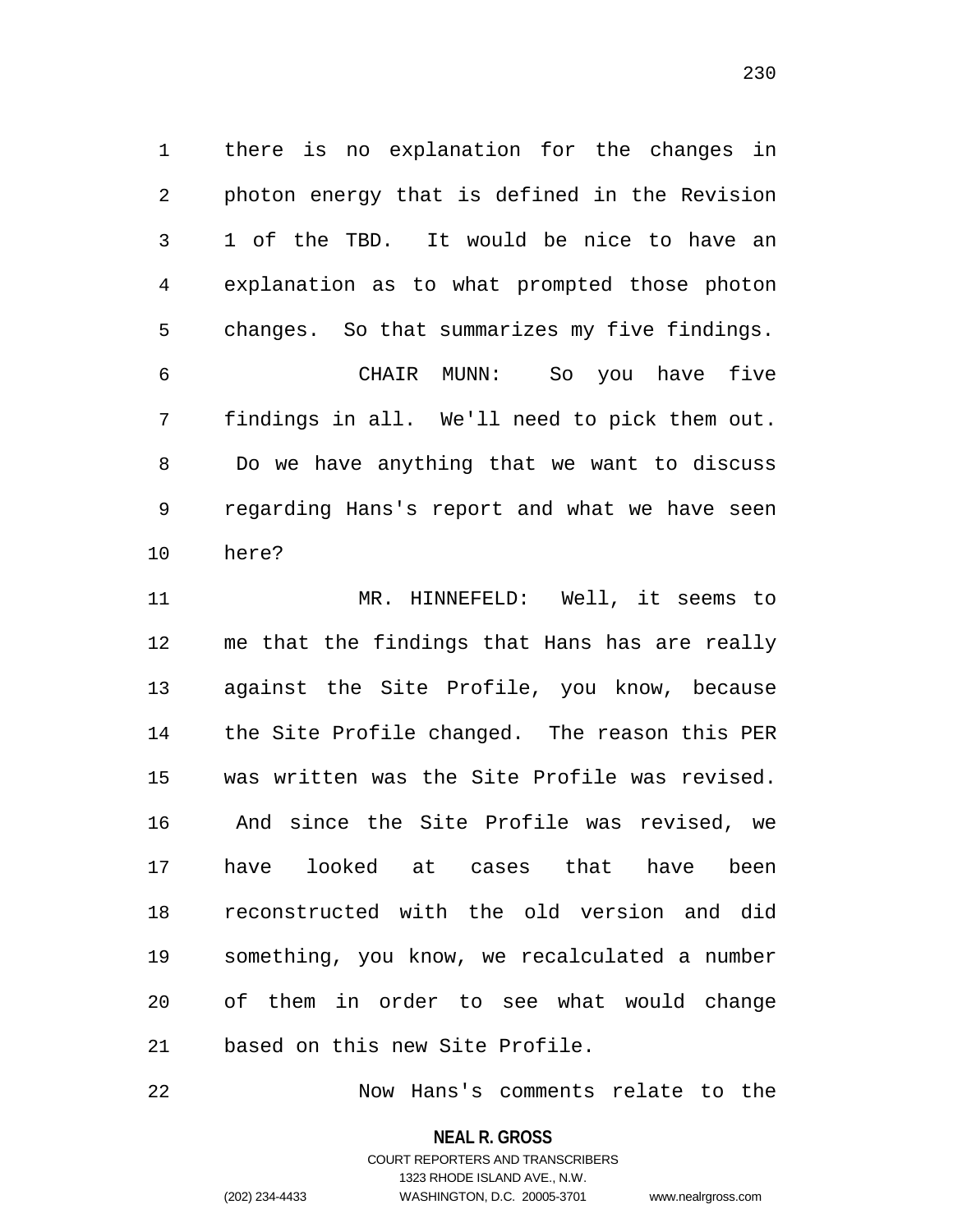support -- they actually pertain to the things that are in the new Site Profile. So you can deal with this how you want. I mean we can respond to them here, but we really ought to be responding in comments against the Site Profile.

 And then for the subsequent question of doing cases, are you going to check some -- ask the DR Subcommittee to check and see were the reworked cases done appropriately almost isn't relevant, if we are going to pursue findings against the Rev. 1 Site Profile.

 Okay? Does that sound logical to anybody but Ted? He's nodding his head.

CHAIR MUNN: Yes.

 DR. BEHLING: Let me just make a comment. The only one that I think would be exempt from your comment, Stu, was the issue that is defined in Exhibit 3. That is, can you take a single memo dated November 9, 1972 and that memo defines neutron-photon ratios

**NEAL R. GROSS**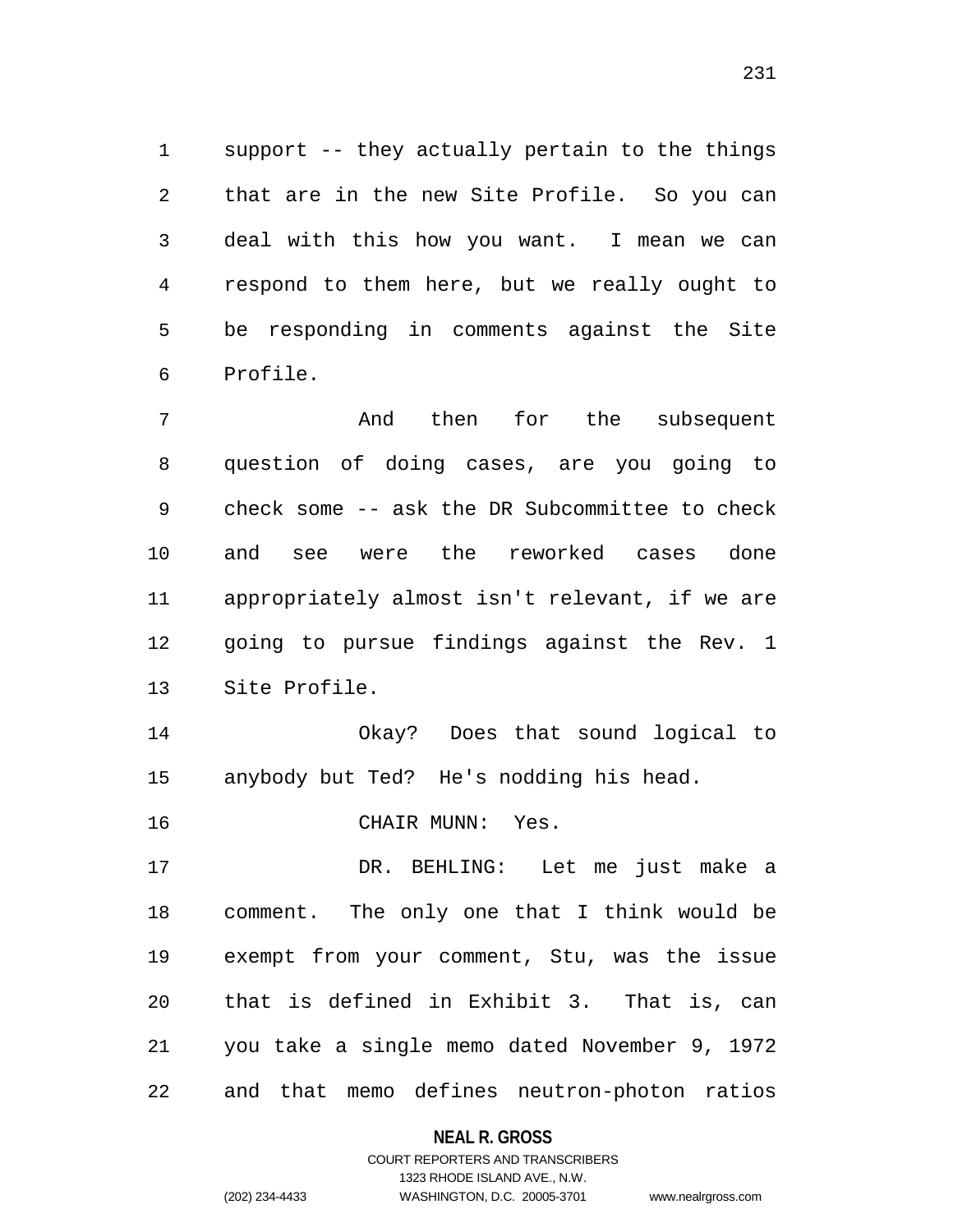for plutonium-239 versus 238, and assume that it applies to all time periods? Because that was one of the major changes, I guess, in the revision of TBD Revision 1.

 MR. HINNEFELD: Okay. But, even then, I mean that was done in Rev. 1 of the Site Profile, right?

 DR. BEHLING: No, I did not -- I was not a party to the review of the TBD 0 or 1. So I can't -- I am pretty sure that this memo may have been included, even in Rev. 0. I don't know.

 MR. HINNEFELD: Okay, but, still, it pertains to the Site Profile. The Site Profile says, based on this memo, we are going 16 to use this M/P ratio or these M/P ratios?

17 DR. BEHLING: Yes.

 MR. HINNEFELD: And so that, again, perhaps that would be a finding, then, against the Site Profile which says to use that.

I think it doesn't change the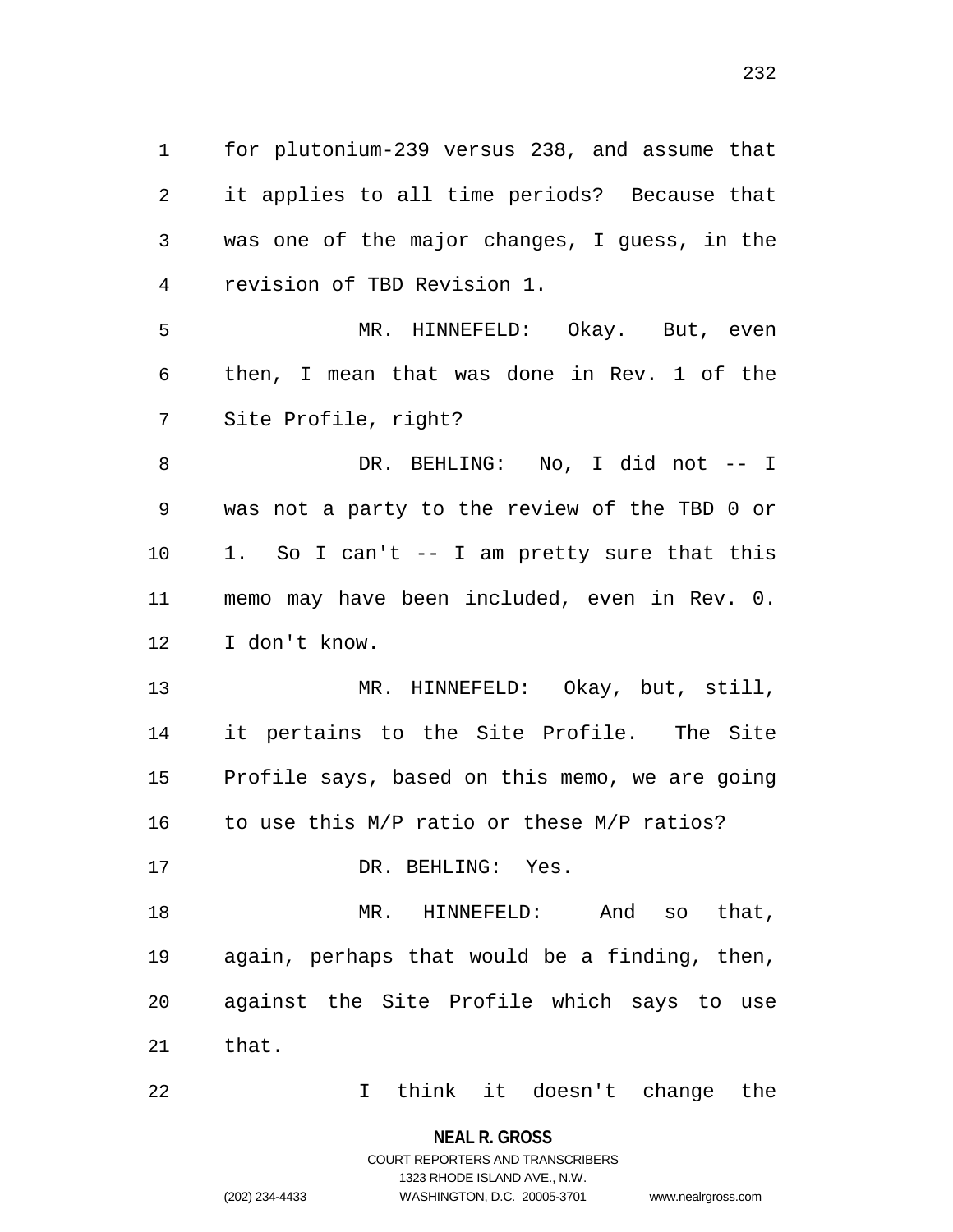validity of the finding. It doesn't change any of that or the need to address these findings. It is just that, for my way of thinking about it, these are findings against the Site Profile, and to pursue additional, you know, the normal routine on the PER thing would be, with the cases, would be kind of irrelevant at this time.

 MR. KATZ: We sort of talked about this before in a way, this sort of -- as sort of a process question. I mean, is this a case where SC&A did not review the original TBD and the changes in the TBD were not resultant of the Board's findings on the original TBD? MR. HINNEFELD: I don't remember

what gave rise to this, to be honest.

 DR. BEHLING: You know, can I ask everyone to go back to page number 6 of the report? And I did make mention of that very briefly in the bottom of the page in the last paragraph, where I talk about that the changes to TBD-6 were prompted solely, and I quote,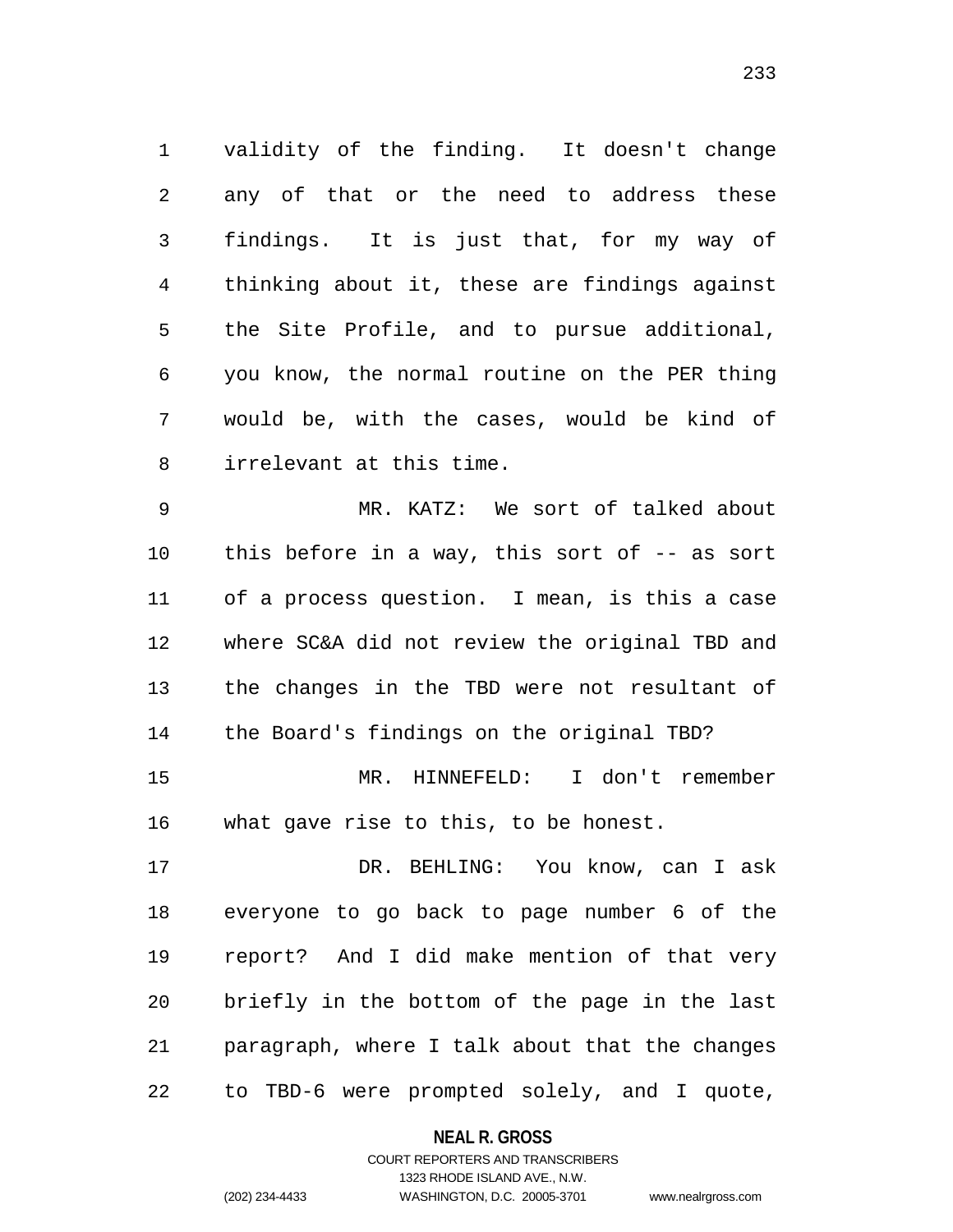"were prompted solely by formal internal and NIOSH review comments," unquote.

 MR. HINNEFELD: Okay. DR. BEHLING: And then I also stated, "This further implies that any comments/findings that SC&A had submitted in its review of TBD-6, Rev. 0, involving 2008, were not instrumental with regard to the need for a PER.

 So I did acknowledge that up front, that our review of TBD-6 was not instrumental in the writing of this PER.

 MR. KATZ: Thank you, Hans. That is actually really helpful. It is just because we have two different situations. We have situations where we have a PER that arises out of the Board's review, and this is a different animal really. It is a PER that is arising out of DCAS's internal evaluation. So then it all makes a lot of sense, actually, that you are getting these comments on the TBD in effect that are comments on the

**NEAL R. GROSS**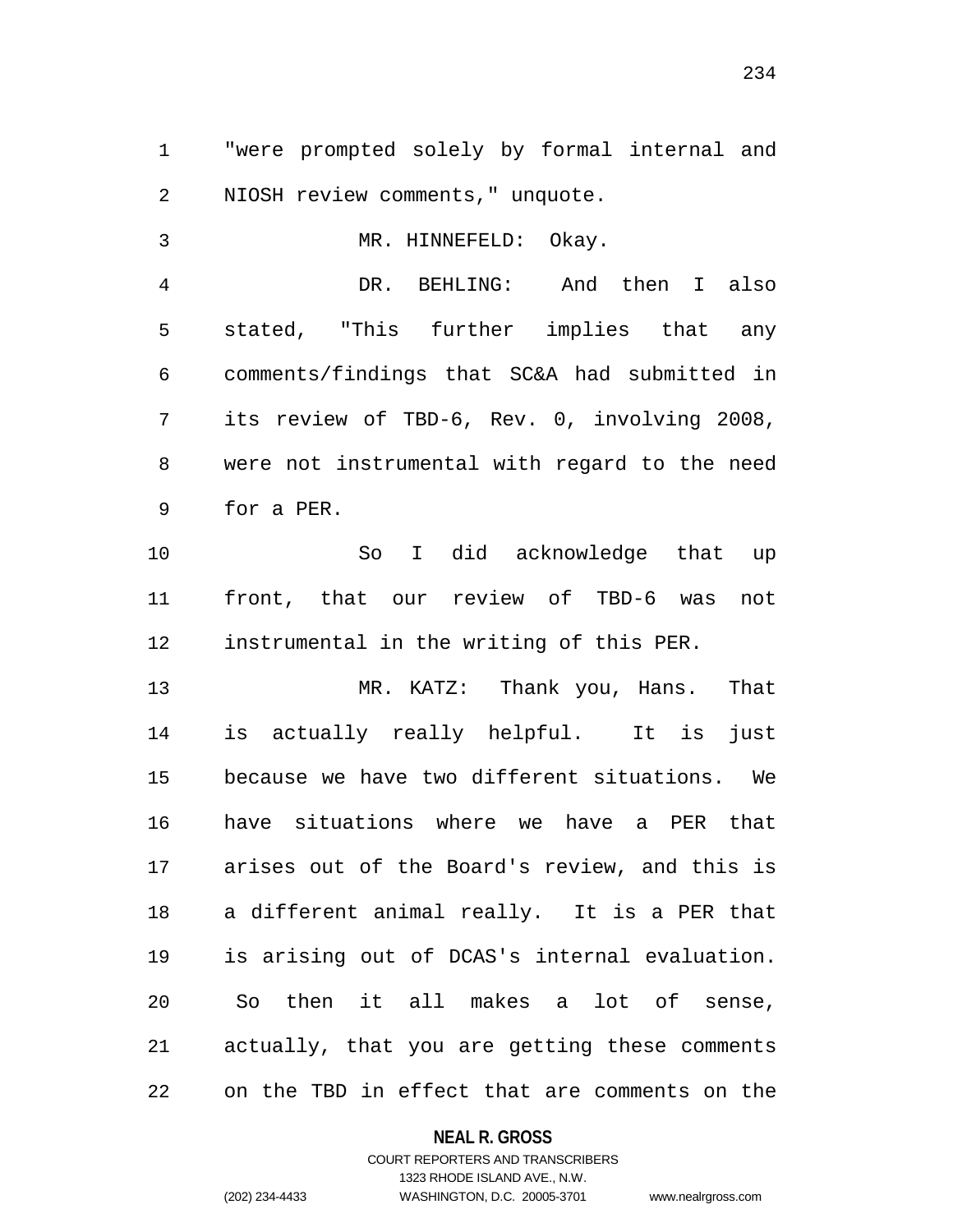PER, but that all makes sense.

| 2              | DR. BEHLING: And I agreed with                 |
|----------------|------------------------------------------------|
| $\mathfrak{Z}$ | Stu that these issues were technical issues    |
| 4              | that should have been addressed in Revision 1  |
| 5              | of the TBD.                                    |
| 6              | MR. HINNEFELD: Okay. Now Los                   |
| 7              | Alamos is under consideration, and there is a  |
| 8              | Los Alamos Work Group.                         |
| 9              | MR. KATZ: Yes.                                 |
| 10             | MR. HINNEFELD: The thought occurs              |
| 11             | these findings could all be handled by the Los |
| 12             | Alamos Work Group or we can thrash through     |
| 13             | them here.                                     |
| 14             | MR. KATZ: In a way, it makes more              |
| 15             | sense for these to go there because, really,   |
| 16             | this is sort of like a TBD review in a sense.  |
| 17             | I mean it sort of, as you are saying, since    |
| 18             | there's not agreement on the method that was   |
| 19             | applied for the PER in the first place,        |
| 20             | there's no point in going further with this as |
| 21             | a PER review. It is really a TBD review        |
| 22             | issue.                                         |

**NEAL R. GROSS**

COURT REPORTERS AND TRANSCRIBERS 1323 RHODE ISLAND AVE., N.W. (202) 234-4433 WASHINGTON, D.C. 20005-3701 www.nealrgross.com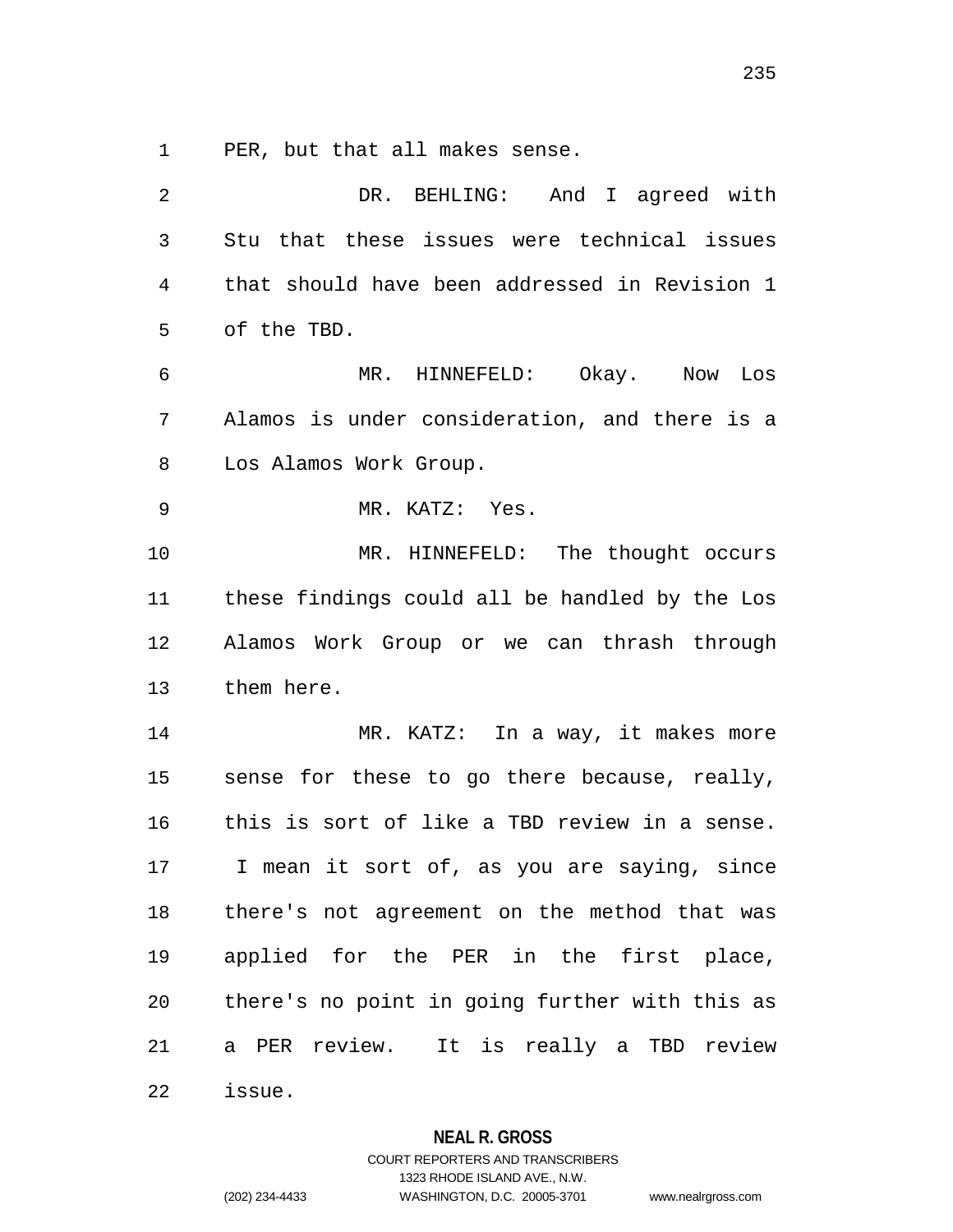1 MR. HINNEFELD: Yes. MR. KATZ: It is just like a mini- TBD review. It is a portion of the TBD that is taken on. MR. HINNEFELD: The neutron-photon ratio portion -- MR. KATZ: Right. 8 MR. HINNEFELD: -- of the Site Profile is what was reviewed here. MR. KATZ: Yes. 11 MR. HINNEFELD: And so, to me, that is the logical place where this group is dealing with Los Alamos in its entirety. Of course, it only really deals with Los Alamos after 1975. To the extent that this N/P ratio applies before 1975, I would suggest we leave it alone because if it is not feasible to do an N/P ratio, then the non-presumptives are going to lose that neutron dose, so we got to get a neutron dose for unmonitored people. We have non-presumptive cancers pre-`75.

But, to me, this Subcommittee

**NEAL R. GROSS** COURT REPORTERS AND TRANSCRIBERS

1323 RHODE ISLAND AVE., N.W.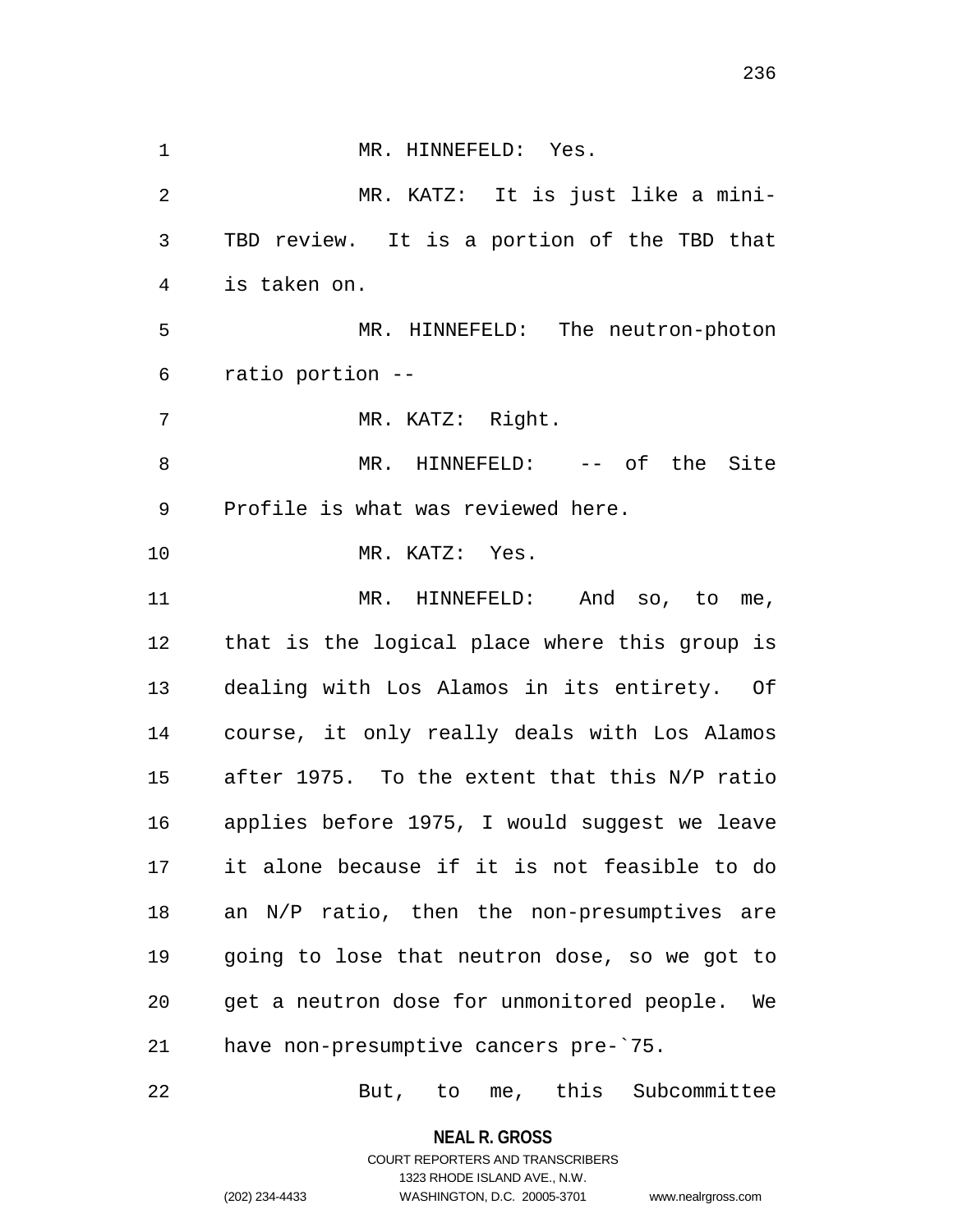could kind of be shed of the findings by handing them to Los Alamos.

 CHAIR MUNN: It seems to be almost an unquestionable assumption that the Los Alamos Work Group really should be handling this. Regardless of what we did, we would have to be doing it in such close cooperation with what they are doing that it would appear to simply complicate things if we did not have them addressing these issues as well.

 Shall I take it as an action item to refer these, refer this document to the Los Alamos Work Group with our indication that we have reviewed it ourselves, have discussed it with SC&A, and request that they take the responsibility for these five findings?

 MR. KATZ: Mike and Paul? MEMBER ZIEMER: That makes sense. There is no SC&A review of the Los Alamos Site Profile?

 MR. HINNEFELD: Well, right now, we are in reviews of Evaluation Reports. I

#### **NEAL R. GROSS**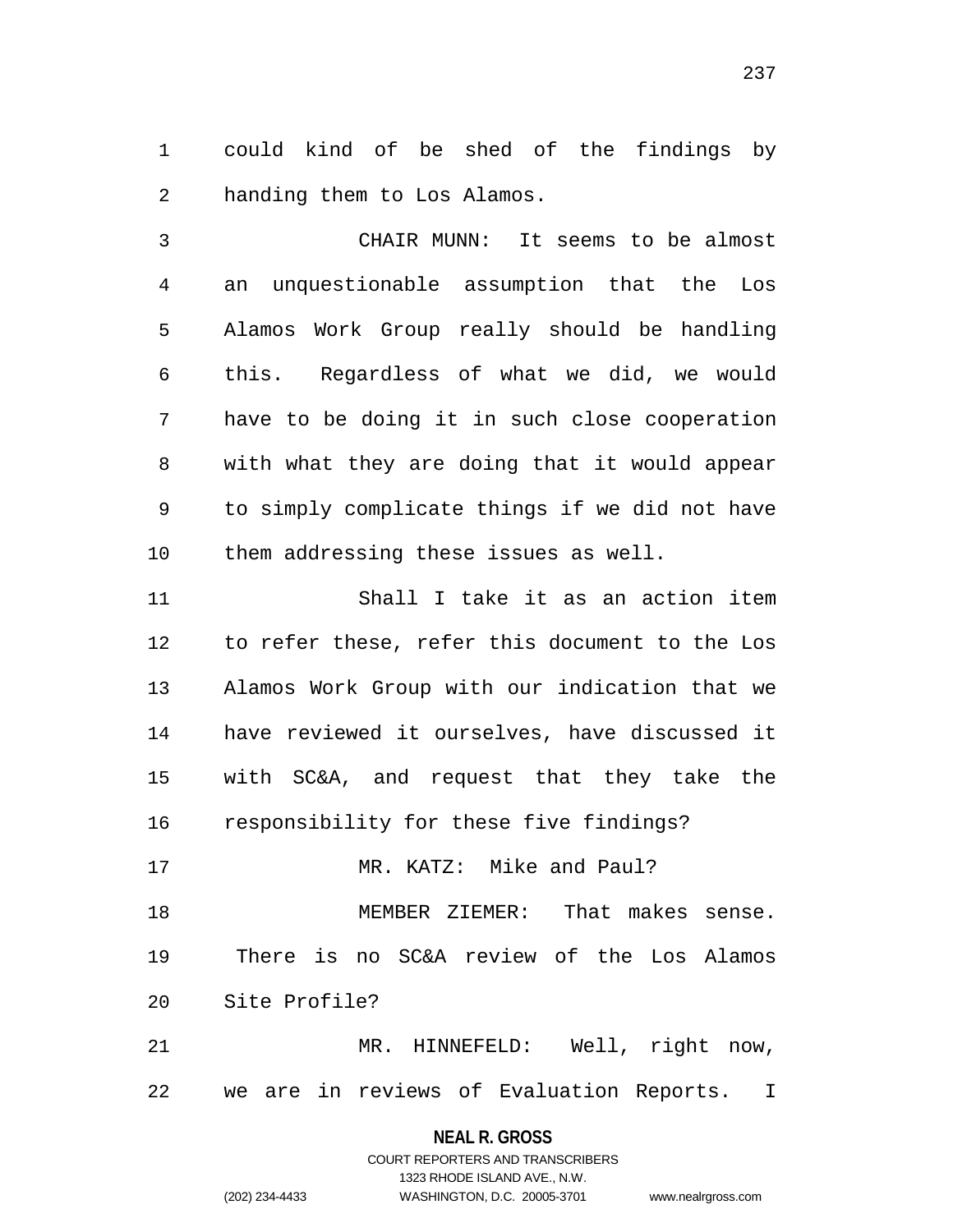don't know where the Site Profile -- 2 MEMBER ZIEMER: No, but -- MR. HINNEFELD: There was a Site Profile review -- MR. KATZ: At one point. MR. HINNEFELD: -- at one point. DR. MAURO: Yes. Yes, there was a Site Profile review, and I don't know where we are with the ER. MEMBER ZIEMER: But were these issues raised there? MR. KATZ: Yes, that is the question, John. Is this sort of a duplicate of -- were these issues already raised when the TBD was reviewed by SC&A? DR. BEHLING: No, no. No, I am pretty sure that the level of detail that I went into here was not -- and I'm not that familiar with our own review, but I am pretty certain that it would be very unexpected for me to realize that somebody else identified the same issues.

### **NEAL R. GROSS**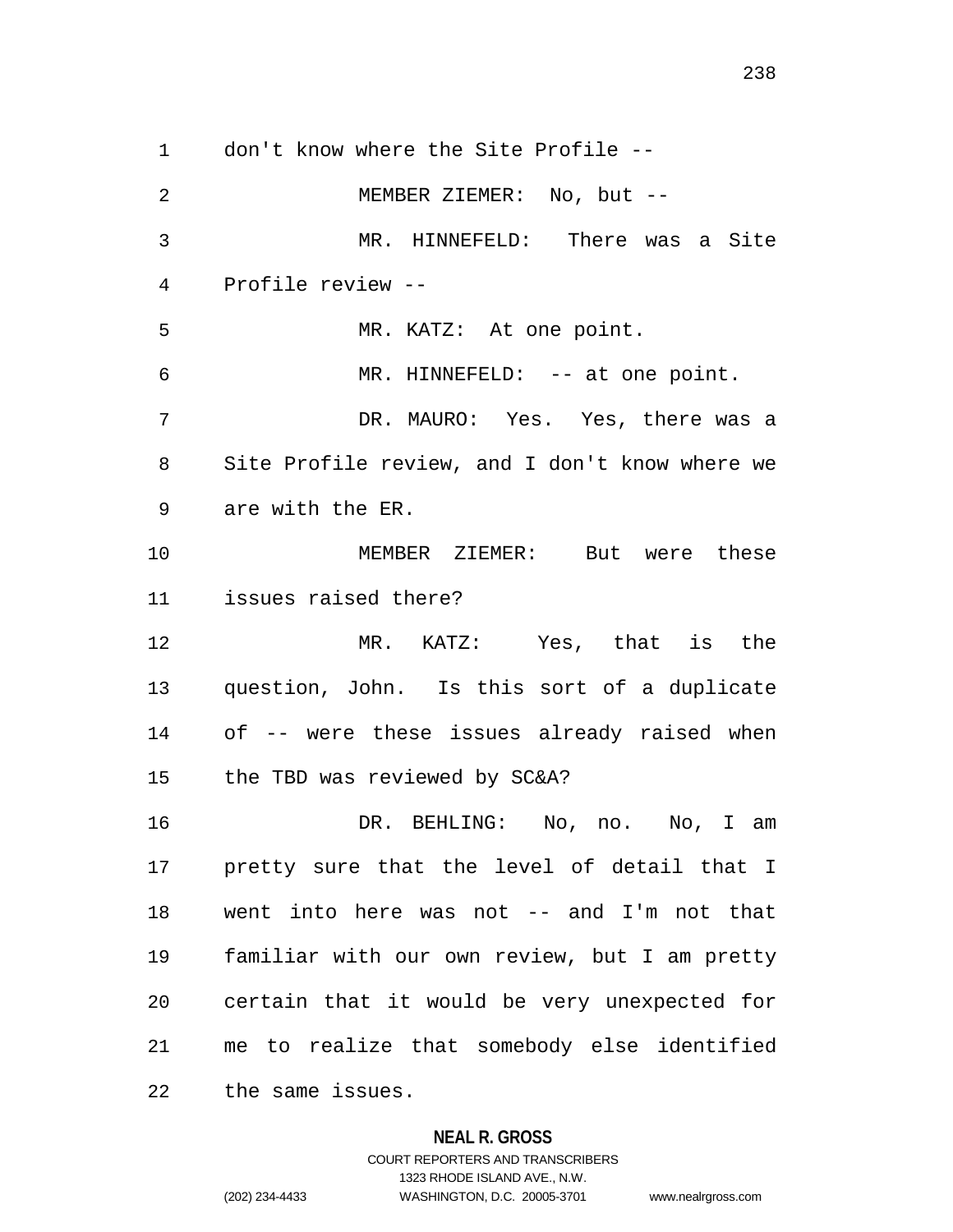MR. KATZ: So this really is sort of like a second SC&A review of the TBD? DR. BEHLING: Yes, it would be a supplementary review of the TBD. DR. ULSH: It depends on which revision of the TBD was reviewed. If it was Rev. 0, the issues that Hans comments on would not have been attached. MR. KATZ: Oh, exactly. Right. John, do you know whether SC&A reviewed Rev. 1 or Rev. 0 of the Los Alamos? DR. MAURO: I don't have an answer for you. I'm sorry. I can look into it and check with Joe -- 15 MR. KATZ: Okay. 16 DR. MAURO: -- on where we are. Hans, when you started, you had indicated that your review came out shortly before the revised version of this came out. I guess I was a little confused on, again, exactly -- so the review that you performed was this revision? This goes right back to

**NEAL R. GROSS**

COURT REPORTERS AND TRANSCRIBERS 1323 RHODE ISLAND AVE., N.W. (202) 234-4433 WASHINGTON, D.C. 20005-3701 www.nealrgross.com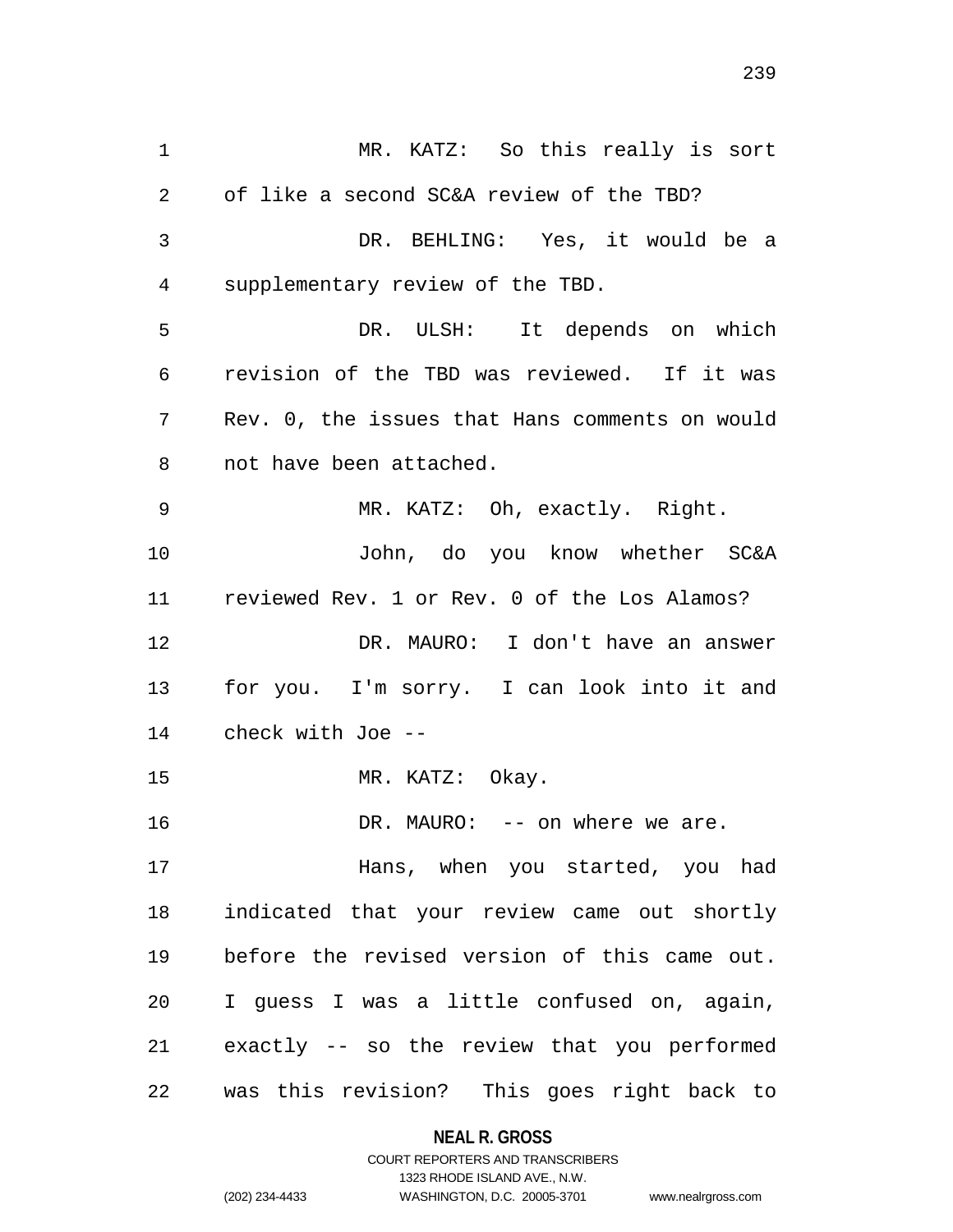your beginning.

| 2  | DR. BEHLING: No. No, John, what                |
|----|------------------------------------------------|
| 3  | I stated is that the PER-18 was prompted by    |
| 4  | internal -- NIOSH internal formal review that  |
| 5  | made these changes, as shown in Exhibit 1 and  |
| 6  | 2, to the neutron-photon ratios, et cetera, et |
| 7  | cetera.                                        |
| 8  | DR. MAURO: Yes, okay. [                        |
| 9  | DR. BEHLING: And they did not                  |
| 10 | include or address any of the issues that      |
| 11 | might have been identified by SC&A of the TBD  |
| 12 | review. I don't know, to answer somebody's     |
| 13 | question who raised it, did SC&A review        |
| 14 | Revision 0 or Rev. 1. I don't know. But it     |
| 15 | would be very unlikely that our review of      |
| 16 | either one would have probably addressed the   |
| 17 | issues that I raised here.                     |
| 18 | DR. MAURO: I hear you. I wish I                |
| 19 | could give you a definitive answer. I can't.   |
| 20 | MEMBER ZIEMER: Well, it just                   |
| 21 | seems to me that whichever the answer is that  |
| 22 | we need to couple this with what SC&A has done |

**NEAL R. GROSS**

COURT REPORTERS AND TRANSCRIBERS 1323 RHODE ISLAND AVE., N.W. (202) 234-4433 WASHINGTON, D.C. 20005-3701 www.nealrgross.com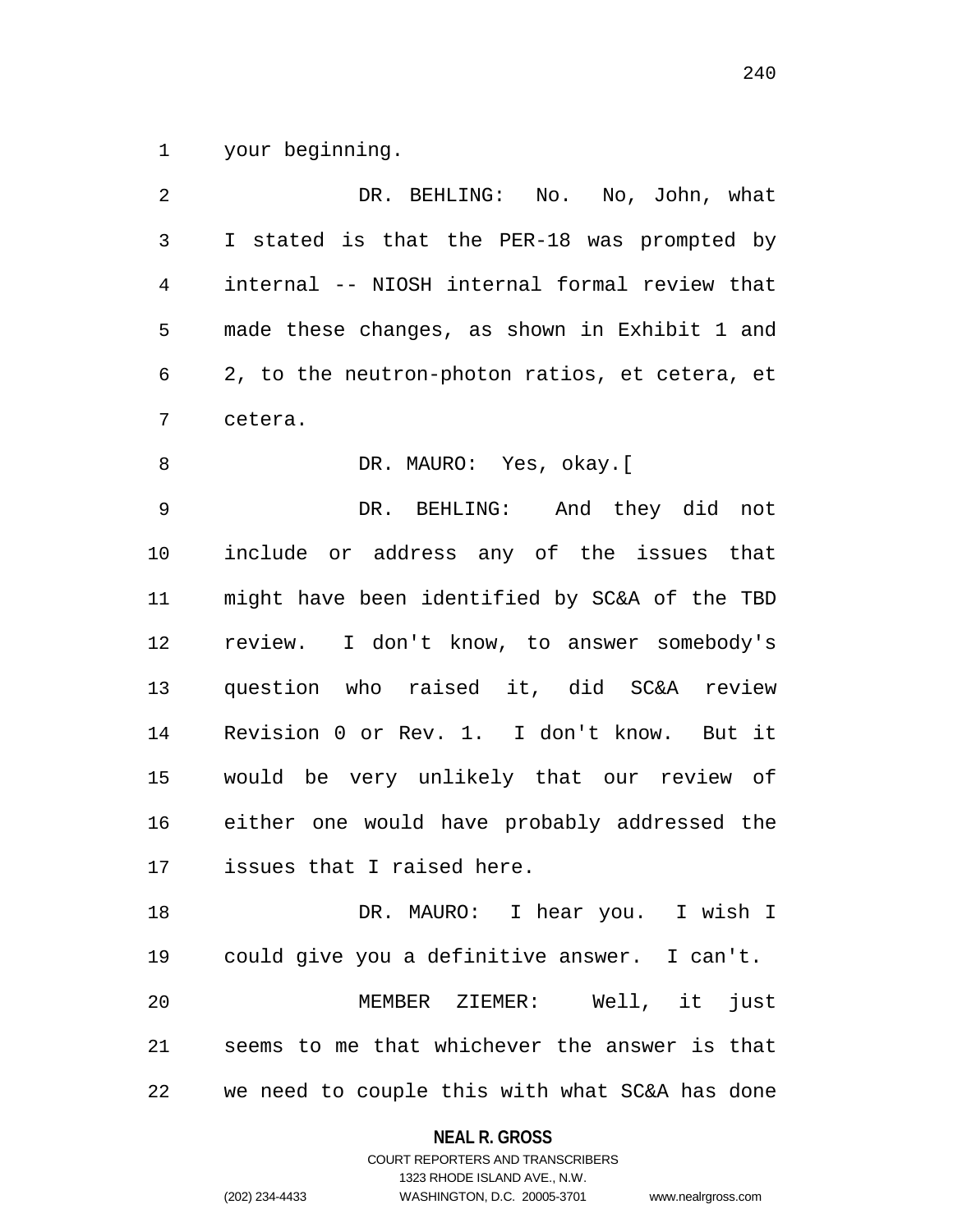before. If there was a review -- and, Hans, why do you think no one would have addressed this before? DR. BEHLING: Because no one is as thorough as I am. (Laughter.) 7 MR. KATZ: I was ready for that. 8 (Laughter.) MEMBER ZIEMER: We just wanted to get that on the record. (Laughter.) CHAIR MUNN: The website shows two SC&A reports. One was a review of the ER preliminary issues, availability of bioassay records. And the other is the Los Alamos National Laboratory Site Profile review -- MR. KATZ: August 2006. 18 CHAIR MUNN: -- August 2006. DR. MAURO: Yes, it goes all the way back. And the last one you made reference to, these were issues -- was that relatively recent?

**NEAL R. GROSS**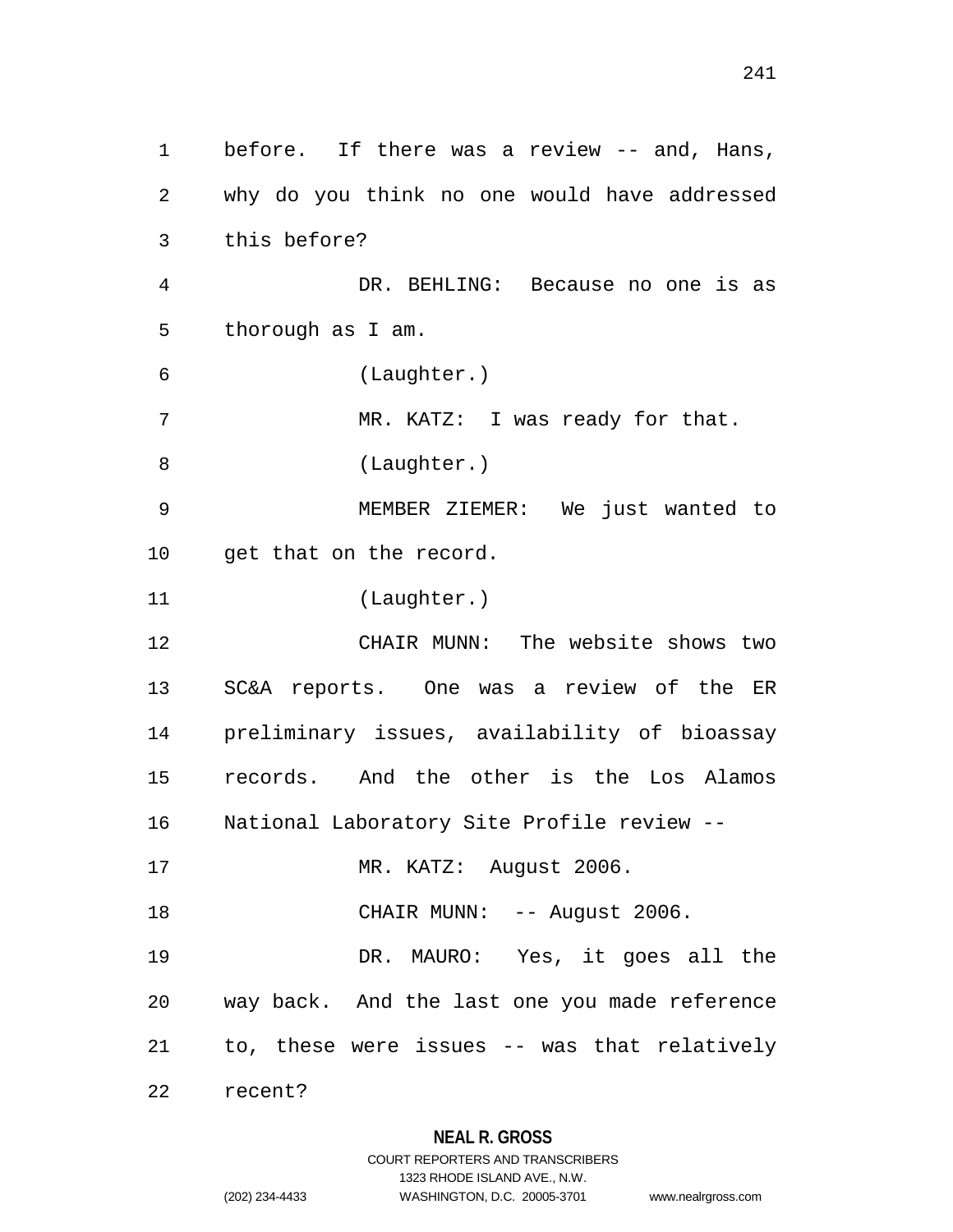CHAIR MUNN: April of 2010. DR. MAURO: Yes, okay. Good. That's what I thought. I think it is active now with Joe, the ER. CHAIR MUNN: That was with respect to an SEC. DR. MAURO: Yes, with respect to an SEC, exactly. DR. BEHLING: You know, I am reading again on page 6, and I didn't highlight it and that's why I didn't read it. But what I stated in that is that, "This further implies that any comments/findings that SC&A submitted in the review of TBD-6, Rev. 0" -- so, apparently, Rev. 0 was initially evaluated by SC&A or reviewed by SC&A. So it was Rev. 0. MR. KATZ: So it wouldn't have captured this, anyway. DR. BEHLING: No. MR. KATZ: Right. Well, it makes sense to me. Certainly, it seems like all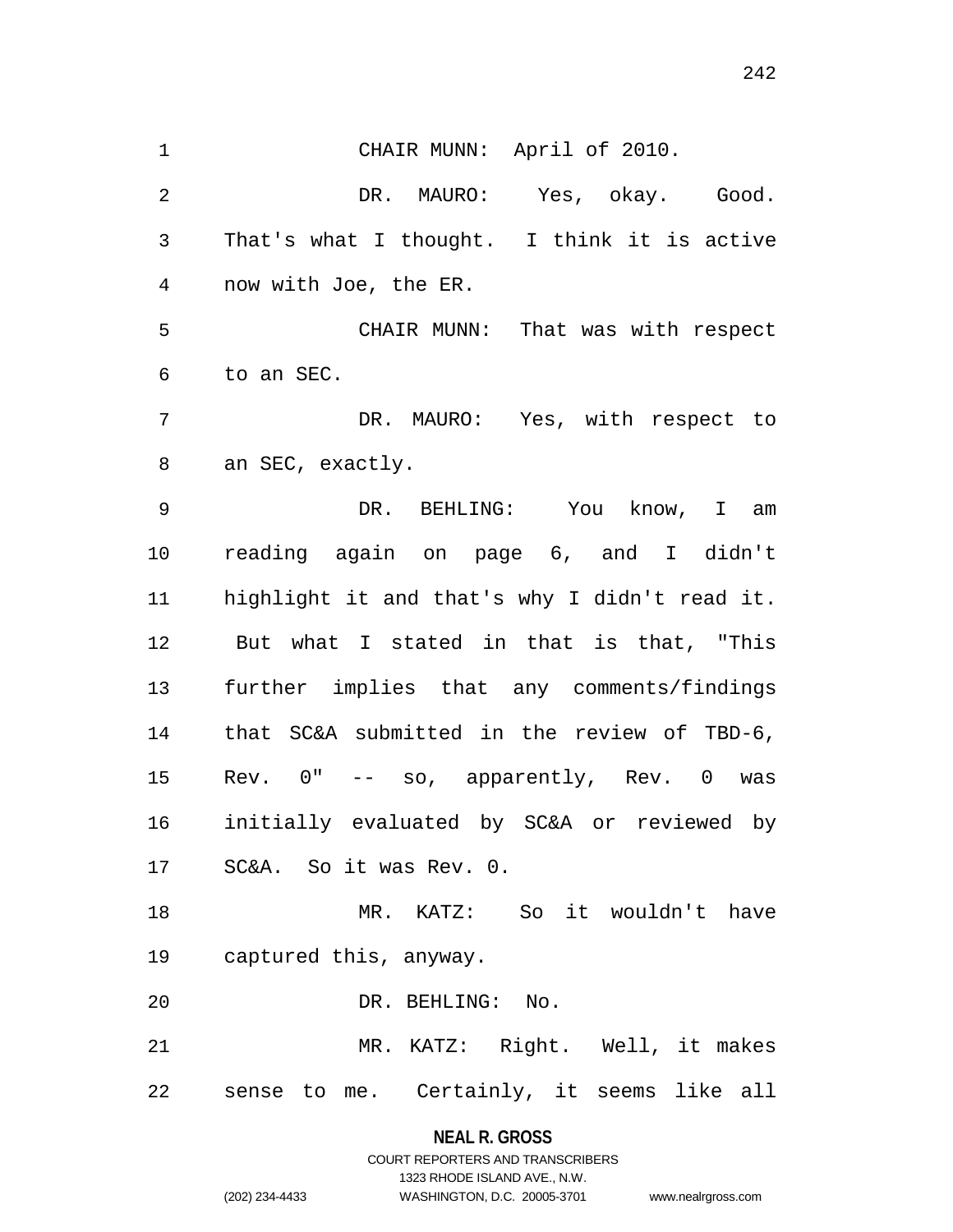your Subcommittee Members agree that this belongs in the Work Group's court.

 CHAIR MUNN: All right. If we don't have any objection, then, I will draft an email for the Los Alamos Work Group and transmit this document to them with a brief comment about our discussion here.

 DR. MAURO: Hans, I've got a question to you. These findings and observations that you have reported here in the PER, have you been in touch with Joe at all recently regarding these matters? Has there been some interaction there?

 DR. BEHLING: No, I have not talked to Joe.

 DR. MAURO: Okay. We have got to take care of that. These are going on, and I know Joe is actively involved here. I just want to make sure that -- it will certainly be picked up by the Work Group, but it would be good for Joe to make sure that he is sensitive to the issues that you have raised.

**NEAL R. GROSS**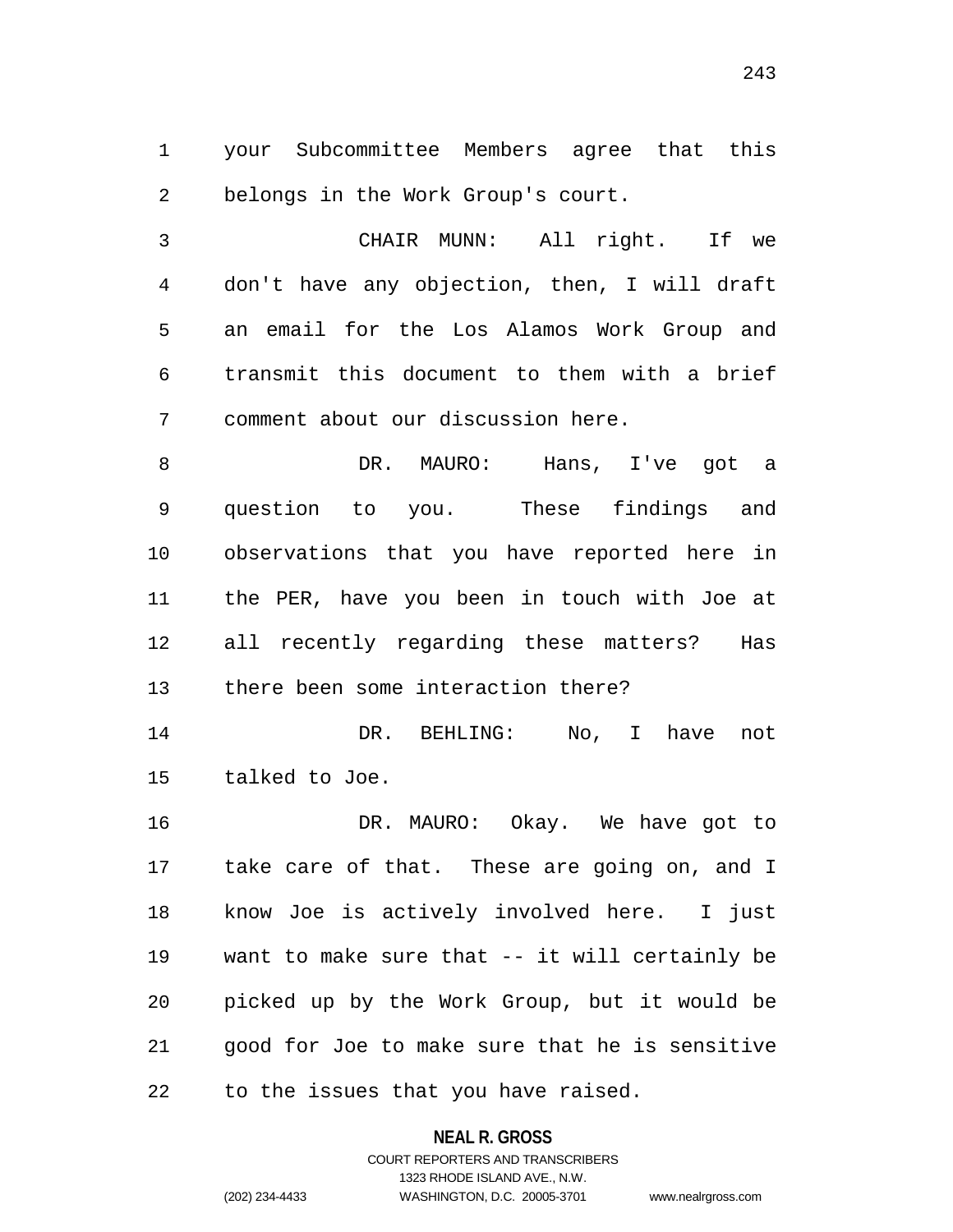1 DR. BEHLING: Yes. No, as I said, I have been pretty much working in isolation. I have not conferred with Joe on this issue. DR. MAURO: Okay. CHAIR MUNN: Shall I copy Joe? MR. KATZ: Oh, he is part of -- it will go to the whole Work Group. 8 CHAIR MUNN: Okay. MR. KATZ: So then for the sake of completeness, there doesn't need to be a followup with cases in this situation. CHAIR MUNN: No. DR. MAURO: No. CHAIR MUNN: When we do include this on our database, though, we will show it as transferred to the Work Group. MR. KATZ: Right. I mean, should the Work Group, at the end of the day, should that Work Group conclude that these methods are good, then you could follow up with the cases on this PER, but it would be premature at this point.

### **NEAL R. GROSS**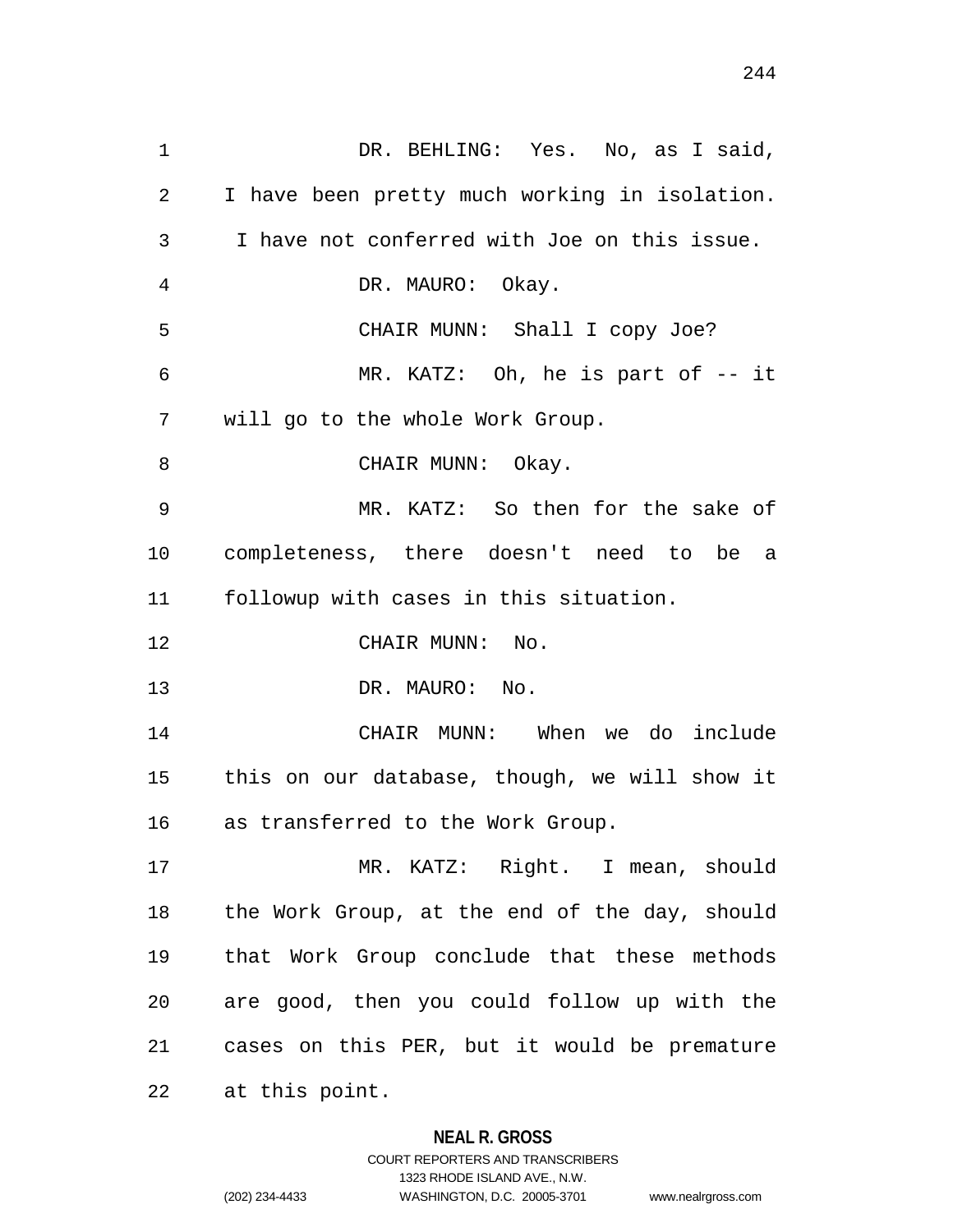1 CHAIR MUNN: Yes. DR. ULSH: Is it the case that whatever the LANL Working Group decides, they are going to get back to this Subcommittee, so that we can -- CHAIR MUNN: Supposedly. MR. KATZ: Yes, we will need to coordinate that, exactly. CHAIR MUNN: That's what's supposed to happen whenever we transfer. MR. KATZ: Yes, that's good. Probably something to address in your transfer memo. CHAIR MUNN: Yes, I will do it. MR. KATZ: I think you have done 16 that before with other transfers. 17 CHAIR MUNN: Yes, I have. All right. Can we move on, then, to PER-20? MR. KATZ: PER-20? CHAIR MUNN: PER-20. MR. KATZ: Who's carrying the ball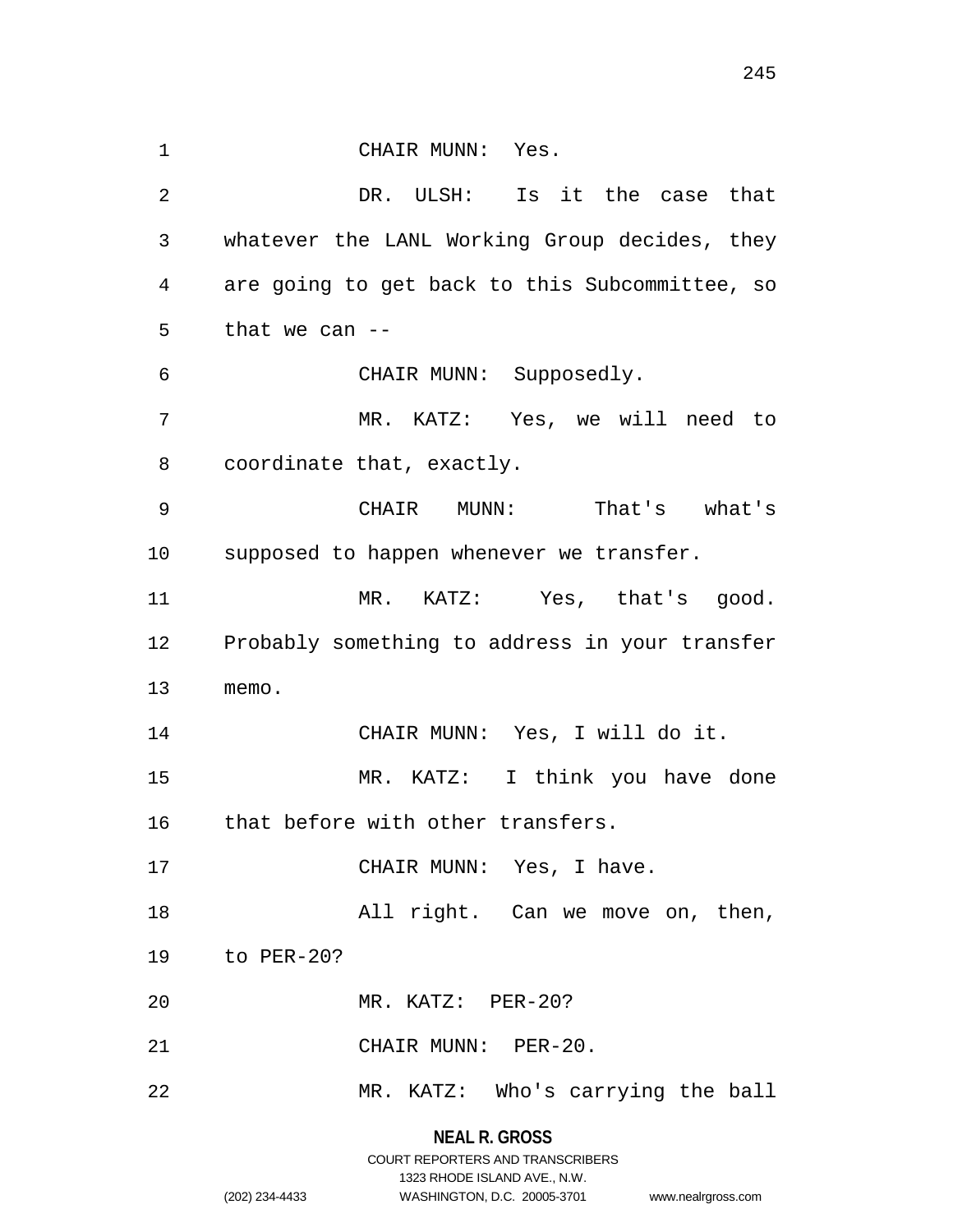on that?

 DR. BEHLING: Well, that's mine again. Yes, our review of PER-20 was submitted in March of 2009. I think this is going to be a short one because John tells me that an SEC has been issued for Blockson. The three issues that I identified in my review may all become a no-issue issue as a result of the SEC petition. So I am not sure if it is worth actually discussing it.

 DR. MAURO: Why don't you just quickly identify the issues? I believe when we last spoke, Hans, each one of those really become moot.

 DR. BEHLING: Yes, because of the particular impact it has on the type of cancer. The three issues, quite frankly, are, very briefly, the following.

 For Building 55 workers' exposure to uranium may have involved, at least this is the finding, may have involved low solubility or Type S uranium compounds, which would

#### **NEAL R. GROSS**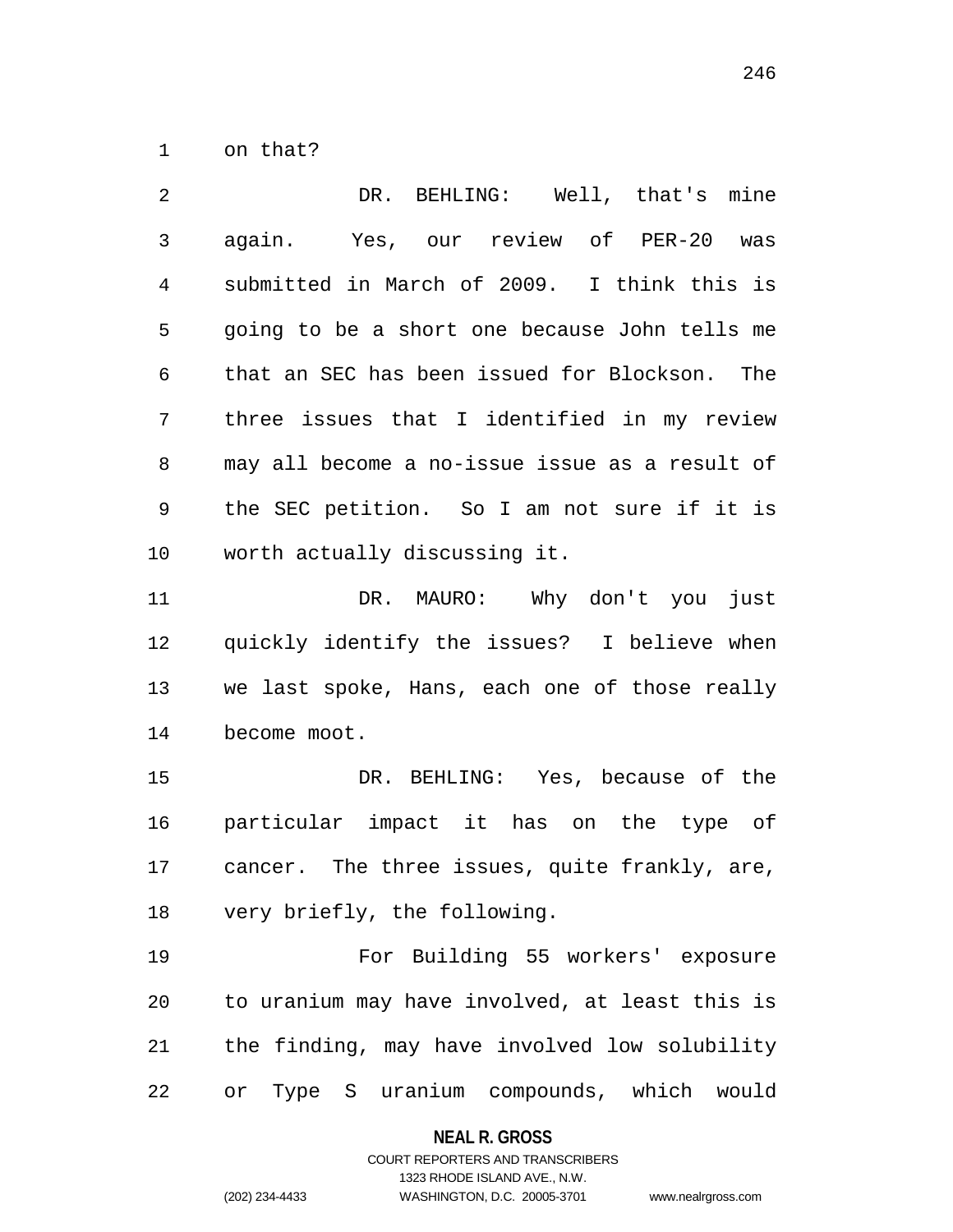obviously impact principally the lung tissue. Number two, equally, the lower solubility uranium material, if ingested, would imply the assumption of a lower F sub 1 value, which was the second issue, meaning the uptake from the gut into the bloodstream. And thirdly, estimate of indoor

 radon concentration -- surrogate data that are considered inappropriate result in low exposure values, and I think that was thoroughly discussed, the use of the Florida phosphogypsum plants.

 So as far as I am concerned, based on the SEC status that has been awarded to Blockson, all three issues really are of little or no consequence.

 DR. MAURO: Yes, the radon is what triggered the SEC. The Type N/Type S issue which you bring up only has -- they are using M. And the Type S issue that basically you are raising only has applicability to respiratory cancer and perhaps thoracic, some

#### **NEAL R. GROSS**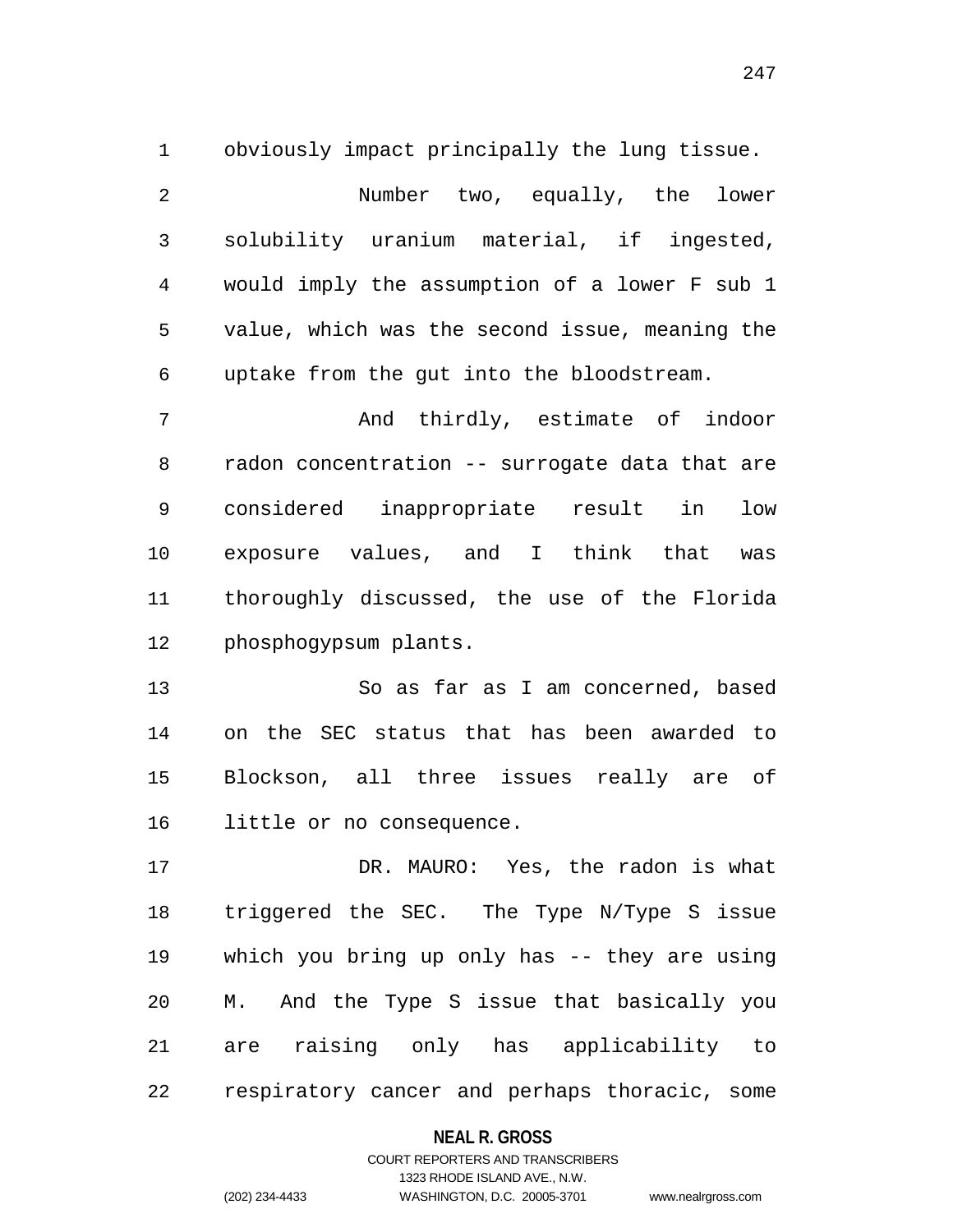of the lymphomas, all of which are covered.

 So in a funny sort of way, what we have here is some technical issue that has not been resolved, that particular one, the M/S issue, but it becomes moot since any individual that has such a cancer will be compensated under the SEC.

8 The question really becomes are there any non-presumptive cancers that could be affected by any of these issues? And then, of course, it warrants some discussion because it will affect how you are going to deal with workers who have one of those non-presumptive cancers.

 But I guess what I just heard is that -- now the second issue had to do with ingestion?

 DR. BEHLING: Yes. And, in fact, if you want to just briefly go over it for those who have that report available, I can sort of, in a very, very brief way, summarize the issues by pointing out the Exhibit No. 2

#### **NEAL R. GROSS**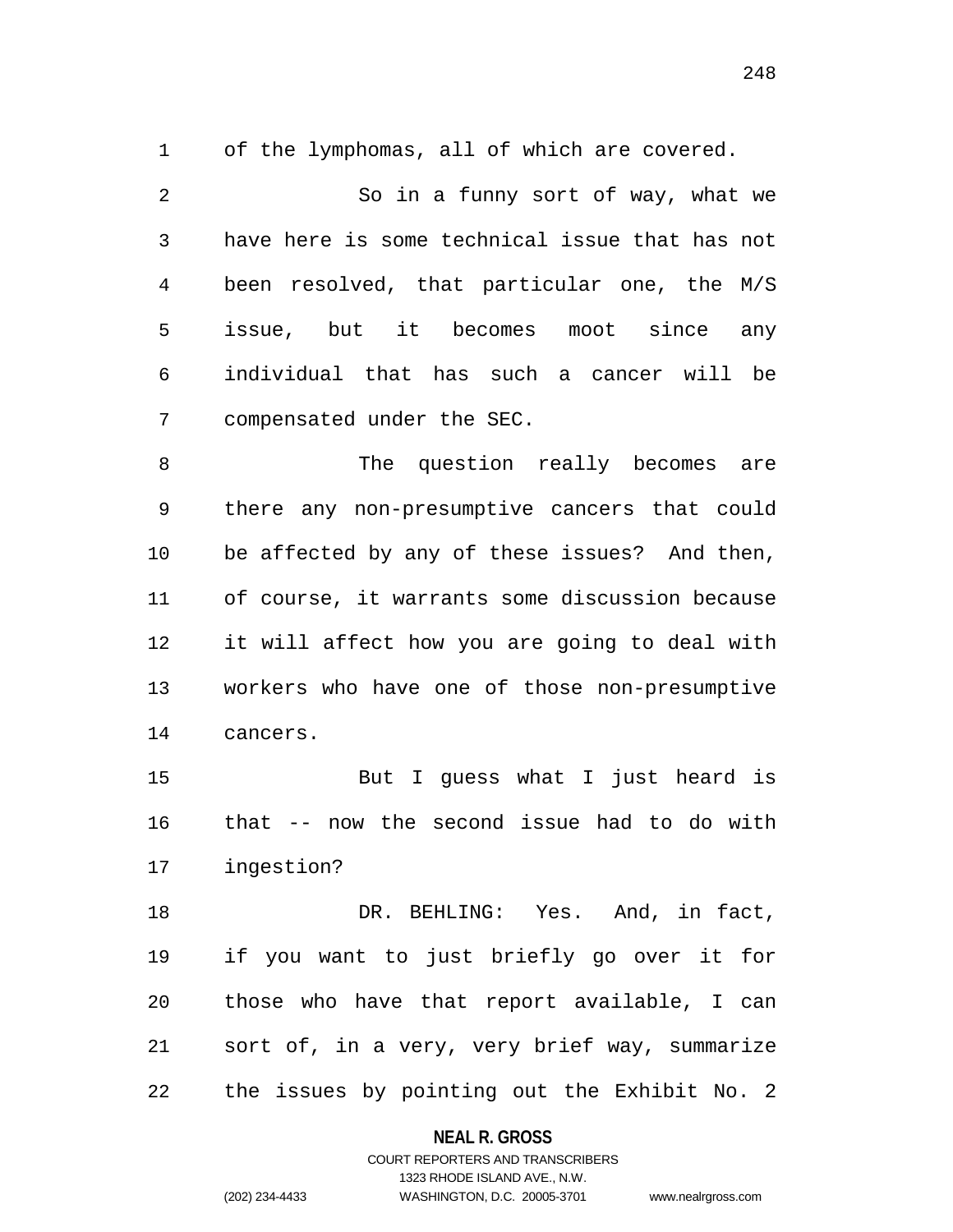on page 17 of my report. If everyone takes a few seconds here to bring up the report, go to page number 17 and look at Exhibit No. 2.

 DR. MAURO: And as you go over these, you know, perhaps, Stu, the folks there could -- whether you believe any of these issues have play for non-presumptive cancers.

8 MR. KATZ: Well, I am not sure, John, that it is only an issue of non- presumptive because it is also an issue of anyone without 250 days.

 DR. MAURO: That's true. That is absolutely true. Okay. There you go. All of a sudden this is right back --

 MR. KATZ: Because they are not in the SEC Class, either, if they don't have 250 days of employment.

 CHAIR MUNN: But they also are not covered by the statute, are they? MR. KATZ: Yes. You can have a

day of exposure and you're covered --

DR. MAURO: You're absolutely

**NEAL R. GROSS**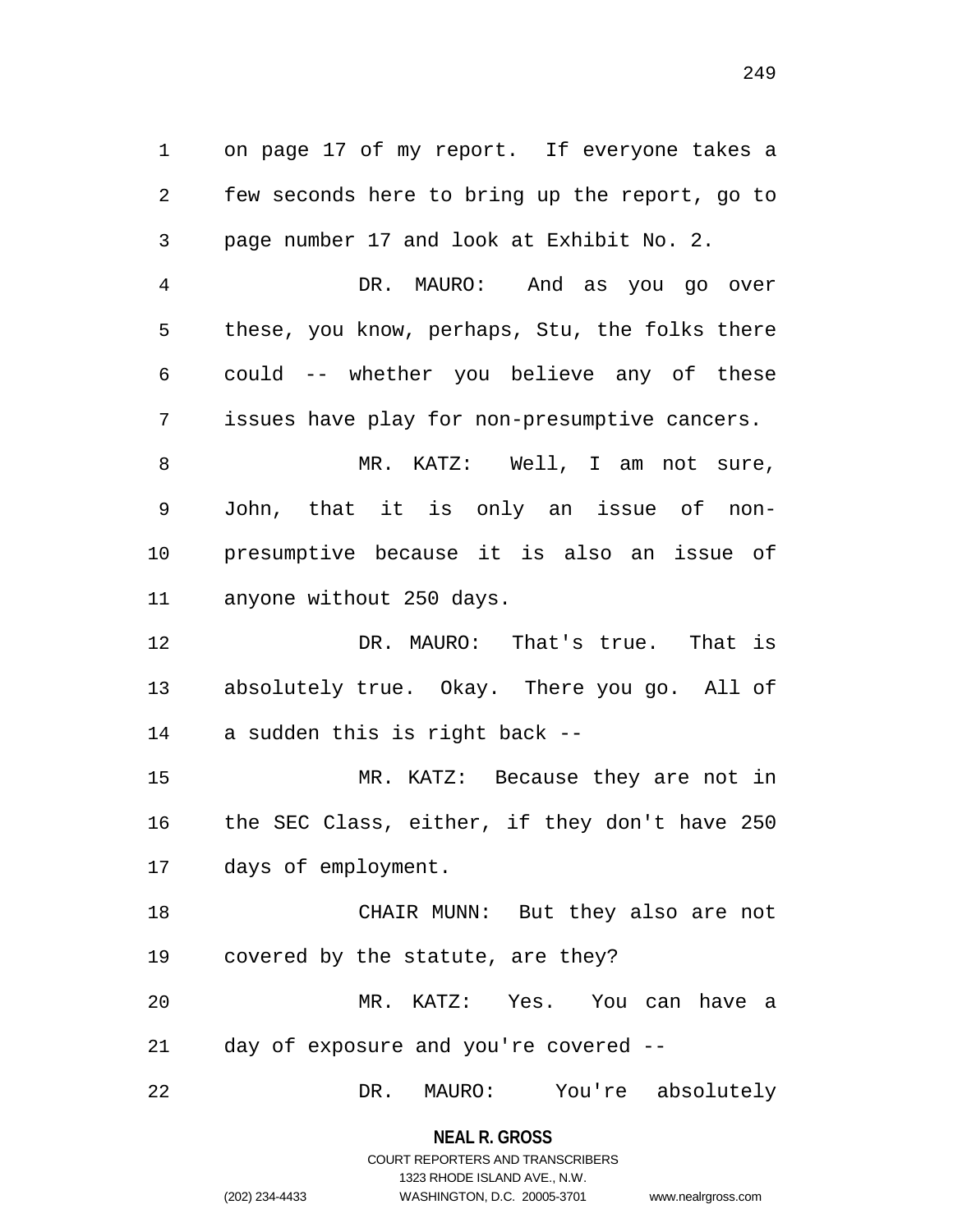right. The only one that goes away really is the radon one because radon, it can't be reconstructed.

 MR. KATZ: Right. That is clear. Right.

 DR. MAURO: That is clear. The M/S issue, though, you are absolutely right, if it is less than 250 days, you are still going to have to reconstruct this person's exposure, and if it's -- and the M/S issue might have applicability to a lung cancer that a person may have gotten who was there for less than 250 days and, therefore, is not compensated under the SEC.

You have got it right. Okay.

 CHAIR MUNN: However, you know, some of us are fairly familiar with Blockson and what has transpired there. And the question that comes to my mind immediately is do we, in fact, have claimants with low periods of employment at the Blockson plant? MR. HINNEFELD: I don't know, and

**NEAL R. GROSS**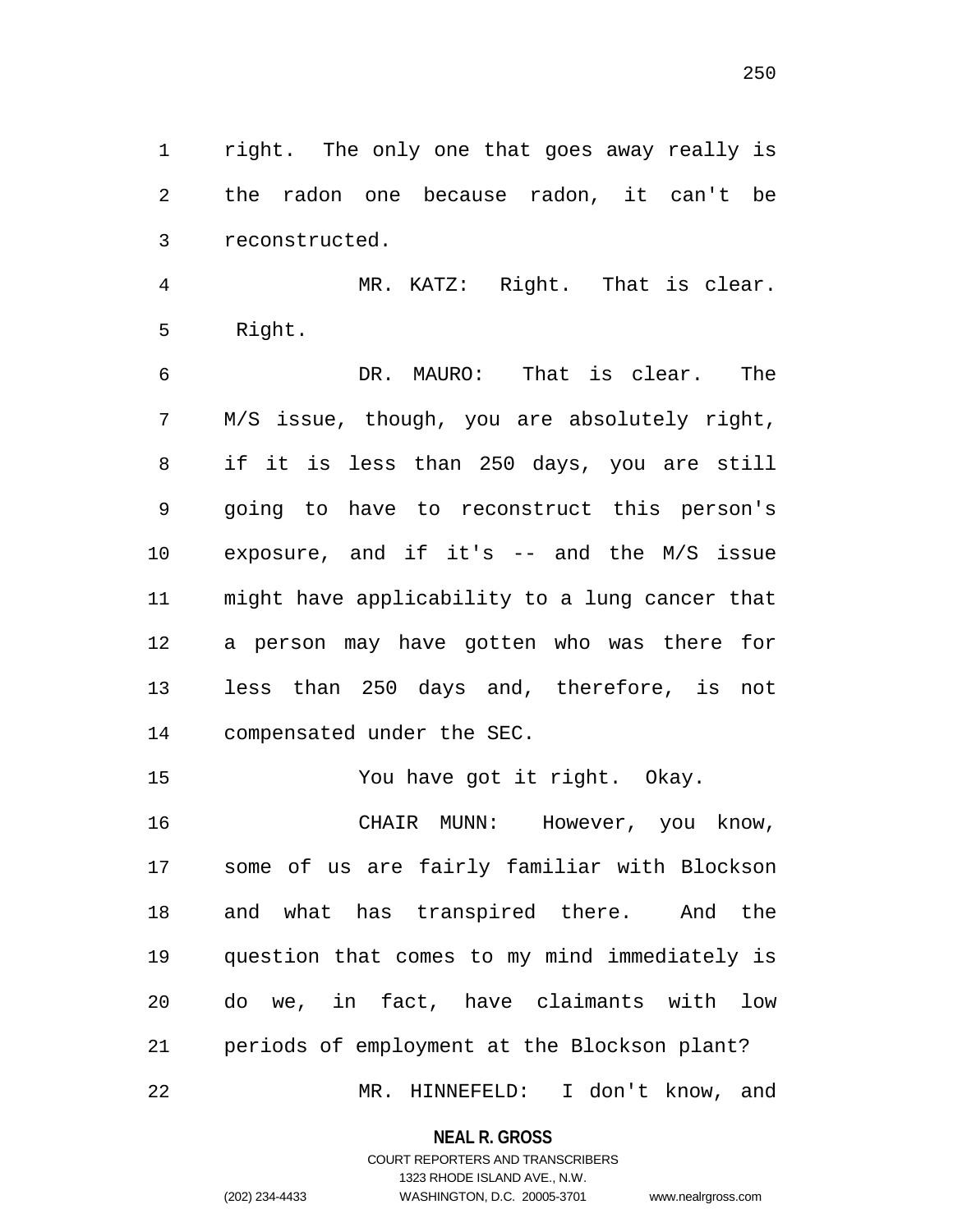I don't think I can run that query here today. MEMBER ZIEMER: But you may have in the future. MR. KATZ: You may. You may have a claimant, I think. MEMBER ZIEMER: When was this report distributed? DR. BEHLING: The date on this is March 2009. MR. MARSCHKE: Nancy Johnson sent out a version of it on January 14th of this year. MEMBER ZIEMER: Oh, January 14th? MR. HINNEFELD: Yes, that was distributed to us. 16 MR. MARSCHKE: That was distributed. CHAIR MUNN: That is when we got it. MR. MARSCHKE: Yes, I think -- with the PA-cleared version of it. DR. MAURO: Oh, okay.

**NEAL R. GROSS**

# COURT REPORTERS AND TRANSCRIBERS 1323 RHODE ISLAND AVE., N.W. (202) 234-4433 WASHINGTON, D.C. 20005-3701 www.nealrgross.com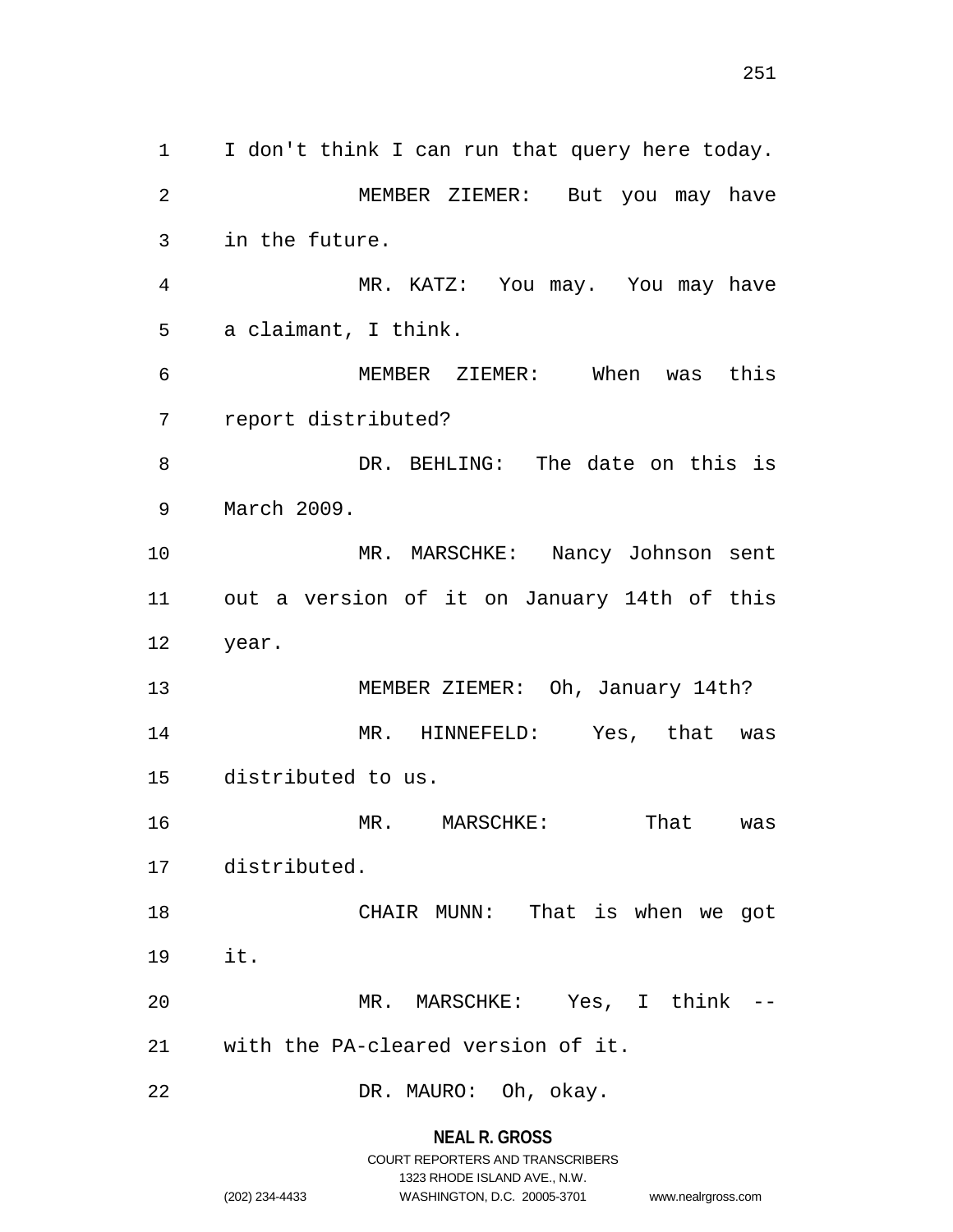CHAIR MUNN: The effective date of the report was March 2009. We received it in January.

 DR. BEHLING: Are we still interested in going over at least the first two issues?

 CHAIR MUNN: Well, it probably would be wise to get it on the record, Hans.

 DR. BEHLING: Okay. I will keep it short. Maybe I will skip all the preliminary stuff and ask you to go to page 15 of the report. Under Section 4.2 is issue one, and it identified NIOSH's -- solubility - - Type M for uranium and its use for converting urine excretion data to inhalation quantities for Building 55 may be inappropriate.

18 And in that section, for those who are already on the screen looking at Section 4.2, there is a direct quotation that comes out of the TBD. It states the following at the bottom of that quotation.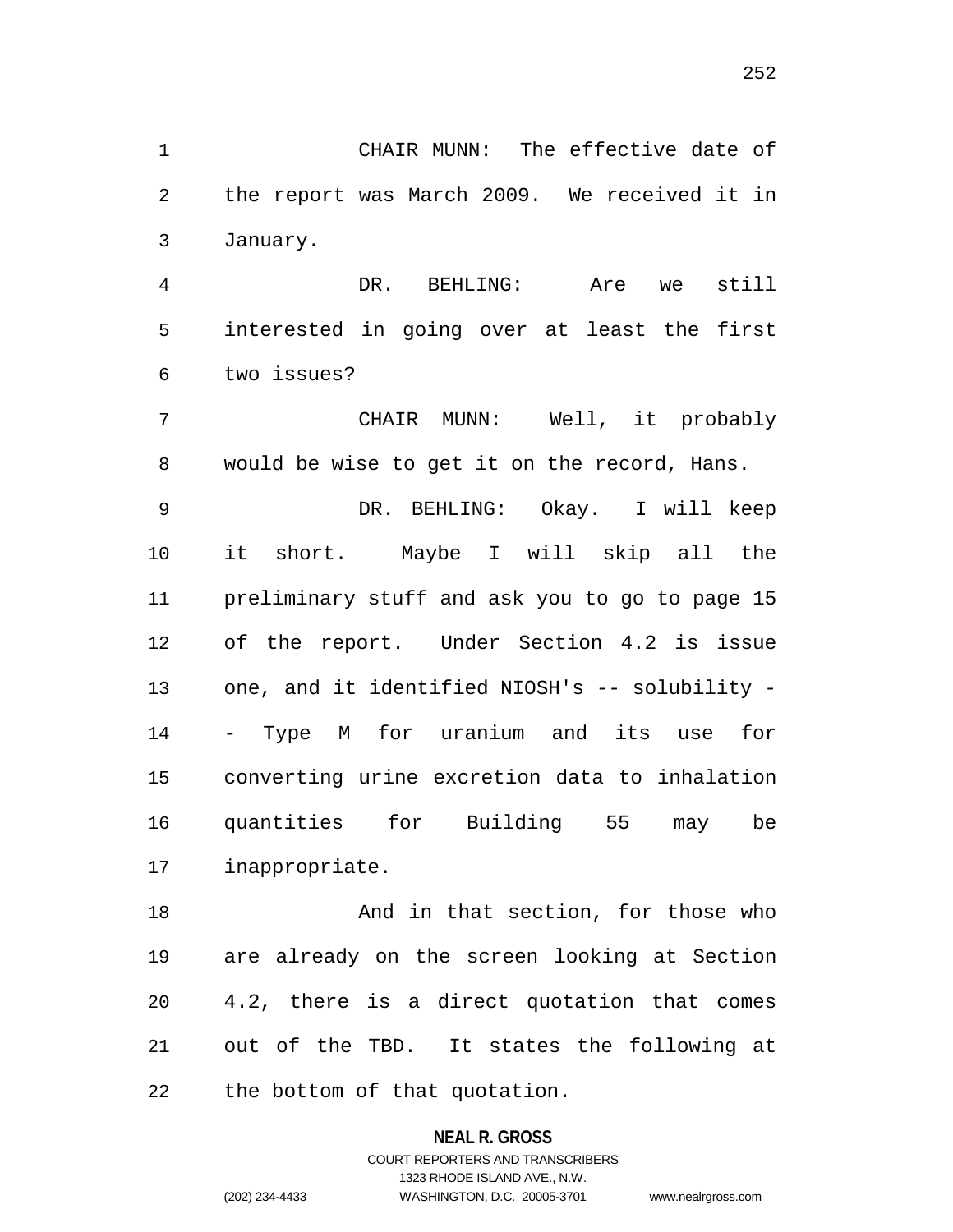"Based on these processes and the results of various studies that have been summarized by Rucker, et al, Type M material is used to derive intakes from bioassay results."

 I looked at the Rucker report and also looked at ICRP data. What I ended up coming up with is that perhaps the Rucker report does not necessarily endorse this.

 If you go to page number 16 after those series of itemized numbers 1 through 6, starting with the paragraph with the wording, "Regarding NIOSH's basis for assigning solubility class type M for uranium, SC&A reviewed the cited reference and came to a different conclusion." The reference is Rucker 2001.

 What happened was that the DOE standard guide of good practice for occupational radon detection range had identified uranium oxide as Class W. However, in 2000, the DOE standard was replaced by a

## **NEAL R. GROSS**

# COURT REPORTERS AND TRANSCRIBERS 1323 RHODE ISLAND AVE., N.W. (202) 234-4433 WASHINGTON, D.C. 20005-3701 www.nealrgross.com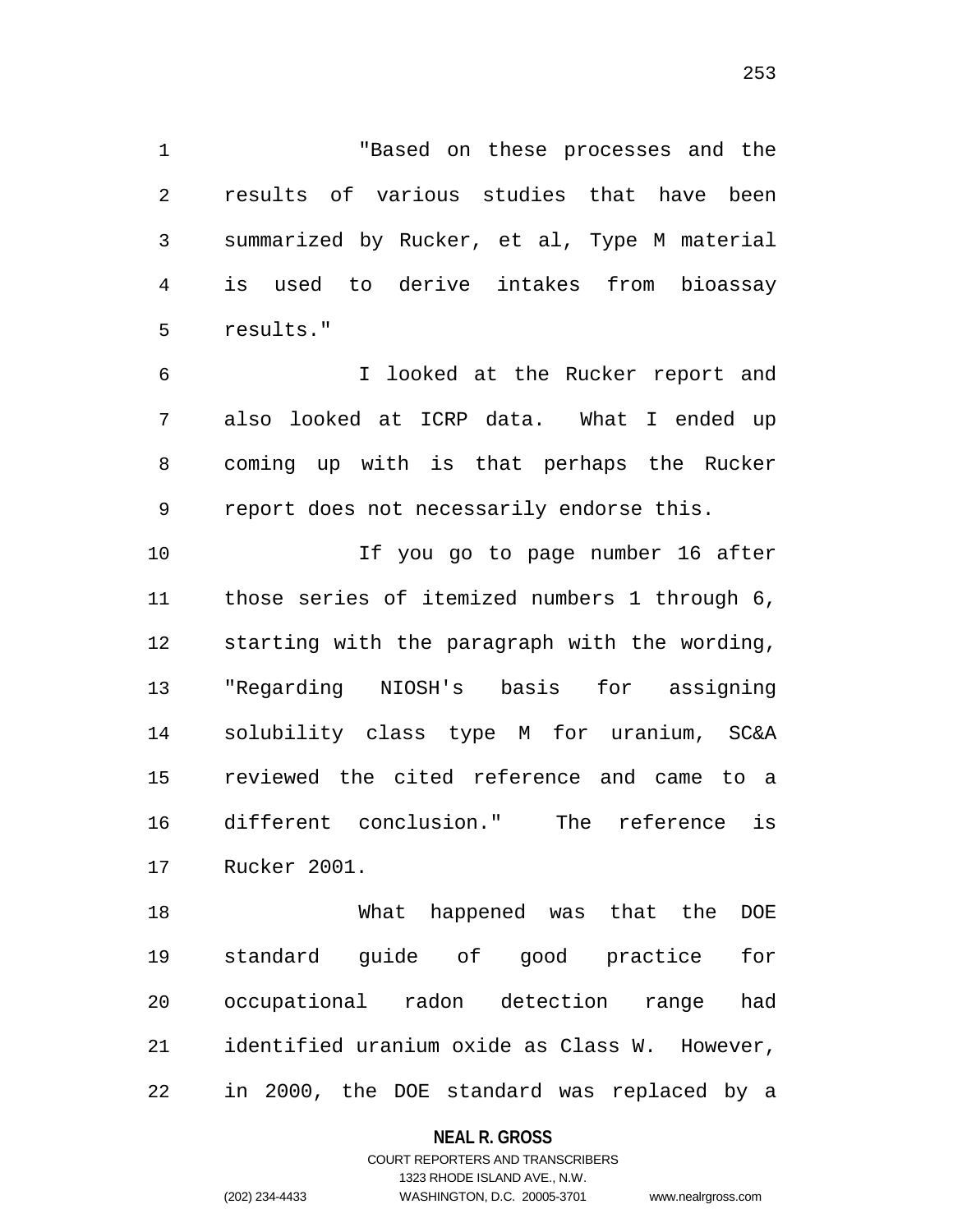2004 DOE standard with the same title. In table 2-11, DOE 2004 classified this uranium oxide compound as Class Y. So, it underwent a change from a Class W to a Class Y.

 And if you go to the next page, which I identified as Exhibit 2 on page 17, you see the ICRP default F sub 1 value and also the inhalation -- if you look at the uranium compound, you will see inhalation Type S and a default F sub 1 value of 0.002, which is obviously a factor of 10 lower than the one that is assumed for ingestion. That applies to highly insoluble compounds UO2 and U3O8.

 So these are the default values as cited in ICRP-68, both for the solubility default value as well as the ingestion F sub 1 value. So that was really the basis for those two items, those two issues that I identified in behalf of this PER.

 DR. MAURO: Wanda, this is John. This goes back quite some time. When we first discussed Blockson, there were so many issues,

> **NEAL R. GROSS** COURT REPORTERS AND TRANSCRIBERS

> > 1323 RHODE ISLAND AVE., N.W.

(202) 234-4433 WASHINGTON, D.C. 20005-3701 www.nealrgross.com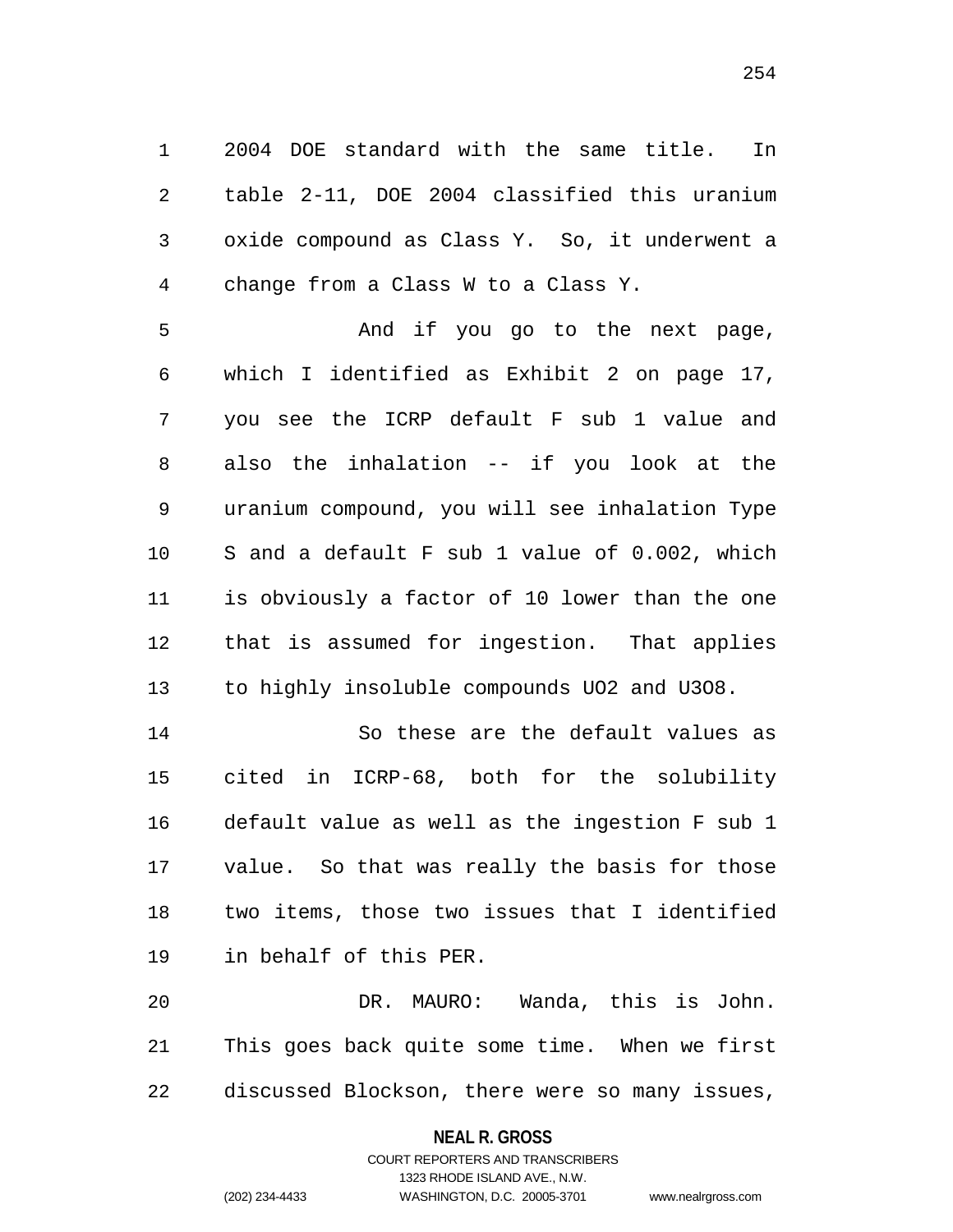if you remember. Of course, it all ended up with the radon model.

 But one of the first issues that we brought up had to do with the Type S/Type N, but at that time we all agreed that this was a Site Profile issue.

CHAIR MUNN: Yes, we did.

8 DR. MAURO: And as a result, we put it in the parking lot.

CHAIR MUNN: Yes.

 DR. MAURO: It really never came out of the parking lot. But at the time that we talked about it -- this goes back a number of years -- Jim Neton was there. And Jim said, well, listen, I agree because, as a matter of practice, whenever you are dealing with U3O8, the yellowcake, he agrees that the practice that is used is the one that is more limiting for the cancer of concern, M or S. But he said in this particular case at Blockson, where we are dealing with

phosphate and the separation of that material,

**NEAL R. GROSS**

COURT REPORTERS AND TRANSCRIBERS 1323 RHODE ISLAND AVE., N.W. (202) 234-4433 WASHINGTON, D.C. 20005-3701 www.nealrgross.com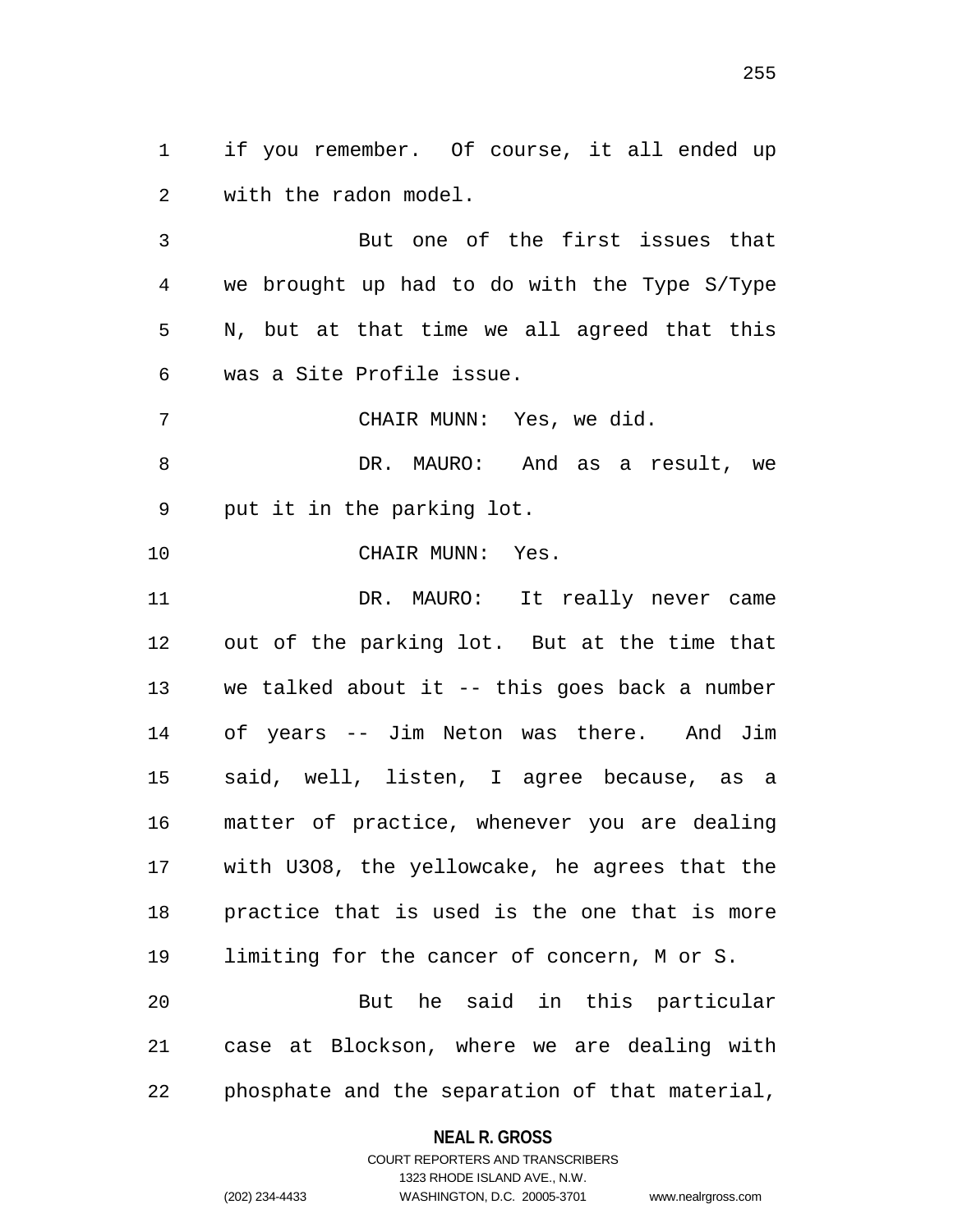his experience, and basically, the position he took at the time is that he felt that -- felt strongly that really this is an M situation, not an S.

CHAIR MUNN: Yes.

 DR. MAURO: And we agreed to -- you know, at that point, that was the position that Jim had mentioned. And we could probably go back to the minutes, all the way back, and actually find that conversation.

11 But then it really didn't go much further than that because you put it in the parking lot for the SEC. So I guess we're, in effect, resurrecting it at this time.

 DR. BEHLING: Yes, and, also, I would like to point to not only the ICRP default values, but if you go to page 18 of my report, I provide the summary of a report that NIOSH makes reference to, but then dismisses. And that is the 1984 Eidson and Damon study. And if you look at table 8 at the

bottom of page 18, you will see various

## **NEAL R. GROSS**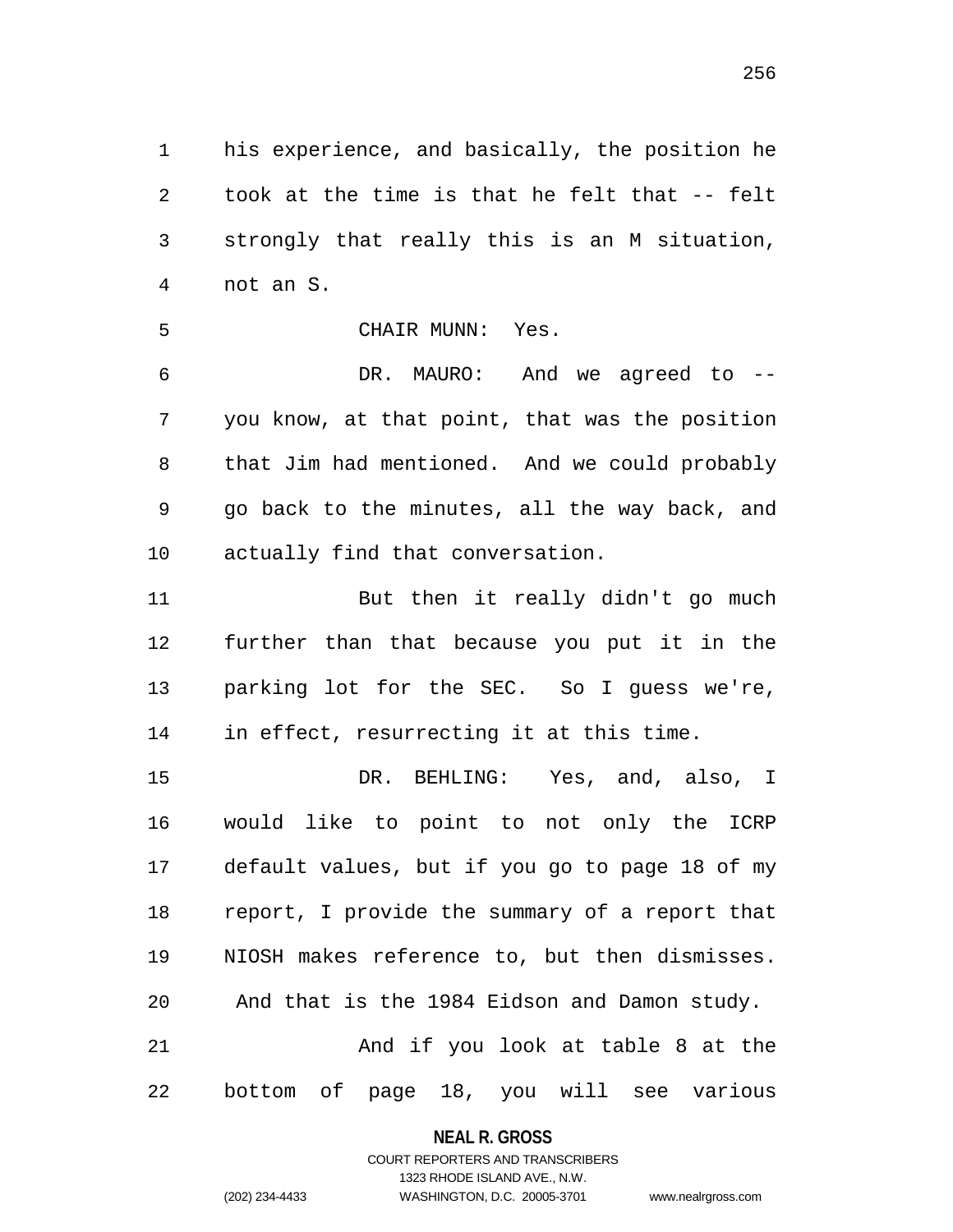empirical data in terms of picocuries per cubic meter that they observed for a total of five different activities. And for the lowest level of activity, identified here as no activity, you have a median value of 27 picocuries per cubic meter and a maximum of 34 picocuries per meter. Okay?

8 And if you go on to the next page, on page 19, I have provided -- gave an explanation as to what that implies. If you use the lowest median air concentration of 27 picocuries per cubic meter, as defined for the no activity measurement, the daily inhalation intake of 259 picocuries per day of uranium is basically more than three times the 95th percentile value of 82 picocuries per day provided by NIOSH from the urine data, which suggests that we are using the wrong solubility.

 And somewhere in the middle of that page 19, I gave you an estimate of what the difference is between Type S and Type M.

## **NEAL R. GROSS**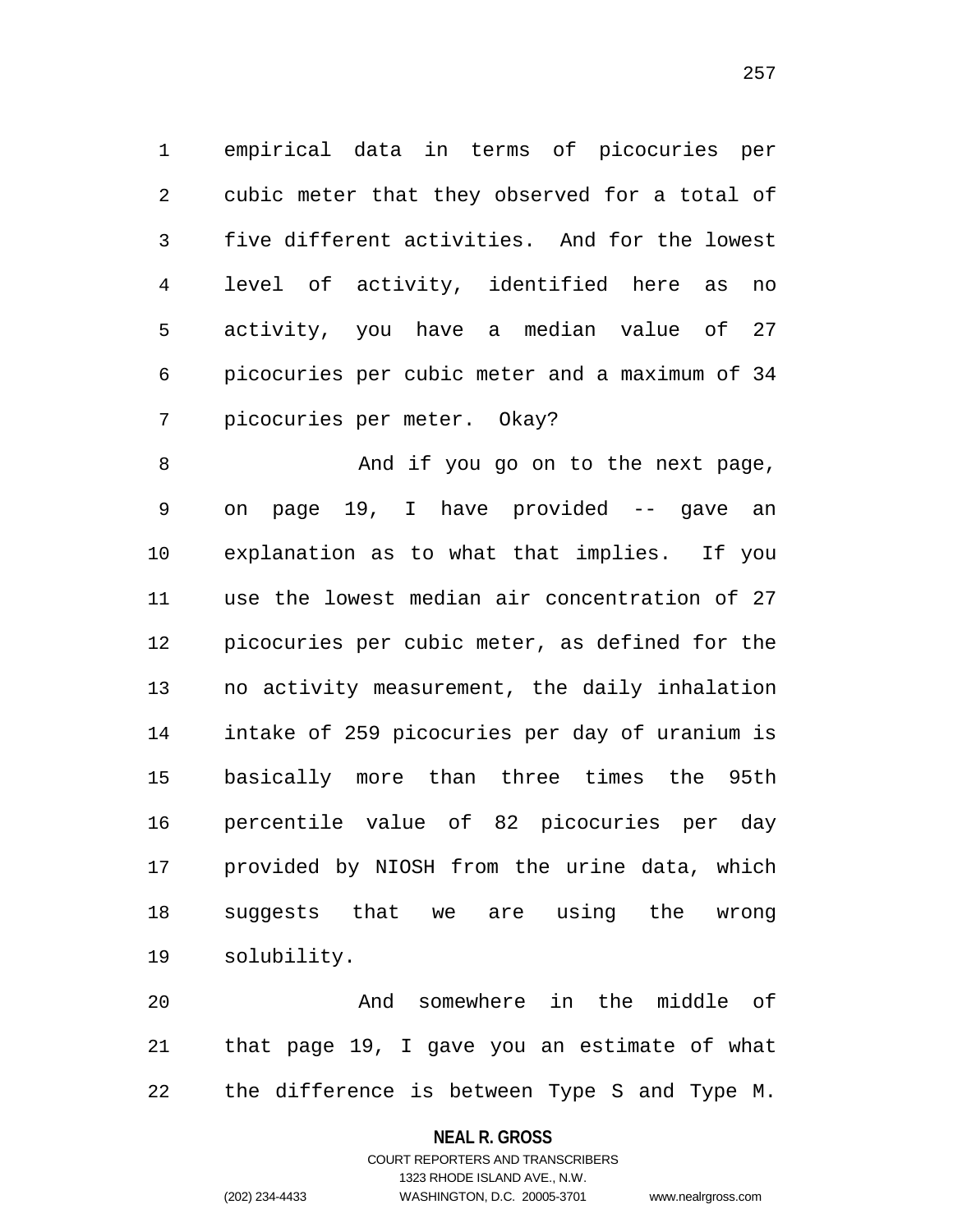As you see, in the first year you would have 664 picocuries per day if you assumed Type S and only 109 for Type M. So you have more than a sixfold difference, depending on which solubility class you select.

 And the Damon study would suggest, based on what I showed you here, that we are somewhat underestimating the -- likely to underestimate the solubility class. It should be Type S.

 CHAIR MUNN: Well, I think we had some question -- I could be wrong about this, but I thought we had some question as to the applicability of the Eidson and Damon study because of the type of uranium mills in which their data were gathered.

 DR. ULSH: That is on Hans's page 19 of 25.

 DR. BEHLING: Yes, I quote a statement here that NIOSH dismisses discrepancy and quote the following statement. CHAIR MUNN: Yes, I think the Work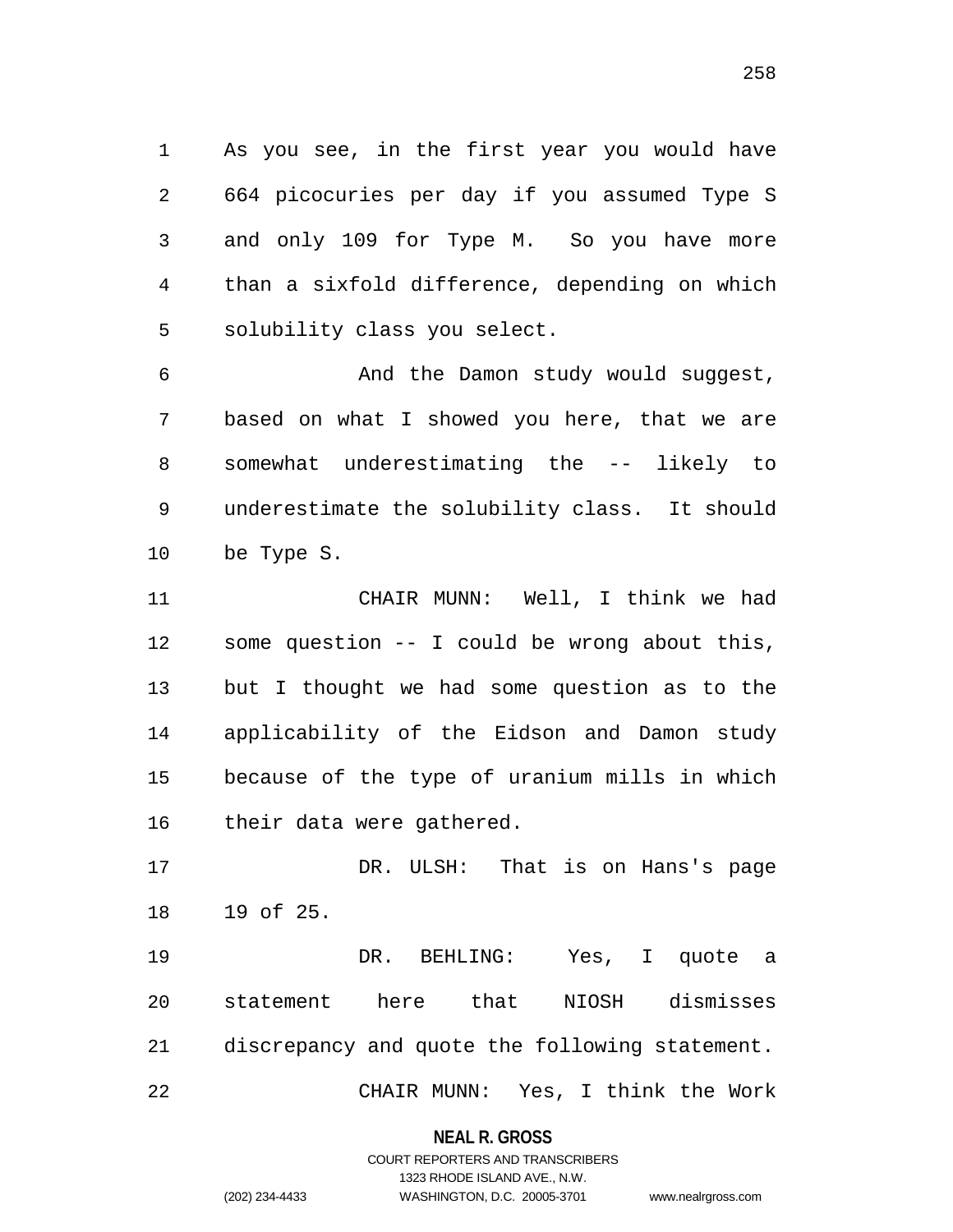Group also was of that similar mind because these phosphate plants were so different in their exposure rates than many of the packaging plants were. But that is just reinforcing what you are saying here, I guess. But at the time, I guess, personally, I still would have some reservation about that.

 DR. BEHLING: But, Wanda, we need to go back and let me point out on page 18 the no activity -- you know, it was described in the Eidson and Damon document as a no activity, it includes timely, "no other activity is occurring or has occurred for at least two hours prior." That would suggest you have a very nominal air concentration.

CHAIR MUNN: Yes.

 DR. BEHLING: And if that already exceeds the 95th percentile -- if the median value of 257 picocuries per cubic meter exceeds the 82 95th percentile value. I was looking at this and saying I am being very, very unconservative in making this comparison,

## **NEAL R. GROSS**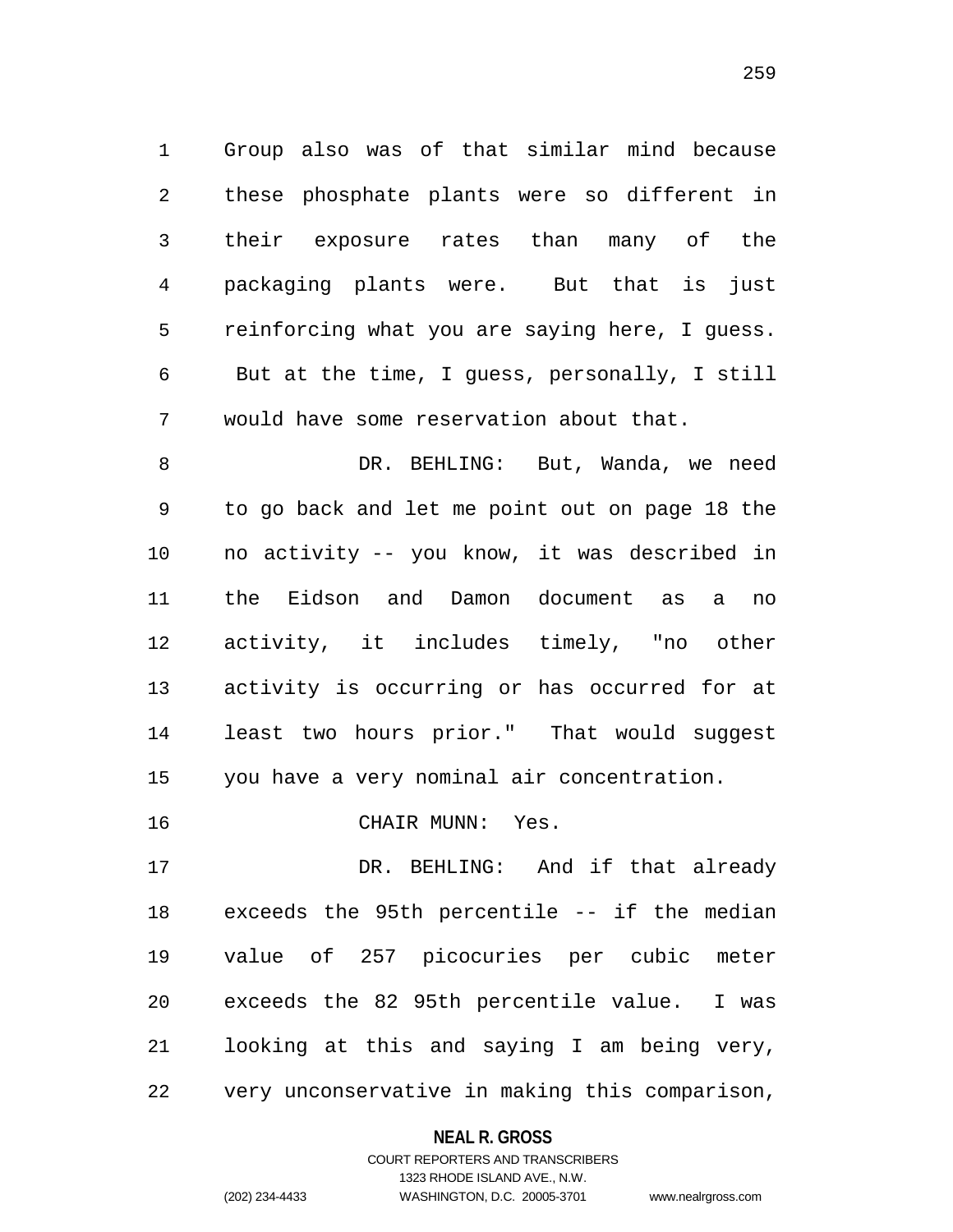using the lowest concentration that would suggest 257 picocuries per cubic meter as opposed to 82 generated at the 95th percentile value that NIOSH used. I have a tough time justifying the dismissal of the study.

 CHAIR MUNN: Well, I won't argue it at this point.

 MEMBER ZIEMER: Well, I have a question on this review. Maybe I need to go through it more carefully, but on a PER review, we are reviewing what NIOSH has already agreed to based on -- are we not? The parameters for the Program Evaluation had previously been agreed to, had they not, the reasons for changing?

 MR. HINNEFELD: We do a PER -- we only do a PER when there is a change that we have adopted.

MEMBER ZIEMER: Right.

 MR. HINNEFELD: Now that can be an agreed-to change --

MEMBER ZIEMER: Or it may be --

## **NEAL R. GROSS**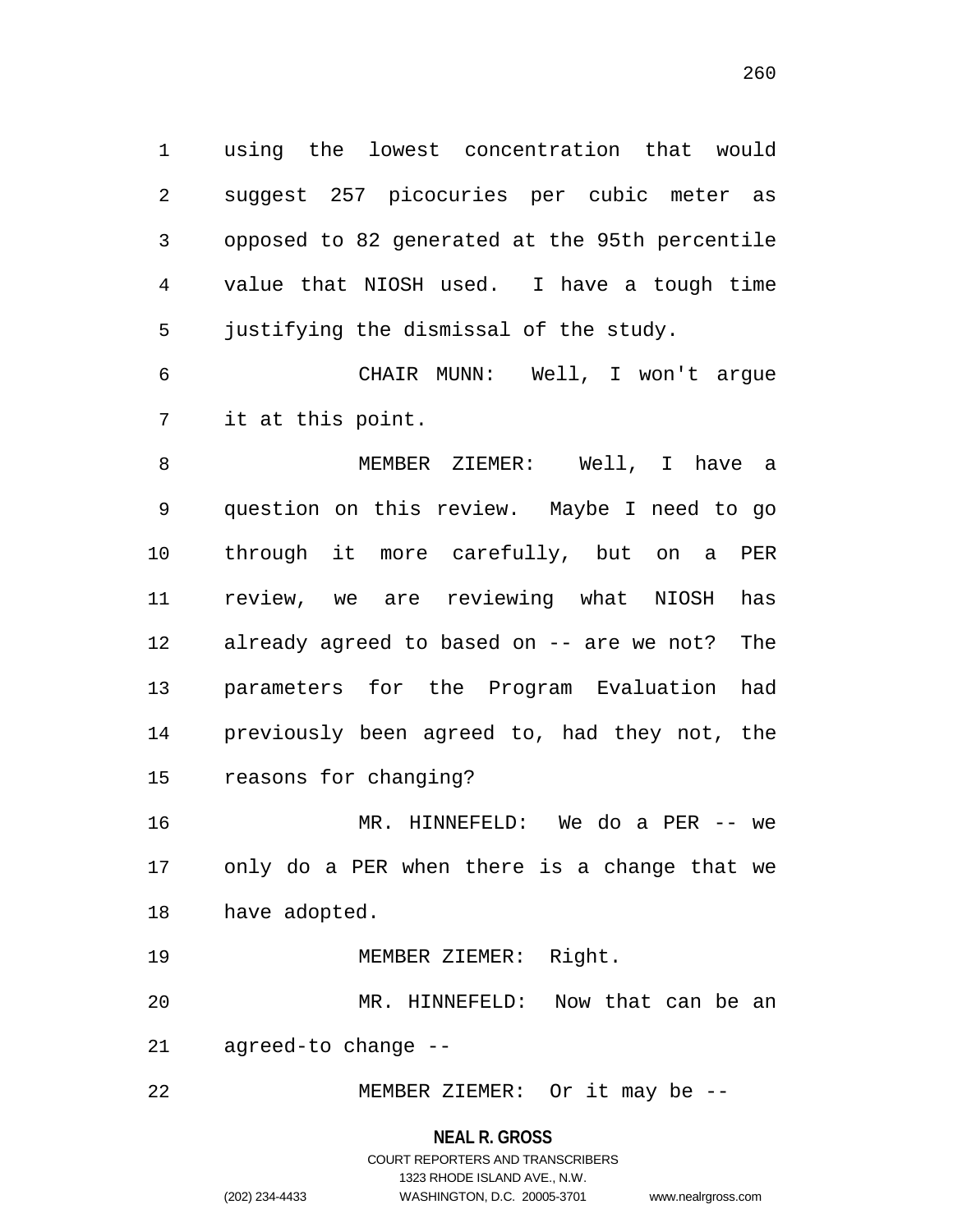MR. HINNEFELD: -- or it may be one that we did on our own. MEMBER ZIEMER: I got you. Okay. MR. KATZ: Like we just talked about with the last one. MEMBER ZIEMER: Right. Okay. So was this one that you adopted? MR. HINNEFELD: This was one that we adopted. As I recall -- MEMBER ZIEMER: Yes. I'm sort of saying are there new issues being raised that should have been raised before. Or was this not -- wasn't there some agreed-to Blockson parameters on which the PER was based originally? MR. HINNEFELD: If I am not mistaken, this PER was written at the time that it became necessary to add the non- uranium exposure because -- CHAIR MUNN: Yes, that is when there was a big fuss about -- MR. HINNEFELD: -- the original

**NEAL R. GROSS**

# COURT REPORTERS AND TRANSCRIBERS 1323 RHODE ISLAND AVE., N.W. (202) 234-4433 WASHINGTON, D.C. 20005-3701 www.nealrgross.com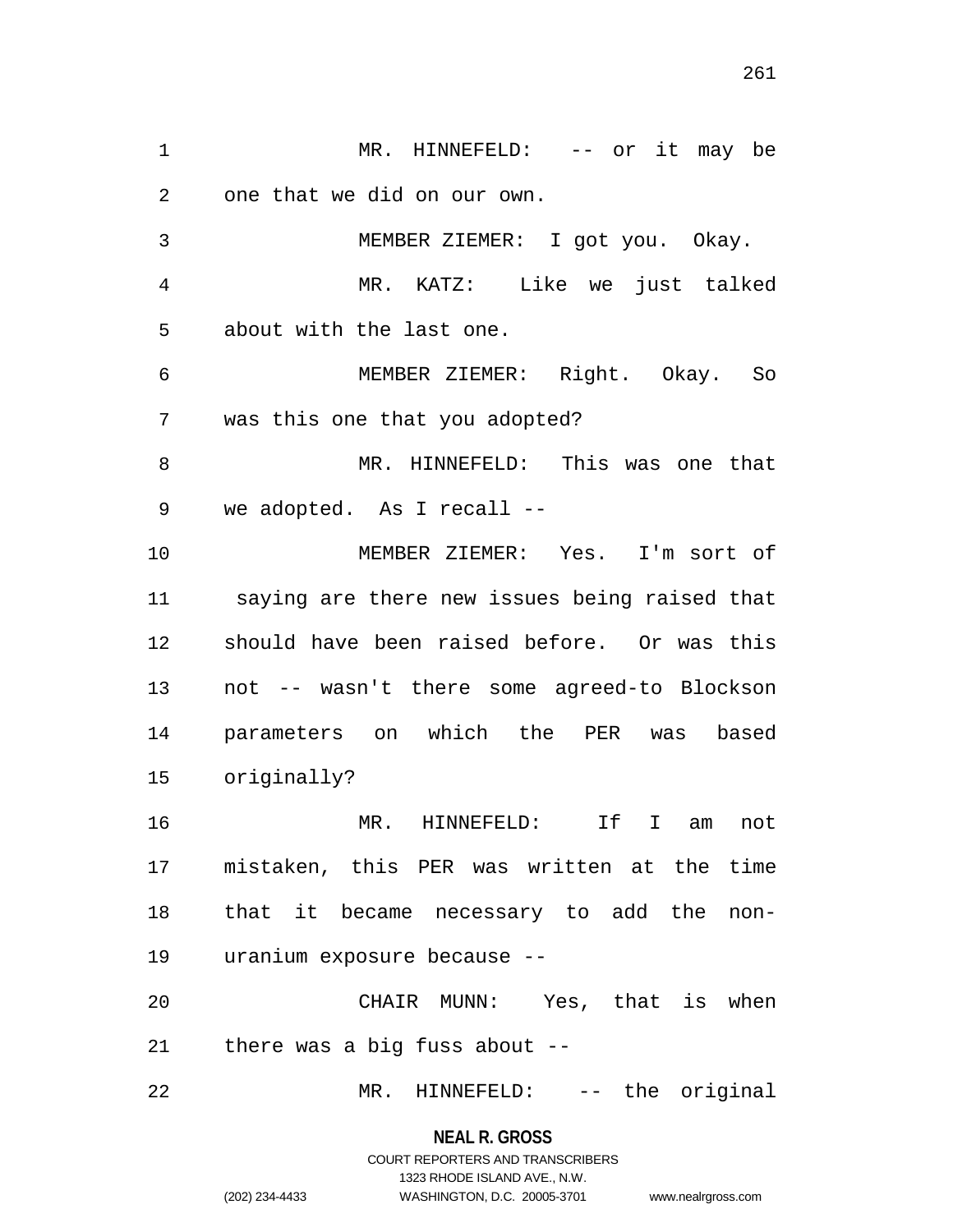designation of the site was Building 55, and Building 55, by the time the material got to Building 55, it was essentially the phosphoric acid product that had already been stripped from the phosphate rock. MEMBER ZIEMER: Okay. MR. HINNEFELD: And so all the other non-uranium -- MEMBER ZIEMER: So the issues that are raised here weren't issues that were available to be reviewed prior to this? 12 MR. HINNEFELD: Correct. MEMBER ZIEMER: I was just looking at a process thing. MR. HINNEFELD: Yes. Yes, I believe that is why this PER was done. I know we did a Blockson PER for that reason. I don't know if this -- MEMBER ZIEMER: No, and it is sort of the question why weren't the issue raised previously because there had been a Blockson

> **NEAL R. GROSS** COURT REPORTERS AND TRANSCRIBERS

review, but it is at that change in the site

1323 RHODE ISLAND AVE., N.W.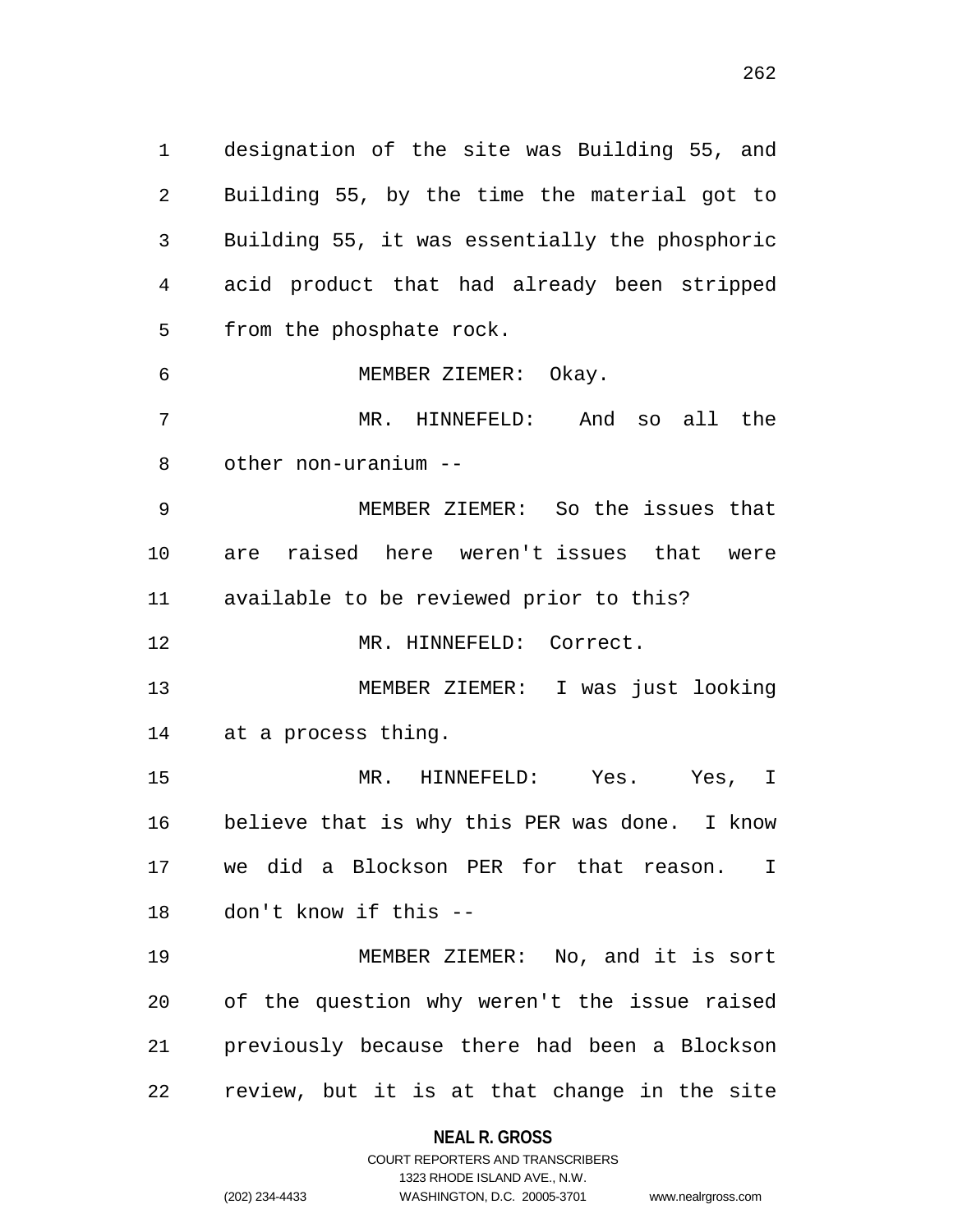description or the covered area, right?

 MR. HINNEFELD: Certainly, we did a PER for that reason. I am trying to remember if this is the one or not. DR. MAURO: But, notwithstanding the motivation for the PER, the issue regarding S and M that we just talked about was one of the very, very first issues that were raised early on. And, basically, NIOSH doesn't agree. And, you know, basically, we agreed to disagree. And I think you went forward with

 your PER -- I'm sorry -- with your revisions to Blockson's Site Profile and the entire process. Under the position, no, it is appropriately M and not S. And so notwithstanding the fact that this issue was on the table, I think it was NIOSH's judgment, and to this day, that, no, you still feel strongly that it is M and there is no possibility that it could be S.

So I think it is a judgment made

**NEAL R. GROSS**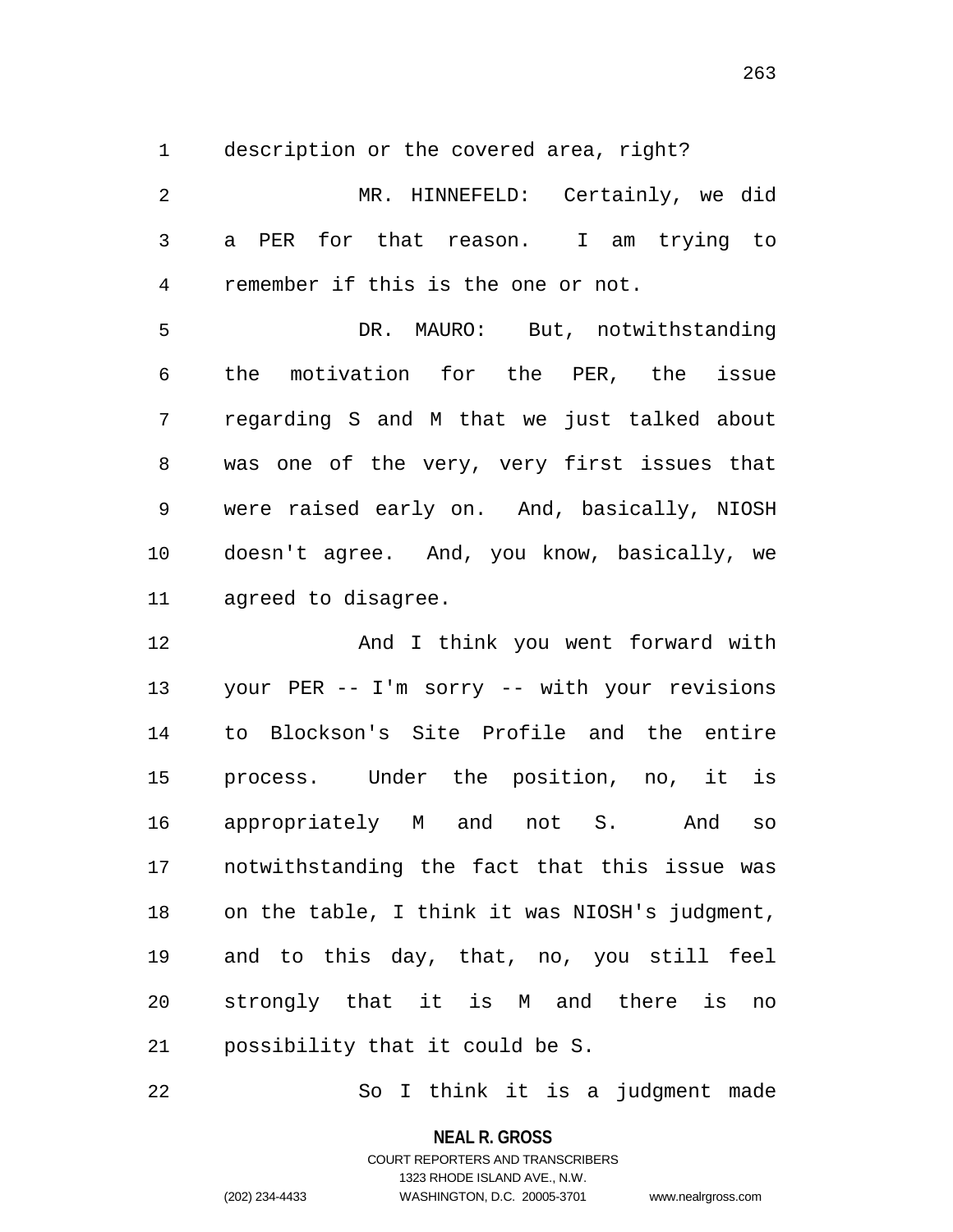where we agreed to disagree on this issue. And it hasn't gotten that much attention because we were so much focused on thorium issues and radon issues and the other matters that the PER did tend to.

 MEMBER ZIEMER: Well, the reason I raised the question, though, is, I mean, in principle, we can agree to disagree. In essence, if the issue was closed, I don't think it is fair to raise it again. That's all I am saying. If it wasn't closed, it is fair game.

 DR. MAURO: Yes, it was not. I can tell you that issue was never closed. And, Wanda, you may recall a number of occasions when we were sort of in the home stretch of resolving all our SEC issues. I did make mention that, notwithstanding the fact that we resolved, in my mind, what the SEC issues were, which we did, I did want to point out that we still did have this S and M issue that is still on the table for a Site

**NEAL R. GROSS**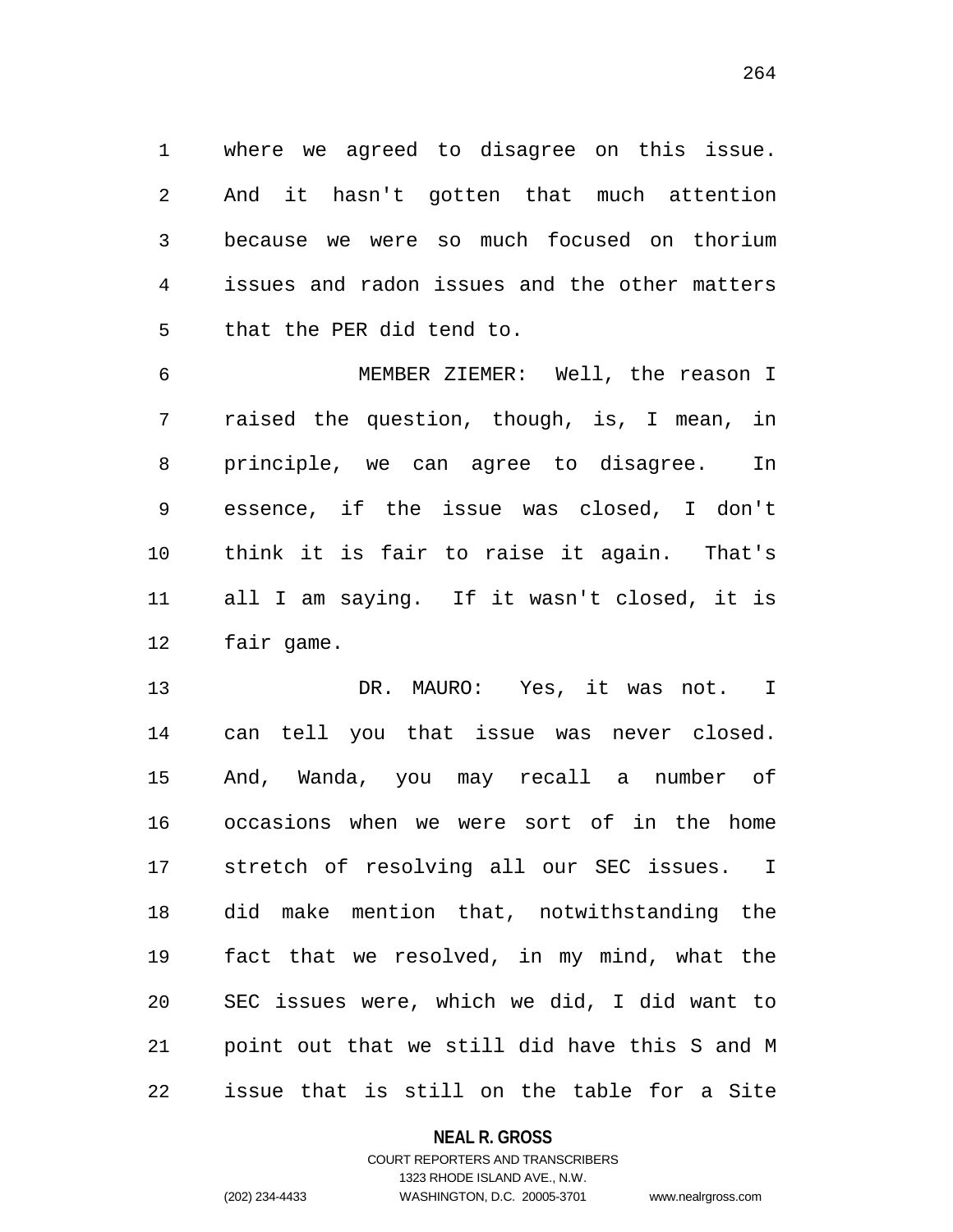Profile.

| $\sqrt{2}$ | That came up on occasion from time             |
|------------|------------------------------------------------|
| 3          | to time as a reminder. But we were so engaged  |
| 4          | in the SEC that that really was sort of put on |
| 5          | the back burner and stayed there until today.  |
| 6          | MEMBER ZIEMER: So that actually                |
| 7          | an issue that the Blockson Work Group<br>was   |
| 8          | didn't close out, is what you are saying?      |
| 9          | DR. MAURO: That is correct.                    |
| 10         | MEMBER ZIEMER: Now that being the              |
| 11         | case, then I would raise the next question is  |
| 12         | who closes it out, if it still is in play, in  |
| 13         | order to handle the non-presumptive cancers or |
| 14         | the less-than-250-day people? Is it the job    |
| 15         | of this group to do that? Because it is not    |
| 16         | so much a procedure anymore; it is a Site      |
| 17         | Profile issue.                                 |
| 18         | DR. MAURO: Right. Right, but our               |
| 19         | position has always been, one, if there is an  |
| 20         | active Work Group for a Site Profile, then, it |
| 21         | is transferred. I believe the Blockson Work    |
| 22         | Group ended when the SEC was granted.<br>I am  |

**NEAL R. GROSS**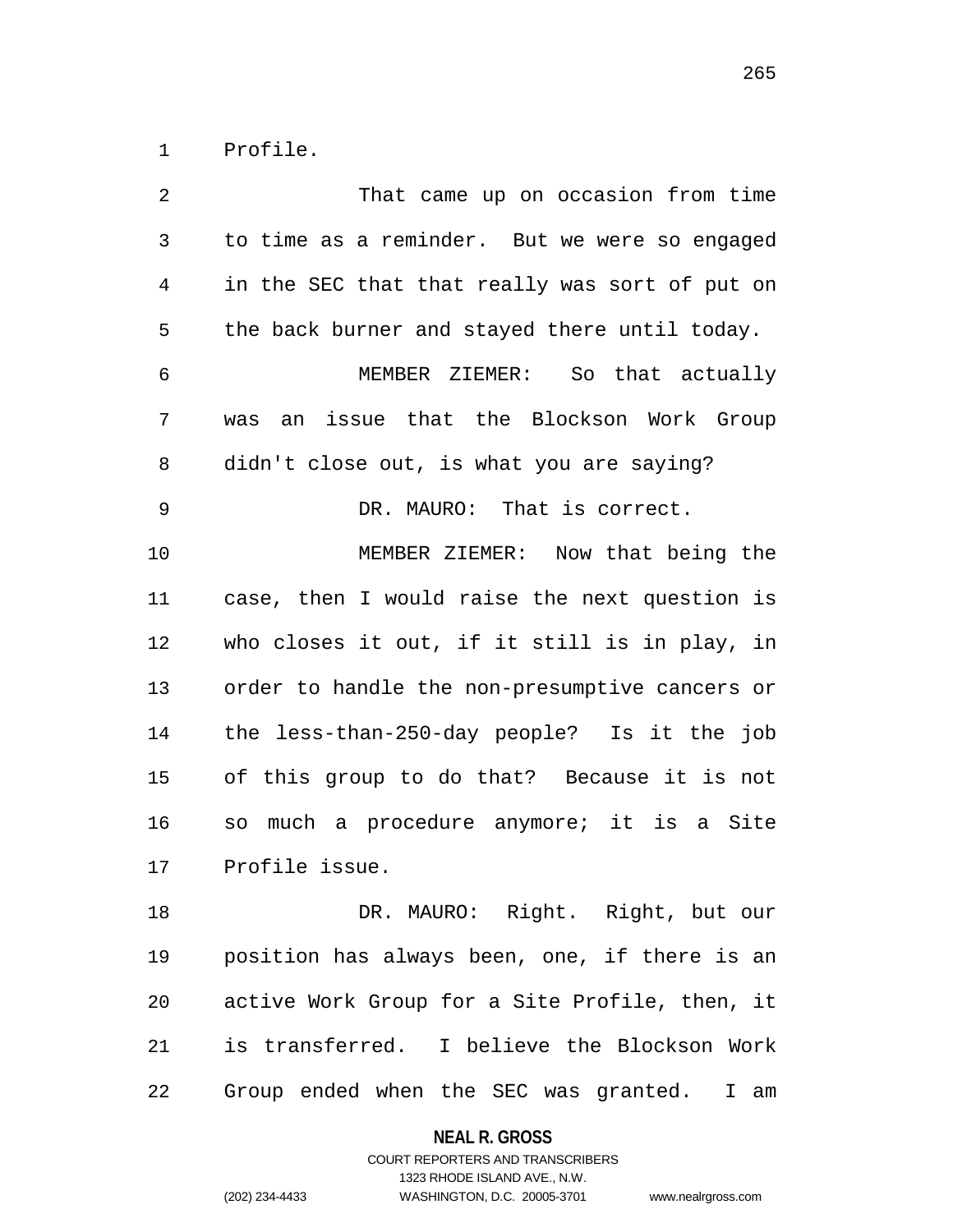not sure.

 CHAIR MUNN: It is dead on arrival. DR. MAURO: Yes. So it does come back into our lap. MR. KATZ: No, we can resurrect the Blockson -- MEMBER ZIEMER: Well, yes. Wanda wants to keep it. She is grasping for the power here. (Laughter.) CHAIR MUNN: No, thanks. No. No, you don't want to -- MEMBER ZIEMER: Were you on that one, too, Wanda? Okay. MEMBER LEMEN: This is Dick. I am back for a while. I am just back for a while. 18 MR. KATZ: Welcome back, Dick. CHAIR MUNN: Welcome back, Dick. MEMBER ZIEMER: No, it is just a process issue. CHAIR MUNN: That PER was -- no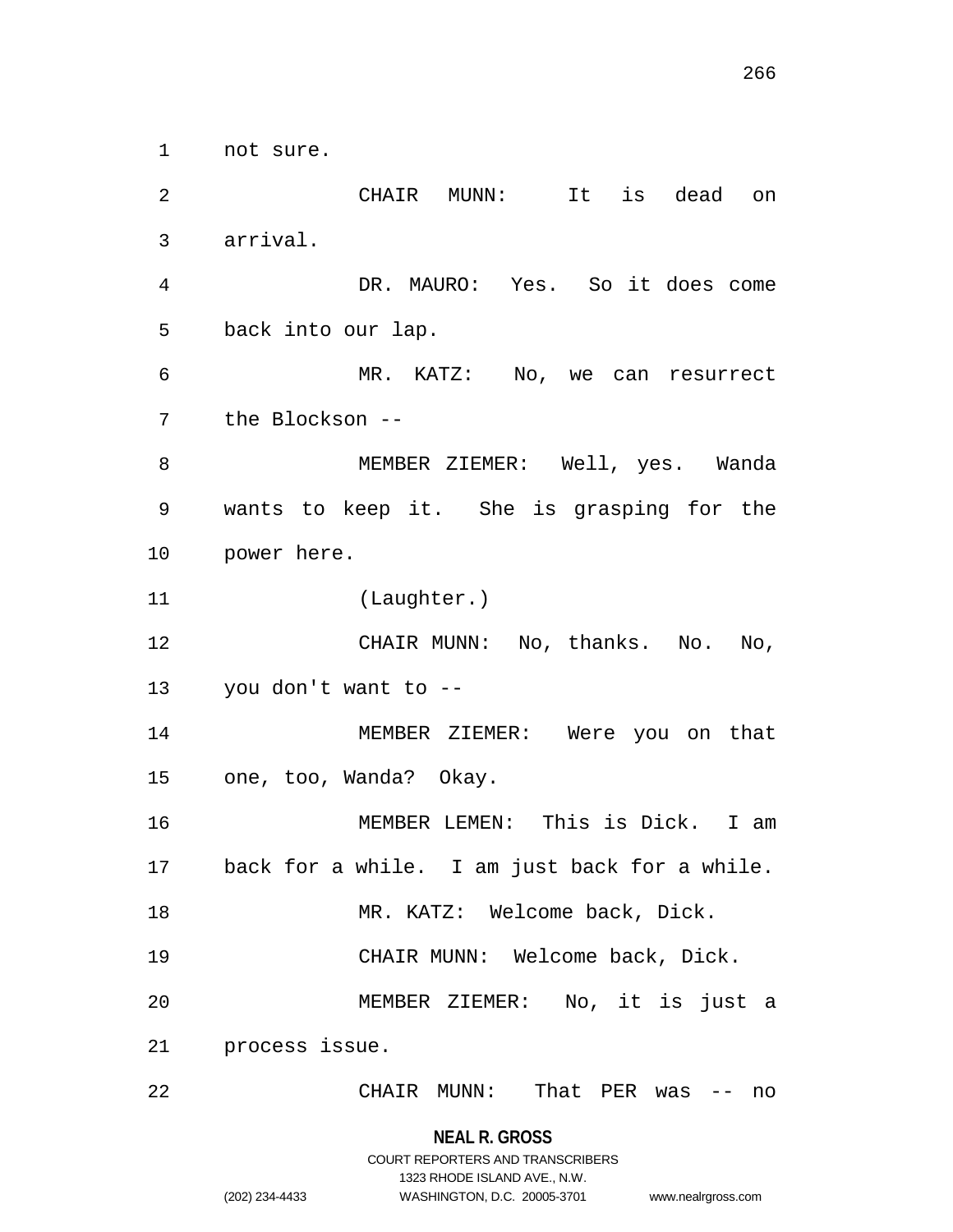this is the old one.

 MR. KATZ: But it is the Work Group that has the context about the site discussions -- CHAIR MUNN: Yes. MR. KATZ: -- to finish an issue that they have raised. Who was on that Work Group? CHAIR MUNN: Well, I was. Gen was. Mike was. And Dr. Melius was. And Mark came along to carry the water. MR. HINNEFELD: This is Stu. What do we know about this Eidson and Damon data from 1984 on the packaging stations, the yellowcakes, don't those numbers for no activity seem inordinately high? CHAIR MUNN: It seems like it. MR. HINNEFELD: If I am doing this conversion right, that is almost 60 dpm per cubic meter, right? MEMBER ZIEMER: Which table are you looking at?

## **NEAL R. GROSS**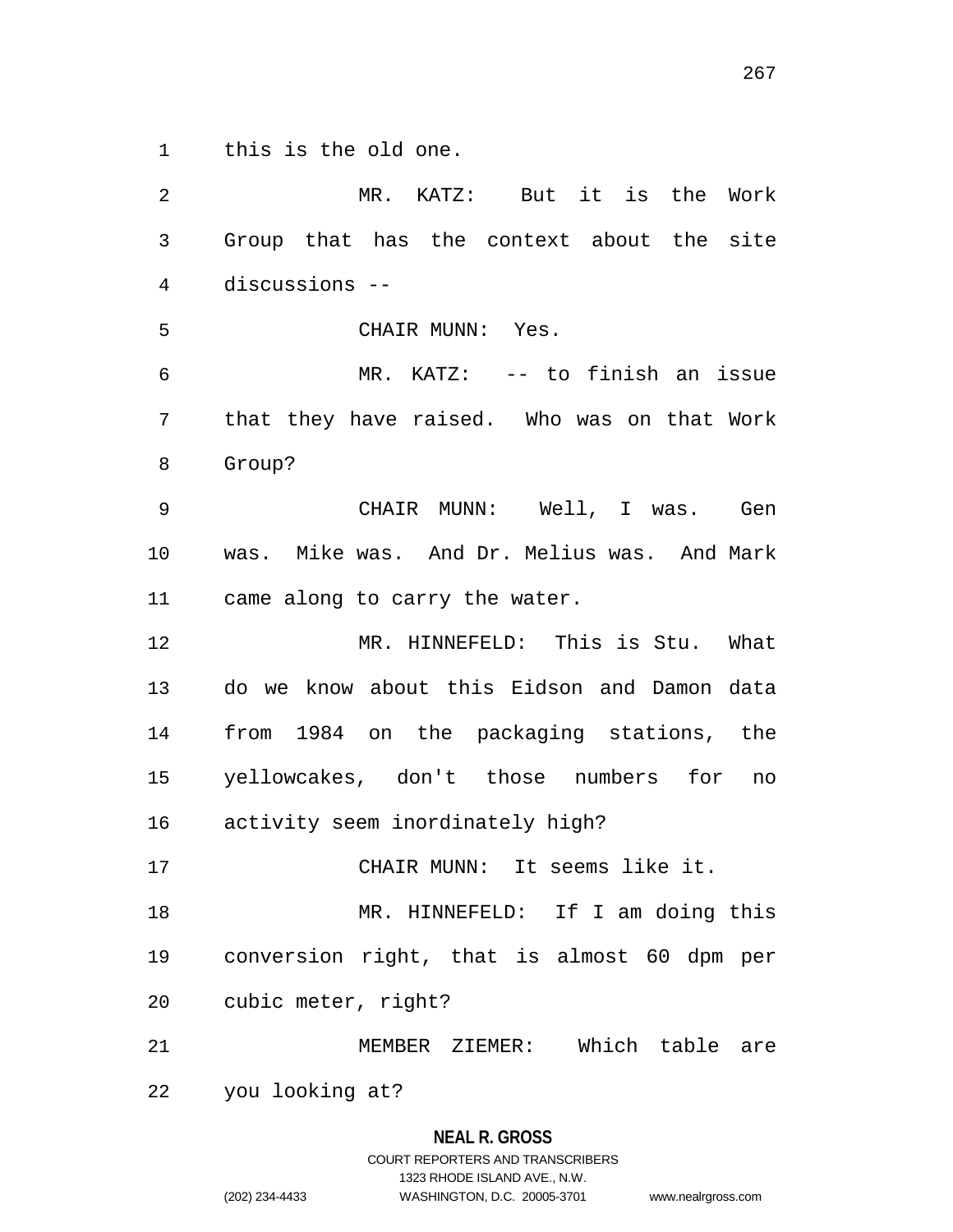MR. HINNEFELD: I am looking at table 8, and that is on page -- MEMBER ZIEMER: I see it, yes. MR. HINNEFELD: That is essentially 60 dpm per cubic meter. I am pretty sure the DAC derived air concentration for Class Y uranium -- MEMBER ZIEMER: This is -- MR. HINNEFELD: Picocuries per cubic meter. 11 MEMBER ZIEMER: Oh, yes, right. MR. HINNEFELD: I am pretty sure if we were going back to Class Y, 44 dpms per cubic meter is the derived air concentration, I mean the limits, the statutory limit. I don't know. They just seem surprisingly high to me, that they'd have much activity with nothing going on. CHAIR MUNN: Well, I thought we talked about it back then. MR. HINNEFELD: I wasn't really in those meetings. Jim was in there, but I

> **NEAL R. GROSS** COURT REPORTERS AND TRANSCRIBERS

> > 1323 RHODE ISLAND AVE., N.W.

(202) 234-4433 WASHINGTON, D.C. 20005-3701 www.nealrgross.com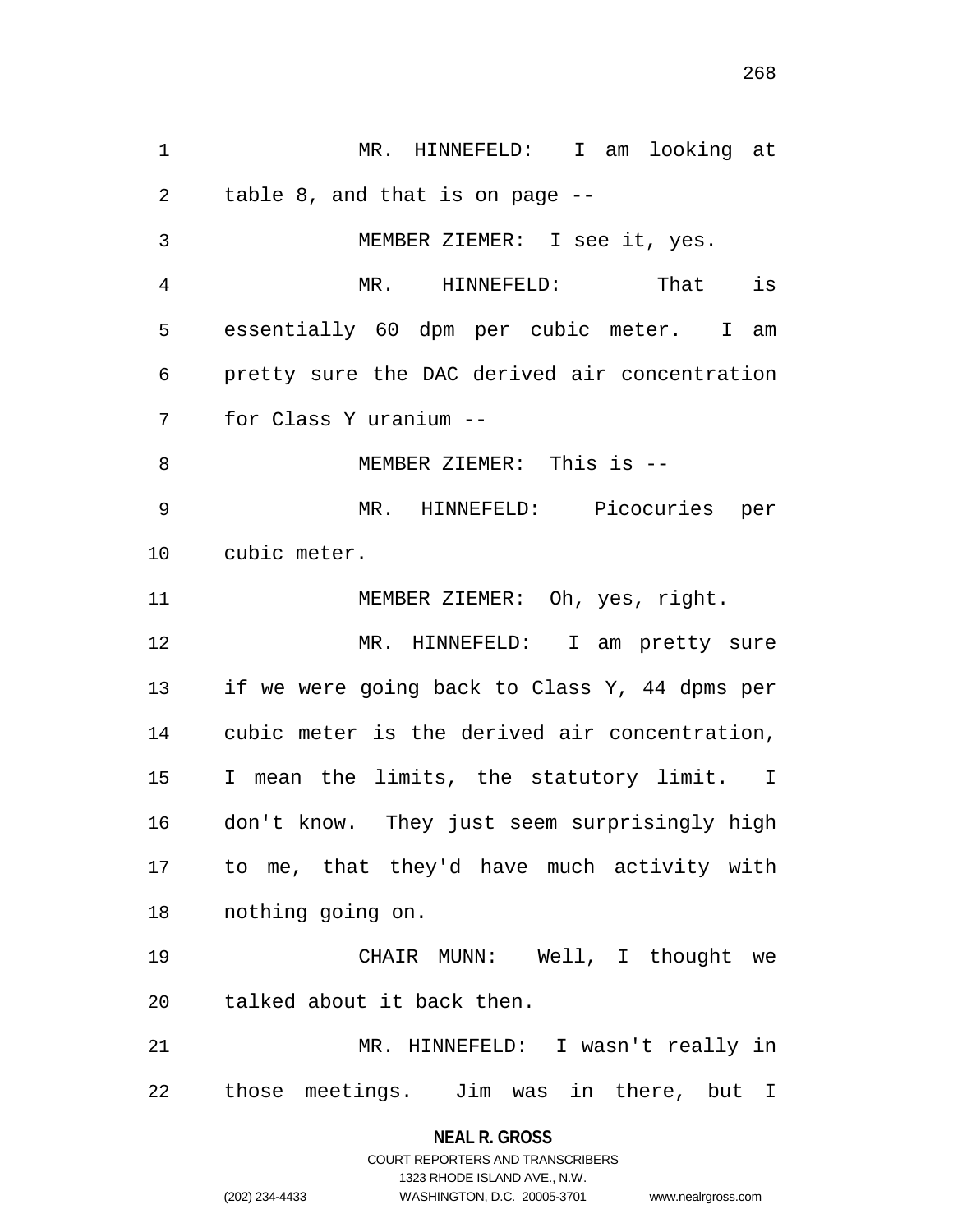wasn't really in the Blockson meetings.

 MR. KATZ: Yes, Wanda, Mike, Dr. Melius, Jim --

 CHAIR MUNN: Jim and Jim, yes. MR. KATZ: And Brad was an alternate.

 CHAIR MUNN: Yes. And we are routinely split 50/50 on our findings. So what is the suggestion here? You are suggesting that the Blockson Group be reconstituted for the purpose of addressing the S and M issue?

 MEMBER ZIEMER: Well, it sounds to me like the findings here are not that the PER was inappropriately administered, but that there is some underlying issues with the Site Profile on which the PER was --

 MR. HINNEFELD: You will have a Site Profile. You add a Class; you still have got a Site Profile -- non-presumptives unless the 250 day was --

MR. KATZ: I think this goes to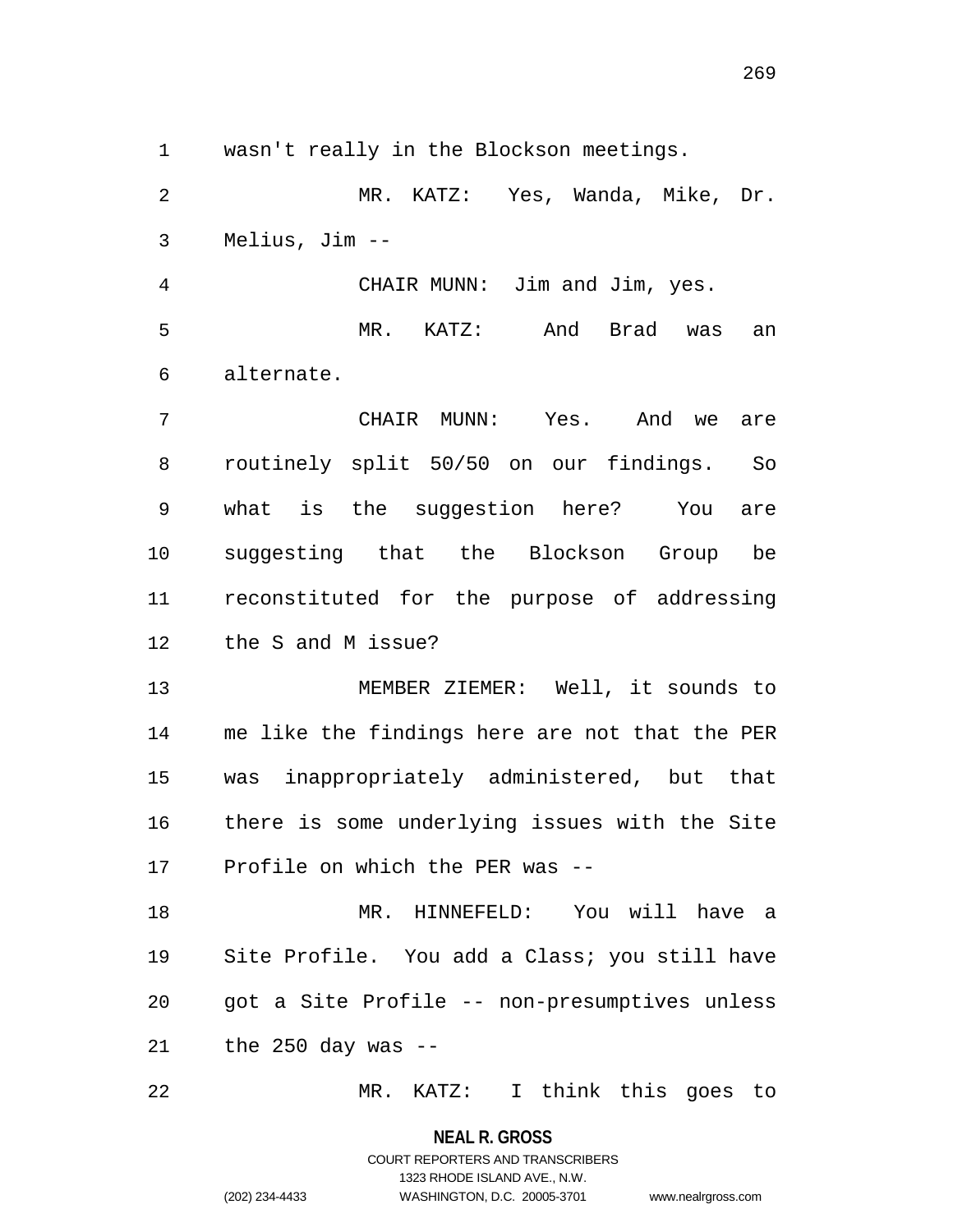the Work Group. I mean, otherwise, you lose the -- MR. HINNEFELD: I'm glad you suggested it. MR. KATZ: -- context of the Work Group. MR. HINNEFELD: Brant suggested it to me, and I wouldn't bring it up because I didn't want to give it to Wanda. (Laughter.) Not because I wouldn't have wanted to -- MR. KATZ: Wanda gets it either 14 way; it is just who she gets as company. CHAIR MUNN: Yes, and it only hurts. MR. HINNEFELD: Okay. Have you got a cheerful note on that -- 19 CHAIR MUNN: No. MR. HINNEFELD: -- we are going to hand that one back to Tom, I guess. CHAIR MUNN: The question, then,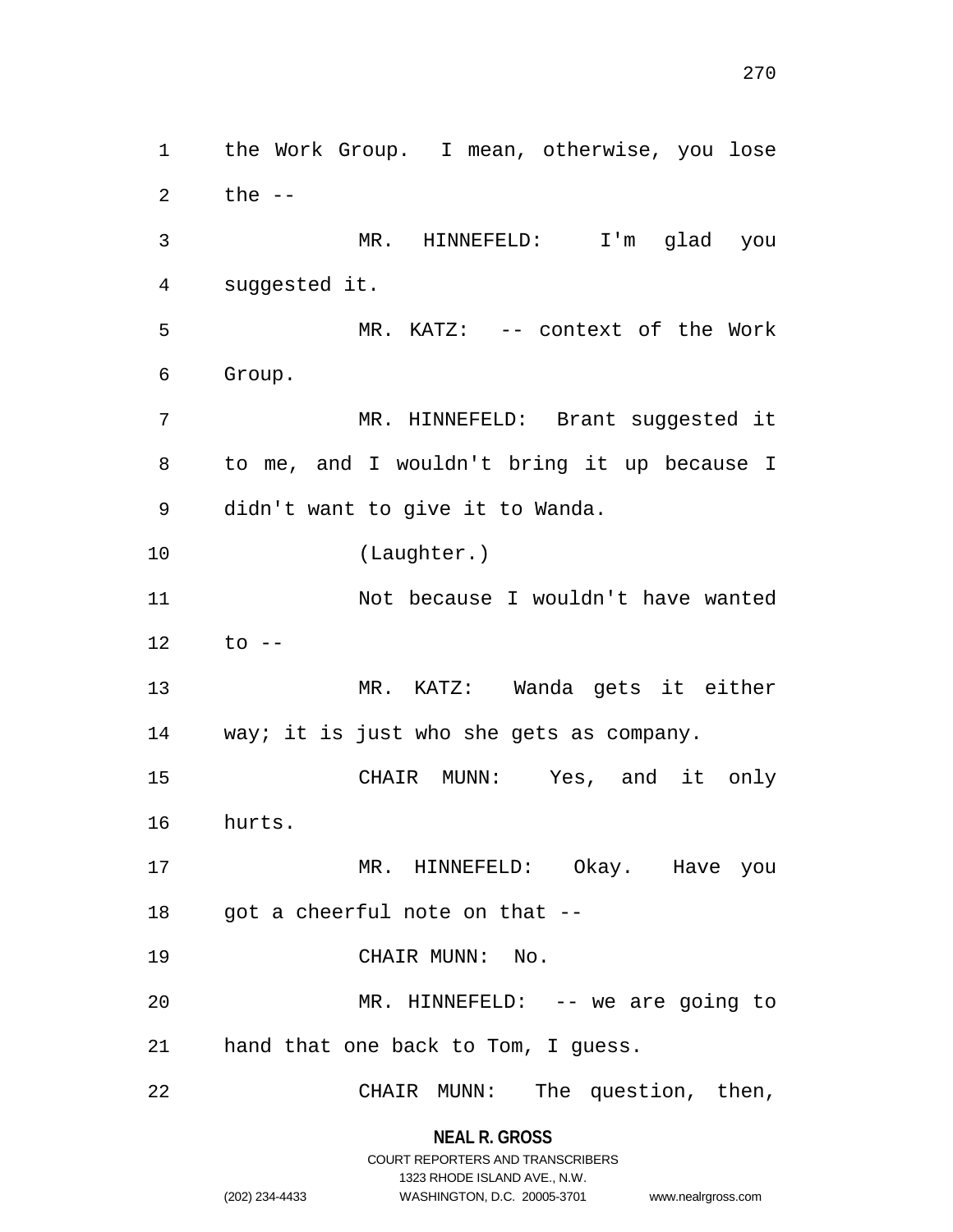is --

| 2              | MEMBER ZIEMER: Well, is it                     |
|----------------|------------------------------------------------|
| $\mathfrak{Z}$ | something we can handle easily here, I mean -- |
| $\overline{4}$ | MR. HINNEFELD: Well, there is a                |
| 5              | lot of stuff that goes in this. Y and S are    |
| 6              | really not the same. The old Class Y and the   |
| 7              | new Class S are really not the same in terms   |
| 8              | of what the mathematical excretion curve, what |
| 9              | the excretion curve looks like because, well,  |
| 10             | new one, S, the model is far more<br>the       |
| 11             | complicated. And so when you draw it out, it   |
| 12             | and Y don't really look that similar.          |
| 13             | MEMBER ZIEMER: Is this<br>an                   |
| 14             | overriding issue?                              |
| 15             | MR. HINNEFELD: It is just the                  |
| 16             | three categories, you know, there are three    |
| 17             | categories. So everybody assumes they sort of  |
| 18             | align, and they would align more than across   |
| 19             | an alignment. Although I have heard people     |
| 20             | say that the old Class Y looks more like the   |
| 21             | new Class M than it does the new Class S.      |

So, I mean, there is more to this

**NEAL R. GROSS** COURT REPORTERS AND TRANSCRIBERS

1323 RHODE ISLAND AVE., N.W.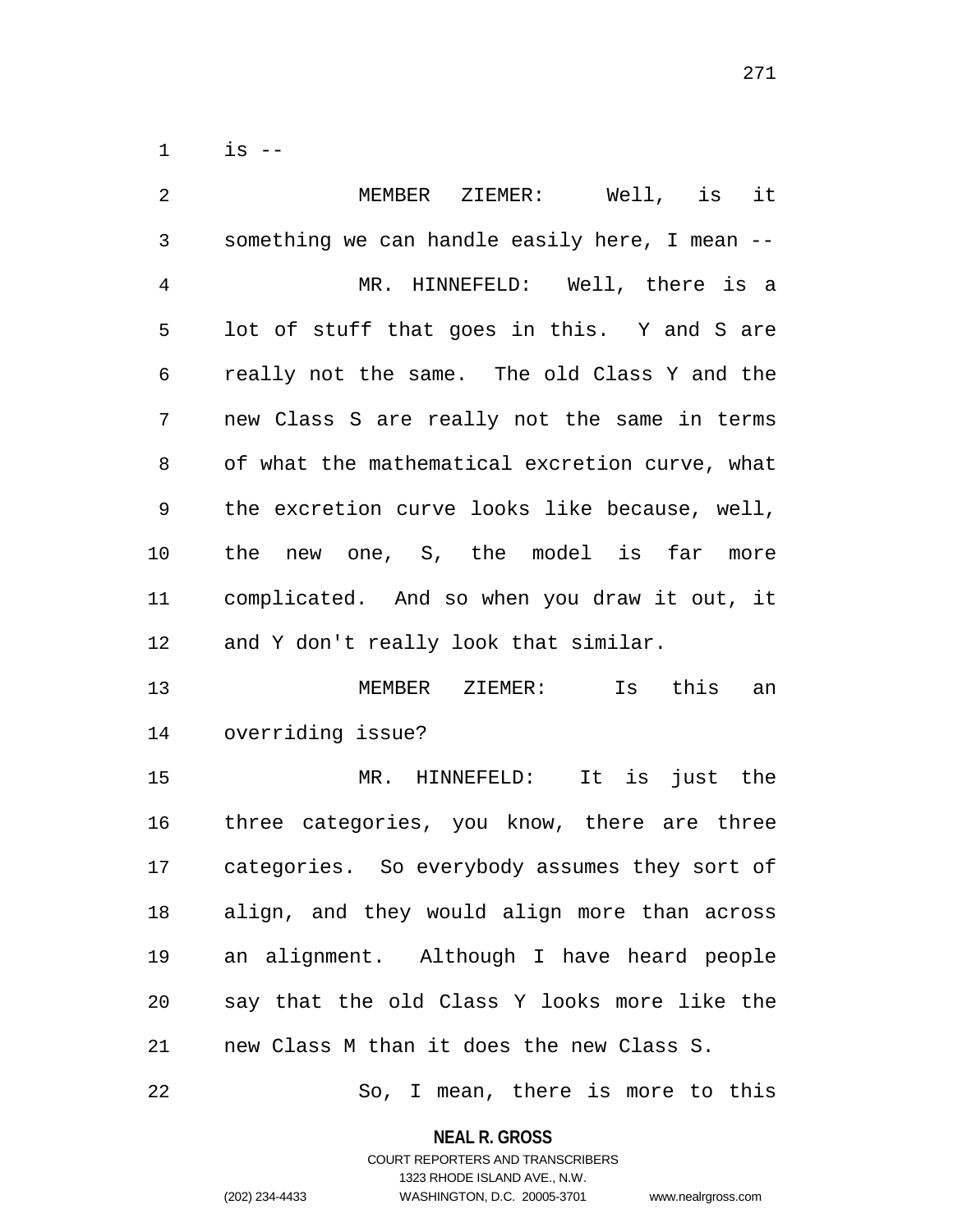than just saying, well, it used to be the third category, and I think there will be debate about that. I think you will also find a lot of literature and some people who have experience who say that U3O8, depending upon how it originated, doesn't behave like UO2 that has been high-fired and treated for fuel. I know of at least a couple of classes of uranium -- papers, at least one that shows it pretty clearly between the old M and the old S, not really fitting S at all, but a little more retained than the old M. So, to me, it is not cut and dried that because a single thing says it can be Y or it can be S, that you automatically put it there in all circumstances. MR. KATZ: Well, here's what I suggest. If this is -- MR. HINNEFELD: And it is not an easy issue, I don't think. MR. KATZ: If this is an issue

that sort of gets to fundamental health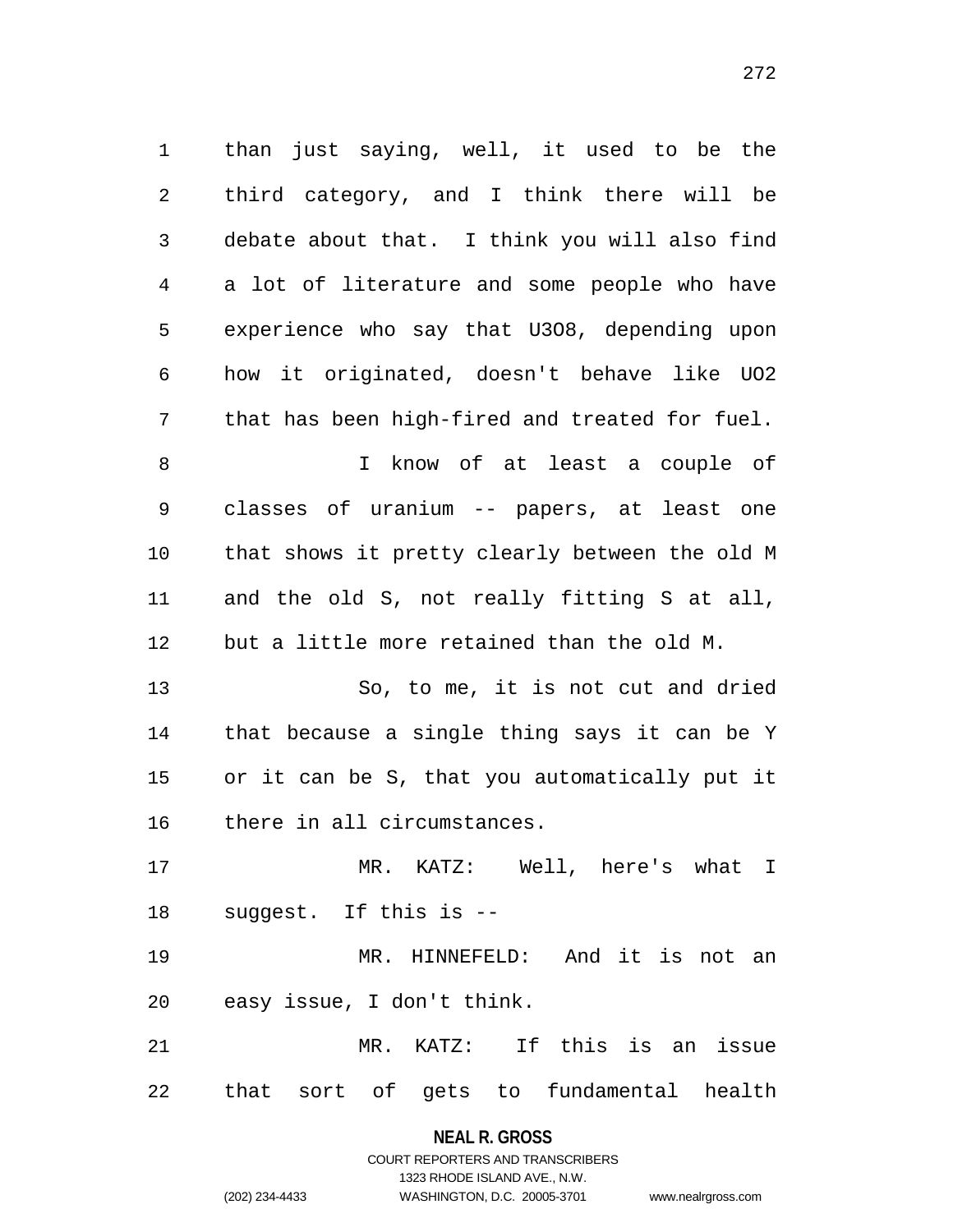physics matters versus site-specific expertise about Blockson, if it is there, then it can stay here. If it is about sort of fundamental health physics determinations versus having to know a lot about site-specific circumstances, then it seems like it is perfectly good to stay here and not resurrect Blockson. But if it really relies on understanding a lot about Blockson, then it would be more appropriate to send it there.

 MR. HINNEFELD: It requires a piece of both. I think it's -- but the specific conditions that existed at Blockson and the specific conditions under which the U3O8 was produced I think are probably more important than the basic --

 DR. ULSH: There are -- if I understand correctly, there were originally three findings, this Type S versus Type M. There was an ingestion one that I don't have all the details.

MR. KATZ: Okay. Well, then --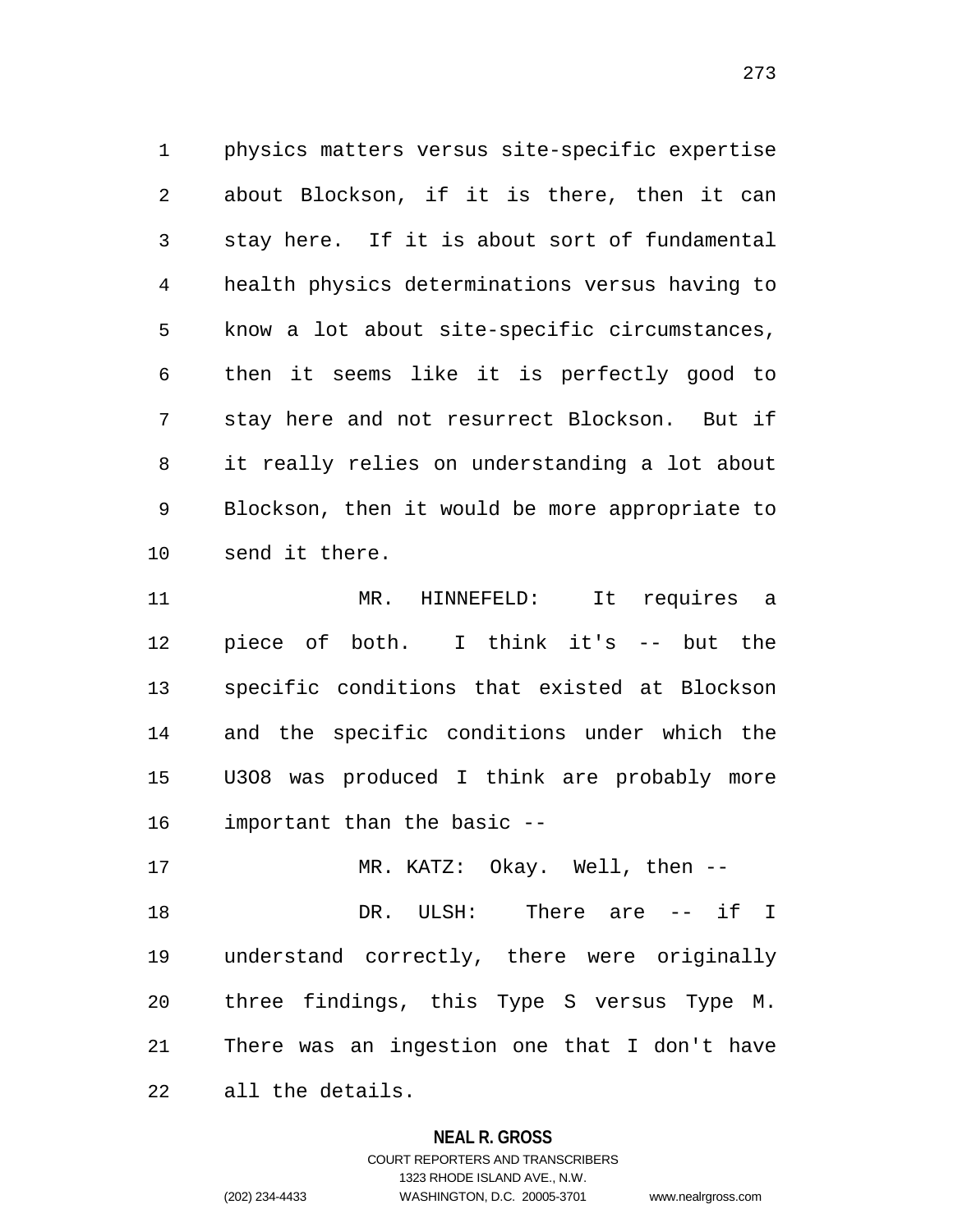MR. HINNEFELD: Well, the ingestion just has -- it is the same one, I believe, that if you have a different -- was it F2 -- goes along a different absorption fraction from the gut, applies to a different solubility.

 DR. ULSH: So two related issues, but --

 MR. HINNEFELD: But it is essentially the same issue in two exposure pathways.

 DR. BEHLING: And, again, I want to point out the ICRP default values that I enclosed as Exhibit No. 2, which, according to ICRP Publication 68, does define a Class S for inhalation and an F sub 2 value of 0.002 for ingestion. So it is really a classification that is a default value defined by ICRP-68.

 DR. ULSH: Okay. So if you want to call that one issue or two --

 DR. BEHLING: Well, they are interrelated, obviously.

# **NEAL R. GROSS** COURT REPORTERS AND TRANSCRIBERS 1323 RHODE ISLAND AVE., N.W.

(202) 234-4433 WASHINGTON, D.C. 20005-3701 www.nealrgross.com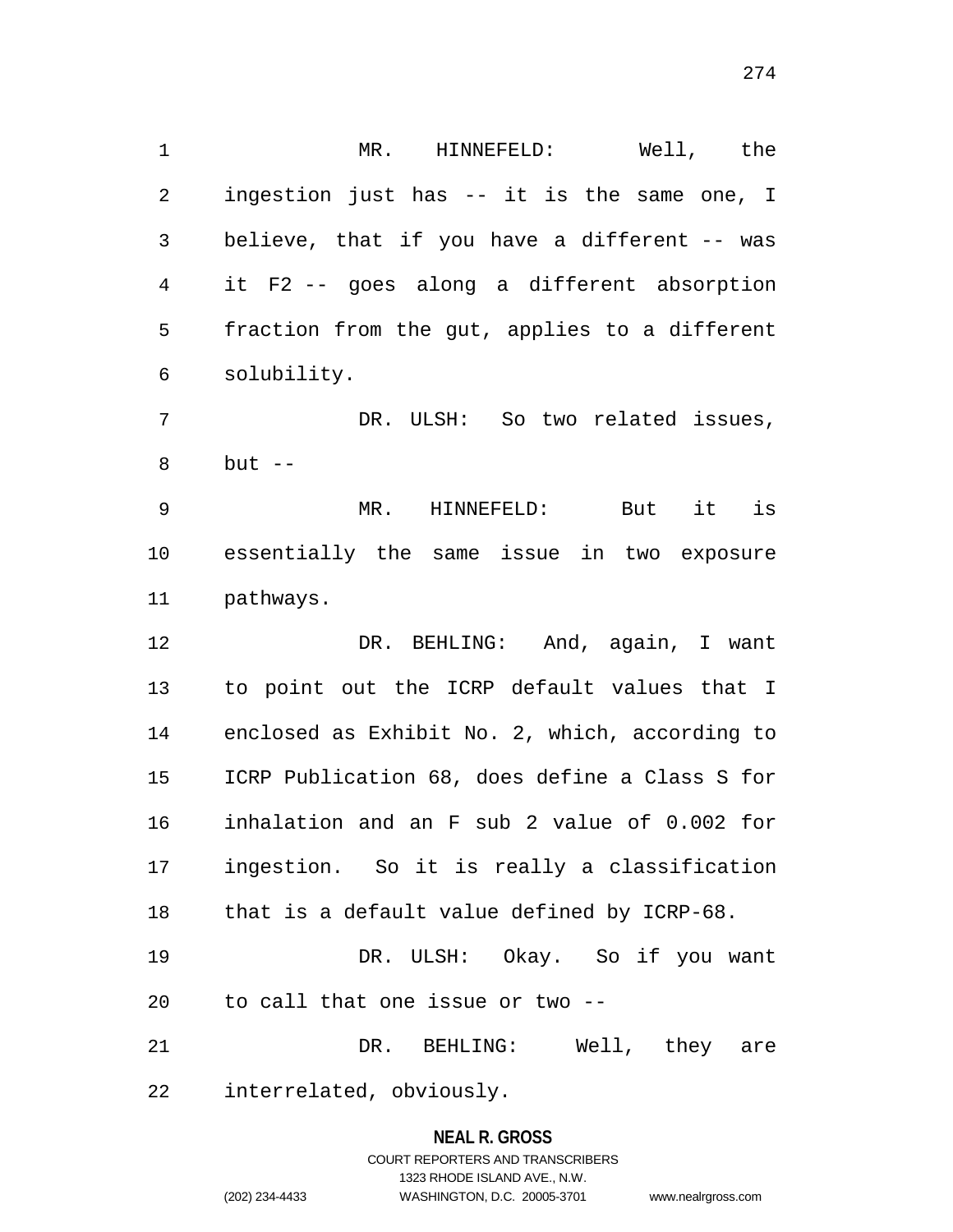DR. ULSH: Two issues. Those both can be referred to Blockson or not. MR. KATZ: Yes, I think so. MR. HINNEFELD: I wouldn't do one without the other. MR. KATZ: Right, right. DR. ULSH: And then the third was radon, which we have agreed is not an issue anymore. MR. KATZ: No longer. It's gone. MR. HINNEFELD: We will get the right people involved in it. 13 CHAIR MUNN: Tom and -- MR. HINNEFELD: It might be Dave Allen. It might be -- well, Jim -- Jim was involved in Blockson. 17 CHAIR MUNN: Yes, he was. MR. HINNEFELD: When you get into internal dosimetry, we rely a lot on Dave Allen, although Tom is almost as good. MR. KATZ: Okay. We can resurrect the Work Group on the website, too.

> **NEAL R. GROSS** COURT REPORTERS AND TRANSCRIBERS

> > 1323 RHODE ISLAND AVE., N.W.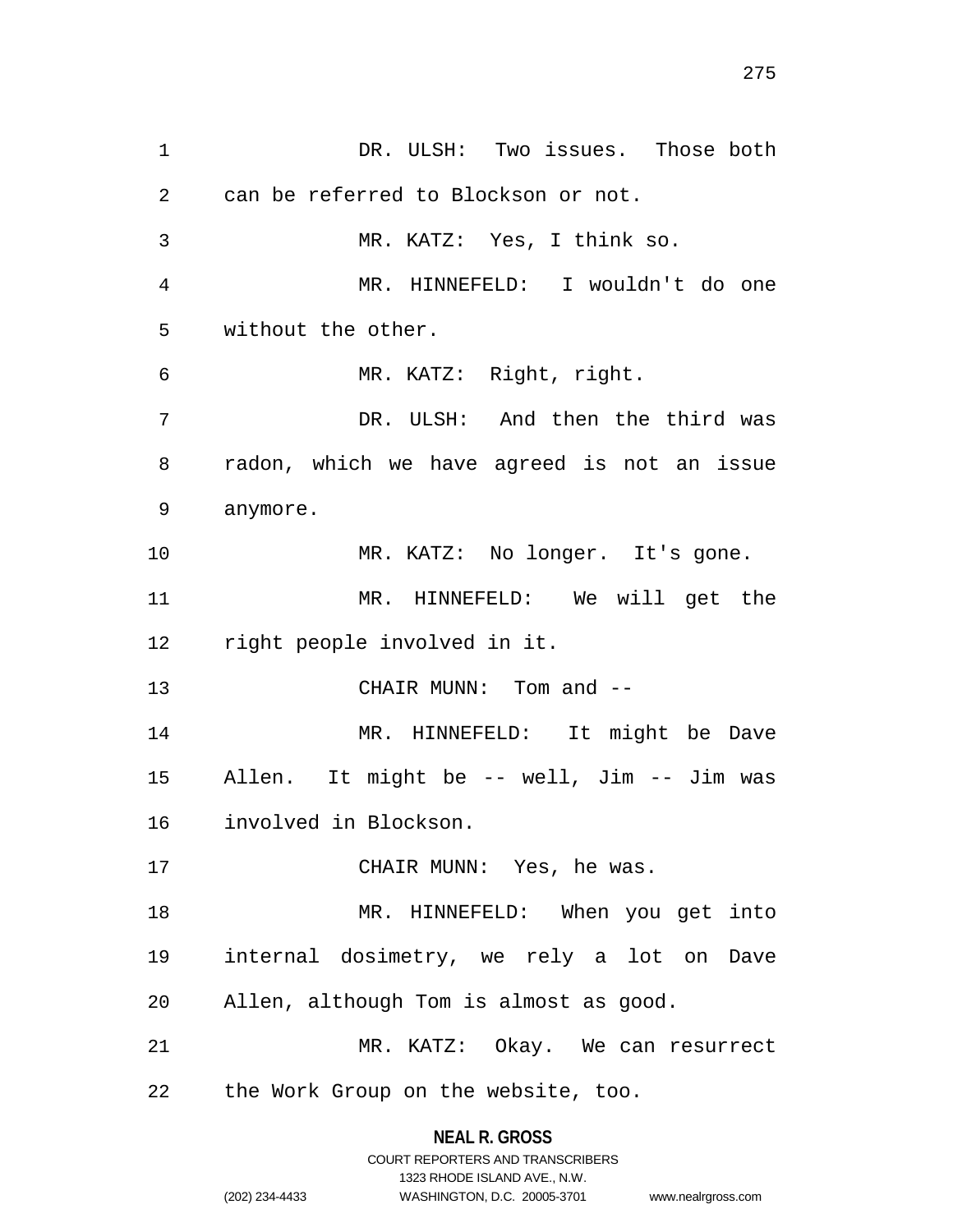| $\mathbf 1$    | CHAIR MUNN: So we have two -- you               |
|----------------|-------------------------------------------------|
| $\overline{2}$ | had three findings, right? Or do we just have   |
| 3              | two?                                            |
| 4              | MR. HINNEFELD: We only got two                  |
| 5              | left. We had three. We have two left.           |
| 6              | MR. KATZ: Radon is moot.                        |
| 7              | MR. HINNEFELD: One of them was                  |
| 8              | radon.                                          |
| $\mathsf 9$    | CHAIR MUNN: Yes.                                |
| 10             | MR. KATZ: Radon is moot.                        |
| 11             | CHAIR MUNN: Okay.                               |
| 12             | MR. KATZ: Maybe it is business                  |
|                | 13 they can get done within one meeting.        |
| 14             | (Laughter.)                                     |
| 15             | CHAIR MUNN: Right, the same way                 |
|                | 16 we did radon, yes. Exactly. And in precisely |
| 17             | the same manner. It is a foregone conclusion.   |
| 18             | Okay?                                           |
| 19             | Very good. Then we -- to                        |
| 20             | summarize, we had no -- with respect to the     |
| 21             | PERs, we had no action with respect to PER-8.   |
| 22             | That is closed. The issue is going to           |

# **NEAL R. GROSS**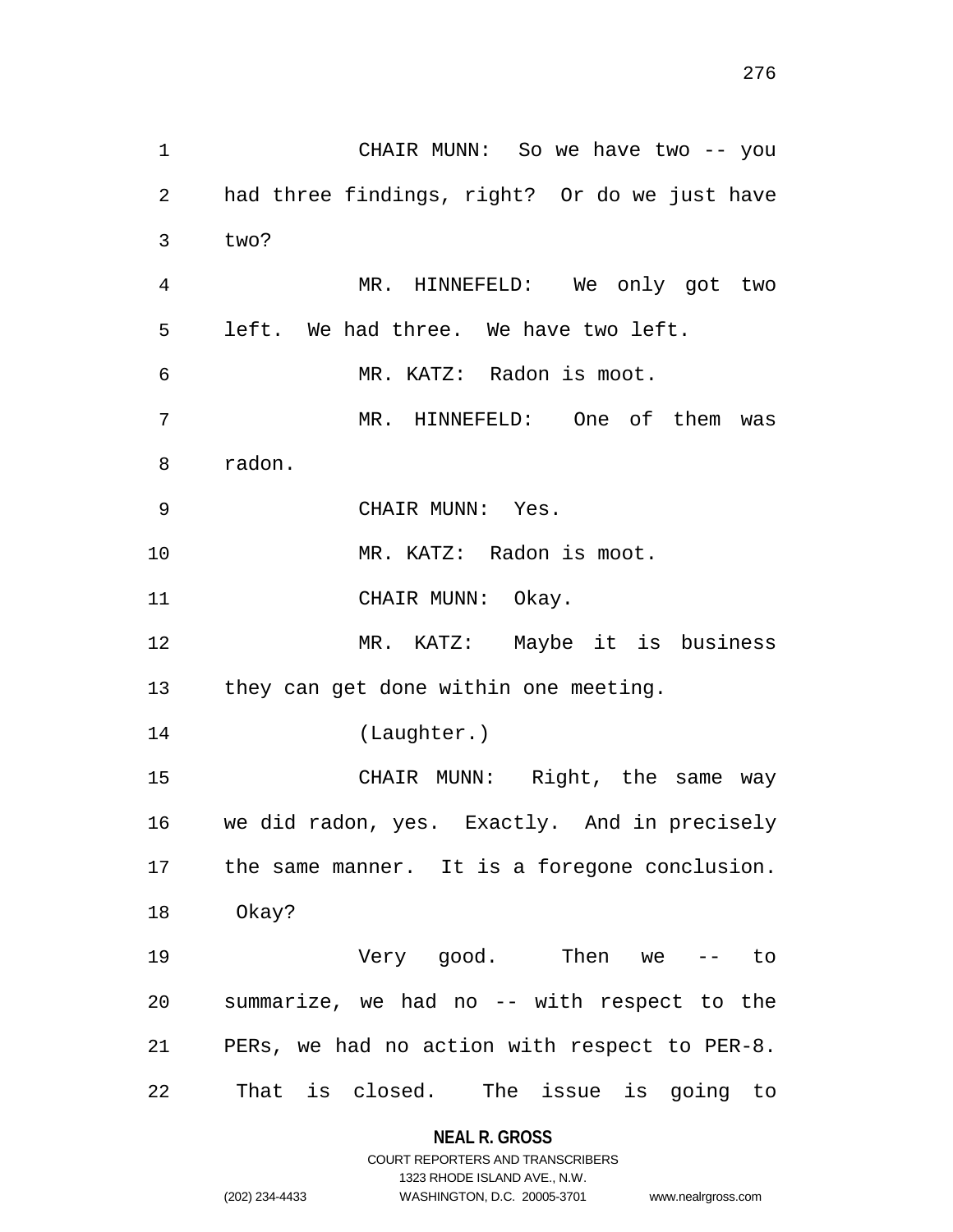scientific issues that was raised there. And so it is not our problem. PER-18 -- MR. KATZ: That transferred to LANL. CHAIR MUNN: -- is transferred to the LANL Work Group with an explanation. PER-20, we will reconstitute the Blockson Work Group, and we will deal with the two findings that were identified in that document. Correct? Well, the three outstanding ones that were in that document. DR. BEHLING: Yes. Wanda, it is Finding No. 1 and 2. CHAIR MUNN: Yes. DR. BEHLING: Three was the radon, and it's been resolved. CHAIR MUNN: Right. I will remember that. MR. KATZ: Findings 1 and 2. Thanks. CHAIR MUNN: Very good. Now that

> **NEAL R. GROSS** COURT REPORTERS AND TRANSCRIBERS

> > 1323 RHODE ISLAND AVE., N.W.

(202) 234-4433 WASHINGTON, D.C. 20005-3701 www.nealrgross.com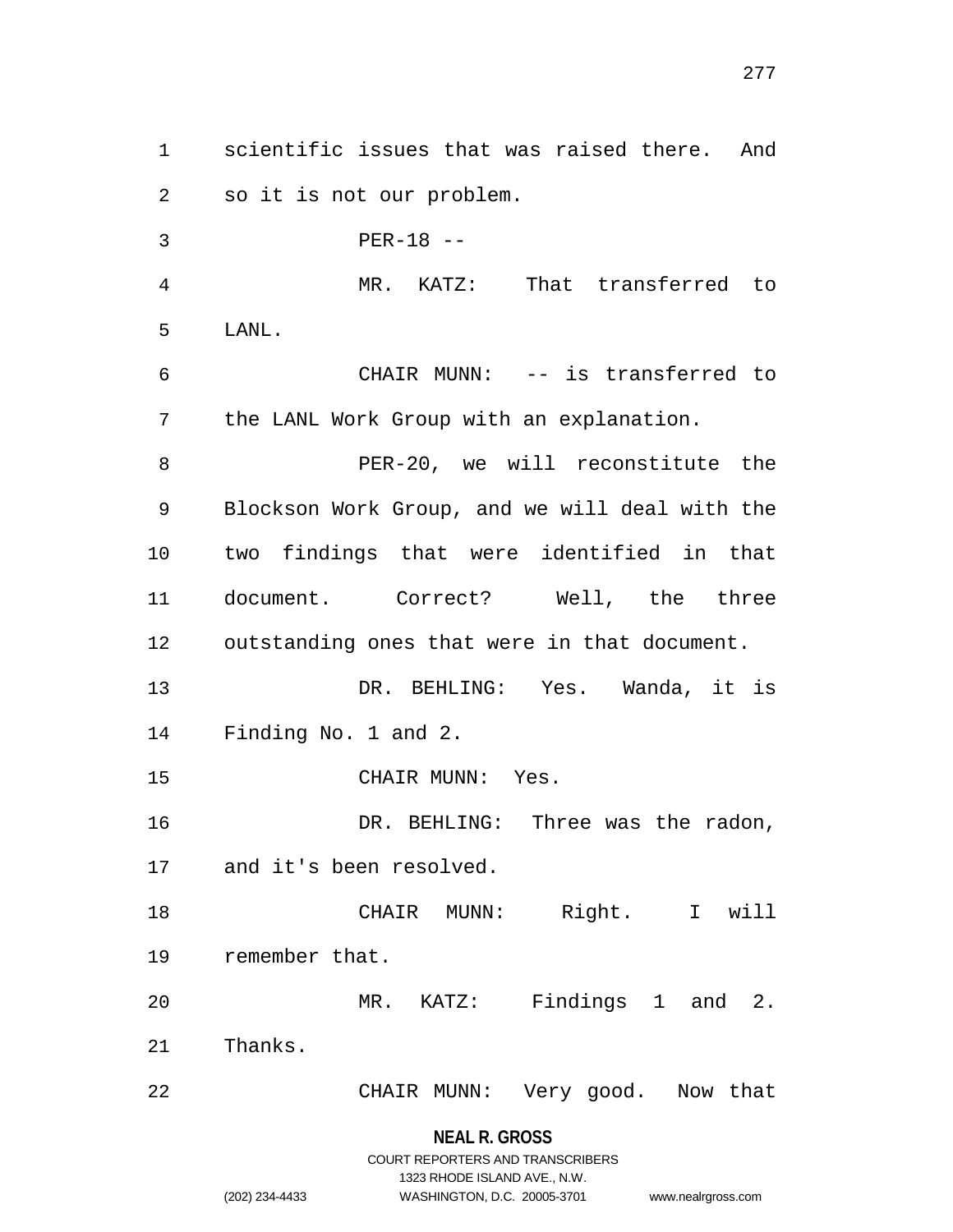having upset my digestive system no end, can we please take a 15-minute break here. We are almost due for it anyhow. Let's be back at 10 minutes after 3:00, at which time we will undertake the review of the 14 two-pagers.

 If you have not looked at them before, please look at them very quickly now because we are, despite all our best efforts, going to have to talk about some of the changes that were on those draft tracking sheets that you got. Okay?

 MEMBER LEMEN: This is Dick. I will call back in at a quarter after, correct? 14 CHAIR MUNN: Ten after.

MEMBER LEMEN: Ten after?

CHAIR MUNN: Right.

MEMBER LEMEN: I will call back in

then.

 CHAIR MUNN: Thanks, Dick. MR. KATZ: Okay. I will put the

phone on mute.

(Whereupon, the above-entitled

**NEAL R. GROSS** COURT REPORTERS AND TRANSCRIBERS 1323 RHODE ISLAND AVE., N.W.

(202) 234-4433 WASHINGTON, D.C. 20005-3701 www.nealrgross.com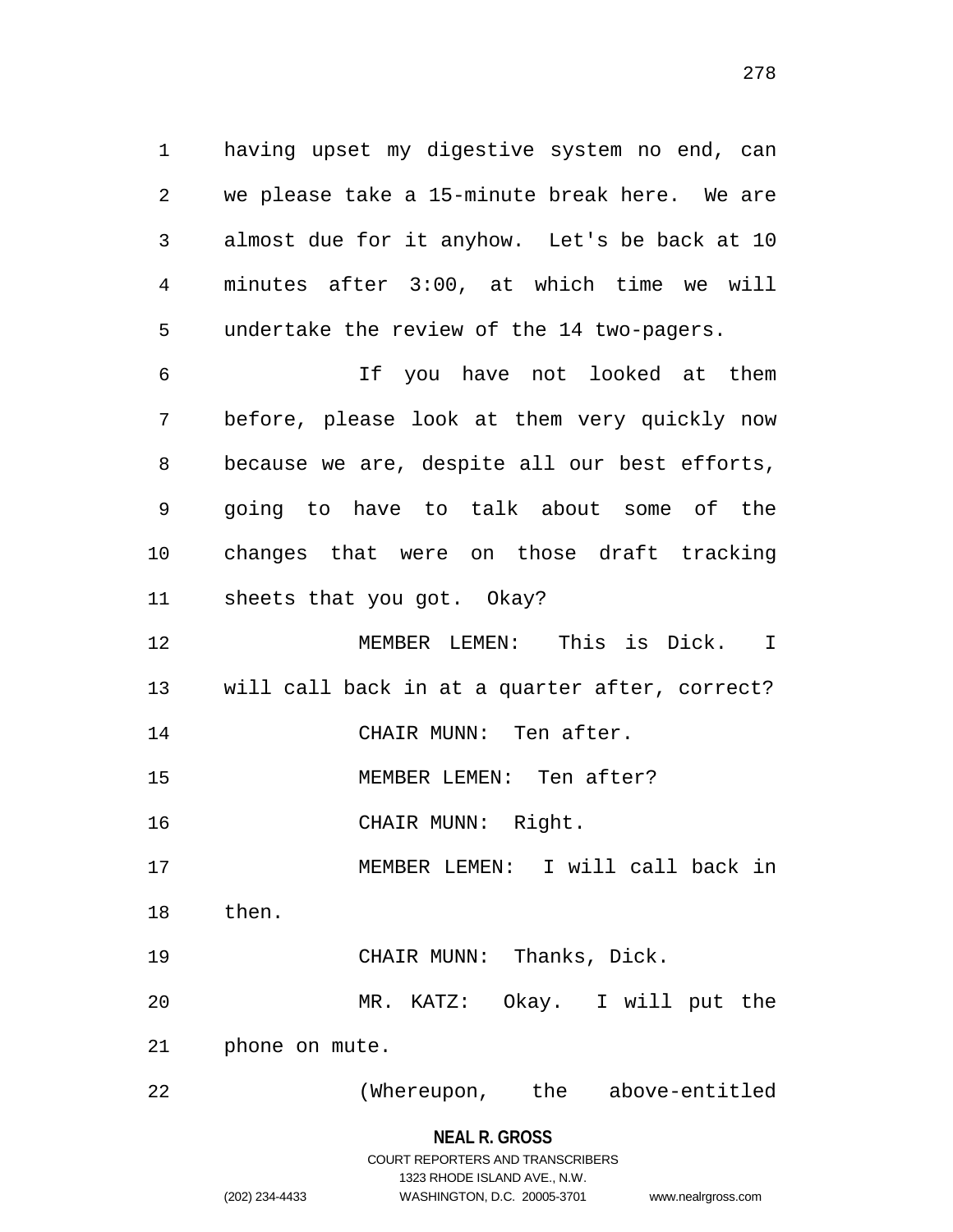matter went off the record at 2:54 p.m. and went back on the record at 3:12 p.m.) MR. KATZ: Okay. We are reconvening the Procedures Subcommittee. CHAIR MUNN: Have we picked up Mark yet? 7 MR. KATZ: The two-pagers. 8 Mark, do we have you with us? (No response.) 10 How about, Dick, are you back on? 11 MEMBER LEMEN: I am back on. MR. KATZ: Great. 13 CHAIR MUNN: That's good. **I** am going to suggest that what we do is address these in the same order as the communication that forwarded them to us, Nancy Johnson's -- MEMBER LEMEN: A general suggestion before we start on that? CHAIR MUNN: Yes, sir. MEMBER LEMEN: Since these are going to be two-pagers, and I looked at these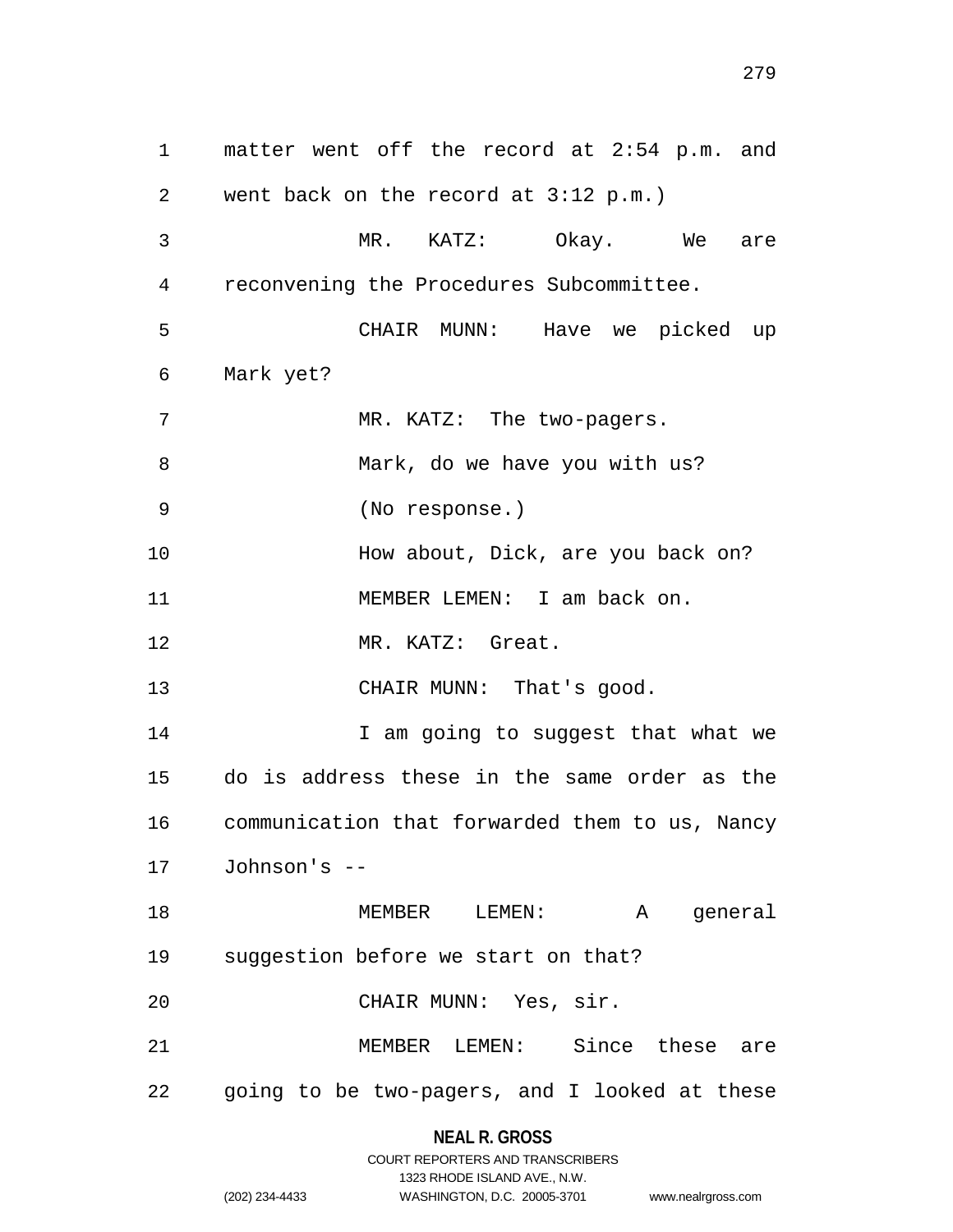to see if we could get them down to one page, a lot of them we probably can. But when we print these up and submit these, is it possible -- this may be a technical question nobody can answer -- is it possible we could print these on two sides, so that we only have one piece of paper? MR. KATZ: Well, Dick, these are

 going to live on the web. They are not really for hard copy --

11 MEMBER LEMEN: If they are going to live on the web, I guess that would be fine.

14 MR. KATZ: Yes.

 MEMBER LEMEN: But if they are not going to live on the web, and we ever decide to print them up, I would like to see them on one page.

 MR. KATZ: Right. But these really are not handouts.

MEMBER LEMEN: They will never go

into handouts?

#### **NEAL R. GROSS**

# COURT REPORTERS AND TRANSCRIBERS 1323 RHODE ISLAND AVE., N.W. (202) 234-4433 WASHINGTON, D.C. 20005-3701 www.nealrgross.com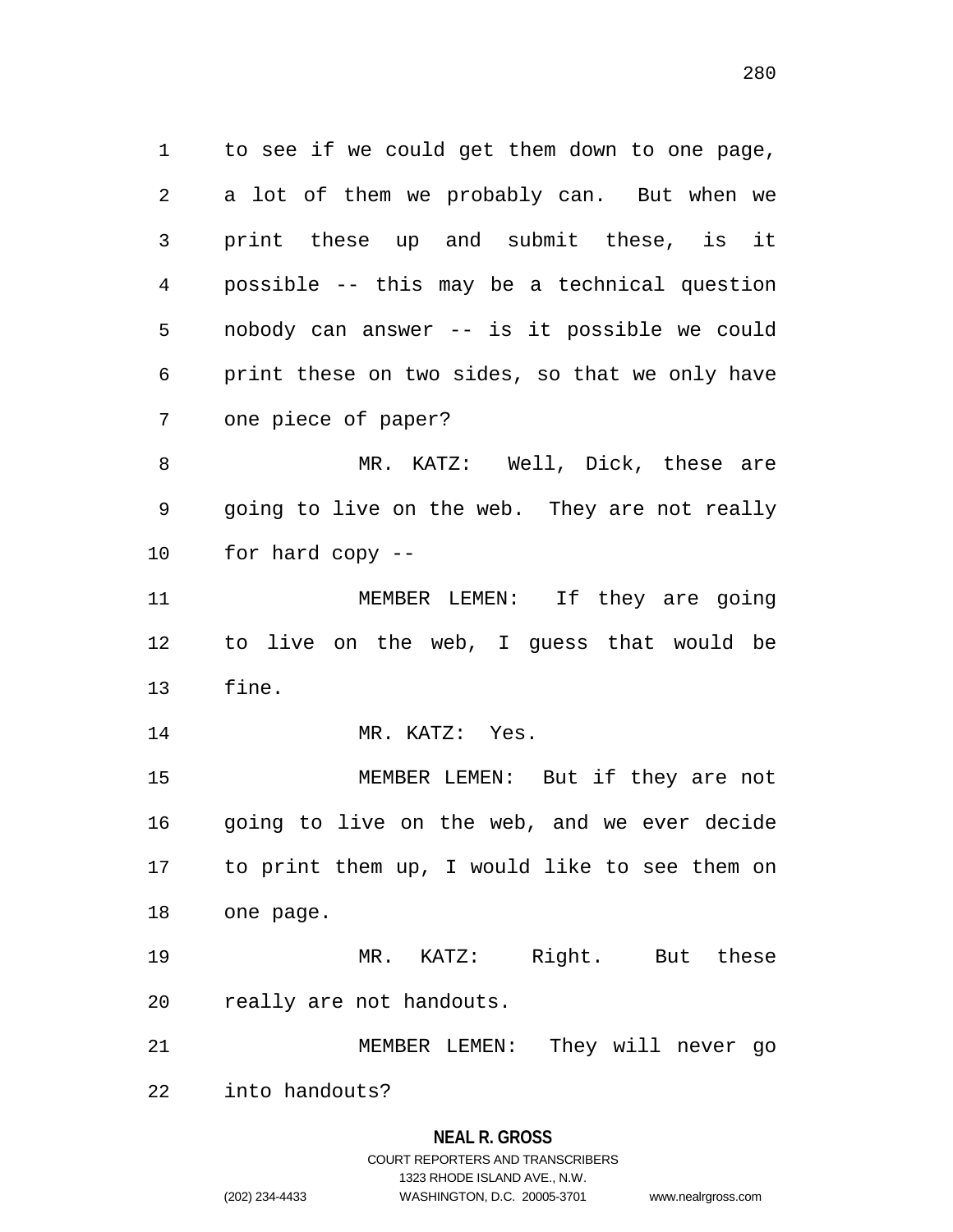I mean not unless someone were to request a copy of one of them, but no. MEMBER LEMEN: Well, I can see people requesting them, and if they do, that is my suggestion. MR. KATZ: Yes. But, I mean, for most people, they would just download them. If someone asks us to send them a hard copy, we would. MEMBER LEMEN: Well, if you do send them a hard copy, I would just suggest you put it on one page with double-sided printing. CHAIR MUNN: Yes, I think we can do that. For the most part, they are just going to be on the web. 18 MEMBER LEMEN: That's fine. 19 CHAIR MUNN: Okay.

MR. KATZ: No, I don't think so.

 MEMBER LEMEN: I knew that, but I also know that we will get requests for them and we will be sending out hard copy of them.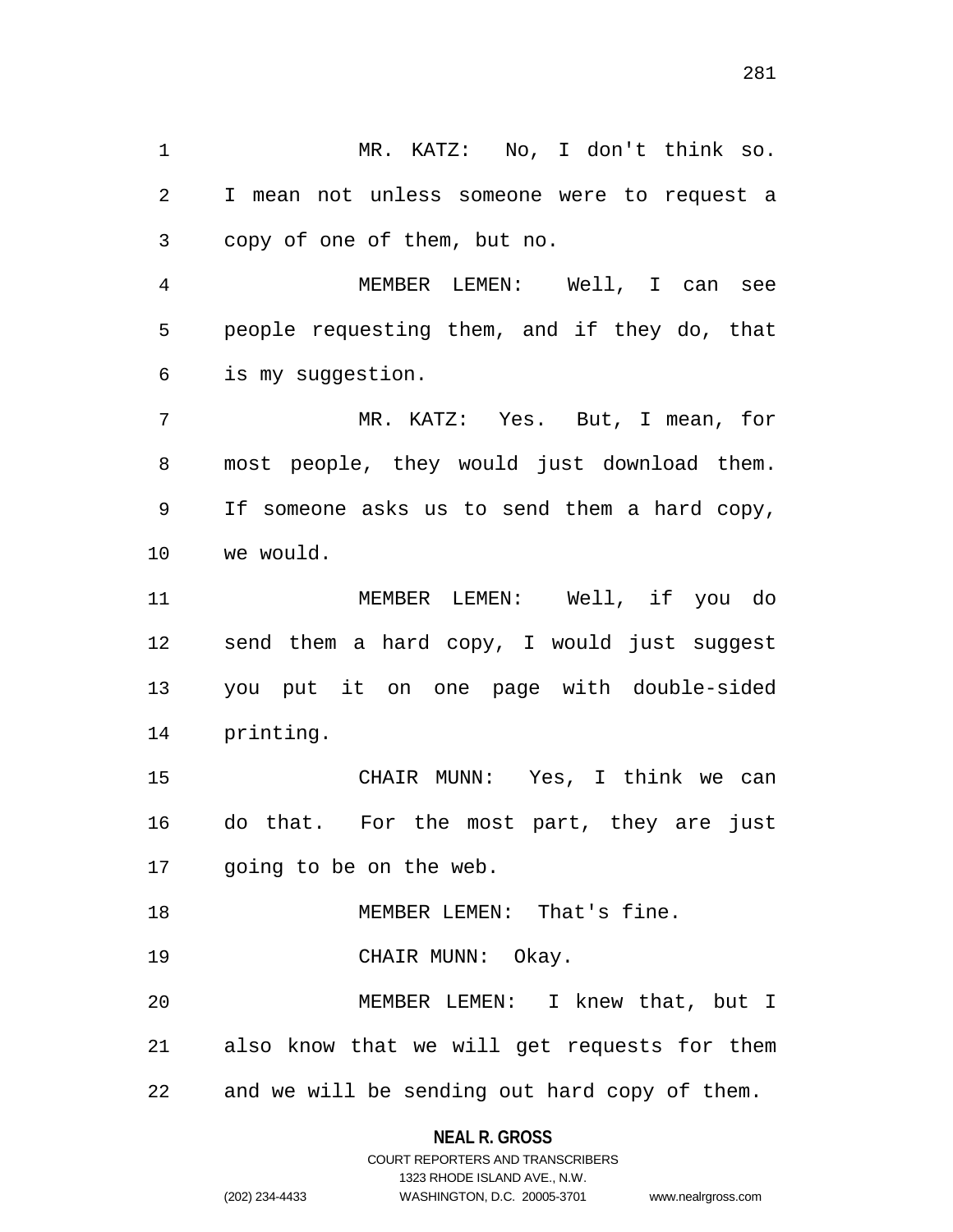1 CHAIR MUNN: Okay. MEMBER LEMEN: And I also know people will print them out as hard copies. CHAIR MUNN: Yes, yes. Yes, they do. No question about it. MEMBER LEMEN: That's all. CHAIR MUNN: All of our efforts notwithstanding, we still are going to have to discuss some of these. I want to thank SC&A for doing such a good job of getting us close to where we need to be, especially with these first 12. I am hoping that we can definitely get through the first 12 and, with any luck at all, we may be able to take a look at the additional two, PER-3 and OTIB-3. But, just for the record, let's start with TIB-2, tritium calculations with IMBA. Let's try our best not to do what we have done before, which is beat these to death. But there are one or two matters of

just process that we want to take a look at.

**NEAL R. GROSS** COURT REPORTERS AND TRANSCRIBERS

1323 RHODE ISLAND AVE., N.W.

(202) 234-4433 WASHINGTON, D.C. 20005-3701 www.nealrgross.com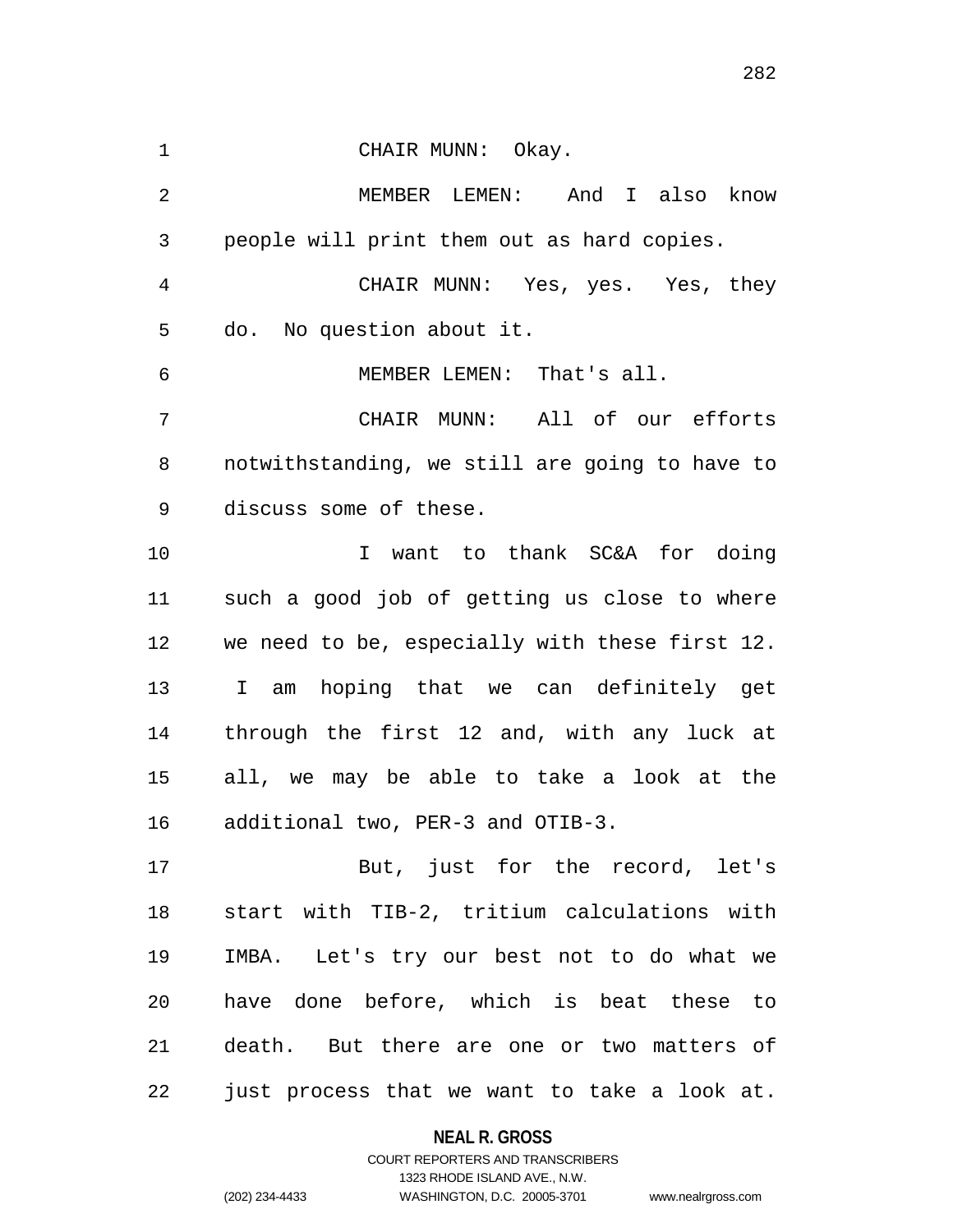I hope we can as we are going through these.

2 1 I will give you as we are looking at them a couple of suggested changes that I had as I was going through them one last time. Most of them are nits and not of any real consequence. There wasn't anything that I saw in any of these that did have specific technical consequences. It was just our continuing concern with trying to make sure that they flow and that they are as easily readable as possible. Did anyone encounter any technical issues that you had grief with when you were going through them? We are still just doing clerical work here, but for the most part I think we are just about done. On TIB-2 -- MEMBER ZIEMER: Hang on a minute. 20 CHAIR MUNN: -- tritium calculations with IMBA. MEMBER LEMEN: Is that TIB-2 or

> **NEAL R. GROSS** COURT REPORTERS AND TRANSCRIBERS 1323 RHODE ISLAND AVE., N.W. (202) 234-4433 WASHINGTON, D.C. 20005-3701 www.nealrgross.com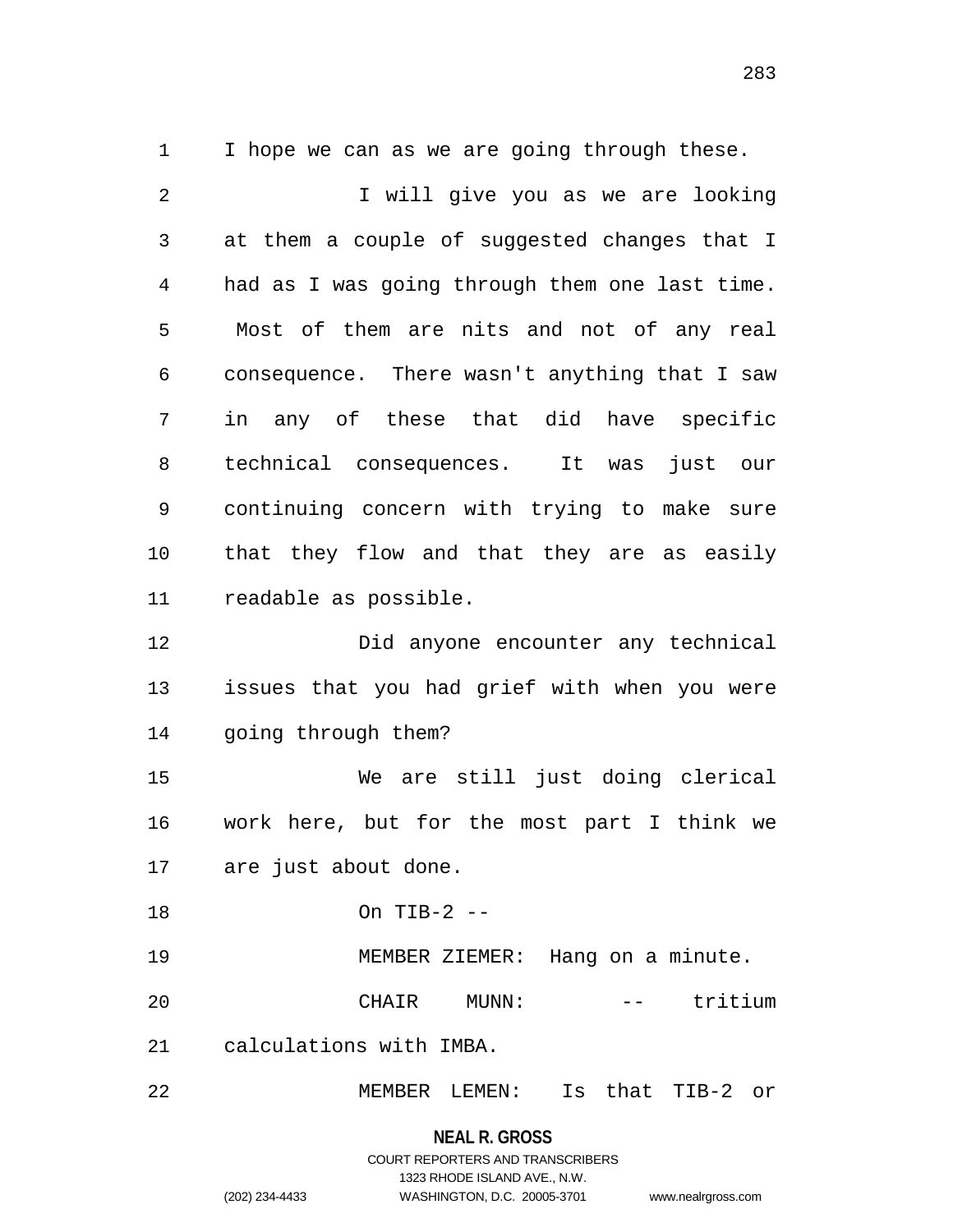are you on ORAUT-Procedure?

**NEAL R. GROSS** CHAIR MUNN: No, this is tritium calculations with IMBA, OCAS-TIB-002, Rev. 0. MEMBER LEMEN: There is another IMBA one, too, that is 002, right? CHAIR MUNN: No. MEMBER LEMEN: Well, I don't know what I am looking at then. MS. THOMAS: I think Procedure 2 in IMBA also. MEMBER LEMEN: That's what I thought. MS. THOMAS: So, I think you are right. CHAIR MUNN: PROC-2, that is PROC-2. That is talking about -- MEMBER LEMEN: No, it's Procedure 2. CHAIR MUNN: Yes. Use of integrated modules for bioanalysis? MEMBER LEMEN: Yes. CHAIR MUNN: Yes. Yes, on the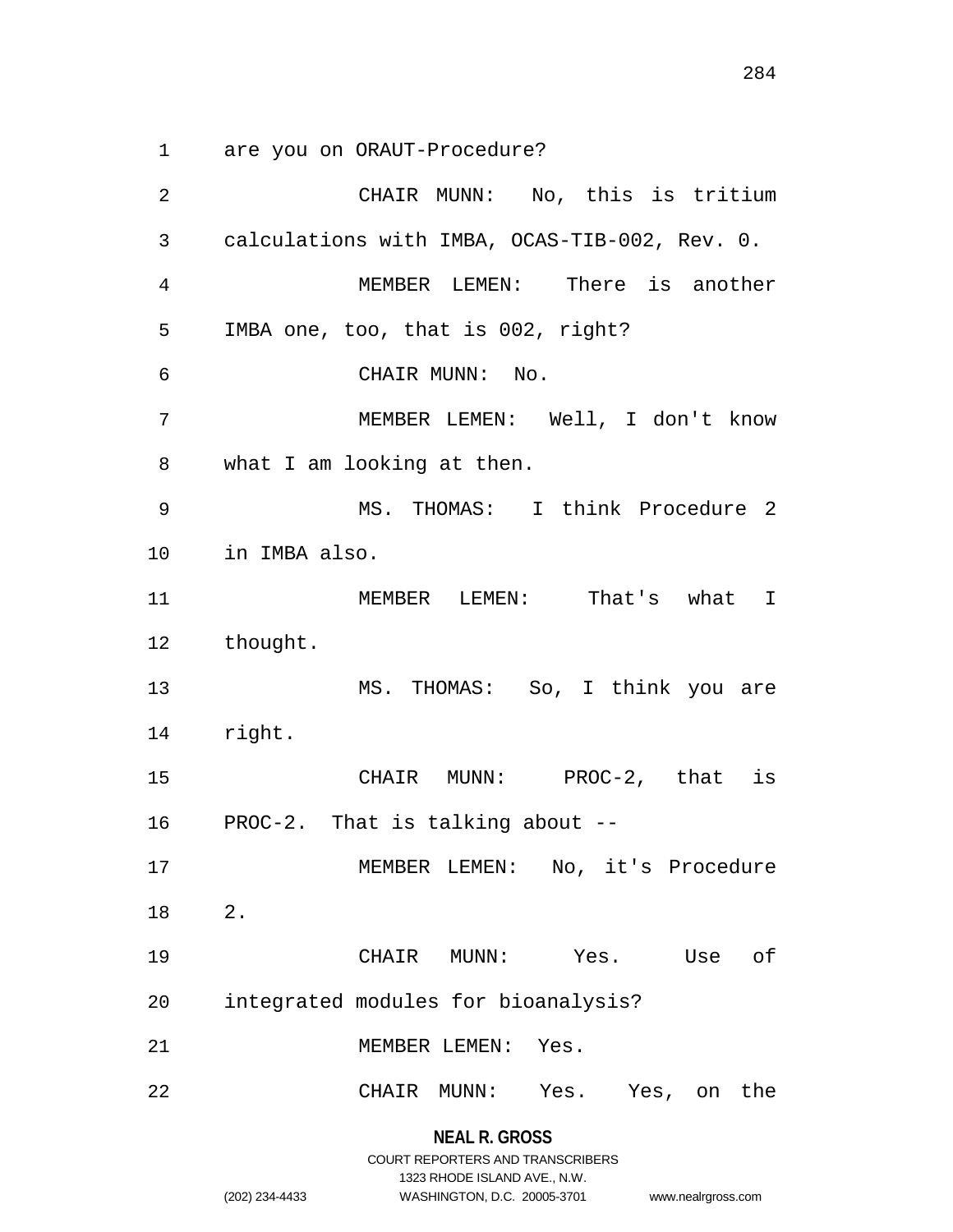list of things that we have in front of us, that is No. 10. We are starting with OCAS-TIB-002. MEMBER LEMEN: Well, what is the date of the transmittal? Maybe I have got the wrong -- CHAIR MUNN: The date of the -- 8 MEMBER LEMEN: Mine is March 2nd, 2011. CHAIR MUNN: And mine printed out without a date on it. 12 MR. MARSCHKE: January 1st -- oh, January 21, 2011, the transmittal letter from Nancy -- 15 CHAIR MUNN: From Nancy. MR. MARSCHKE: Those are marked up. DR. OSTROW: This is Steve Ostrow. I think Wanda distributed to the Board all these on March 10th. CHAIR MUNN: Yes. MEMBER LEMEN: Okay. I have got

> **NEAL R. GROSS** COURT REPORTERS AND TRANSCRIBERS 1323 RHODE ISLAND AVE., N.W. (202) 234-4433 WASHINGTON, D.C. 20005-3701 www.nealrgross.com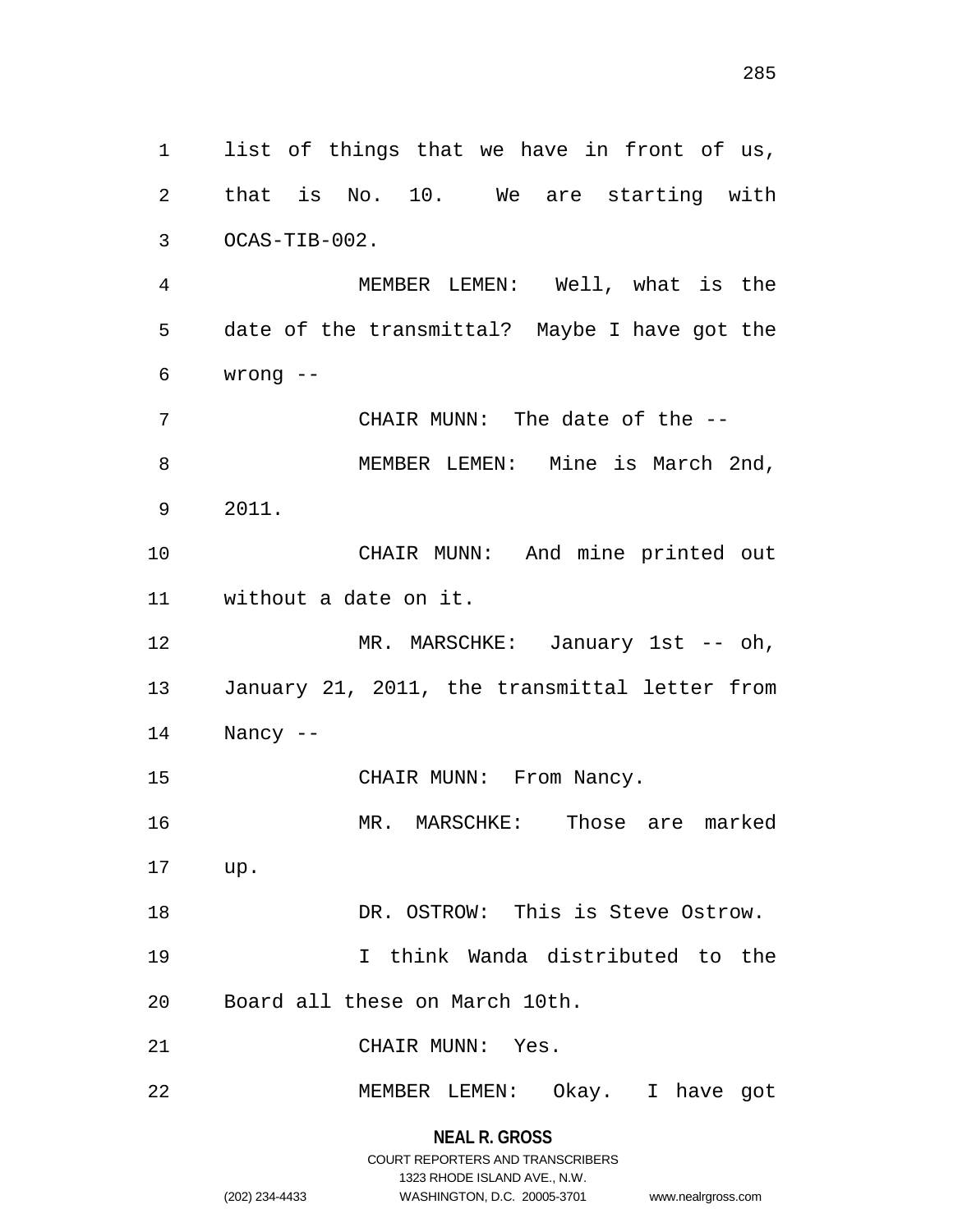March 2nd. Let me see if I can find March 10. I thought she did, too. CHAIR MUNN: Yes, I sent everything out. MEMBER LEMEN: Well, you are very good person. MR. KATZ: Well, there was a later batch from SC&A. Maybe that is what -- CHAIR MUNN: Well, that may be confusing the issue. 11 MR. KATZ: -- Dick is -- DR. OSTROW: We sent out a batch last week also. 14 MR. KATZ: Yes, right. CHAIR MUNN: Yes. Ignore that batch from last week. That is -- MEMBER LEMEN: I found one from Wanda dated the 9th, March the 9th. Would that be it? DR. OSTROW: That could be it. MEMBER LEMEN: I think that is right because it has got 1 through 14, the

# **NEAL R. GROSS** COURT REPORTERS AND TRANSCRIBERS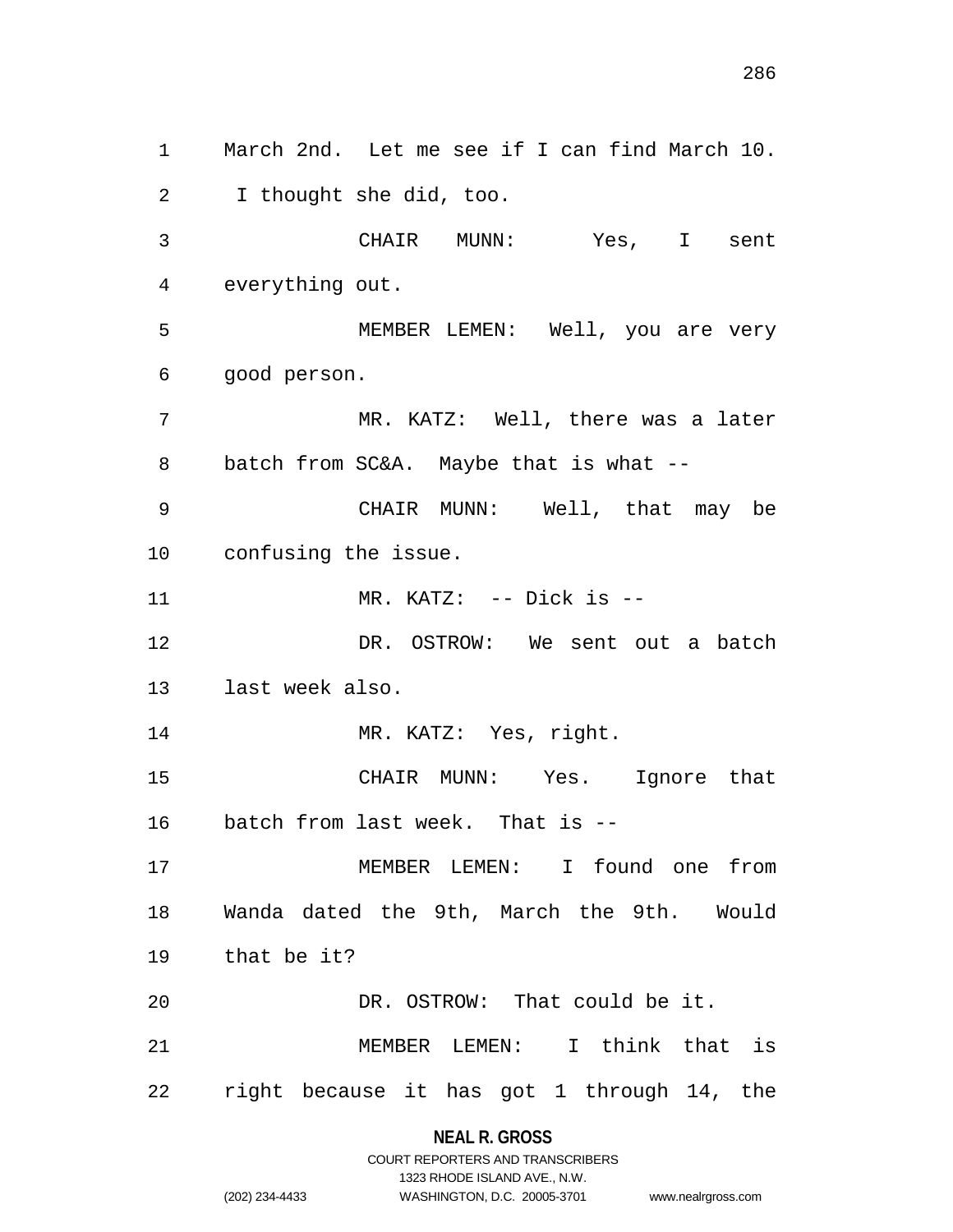first one being TIB-2.

 CHAIR MUNN: That's it. You got it. MEMBER LEMEN: But there is a problem with that. CHAIR MUNN: What's that? MEMBER LEMEN: There is no attachment to it. It just lists them. MR. KATZ: But Wanda sent a series of emails, and one of them included -- MEMBER ZIEMER: No, Wanda didn't send it. She referred to it and said that SC&A was sending it. MEMBER LEMEN: It says, "Attached are two-page summaries." However, there is no attachment on mine. MEMBER ZIEMER: The note I got from Wanda said that they were being distributed by SC&A, not by her. CHAIR MUNN: They had already been distributed and should have been in everybody's box.

# **NEAL R. GROSS**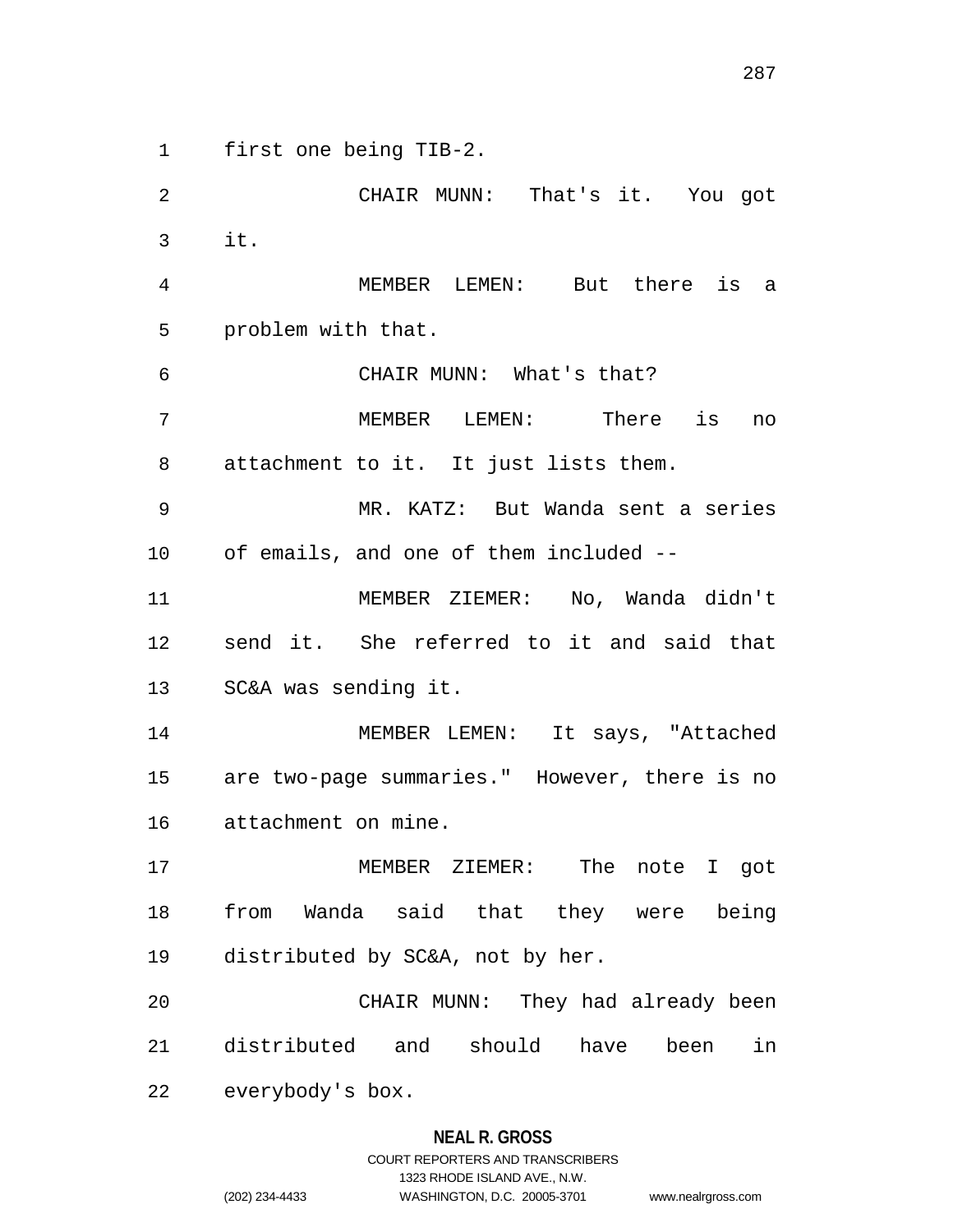MR. HINNEFELD: Are these the 14 that were sent to the entire Board? CHAIR MUNN: These are the 14 that were sent to the entire Board. MR. HINNEFELD: Yes. Okay. CHAIR MUNN: And they were sent specifically to -- 8 MEMBER LEMEN: Well, go ahead. I don't have any technical comments on them, but -- MR. HINNEFELD: Ted attached them to an email on March 2nd. MEMBER LEMEN: I have Ted's March 2nd email in front of me, but there, again, is no attachment to that one, either. MR. KATZ: Well, it was attached to my email. 18 MR. HINNEFELD: That one showed up on my email, my March 2nd. MEMBER LEMEN: I know, Ted. Go ahead and say. I am listening. I use an Apple.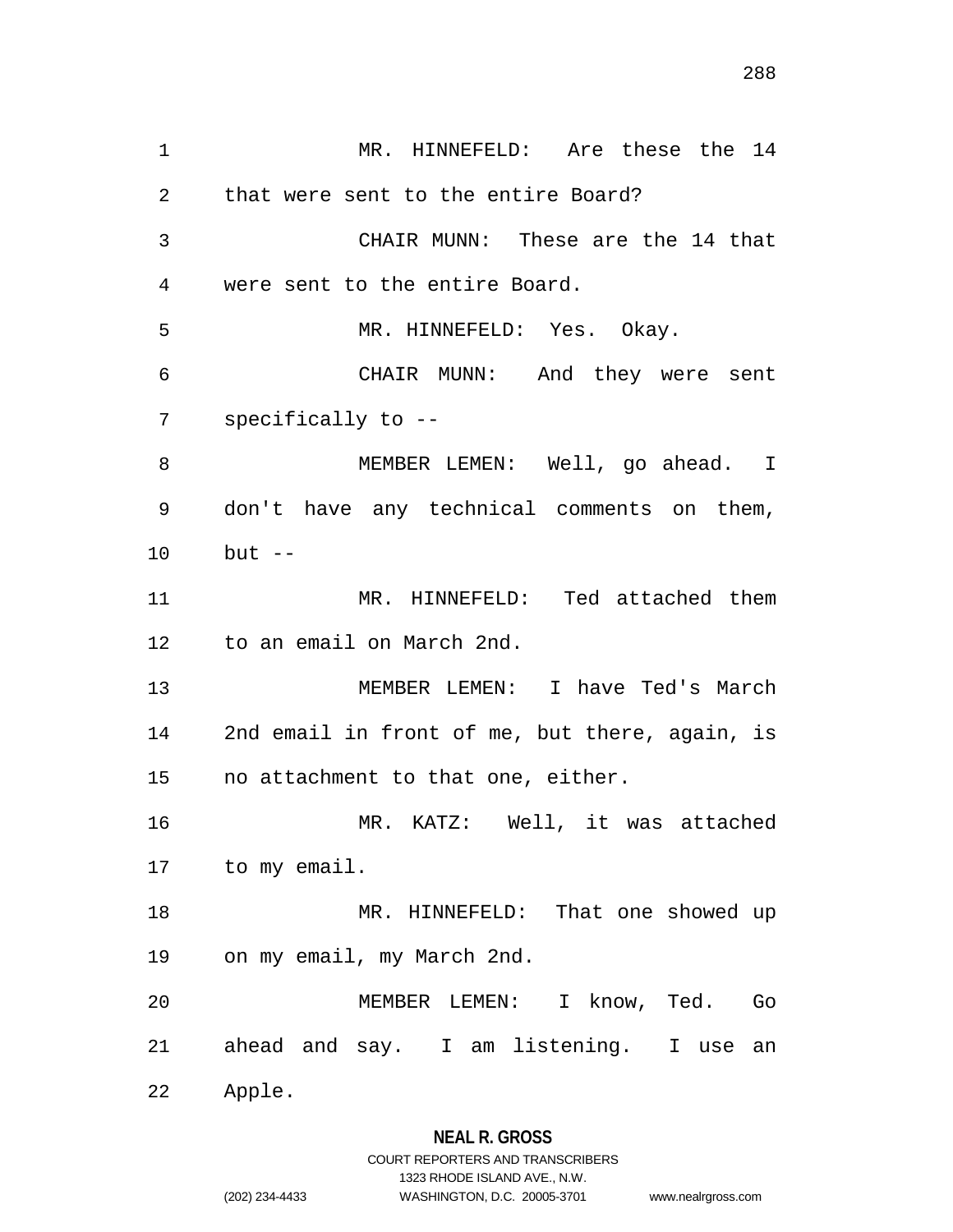CHAIR MUNN: I do know for a fact that the attachments are on the copy that Ted sent on your CDC email.

 MEMBER LEMEN: I'll find it. Don't worry.

 CHAIR MUNN: They are listed there.

8 I had absolutely no comment at all on this one with one minor statement. We, in all of these, frequently used TBD over and over again. Even though we all know what we are talking about with TIB, it is very repetitive when you read it. I have a tendency to go back and check to see where did it first say TIB. Where did it first say TIB? In this particular case, on the last sentence of the third paragraph, we talked about several things here, but then it says "the TIB". Does anyone object to my changing that to "this TIB"?

 MEMBER ZIEMER: This is the third paragraph?

# **NEAL R. GROSS** COURT REPORTERS AND TRANSCRIBERS 1323 RHODE ISLAND AVE., N.W. (202) 234-4433 WASHINGTON, D.C. 20005-3701 www.nealrgross.com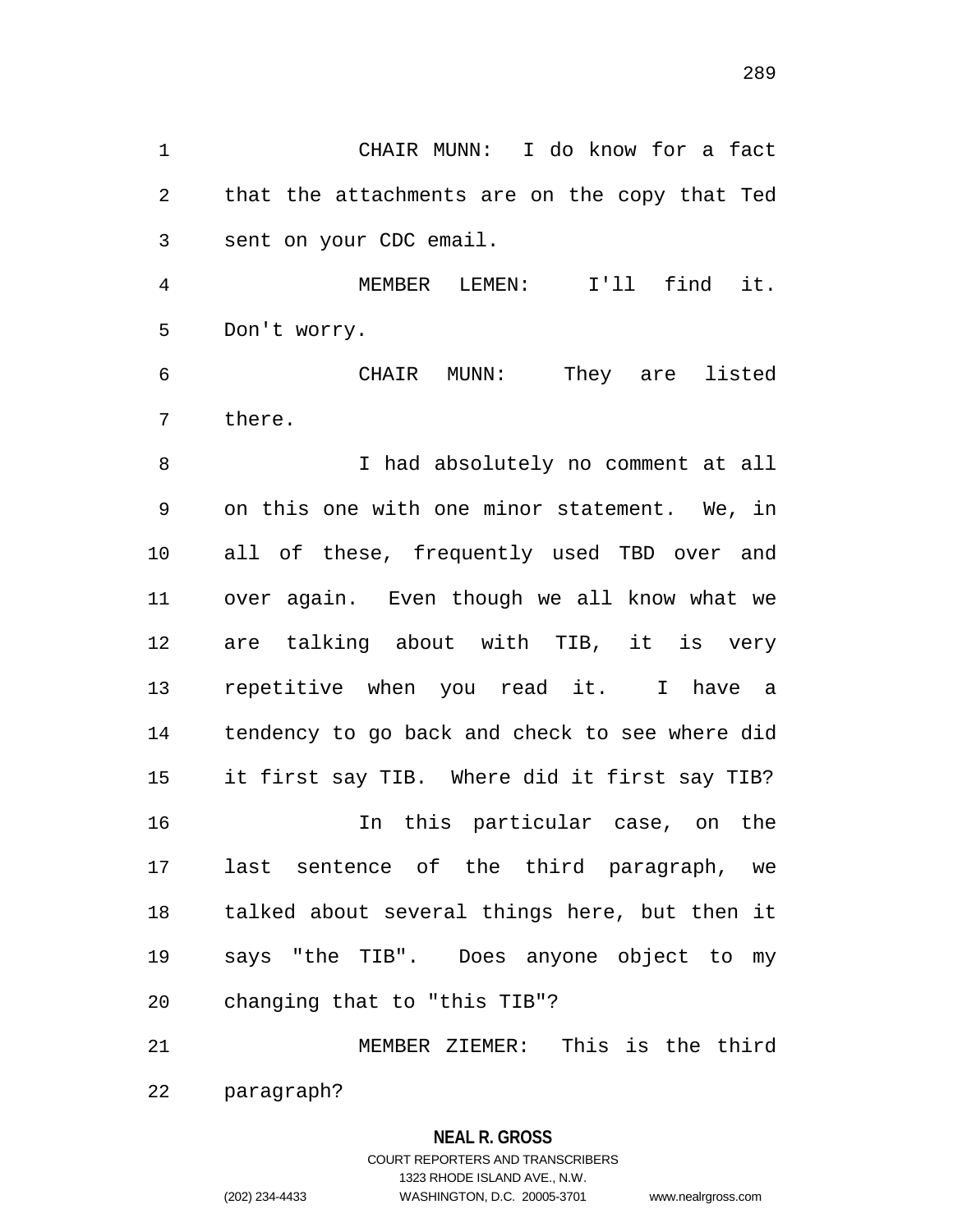CHAIR MUNN: The third paragraph, the very last sentence. MEMBER ZIEMER: "The TIB"? CHAIR MUNN: "The TIB". What was I saying? Was I saying "TBD"? MR. KATZ: "TBD", but it doesn't matter. CHAIR MUNN: If no one has any objection, I am going to say "this" because we many times say "the", "the", "the". MR. KATZ: That's fine. This is just decent English, and that's fine. CHAIR MUNN: Just decent. MR. KATZ: Just let me, again, just make the point, though, that I think you can make those editorial copy edit changes without getting approval or blessing from anyone. CHAIR MUNN: I think we can, too -- MR. KATZ: You don't need to do that here.

1323 RHODE ISLAND AVE., N.W.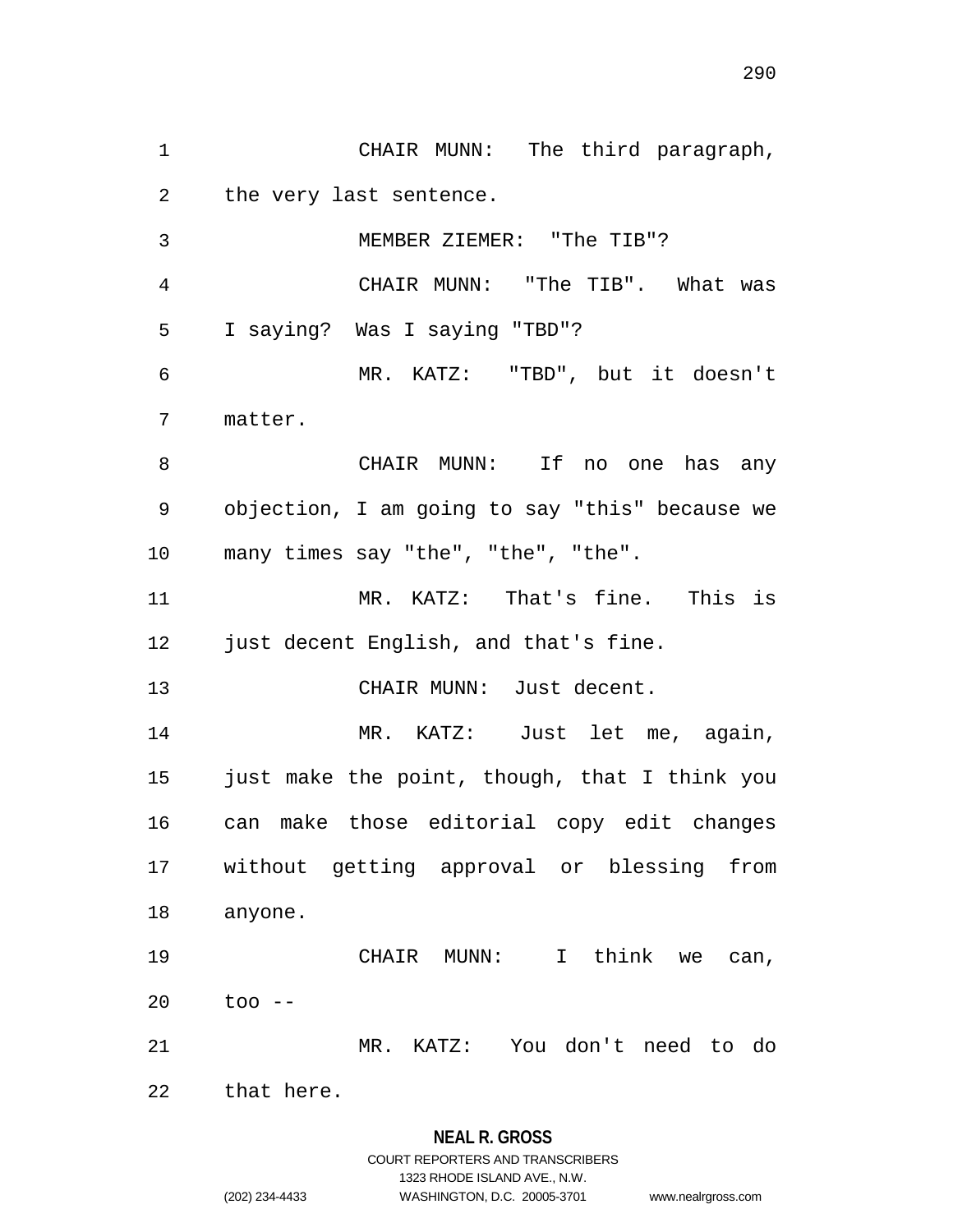CHAIR MUNN: -- certainly, in the future intend to do that. MR. KATZ: Yes. CHAIR MUNN: But, as I said, this is our transition, meaning I hope we are not going to do this in the future. 7 Now the next one that we have -- MEMBER ZIEMER: Hold, hold, hold. I've got some comments on this. CHAIR MUNN: Yes, sir. MEMBER ZIEMER: Two things. Actually, there's three. I think we are putting back in acronyms. We were trying to eliminate them all. CHAIR MUNN: Yes, we were. MEMBER ZIEMER: Now we are putting them back in. I just want to make that comment because I see them appearing more, instead of less. CHAIR MUNN: And I would prefer to just go ahead and spell it out. MEMBER ZIEMER: I would, too. Or

> **NEAL R. GROSS** COURT REPORTERS AND TRANSCRIBERS

> > 1323 RHODE ISLAND AVE., N.W.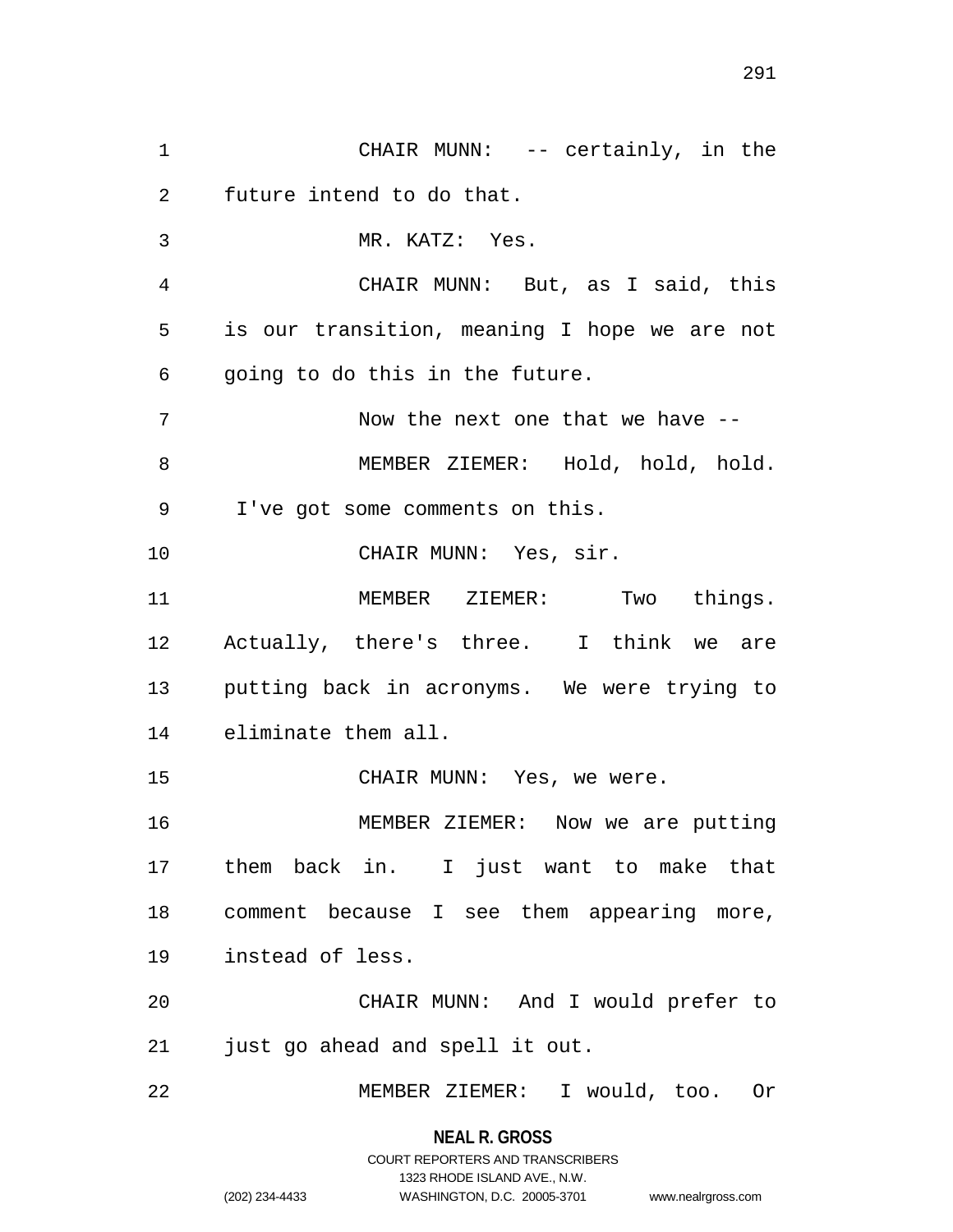1 just say "the Bulletin" or whatever it is. CHAIR MUNN: "The procedure." MEMBER ZIEMER: Yes. But here's the comment: the first sentence of the third paragraph -- CHAIR MUNN: Yes? MEMBER ZIEMER: -- actually, for everyone's benefit, I want you to know it contains a dangling participle. CHAIR MUNN: Oh, no. MEMBER ZIEMER: I'm showing you what that is. 13 13 It says literally that the organs are using the models, at the end of the sentence. That is how a dangling participle works. "Internal doses to the body or particular organs using the models." You see, the subject of a participle phrase has to be right in front of it. I know that is not what they mean. So, the way you fix it is to say,

"facilitate the calculation of internal doses

**NEAL R. GROSS** COURT REPORTERS AND TRANSCRIBERS

1323 RHODE ISLAND AVE., N.W.

(202) 234-4433 WASHINGTON, D.C. 20005-3701 www.nealrgross.com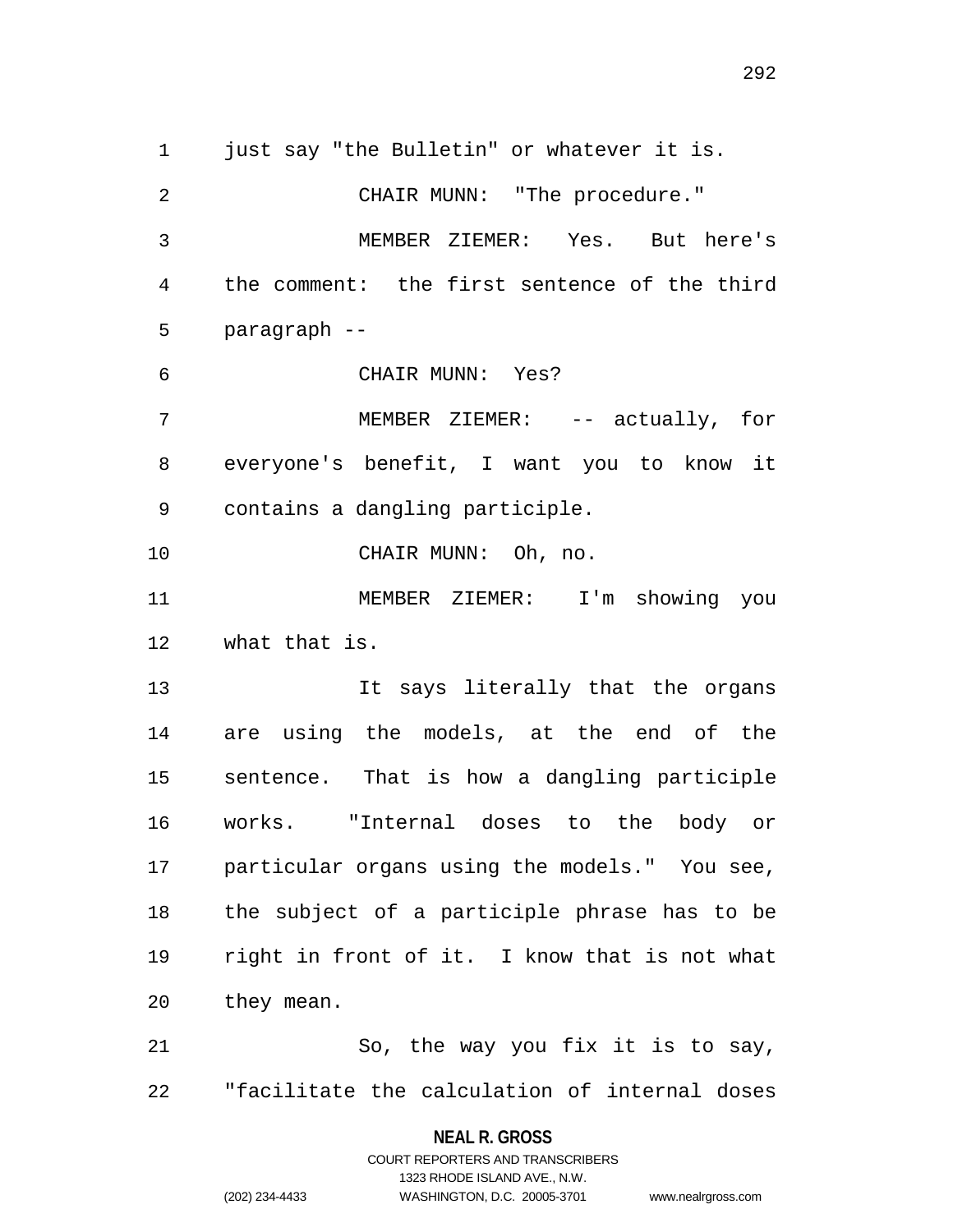by using the models." The doses aren't using the models.

 CHAIR MUNN: Now is that the -- MEMBER ZIEMER: The first sentence in the second or the third paragraph.

 CHAIR MUNN: Okay. Now the first sentence in the second paragraph --

8 MEMBER ZIEMER: No, the first sentence in the third paragraph.

 CHAIR MUNN: Well, that is a continuation of the sentence above it. "A computer code, i.e., computer program, called IMBA (Integrated Model for Bioassay) is used to facilitate the calculation of internal doses using the models and assumptions recommended by the ICRP."

 MEMBER ZIEMER: It says the internal doses are using the models. They are not.

 MR. MARSCHKE: Calculation of internal doses using the models.

CHAIR MUNN: Can we say "by using

**NEAL R. GROSS**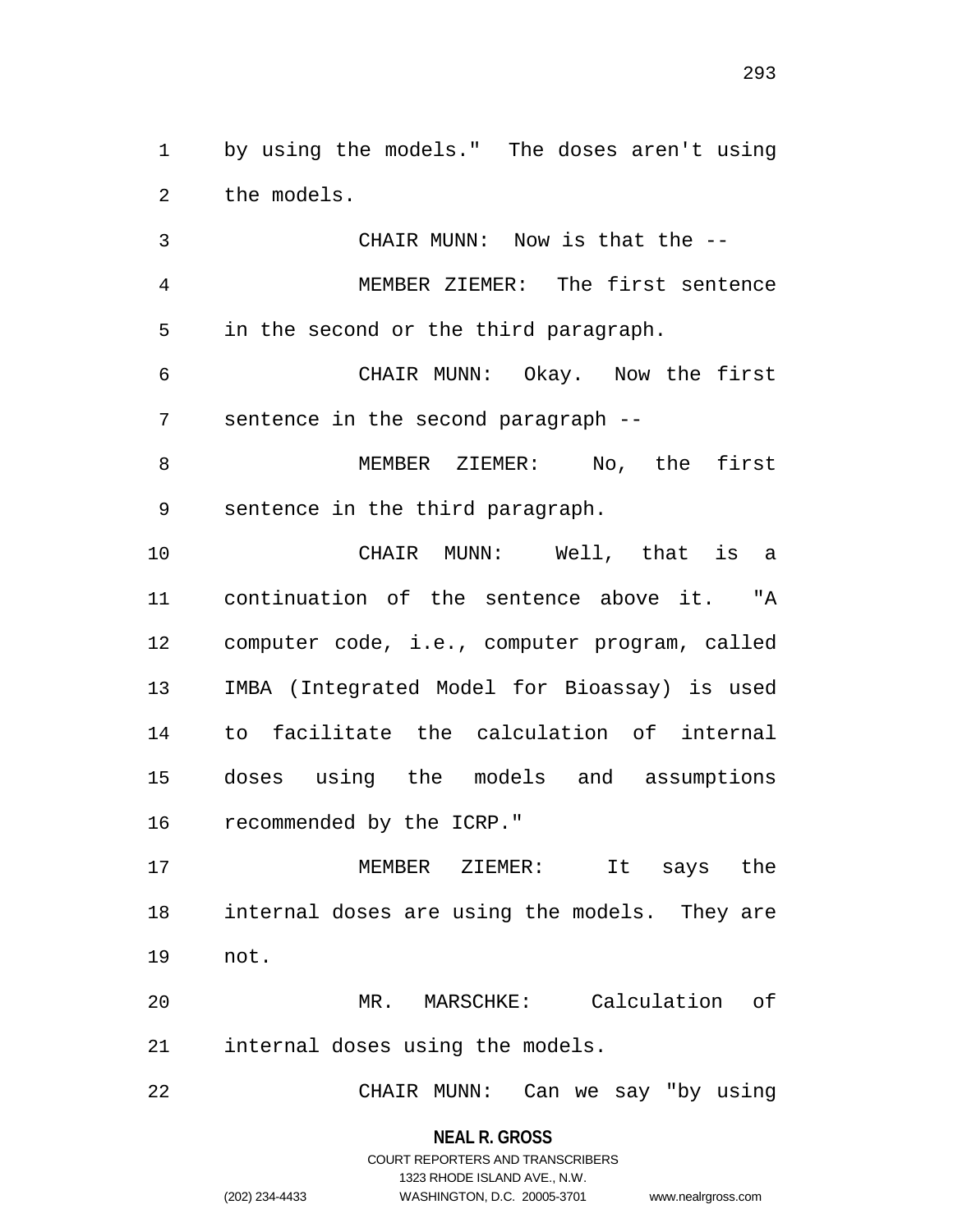the models"?

 MEMBER ZIEMER: Yes, that is what I am suggesting.

 CHAIR MUNN: Okay. Okay? MEMBER ZIEMER: And these are editorial. Then, at the very end, the second resolution, "agreed with Finding 2, inspection," and so on. The contractor verified the procedure, and so on. And, then, they say the procedure will be modified. Well, if they verified it and everything, it sort of says, why does it have to be modified? Is it because it was cumbersome? CHAIR MUNN: I think so. MEMBER ZIEMER: So, the modification is to make it less cumbersome? Because, I mean, otherwise, why does it -- they have confirmed that it works. I mean the finding was that it was cumbersome. So, they confirm that it works,

 gives the correct results, and, then, it says the procedure will be modified in the future,

## **NEAL R. GROSS**

COURT REPORTERS AND TRANSCRIBERS 1323 RHODE ISLAND AVE., N.W. (202) 234-4433 WASHINGTON, D.C. 20005-3701 www.nealrgross.com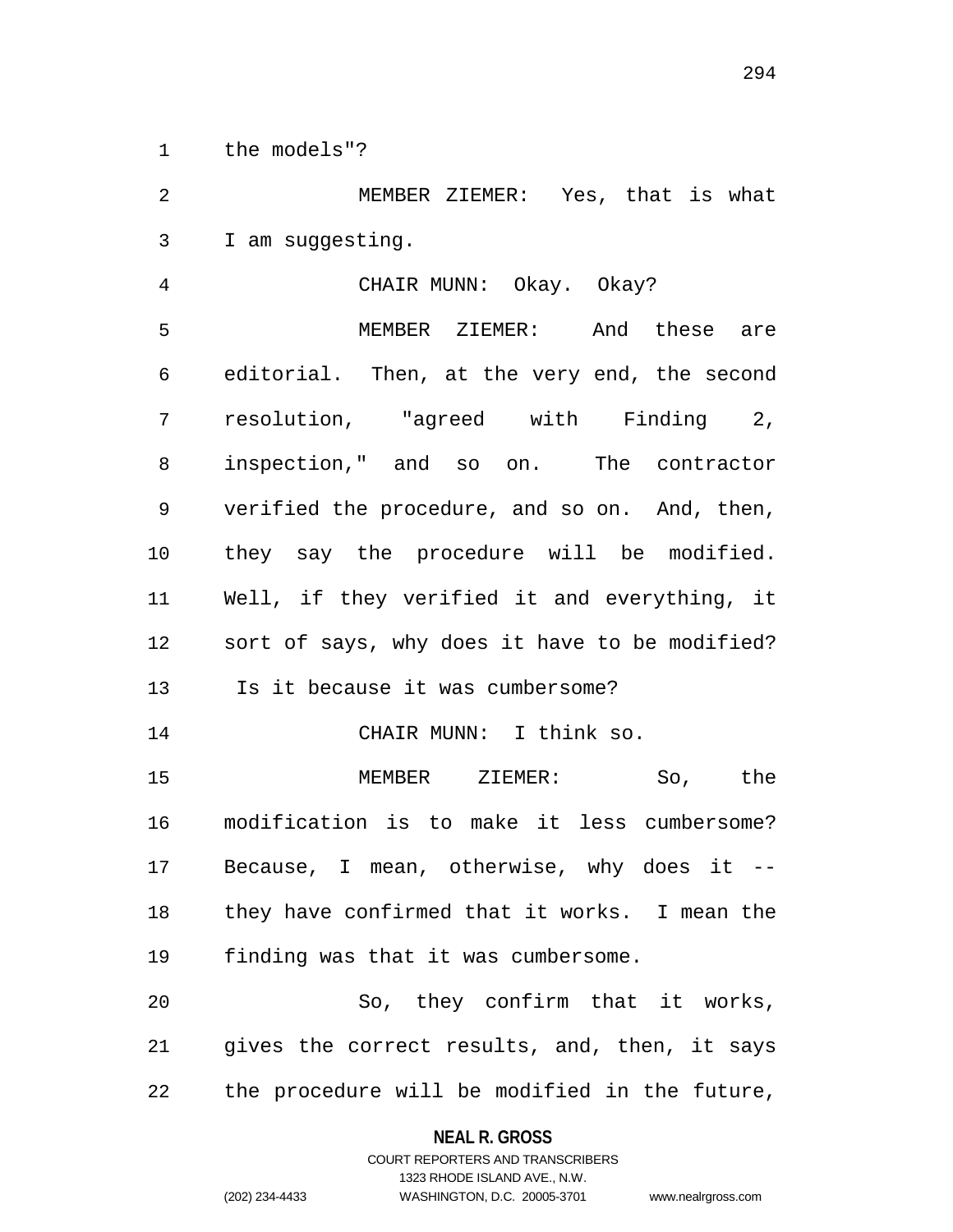future revision. We can say, well, why are you modifying it if it works okay? CHAIR MUNN: To make it simpler. MEMBER ZIEMER: Okay. CHAIR MUNN: Can we say, "the procedure will be simplified in a future revision."? Would that -- MEMBER LEMEN: Why don't we just say, "the procedure may be simplified in future revisions?" Or leave the sentence off completely? MR. KATZ: Yes, I would go with you on that, Dick. Leave it out completely. It has no really substantial importance. MEMBER ZIEMER: Well, if it is resolving the finding, the finding is that it is cumbersome, not that it is wrong. 18 MEMBER LEMEN: Why bring that up? That just confuses the reader. MEMBER ZIEMER: Well, that is what Finding 2 up above says. That is the finding. MEMBER LEMEN: I know.

**NEAL R. GROSS**

COURT REPORTERS AND TRANSCRIBERS 1323 RHODE ISLAND AVE., N.W. (202) 234-4433 WASHINGTON, D.C. 20005-3701 www.nealrgross.com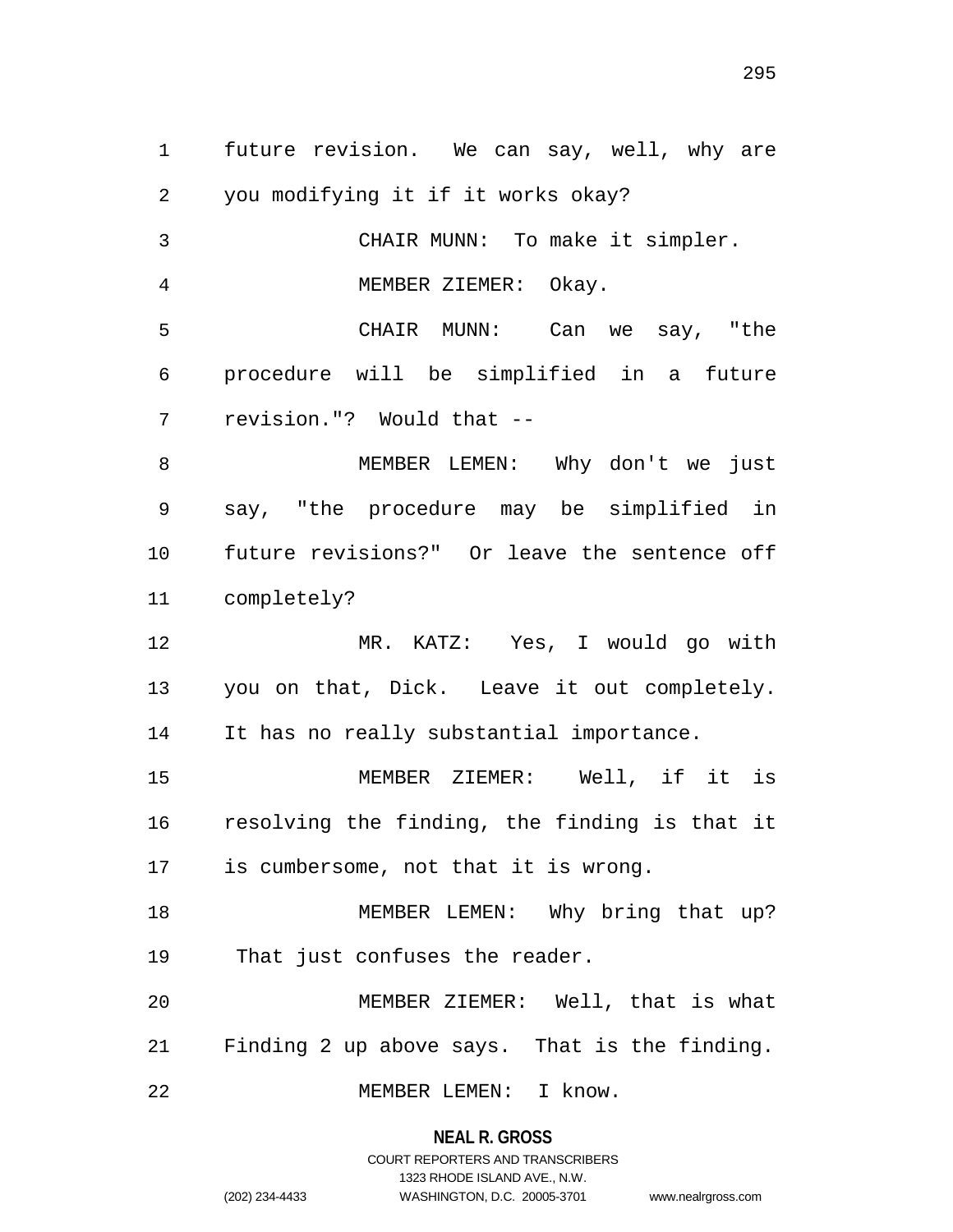MEMBER ZIEMER: It is cumbersome. 2 CHAIR MUNN: Okay. MEMBER ZIEMER: So, we say, okay, we are going to make it less cumbersome. CHAIR MUNN: It has been removed. MEMBER ZIEMER: Okay. CHAIR MUNN: Okay? The next one is TIB-006, interpretation of external dosimetry records at the Savannah River Site. This is one of those which we had comments from -- no, we didn't. This one was quite straightforward. I saw nothing problematical on it. MEMBER ZIEMER: Well, I think Dr. Richardson made some comments on this or somebody did. CHAIR MUNN: He made comments on 7. MEMBER ZIEMER: Somebody changed "calculation" to "estimation". CHAIR MUNN: On? MEMBER ZIEMER: The third line.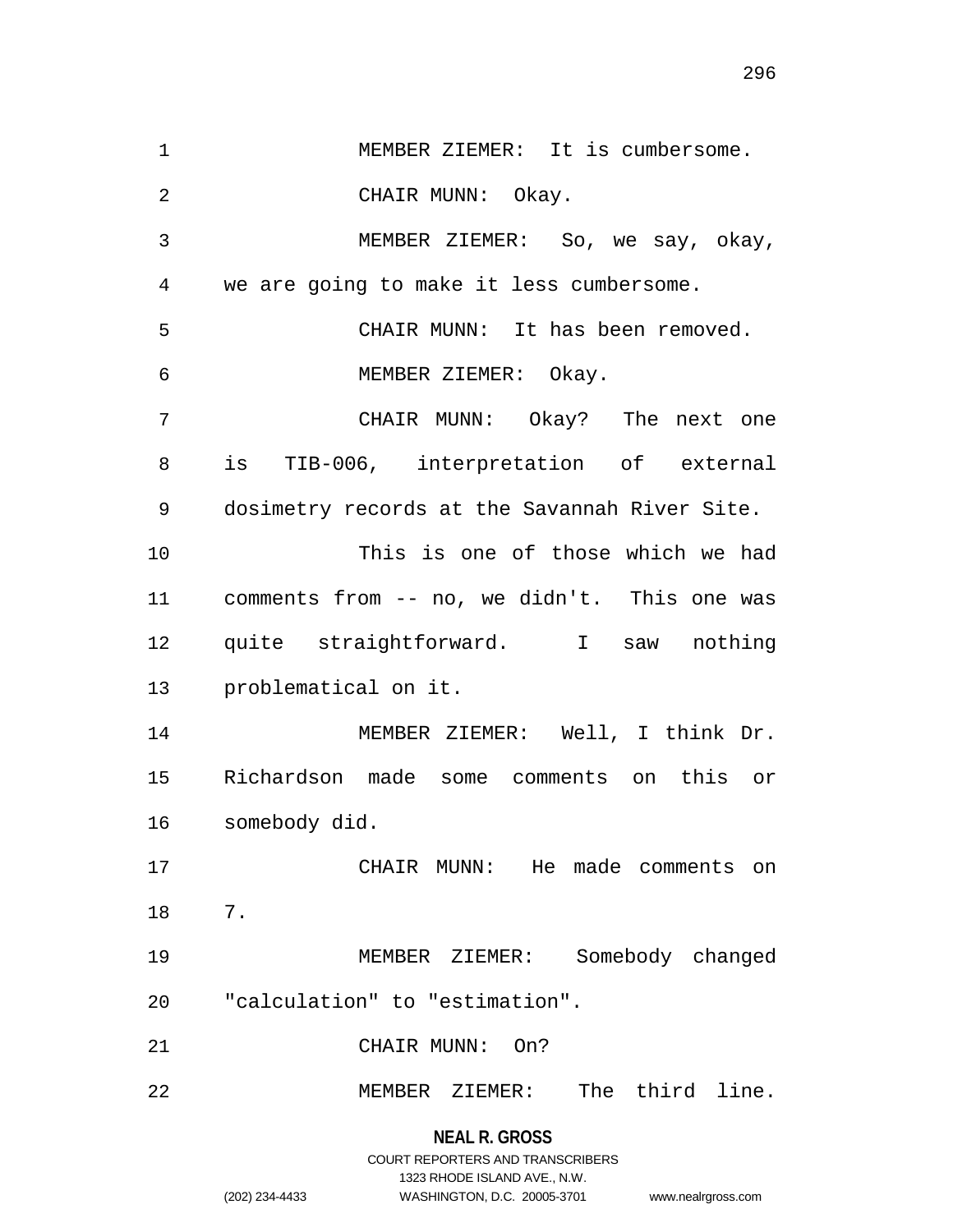Oh, wait a minute. Do I have the wrong one? Which one are we on? CHAIR MUNN: TIB-6. MEMBER ZIEMER: Yes, I grabbed the wrong one. TIB-6? Okay, sorry. No, I am good on it. CHAIR MUNN: I was good on that one, too. Any problem with 06 as is? (No response.) 11 11 If not, it is going out the way it is. 13 The next one is TIB-007, and this is the first one of which Dr. Richardson did have comment, starting with "the use of improved radiation dosimeter in 1971, workers with significant potential for neutron exposure were adequately monitored." "I disagree with this statement in the current context. Adequately monitored means very different things in different contexts. The dosimetry program may have been

## **NEAL R. GROSS**

COURT REPORTERS AND TRANSCRIBERS 1323 RHODE ISLAND AVE., N.W. (202) 234-4433 WASHINGTON, D.C. 20005-3701 www.nealrgross.com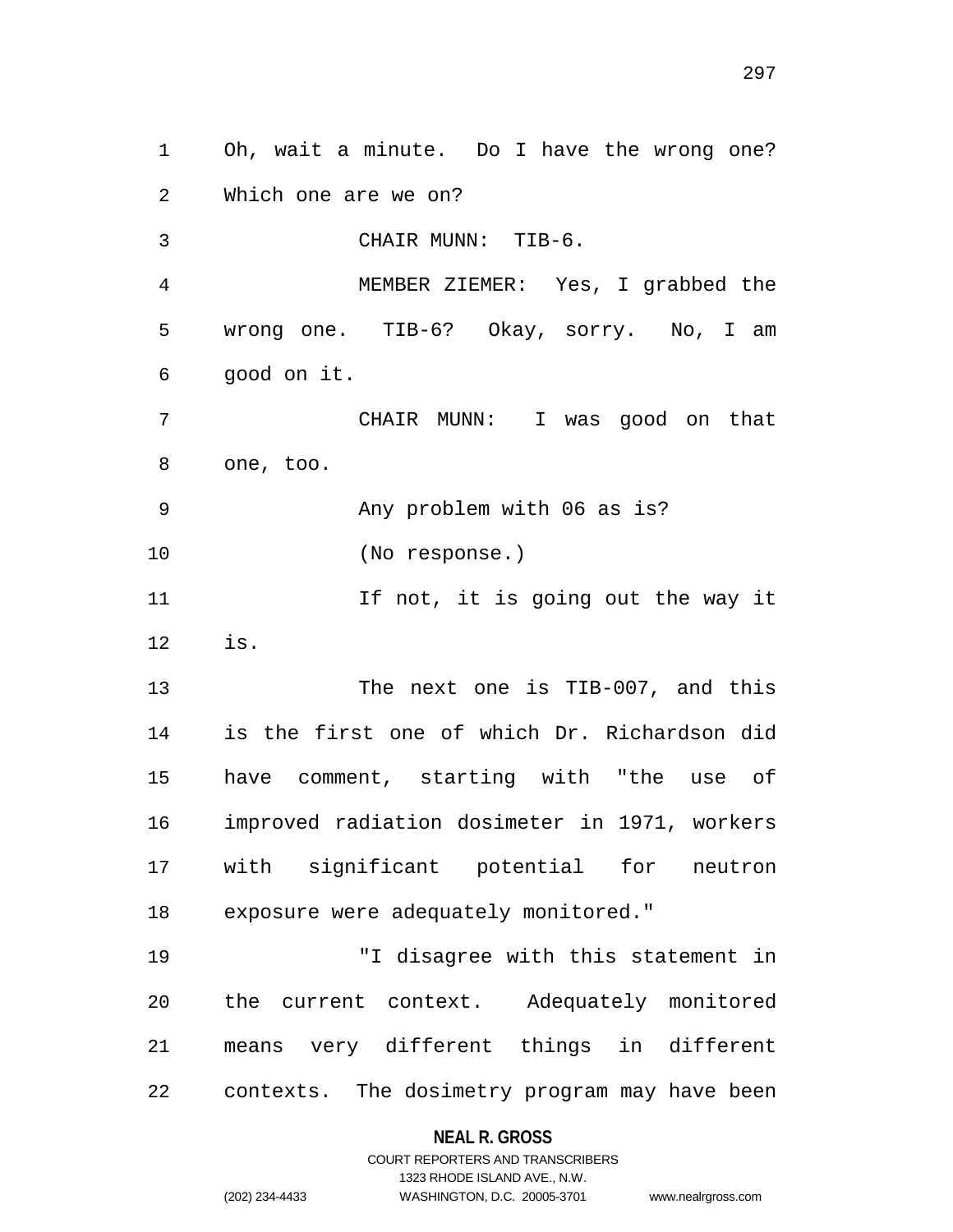adequate for radiation protection purposes. Whether it is adequate to derive adequate and precise time, varying individual doses for all workers employed from 1971 onward for the purposes of deriving risk assessments, is a different matter."

 And the sentence with which he took issue was, "Starting in 1971, an improved radiation dosimeter was used at SRS," he says. MEMBER ZIEMER: I think I agree with that. The fact that it was an improved dosimeter doesn't confirm that they were adequately monitored. It could be a procedural issue. The old 7 says that they were adequately monitored. I don't know if that would logically follow.

 It may be sufficient just to say that an improved dosimeter was used starting at that date. I see his point. I think, to me, it makes sense.

 CHAIR MUNN: All right. I guess my question more had to do with the second

> **NEAL R. GROSS** COURT REPORTERS AND TRANSCRIBERS

1323 RHODE ISLAND AVE., N.W. (202) 234-4433 WASHINGTON, D.C. 20005-3701 www.nealrgross.com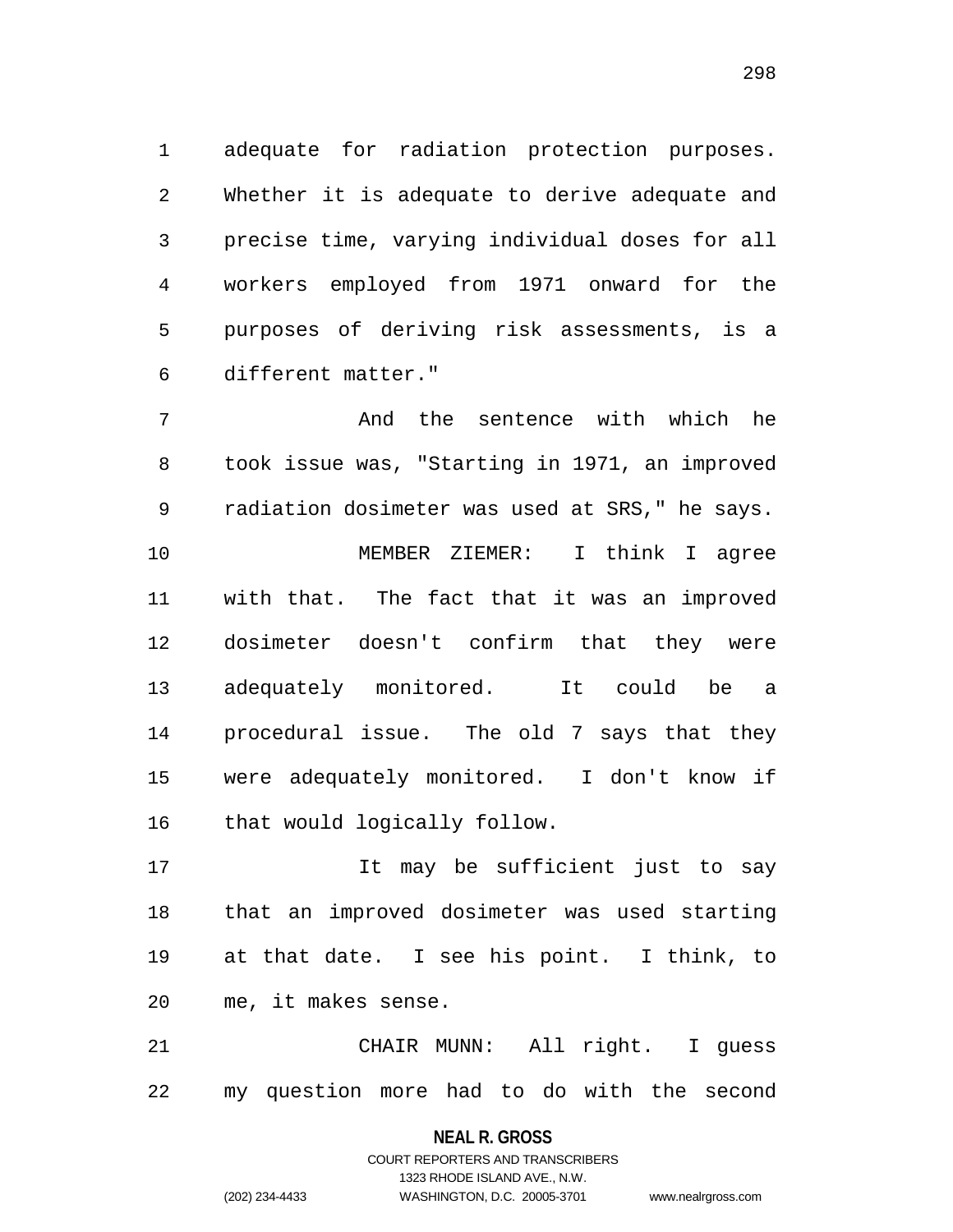sentence than with that one.

 MEMBER ZIEMER: In that paragraph? CHAIR MUNN: I did not understand why intermittently might have been taken out, as it seems to be a reasonable statement, exposed to neutron radiation and not monitored. Since exposures were not thought to exceed the DOE criterion, I didn't see any reason to remove the word intermittently. Certainly, SRS workers were carefully monitored. MEMBER ZIEMER: I think he saying, if you are suggesting that they might not have been monitored, then it doesn't matter whether it was intermittent or not if they weren't monitored, right? CHAIR MUNN: Well, I don't know whether that was his correction or whether it was -- MEMBER ZIEMER: Before, it said, "might have been intermittently exposed and not monitored".

## **NEAL R. GROSS**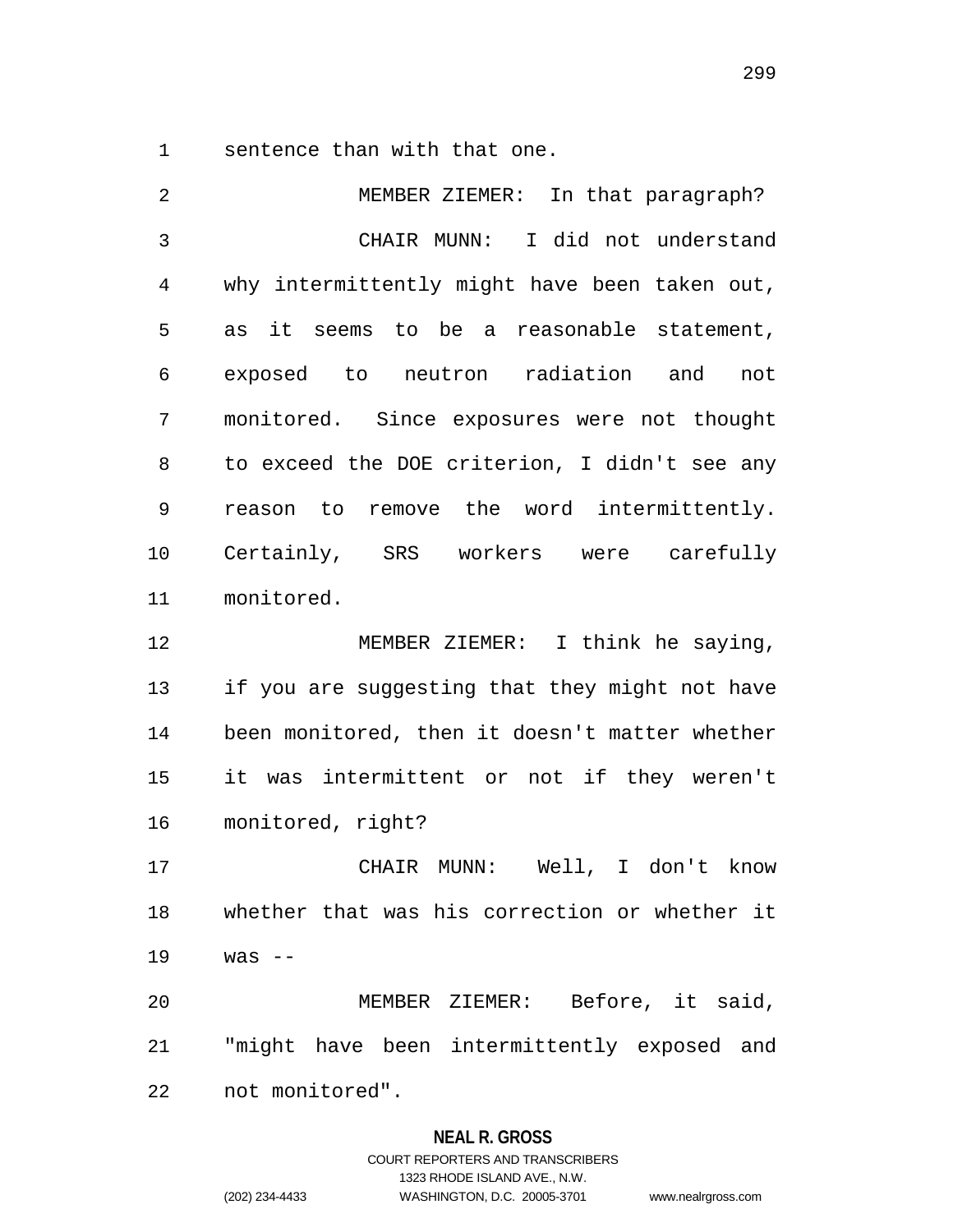CHAIR MUNN: "Might have been intermittently exposed to neutron radiation and not monitored", yes. MEMBER ZIEMER: And I think he is saying, well, if they weren't monitored, then whether it was intermittent or not doesn't make any difference, I guess is the point. I don't know. CHAIR MUNN: Well, "I also questioned the low level neutron radiation. I have not gone back to look at the original document." MEMBER LEMEN: Don't you think he might mean "and/or not monitored?" CHAIR MUNN: Well, whether he does or not, I am willing to let it stand as is. MEMBER LEMEN: You're taking a stand, huh? CHAIR MUNN: Well, that's fine with me. The one question that I had had to do with the preceding paragraph and the argument with respect to underreporting or

### **NEAL R. GROSS**

## COURT REPORTERS AND TRANSCRIBERS 1323 RHODE ISLAND AVE., N.W. (202) 234-4433 WASHINGTON, D.C. 20005-3701 www.nealrgross.com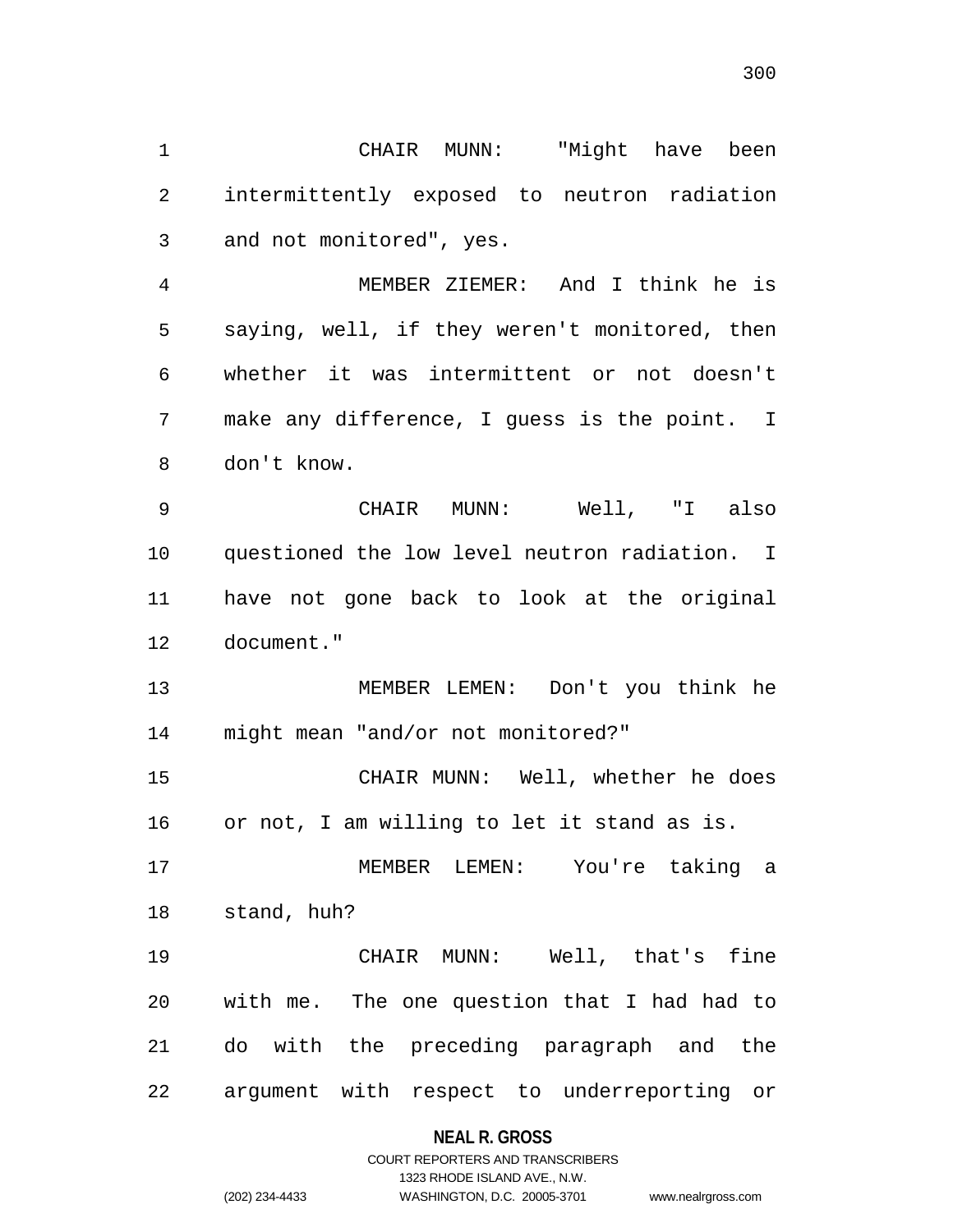underestimating a worker's actual neutron dose because it seemed to me that underreporting was correct.

 MEMBER LEMEN: Underreporting is correct.

 CHAIR MUNN: I think so, too. "Radiation monitoring technologies and practices changed over time at the SRS. Prior to 1971, the personal neutron dosimeter may have underreported", not "underestimated", I think.

 MEMBER LEMEN: I agree with you. MEMBER ZIEMER: Yes, and it has to do with the lower limit of detection, I think. So, it is an underreporting issue.

 CHAIR MUNN: It is an underreporting of a worker's actual neutron dose.

 MEMBER ZIEMER: Let me ask a revision question to that, because in almost every case I think Dr. Richardson has changed the words "determine dose" to "estimate dose",

## **NEAL R. GROSS**

## COURT REPORTERS AND TRANSCRIBERS 1323 RHODE ISLAND AVE., N.W. (202) 234-4433 WASHINGTON, D.C. 20005-3701 www.nealrgross.com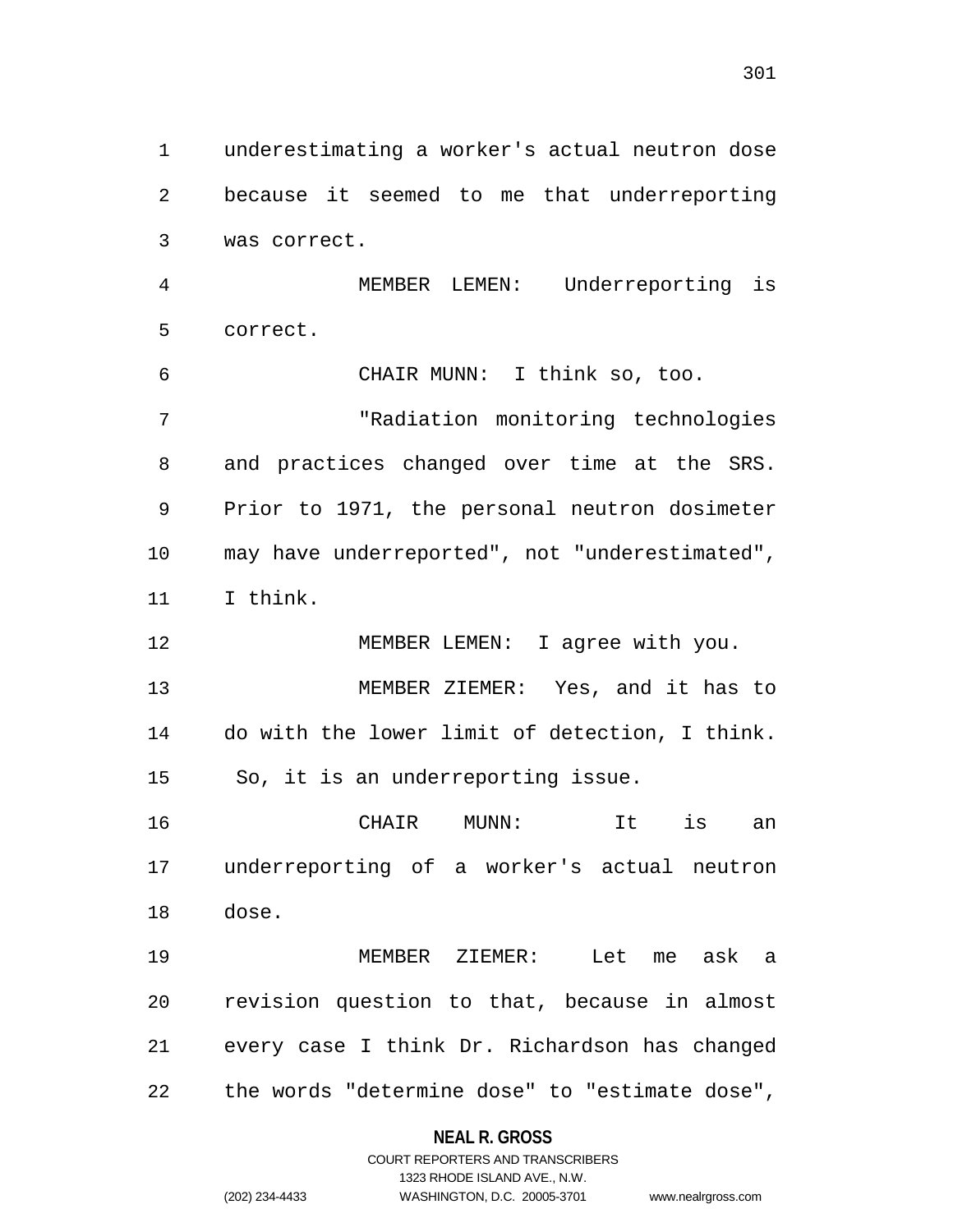and I am not that comfortable with using the word "estimate", although I guess we use it when we talk about best estimate, don't we? CHAIR MUNN: Well, I would prefer not to use "estimate", either, because we are  $-$  MEMBER ZIEMER: "Estimate" has a different connotation. We are calculating -- CHAIR MUNN: We are calculating doses. MEMBER ZIEMER: And even where we use indirect methods, it is a determination. Anyway, I have a bit of a problem, and there's a number of these that have all been changed to "estimate." CHAIR MUNN: And I would prefer not to do that. MEMBER ZIEMER: He didn't like the word "determine." CHAIR MUNN: Well, he did not like the word "assigned," either. MEMBER ZIEMER: How about

**NEAL R. GROSS**

# COURT REPORTERS AND TRANSCRIBERS 1323 RHODE ISLAND AVE., N.W. (202) 234-4433 WASHINGTON, D.C. 20005-3701 www.nealrgross.com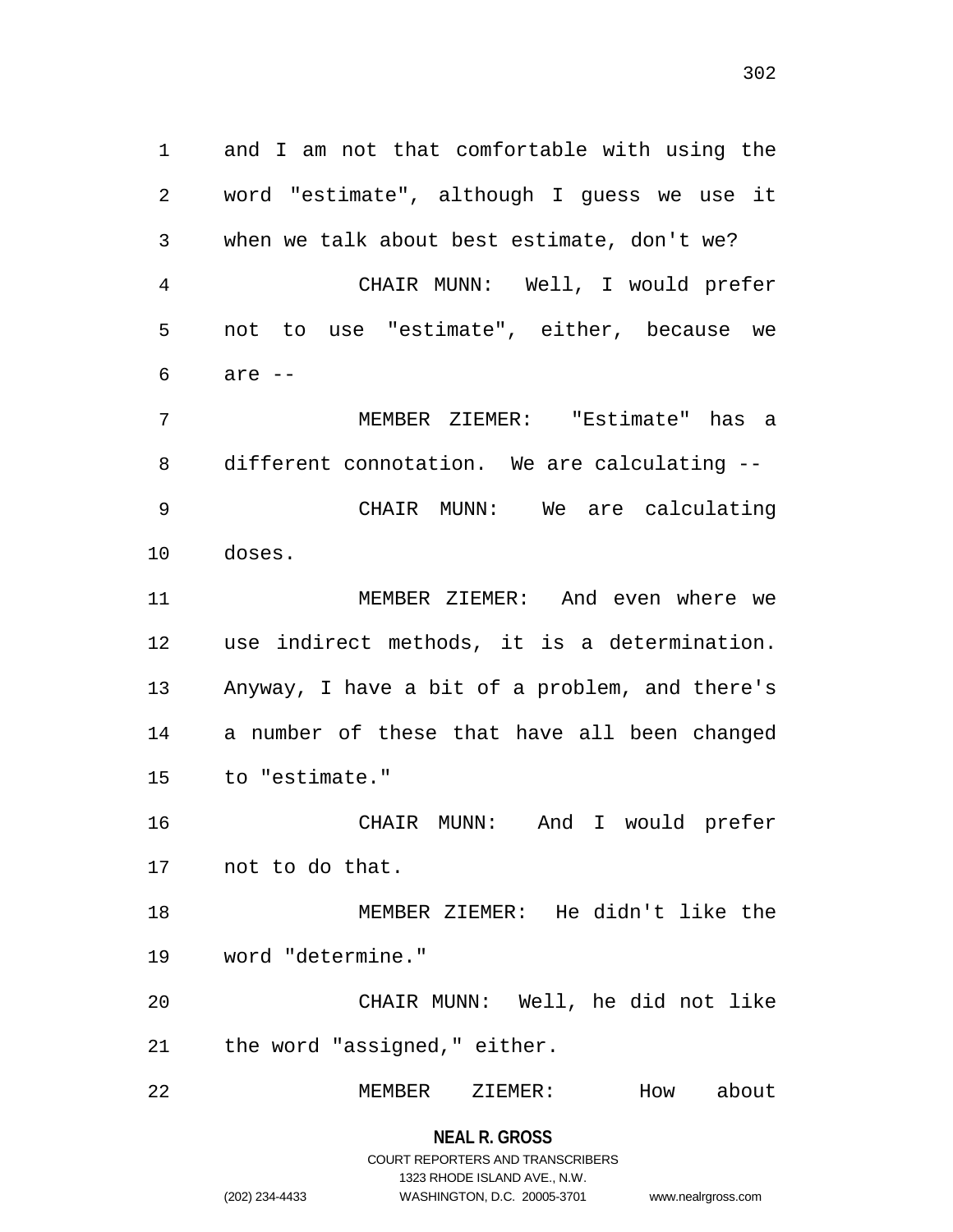"calculated?" "Provides guidance to calculated doses?" Or maybe it is not always calculated. See, we are not always calculating them, either. We are sometimes -- MR. KATZ: But, I mean, you do use best estimate. You use estimates for all of the doses presently. Whatever method you use, it is a best estimate or it is an overestimate or it is an underestimate.

 CHAIR MUNN: But, again, that is one of those words that can make a great deal of difference to the layperson, where we might understand that fully. Yet, the ordinary person reading this, who does not have the background in what we have done and what is done --

 DR. OSTROW: Hi. This is Steve Ostrow.

 Let me tell you my reasoning for this. I changed all to "estimate". My reasoning is a person actually received a dose which has a certain value. Calculations or

## **NEAL R. GROSS**

## COURT REPORTERS AND TRANSCRIBERS 1323 RHODE ISLAND AVE., N.W. (202) 234-4433 WASHINGTON, D.C. 20005-3701 www.nealrgross.com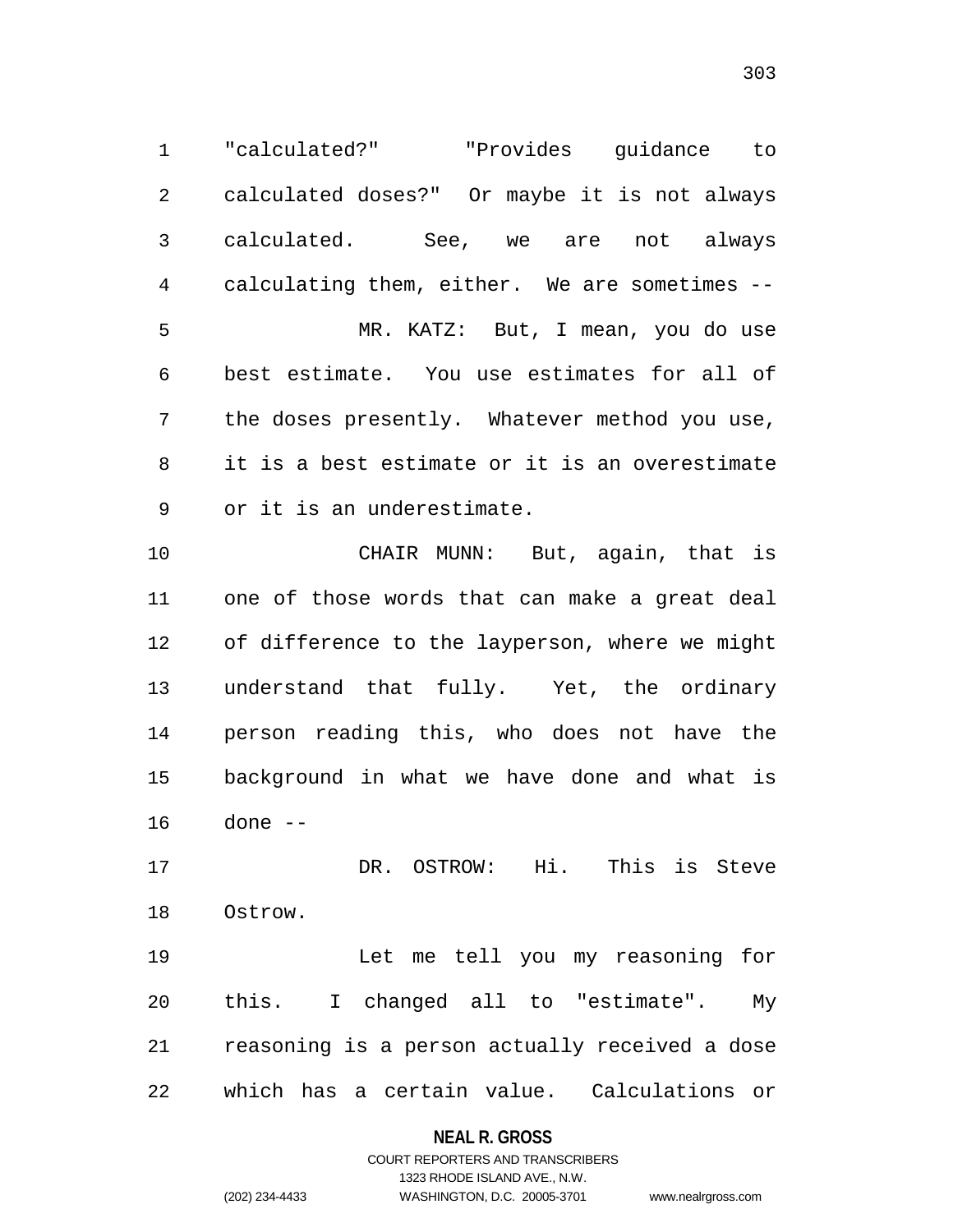readings on different radiation monitoring devices are estimates of what the actual dose actually was.

 CHAIR MUNN: That's true. DR. OSTROW: That is the reasoning I used.

 CHAIR MUNN: Yes, and, as I said, in this forum, I would not disagree with that. I am thinking in terms of the forum that this document is going to see, which is an entirely different audience.

 I would find "calculate" to be reasonable. Do you find any grief with that, Steve?

 DR. OSTROW: No, Wanda, I understand your reasoning. "Calculate", "determine" are fine, something that sounds a little more definite than "estimate."

 CHAIR MUNN: Do you have any problem with "calculate?"

 MEMBER GIBSON: I don't know that I do, but I just don't know if that is -- I

> **NEAL R. GROSS** COURT REPORTERS AND TRANSCRIBERS

> > 1323 RHODE ISLAND AVE., N.W.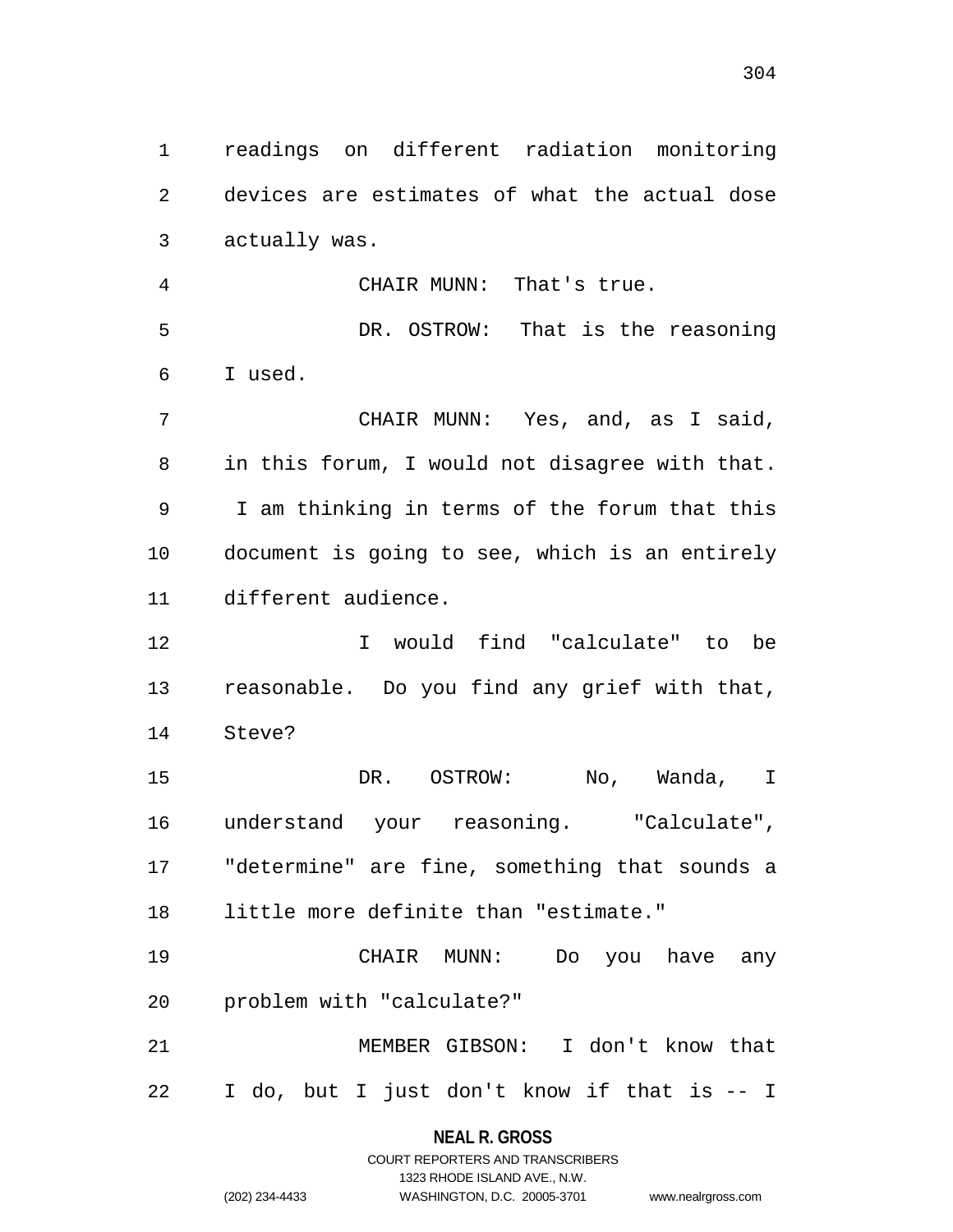mean we are just trying to figure out what David was referring to here. MEMBER ZIEMER: Well, I thought David -- no, Steve says he is the one that changed it. CHAIR MUNN: This wasn't Dave. This was Steve Ostrow who changed it. MEMBER GIBSON: Oh, I'm sorry. No, that's fine. CHAIR MUNN: He is trying to simplify. MR. HINNEFELD: If we are ever talking about a document that is providing guidance to what we do, you can use the generic term "reconstruct" because we do dose reconstruction. 17 MEMBER ZIEMER: Right. MR. HINNEFELD: Now that is not useful in every -- depending on how you are using the word. MEMBER ZIEMER: Maybe that would work better here then, "guidance to

### **NEAL R. GROSS**

COURT REPORTERS AND TRANSCRIBERS 1323 RHODE ISLAND AVE., N.W. (202) 234-4433 WASHINGTON, D.C. 20005-3701 www.nealrgross.com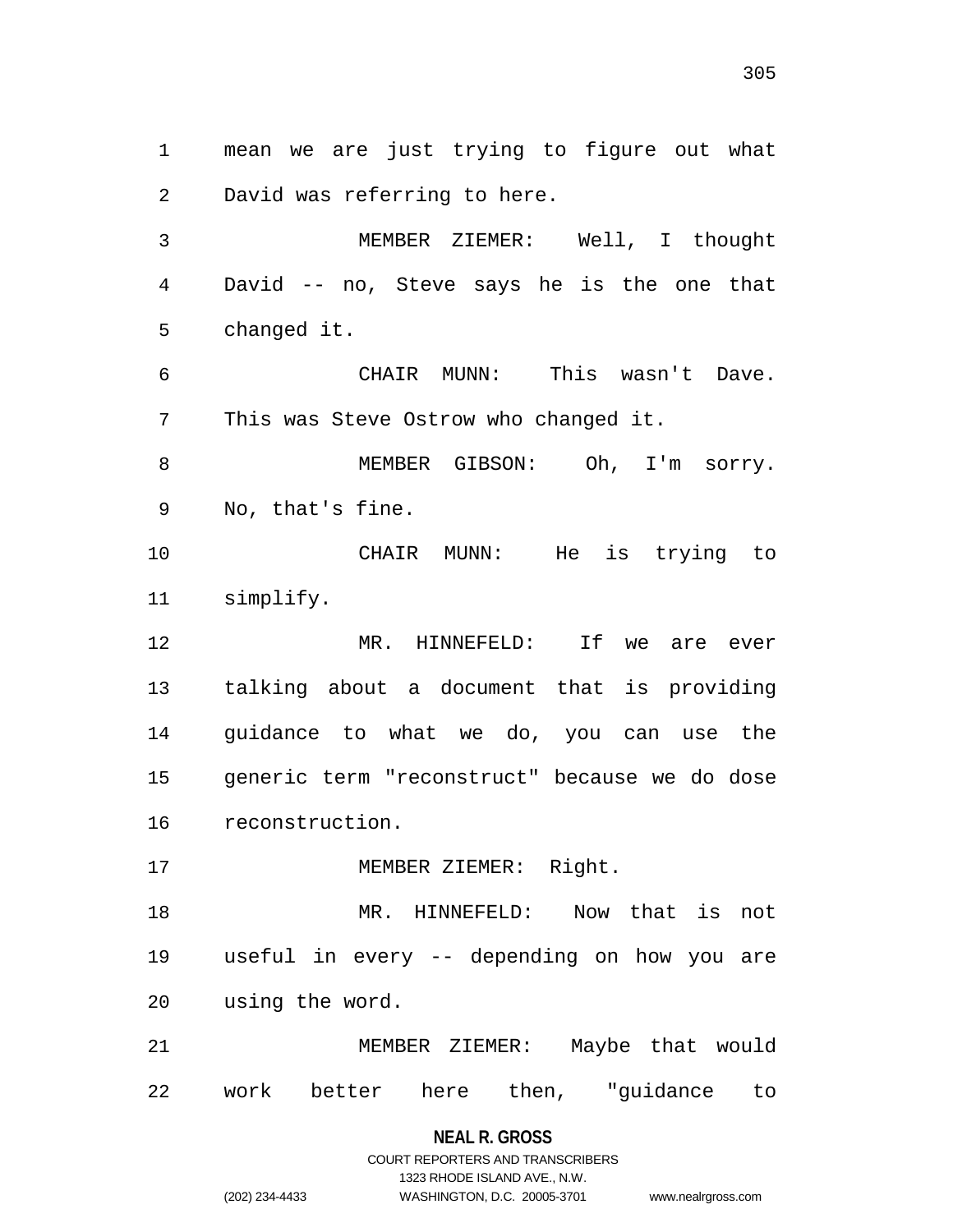reconstruct neutron doses."

 CHAIR MUNN: Well, again, that is a fairly complicated word. MR. HINNEFELD: Well, again, everything we send is a dose reconstruction. MEMBER ZIEMER: Well, see, that infers a calculation. 8 MR. HINNEFELD: Okay. MEMBER ZIEMER: How about just using the "original determined dose?" That is pretty -- MR. HINNEFELD: We really don't have a horse in the race. MEMBER ZIEMER: It is to make it understandable to laypeople. CHAIR MUNN: "Determine neutron doses," okay. Very good. 18 The next item is OTIB-004, estimating the maximum plausible dose for workers at Atomic Weapons Employer facilities. Again, comments from Dr. Richardson, and his question, the first one,

## **NEAL R. GROSS**

|                | COURT REPORTERS AND TRANSCRIBERS |                    |
|----------------|----------------------------------|--------------------|
|                | 1323 RHODE ISLAND AVE N.W.       |                    |
| (202) 234-4433 | WASHINGTON, D.C. 20005-3701      | www.nealrgross.com |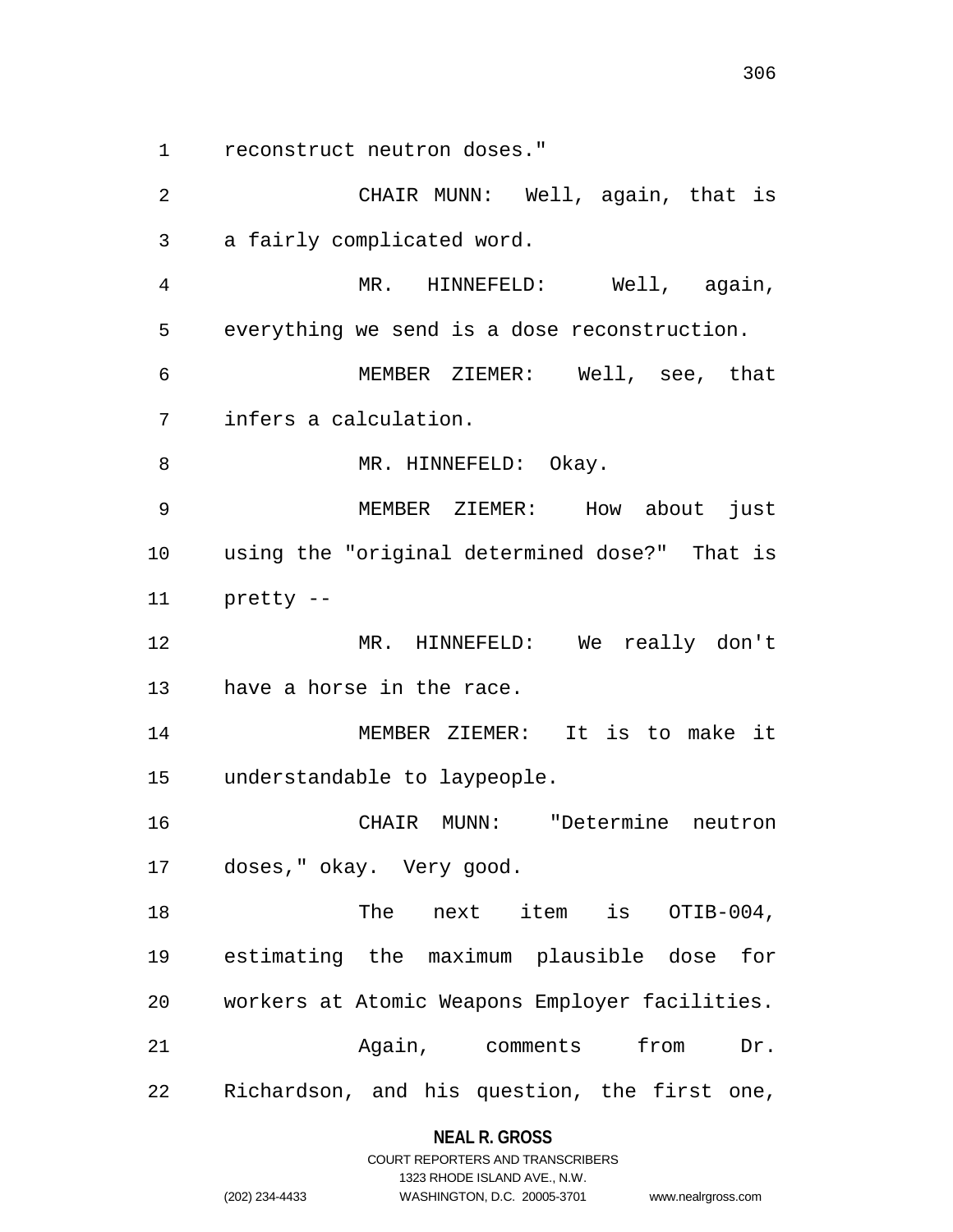"believed by who?" "NIOSH really needs an explicit procedure to serve as the basis for making this determination."

 The sentence reads, "In cases where, before performing a dose reconstruction, it is believed that the worker's cancer is likely not caused by radiation in the work environment. The maximum plausible dose is estimated for the claimant."

 MEMBER ZIEMER: Well, I think it is a good argument. In other words, a priori, if you haven't made a dose estimate, what would make you believe that the worker's cancer wasn't caused by radiation?

 So, you have to have some basis, I think is what he is saying here. And just to say that, well, that is because somebody believed that is a little bit of maybe hard to swallow.

21 1 I think it would be good, and maybe he is suggesting this, if you could sort

## **NEAL R. GROSS**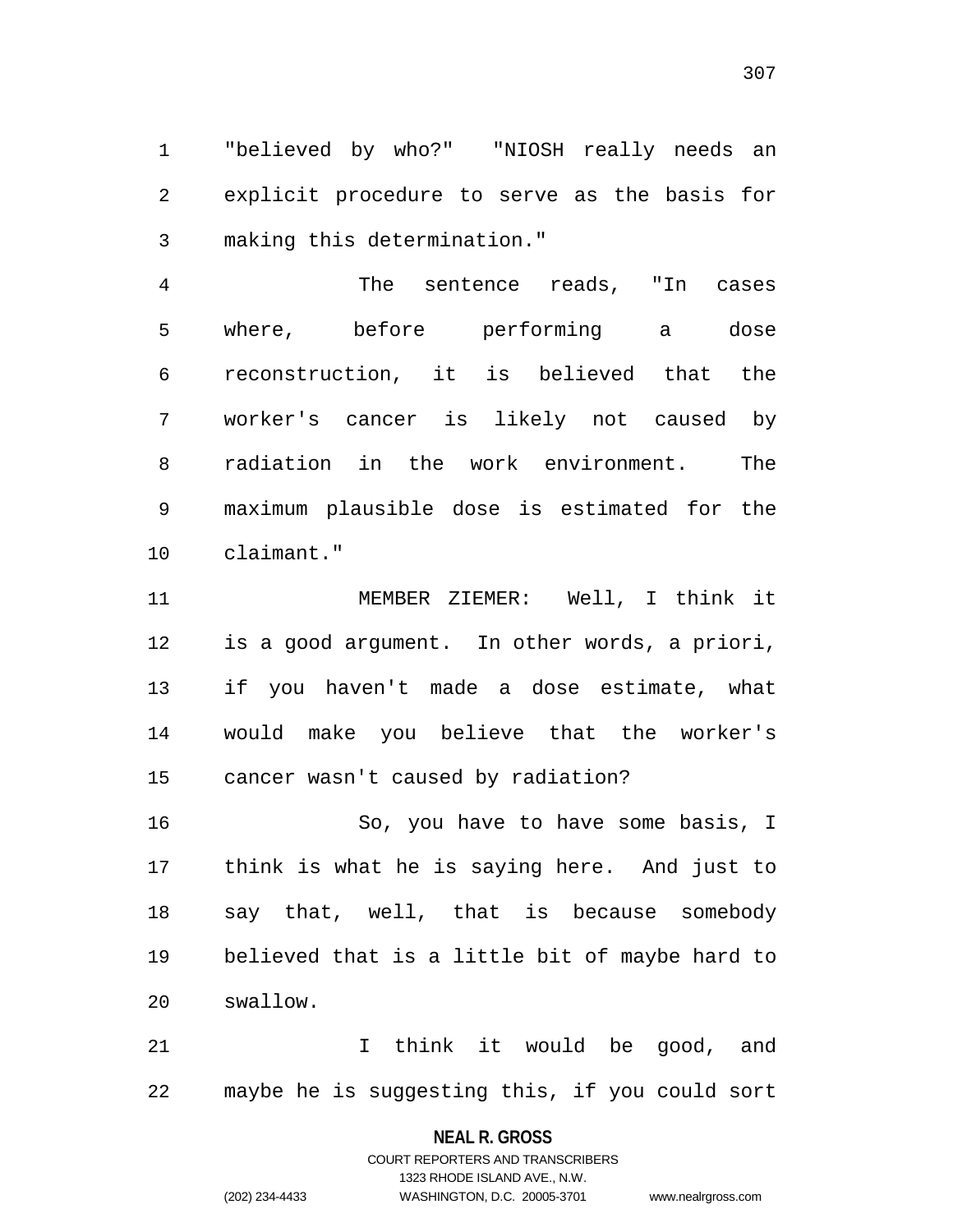of in very succinct terms say that, based on -- and it has to be some sort of criteria -- based on an initial evaluation of the worker's job, or whatever it might be, that it is expected that his cancer may not have been caused by the work environment, that you do this process, something that is simply not somebody believes it. It sounds like it is based on some kind of an evaluation.

 MR. HINNEFELD: It is most likely based on cancer type for your uranium facility. That is what makes you think this is a candidate for OTIB-4 is the cancer type.

 MEMBER ZIEMER: So, you could say something that, based on a preliminary review of employment type and cancer type, it appears likely that the cancer may not have been caused by radiation, but you do this.

 MR. KATZ: What about just saying, "based on an initial review of the case"? CHAIR MUNN: Based on initial review, in cases where it appears that the

## **NEAL R. GROSS** COURT REPORTERS AND TRANSCRIBERS

1323 RHODE ISLAND AVE., N.W.

(202) 234-4433 WASHINGTON, D.C. 20005-3701 www.nealrgross.com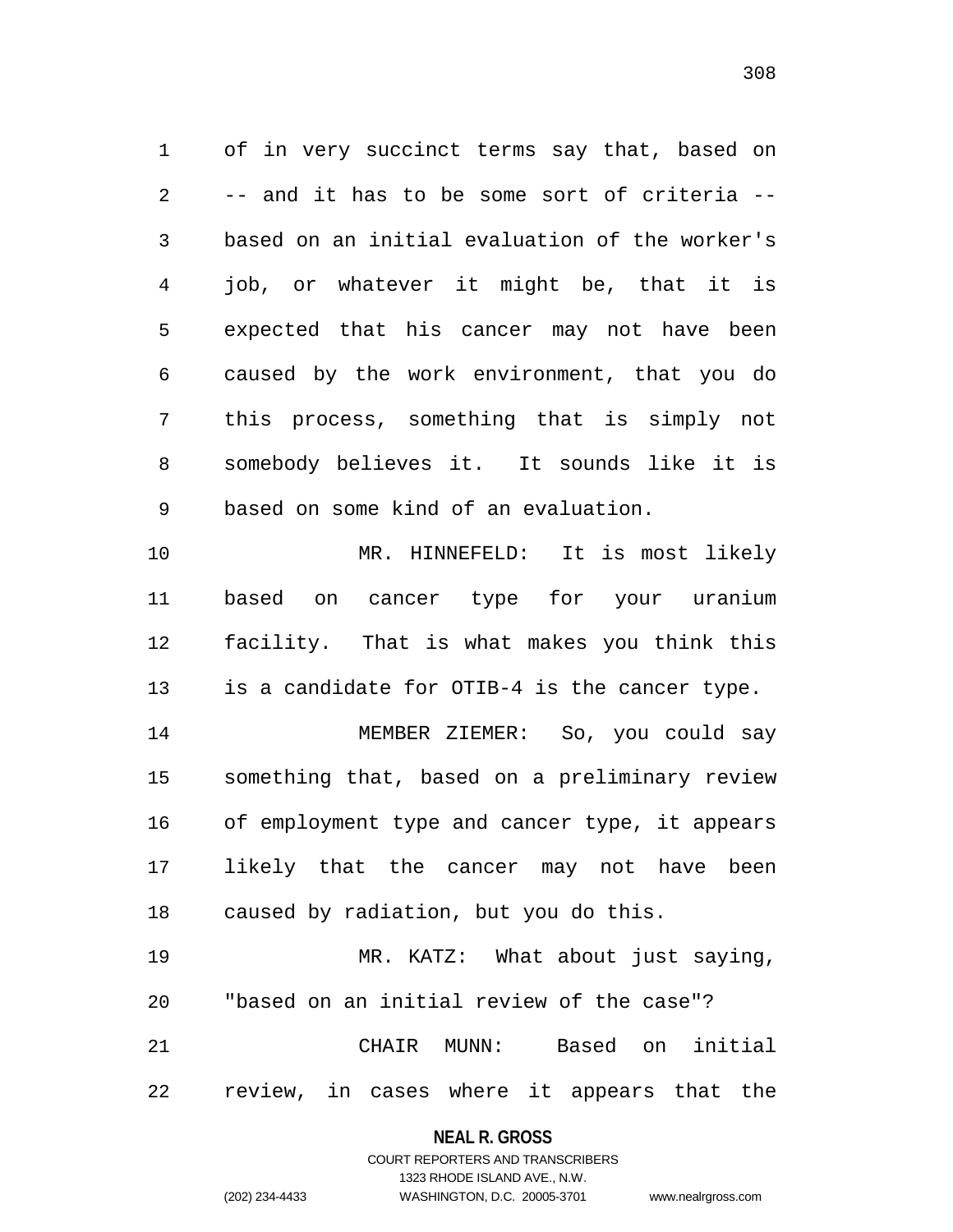worker's cancer is likely not caused by radiation in the work environment, the maximum plausible dose is estimated for the claimant." Period. "Overestimating the claimant's dose should result in a higher calculated probability that a claimant's cancer was caused by work-related radiation exposure." 8 MEMBER ZIEMER: I like that. CHAIR MUNN: Okay? Very good. We will do that. Further down the road, in Finding 6, we use the word "parameters" here again. And we talked about parameters before as being one of those technical-sounding words that are unclear to other people. Does anyone have any problem with changing that to "factors?" MEMBER ZIEMER: Yes, that's good. CHAIR MUNN: "Guidance is not claimant" -- MEMBER ZIEMER: "Factors" is good. CHAIR MUNN: -- "is not claimant-

**NEAL R. GROSS**

COURT REPORTERS AND TRANSCRIBERS 1323 RHODE ISLAND AVE., N.W. (202) 234-4433 WASHINGTON, D.C. 20005-3701 www.nealrgross.com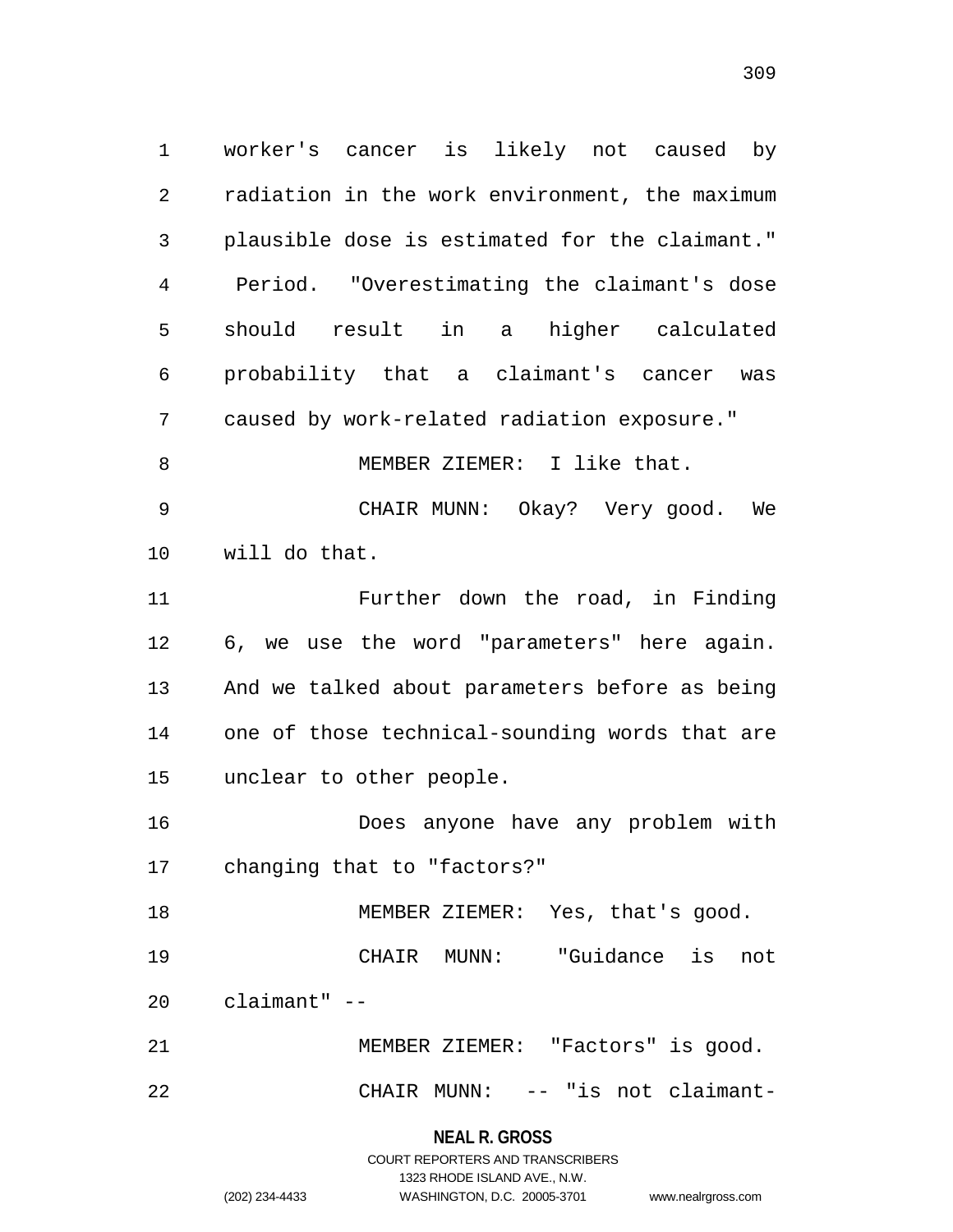favorable in instances of unknown factors."

 And in Finding 9, oh, this is one of those cases where we keep saying "TIB" over and over again. Notice, in almost every one of those findings, "the TIB is incomplete", "from data in the TIB." "Some data in the TIB are inconsistent with data in another TIB." MEMBER ZIEMER: And in Finding 9, AWE facility, we don't need to say "AWE" there. CHAIR MUNN: Well, and it says -- MEMBER ZIEMER: We are already talking about AWEs. Just say, "the facility." CHAIR MUNN: "From a particular AWE facility." MEMBER ZIEMER: Yes, but just say, "From a particular facility." The whole thing has to do with AWEs. So, why do we have to say "AWE?" CHAIR MUNN: Okay. I am going to revise that a little bit. 22 And, then, in Finding 10, it says,

**NEAL R. GROSS**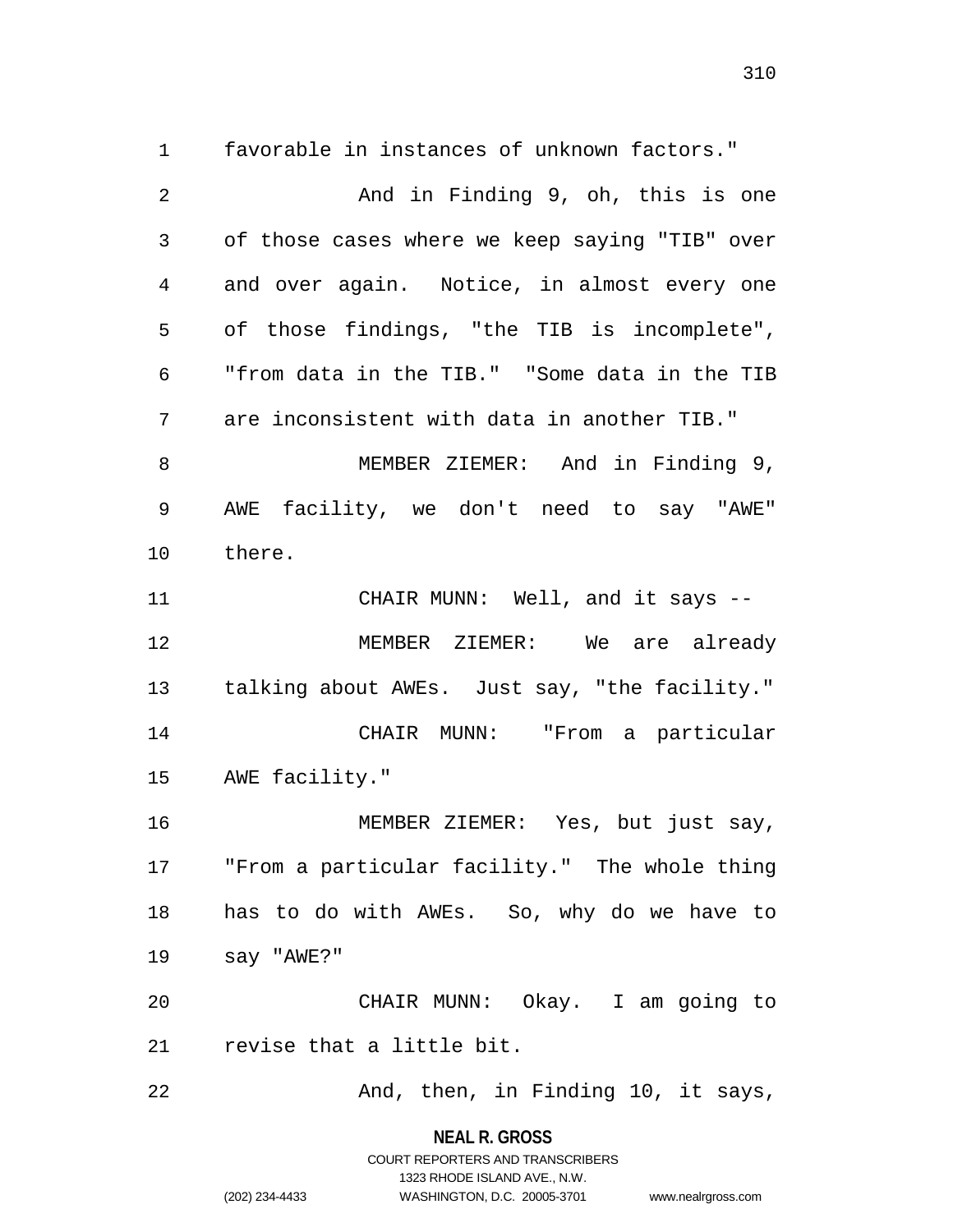"The TIB identifies a breathing rate based on the assumption of a light worker scenario which may not be claimant-favorable in some instances and should be evaluated in detail." Is "and" the correct conjunction there? Or is "but" the correct conjunction? "Which may not be claimant- favorable in some circumstances which should be evaluated in more detail." MEMBER ZIEMER: I think it is sort of like "and, therefore, should." It seems to me the "and" is correct. 13 CHAIR MUNN: Okay. MEMBER ZIEMER: Or "and, therefore" maybe. CHAIR MUNN: Very good. MEMBER ZIEMER: Do people understand what a light worker is? CHAIR MUNN: I doubt it, but I can't think of a simpler way to say it. MEMBER LEMEN: Why don't you say "the light worker activity" or something like

**NEAL R. GROSS**

www.nealrgross.com

|                | COURT REPORTERS AND TRANSCRIBERS |
|----------------|----------------------------------|
|                | 1323 RHODE ISLAND AVE., N.W.     |
| (202) 234-4433 | WASHINGTON, D.C. 20005-3701      |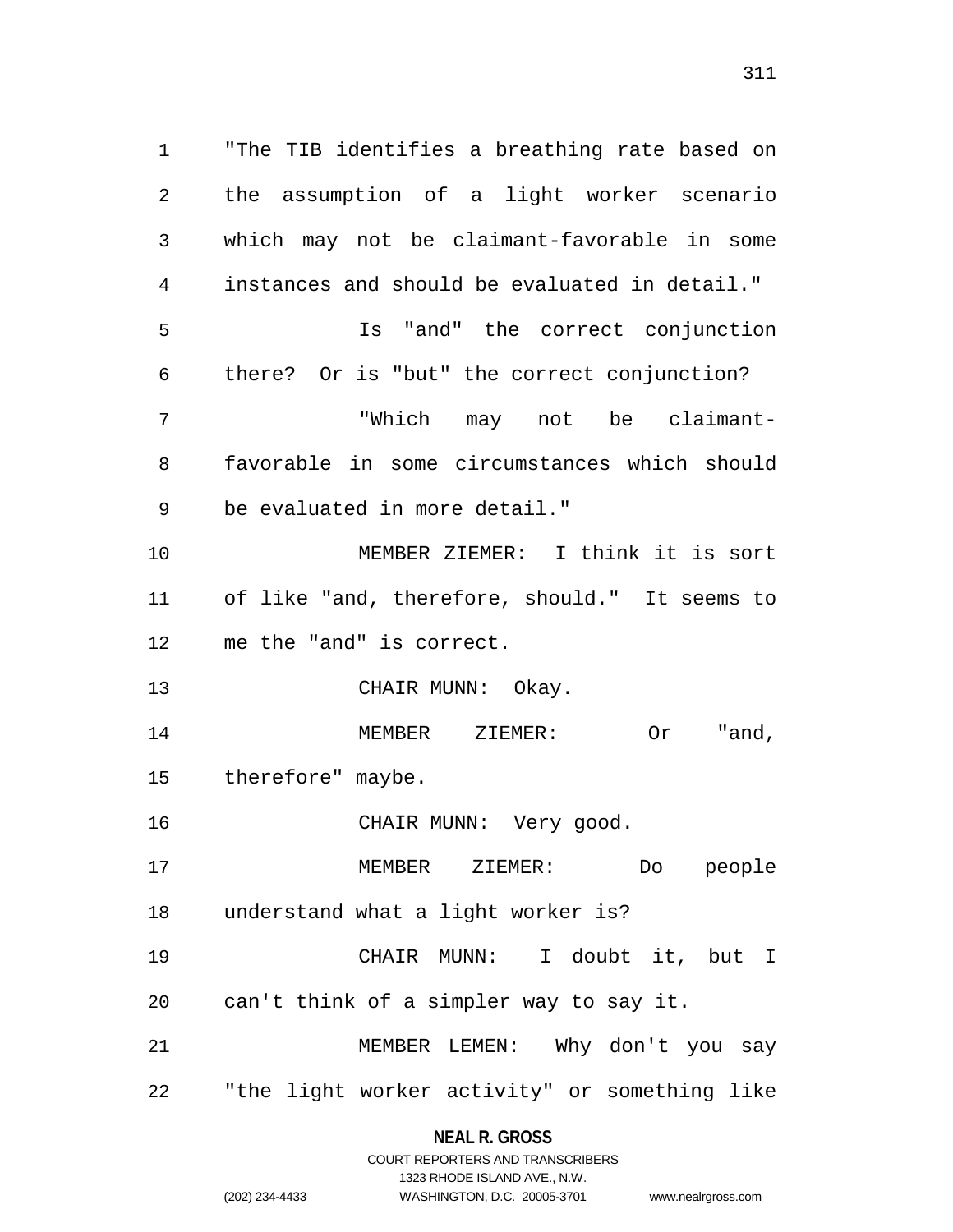that? That's what it is, isn't it? CHAIR MUNN: Well, we could use "activity" instead of "scenario." MEMBER LEMEN: Yes. I mean that is what you are describing, a person that is not -- CHAIR MUNN: Yes. MEMBER ZIEMER: "Light work activity?" CHAIR MUNN: "Light worker activity." MEMBER ZIEMER: "Light worker" or "light" -- well, what is light -- MEMBER LEMEN: You could just say

"light activity."

16 MR. MARSCHKE: The "light activity scenario." I agree with --

 MEMBER ZIEMER: Just "light activity?"

MEMBER LEMEN: Yes.

MR. MARSCHKE: "Light worker" is a

guy who changes lightbulbs.

**NEAL R. GROSS**

## COURT REPORTERS AND TRANSCRIBERS 1323 RHODE ISLAND AVE., N.W. (202) 234-4433 WASHINGTON, D.C. 20005-3701 www.nealrgross.com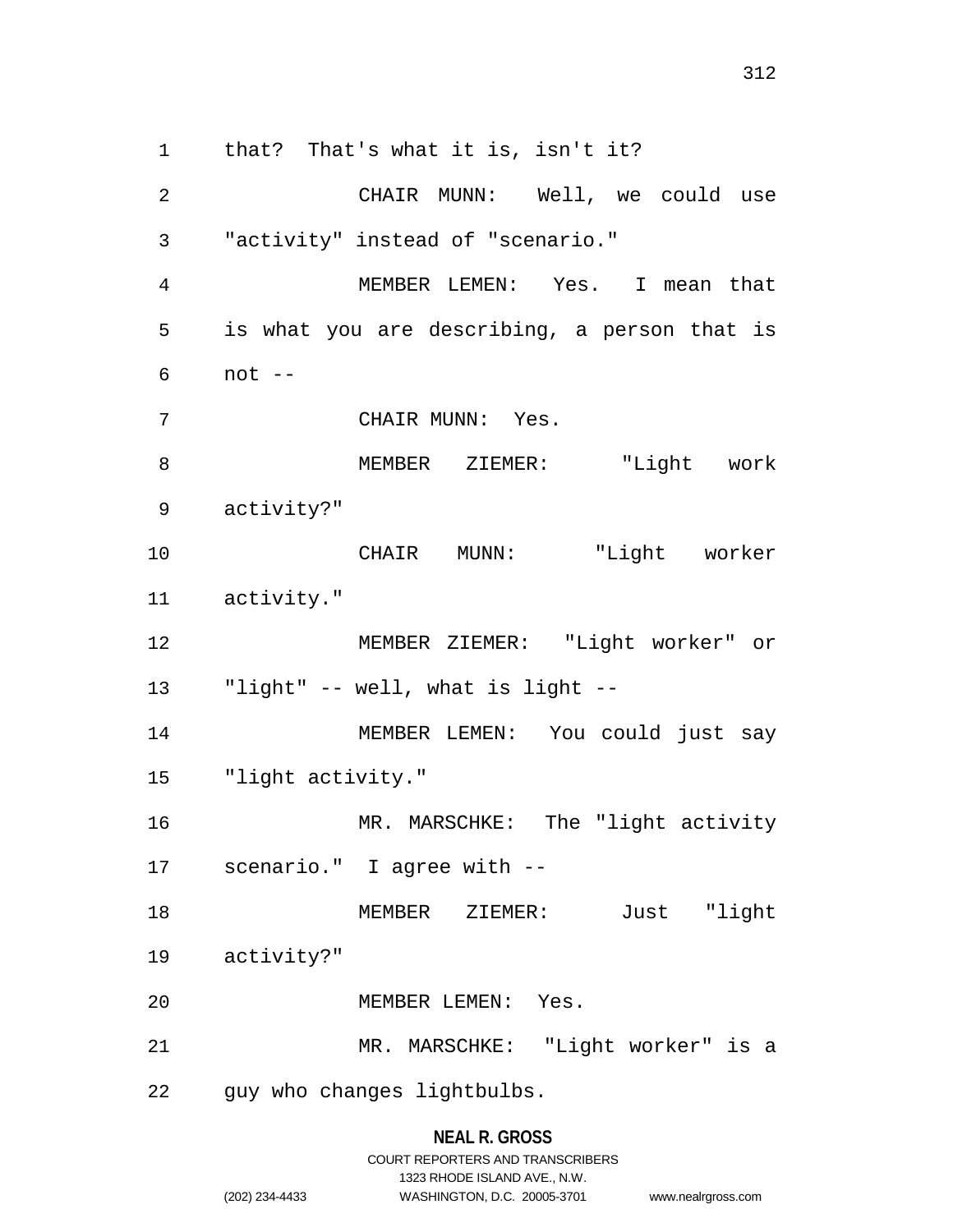MEMBER GIBSON: No it's not, that's an electrician. (Laughter.) CHAIR MUNN: I will say, "based on an assumption of light activity." MS. THOMAS: "Light worker" is ICRP terminology. That is where that comes from. MEMBER ZIEMER: That's why we don't want to use it. (Laughter.) CHAIR MUNN: Yes. Exactly. We will say, "on the assumption of light activity." And under "Resolution of Findings," No. 2, there is a reference to another OTIB that means, I think, nothing to any of us. We would all have to look up that OTIB-0058. I suggest eliminating that reference and just saying, "remove a passage in the new revision to be consistent with

### **NEAL R. GROSS**

## COURT REPORTERS AND TRANSCRIBERS 1323 RHODE ISLAND AVE., N.W. (202) 234-4433 WASHINGTON, D.C. 20005-3701 www.nealrgross.com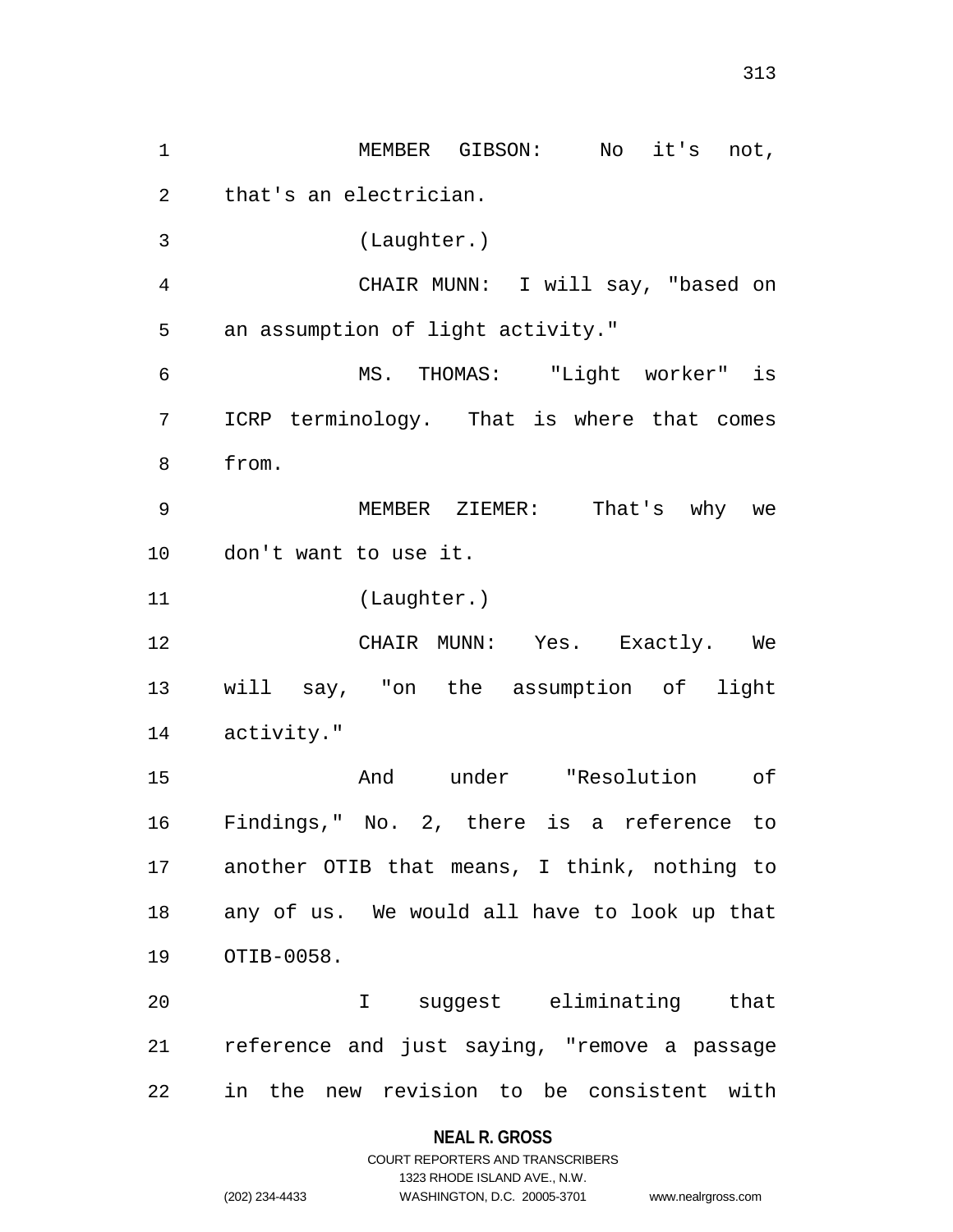other guidance documents."

 MEMBER ZIEMER: I'm good with that. MEMBER GIBSON: Yes. CHAIR MUNN: Okay. Then, now we are on to OTIB-008, standard complexwide conversion factor for overestimating external doses measured with thermoluminescent dosimeter. And we have a comment from Dr. Richardson. "Isn't it either a measurement of exposure with a filter to simulate attenuation and provide an estimate of dose or a dose is actually measured in tissue?" And I don't know whether I am comfortable with that or not. "Actually, a particular methodology to estimate the worker's doses is based upon availability of actual measurements of external exposure. One popular type of personal radiation detector was worn by workers on" -- that's okay.

#### **NEAL R. GROSS**

COURT REPORTERS AND TRANSCRIBERS 1323 RHODE ISLAND AVE., N.W. (202) 234-4433 WASHINGTON, D.C. 20005-3701 www.nealrgross.com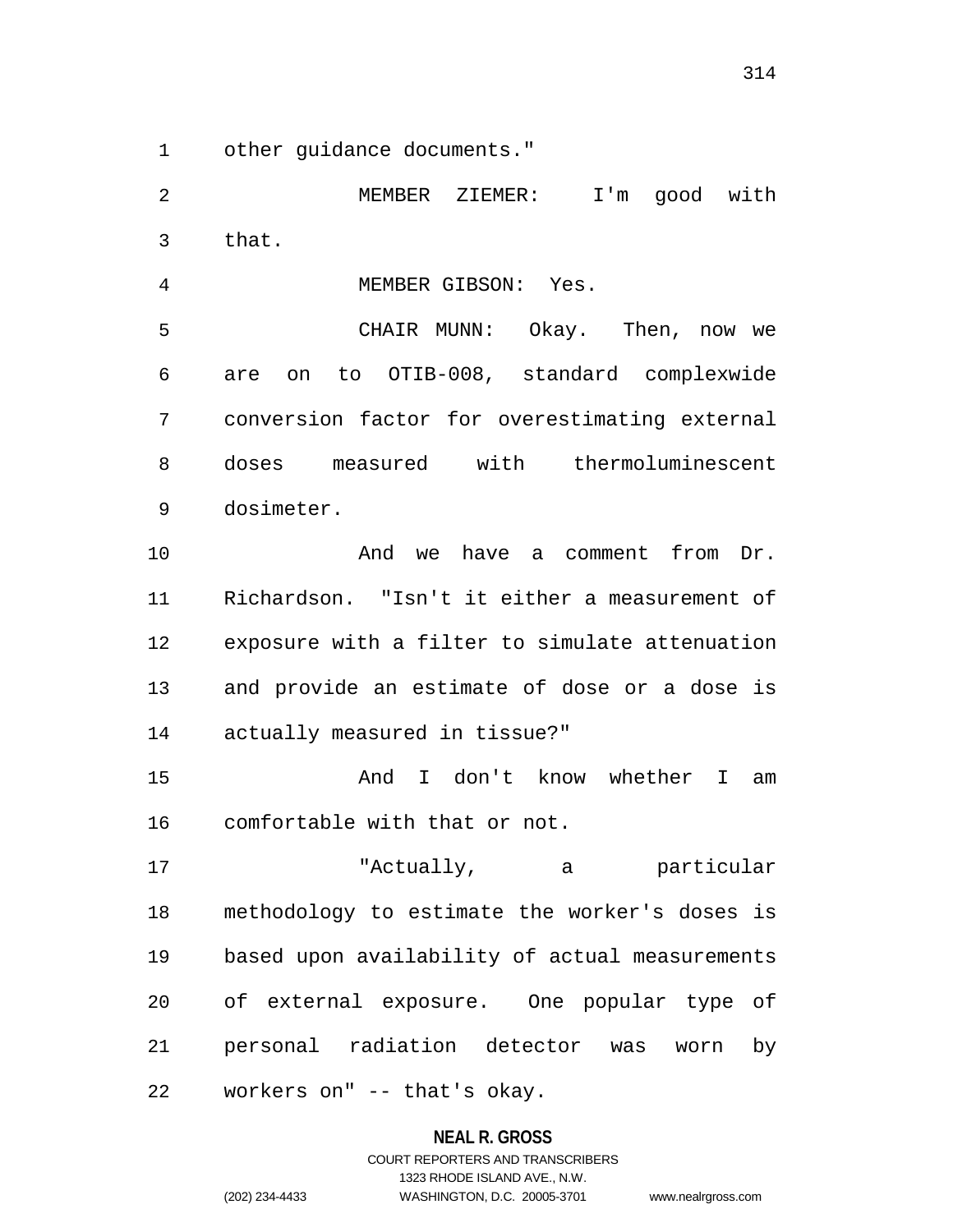"A particular methodology to estimate worker's doses is based on availability of actual measurements of external exposure." That's okay. Yes, I was reading it improperly. MEMBER ZIEMER: Well, yes, he is trying to distinguish between the definition of exposure, which is ionization in air. CHAIR MUNN: Yes. MEMBER ZIEMER: This is dose, which is an agent absorbed in tissue. I mean I don't think the importance is important to a layperson reading this. 15 CHAIR MUNN: No. MEMBER ZIEMER: But, with his revision, it still reads okay, I think. CHAIR MUNN: Yes. To the layperson, "exposure" means "what was I exposed to?" MEMBER ZIEMER: Right. CHAIR MUNN: But measles, whooping

> **NEAL R. GROSS** COURT REPORTERS AND TRANSCRIBERS 1323 RHODE ISLAND AVE., N.W.

(202) 234-4433 WASHINGTON, D.C. 20005-3701 www.nealrgross.com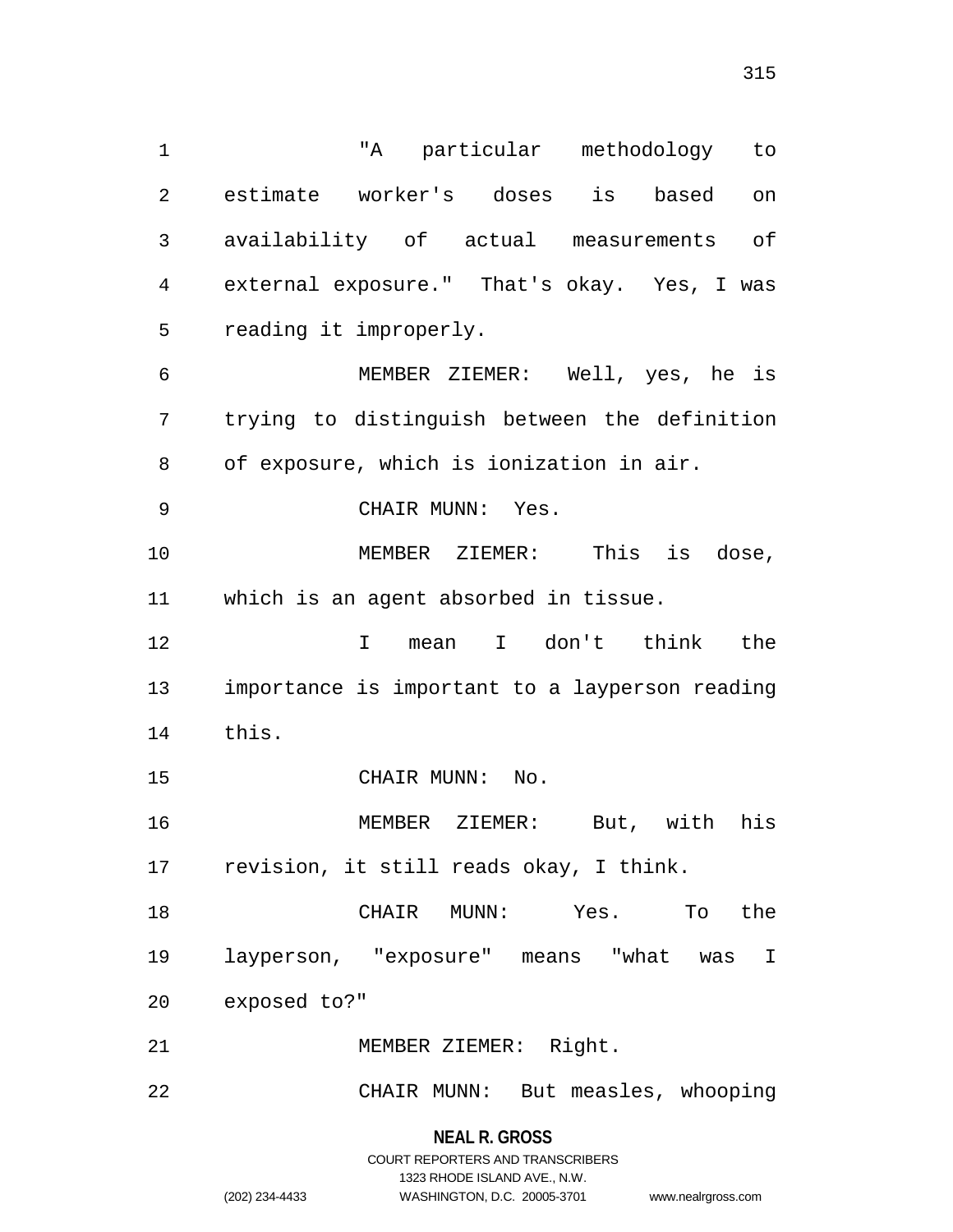cough, exposed.

 In the second paragraph, I have circled something here that I didn't like. "This Technical Information Bulletin," and its name, "provides guidance on how to apply reasonable overestimating, claimant-favorable, complexwide, encompassing all" -- that is just much too cumbersome a statement. "This TIB," and its name, provides guidance on how to apply reasonable overestimating assumptions for interpreting recurring doses for monitored workers complexwide during the time period when the DOE laboratory accreditation program applied." That is a cumbersome sentence, and I don't propose that we unencumber it here. But if you have -- MEMBER ZIEMER: Well, a quick suggestion: I don't think the layperson reading this, that it matters that it is complexwide.

## **NEAL R. GROSS**

# COURT REPORTERS AND TRANSCRIBERS 1323 RHODE ISLAND AVE., N.W. (202) 234-4433 WASHINGTON, D.C. 20005-3701 www.nealrgross.com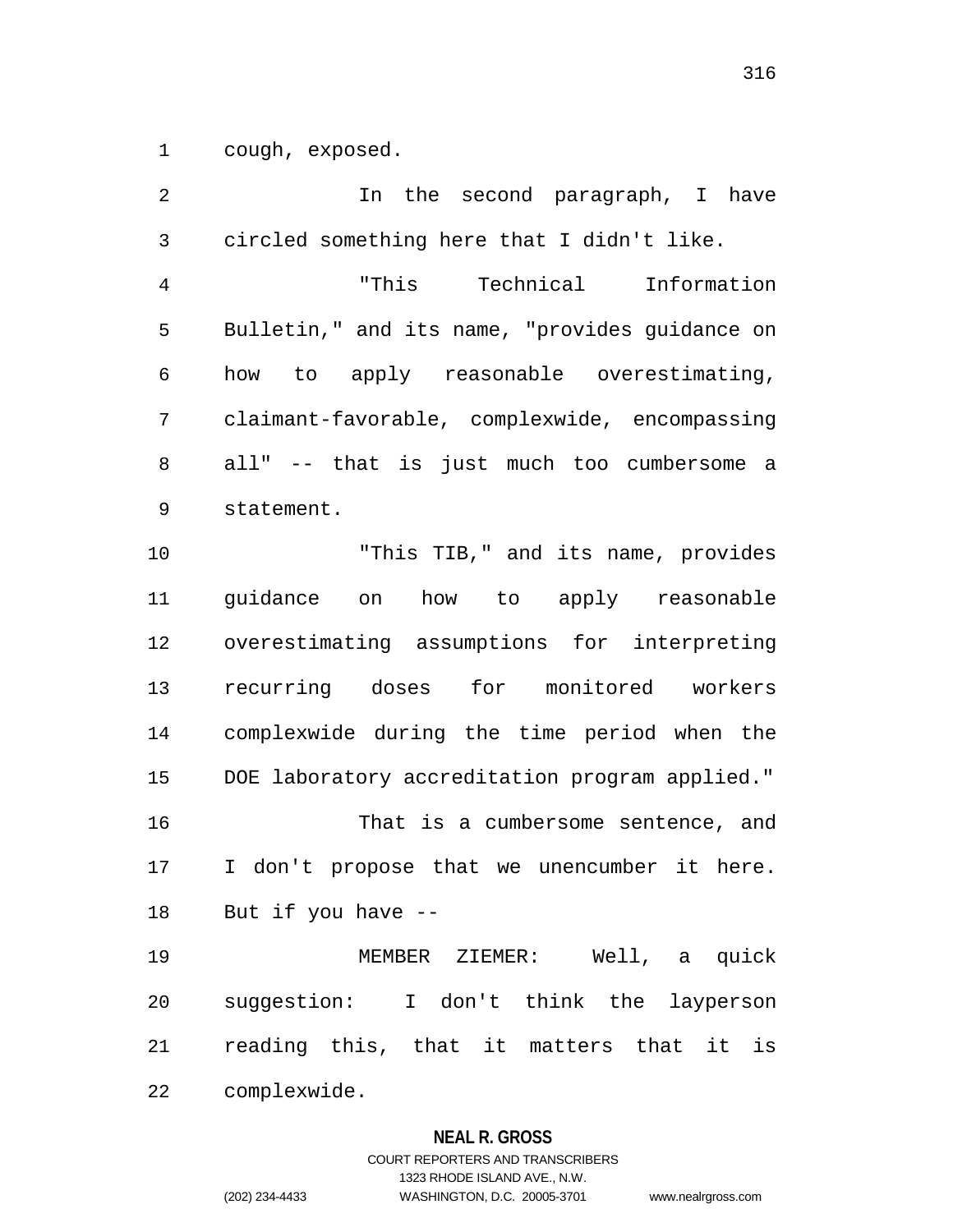CHAIR MUNN: No, I don't think so. MEMBER ZIEMER: And I don't know that they know what the complex is anyway. CHAIR MUNN: Right. MEMBER ZIEMER: So, why not eliminate the "complexwide and covered facilities" and just say, "overestimating assumptions for attributing doses to workers?" Why would we need the "complex?" CHAIR MUNN: We will simplify it. And in the next sentence, where it says, "The TLD analysis selects a reasonable overestimate of external radiation dose for cases that are judged to be," I would like to say, "probably not compensable" instead of "likely non-compensable." That is, "The dose reconstructors

 believe..." And again, Dr. Richardson says, "It would be useful if NIOSH would lay out explicit procedure used to triage claim cases and make a preliminary determination of whether a claim is likely to be compensable.

## **NEAL R. GROSS**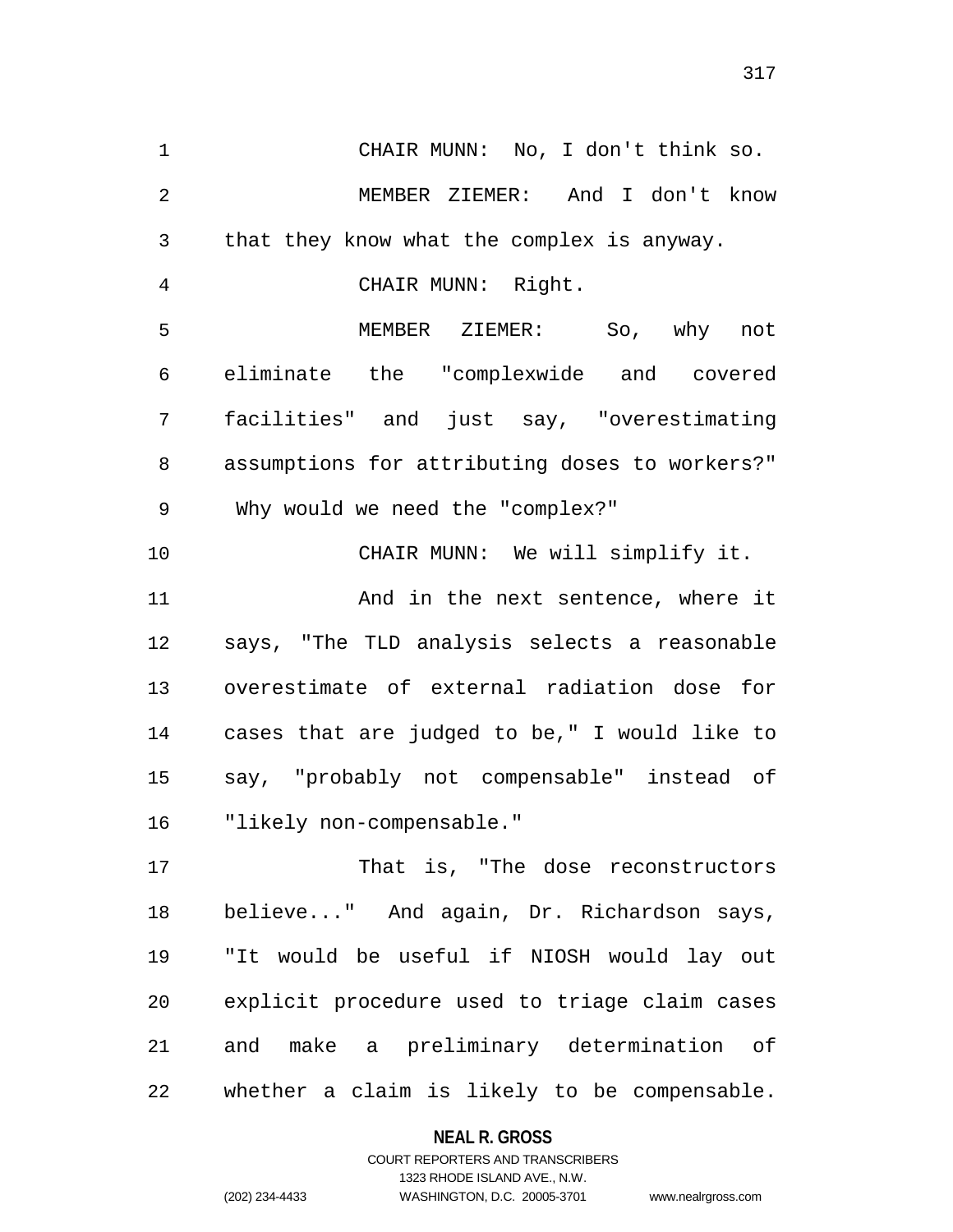That procedure should be employed first, and this procedure only implemented if the first triage procedure indicates."

 That is not anything we can do about in this Subcommittee. It is a suggestion from him.

 MEMBER ZIEMER: Was this parenthetical thing already in here? It says this "believe" again.

 CHAIR MUNN: It says, "The dose reconstructors believe...," though. He asked earlier, who believes this? And this one very clearly says, "The dose reconstructors believe that any claimant cancers would probably not have been caused by covered on-the-job exposure to radiation sources."

 MR. MARSCHKE: Isn't this the same as the one that you have already changed where --

CHAIR MUNN: No.

 MR. MARSCHKE: -- you put the preliminary -- I mean, why do they believe it?

### **NEAL R. GROSS**

# COURT REPORTERS AND TRANSCRIBERS 1323 RHODE ISLAND AVE., N.W. (202) 234-4433 WASHINGTON, D.C. 20005-3701 www.nealrgross.com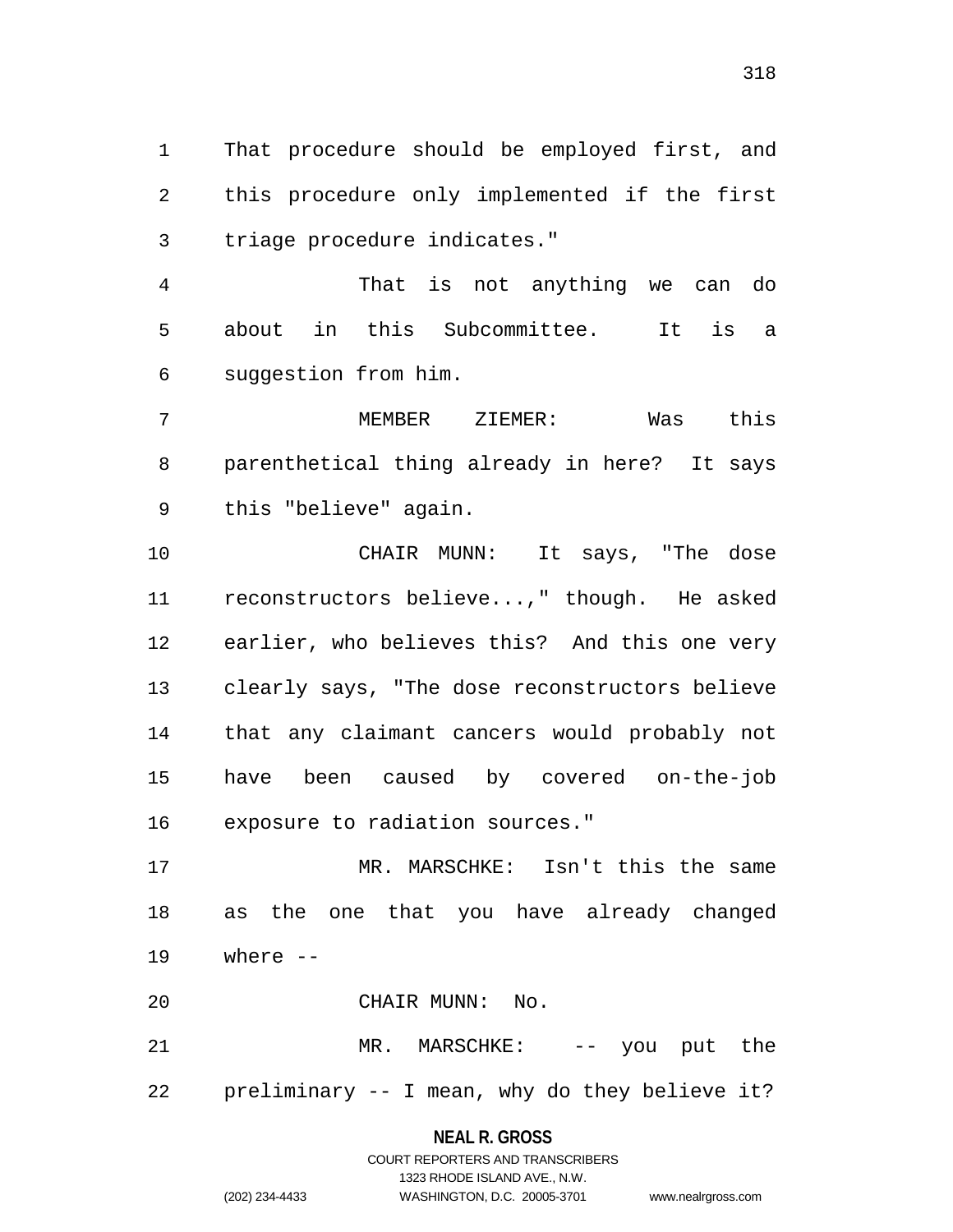include the kind of thing we said before, which is -- MR. MARSCHKE: That is what I meant. CHAIR MUNN: Okay. Down in the summary of finding results, there, again, we get into multiple uses of TIB. I would like to either call it, change some of them to say, "The guidance in this TIB" and change some of them to say, "This" -- MEMBER ZIEMER: Bulletin? CHAIR MUNN: -- "Bulletin", "This procedure." And in the "Resolution of

CHAIR MUNN: Well, we could

 Findings", where in the second line on the next page, it says, "Agreed that the TIB", I would say, "Agreed that this document" and, as appropriate, PROC-6 "need to be addressed to revise the findings."

 MEMBER ZIEMER: Do you think we need to give the whole thing on Finding 3? Or

# **NEAL R. GROSS** COURT REPORTERS AND TRANSCRIBERS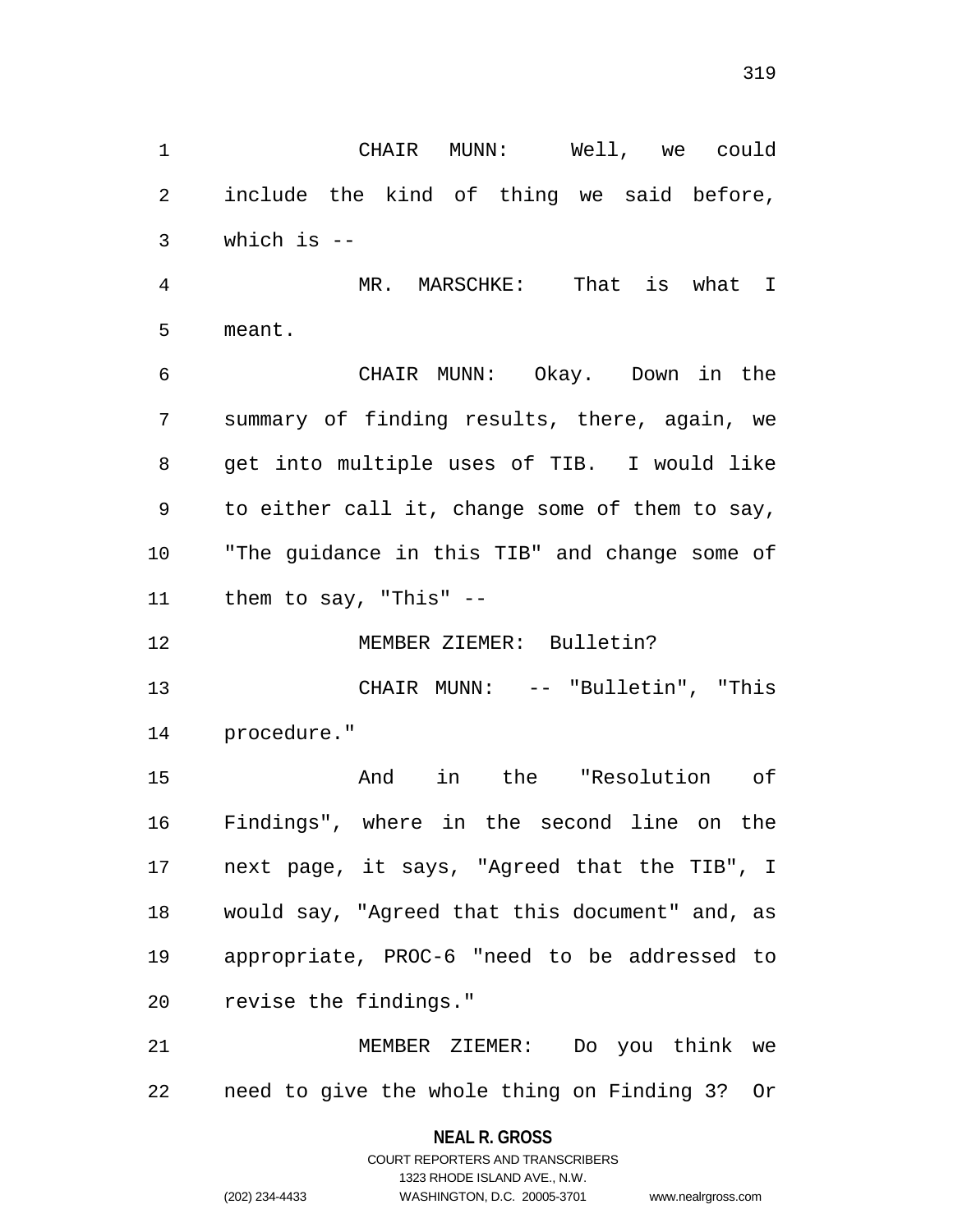can we just say, "The TIB does not identify a hierarchical position among these several competing procedures?" I mean I know the finding says that, but the rest of this stuff is, for example, is that of any help to the layreader? CHAIR MUNN: No, and would make them wonder where to go to find PROC-6 besides which. MR. MARSCHKE: And do you want, in the "Resolution of Findings," below that you refer to PROC-6 -- CHAIR MUNN: Yes. MR. MARSCHKE: Do you want to take that out as well? CHAIR MUNN: Yes. I will say, "This document and others as appropriate that need to be revised...." Fewer numbers, fewer procedures -- MEMBER ZIEMER: Fewer acronyms. CHAIR MUNN: Yes. The next item we have is 15,

> COURT REPORTERS AND TRANSCRIBERS 1323 RHODE ISLAND AVE., N.W. (202) 234-4433 WASHINGTON, D.C. 20005-3701 www.nealrgross.com

**NEAL R. GROSS**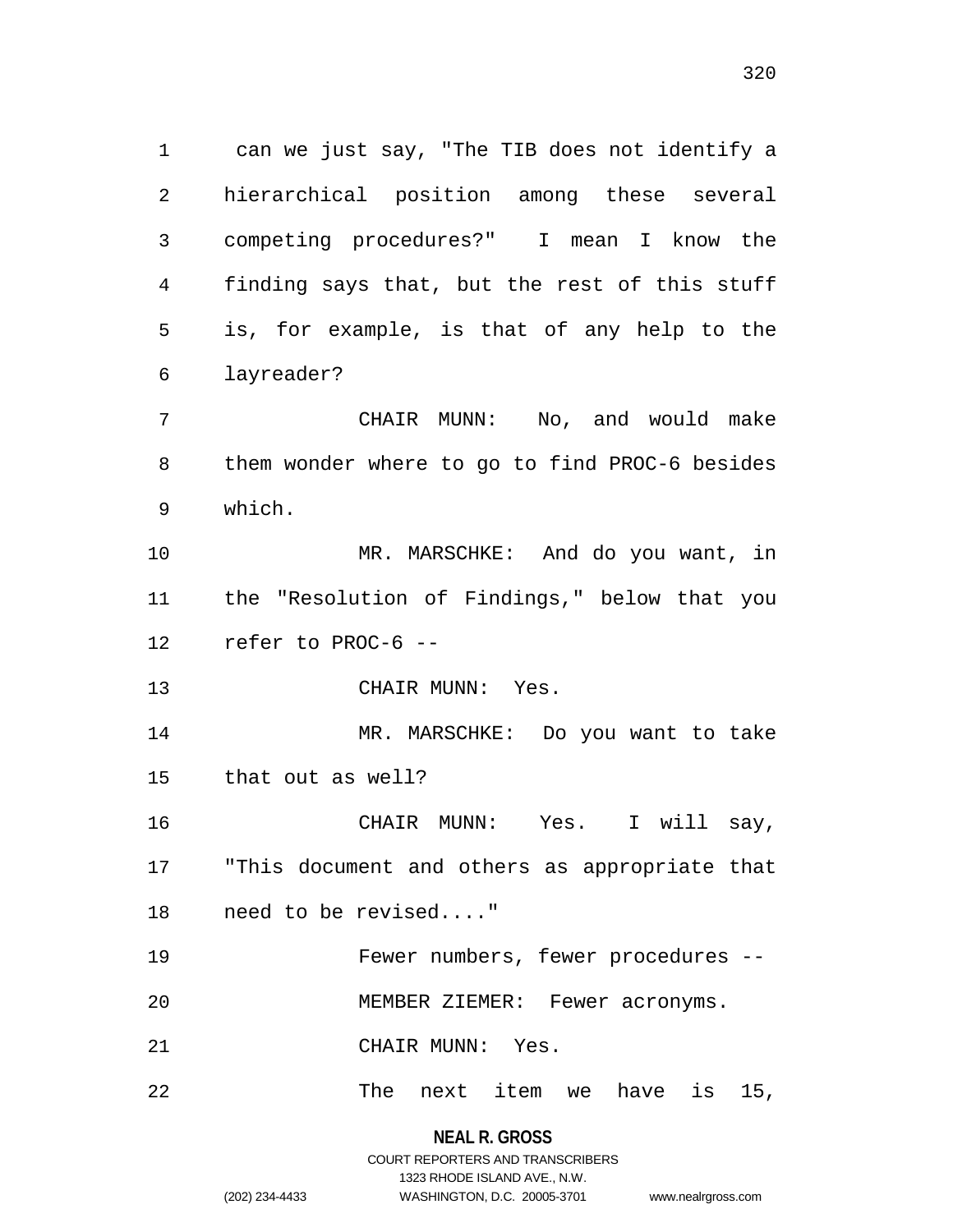Bayesian methods for estimation of unmonitored Y-12 external penetrating doses with a time-dependent log-normal model.

 My guess is that the name of the procedure itself will send most people away.

 I had minor clerical comments. On the very last line of the first paragraph, it says, "Site personnel who have no or limited monitoring data." It seems to me that is backwards. It should say, "have limited or no monitoring data."

 And down under "Summary of Findings," the second line there, "reviewed the TIB," I would like to say, "this Technical Information Bulletin," spell it out.

 In Finding 2, I want to spell out "limit of detection" instead of calling it "LOD."

 And on the next page, on the "Resolution of Findings," I would like to say, "Therefore, the findings with respect to this document are no longer relevant" rather than

## **NEAL R. GROSS**

# COURT REPORTERS AND TRANSCRIBERS 1323 RHODE ISLAND AVE., N.W. (202) 234-4433 WASHINGTON, D.C. 20005-3701 www.nealrgross.com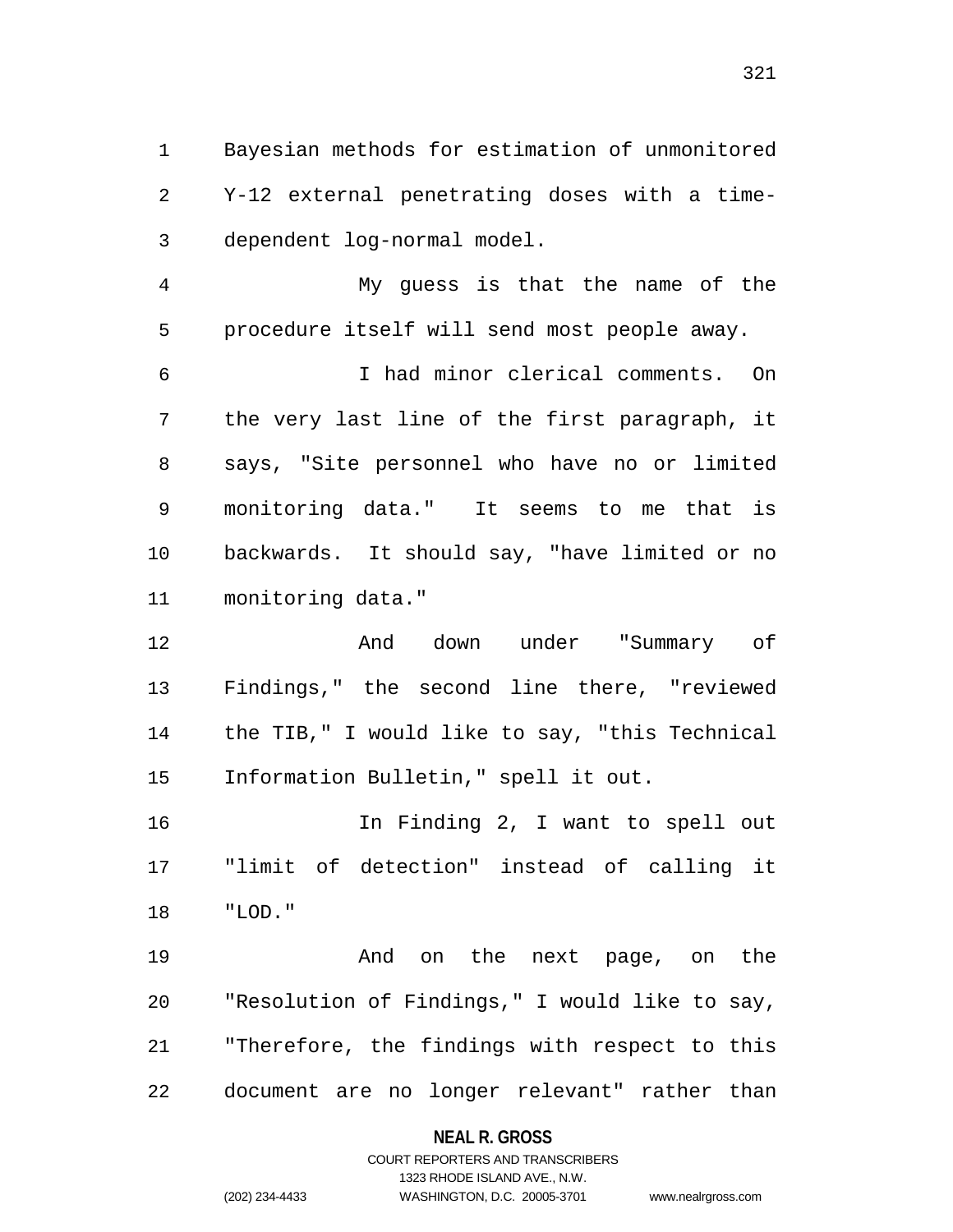"to this OTIB."

 MR. KATZ: These things you can do without permission. CHAIR MUNN: Yes. I just wanted to tell people what I am doing. That is No. 15. It is okay? Then, we are now down to OTIB-0022, guidance on wound modeling for internal dose reconstruction. I had no comment -- 11 MEMBER ZIEMER: It looks good. CHAIR MUNN: I had no comment with anything except that I intend to spell out "TIB." And OTIB-0028, validation of thorium annual dose conversion factors. MEMBER ZIEMER: There is an "estimation" used in line 3 that maybe we can put that back to "determination" or something. CHAIR MUNN: Or use "calculation", as was there originally. MEMBER ZIEMER: Or "calculation."

> **NEAL R. GROSS** COURT REPORTERS AND TRANSCRIBERS

> > 1323 RHODE ISLAND AVE., N.W.

(202) 234-4433 WASHINGTON, D.C. 20005-3701 www.nealrgross.com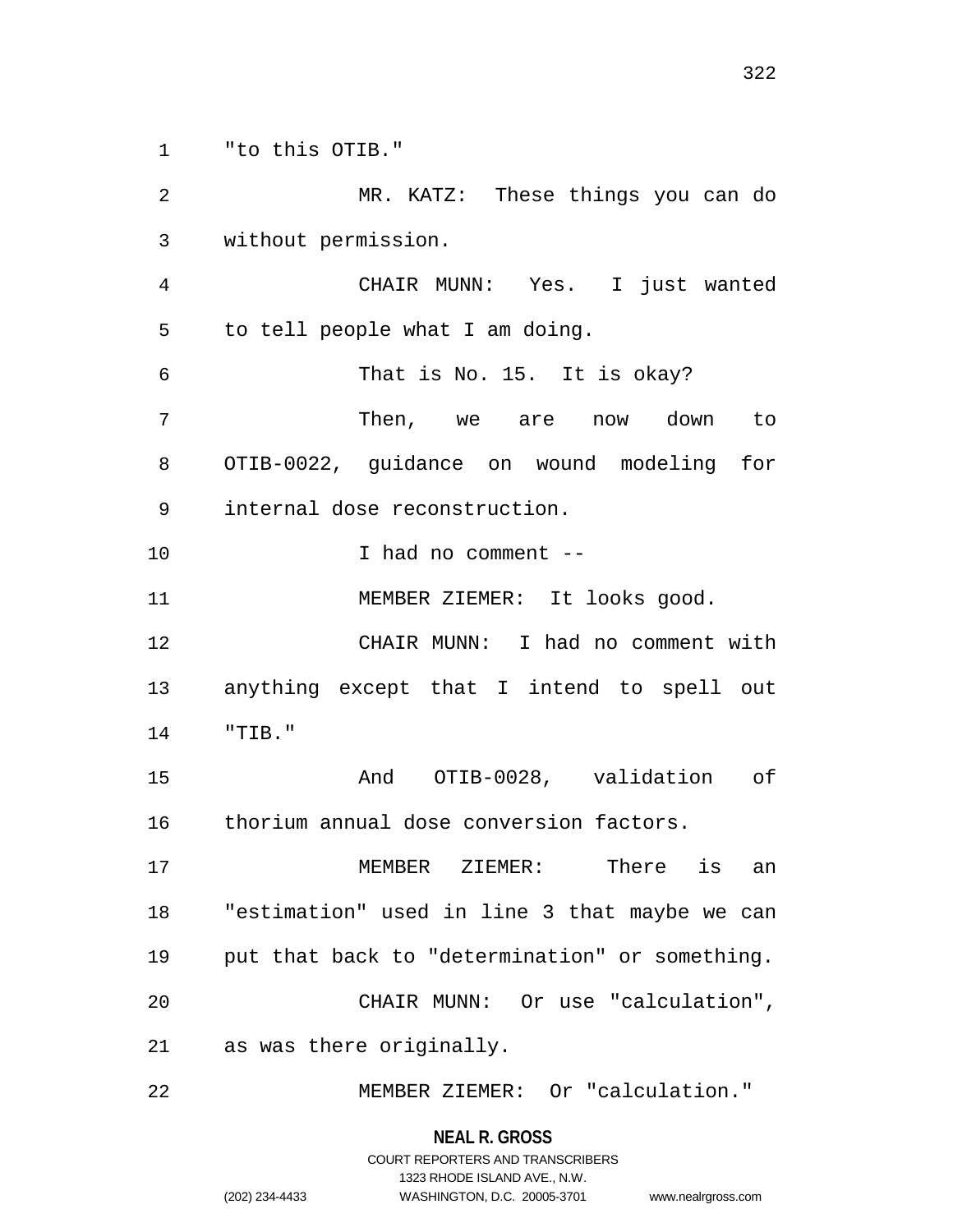CHAIR MUNN: And down toward the bottom of that paragraph, there is another one of those things. "To show" has been taken out, and I suggest that we not take it out. "This Technical Information Bulletin," and give its name, "provides documentation to show that IMBA meets the recommendations of the ICRP with respect to values called dose conversion factors for radioactive thorium isotopes." 11 11 I propose in Finding 1 to change "TIB" to "document". MEMBER ZIEMER: On Finding 2, I

 think the parenthetical thing could be confusing, "required when there is a chronic over time intake." It sounds like the intake occurred after hours or something than "over time intake."

 CHAIR MUNN: Let's say, "chronic over a period of time."

MEMBER ZIEMER: Yes.

CHAIR MUNN: And "acute," then,

**NEAL R. GROSS** COURT REPORTERS AND TRANSCRIBERS 1323 RHODE ISLAND AVE., N.W. (202) 234-4433 WASHINGTON, D.C. 20005-3701 www.nealrgross.com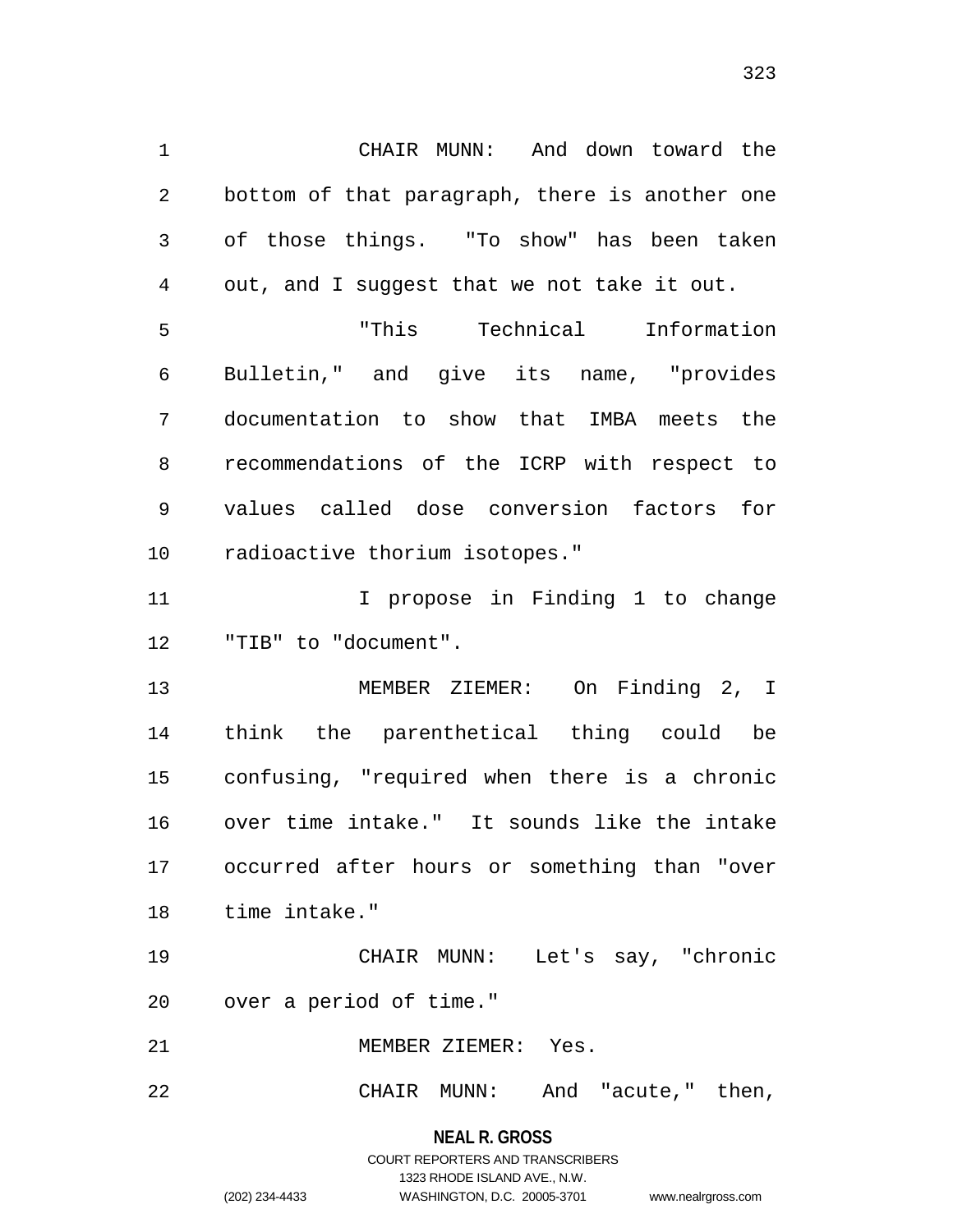will be "all at once."

| $\overline{2}$ | MEMBER ZIEMER: "All at once"                   |
|----------------|------------------------------------------------|
| 3              | would be better, yes. The "at once" --         |
| 4              | CHAIR MUNN: Okay.                              |
| 5              | MEMBER ZIEMER: -- or "in a short               |
| 6              | interval of time" or something like that.      |
| 7              | CHAIR MUNN: Yes.                               |
| 8              | MEMBER ZIEMER: And, then, in                   |
| 9              | Finding 4, "particles with a diameter," it is  |
| 10             | either "particles with diameters" or it is "a  |
| 11             | particle with a diameter." I think it is       |
| 12             | "particles with diameters." Usually, it is a   |
| 13             | distribution.                                  |
| 14             | CHAIR MUNN: Okay. I looked at                  |
| 15             | that and wondered if there was any way that we |
| 16             | could get away from that, and I don't see that |
| 17             | we can and maintain the sense of what is being |
| 18             | said there.                                    |
| 19             | And the footnote seems to<br>be                |
| 20             | fairly clear to me.                            |
| 21             | "Characterizes the size of tiny,               |
| 22             | is probably<br>liquid aerosols", that          |

**NEAL R. GROSS** COURT REPORTERS AND TRANSCRIBERS 1323 RHODE ISLAND AVE., N.W. (202) 234-4433 WASHINGTON, D.C. 20005-3701 www.nealrgross.com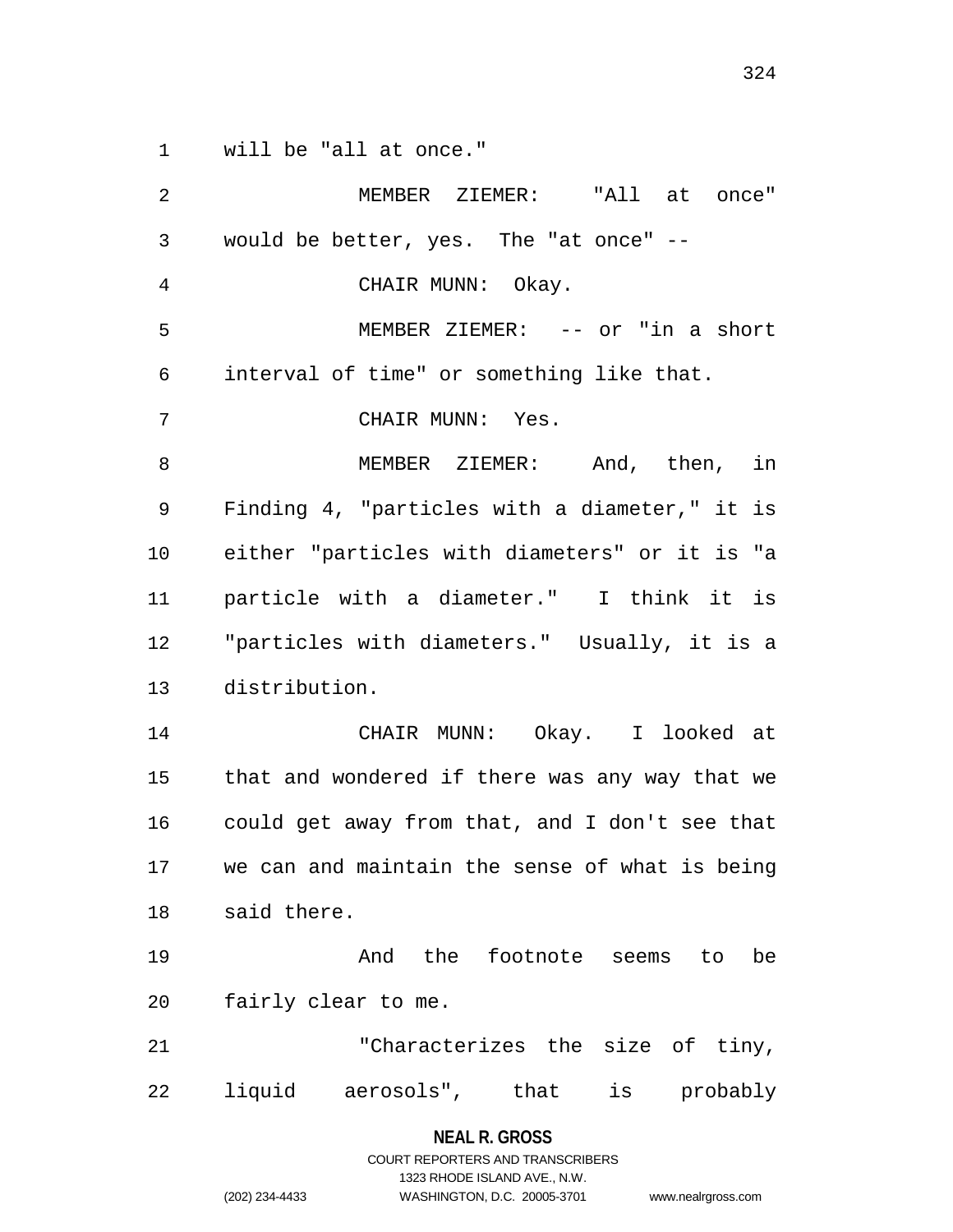appropriate.

| $\overline{2}$ | The only other change that I had               |
|----------------|------------------------------------------------|
| $\mathfrak{Z}$ | was the very last paragraph. I said, "Note     |
| $\overline{4}$ | that since the issuance of Rev. 1, NIOSH       |
| 5              | decided that this TIB should not only treat    |
| 6              | other radioactive isotopes in addition to      |
| 7              | thorium." Period. "NIOSH subsequently" --      |
| 8              | MEMBER ZIEMER: Wait a minute.                  |
| 9              | "Not only?"                                    |
| 10             | CHAIR MUNN: No, take out the "not              |
| 11             | only." "Note that since the issuance of Rev.   |
| 12             | 1, NIOSH decided that this TIB should treat    |
| 13             | other radioactive isotopes in addition to      |
| 14             | thorium."                                      |
| 15             | MEMBER ZIEMER: Oh, okay.                       |
| 16             | CHAIR MUNN: Period.                            |
| 17             | MEMBER ZIEMER: Okay.                           |
| 18             | CHAIR MUNN: And "NIOSH                         |
| 19             | subsequently rewrote the TIB as Rev 2. and     |
| 20             | renamed it "Validation of DCAL" -- and I have  |
| 21             | no idea myself what "DCAL" means; I don't know |
| 22             | whether anyone else would -- "Annual<br>Dose   |

**NEAL R. GROSS**

## COURT REPORTERS AND TRANSCRIBERS 1323 RHODE ISLAND AVE., N.W. (202) 234-4433 WASHINGTON, D.C. 20005-3701 www.nealrgross.com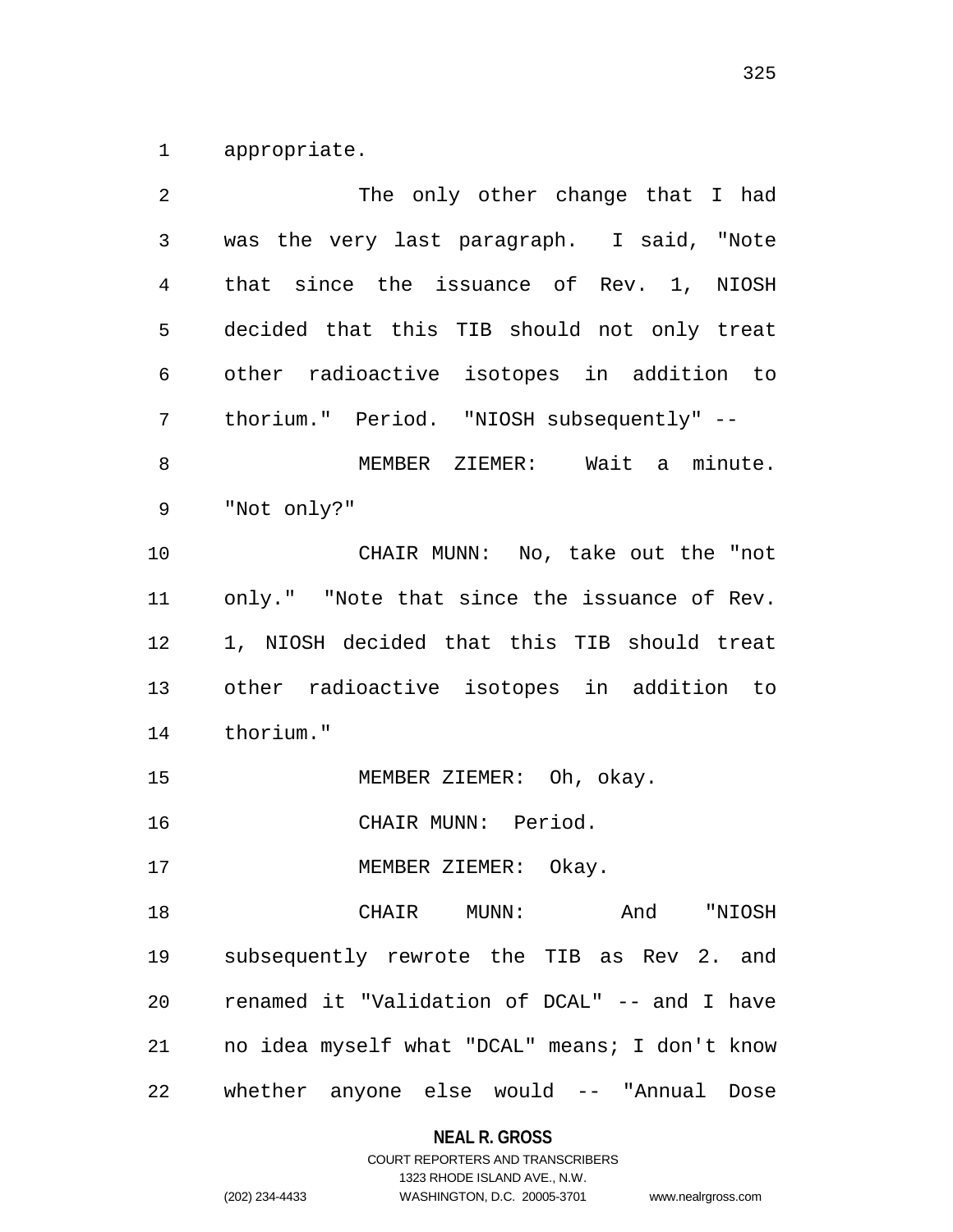Coefficients."

 Steve, do we know what DCAL means? DR. OSTROW: I did at the time I wrote that. (Laughter.) MR. HINNEFELD: Which number are we on here? CHAIR MUNN: We are in the final paragraph. MR. HINNEFELD: Of which OTIB now? CHAIR MUNN: Can you find out what that is and email me? 13 MR. MARSCHKE: Twenty-eight. 14 CHAIR MUNN: Thirty. Isn't it? MR. MARSCHKE: OTIB-28, I think. DR. OSTROW: Yes, OTIB-28. CHAIR MUNN: Okay. Sorry. I am looking at two things at the same time. Right. You're right. If you will find out what that is and send it to me, I would appreciate it. DR. OSTROW: Okay. Do any of the

> **NEAL R. GROSS** COURT REPORTERS AND TRANSCRIBERS

> > 1323 RHODE ISLAND AVE., N.W.

(202) 234-4433 WASHINGTON, D.C. 20005-3701 www.nealrgross.com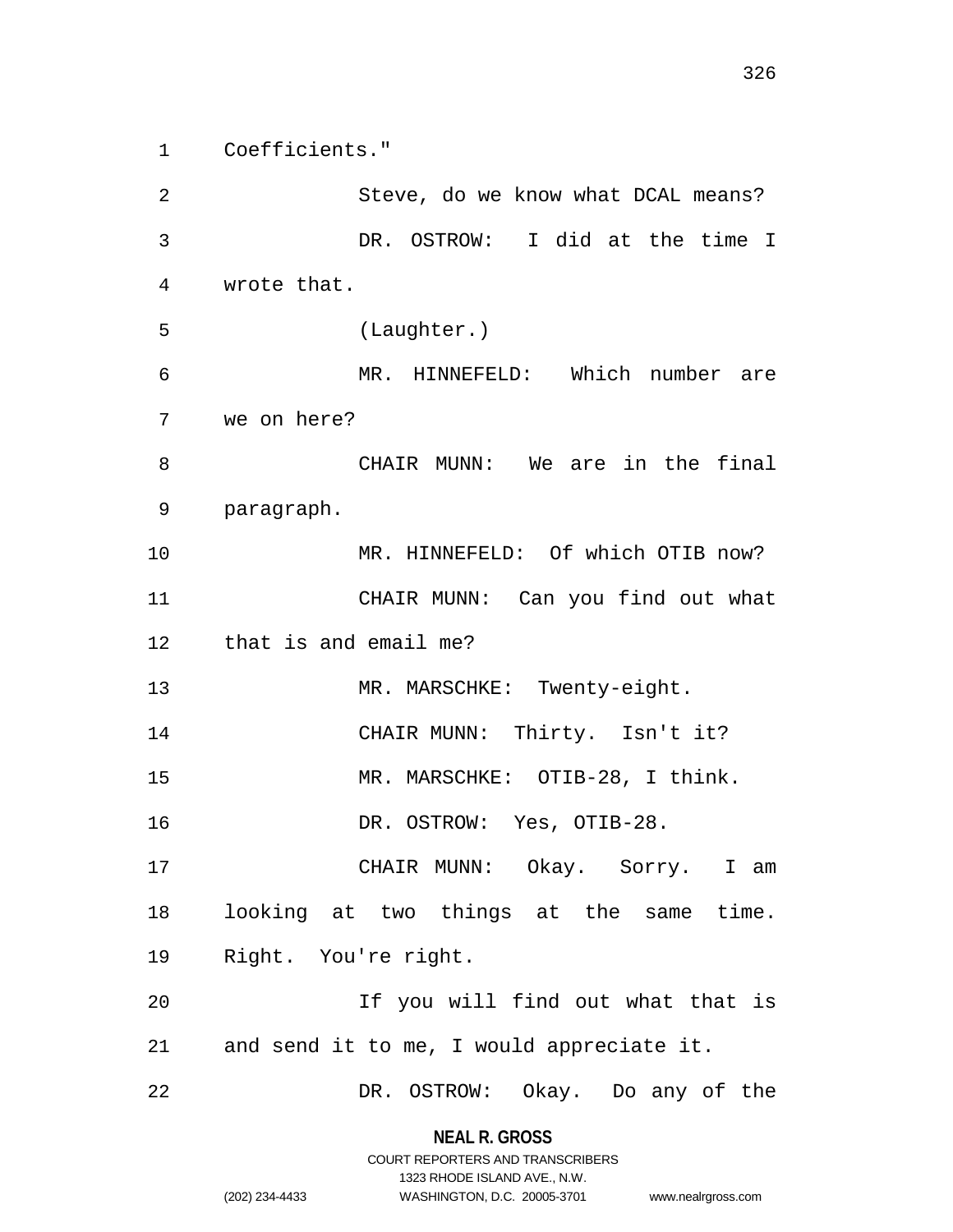OCAS people know what it is? It is their procedure. MR. HINNEFELD: Give me a second. This is now TIB, is it OTIB-28? CHAIR MUNN: That is OTIB-28, Rev. 2. DR. OSTROW: Yes. MR. HINNEFELD: Okay. I don't know if anybody on the phone does. CHAIR MUNN: Anybody? We are wide open to any information. (No response.) MEMBER ZIEMER: Well, they can get that to you. CHAIR MUNN: They will find it and get it to me. Now we will go to OTIB-30, external coworker dosimetry data for the Hanford Site. Under Finding 1, I am going to change some of that "TIB" stuff to "Technical Information Bulletin" and insert the title of

### **NEAL R. GROSS**

COURT REPORTERS AND TRANSCRIBERS 1323 RHODE ISLAND AVE., N.W. (202) 234-4433 WASHINGTON, D.C. 20005-3701 www.nealrgross.com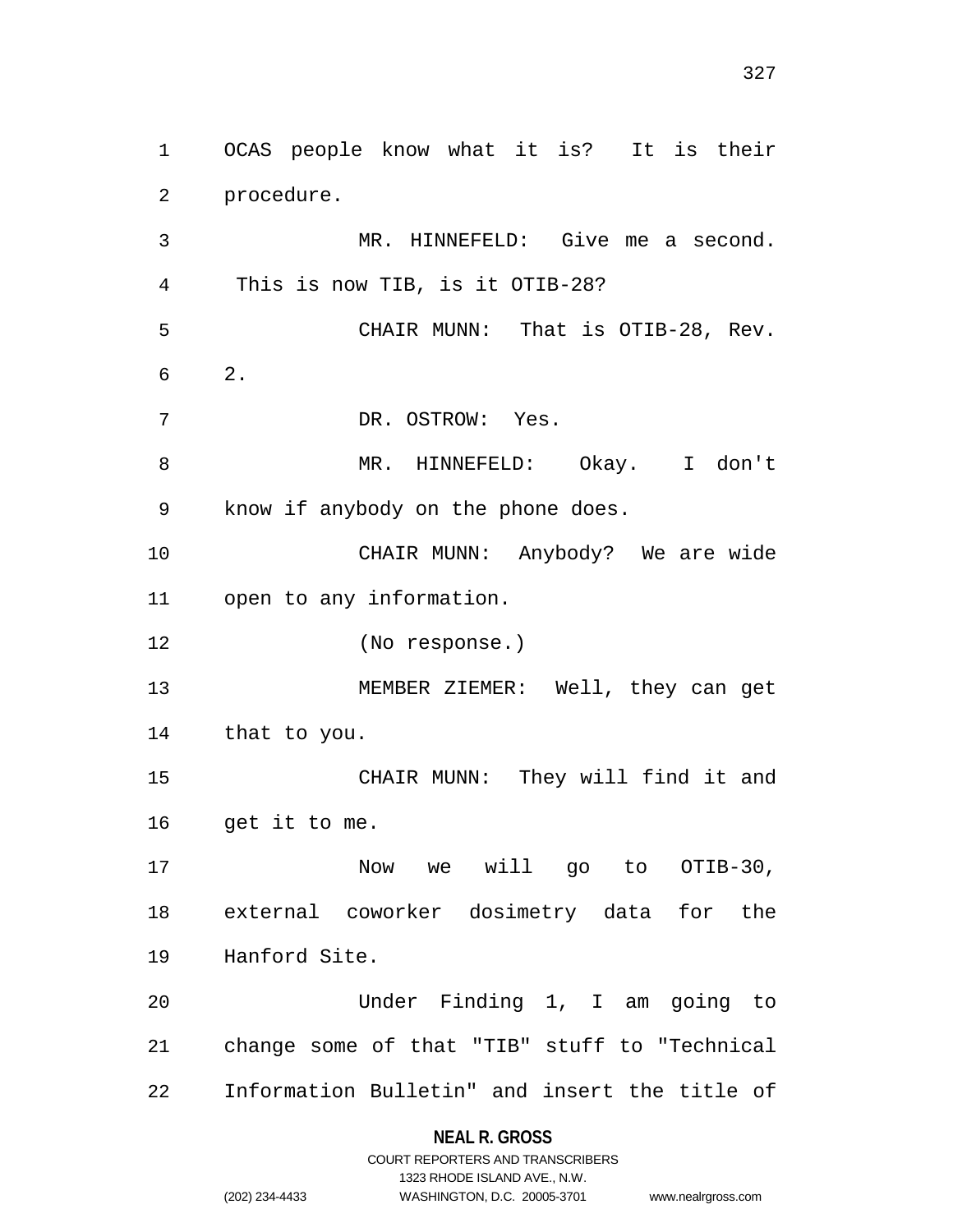OTIB-52 in front of it.

 In Finding 2, I don't think "radiation attenuation" is something that will make sense to most people. MEMBER ZIEMER: I had exactly the same comment. CHAIR MUNN: So, I suggest that we say, "The procedure does not provide the data or references from which needed information can be obtained to make corrections for the reduction of electron radiation caused by clothing." No, that is, again, a dangling participle. Put the "caused by clothing" -- the "reduction of electron radiation caused by clothing". "Reduction of electron radiation that is caused", "that is provided by clothing." MEMBER ZIEMER: Okay. CHAIR MUNN: Okay? And under Finding 1, the second sentence, I am going to remove "furthermore".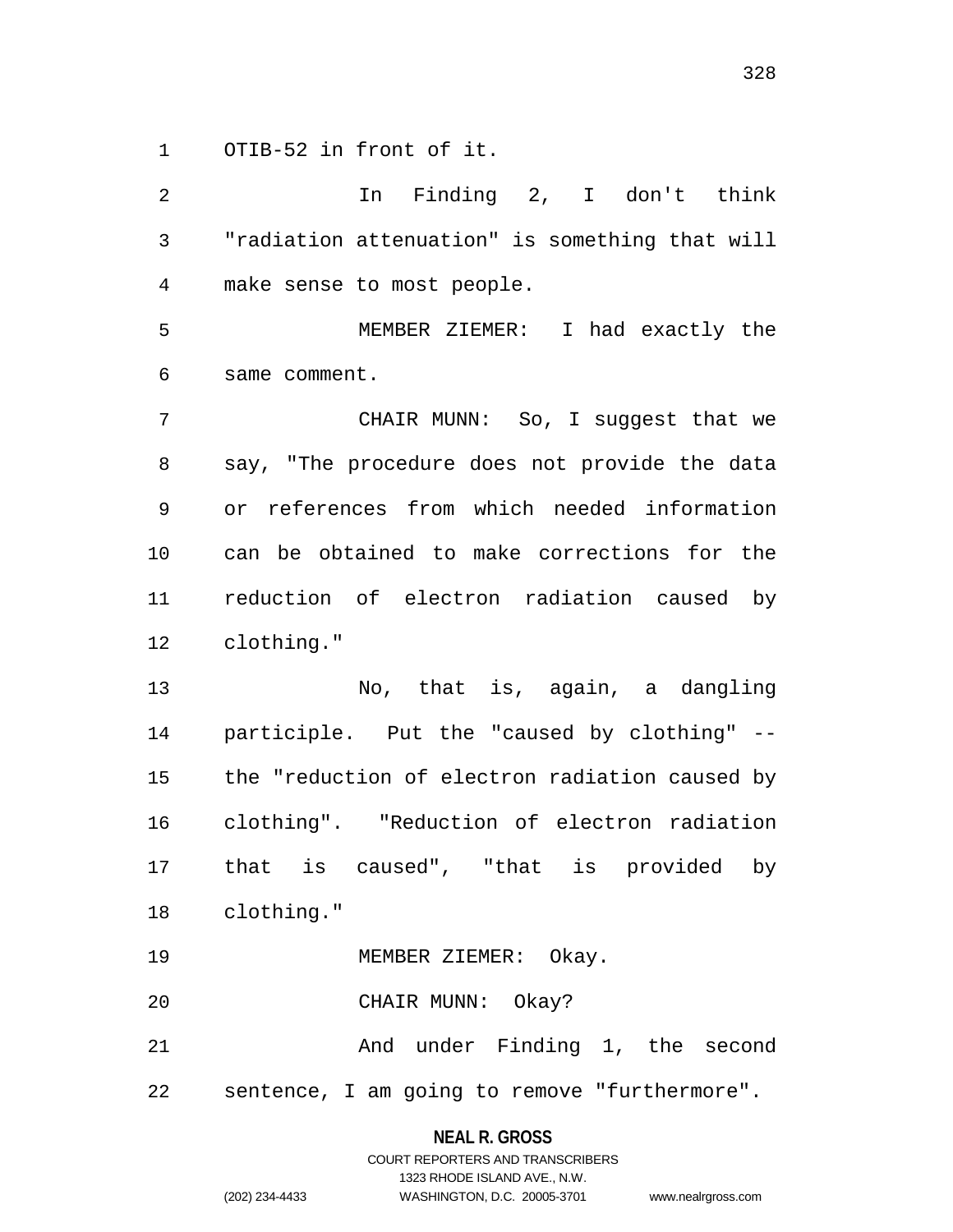DR. MAURO: Wanda, I just looked up "DCAL" on the web, and it is an EPA program called Dose and Risk Calculation Software. MR. HINNEFELD: It is a dose calculation software. DR. MAURO: Yes. I am out looking at the web, and it says, "Dose and Risk Calculation Software (DCAL)." Or just call it "dose calculation software." CHAIR MUNN: Okay. Thanks. 11 DR. MAURO: Okay. 12 CHAIR MUNN: Appreciate that. Under Finding 1, I am going to take out "furthermore," and I am going to try to figure out if we can write out some of the -- well, maybe not. I hate to deal with those OTIB numbers in there. And there is still a third OTIB referenced in Finding 2, the title of which needs to go in. I will work with those and make them better.

MEMBER ZIEMER: On Finding 2, it

**NEAL R. GROSS** COURT REPORTERS AND TRANSCRIBERS

1323 RHODE ISLAND AVE., N.W.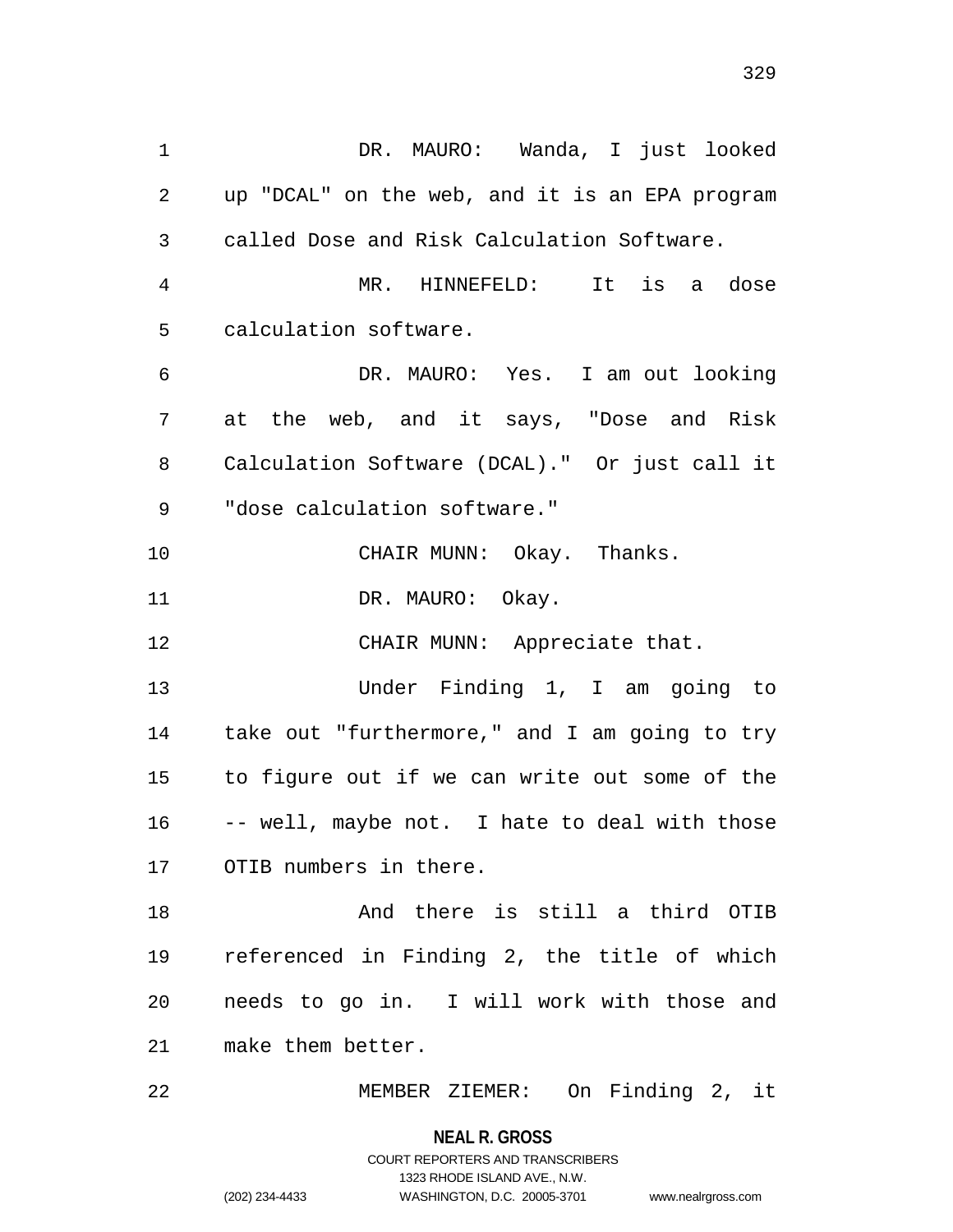is inconsistent with Finding 1 on how the word "staff" is used. It is either a collective noun which is singular or it is not. In Finding 1, it is a collective noun, "the staff is familiar." In Finding 2, it has been changed to "the staff are aware." CHAIR MUNN: I would prefer to leave it "is." MEMBER ZIEMER: I would, too. Either that or say, "staff members are aware" or "staff is aware." CHAIR MUNN: Well, let's say, "staff is." MEMBER ZIEMER: And, then, the second sentence in there, then, would be "The staff has been instructed..." CHAIR MUNN: And I will get the title of OTIB-17 in there. Now we go to PROC-0002, on which I have no marks. MEMBER ZIEMER: "Estimate."

> **NEAL R. GROSS** COURT REPORTERS AND TRANSCRIBERS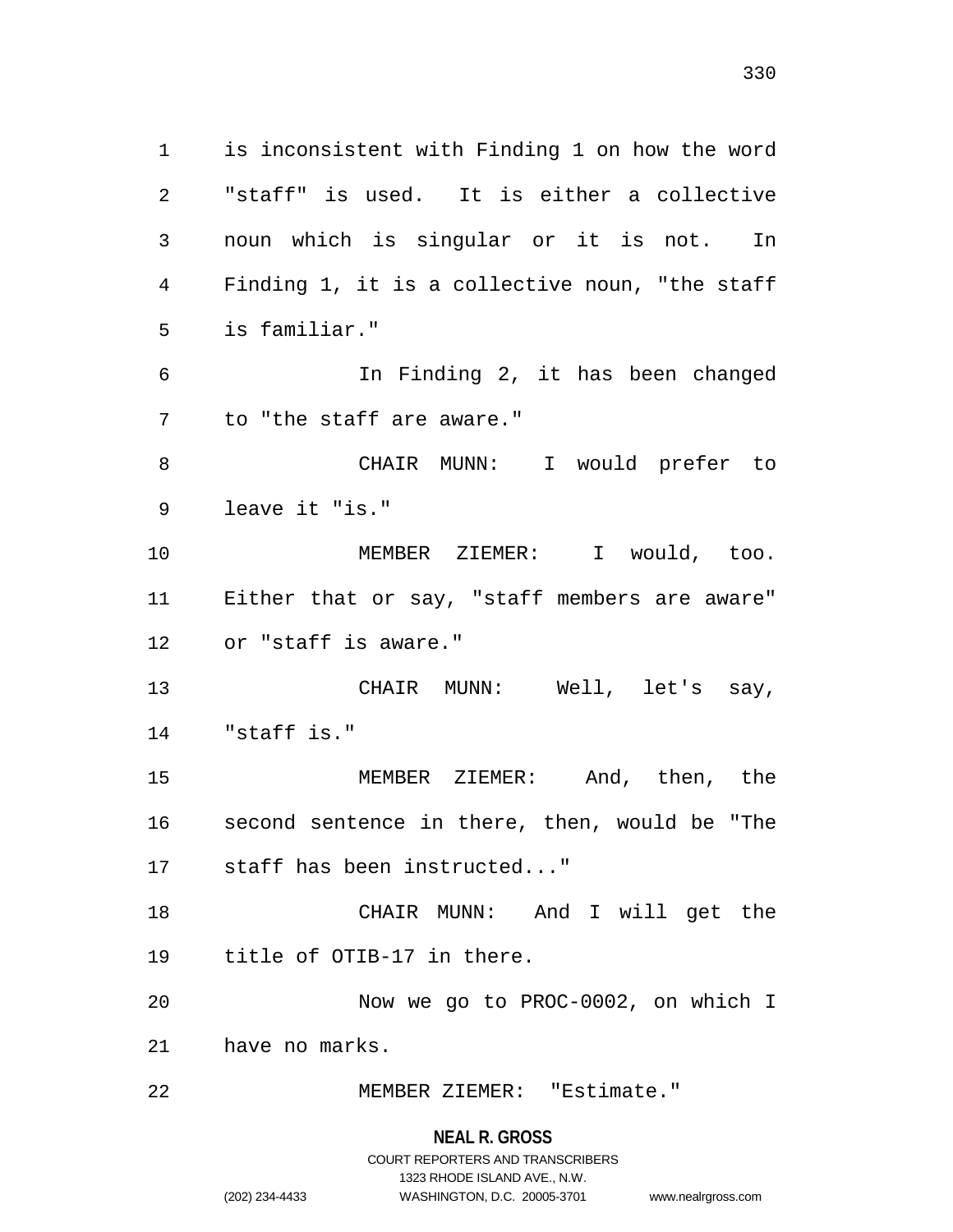CHAIR MUNN: "Use of integrated" -- MEMBER ZIEMER: "Determine radiation dose," third line. CHAIR MUNN: Okay. "Use of integrated modules for bioassay analysis," and in the third line, are we going to say "calculate?" DR. ULSH: "Determine" is what we have been using. MEMBER ZIEMER: "Determine," I think. CHAIR MUNN: I have no other comments. MEMBER ZIEMER: Okay. CHAIR MUNN: Next is PROC-4, scheduling telephone interviews. Under "Resolution of Findings," I may go back to using the whole title, "Computer-Assisted Telephone Interview" instead of using "CATI." We have space to do it. It is not

> **NEAL R. GROSS** COURT REPORTERS AND TRANSCRIBERS

> > 1323 RHODE ISLAND AVE., N.W.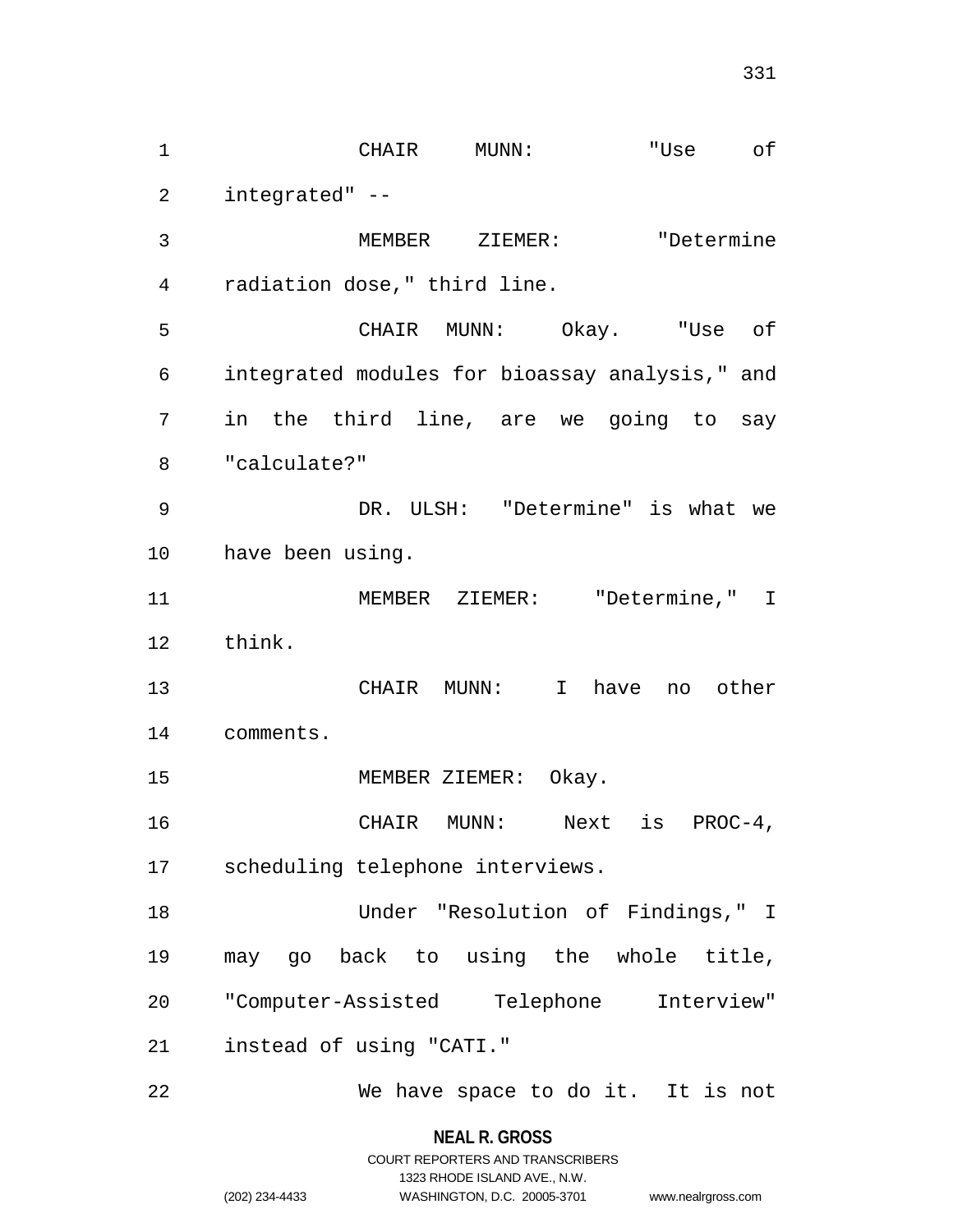a problem.

| $\overline{2}$ | No problems with that?                         |
|----------------|------------------------------------------------|
| 3              | MEMBER ZIEMER: No.                             |
| 4              | CHAIR MUNN: That brings us to No.              |
| 5              | 12, performing telephone interviews, with      |
| 6              | which I find no fault.                         |
| 7              | Item 13 is performing and                      |
| 8              | reporting dose reconstruction, OCAS-PR-003,    |
| 9              | Rev. 0.                                        |
| 10             | I have several scratches on mine.              |
| 11             | On the third line -- no, on the                |
| 12             | second line, I have inserted the word          |
| 13             | "radiation" in front of "dose." So that it     |
| 14             | reads, "This procedure, performing and         |
| 15             | reporting dose reconstruction, OCAS-PR-3,      |
| 16             | deals with the administrative process for      |
| 17             | radiation dose reconstruction for claimants."  |
| 18             | "In addition, it establishes that              |
| 19             | uncertainties concerning dose or data quality" |
| 20             | -- I reverse them -- "be handled in a          |
| 21             | claimant-favorable manner and sets thresholds  |
| 22             | for when a sufficient level of analysis is     |

**NEAL R. GROSS**

# COURT REPORTERS AND TRANSCRIBERS 1323 RHODE ISLAND AVE., N.W. (202) 234-4433 WASHINGTON, D.C. 20005-3701 www.nealrgross.com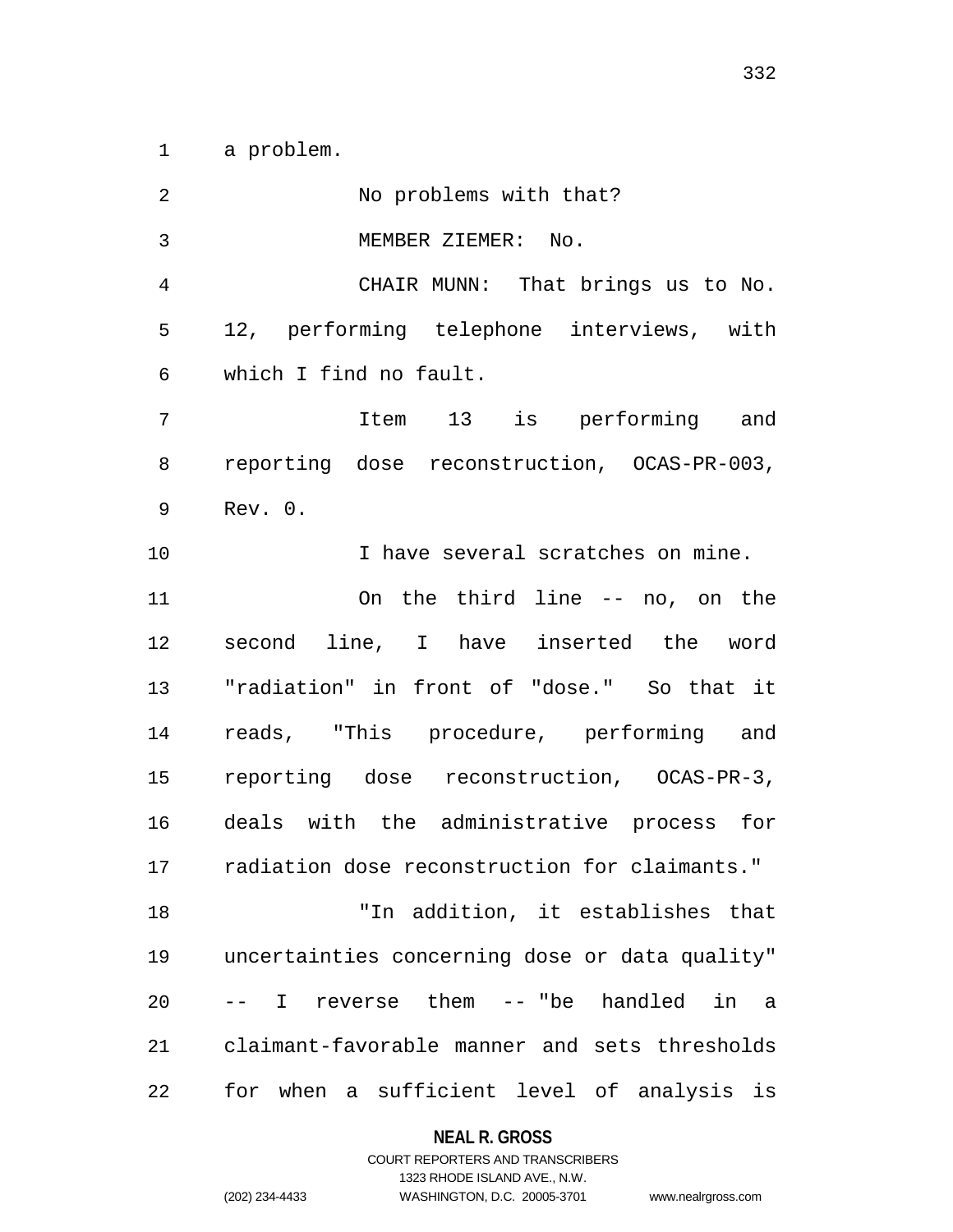reached or additional effort is warranted."

2 Then, I have nothing else to say until the bottom of the second paragraph. I questioned whether "in hand" was appropriate, whether "available" was better. "The procedure also addresses notification protocol in the event that dose reconstruction cannot be completed with the information available, and lists the letters and record management required for each case." MEMBER ZIEMER: Yes, that is probably better. CHAIR MUNN: Under Finding 1, I suggested using the words not clear rather than ambiguous. "The procedure is not clear in identifying individuals" -- MEMBER ZIEMER: How about "does not clearly identify?" CHAIR MUNN: Okay. "Does not clearly identify individuals who are responsible" -- very good. 22 And Finding 2, I suggest that we

**NEAL R. GROSS**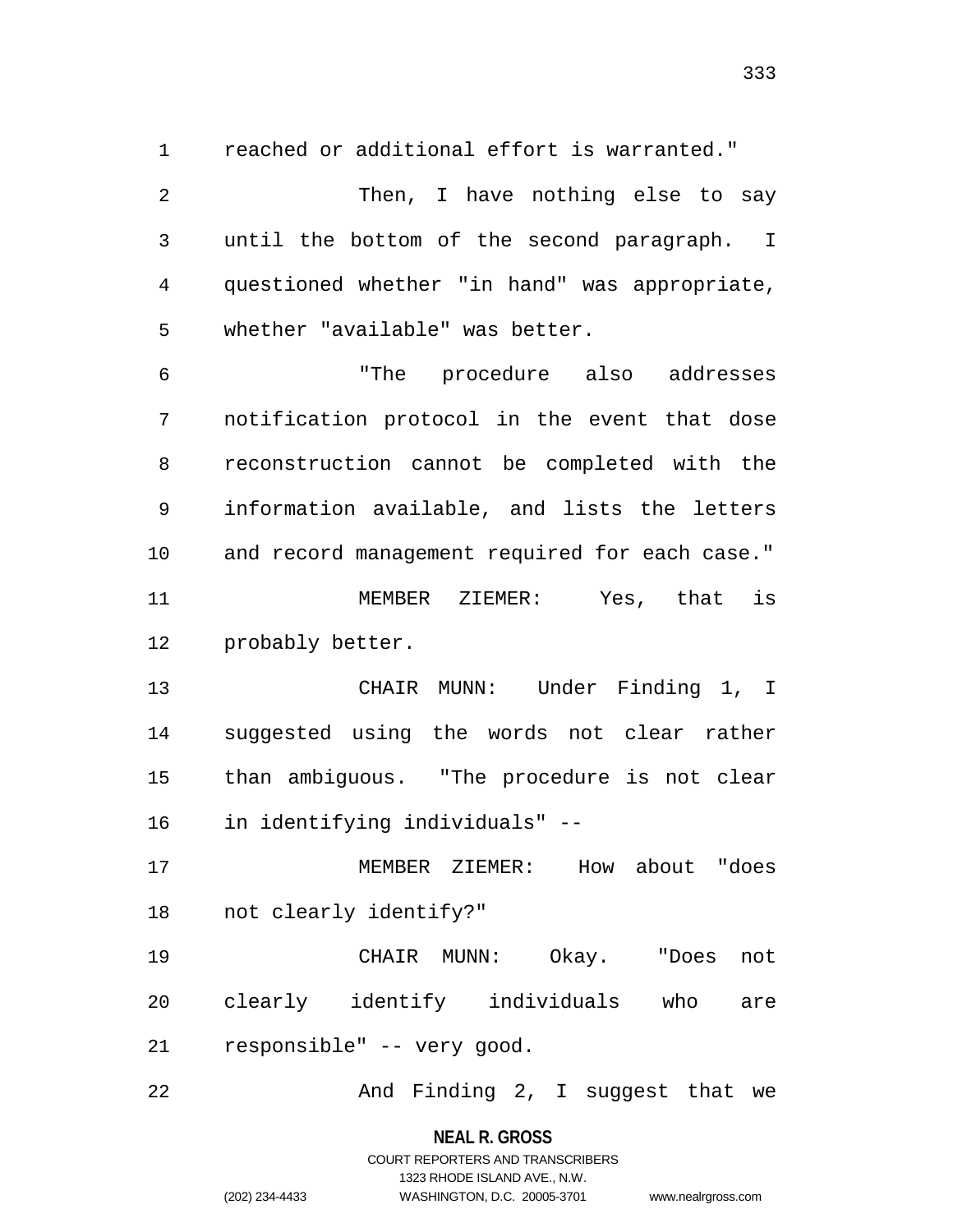change "could" to "should." "Could" could be applied to almost anything. That was a recommendation to organize it better, I think. Finding 4, I took out "a few." It didn't appear to be necessary. "The procedure contains inconsistencies and lacks the level of detailed guidance of other procedures," "provided in other procedures," rather than "some other procedures." In Finding 5, "Guidance is limited regarding conducting dose assessments for," I said "potentially" rather than "potential" "low or high probabilities." And under "Resolution of Findings," item 2 -- MEMBER ZIEMER: Oh, wait. Before you get there, in Finding 11, there is an extra semicolon sticking in the middle of the sentence. "Restrictions on the use of the data sources." CHAIR MUNN: Yes, there is a comma

there that isn't needed there. MEMBER

**NEAL R. GROSS** COURT REPORTERS AND TRANSCRIBERS

1323 RHODE ISLAND AVE., N.W.

(202) 234-4433 WASHINGTON, D.C. 20005-3701 www.nealrgross.com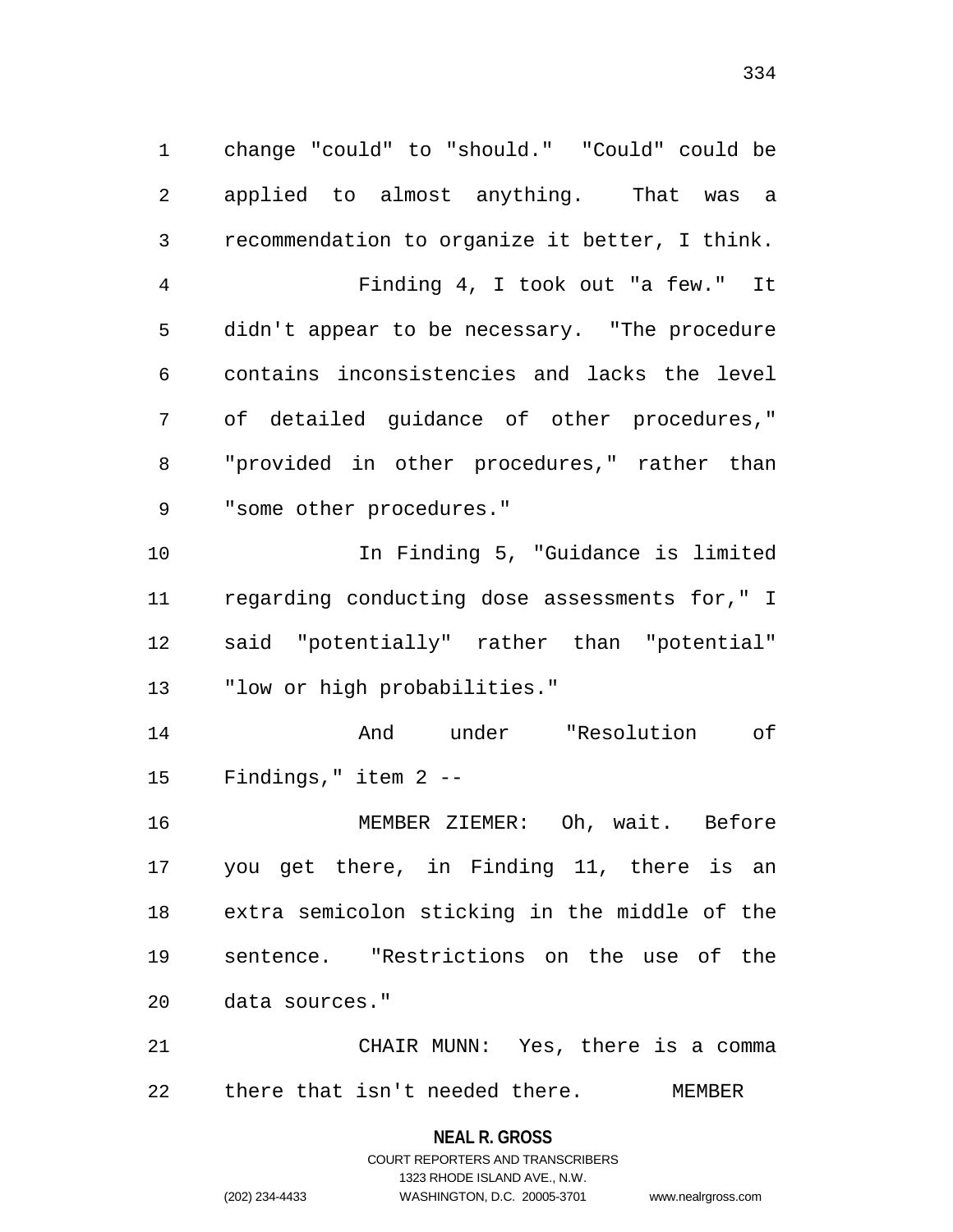ZIEMER: Is it a comma?

 CHAIR MUNN: Well, it has a dash. It used to be a dash and, then, it kind of -- whatever, it doesn't belong there. I am going to say "these data sources." And under "Resolution of Findings," I took out the black part. So that it says, "Develop more specific procedural guidance." because that is all we really and truly need to say. "In response to the findings identified above, NIOSH" did three things. "Developed more specific procedural guidance." "Cancelled the procedure." Done. And last, we have ORAUT-OTIB-0003, Savannah River Site tritium dose assessments. Assignment. Pardon me. Not assessment, assignment. We have done some work on this in the past. And I think I have no additional markings on my copy here.

MEMBER ZIEMER: Actually,

# **NEAL R. GROSS** COURT REPORTERS AND TRANSCRIBERS 1323 RHODE ISLAND AVE., N.W. (202) 234-4433 WASHINGTON, D.C. 20005-3701 www.nealrgross.com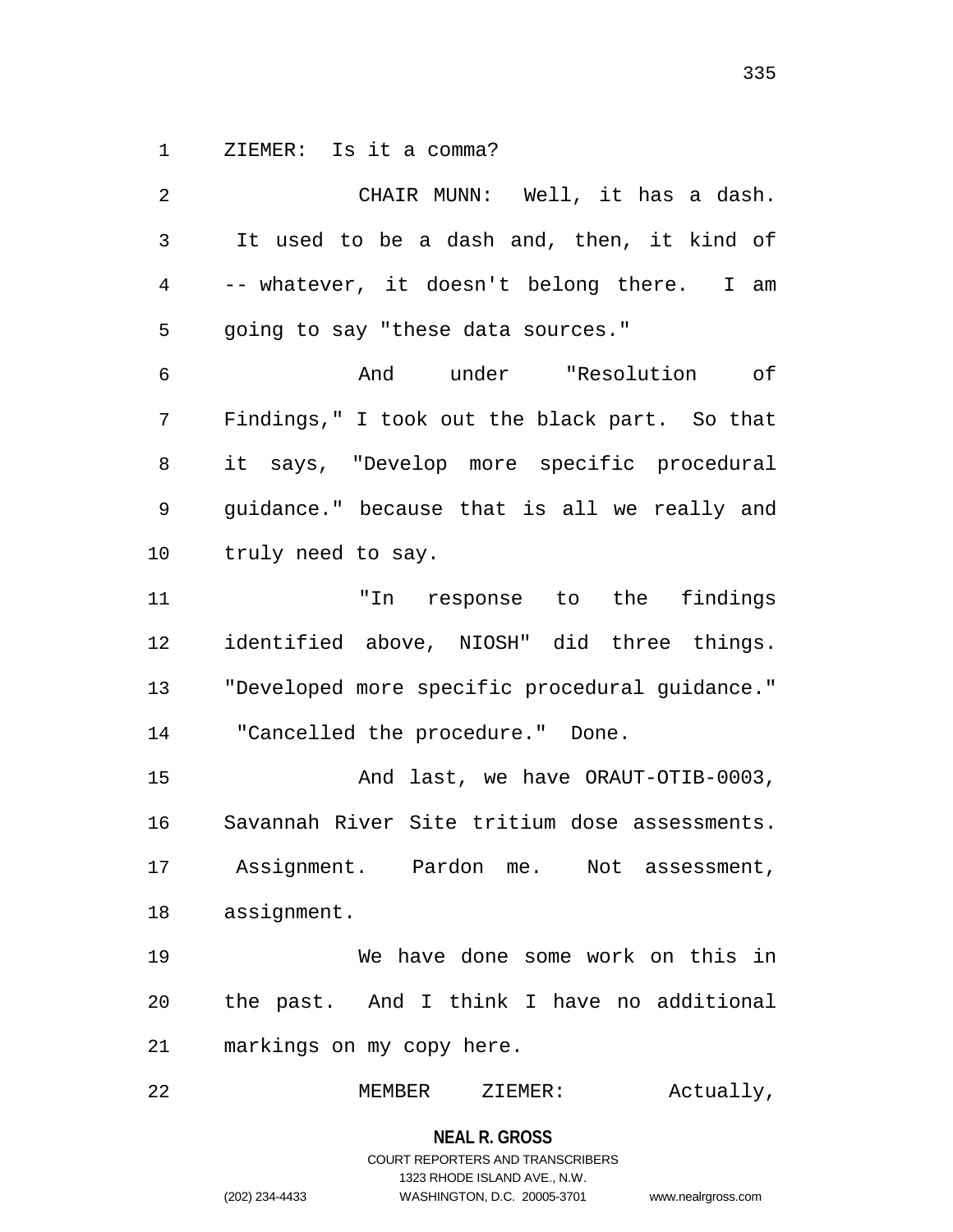originally, we put in this section describing the fact that tritium has to be taken into the body in order to cause exposure or to cause dose, basically. CHAIR MUNN: And we still have it. MEMBER ZIEMER: Why is that -- CHAIR MUNN: We still have it in there. MEMBER ZIEMER: Well, the copy I have here, it is all marked out. CHAIR MUNN: Well, that sentence reads, "The TIB," and its name, "provides guidance on how to estimate doses to workers at Savannah River Site from internal exposure to tritium, which can appear in several different forms, through inhalation, ingestion, or skin penetration." Oh, I see what you mean. That one sentence there, "The radioactive properties of tritium are such that it poses no problem for causing exposure when outside the body."

> **NEAL R. GROSS** COURT REPORTERS AND TRANSCRIBERS

"Radiation doses to workers occur only if

1323 RHODE ISLAND AVE., N.W. (202) 234-4433 WASHINGTON, D.C. 20005-3701 www.nealrgross.com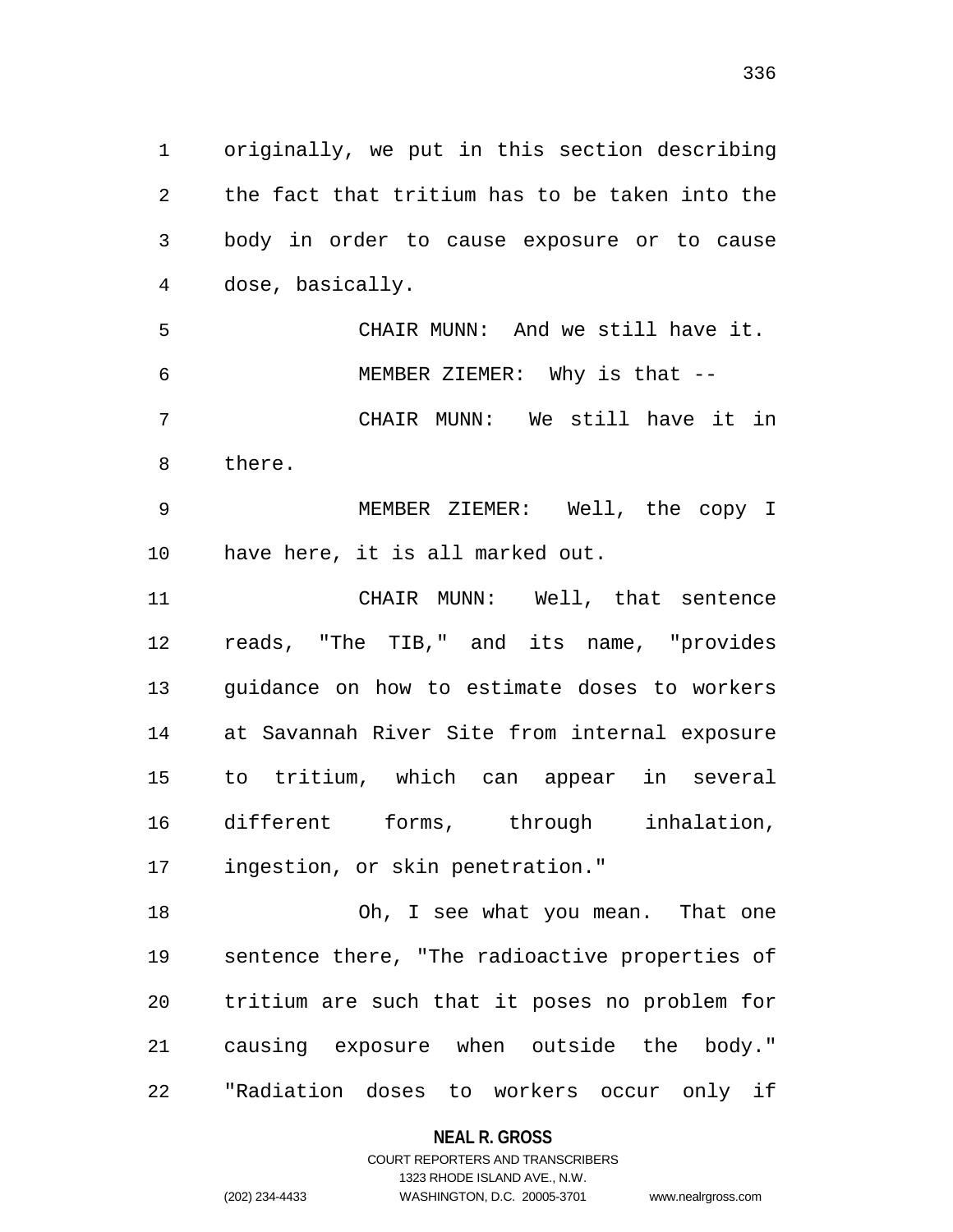material is ingested, inhaled, or otherwise absorbed into the body."

 Yes, I don't know why those two sentences came out. And that first one got so long.

 MEMBER ZIEMER: There is an "estimate" in here again, too.

 CHAIR MUNN: Yes. I see that. It appears we need to do a little bit more work on that sentence, on that section right up there. Let me do that. Let me rework that a little bit and send it -- I will try to go up to my room as soon as we are done here and send that to everybody, to see if you think it is okay.

 MEMBER ZIEMER: Yes. Even the part that says that it is a radioactive form of the element tritium, or hydrogen, has been deleted.

CHAIR MUNN: Yes.

MEMBER ZIEMER: And that is a key

thing.

## **NEAL R. GROSS** COURT REPORTERS AND TRANSCRIBERS 1323 RHODE ISLAND AVE., N.W. (202) 234-4433 WASHINGTON, D.C. 20005-3701 www.nealrgross.com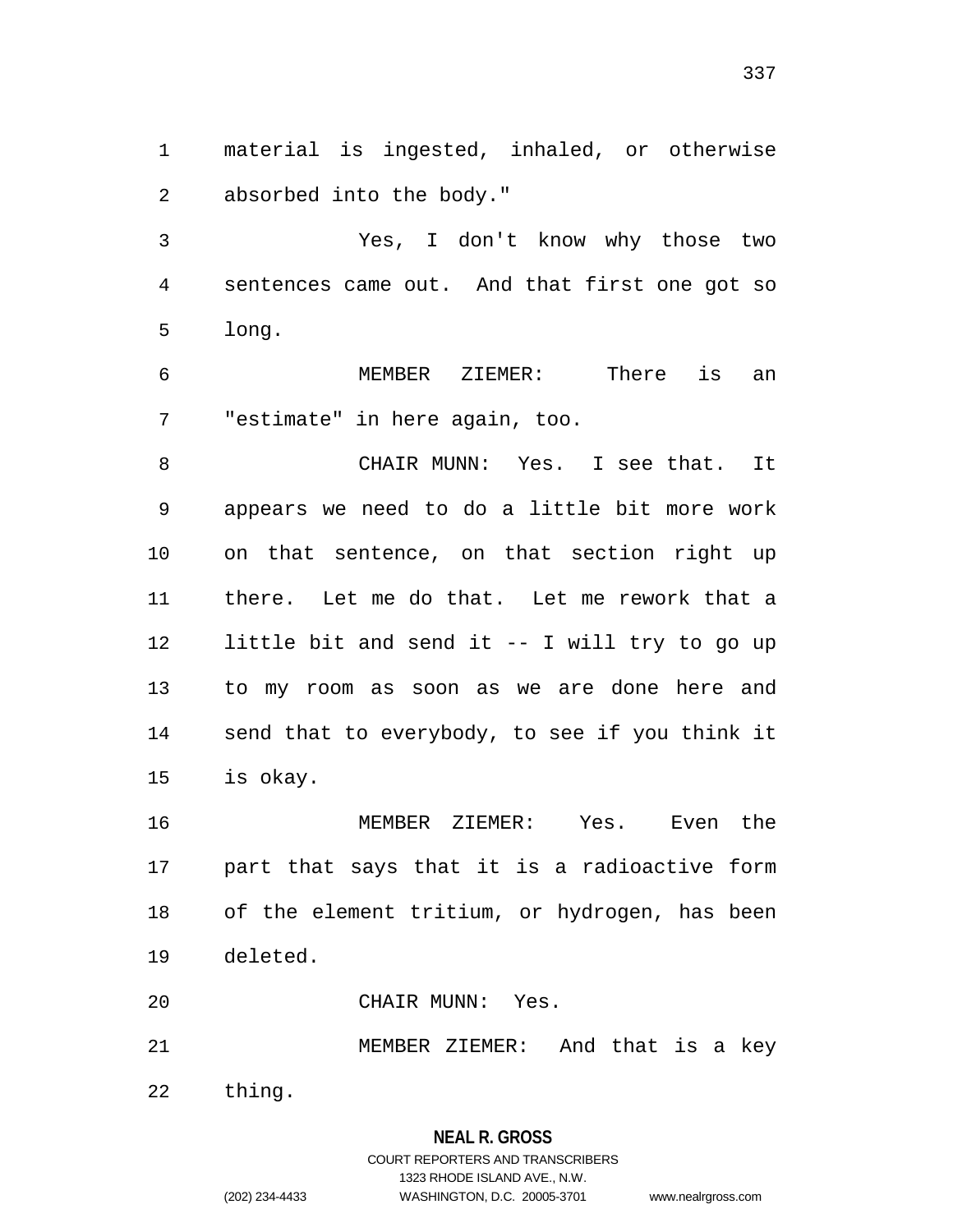CHAIR MUNN: That was a key thing, absolutely. Yes. Let me rework this paragraph. I will do that and try to get it to all of -- MEMBER ZIEMER: This is one of the first ones we did, and I think we -- CHAIR MUNN: Yes, I thought we had it really nicely cleaned up. MEMBER ZIEMER: It seems to have morphed. CHAIR MUNN: Yes, it seems to have fallen back into a hole somewhere. Let me look and see what I have on my computer already. Redo and send out. I will get it to you today or tomorrow. And if you want to change that, then please let me know right away because I would like to get these in some kind of shape to ship out to Ted and let him deal with them. 21 1 I think I was getting tired by the

time I got here.

## **NEAL R. GROSS** COURT REPORTERS AND TRANSCRIBERS 1323 RHODE ISLAND AVE., N.W. (202) 234-4433 WASHINGTON, D.C. 20005-3701 www.nealrgross.com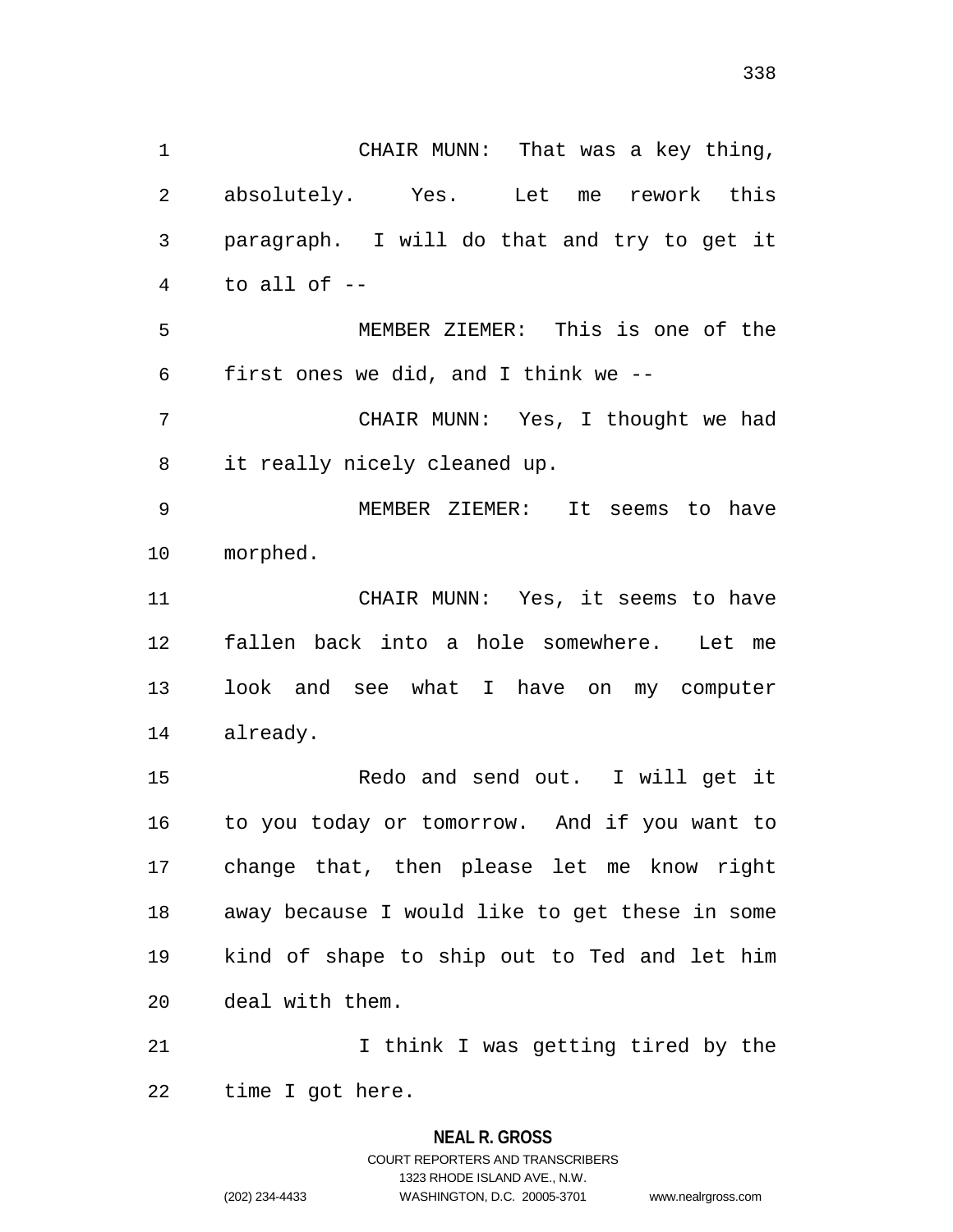1 It will help if I get a clean copy in front of me, too. This is a bit marked. Are we content? MR. HINNEFELD: I think we are so content we're numb. (Laughter.) MEMBER LEMEN: I'm fine. CHAIR MUNN: That's good. Thank you, Dick. 10 And thank you again, Steve. We appreciate it. DR. OSTROW: You're welcome. CHAIR MUNN: Okay. You are all aware of the fact that you have, as we mentioned earlier this afternoon, received a whole new set of these two-pagers. MEMBER ZIEMER: Yes, 15 fresh ones. MR. KATZ: We need to send those out to the rest of the Board. CHAIR MUNN: We will do that. MR. KATZ: I will do that.

## **NEAL R. GROSS** COURT REPORTERS AND TRANSCRIBERS 1323 RHODE ISLAND AVE., N.W. (202) 234-4433 WASHINGTON, D.C. 20005-3701 www.nealrgross.com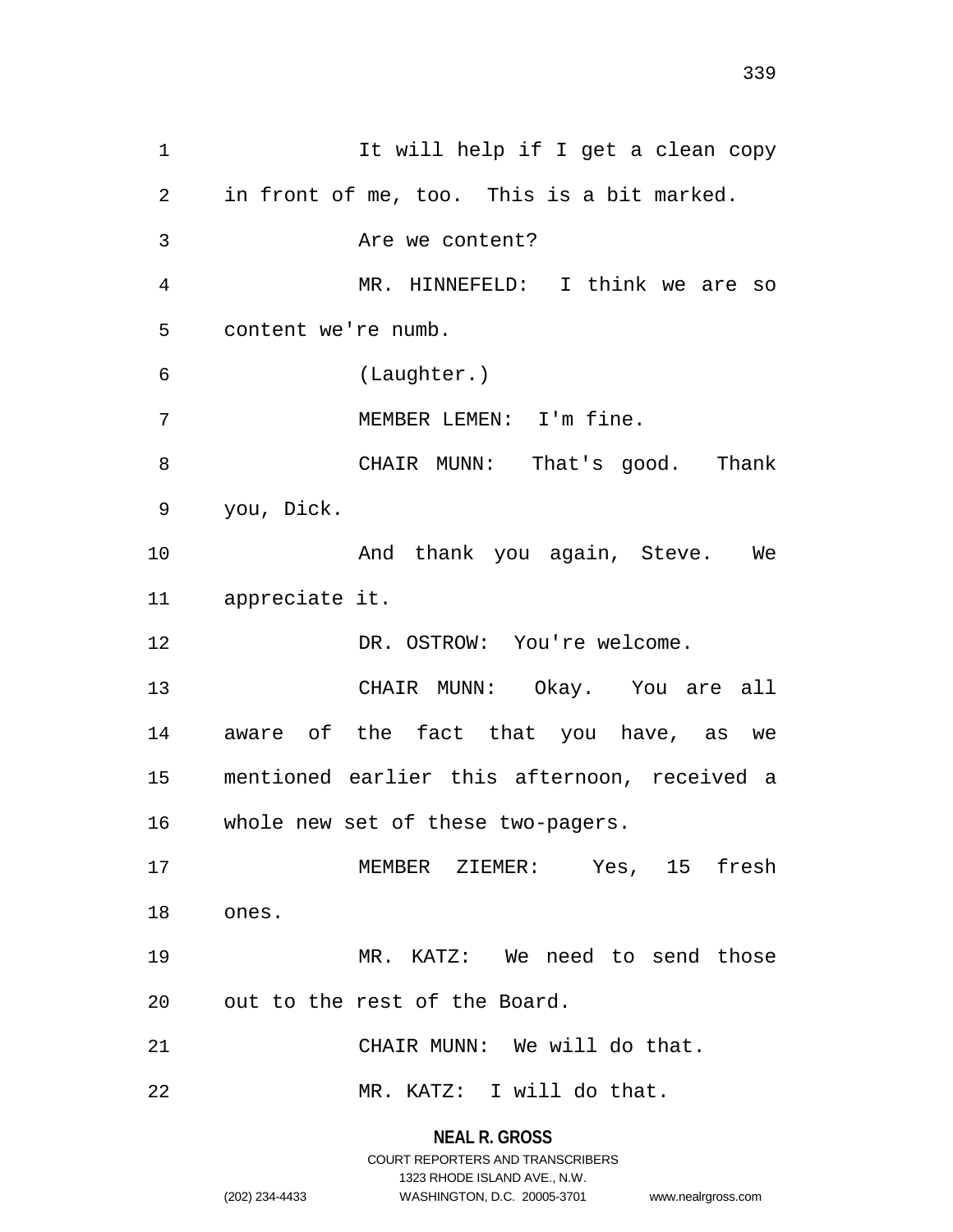CHAIR MUNN: Okay. I, frankly, have not had an opportunity to go over those yet.

 MEMBER ZIEMER: I just got them. CHAIR MUNN: I don't know whether anyone else has.

 If the rivers don't rise, then I would anticipate that you will look at those and send me any gas pains that they give you, because at our next meeting I would hope that we would have certainly no more than we have spent today on two-pagers and, hopefully, even less.

 MR. KATZ: Less. And, John, are you still on, John Mauro, or Steve?

DR. MAURO: Yes, I am.

 MR. KATZ: Yes. For the kind of generic changes that have been made today, which you will see when we send these over to Stu to post, but like calling a "TIB" a "bulletin," et cetera, if you would just in the future for the rest of the ones that you

**NEAL R. GROSS**

```
COURT REPORTERS AND TRANSCRIBERS
                     1323 RHODE ISLAND AVE., N.W.
(202) 234-4433 WASHINGTON, D.C. 20005-3701 www.nealrgross.com
```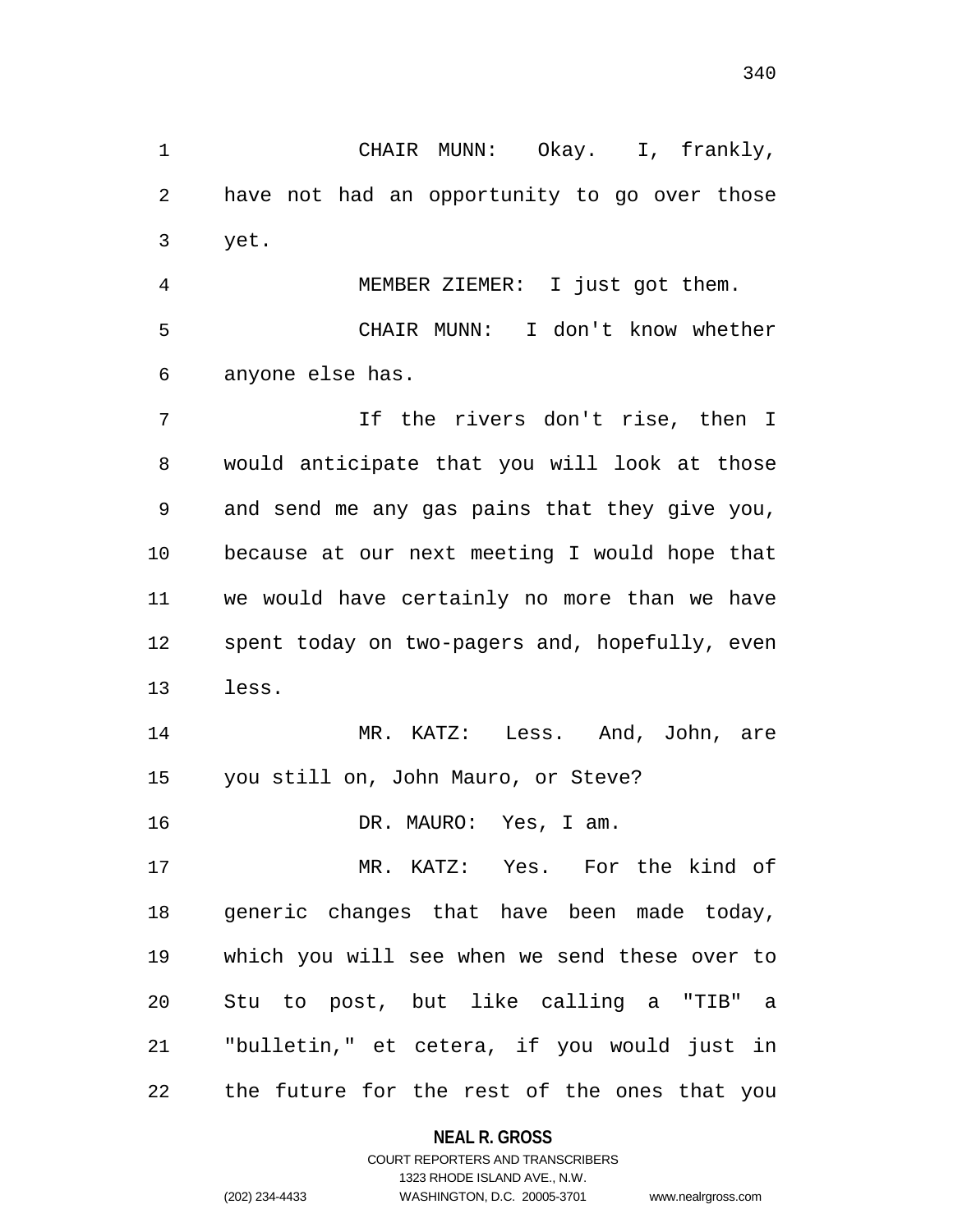deliver make those generic changes, that they don't have to be corrected --

 DR. MAURO: Good idea. If I could just make a little list of some of those things -- we have a handful of folks that work on those.

7 MR. KATZ: Right.

 DR. MAURO: It's good to get that around so everybody that is working on these is aware of it.

 Steve, if you are still on the line, that is something that would be helpful.

 MR. KATZ: Right. So, I will send you what I send over to Stu for posting on the web; I will send that to you as well, so you guys can look at that to be certain that you have followed these kind of things.

 DR. OSTROW: That's great. We have a few people working on these, but I actually do the final editing of all of them, trying to get them completed. So, if I can see the latest batch that we revised today, so

### **NEAL R. GROSS**

### COURT REPORTERS AND TRANSCRIBERS 1323 RHODE ISLAND AVE., N.W. (202) 234-4433 WASHINGTON, D.C. 20005-3701 www.nealrgross.com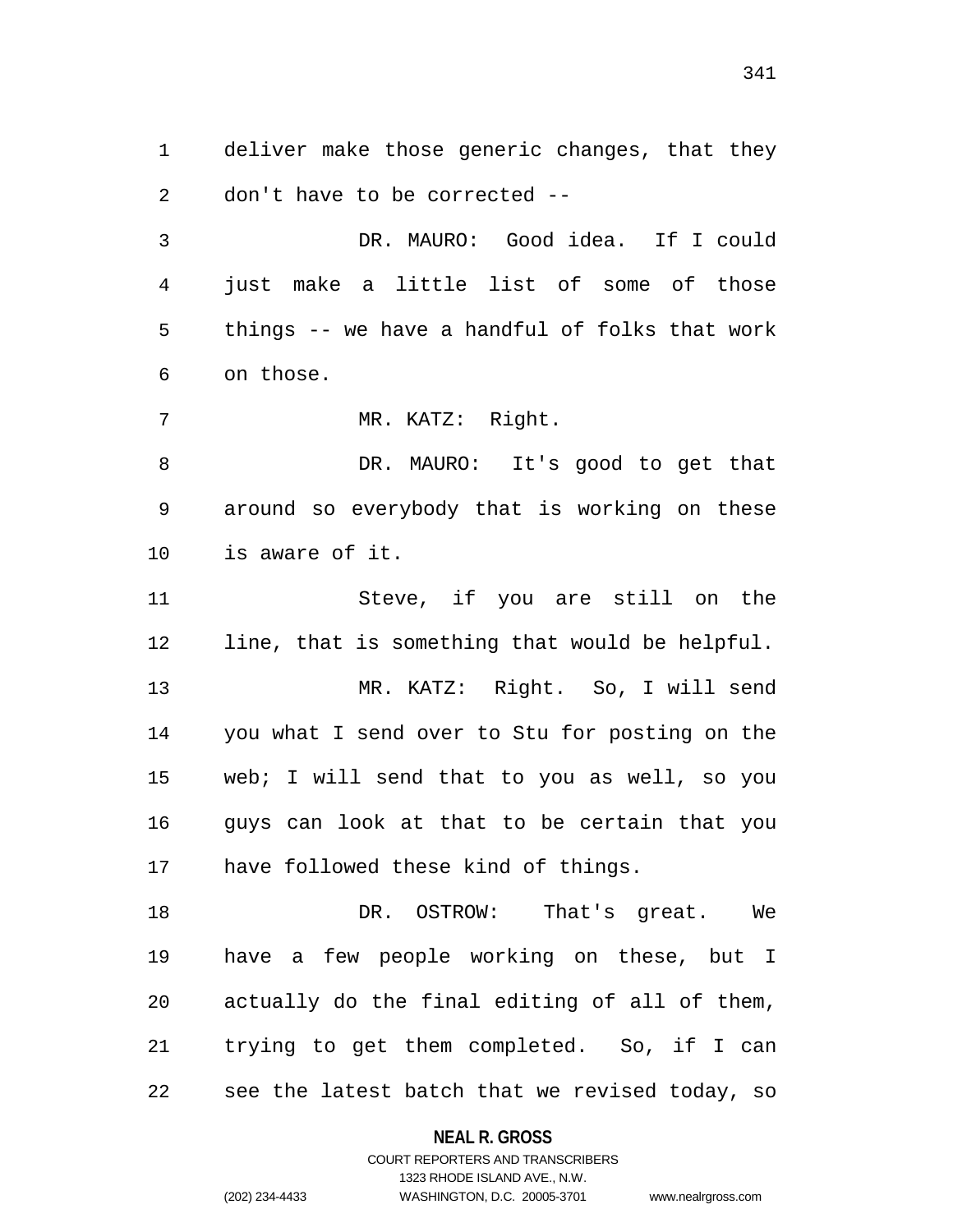that we can carry that to the other new ones --

 MR. KATZ: That sounds great. CHAIR MUNN: Super. All right. The only other item I have is administrative detail. To me, that means, when are we having our next meeting, if you have your calendars out?

 MR. KATZ: I think we need, DCAS needs to figure out what sort of timeframe they can work on actions first. So, unless we plan it way out, I would suggest we don't schedule it right now, until we have some feedback from them.

 CHAIR MUNN: Well, I am looking at mid-June or well into June, anyway. Is that not far enough out for you?

18 MR. HINNEFELD: It is hard to day. MR. KATZ: We need to have Stu and Brant -- there are things going on right now that are --

CHAIR MUNN: Can we tentatively

**NEAL R. GROSS**

### COURT REPORTERS AND TRANSCRIBERS 1323 RHODE ISLAND AVE., N.W. (202) 234-4433 WASHINGTON, D.C. 20005-3701 www.nealrgross.com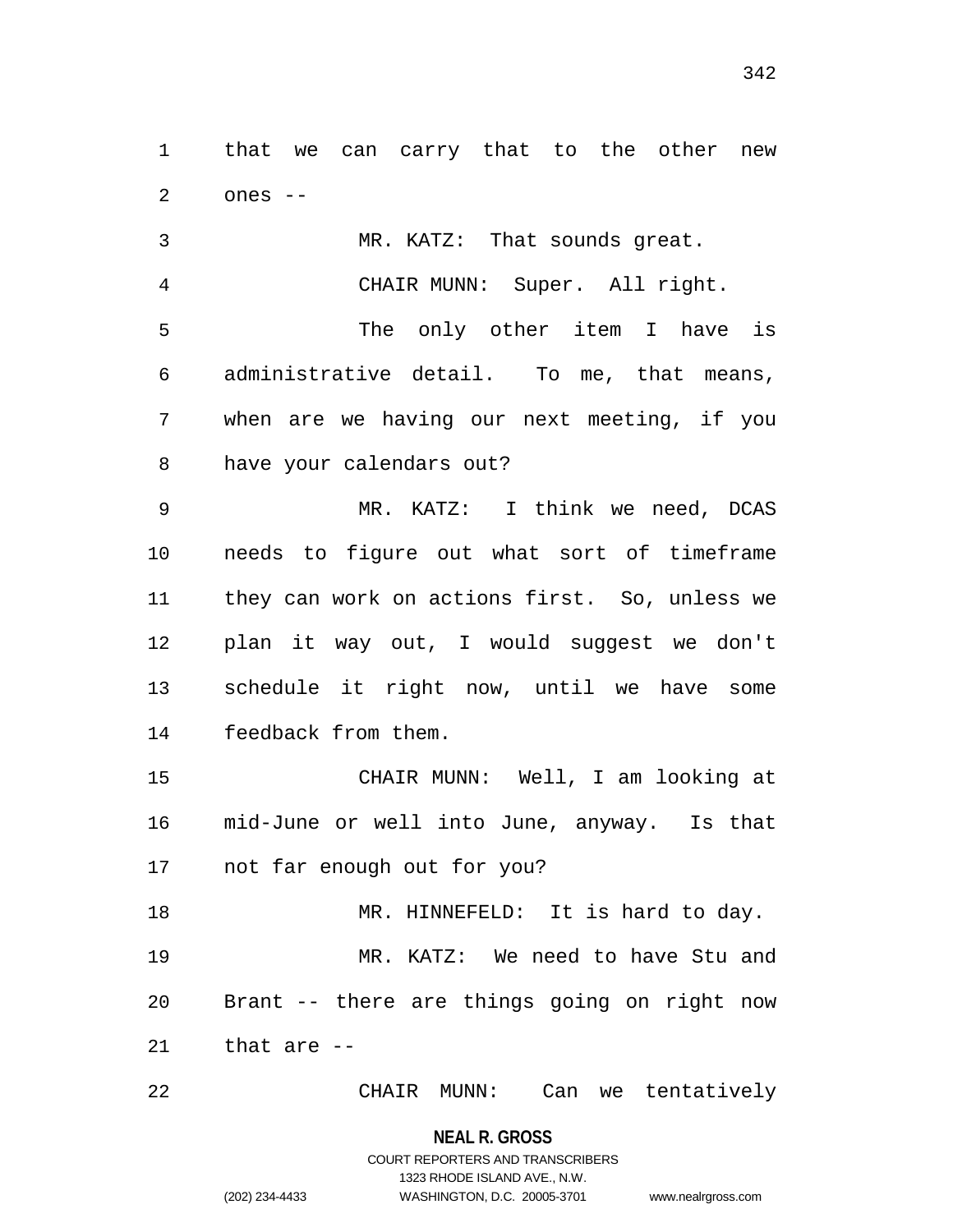pencil in a date?

 MR. HINNEFELD: Well, I will tell you what. CHAIR MUNN: It is easier for -- MR. HINNEFELD: If, in fact, then we say we won't be ready, we will be able to change it then? CHAIR MUNN: Yes. Right. MR. KATZ: Because that has been a problem in the past. MR. HINNEFELD: We have done it in the past, and then it is, no, we are going to meet anyway. CHAIR MUNN: That is because you have such a hard-nosed Chair. (Laughter.) MR. HINNEFELD: That is why I was saying it while we have the Chair here. So, if we pencil in a tentative date in mid-June and we say, "Look, we have not gotten anything. We don't have enough to do a day's worth of meeting. We would like to postpone

**NEAL R. GROSS**

COURT REPORTERS AND TRANSCRIBERS 1323 RHODE ISLAND AVE., N.W. (202) 234-4433 WASHINGTON, D.C. 20005-3701 www.nealrgross.com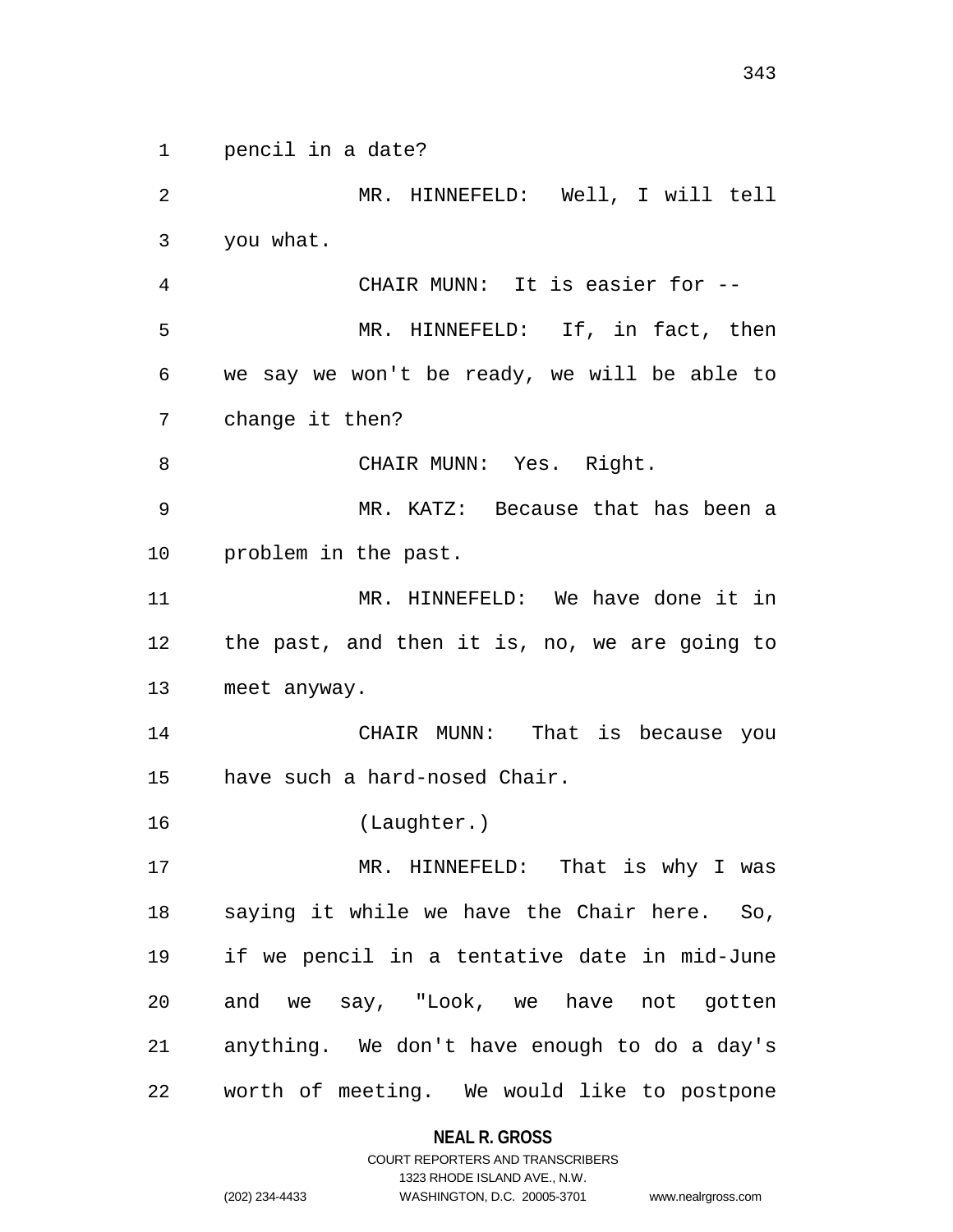it." -- we will give you some notice. It won't be like a week before.

 MR. KATZ: Well, it can't be a week before because I need a whole month before I have to put in a Federal Register notice.

MR. HINNEFELD: Yes.

8 CHAIR MUNN: Yes.

 MR. HINNEFELD: So, a month before, we will be able to say that, look, if we don't think we are going to have it, if you want to pencil it in on those criteria, then we will pencil one in.

 CHAIR MUNN: Well, you see, I am trying to be nice here because this is March and I am talking about June.

 MR. HINNEFELD: And I am talking about so many things.

 CHAIR MUNN: Yes, we know you have got all kinds of stuff, including the St. Louis meeting.

MR. HINNEFELD: Which, by the way,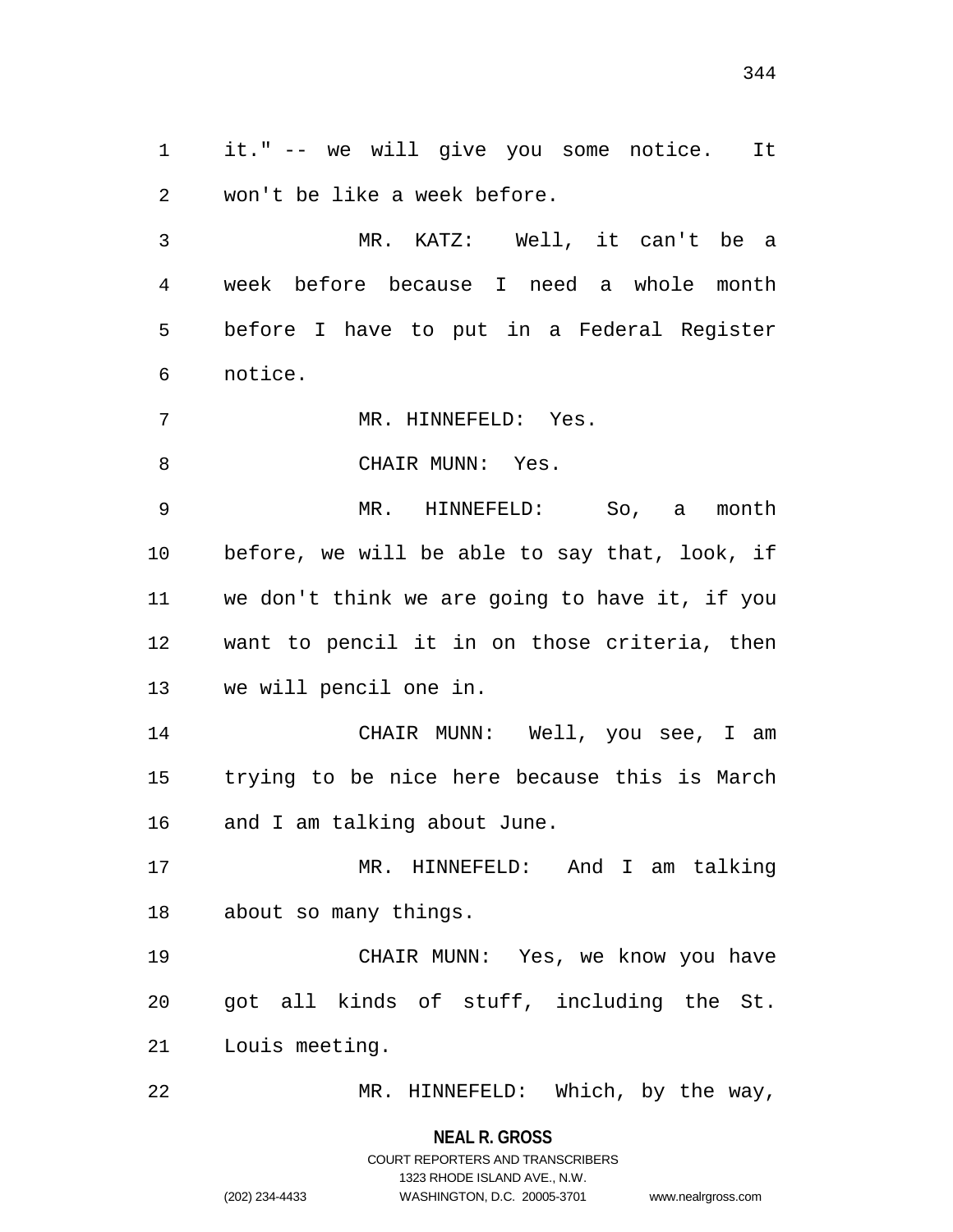we are going to be in St. Louis. It would be nice to have something on Weldon Spring, we fully appreciate that. We intend to have a substantial meeting on May -- what is that, the 3rd, 9th, whenever we are having it? We are going to have a substantial meeting because we are going to have some products available in April. MR. KATZ: We have the same kind of pressure with Fernald. MR. HINNEFELD: And we are going to have the same kind of pressure with Fernald and with Pantex. 14 MR. KATZ: And with Pantex. MR. HINNEFELD: And maybe Savannah River, which has a huge amount -- the problem with that is there is so much stuff available on Savannah River. MEMBER ZIEMER: All under the Continuing Resolution, huh?

MR. KATZ: Yes. That is really a

real factor in all this, too.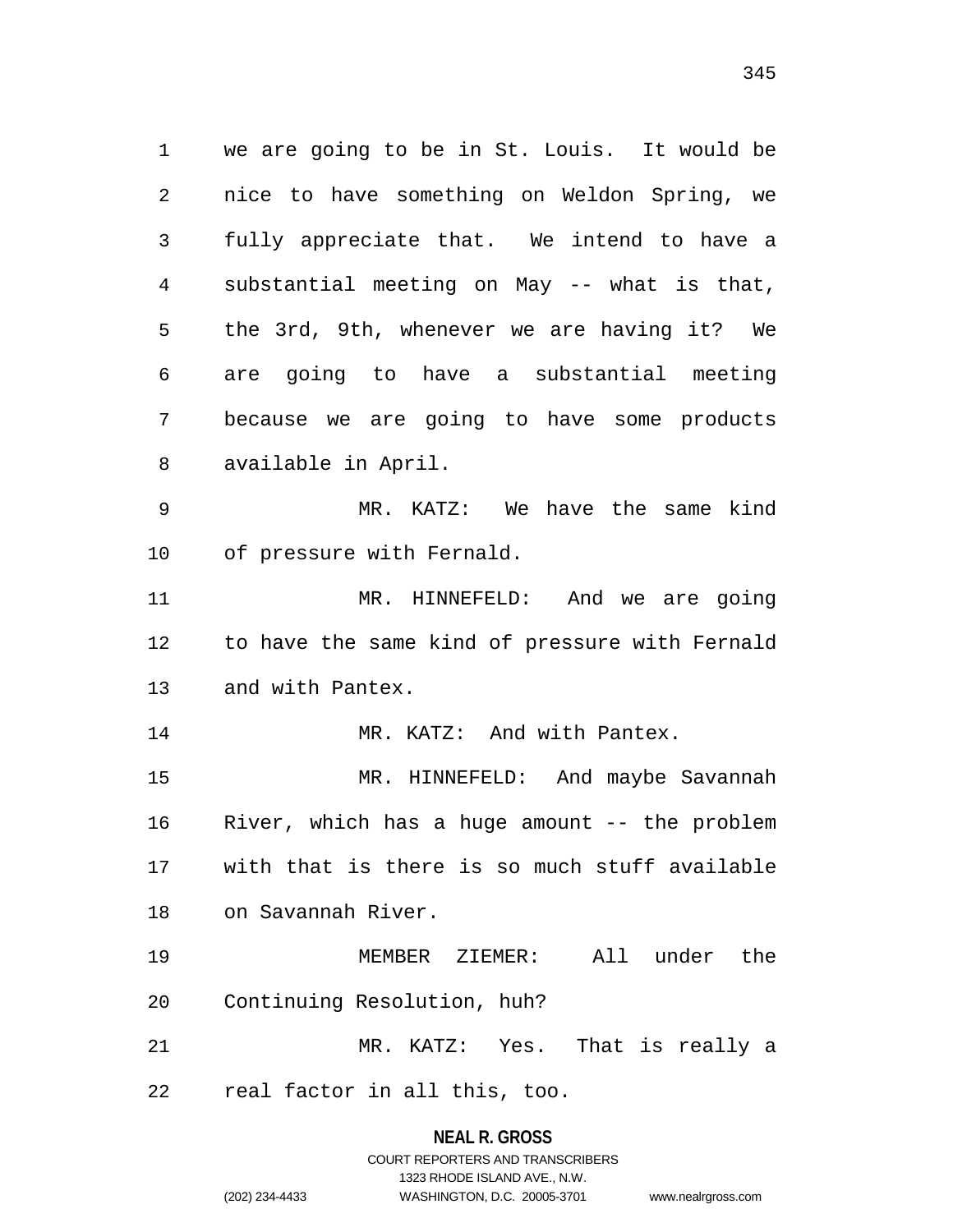MR. HINNEFELD: And at least somebody in Washington, some people in Washington think that this time there will be some sort of symbolic shutdown after April 8th, just to make a point. And so, who knows what happens after that? CHAIR MUNN: How about if we said July? MR. HINNEFELD: I can't guarantee anything. I say pick a date. Pick mid-June, if you want, but we still may not be able to get there. CHAIR MUNN: I understand that, and there is a lot between now and June. And you're right, it is big stuff. If it would be better for us to look at July from the outset, then I have no problem with that. MR. HINNEFELD: Let's see, somewhere in July? Somewhere out there is an APS meeting. Where is that?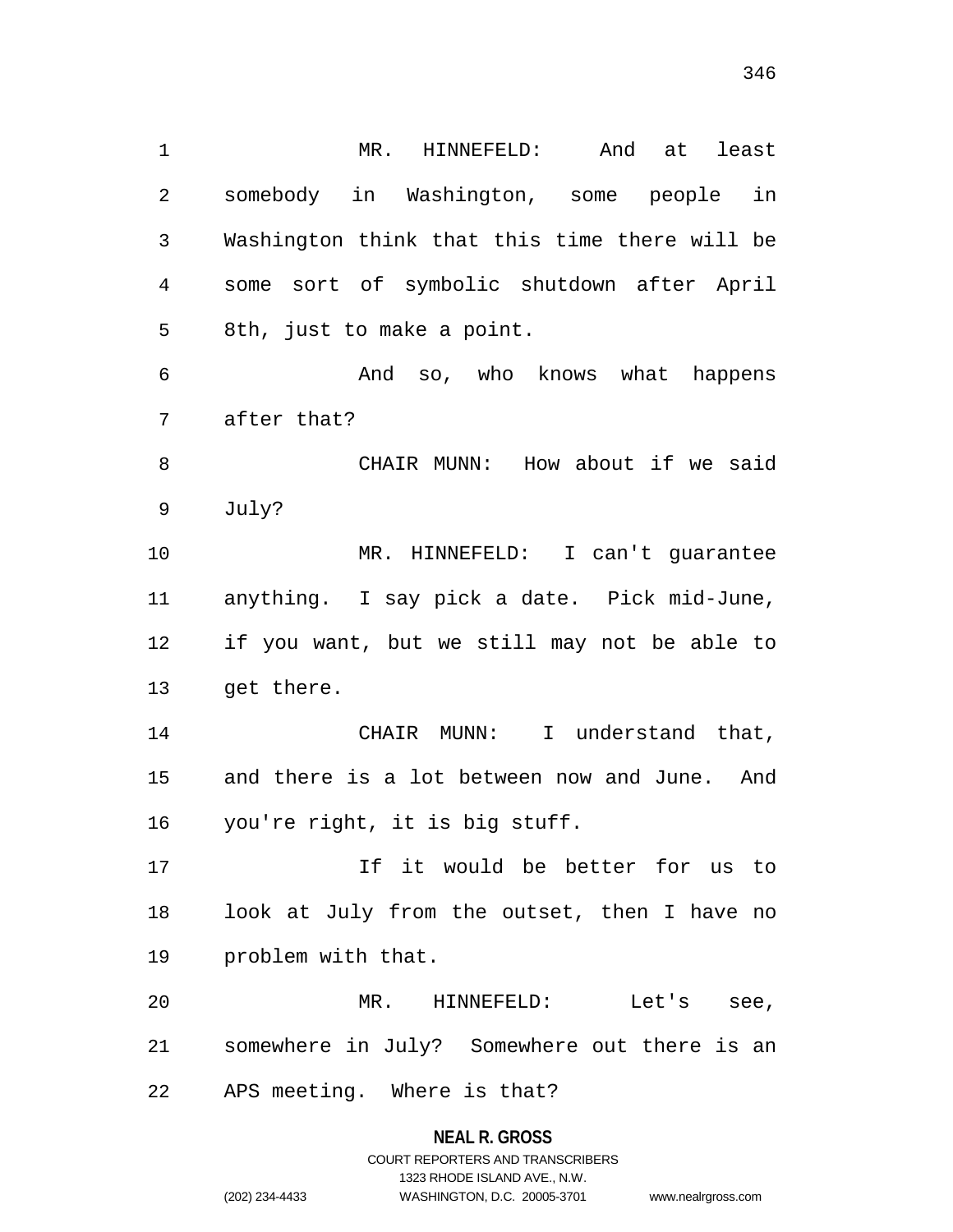1 DR. ULSH: It is in June. MR. HINNEFELD: The last week in June? DR. ULSH: The 26th through 30th. MR. KATZ: That is another reason to not pencil June in. MR. HINNEFELD: Certainly, we want to do late June. Of course, on the other hand -- MR. KATZ: What about the week of July 11th? CHAIR MUNN: Yes, we have a telephone conference on the 11th. MR. KATZ: We have the teleconference on the Monday. 16 CHAIR MUNN: On the Monday. 17 MR. KATZ: What about Tuesday? 18 CHAIR MUNN: How about Wednesday? MR. HINNEFELD: How about the Wednesday? CHAIR MUNN: Yes, Wednesday or Thursday would be --

# **NEAL R. GROSS** COURT REPORTERS AND TRANSCRIBERS 1323 RHODE ISLAND AVE., N.W. (202) 234-4433 WASHINGTON, D.C. 20005-3701 www.nealrgross.com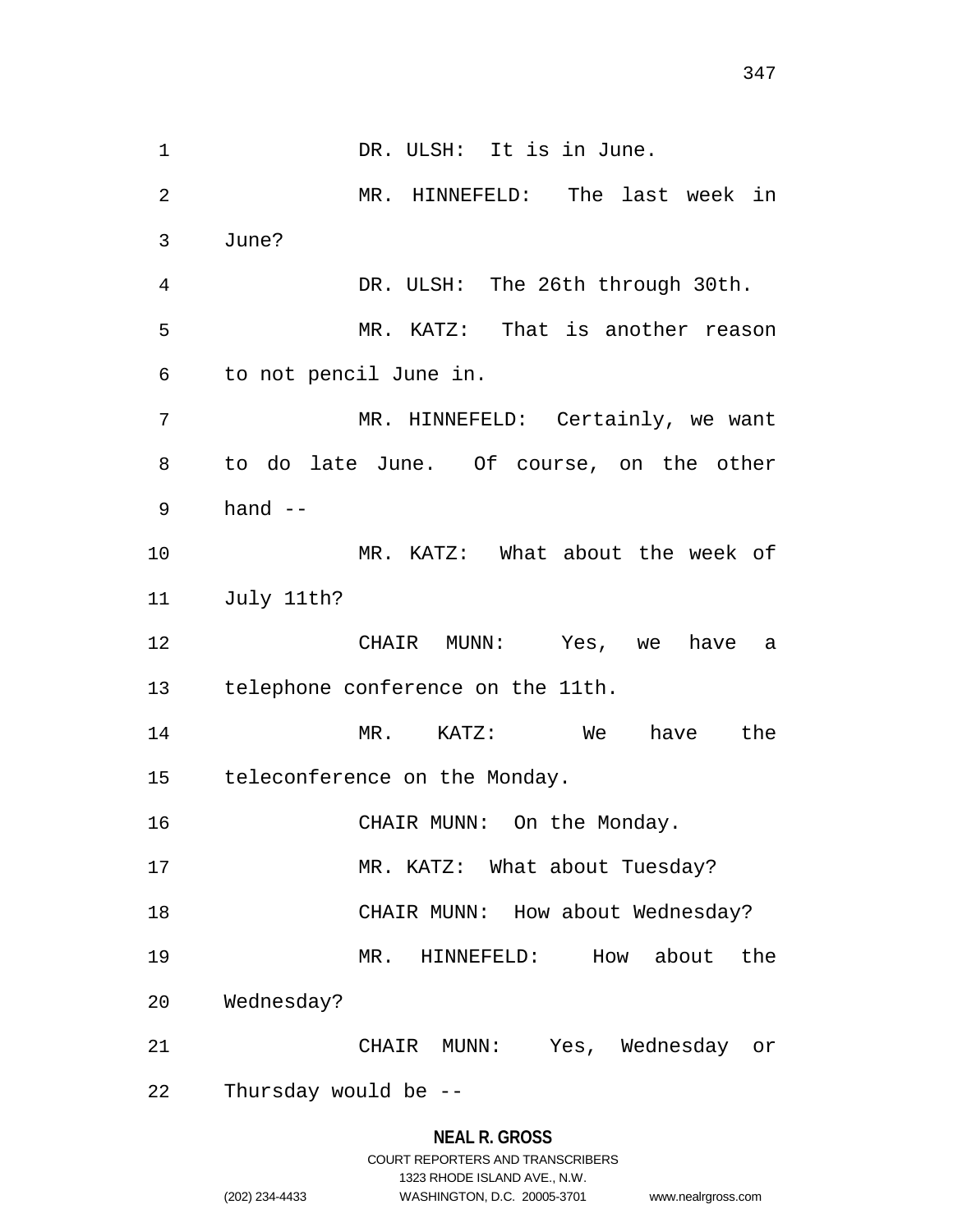MR. KATZ: That is Wednesday, the 13th. CHAIR MUNN: Okay. MR. KATZ: Okay. Let's go July 13th. MEMBER LEMEN: The 13th doesn't work for me, but the 14th would. 8 MR. KATZ: Oh, the 14th then. CHAIR MUNN: Okay. MR. KATZ: July 14th, that is Bastille Day. CHAIR MUNN: That's what? MR. KATZ: Bastille Day. (Laughter.) CHAIR MUNN: Oh, wow. To the mattresses! 17 MR. KATZ: July 14th, okay. CHAIR MUNN: Does anyone else have anything that needs to go on our calendar that needs specific callouts for attention? (No response.) If not, then there are several

### **NEAL R. GROSS** COURT REPORTERS AND TRANSCRIBERS

1323 RHODE ISLAND AVE., N.W.